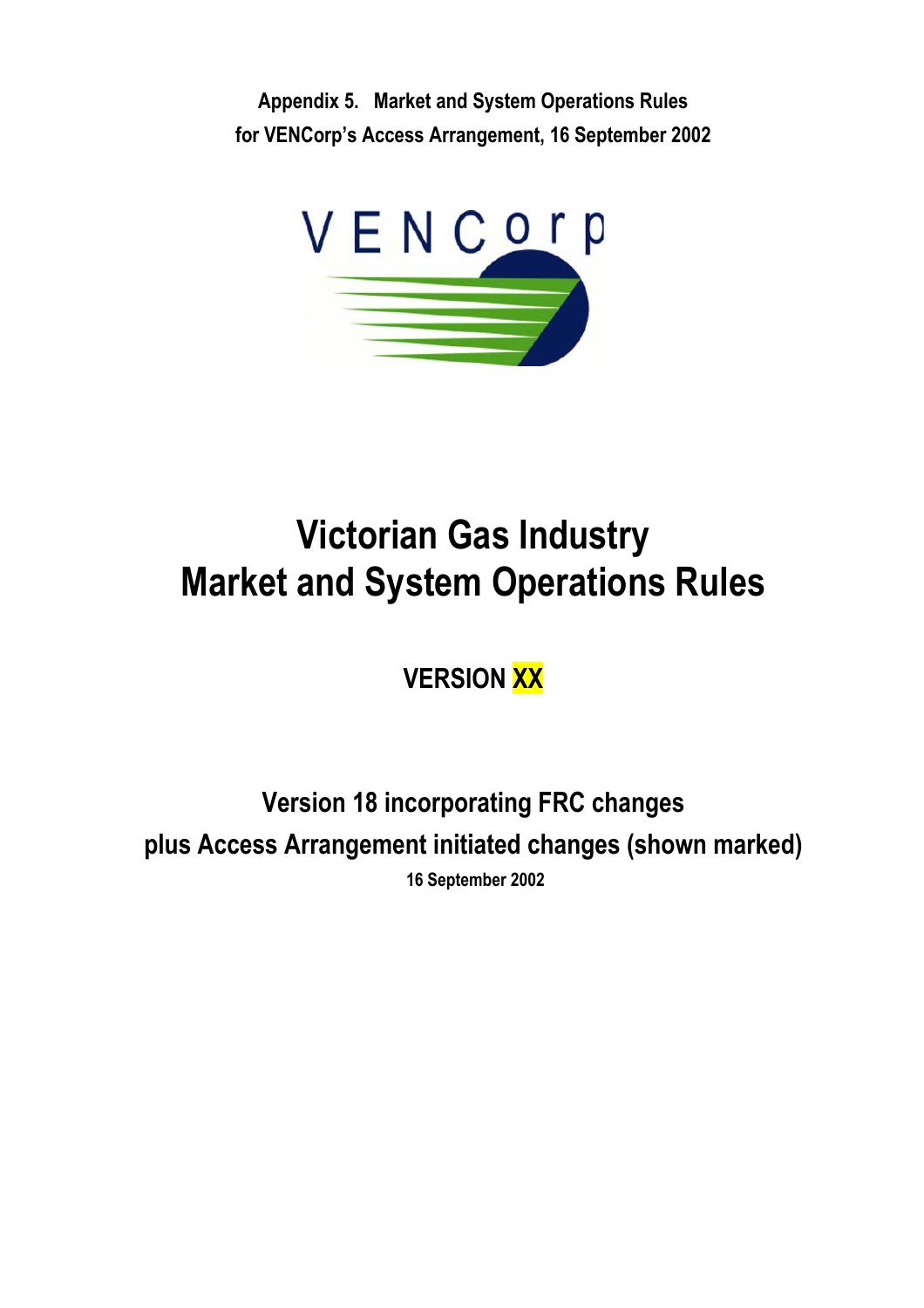An Order in Council dated 2 February 1999 made under the Gas Industry Act 1994, and published in the Victorian Government Gazette dated 4 February 1999, established the "Victorian Gas Industry Market and System Operations Rules" (the MSO Rules).

The MSO Rules have subsequently been modified by:

- 1. an Order in Council dated 23 February 1999, published in the Gazette dated 25 February 1999;
- 2. an Order in Council dated 10 March 1999, published in the Gazette dated 11 March 1999;
- 3. an Order in Council dated 28 April 1999, published in the Gazette dated 13 May 1999;
- 4. an Order in Council corrigenda, published in the Gazette dated 13 May 1999;
- 5. an Order in Council dated 29 June 1999, published in the Gazette dated 8 July 1999;
- 6. an Order in Council corrigenda, published in the Gazette dated 8 July 1999;
- 7. an Order in Council corrigenda, published in the Gazette dated 22 July 1999
- 8. a Notice published in the Gazette dated 4 November 1999
- 9. a Notice published in the Gazette dated 18 May 2000
- 10. a Notice published in the Gazette dated 29 June 2000
- 11. a Notice published in the Gazette dated 24 August 2000
- 12. a Notice published in the Gazette dated 15 February 2001
- 13. a Notice published in the Gazette dated 14 June 2001
- 14. a Notice published in the Gazette dated 5 July 2001
- 15. two Notices published in the Gazette dated 30 August 2001
- 16. a Notice published in the Gazette dated 28 February 2002
- 17. a Notice published in the Gazette dated 30 May 2002
- 18. a Notice published in the Gazette dated 29 August 2002
- 19. a Notice published in the Gazette dated XXXXXX 2002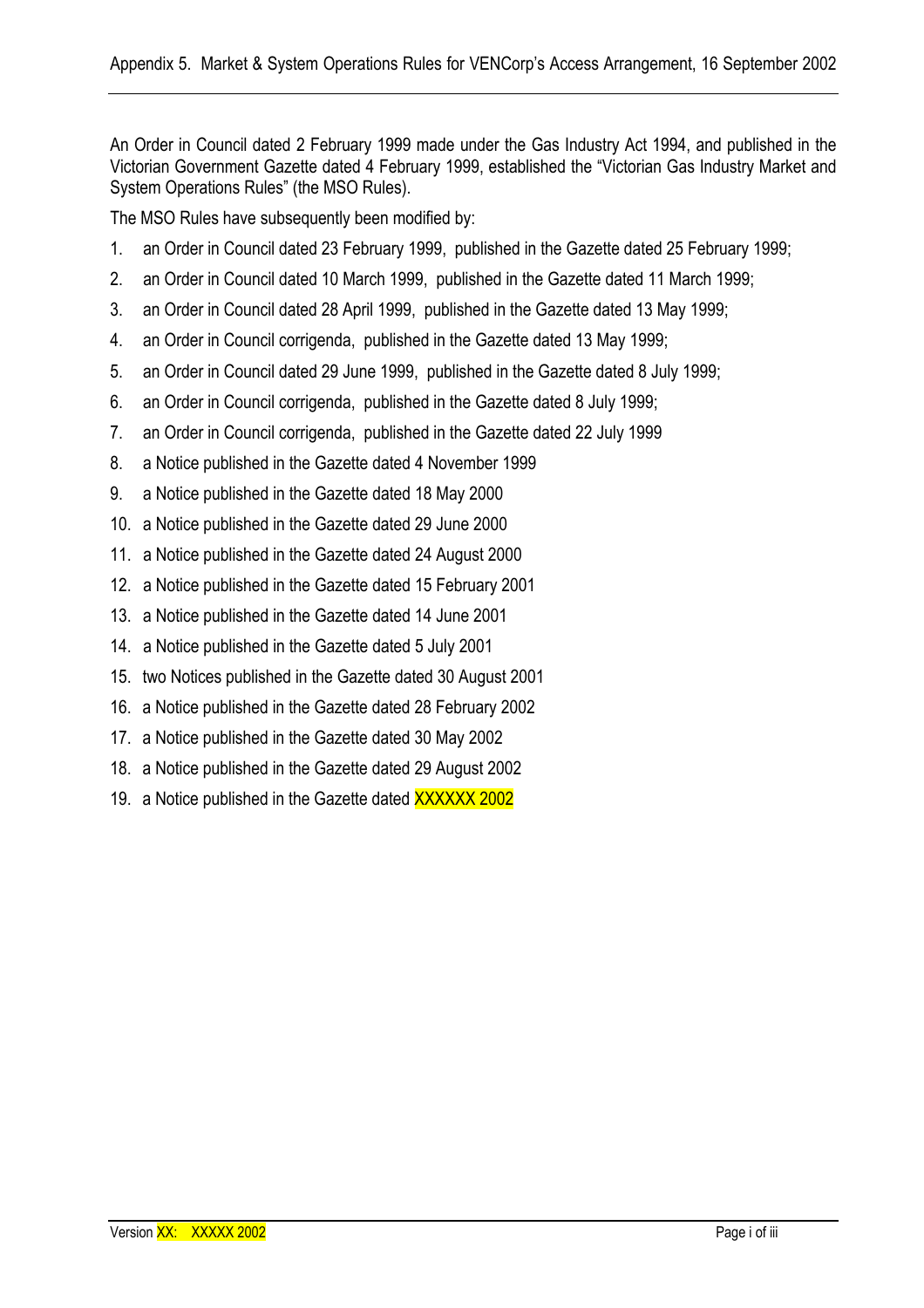The MSO Rules presented in this document reflect the changes noted above and further detailed in the table below.

| <b>RULE CHANGES</b>                              |                                                              |                                                                |                                                                                                       |  |  |  |
|--------------------------------------------------|--------------------------------------------------------------|----------------------------------------------------------------|-------------------------------------------------------------------------------------------------------|--|--|--|
| <b>CHANGE</b><br><b>EFFECTIVE</b><br><b>FROM</b> | <b>RULES AFFECTED</b>                                        |                                                                | <b>AUTHORITY</b>                                                                                      |  |  |  |
| 25/02/99                                         | 1.1                                                          |                                                                | Order in Council dated 23/02/99,<br>published in the Victorian<br>Government Gazette 25/0299          |  |  |  |
| 11/03/99                                         | 1.1<br>3.1<br>3.6<br>4.4                                     | 5.3<br>7.1<br>10.2<br>11 Glossary                              | Order in Council dated 10/03/99,<br>published in the Victorian<br>Government Gazette 11/03/99         |  |  |  |
| 13/05/99                                         | 3.1<br>3.6<br>4.4<br>5.3                                     | 6.7<br>10.3<br>11 Glossary                                     | Order in Council dated 29/04/99,<br>published in the Victorian<br>Government Gazette 13/05/99         |  |  |  |
| 13/05/99                                         | $\overline{3.6}$                                             |                                                                | Corrigenda to Order in Council, published in the Victorian Government<br>Gazette 13/05/99             |  |  |  |
| 08/07/99                                         | 3.6<br>5.2<br>6.1<br>6.2<br>6.4<br>6.7<br>11 Glossary<br>1.1 | 1.2<br>3.1<br>5.3<br>Schedule 7.1<br>8.1<br>8.5<br>8.6<br>10.2 | Order in Council dated 29/06/99, published in the Victorian<br>Government Gazette 08/07/99            |  |  |  |
| 08/07/99                                         | $\overline{1.2}$<br>3.6                                      |                                                                | Corrigenda to O in C dated 2 February 1999 published in the Victorian<br>Government Gazette 08/07/99. |  |  |  |
| 22/07/99                                         | 6.2<br>6.4                                                   | $\overline{7}$                                                 | Corrigenda to O in C dated 2 February 1999 published in the Victorian<br>Government Gazette 08/07/99. |  |  |  |
| 04/11/99                                         | $\overline{5.2}$<br>Schedule 7.1                             | 11                                                             | Notice published in the Victorian Government Gazette 04/11/99.                                        |  |  |  |
| 00/05/00                                         | 3.2.4<br>3.2.5<br>5.3<br>3.6.7                               | 3.6.8<br>9.1.1<br>11                                           | Notice published in the Victorian Government Gazette 18/05/00.                                        |  |  |  |
| 01/07/00                                         | 3.2.1<br>3.6.5                                               | 3.8<br>11                                                      | Notice published in the Victorian Government Gazette 29/06/00.                                        |  |  |  |
| 24/08/00                                         | 3.7.8<br>3.79<br>4.17<br>4.4.1<br>4.4.6                      | 4.4.14<br>4.4.18<br>4.4.22<br>4.4.24<br>11                     | Notice published in the Victorian Government Gazette 24/08/00                                         |  |  |  |
| 21/02/01                                         | 3.6.6<br>3.6.23<br>5.1.7<br>5.2.1<br>5.2.2<br>5.2.3          | 5.2.4<br>6.6.5<br>6.7.6<br>Schedule 7.1<br>11                  | Notice published in the Victorian Government Gazette 24/08/00                                         |  |  |  |
| 14/06/01                                         | 3.6.6<br>3.6.12<br>6.2.2<br>6.5.2                            | 6.6.5<br>6.7.6<br>7.2.1<br>11                                  | Notice published in the Victorian Government Gazette 14/06/01                                         |  |  |  |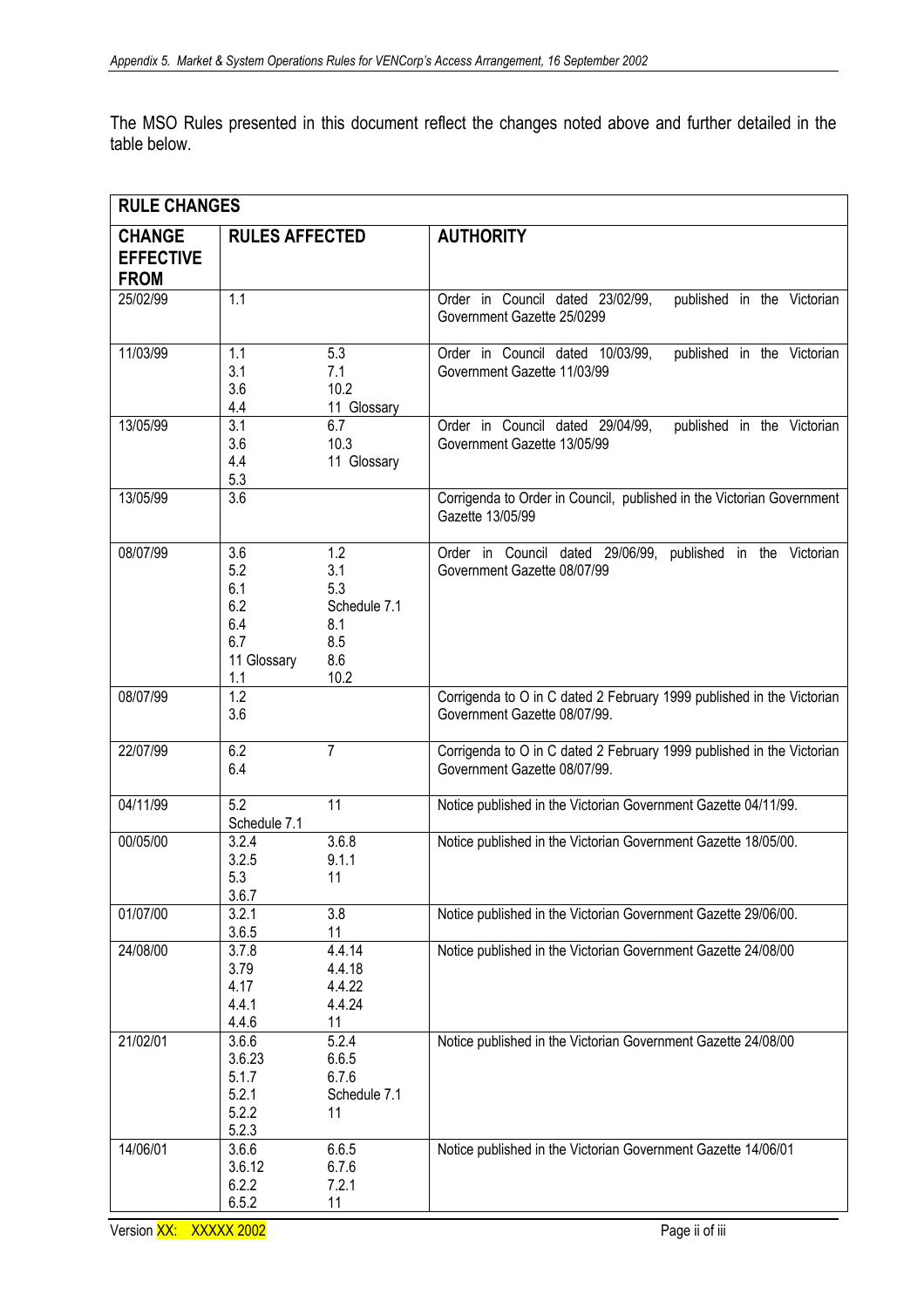| <b>RULE CHANGES</b>             |                |                       |                                                                    |  |  |  |  |
|---------------------------------|----------------|-----------------------|--------------------------------------------------------------------|--|--|--|--|
| <b>CHANGE</b>                   |                | <b>RULES AFFECTED</b> | <b>AUTHORITY</b>                                                   |  |  |  |  |
| <b>EFFECTIVE</b><br><b>FROM</b> |                |                       |                                                                    |  |  |  |  |
| 05/07/01                        | 5.3.2          | 5.3.5                 | Notice published in the Victorian Government Gazette 05/07/01      |  |  |  |  |
|                                 | 5.3.3          |                       |                                                                    |  |  |  |  |
|                                 |                |                       |                                                                    |  |  |  |  |
| 30/08/01                        | 1.2.1          | 7.1.5                 | Two Notices published in the Victorian Government Gazette 30/08/01 |  |  |  |  |
|                                 | 5.3.3<br>5.3.6 | 8.1                   |                                                                    |  |  |  |  |
| 28/02/02                        | 1.1.4          |                       |                                                                    |  |  |  |  |
|                                 | 1.2.3          | 4.2.9<br>4.3.2        | Notice published in the Victorian Government Gazette 28/02/02      |  |  |  |  |
|                                 | 2.1            | 4.4.14.4.2            |                                                                    |  |  |  |  |
|                                 | 3.1.4          | 4.4.3                 |                                                                    |  |  |  |  |
|                                 | 3.1.5          | 4.4.6                 |                                                                    |  |  |  |  |
|                                 | 3.1.6          | 4.4.9                 |                                                                    |  |  |  |  |
|                                 | 3.1.8          | 4.4.134.4.18          |                                                                    |  |  |  |  |
|                                 | 3.1.9          | 4.4.21                |                                                                    |  |  |  |  |
|                                 | 3.1.10         | 4.4.27                |                                                                    |  |  |  |  |
|                                 | 3.1.12         | Sch 4.2               |                                                                    |  |  |  |  |
|                                 | 3.2.1          | 5.1.4                 |                                                                    |  |  |  |  |
|                                 | 3.2.4          | 6.2.1                 |                                                                    |  |  |  |  |
|                                 | 3.2.5          | 6.4.3                 |                                                                    |  |  |  |  |
|                                 | 3.3.2<br>3.6.6 | 6.7.2<br>6.9.1        |                                                                    |  |  |  |  |
|                                 | 3.6.7          | Sch 7.1               |                                                                    |  |  |  |  |
|                                 | 3.6.8          | 8.1                   |                                                                    |  |  |  |  |
|                                 | 3.6.11         | 8.4                   |                                                                    |  |  |  |  |
|                                 | 3.6.12         | 8.5                   |                                                                    |  |  |  |  |
|                                 | 3.6.16         | 8.6                   |                                                                    |  |  |  |  |
|                                 | 3.6.17         | 8.8                   |                                                                    |  |  |  |  |
|                                 | 4.2.2          | 11                    |                                                                    |  |  |  |  |
|                                 | 4.2.8          |                       |                                                                    |  |  |  |  |
| 01/06/02                        | 3.6.8          | $\overline{11}$       | Notice published in the Victorian Government Gazette 30/05/02      |  |  |  |  |
|                                 | 6.6.4          |                       |                                                                    |  |  |  |  |
| 29/08/02                        | 3.6.5          | 3.7.1                 | Notice published in the Victorian Government Gazette 29/08/02      |  |  |  |  |
|                                 | 3.6.18         | 3.7.9                 |                                                                    |  |  |  |  |
|                                 | 3.6.21         |                       |                                                                    |  |  |  |  |
| <b>XXXXXX</b>                   |                |                       | Notice published in the Victorian Government Gazette XXXXX 2002    |  |  |  |  |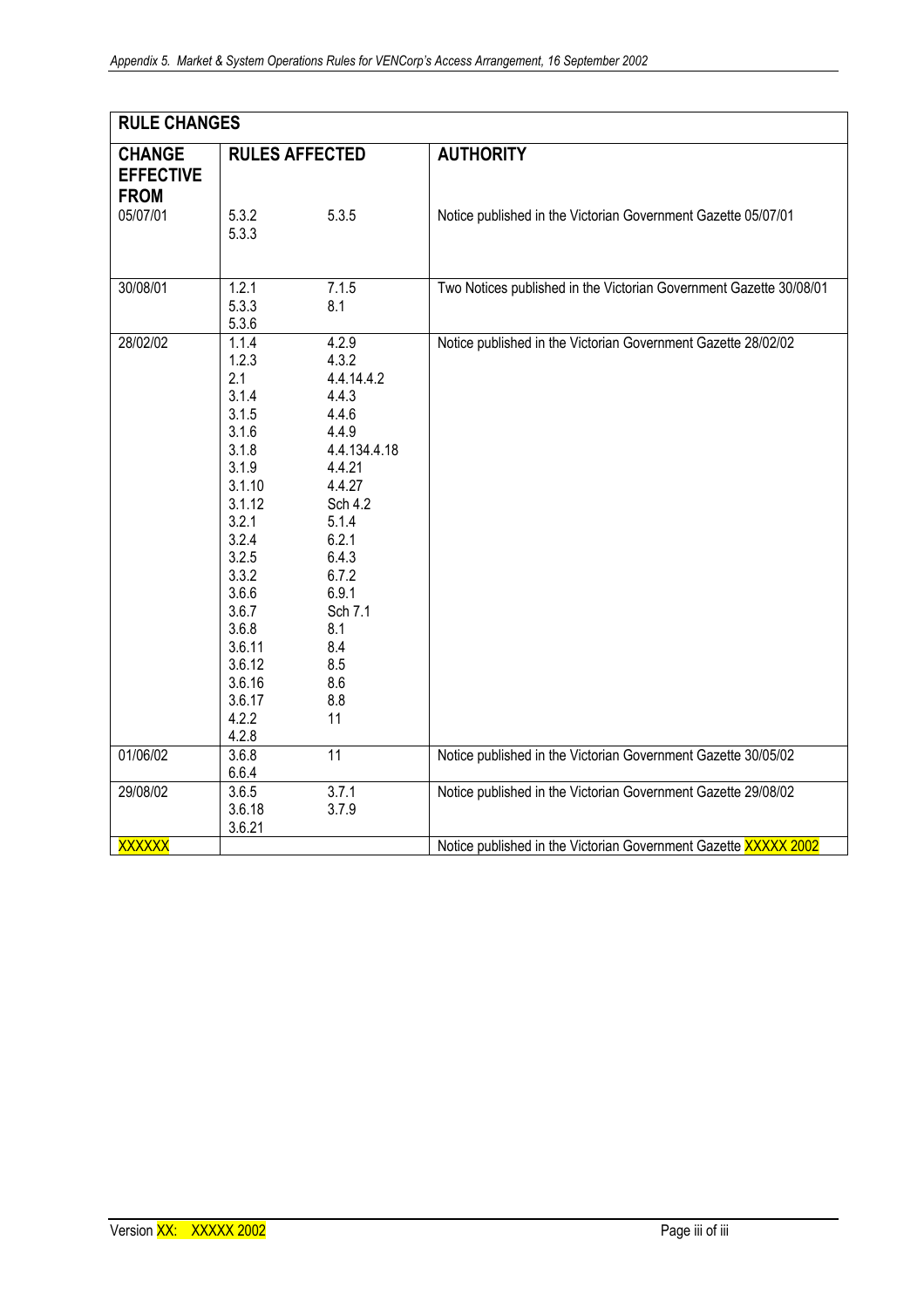# **INDEX**

| 1.1               |                     |  |
|-------------------|---------------------|--|
| 1.2               |                     |  |
| 1.3               |                     |  |
| 1.4               |                     |  |
|                   |                     |  |
| 2.1               |                     |  |
| 2.2               |                     |  |
| 2.3               |                     |  |
| 2.4               |                     |  |
| 2.5               |                     |  |
| 2.6               |                     |  |
| 2.7               |                     |  |
| <b>CHAPTER 3.</b> |                     |  |
| 3.1               |                     |  |
| 3.2               |                     |  |
| 3.3               |                     |  |
| 3.5<br>3.6        |                     |  |
| 3.7               |                     |  |
| 3.8               |                     |  |
|                   |                     |  |
|                   |                     |  |
| 4.1<br>4.2        |                     |  |
| 4.3               |                     |  |
| 4.4               |                     |  |
|                   | SCHEDULE 4.1        |  |
|                   | SCHEDULE 4.2        |  |
|                   | <b>SCHEDULE 4.3</b> |  |
|                   |                     |  |
| 5.1               |                     |  |
| 5.2               |                     |  |
| 5.3               |                     |  |
| 5.4               |                     |  |
| <b>CHAPTER 6.</b> |                     |  |
| 6.1               |                     |  |
| 6.2               |                     |  |
| 6.3               |                     |  |
| 6.4               |                     |  |
| 6.5               |                     |  |
| 6.6               |                     |  |
| 6.7               |                     |  |
| 6.8<br>6.9        |                     |  |
|                   |                     |  |
|                   |                     |  |
| 7.1               |                     |  |
| 7.2               |                     |  |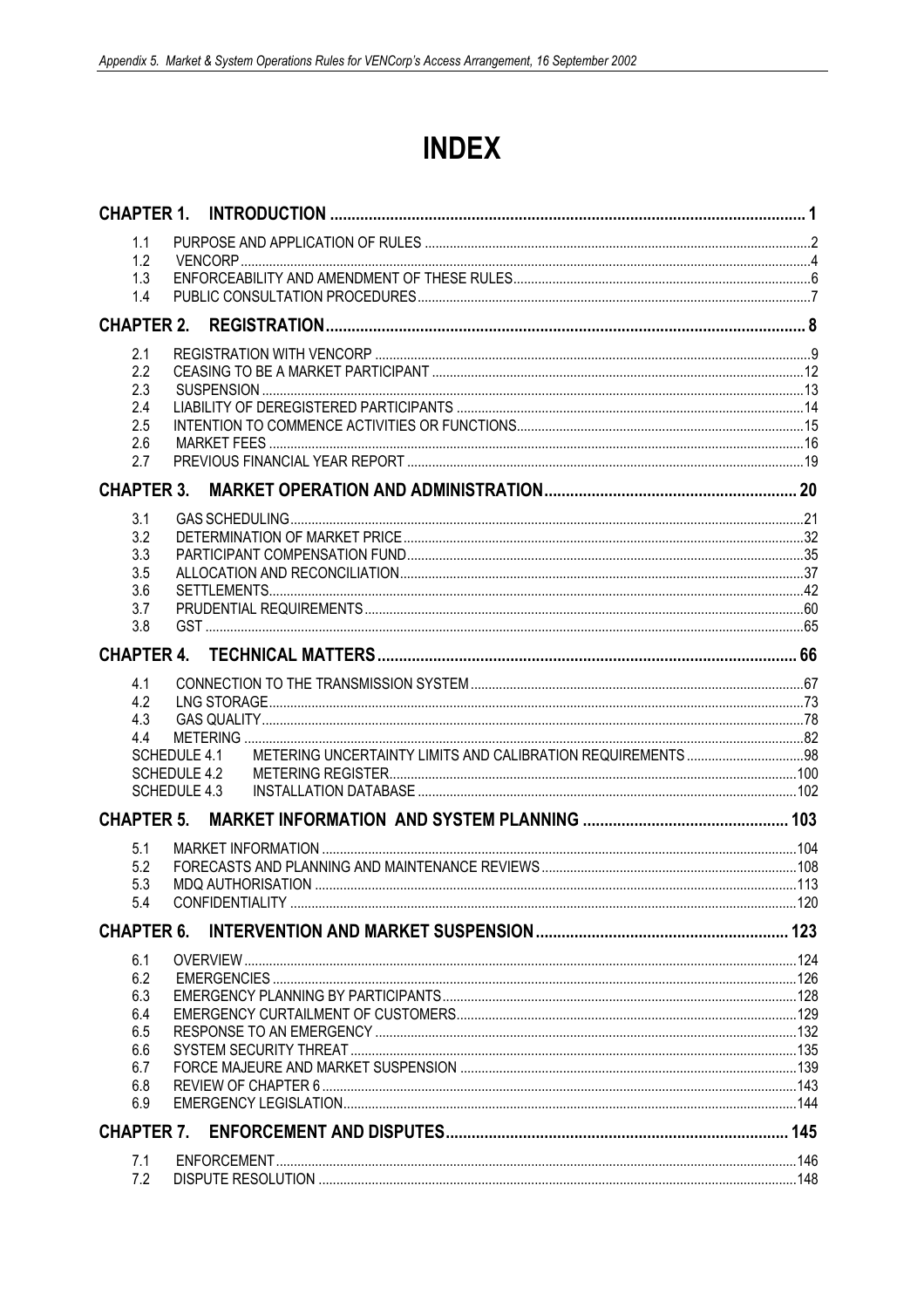| 8.1<br>8.2<br>8.3<br>8.4<br>8.5<br>8.6<br>8.8 |                 |  |
|-----------------------------------------------|-----------------|--|
|                                               |                 |  |
| 9.2                                           | DEROGATIONS 193 |  |
|                                               |                 |  |
| 10.1                                          |                 |  |
| 10.2                                          |                 |  |
| 10.3                                          |                 |  |
| 10.4                                          |                 |  |
| 10.5                                          |                 |  |
| 10.6                                          |                 |  |
| 10.7                                          |                 |  |
| 10.8<br>10.9                                  |                 |  |
| 10.10                                         |                 |  |
|                                               |                 |  |
|                                               |                 |  |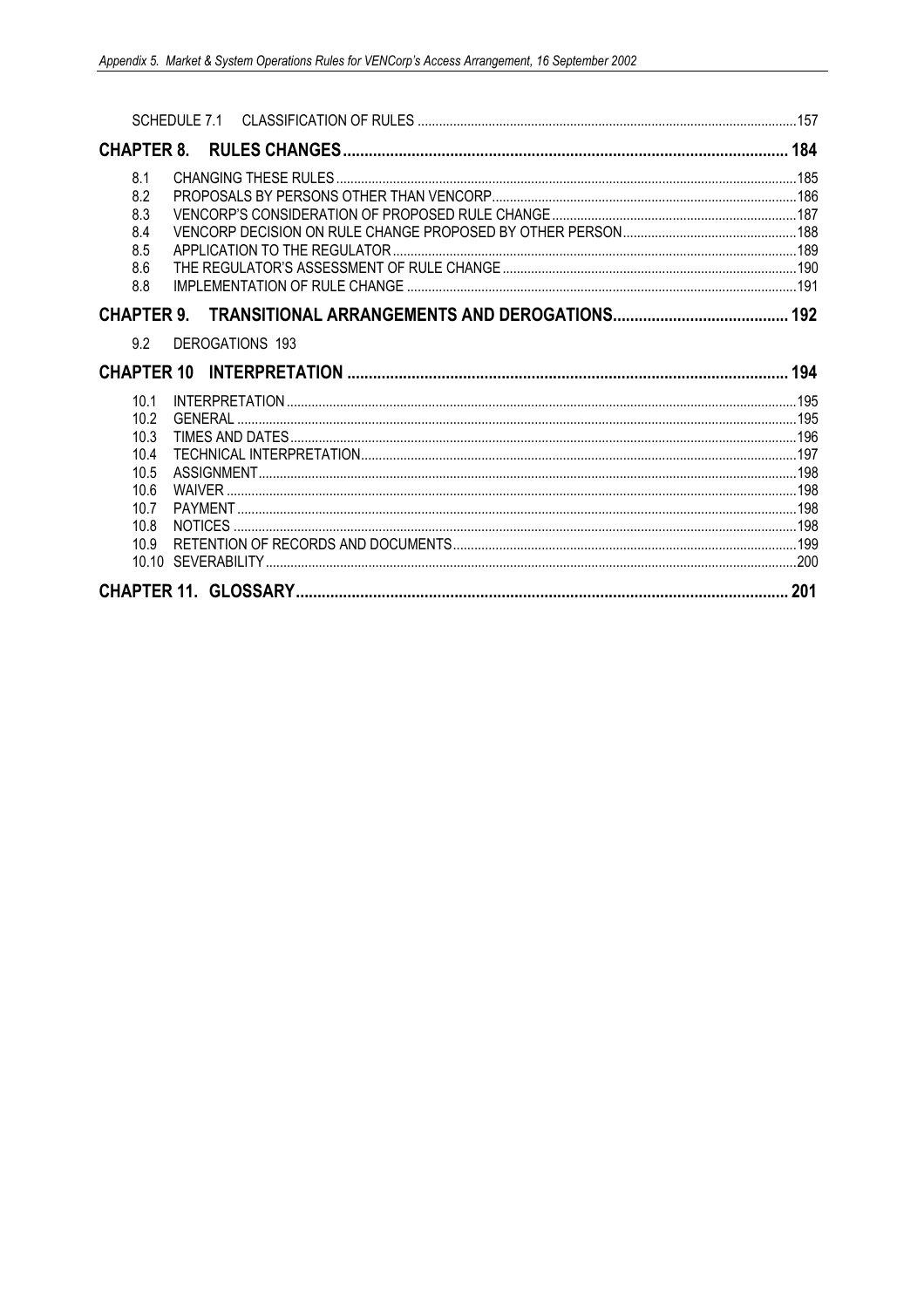# **CHAPTER 1. INTRODUCTION**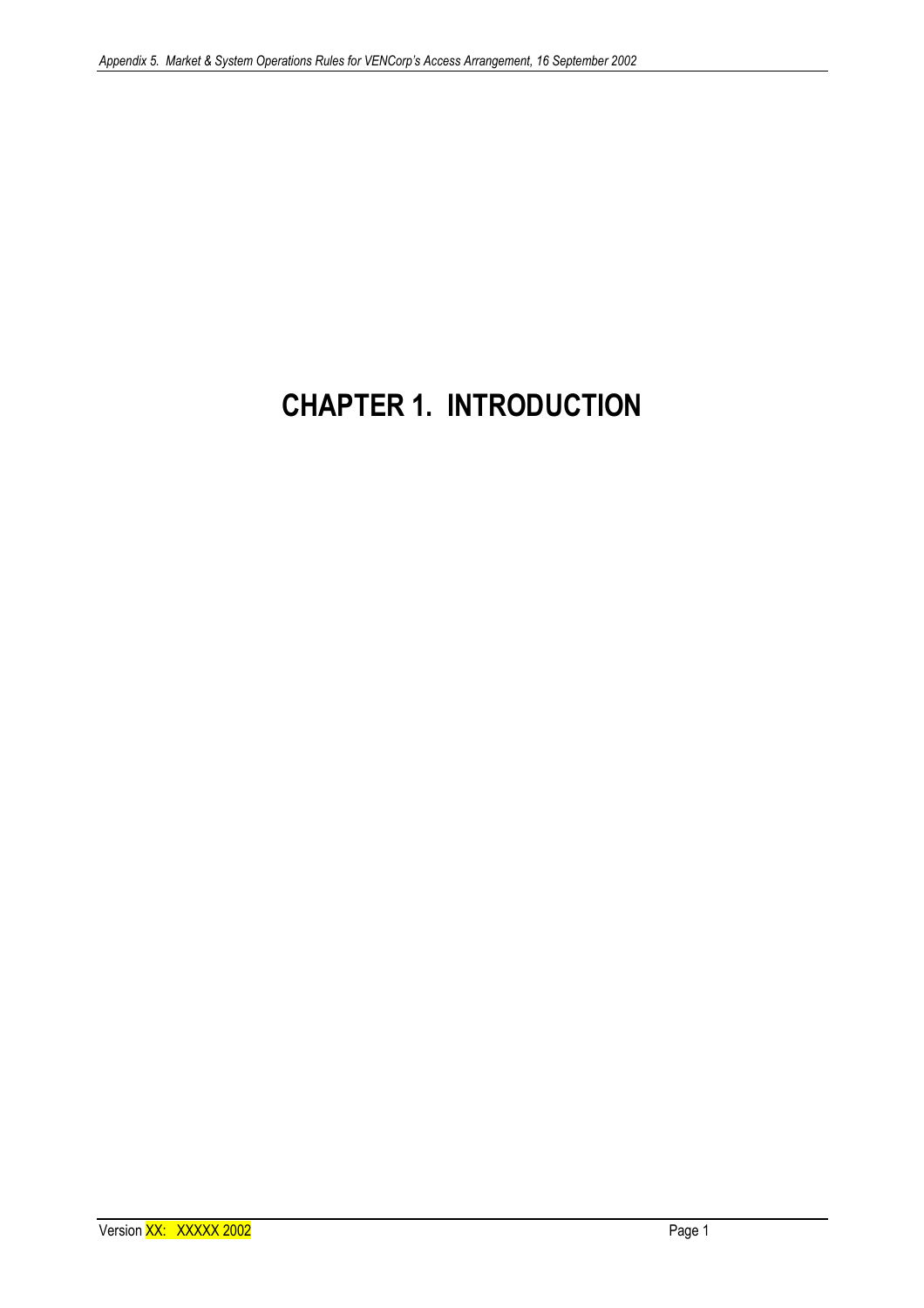# **1.1 PURPOSE AND APPLICATION OF RULES**

### **1.1.1 The Market and System Operations Rules**

- (a) These Rules are the Market and System Operations Rules.
- (b) In these Rules:
	- (1) subject to clause 10.2(o), words and phrases which appear in italics are defined in the glossary in chapter 11; and
	- (2) technical concepts relating to gas measurement are described in clause 10.4.
- (c) These Rules must be interpreted in accordance with the provisions of chapter 10.

#### **1.1.2 Purpose**

The purpose of these Rules is:

- (a) to provide an efficient, competitive and reliable *market*;
- (b) to regulate the operation and administration of the *market*;
- (c) to regulate the activities of *Participants* in and in relation to the *transmission system* and the *market*;
- (d) to regulate the operation of the *transmission system* by *VENCorp* in a way which:
	- (1) minimises threats to *system security;*
	- (2) encourages the achievement of the *market objectives*; and
	- (3) enables access to the *transmission system* and the *market*; and
- (e) to facilitate *VENCorp's* performance of the *VENCorp functions.*

#### **1.1.3 The regulatory framework**

These Rules form part of the regulatory framework which:

- (a) is applicable to the owners, operators and users of the *transmission system* under the *Gas Industry Act*; and
- (b) may also be applicable to the owners and operators of *transmission pipelines* as part of their *access arrangements*, required by and applicable under the *Access Code*,

which is represented diagrammatically below.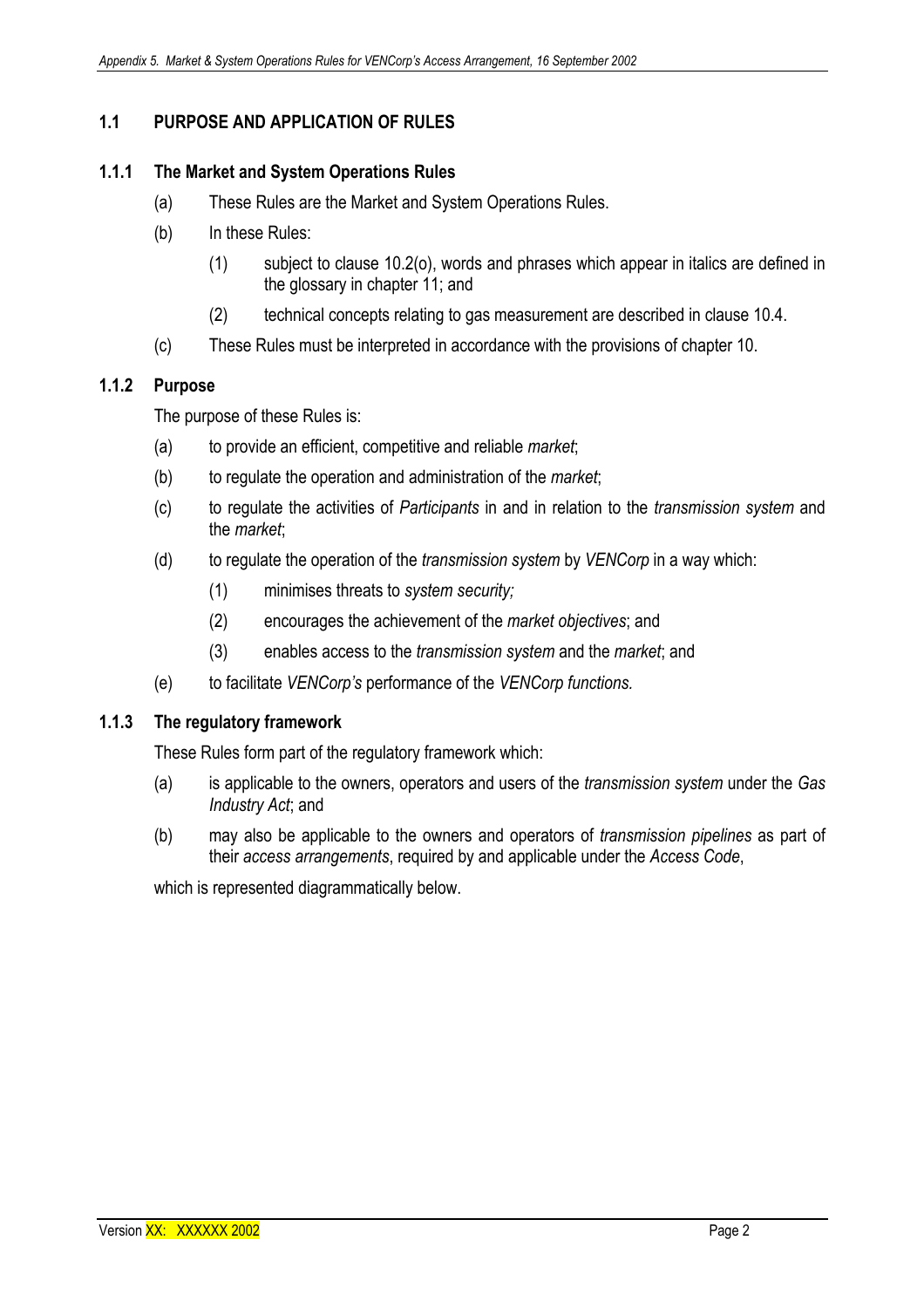# REGULATORY FRAMEWORK



#### **1.1.4 Operation**

The *commencement date* of these Rules is:

- (1) for Chapters 1, 2, 5, 8, 10 and 11, the date on which these Rules were made under section 48N of the Gas Industry (Residual Provisions) Act 1994; and
- (2) for Chapters 3, 4, 6, 7 and 9, 15 March 1999.

#### **1.1.5 Application of these Rules**

- (a) A person other than *VENCorp* who:
	- (1) is bound to comply with these Rules under the *Gas Industry Act* and/or as part of an *access arrangement*; and/or
	- (2) holds a retail licence under the *Gas Industry Act* and sells gas to *Customers* which has been transported through the *transmission system*; and/or
	- (3) wishes to undertake activities or participate in the *market*,

must register with *VENCorp* in accordance with chapter 2.

(b) Subject to clause 1.1.6, a person who is registered with *VENCorp* as a *Participant* under chapter 2 is bound by these Rules.

#### **1.1.6 System Bypass**

Nothing in these Rules limits the rights of any person to construct, own or operate a *pipeline* or *pipeline equipment* which is not part of the *transmission system* and which is not subject to these Rules.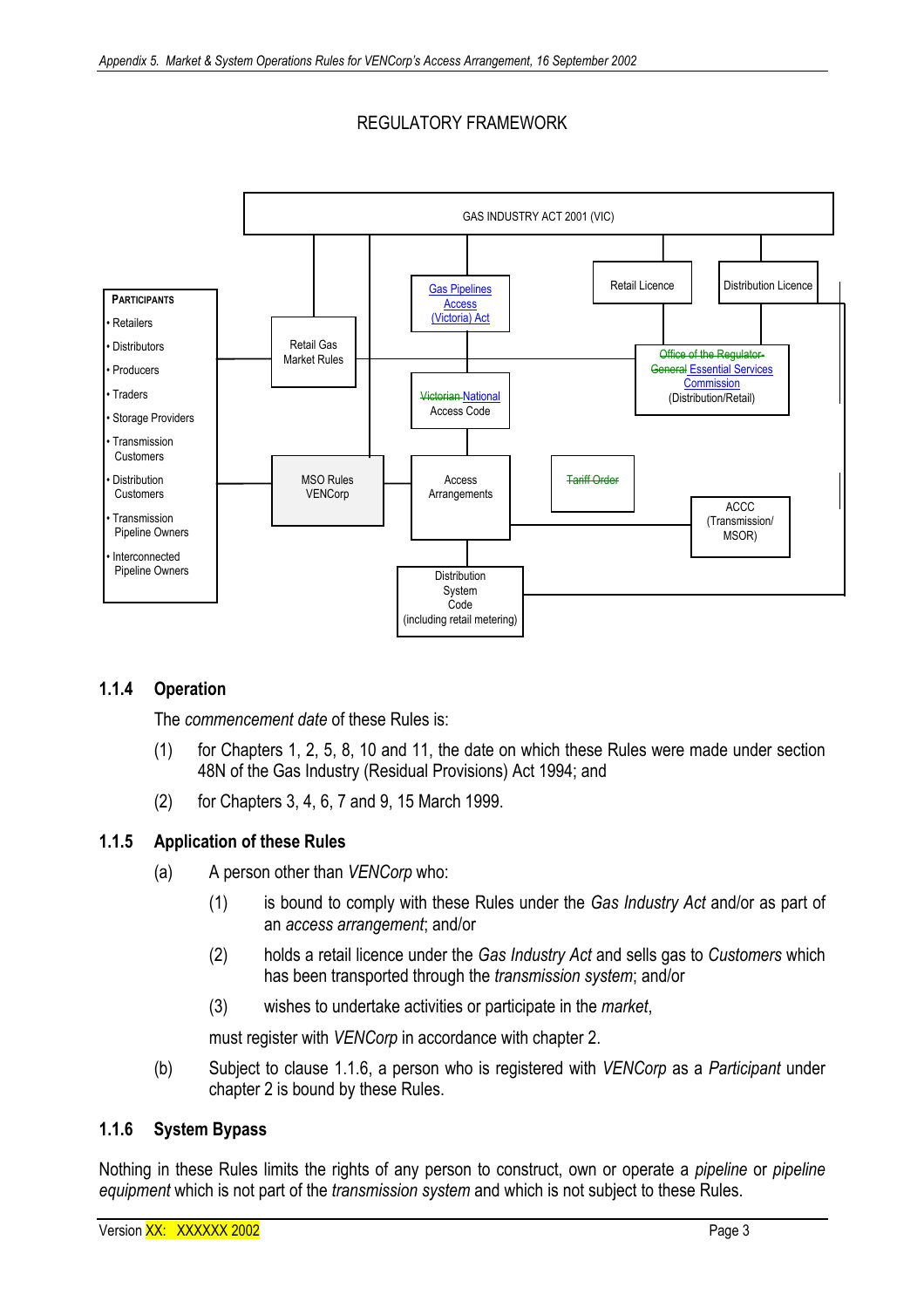### **1.2 VENCORP**

#### **1.2.1 Obligations of VENCorp**

- (a) *VENCorp* must:
	- (1) operate the *transmission system;* and
	- (2) operate and administer the *market*,

in accordance with the *Gas Industry Act* and these Rules and the *Retail Gas Market Rules* and taking into consideration the *VENCorp functions* and the *market objectives* and *VENCorp* must allocate appropriate resources to enable it to do so.

- (b) *VENCorp* must maintain and *publish* a register of *Participants* and must update and *publish*  the register whenever a person becomes or ceases to be a *Participant*.
- (c) In consultation with *Participants*, *VENCorp* must develop and update from time to time *system security guidelines* in accordance with which *VENCorp* will be required to operate the *transmission system* in a way which minimises threats to *system security*, and the *system security guidelines* must be provided to:
	- (1) the *Regulator* on completion and after any update of the *system security guidelines*; and
	- (2) *Participants* and interested persons on request.
- (d) Should *VENCorp* propose a change to the *system security guidelines* which, in *VENCorp's*  reasonable opinion is a material change then, prior to its implementation, that proposed change must be reviewed in accordance with the *public consultation procedures*.
- (e) *VENCorp* must monitor daily trading activity in the *market*:
	- (1) with a view to ensuring that such trading is performed in accordance with these Rules; and
	- (2) to identify any *significant price variations* in and between *trading intervals*.
- (f) If *VENCorp* identifies any *significant price variations* in and between *trading intervals*, *VENCorp* must:
	- (1) within ten *business days* notify *Participants* of this event; and
	- (2) within ten *business days* following the issue of the *final statement* for that *trading interval,* prepare a report setting out the identified *significant price variations*
- (g) *VENCorp* must provide a copy of the report referred to in clause 1.2.1(f) to:
	- (1) the *Regulator* on completion of the report; and
	- (2) *Participants* and interested persons on request.
- (h) *VENCorp* must, in consultation with the *Regulator*, develop guidelines as to what constitutes a *significant price variation*.
- (i) Where these Rules require *VENCorp* to develop procedures, processes or systems, *VENCorp* must do so after taking into consideration the likely costs to *Participants* of complying with those procedures or processes and of obtaining, installing or adopting those systems, as the case may be.
- (j) *VENCorp* must comply with each of the requirements and obligations imposed on it under these Rules.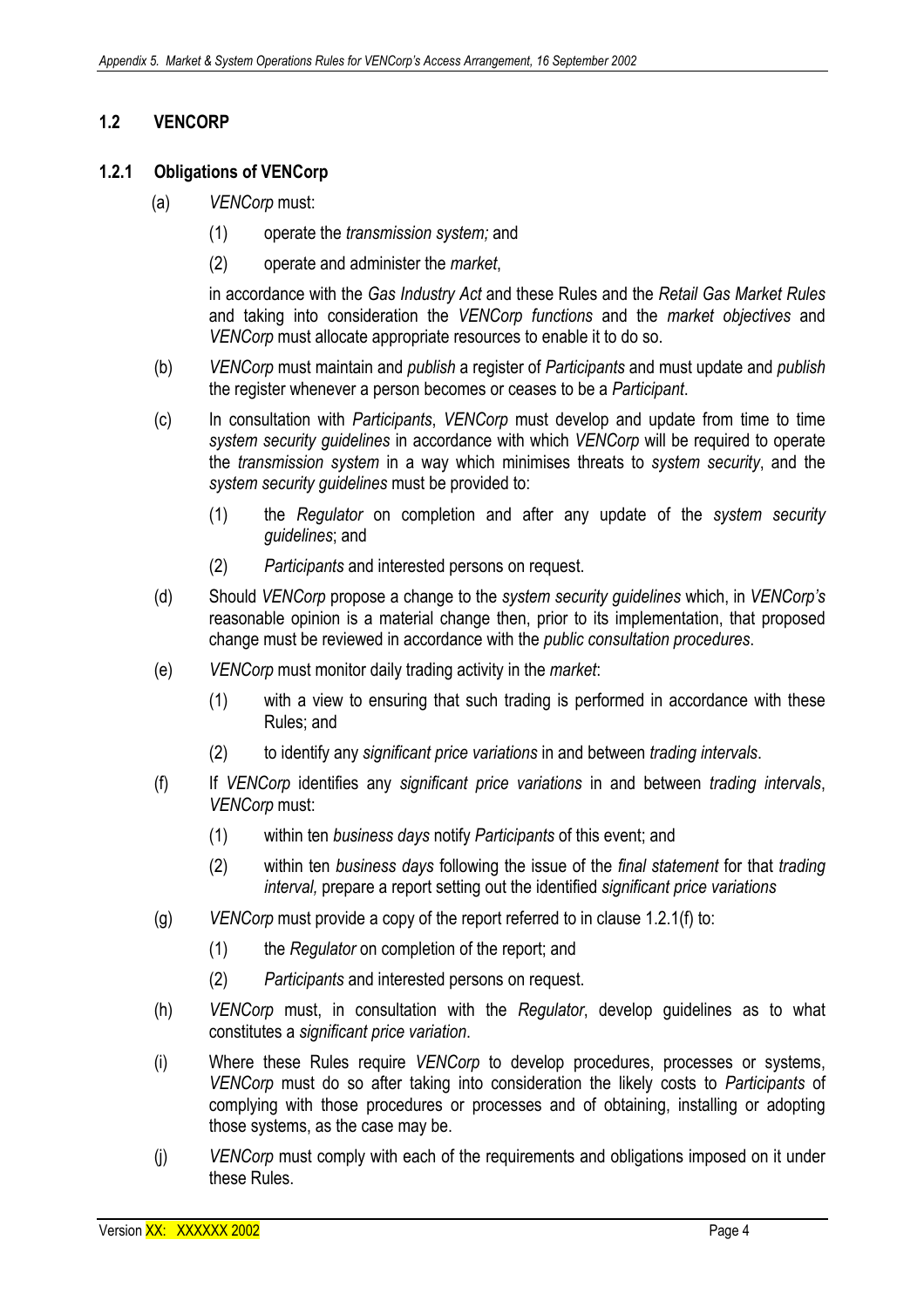- (ja) *VENCorp* may do such other things as are consequential or incidental upon the obligations set out in clauses 1.2.1(a) to 1.2.1(f) inclusive.
- (k) For the purposes of the *Tariff Order*, the obligations and functions of *VENCorp* as described in this clause 1.2.1, are the *tariffed VENCorp services*.

#### **1.2.2 Limitation of liability of VENCorp**

*VENCorp* is not to be liable for any loss or damage suffered or incurred by a *Participant* or any other person as a consequence of any act or omission by *VENCorp*, except:

- (a) as expressly provided for in these Rules;
- (b) to the extent that *VENCorp* can and does recover compensation from any *Participant* or any other person in respect of any such loss or damage, after deducting its costs, if any, of recovering that compensation; and
- (c) to the extent that *VENCorp* can and does recover compensation under a policy of insurance in respect of any such loss or damage, after deducting its costs, if any, of recovering that compensation.

Clause 1.2.3 deleted by notice in the Government Gazette dated 28 February 2002

#### **1.2.4 VENCorp performance**

- (a) Unless otherwise expressly provided in these Rules, nothing in these Rules is to be construed as imposing upon *VENCorp* any obligation or duty to, or enforceable by, a *Participant* or any other person and a *Participant* must not make any commitment to any person binding on or purporting to bind *VENCorp*.
- (b) Nothing in these Rules prevents *VENCorp* from exercising any right or remedy which it may have against a person at law or pursuant to the *Gas Industry Act* or otherwise.
- (c) In exercising its discretions and performing its obligations under these Rules, *VENCorp*  must at all times:
	- (1) act in a reasonable and prudent manner; and
	- (2) act reasonably and in good faith in its dealings with *Participants*;

except to the extent that:

- (3) there is any standard of performance already provided for by any statute, regulation or licence condition to which *VENCorp* is subject; or
- (4) *VENCorp* would thereby be required to act in a manner which would conflict with any requirement of law.
- (d) For the avoidance of doubt the operation of clause 1.2.4(c) does not prevent *VENCorp*  from performing any obligation under these Rules.
- (e) At least once in every calendar year, *VENCorp* must *publish* performance indicators which provide an indication of, and monitor, *VENCorp's* performance under these Rules in respect of the *VENCorp functions* and the *market objectives*.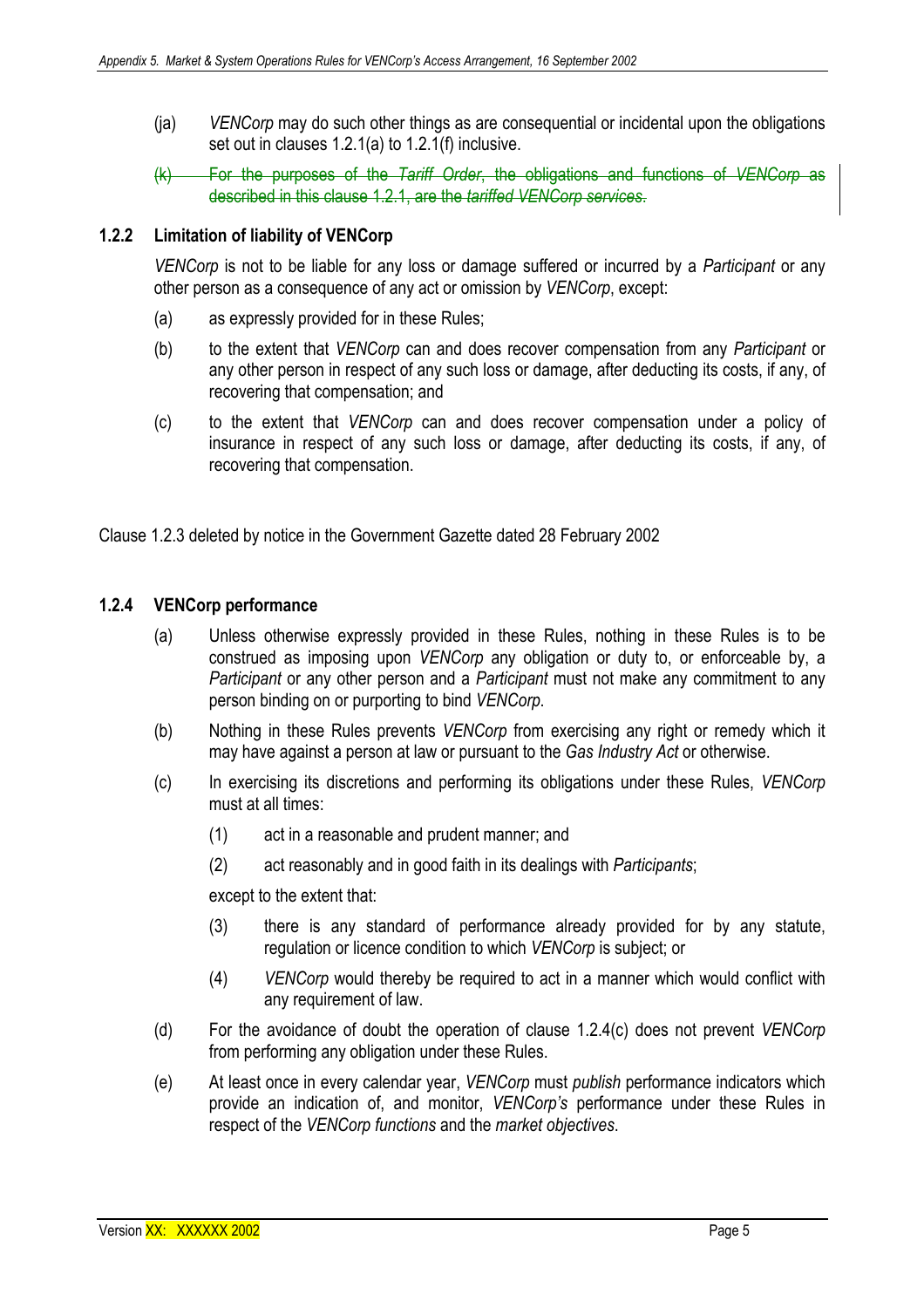# **1.3 ENFORCEABILITY AND AMENDMENT OF THESE RULES**

# **1.3.1 Enforceability**

These Rules are enforceable in accordance with chapter 7.

## **1.3.2 Changes to these Rules**

Amendments to these Rules must be made in accordance with chapter 8.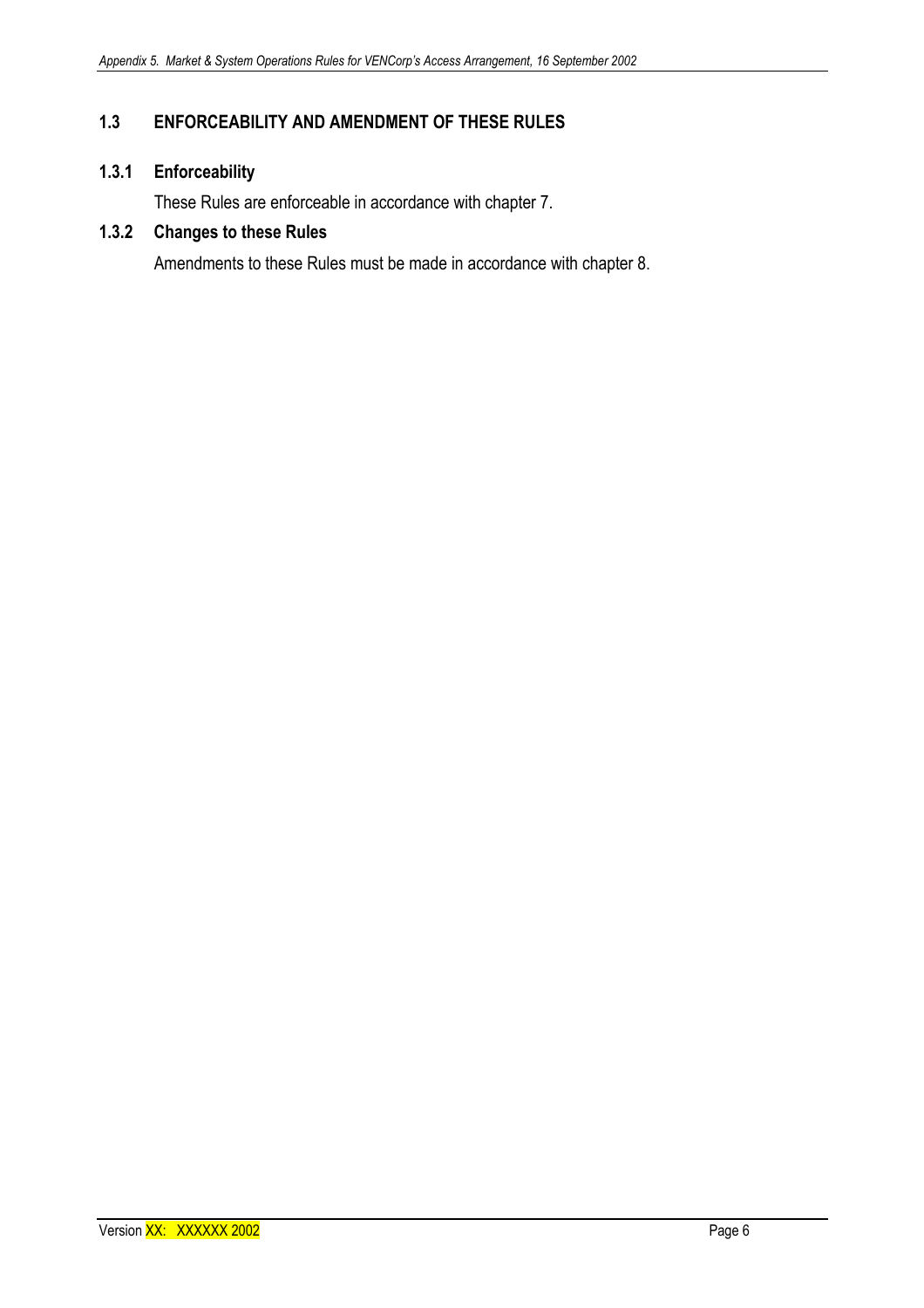### **1.4 PUBLIC CONSULTATION PROCEDURES**

Where these Rules identify matters which are subject to review or consultation in accordance with the *public consultation procedures*, *VENCorp* must ensure that, as a minimum, the following procedures are followed:

- (a) *VENCorp* must advertise particulars of the matter to *Participants* and other interested persons, inviting written submissions concerning the matter to be made by a specified date;
- (b) where, in the reasonable opinion of *VENCorp*, there is a diversity of views expressed in the written submissions received under clause 1.4(a), *VENCorp* must invite *Participants* and other interested persons to a meeting or meetings at which those views may be presented and discussed;
- (c) following its consideration of the matter under consultation, *VENCorp* must prepare a report setting out:
	- (1) the matter under consultation;
	- (2) *VENCorp's* decision in relation to the matter;
	- (3) the reasons for *VENCorp's* decision;
	- (4) the findings on material questions of fact, referring to evidence or other material on which those findings were based; and
	- (5) the procedures followed in considering the matter; and
- (d) *VENCorp* must provide a copy of the report referred to in clause 1.4(c) to:
	- (1) the *Regulator* on completion of the report; and
	- (2) *Participants* and interested persons on request.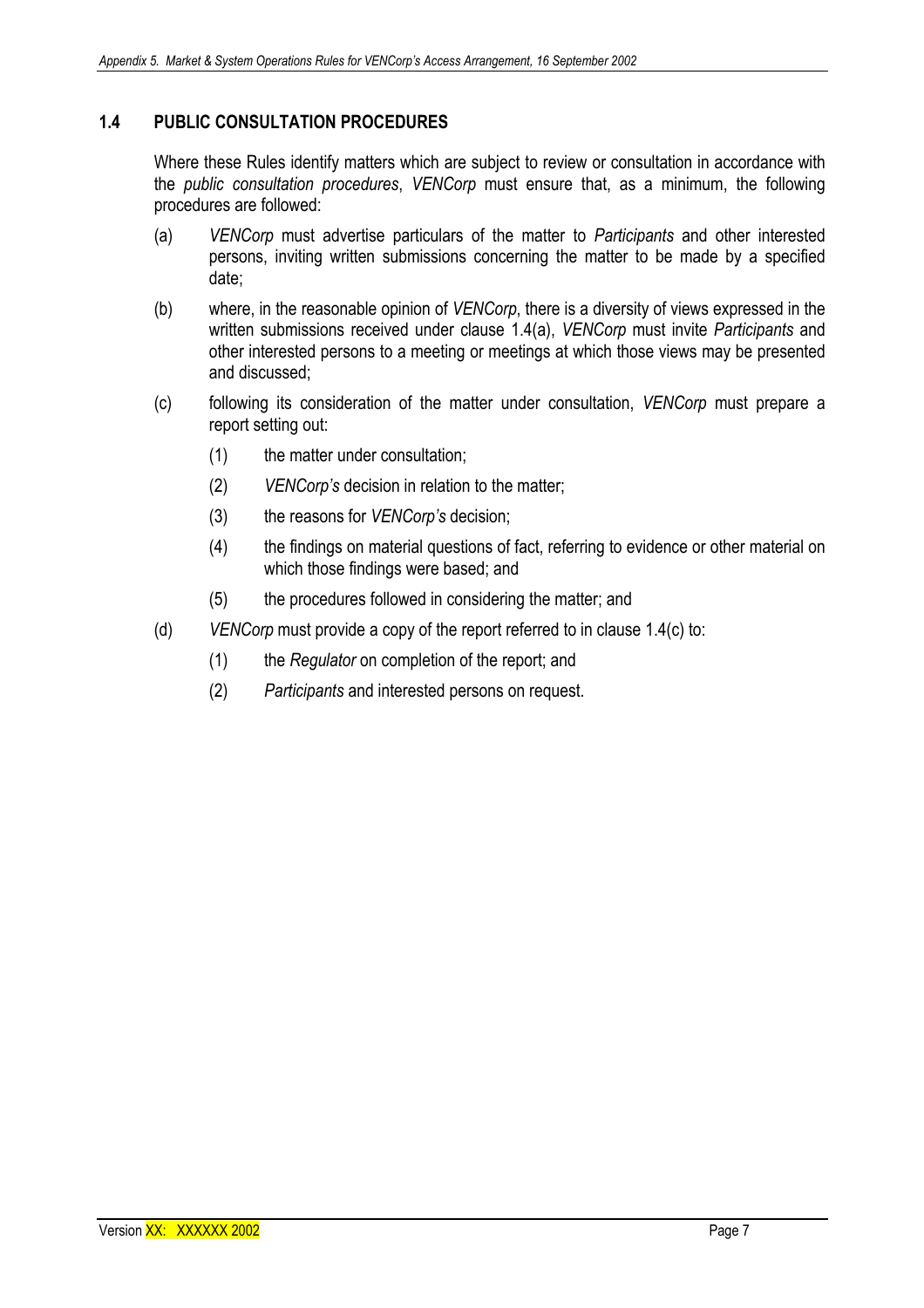# **CHAPTER 2. REGISTRATION**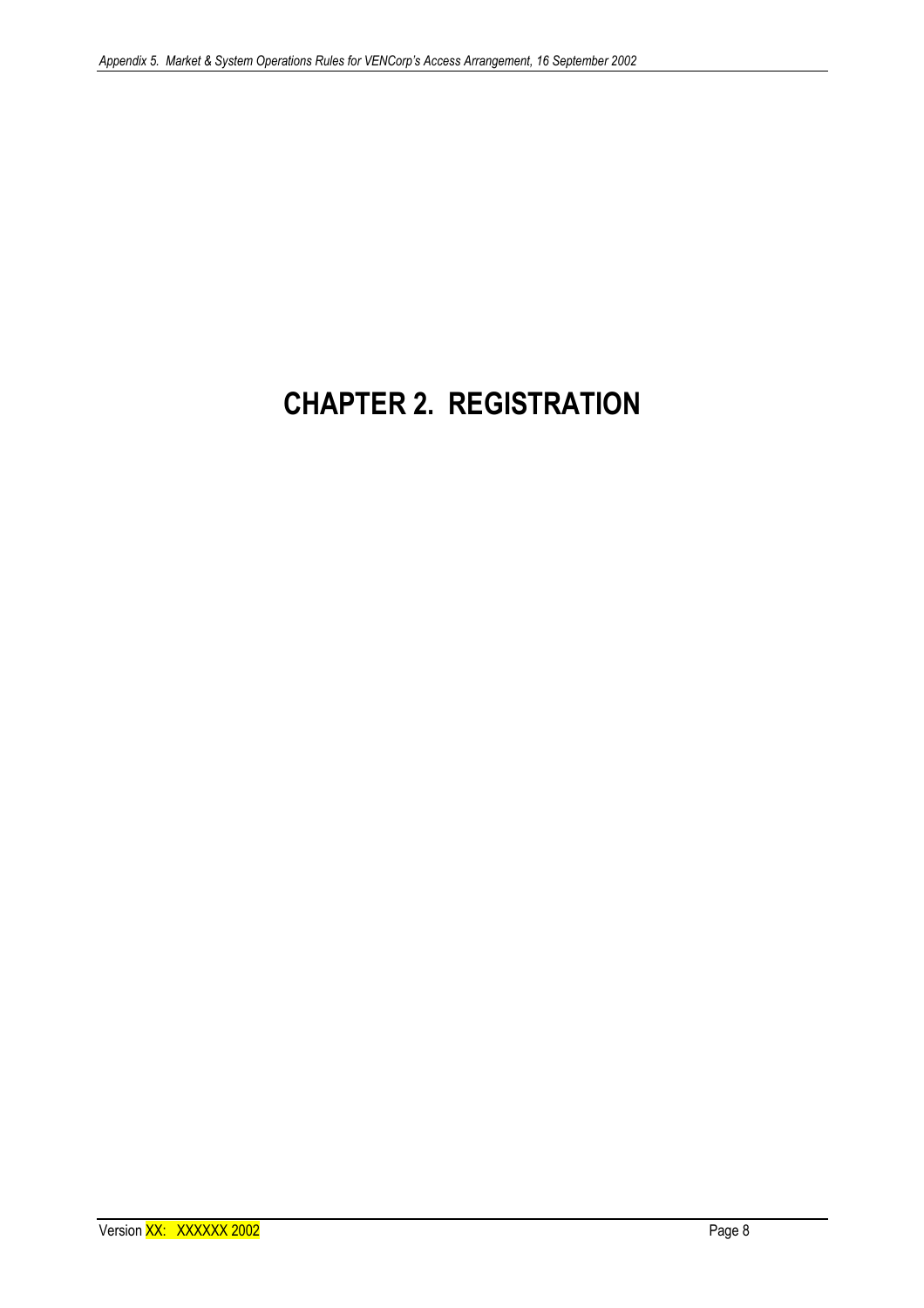#### **2.1 REGISTRATION WITH VENCORP**

- (a) Each *Transmission Pipeline Owner* whose *transmission pipeline* forms part of the *transmission system* and each person whose *pipeline* or *pipeline equipment*, *gas production facility* or *storage facility* is *connected* to the *transmission system* must register with *VENCorp* as a *Participant* (unless that person is an *Exempt Person*) in any one or more of the following categories:
	- (1) *Transmission Pipeline Owners*;
	- (2) *Interconnected Pipeline Owners;*
	- (3) *Producers*;
	- (4) *Transmission Customers*;
	- (5) *Distributors*; and
	- (6) *Storage Providers.*
- (b) A person who:
	- (1) holds a retail licence under the *Gas Industry Act*; and
	- (2) sells gas to *Customers* which has been transported through the *transmission system*,

must register with *VENCorp* as a *Participant* unless that person is an *Exempt Person*.

- (c) Subject to clause 2.1(e), a person may apply to *VENCorp* to be registered as a *Market Participant* in one or more of the following categories:
	- (1) *Producers*;
	- (2) *Traders*;
	- (3) *Retailers*;
	- (4) *Transmission Customers*;
	- (5) *Distribution Customers*; or
	- (6) *Storage Providers*.
- (d) A person may not undertake activities or participate in or in relation to the *market* in a category set out in clause 2.1(c) unless the person is registered as a *Market Participant* in that category.
- (e) A person is not eligible to be registered as a *Market Participant* unless the person:
	- (1) is a resident in, or is permanently established in, Australia;

#### Clauses 2.1(e)(2) & (3) are deleted by notice placed in the Government Gazette dated XXXX

- (3) is not under external administration (as defined in the Corporations Law) or under a similar form of administration under any laws applicable to that person in any jurisdiction;
- (4) is not immune from suit in respect of the obligations of a *Participant* under these Rules;
- (5) is capable of being sued in its own name in a court of Australia; and
- (6) has entered into and continues to be a party to an agreement providing for the payment of transmission charges associated with the provision of services by a *Transmission Pipeline Owner* under a *service envelope agreement*,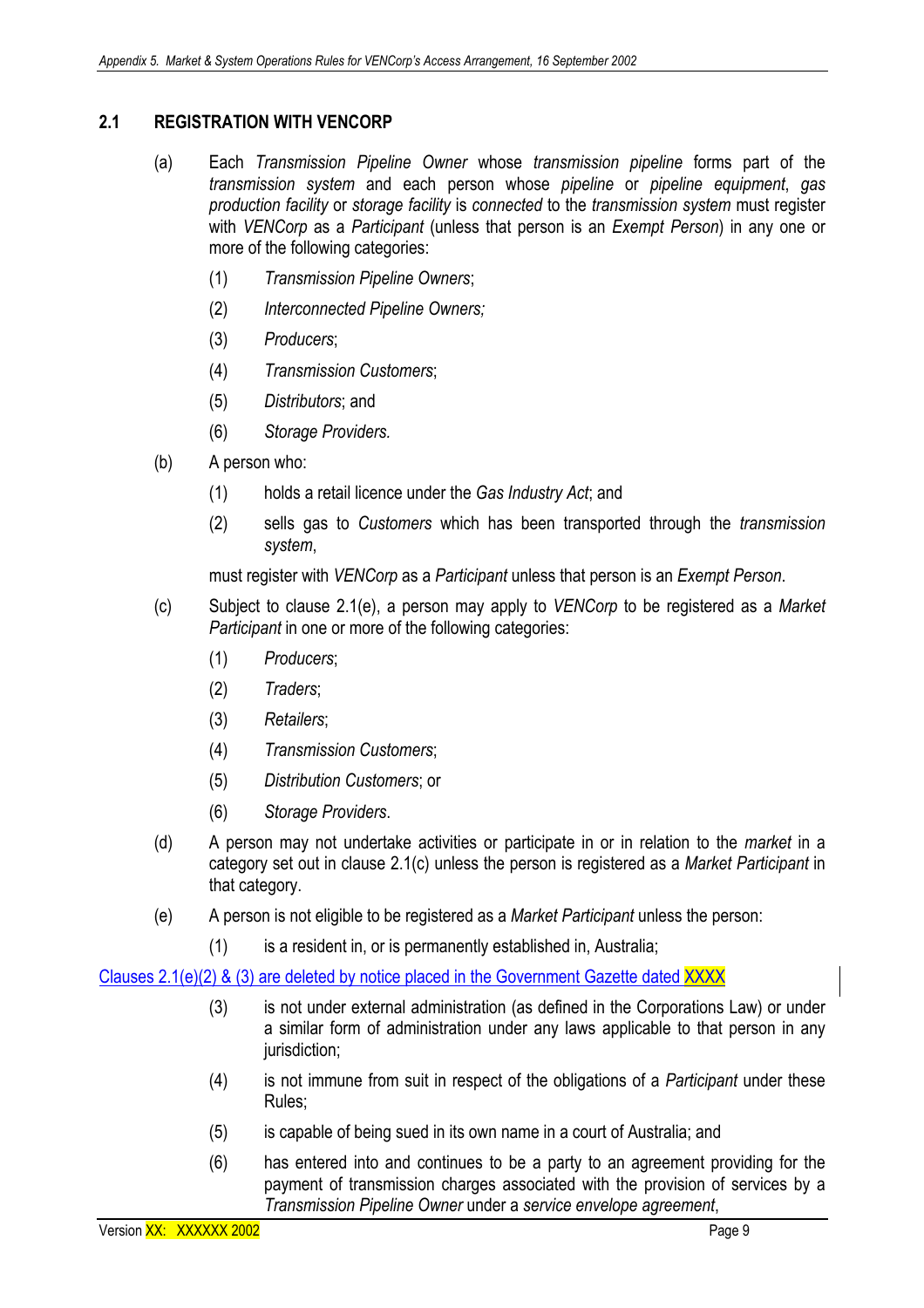and if at any time a *Market Participant* ceases to be eligible to be registered as a *Market Participant* in accordance with this clause 2.1(e), that *Market Participant* must inform *VENCorp* accordingly and as soon as practicable after *VENCorp* becomes aware that a *Market Participant* is no longer eligible to be registered, *VENCorp* must issue a *suspension notice* in respect of that *Market Participant* in accordance with clause 3.7.7*.*

- (f) Applications for registration must be submitted to *VENCorp* in the form prescribed by *VENCorp* and must be accompanied by a registration fee (if any) fixed by *VENCorp*.
- $(q)$  If an applicant applies for registration in one of the categories specified in clause 2.1(c), that applicant must satisfy *prudential requirements* in accordance with clause 3.7 and must provide to *VENCorp* documentary evidence of its compliance with the relevant *prudential requirements* with the application for registration.
- (h) Within five *business days* of receiving an application, *VENCorp* must advise the applicant of any further information which *VENCorp* reasonably considers to be required to enable *VENCorp* properly to assess the application and if *VENCorp* has not received that further information which it reasonably considers satisfy the relevant application requirements within a further fifteen *business days*, *VENCorp* may treat the application as withdrawn and if *VENCorp* incurs additional costs as a result of requesting and assessing that further information *VENCorp* may require the applicant to pay to *VENCorp* a reasonable amount to cover those additional costs.
- (i) If an application for registration in one or more of the categories set out in clause  $2.1(a)$ , (b) and/or (c) has been received by *VENCorp* and:
	- (1) all relevant application requirements have been satisfied;
	- (2) the applicant is eligible to be registered in the category or categories in which registration is sought;
	- (3) *VENCorp* reasonably considers that the applicant will be able to comply and maintain compliance with these Rules;
	- (4) *VENCorp* reasonably considers that the applicant is of sufficient financial standing or has sufficient *credit support* to meet its financial obligations; and
	- (5) if the applicant seeks registration as a *Market Participant*, the applicant satisfies any applicable *prudential requirements,*

then subject to clause 2.1(e), *VENCorp* must approve the application and register the applicant in the category or categories to which the application relates providing that if the application satisfies the requirements of this clause 2.1(i) in respect of a fewer number of categories than those for which registration is sought, *VENCorp* must register the applicant only in that category or in those categories in respect of which the requirements of this clause 2.1(i) are satisfied.

- (j) If *VENCorp* approves an application under clause 2.1(i), *VENCorp* must send written notice of approval to the applicant within fifteen *business days* of receiving:
	- (1) the application under clause 2.1(f); or
	- (2) if further information and/or fees are required under clause 2.1(h), that further information and/or fees,

and registration of the applicant as a *Participant* will take effect on the date specified in the notice of approval which must be a date not more than seven days after the date on which *VENCorp* sends the notice of approval under this clause 2.1(j).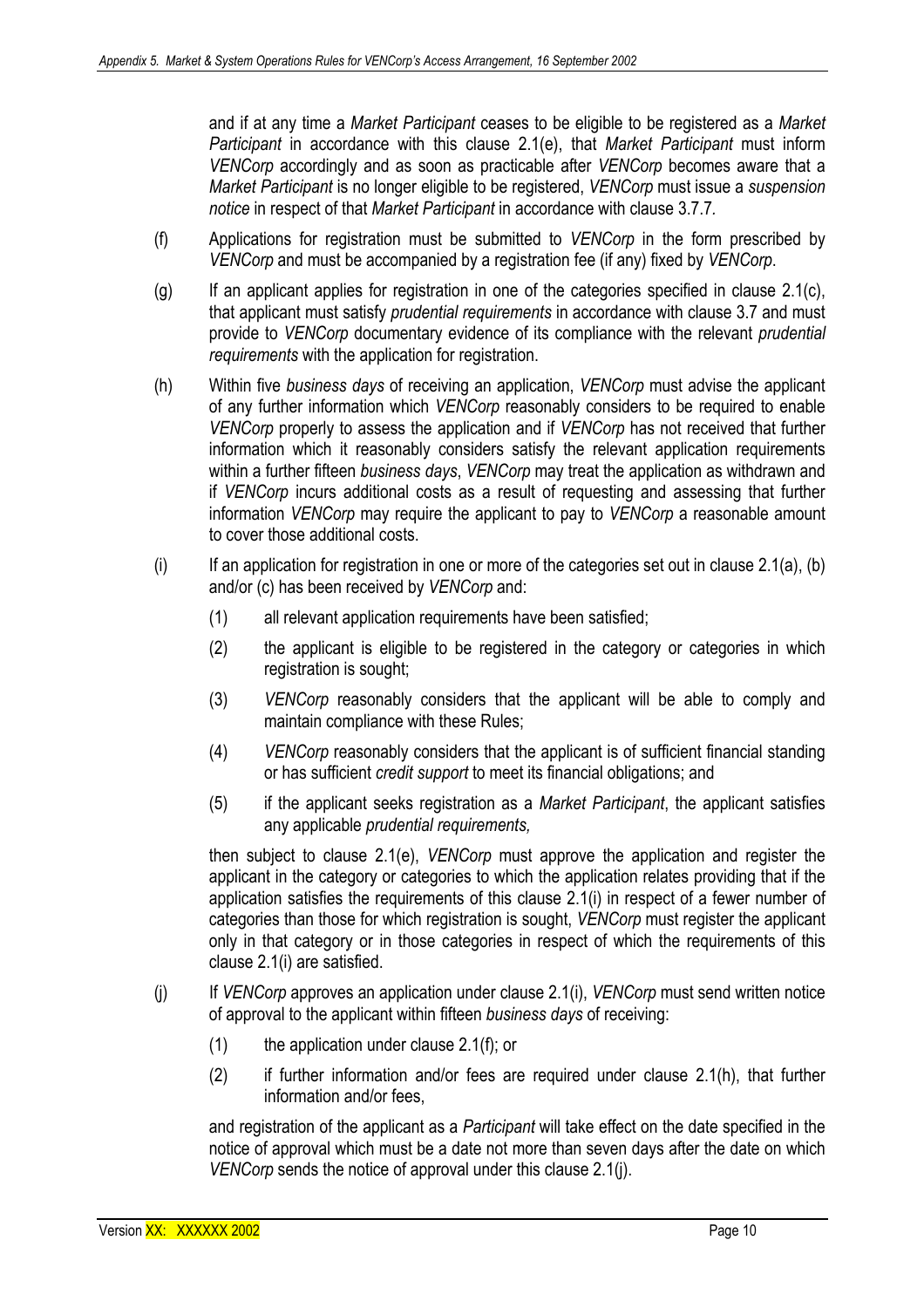(k) If *VENCorp* does not approve an application for registration in a category to which an application relates, VENCorp must send written notice to the applicant advising the applicant that the application is not approved and *VENCorp* must give reasons for its decision.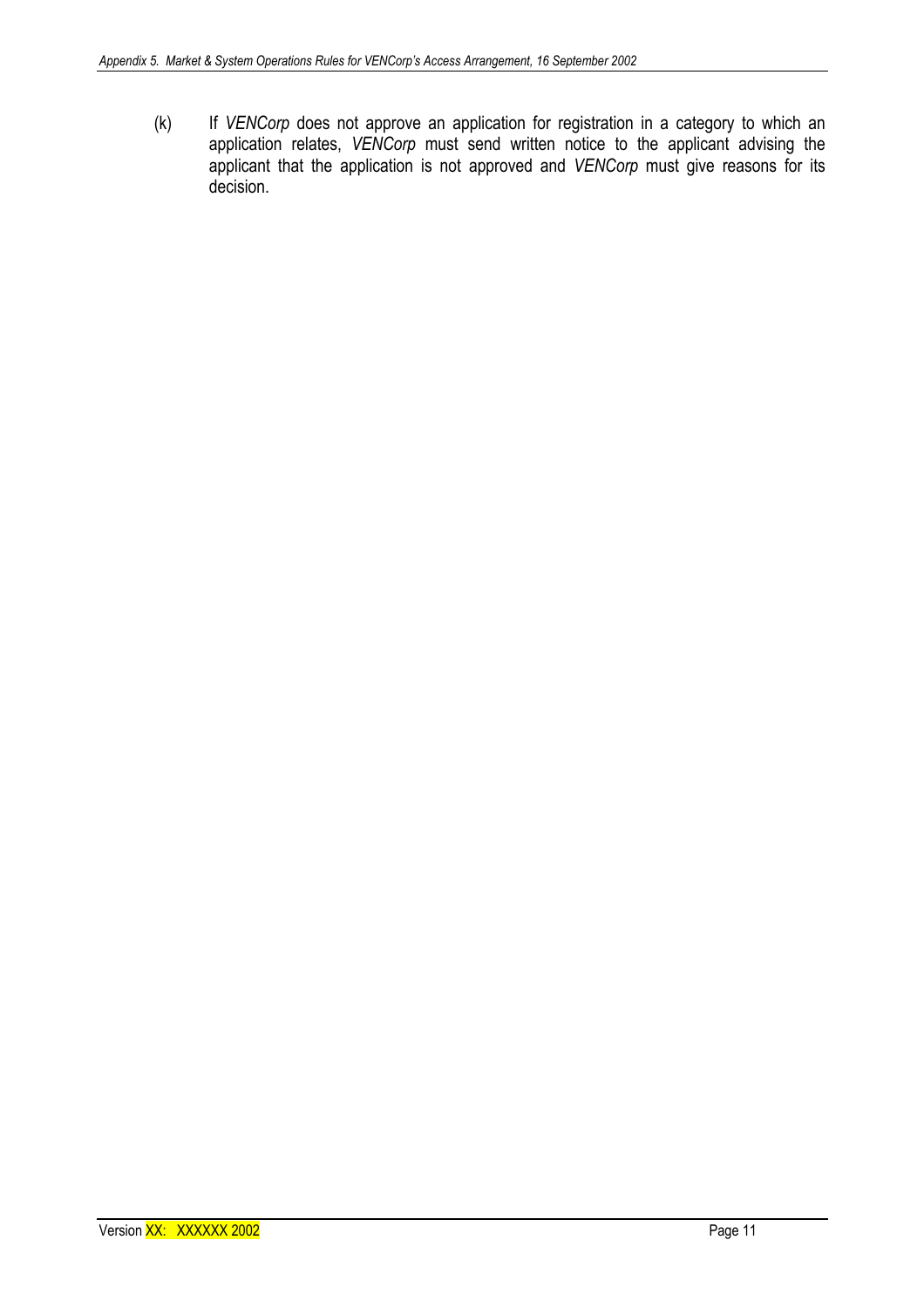### **2.2 CEASING TO BE A MARKET PARTICIPANT**

- (a) A person may notify *VENCorp* in writing that it wishes to cease to be registered in any one or more categories of *Market Participant* set out in clause 2.1(c).
- (b) In a notice given under clause 2.2(a), a *Market Participant* must specify a date upon which it wishes to cease to be registered.
- (c) On receipt of a notice under clause 2.2(a), *VENCorp* must notify all *Market Participants*  that the person who gave the notice will cease to be a *Market Participant* and the date on which that will occur.
- (d) If *VENCorp* notifies *Market Participant*s that a *Market Participant* will cease to be registered on a specified date, that *Market Participant* must cease all trading and all other activities in the *market* from that date.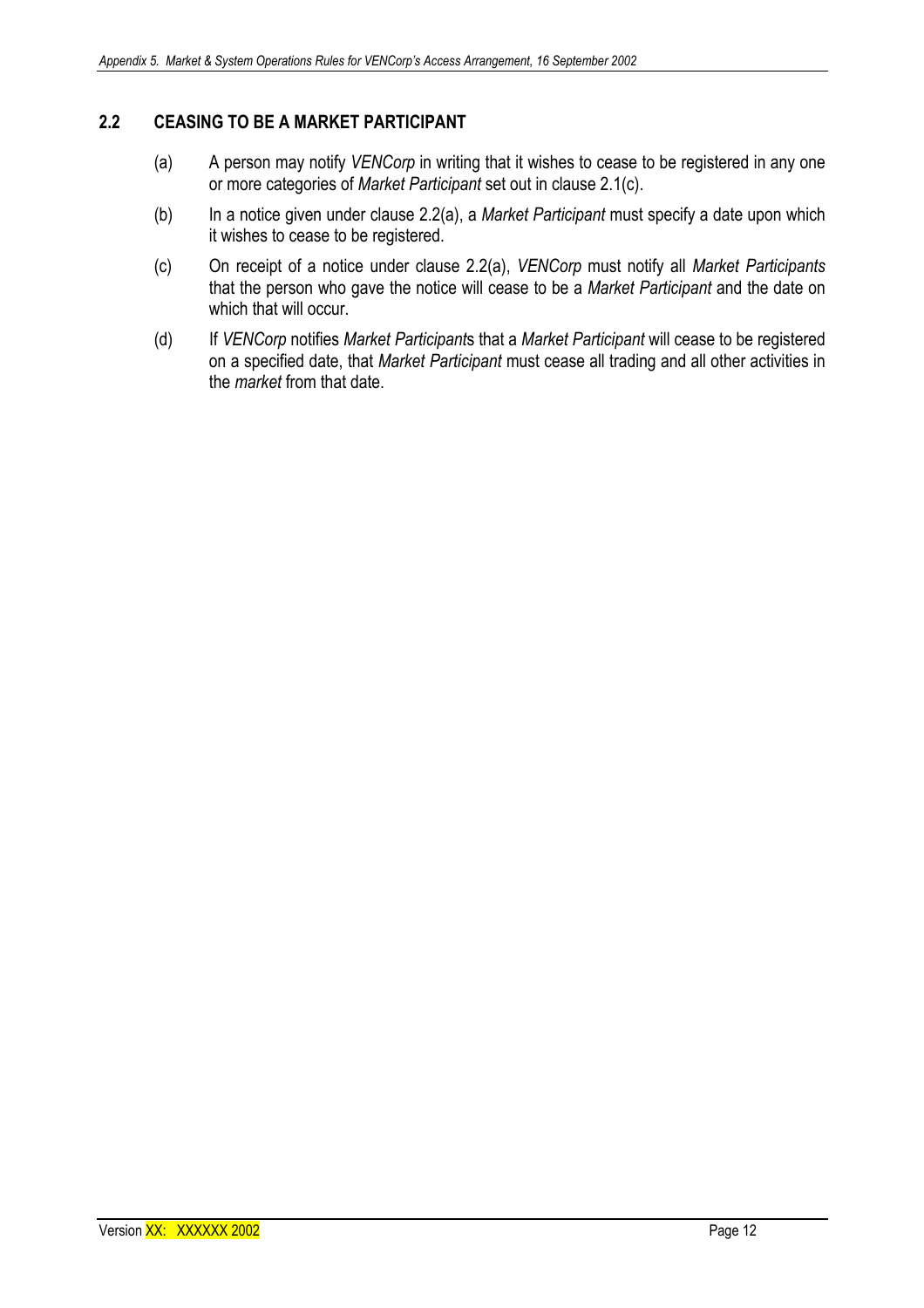#### **2.3 SUSPENSION**

- (a) Subject to clause 2.3(b), if a *Market Participant* receives a *suspension notice* from *VENCorp* in accordance with any provision of these Rules, that *Market Participant* is suspended from participation in the *market* unless and until *VENCorp* in its absolute discretion declares the *suspension notice* to be revoked in accordance with clause 3.7.7.
- (b) If *VENCorp* issues a *suspension notice* to any *Market Participant* under which *VENCorp* declares that the *Market Participant* is to be deregistered as a *Market Participant*, the *Market Participant* is deemed to be deregistered as a *Market Participant* from the date specified in the *suspension notice.*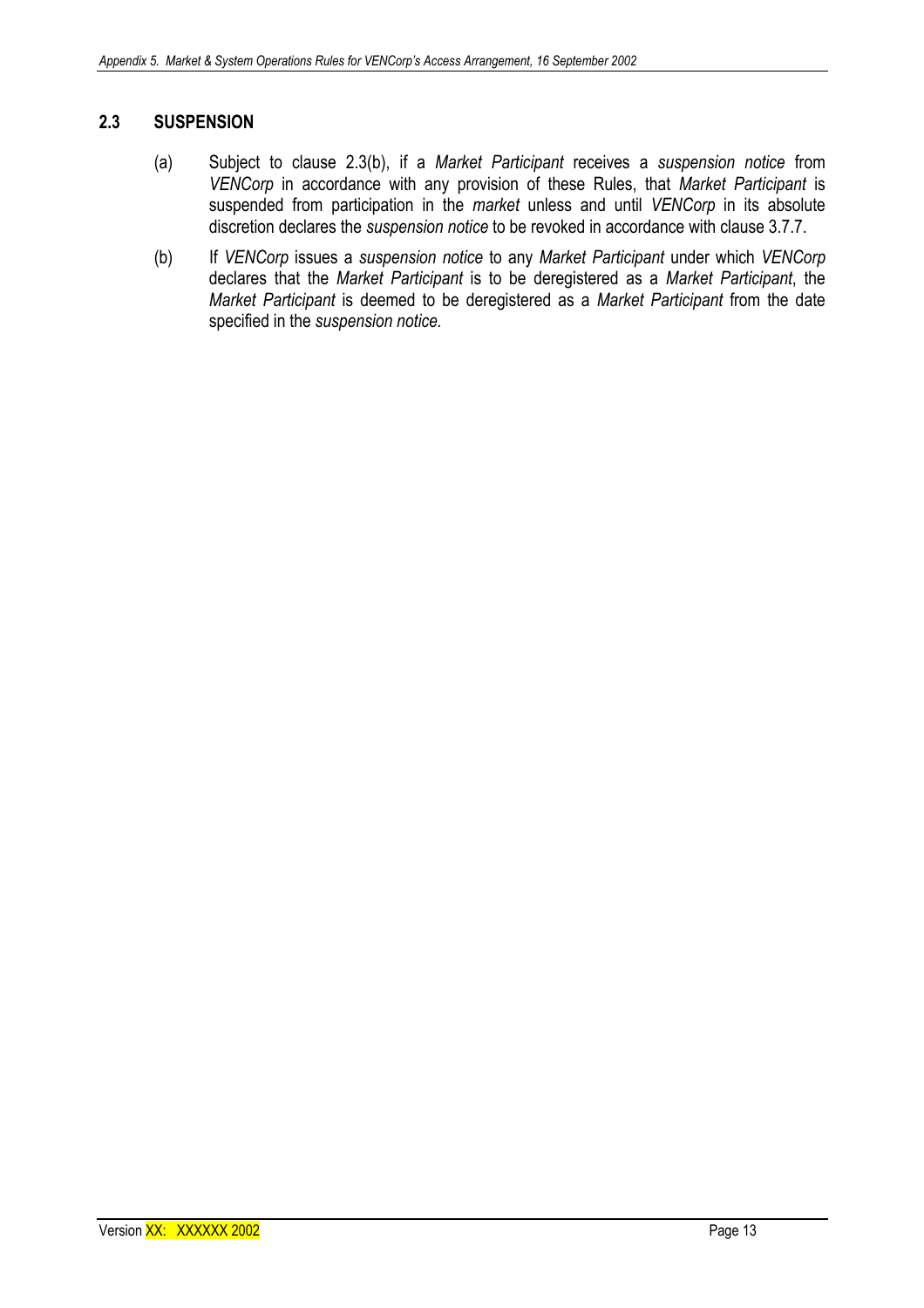# **2.4 LIABILITY OF DEREGISTERED PARTICIPANTS**

Notwithstanding that a person is no longer registered as a *Participant* for any reason, that person's obligations and liabilities which arose under these Rules prior to the date on which that person was deregistered remain unaffected by the deregistration.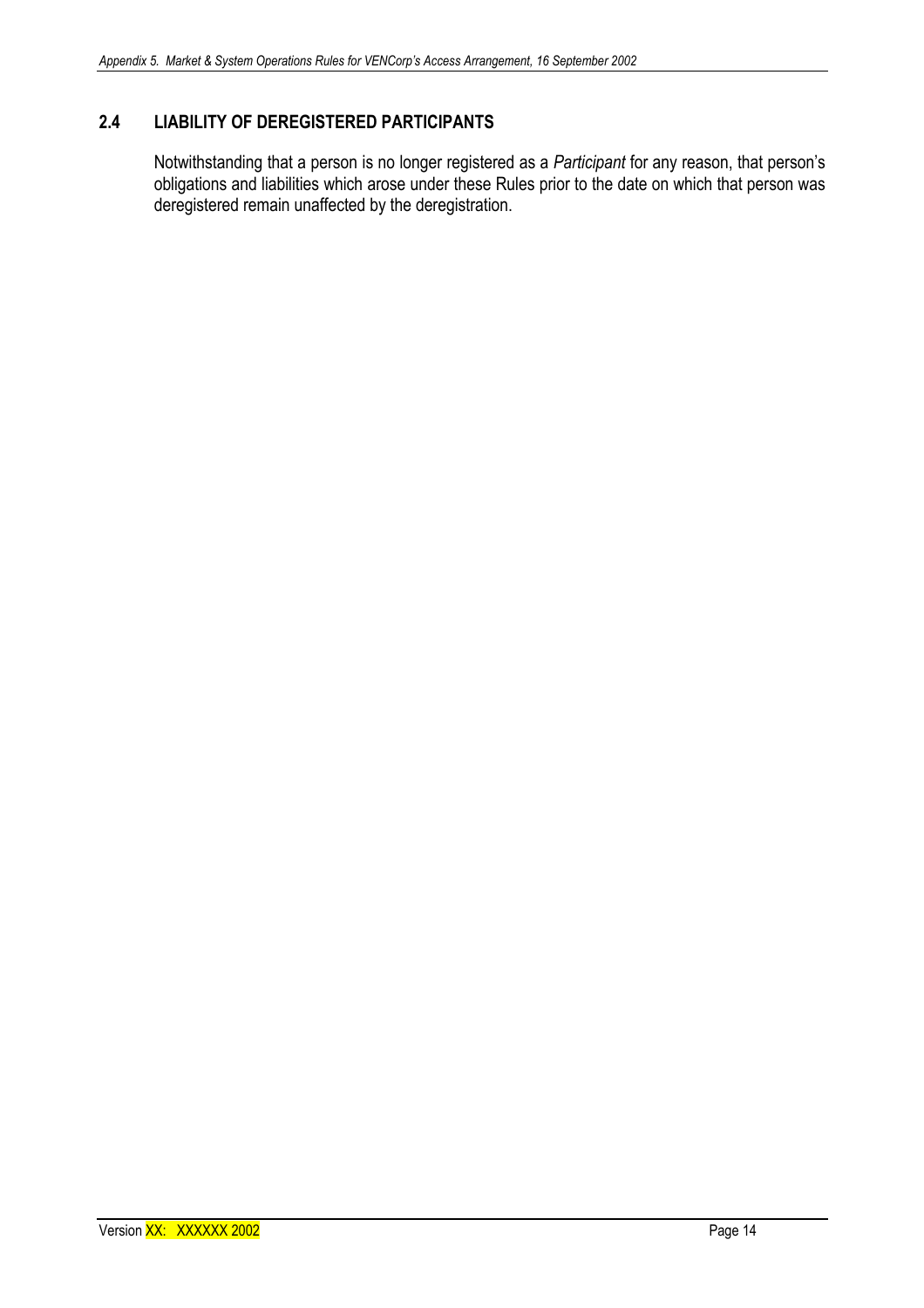### **2.5 INTENTION TO COMMENCE ACTIVITIES OR FUNCTIONS**

- (a) Any person who intends to register as a *Participant* may register with *VENCorp* as an *Intending Participant* if that person can satisfy *VENCorp* of its bona fide intent to commence an activity which would entitle or require that person to be registered as a *Participant* once that activity is commenced.
- (b) Applications for registration as an *Intending Participant* must be submitted to *VENCorp* in the form prescribed by *VENCorp* and must be accompanied by the registration fee (if any) fixed by *VENCorp* from time to time.
- (c) *VENCorp* may from time to time require an *Intending Participant* to satisfy *VENCorp* that it continues to meet the criteria for registration in clause 2.5(a) and if the *Intending Participant* is unable to satisfy *VENCorp* that it remains entitled to be registered as an *Intending Participant*, then *VENCorp* must send written notice to the relevant *Intending Participant* to advise the relevant *Intending Participant* that it will cease to be registered as an *Intending Participant* on the date specified by *VENCorp* in that notice.
- (d) An *Intending Participant* is taken to be an *Intending Participant* only insofar as its activities relate to its intention to commence an activity that would entitle or require that person to be registered as a *Participant*.
- (e) An *Intending Participant* acquires the rights and obligations under these Rules:
	- (1) which are applicable to *Participants*; and
	- (2) which are applicable to the category of *Participant* (as specified in clauses 2.1(a), (b) and (c)) in which that *Intending Participant* would be entitled or required to be registered once it commences its intended activities.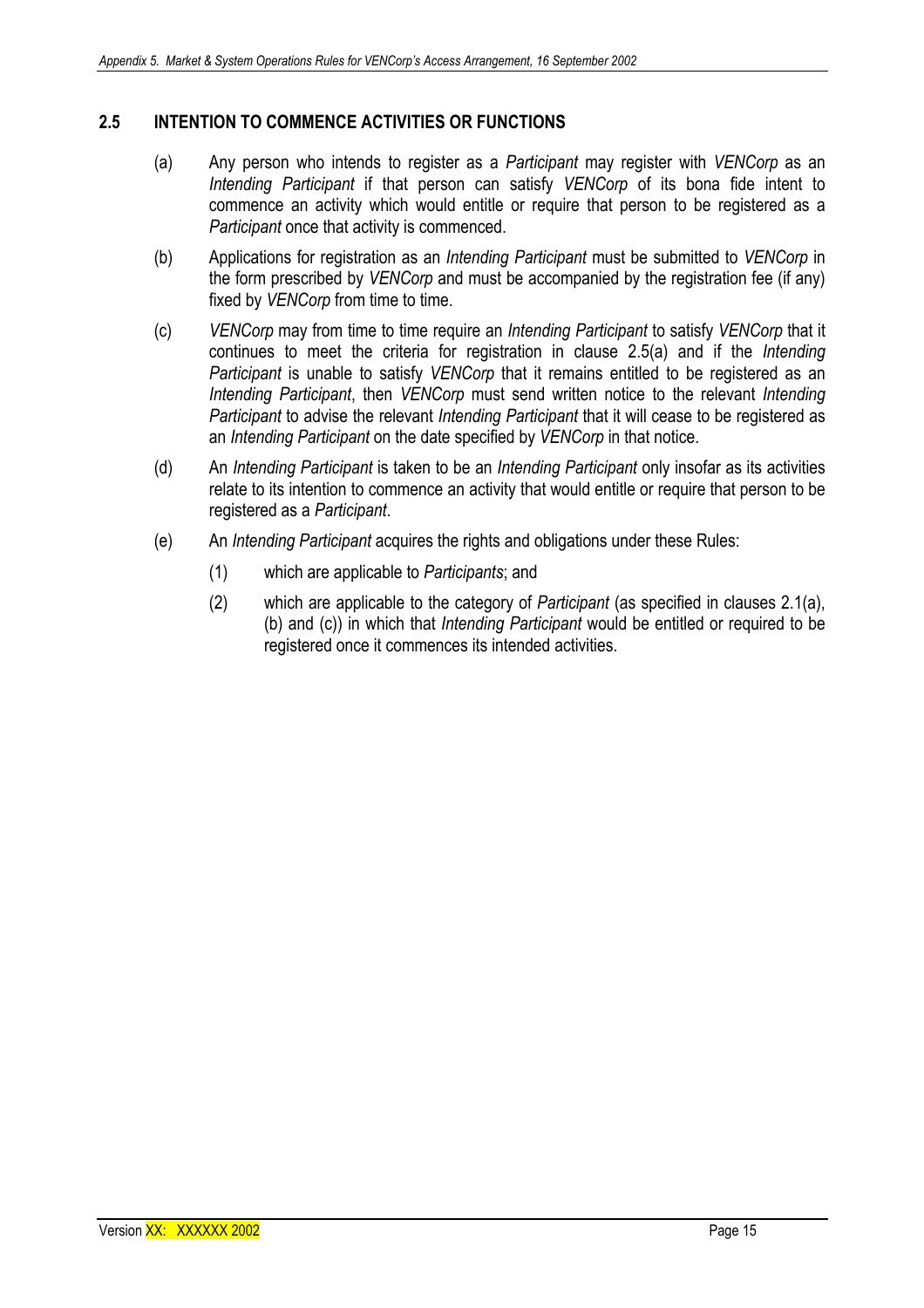#### **2.6 MARKET FEES**

- (a) *VENCorp* may charge, and *Participants* must pay, *market fees* in accordance with this clause 2.6.
- (b) Subject to clauses 2.6(d) to (h), *market fees*, which are charged for *tariffed VENCorp services* must be determined by the Board of Directors of *VENCorp*, and approved by the *Regulator*, in respect of each *financial year* in accordance with the *Tariff OrderVENCorp's access arrangement*.
- (c) Unless otherwise approved by the *Regulator*, each *Participant* must pay to *VENCorp market fees* in accordance with this clause 2.6(c):
	- (1) each *Market Participant* must pay a registration fee tariff determined in accordance with *VENCorp's access arrangement* the *Tariff Order* for every day or part of a day during which that *Market Participant* is registered under clause 2.1;
	- (2) each *Market Participant* who withdraws gas from the *transmission system* at a *system withdrawal point* or injects gas into the *transmission system* at a *system injection point* must pay a metering fee associated with a "transmission supply point" as defined in the *Tariff Order* and as determined in accordance with the *Tariff Order*;
	- (3) each *Retailer* or whose *Customers* are connected to a *transmission delivery point*  at which there is a *metering installation* from which *VENCorp* is responsible for collecting *metering data* must pay a "transmission meter data management tariff", in respect of each such *metering installation* a metering fee associated with a "transmission supply point" as defined in the *Tariff Order* and as determined in accordance with *VENCorp's access arrangement* the *Tariff Order*;

#### Clause 2.6(c)(3) is deleted by notice placed in the Government Gazette dated XXXX

- (4) each *Retailer Market Participant* who is connected to a *distribution delivery point* or whose *Customers* are connected to a *distribution delivery point* at which there is a *metering installation* from which *VENCorp* is responsible for collecting *metering data* must pay, in respect of each such *metering installation* a metering fee associated with a "distribution supply point" as defined in the *Tariff Order* and as determined in accordance with the *Tariff Order*;
- (5) each *Distribution Customer* who is a *Market Participant* and who is connected to a *distribution delivery point* at which there is a *metering installation* from which *VENCorp* is responsible for collecting *metering data* must pay, in respect of that *metering installation*, a metering fee associated with a "distribution supply pointmeter data management tariff" as defined in the *Tariff Order* and as determined in accordance with the *Tariff Order VENCorp's access arrangement*;

Clause 2.6(c)(5) is deleted by notice placed in the Government Gazette dated XXXX

(5a) with the exception of data provided to *VENCorp* for *settlement* in accordance with the *Retail Gas Market Rules*, where gas quantities are provided to *VENCorp* by an *Allocation Agent* or otherwise derived by *VENCorp* for the purpose of *settlement*, the *Market Participant* for which the information is required shall be deemed to have a *metering installation* for the purpose of this clause 2.6.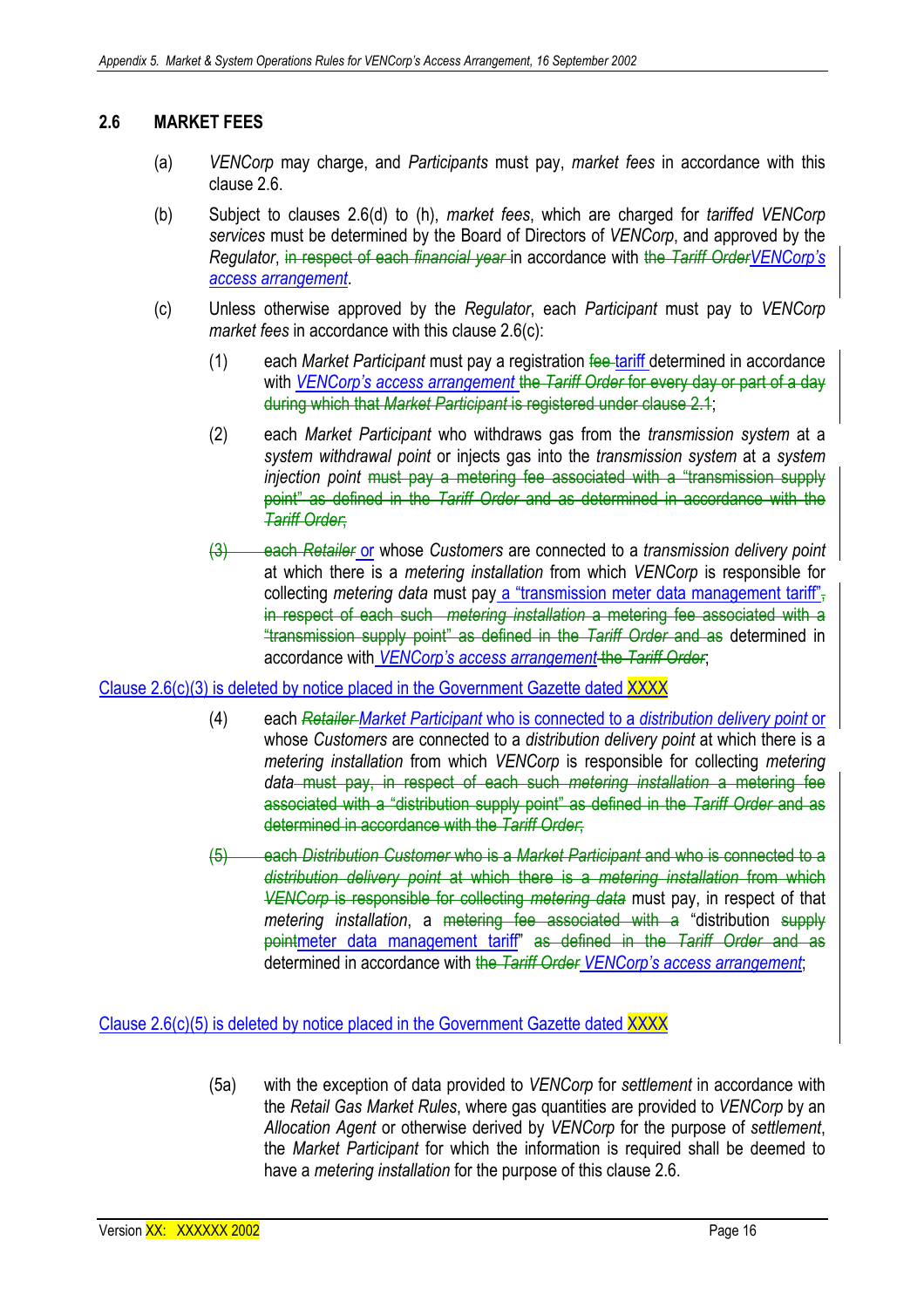- (6) each *Retailer Market Participant* who withdraws gas at a *tariff V withdrawal point* or who sells gas to *Customers* who withdraw gas at a *tariff V withdrawal point* in a *financial year* must pay a commodity charge determined in accordance with the *Tariff Order* for each GJ of gas withdrawn by those *Customers* at such *tariff V withdrawal point* and sold by that *Retailer* to those *Customers* during that *financial year*;
- (7) each *Market Customer* who withdraws gas at a *tariff V withdrawal point* must pay a "tariff V commodity charge tariff" determined in accordance with *VENCorp's access arrangement* the *Tariff Order* for each GJ of gas withdrawn by that *Market Customer* at that *tariff V withdrawal point* during each *financial year*;

Clause 2.6(c)(7) is deleted by notice placed in the Government Gazette dated XXXX

- (8) each *Retailer Market Participant* who withdraws gas at a *tariff D withdrawal point*  or who sells gas to *Customers* who withdraw gas at a *tariff D withdrawal point* in a *financial year* must pay a commodity charge determined in accordance with the *Tariff Order* for each GJ of gas withdrawn by those *Customers* at such *tariff D withdrawal point* and *sold* by that *Retailer* to those *Customers* during that *financial year*;
- (9) each *Market Customer* who withdraws gas at a *tariff D withdrawal point* must pay a "tariff D commodity charge tariff" determined in accordance with *VENCorp's access arrangement*; the *Tariff Order* for each GJ of gas withdrawn by that *Market Customer* at that *tariff D withdrawal point* during each *financial year*; and
- (9a) For the purpose of applying "tariff D commodity tariffs" and "tariff V commodity tariffs", relevant *metering installations* must be assigned to tariff D or tariff V in accordance with the provisions of any *regulatory instrument* that may be applicable from time to time.
- (9b) Subject to (9c), where there is no *regulatory instrument* applicable then, for the purpose of applying "tariff D commodity tariffs" and "tariff V commodity tariffs";
	- (A) a relevant *metering installation* shall be assigned to tariff D where:
		- (i) 10 GJ or more of gas is withdrawn in any hour, or
		- (ii) 10,000 GJ or more of gas in total is withdrawn,

based on *metering data* available for the past 12 months, or where 12 months *metering data* is not available, based on a reasonable estimation for the next 12 month period, or

- (B) If a *metering installation* is not assigned to tariff D, the *metering installation* must be assigned to tariff V.
- (9c) A *Transmission Pipeline Owner* or a *Distributor*, as the case may be, may notify *VENCorp* that an assignment of tariff D or tariff V is to be other than as prescribed in 9(b).
- (10) each *Market Participant* must pay a *system security* gas storage charge described as a "system security tariff" charge in the *Tariff Order* and determined in accordance with *VENCorp's access arrangement* the *Tariff Order*, in respect of each GJ of gas withdrawn from the *transmission system* by that *Market Participant*.
- (ca) *VENCorp* may, in its absolute discretion, apply to the *Regulator* at any time for a variation to the reference tariffs prescribed in *VENCorp's access arrangement*.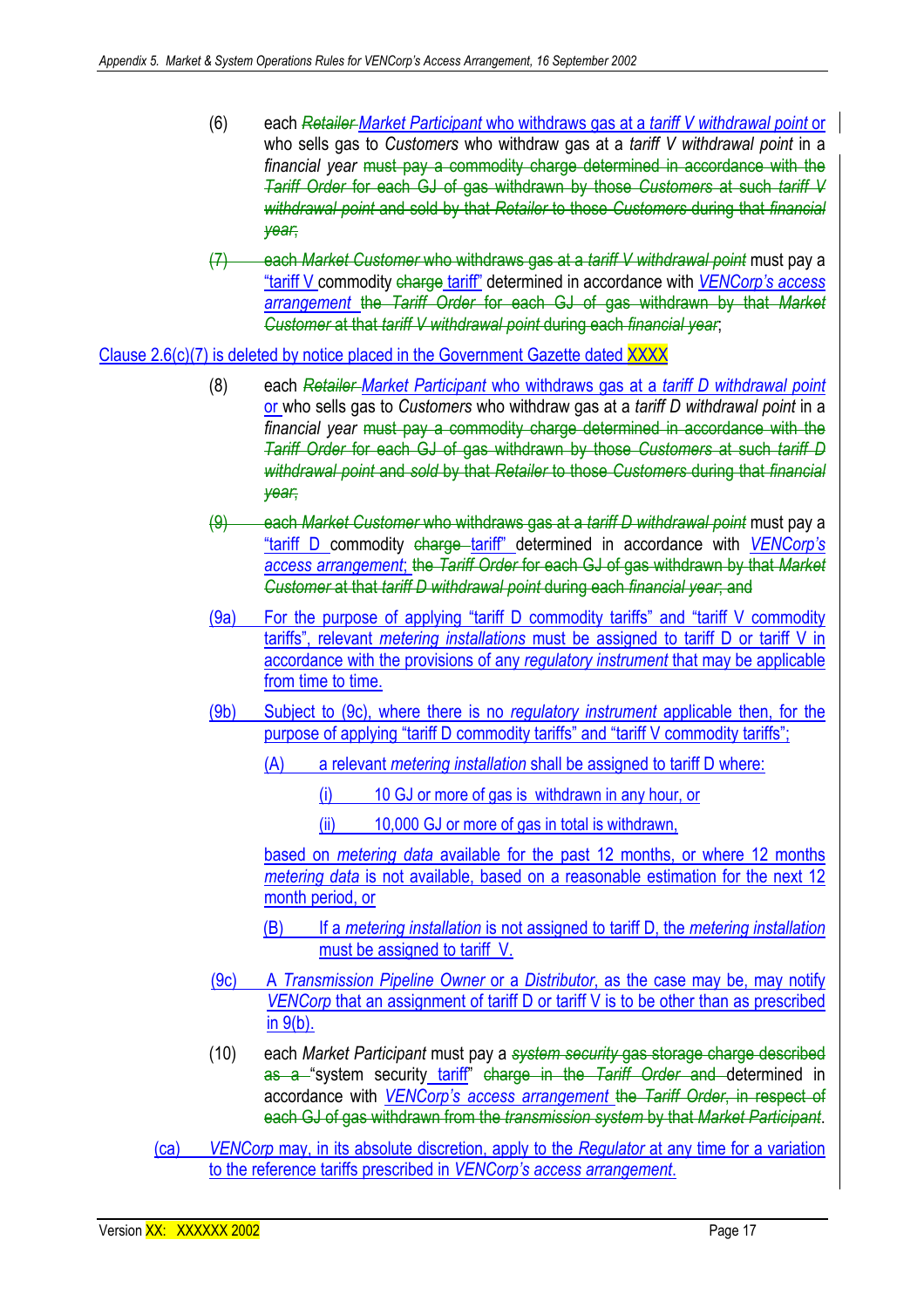- (d) *VENCorp* must, before submitting its submit an annual statement application to the *Regulator* for approval of Transmission Meter Data Management Tariffs, Distribution Meter Data Management Tariffs and System Security Tariffs for *tariffed VENCorp services* for the next *financial year* and must do soin accordance with *VENCorp's access arrangement* clause 6.1(a)(2) of the *Tariff Order*, produce an initial report setting out:
- (da) Before submitting its annual application to the *Regulator* under clause 2.6(d) for approval *VENCorp* must produce an initial report setting out:
	- (1) *VENCorp's* budgeted expenditures and budgeted revenues for that regulatorythe next financial year;
	- (2) the amount of proposed *market fees* in respect of each of the *tariffed VENCorp services* in respect of which *market fees* are proposed to be charged for the next *financial year* in respect of Transmission Meter Data Management Tariffs, Distribution Meter Data Management Tariffs and System Security Tariff *tariffed VENCorp services*;
	- (3) the method used in determining the amount of proposed *market fees* in respect of each of *VENCorp's* activities referred to in clause 2.6(d)(2) including but not limited to *VENCorp's* estimated costs and expenses associated with those activities;
	- (4) other fee structures and fee amounts which are appropriate for comparison purposes; and
	- (5) an assessment of the extent to which the proposed *market fees* comply with the principles set out in clause 8.1 of the *Access Code*.
- (e) *VENCorp* must provide a copy of the initial report to:
	- (1) the *Regulator* on completion of the report; and
	- (2) *Participants* and interested persons on request.
- (f) *VENCorp* must invite *Participants* and interested persons to make submissions in relation to the initial report and must consider any such submissions received up to ten *business days* after the initial report is made available to *Participants* and interested persons under clause 2.6(e)(2).
- (g) *VENCorp* must prepare a final report which summarises:
	- (1) submissions received under clause 2.6(f); and
	- (2) the process of consultation undertaken by *VENCorp* in relation to preparation of the final report.
- (h) *VENCorp* must provide a copy of the final report to the *Regulator* at the time of submitting its annual statement to the *Regulator* for approval in accordance with *VENCorp's access arrangement* clause 6.1(a)(2) of the *Tariff Order*.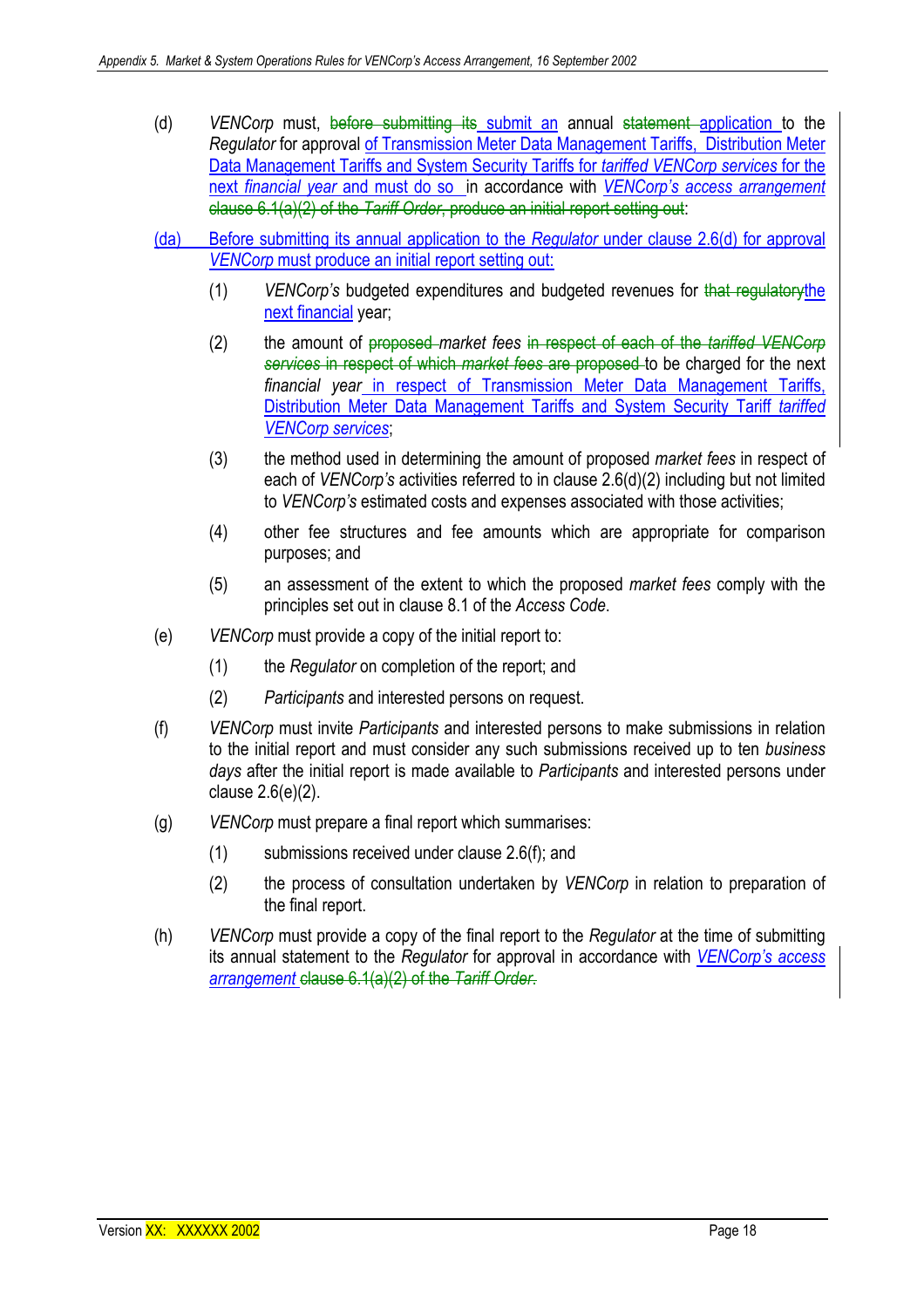# **2.7 PREVIOUS FINANCIAL YEAR REPORT**

- (a) *VENCorp* must, by no later than two months after the end of each *financial year*, prepare a report setting out:
	- (1) *VENCorp's* budgeted and actual expenditures and budgeted and actual revenues in respect of each of the *tariffed VENCorp services* in respect of the previous *financial year*, including, but not limited to:
		- (A) "system security";
		- (B) collection, storage and processing of *metering data* and billing and *settlement* of *market* transactions; and
		- (C) costs of operating the dispute resolution process under clause 7.2;
	- (2) an explanation of any significant variation between budgeted and actual expenditures and budgeted and actual revenues in respect of the previous *financial year*; and
	- (3) contributions made to and payments made from the *participant compensation fund*, and
	- (4) *VENCorp's* budgeted expenditures in respect of tariffed *VENCorp* services over the term of *VENCorp's* corporate planning process with reference to the *access arrangement* forecast expenditure.

in respect of the previous *financial year*.

- (b) *VENCorp* must provide a copy of the report prepared under clause 2.7(a) to:
	- (1) the *Regulator* on completion; and
	- (2) *Participants* and interested persons on request.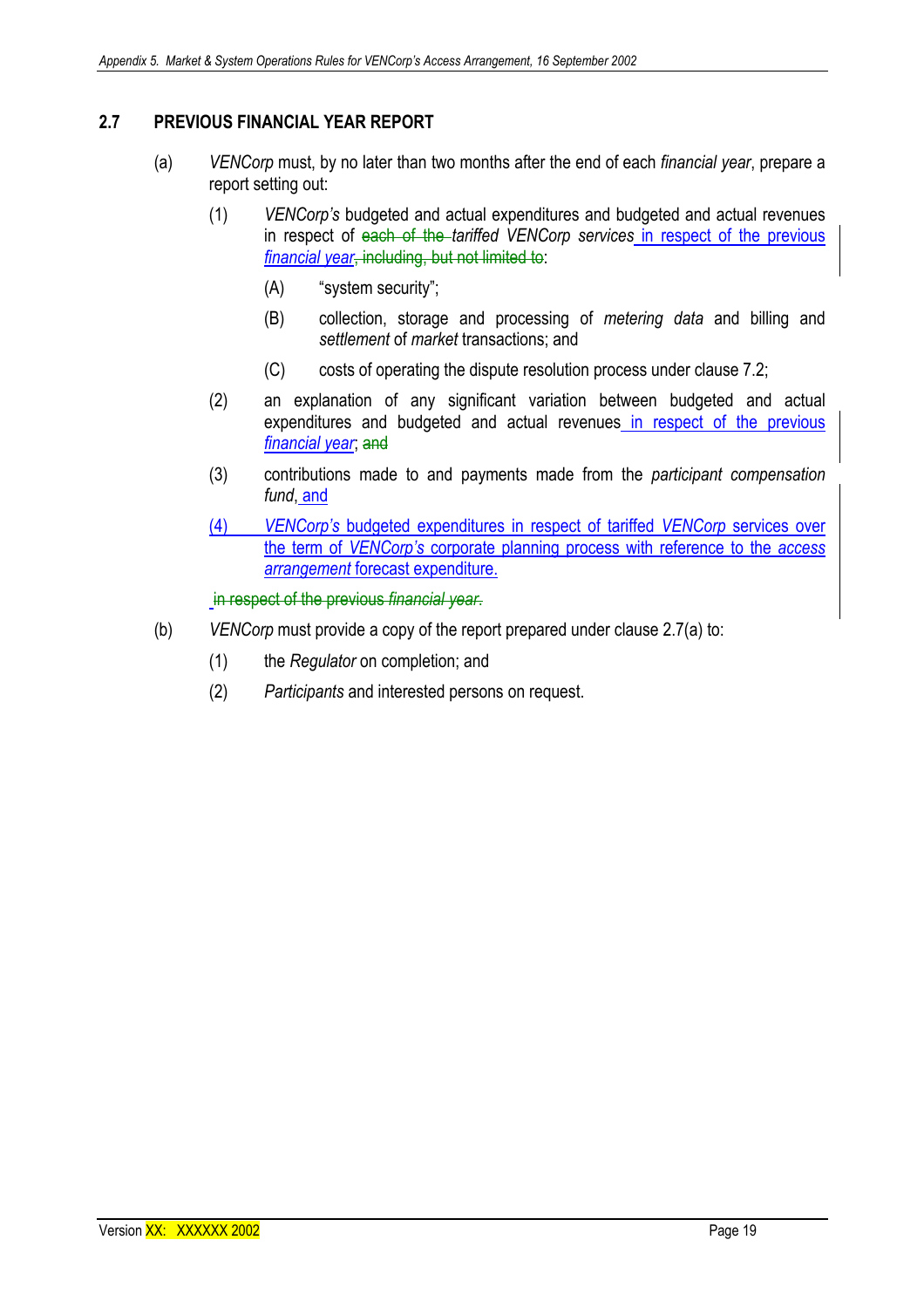# **CHAPTER 3. MARKET OPERATION AND ADMINISTRATION**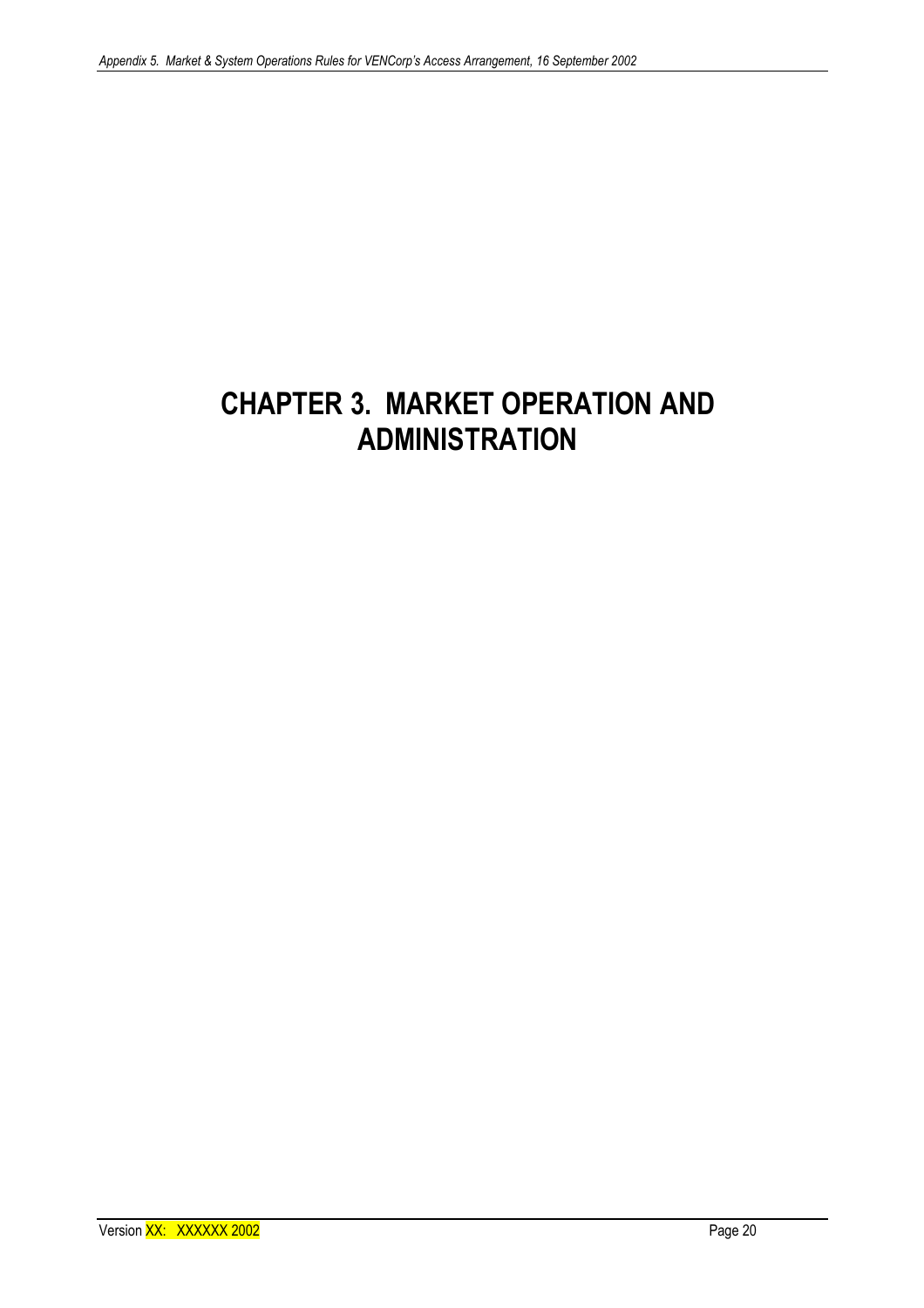#### **3.1 GAS SCHEDULING**

#### **3.1.1 Gas scheduling**

- (a) *VENCorp* must operate the *transmission system* in accordance with the *gas scheduling procedures* and these Rules and by *scheduling* injections of gas into and withdrawals of gas from the *transmission system* in accordance with *nominations* and *inc/dec offers*.
- (b) When *scheduling* injections of gas into and withdrawals of gas from the *transmission system*, *VENCorp* must use its reasonable endeavours to operate within the *system security guidelines*.
- (c) Subject always to:
	- (1) *VENCorp's* obligations under these Rules to *schedule* injections of gas into, and withdrawals of gas from, the *transmission system* in accordance with the *gas scheduling procedures*;
	- (2) *VENCorp's* obligations under these Rules to operate the *transmission system* within the *system security guidelines* and to avert threats to *system security*; and
	- (3) there being sufficient gas available at all relevant times for injection into the *transmission system* to satisfy demand,

*VENCorp* must use its reasonable endeavours to ensure that sufficient gas is made available for withdrawal from the *transmission system* during each *gas day* to satisfy *Market Participants'* aggregate requirements for gas at *system withdrawal points*.

(d) *VENCorp* must develop, document and make available to all *Market Participants* and *Transmission Pipeline Owners* the procedures (the *gas scheduling procedures*), including systems back-up and disaster recovery procedures, which *VENCorp* will follow, and the algorithm which will be used by *VENCorp*, for the purpose of *scheduling* in accordance with this clause 3.1.

#### **3.1.2 Nominations and inc/dec offers**

- (a) Each *Market Participant* who intends to inject quantities of gas into or withdraw quantities of gas from the *transmission system* on a *gas day* must submit *nominations* to *VENCorp* in accordance with and at the times specified in clauses 3.1.3, 3.1.4 and 3.1.7.
- (b) A *Market Participant* who is willing to modify the quantities of gas which it intends to inject into or withdraw from the *transmission system* on a *gas day* (as specified in the *nominations* submitted by that *Market Participant* in respect of that *gas day*) may submit *inc/dec offers* in accordance with clauses 3.1.5 and 3.1.7.

#### **3.1.3 Injection nominations**

- (a) A *Market Participant* must submit a separate *injection nomination* in respect of each *system injection point* at which it intends to inject gas on a *gas day*.
- (b) Each *injection nomination* must specify:
	- (1) the *gas day* in respect of which the *injection nomination* applies;
	- (2) the identity of the *Market Participant* submitting the *injection nomination;*
	- (3) the *system injection point* at which the *Market Participant* submitting the *injection nomination* intends to inject quantities of gas; and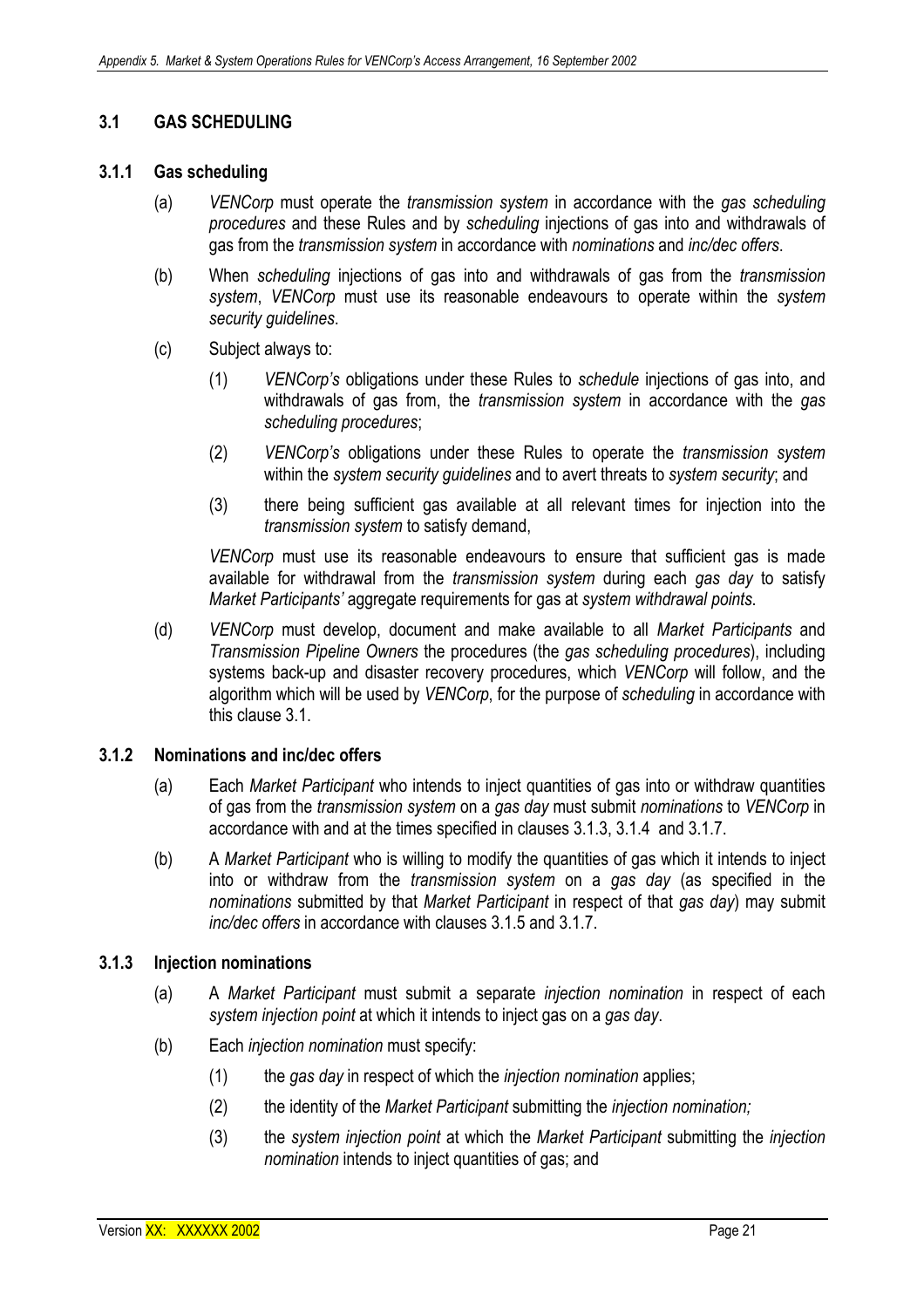(4) the quantity of gas nominated for injection at that *system injection point* for that *gas day*.

#### **3.1.4 Withdrawal nominations**

- (a) A *Market Participant* must submit a separate *withdrawal nomination* in respect of each *system withdrawal point* from which it intends to withdraw gas on a *gas day*.
- (b) Each *withdrawal nomination* must specify:
	- (1) the *gas day* in respect of which the *withdrawal nomination* applies;
	- (2) the identity of the *Market Participant* submitting the *withdrawal nomination*;
	- (3) the *system withdrawal point* from which the *Market Participant* submitting the *withdrawal nomination* proposes to withdraw quantities of gas;
	- (4) if the *Market Participant* intends to submit a *withdrawal inc/dec offer* in respect of that *system withdrawal point* for that *gas day*, the *controllable quantity* nominated by the *Market Participant* in respect of that *system withdrawal point*; and
	- (5) the quantity of gas nominated for withdrawal at that *system withdrawal point* for each hour of that *gas day*.

#### **3.1.5 Inc/dec offers**

- (a) *Market Participants* may make offers (*inc/dec offers*) to modify the quantities of gas which they will inject into, or withdraw from, the *transmission system* on a *gas day* at specified prices in accordance with this clause 3.1.5.
- (b) An *inc/dec offer* must specify:
	- (1) the identity of the *Market Participant* by whom it is made;
	- (2) the *gas day* to which the offer relates;
	- (3) the *system injection point* (in the case of an *injection inc/dec offer*) or *system withdrawal point* (in the case of a *withdrawal inc/dec offer*) in relation to which the offer is made; and
	- (4) up to ten *price steps*.
- (c) Each *price step* must specify:
	- (1) a single price, expressed in \$/GJ to four decimal places, which is to apply throughout the *gas day*; and
	- (2) for of the *gas day*, the total quantity of gas, expressed in GJ, up to which the *Market Participant* is offering to inject gas into, or withdraw gas from, the *transmission system* at the price specified in clause 3.1.5(c)(1).
- (d) In the case of an *injection inc/dec offer*, the quantity of gas specified in a *price step*  (referred to in this clause as the "*higher price step*") must not be less than the quantity of gas specified in any *price step* which specifies a price which is less than the price specified in the *higher price step*.
- (e) In the case of *withdrawal inc/dec offer*, the quantity of gas specified in a *price step* (referred to in this clause as the "*higher price step*") must not be greater than the quantity of gas specified in any *price step* which specifies a price which is less than the price specified in the *higher price step.*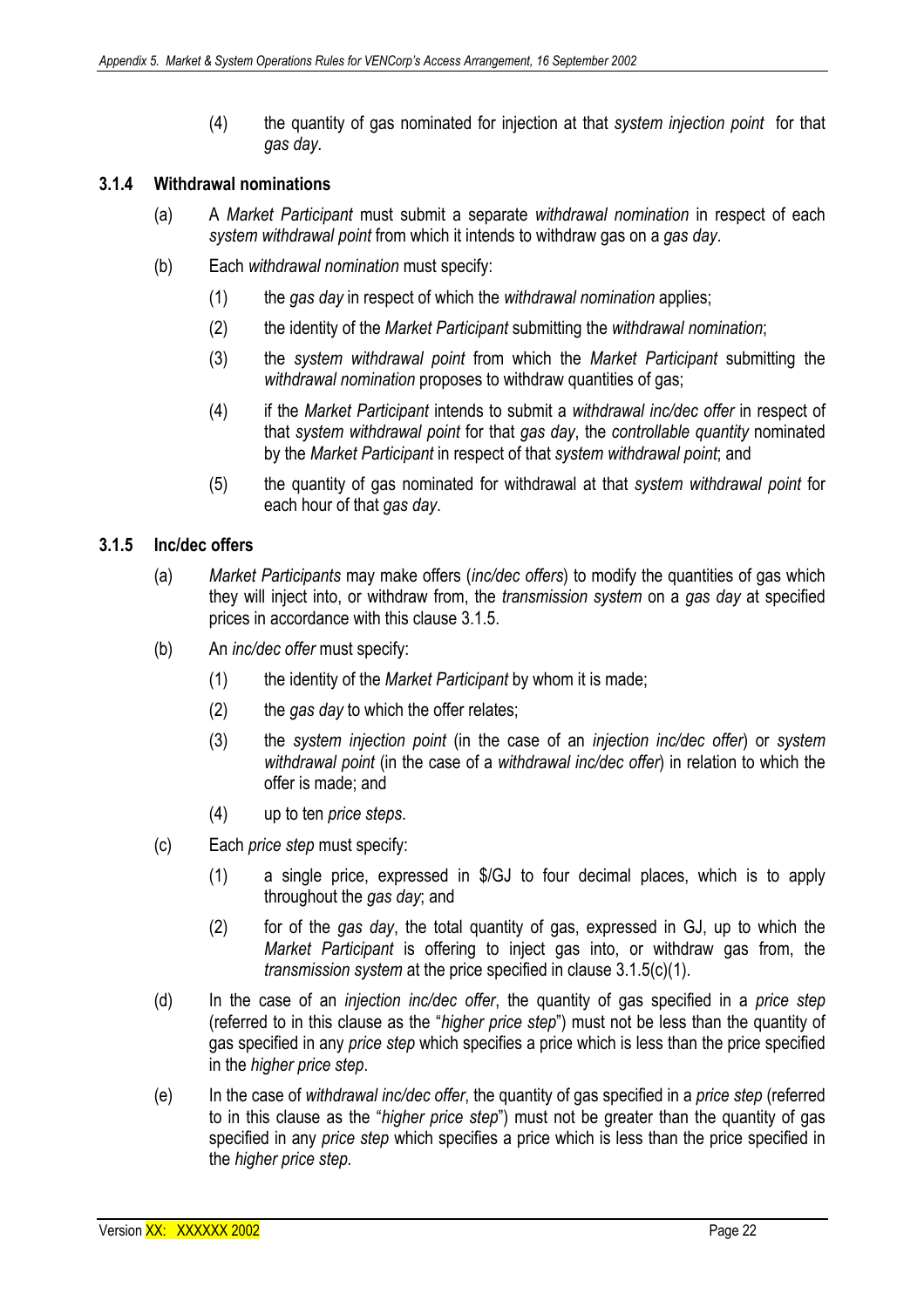(f) *Inc/dec offers* may specify the following conditions or constraints, which will be applied by *VENCorp* in *scheduling price steps*:

[Sub-clauses 3.1.5(1), (2) and (3) deleted: Order in Council, 10 March 1999, published in the Government Gazette 11 March 99]

- (4) in the case of an *injection inc/dec offer*, the minimum quantity of gas which the *Market Participant* is offering to inject in the *gas day* to which the offer relates*;*
- (5) in the case of an *injection inc/dec offer*, the maximum quantity of gas in each *price step* which the *Market Participant* is offering to inject in the *gas day* to which the offer relates;
- (5A) in the case of a *withdrawal inc/dec offer*, the minimum quantity of gas which the *Market Participant* is offering to withdraw in each hour of the *gas day* to which the offer relates;
- (6) in the case of a *withdrawal inc/dec offer*, the maximum quantity of gas in each *price step* which the *Market Participant* is offering to withdraw in the *gas day* to which the offer relates; and
- (7) in the case of a *withdrawal inc/dec offer*, the minimum quantity of gas which the *Market Participant* is offering to withdraw in the *gas day* to which the offer relates.

[Sub-clause 3.1.5(8) deleted: Order in Council, 10 March 1999, published in the Government Gazette 11 March 99]

- (fa) A *Market Participant* must not submit *inc/dec offers* that are inconsistent with the conditions or constraints applicable to that *Market Participant's* accreditation under clause 3.1.6 unless that *Market Participant* receives prior consent from *VENCorp* to do so.
- (g) A *Market Participant* may only make a *withdrawal inc/dec offer* in respect of a *system withdrawal point* on a *gas day* if and to the extent that it has:
	- (1) nominated a *controllable quantity* for that *system withdrawal point* on that *gas day*; and
	- (2) registered with *VENCorp* a maximum *controllable quantity* in respect of that *system withdrawal point* in accordance with clause 3.1.6 equal to or in excess of the *controllable quantity* nominated by that *Market Participant* for that *system withdrawal point* on that *gas day*.

#### **3.1.6 Accreditation of controllable quantities**

- (a) A *Market Participant* who wishes to:
	- (1) submit *withdrawal inc/dec offers* in respect of a *system withdrawal point*; or
	- (2) submit *injection inc/dec offers* in respect of a *system injection point*; and
	- (3) receive any *ancillary payments* resulting from the *scheduling* of those *inc/dec offers*,

must apply to *VENCorp* for accreditation of the *controllable quantities* in respect of which the *Market Participant* intends to submit those *inc/dec offers*.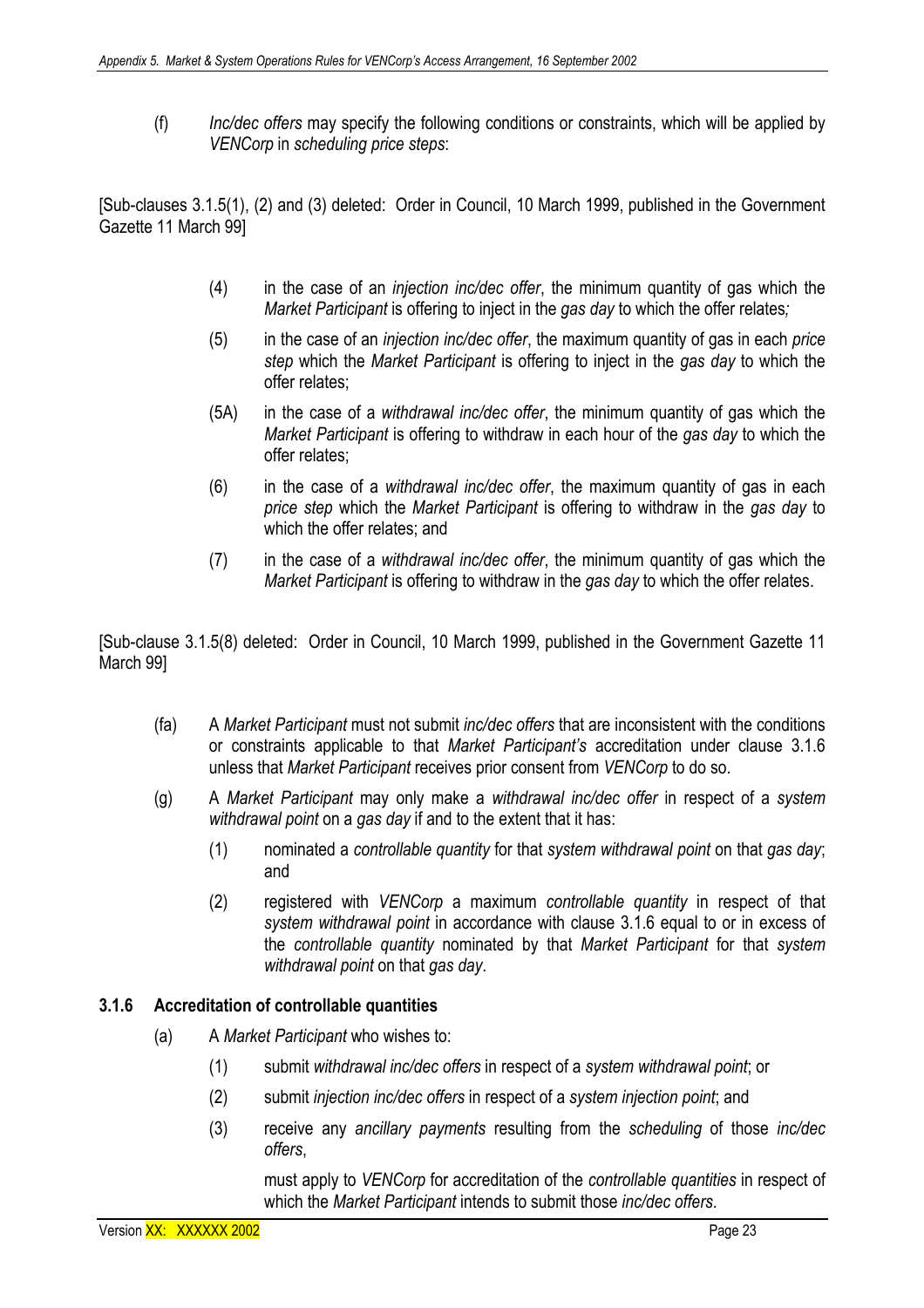- (b) An application for accreditation by a *Market Participant* of a *controllable quantity* in respect of a *withdrawal inc/dec offer* must specify:
	- (1) the *delivery point* to which the application relates;
	- (2) details of the load characteristics of the *controllable quantity* at the *delivery point,*  including:
		- (A) maximum hourly quantities of gas to be withdrawn at that *delivery point*;
		- (B) minimum and maximum daily quantities of gas to be withdrawn at that *delivery point* for the purposes of application by *VENCorp* in planning and operational studies of the *transmission system*;
		- (C) maximum hourly rates of change of gas *flow rates*;
		- (D) any conditions relevant to the *withdrawal inc/dec offer* including but not limited to the period of time required by the *Market Participant* after the *Market Participant* receives a *scheduling instruction* in respect of the offer before the *Market Participant* will be able to modify the gas *flow rate* at the relevant *system point* in accordance with the offer and a time by which *VENCorp* must issue a *scheduling instruction* in respect of the offer if it is intended that the *Market Participant* will modify its gas *flow rate*; and
		- (E) such other information as *VENCorp* may require; and
	- (3) the specific actions that will be taken to increase or decrease withdrawals at the relevant *delivery point* when the applicable *withdrawal inc/dec offer* is *scheduled* by *VENCorp* and the methods which will be used to verify that those actions have been taken.
- (ba) An application for accreditation by a *Market Participant* of a *controllable quantity* in respect of an *injection inc/dec offer* must specify:
	- (1) the *system injection point* to which the application relates;
	- (2) details of the injection characteristics of the *controllable quantity* at the *system injection point*, including:
		- (A) minimum and maximum hourly quantity of gas to be injected at that *delivery point*;
		- (B) maximum hourly rates of change of gas *flow rates*;
		- (C) any conditions relevant to the *injection inc/dec offer* including but not limited to the period of time required by the *Market Participant* after the *Market Participant* receives a *scheduling instruction* in respect of the offer before the *Market Participant* will be able to modify the gas *flow rate* at the relevant *system point* in accordance with the offer and a time by which *VENCorp* must issue a *scheduling instruction* in respect of the offer if it is intended that the *Market Participant* will modify its gas *flow rate*;
		- (D) and such other information as *VENCorp* may require; and
	- (3) the specific actions that will be taken to increase or decrease injections at the relevant *system injection point* when the applicable *injection inc/dec offer* is *scheduled* by *VENCorp*.
- (c) *VENCorp* will accredit *controllable quantities* if:
	- (1) the *Market Participant* seeking accreditation is able to demonstrate to *VENCorp*'s reasonable satisfaction that it will be able to procure that the gas flow at the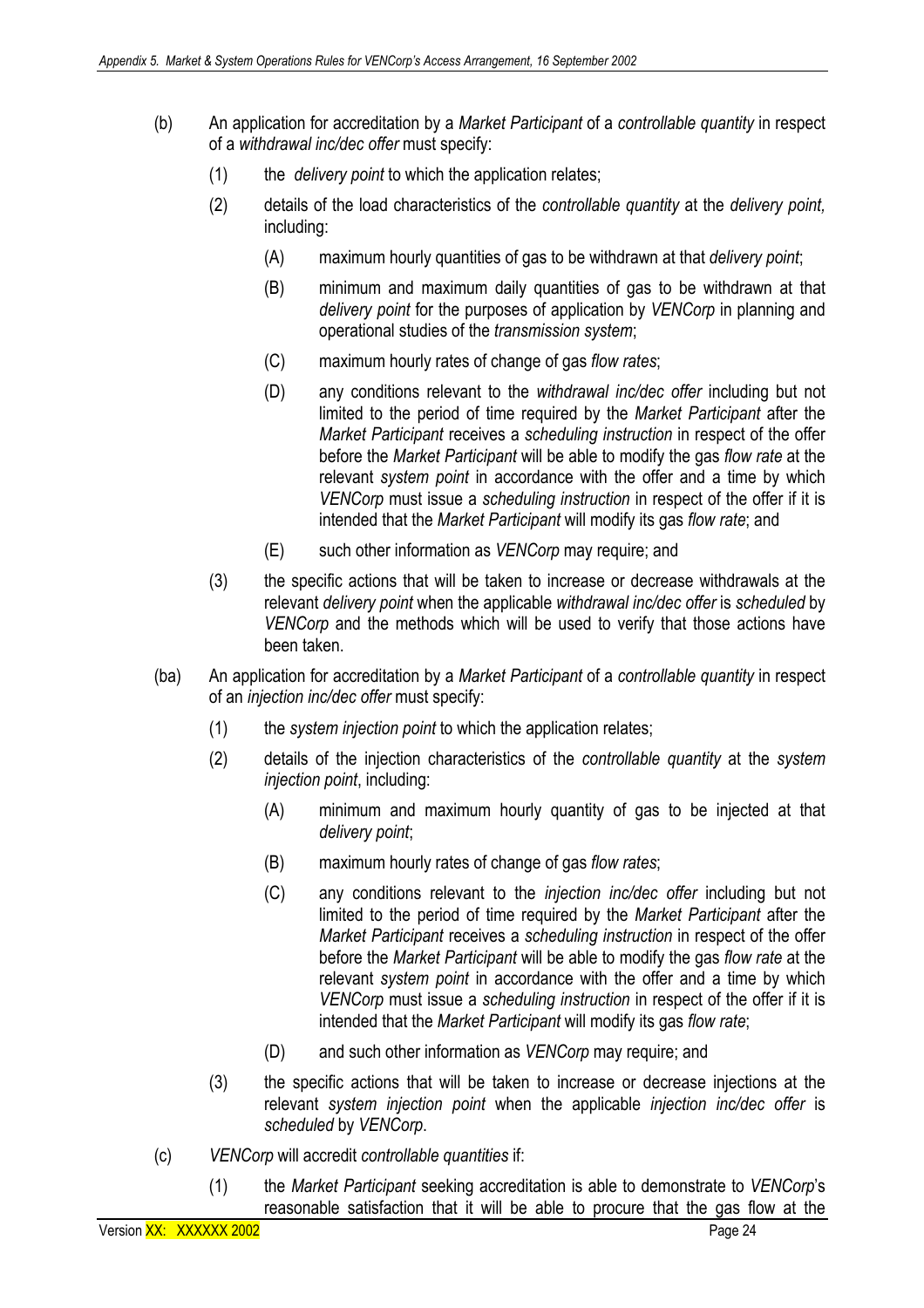relevant *connection point* will be modified in accordance with any *scheduling instructions* issued by *VENCorp* in respect of such *controllable quantities* and that compliance with such *scheduling instructions* can be monitored and/or audited in a manner acceptable to *VENCorp*; and

(2) in the case where more than one *Market Participant* is injecting or withdrawing quantities of gas at a *connection point*, the application for accreditation of the *controllable quantity* is consistent with the requirements for delivery or receipt of gas at the relevant *connection point*.

#### **3.1.7 Timing of nominations and inc/dec offers**

- (a) Each *Market Participant* must submit *nominations* in respect of each *gas day* to *VENCorp*  by no later than 11.00 am (Local Melbourne Time) on the day which is two days prior to the day on which that *gas day starts*.
- (b) A *Market Participant* must submit a *nomination* in respect of a *gas day* to *VENCorp* by no later than:
	- (1) 8.30 am (Local Melbourne Time) on the day before the day on which that *gas day*  starts; and
	- (2) 8.00 am (Local Melbourne Time) on the same day as the start of that *gas day*,

if the immediately preceding *nomination* (including a *nomination* made pursuant to this clause 3.1.7(b)) made by that *Market Participant* in respect of the same *system point* no longer represents that *Market Participant's* best estimate of the quantity of gas which it expects to inject into or withdraw from the *transmission system* at that *system point* or the timing or gas *flow rate* of that injection or withdrawal.

- (c) Subject to clause 3.1.7(d), a *Market Participant* may submit *inc/dec offers* in respect of a *gas day* at any time prior to, but not later than, 8.00am (Local Melbourne Time) on the same day as the start of the *gas day* in respect of which they are made.
- (d) A *Market Participant* who intends to submit *inc/dec offers* in respect of a *gas day* must submit *inc/dec offers* which reflect the *Market Participant*'s best estimate of the quantities and prices which it expects to include in the final *inc/dec offers* which it intends to submit for that *gas day* by no later than:
	- (1) 11.00 am (Local Melbourne Time) on the day which is two days prior to the day on which that *gas day* starts; and
	- (2) 8.30 am (Local Melbourne Time) on the day before the day on which that *gas day* starts*.*

Clause 3.1.8 deleted by notice in the Government Gazette dated 28 February 2002.

#### **3.1.9 Confirmation of nominations and inc/dec offers**

- (a) Each *Market Participant* is responsible for verifying that the information posted on the *market information bulletin board* relating to its *nominations* and *inc/dec offers* is accurate and correct.
- (b) *VENCorp* is under no obligation to verify that the information posted on the *market information bulletin board* relating to a *Market Participant's nominations* or *inc/dec offers* is accurate and correct.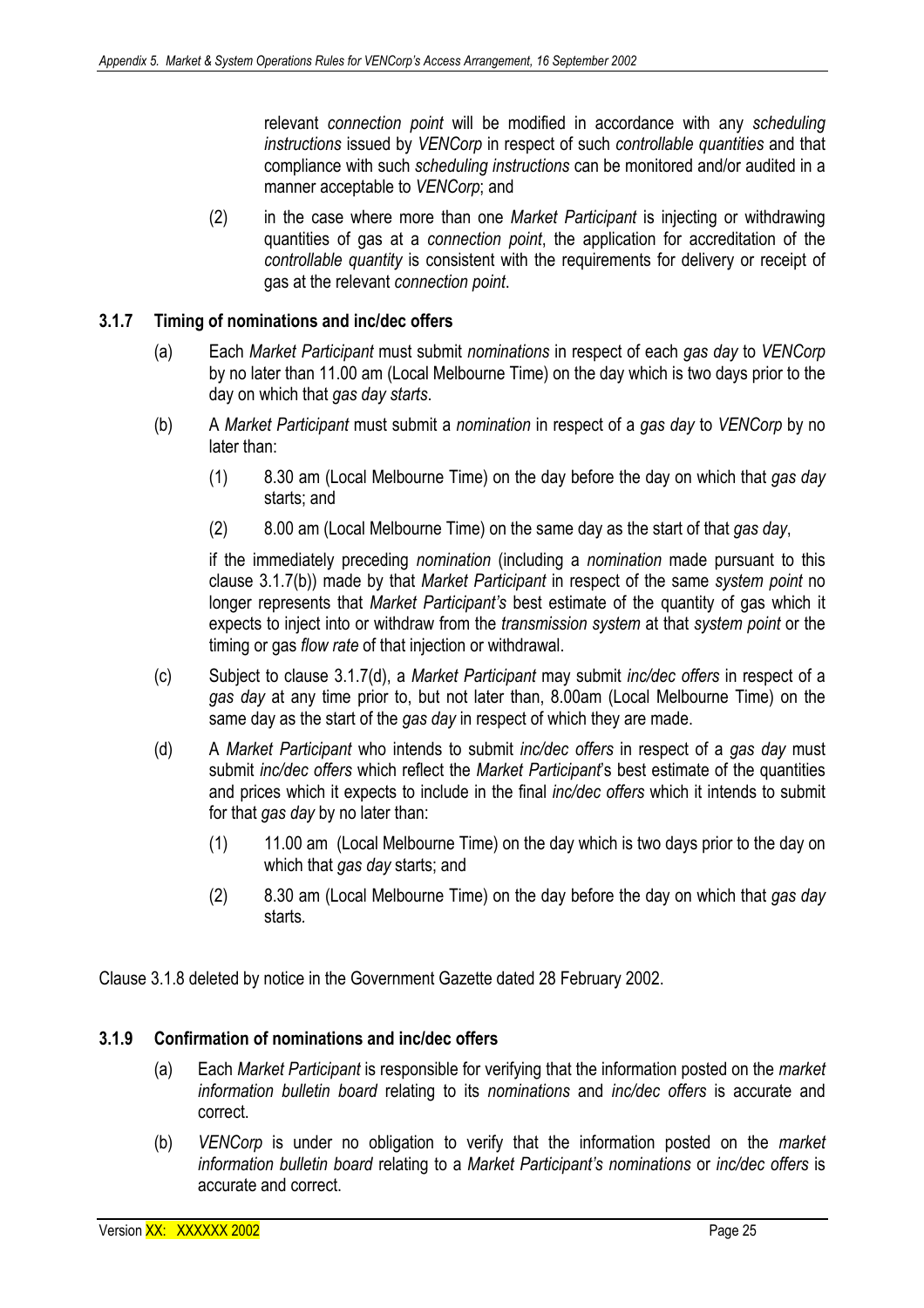- (c) *VENCorp* must provide acknowledgment of receipt of and, subject to clause 3.1.9(b), validate all *nominations* or *inc/dec offers* submitted by *Market Participants* in accordance with the *electronic communication procedures*.
- (d) *VENCorp* must ensure that the information relating to each *Market Participant's nominations*  or *inc/dec offers* posted on the *market information bulletin board* is used for the purposes of *scheduling*, pricing and *settlement* in accordance with these Rules.
- (e) If a *nomination* or an *inc/dec offer* is invalid (as determined by *VENCorp* in accordance with the *electronic communication procedures), VENCorp* must not *schedule* that *nomination* or *inc/dec offer* and must, as soon as reasonably practicable after it becomes aware of the invalidity of the *nomination* or *inc*/*dec offer*, notify the *Market Participant* who has submitted the *nomination* or *inc*/*dec offer* of its invalidity.

#### **3.1.10 Other nomination and inc/dec offer requirements**

- (a) *Market Participants* must submit their *nominations* and *inc/dec offers* to *VENCorp* in accordance with the *electronic communication procedures*, unless otherwise determined by *VENCorp*.
- (b) A *nomination* submitted by a *Market Participant* in respect of a *system point* for a *gas day*  will be deemed to be revoked by a subsequent *nomination* submitted by that *Market Participant* in respect of that same *system point* and that same *gas day*.
- (c) An *inc/dec offer* submitted by a *Market Participant* in respect of a *system point* for a *gas day* will be deemed to be revoked by a subsequent *inc/dec offer* submitted by that *Market Participant* in respect of that same *system point* and that same *gas day*.

Clause 3.1.10(d) deleted by notice in the Government Gazette dated 28 February 2002

- (e) A *Market Participant* may submit, vary and revoke *standing nominations* and *standing inc/dec offers*, provided that it does so in accordance with the *electronic communication procedures*.
- (f) Each *Market Participant* warrants to *VENCorp* that:
	- (1) each *injection nomination* submitted by that *Market Participant* will be made in good faith and represent that *Market Participant's* best estimate of the quantities of gas which it expects to inject into the *transmission system* at the relevant *system injection point* on the relevant *gas day* and the timing of such injections (unless instructed by *VENCorp* to do otherwise);
	- (2) each *withdrawal nomination* submitted by that *Market Participant* will be made in good faith and represent that *Market Participant's* best estimate of the quantities of gas which it expects to withdraw from the *transmission system* at the relevant *system withdrawal zone* on the relevant *gas day* and the timing of such withdrawals (unless instructed by *VENCorp* to do otherwise); and
	- (3) if *scheduled* to do so by *VENCorp*, it will be able to modify the quantities of gas which it injects into, or withdraws from, the *transmission system* on a *gas day* in accordance with the *inc/dec offers* submitted by that *Market Participant* in respect of that *gas day*.
- (g) To avoid doubt, the aggregate quantities of gas (if any) which a *Market Participant*  nominates for injection into the *transmission system* on a *gas day* need not be equal to the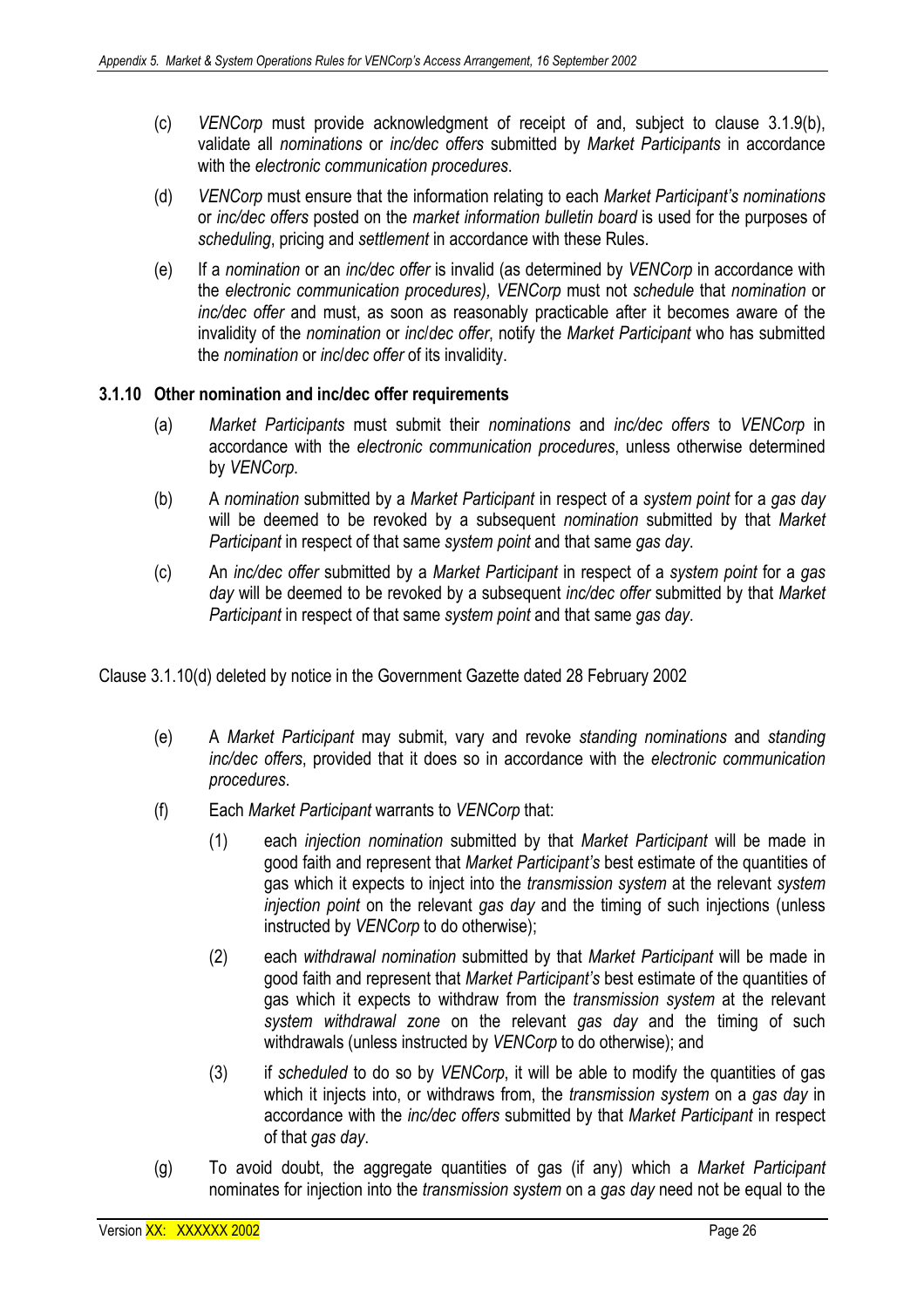aggregate quantities of gas (if any) which that *Market Participant* nominates for withdrawal from the *transmission system* on that *gas day*.

- (h) A *Market Participant* who knows or believes that it will not, or that it is unlikely to be able to, comply in any material respect with the injections or withdrawals *scheduled* for that *Market Participant* in a *final operating schedule* must immediately notify *VENCorp* of that fact and the extent of the known or likely non-compliance.
- (i) The acceptance or *scheduling* of a *nomination* or an *inc/dec offer* by *VENCorp,* or the failure by *VENCorp* to reject a *nomination* or an *inc/dec offer*, will not constitute an offer or undertaking by *VENCorp* to receive, convey or deliver any quantity of gas.

#### **3.1.11 Priority of inc/dec offers**

If the information provided in *inc/dec offers* implies that two or more *inc/dec offers* are equally beneficial for *scheduling*, then *VENCorp* must *schedule* those offers in accordance with the following principles:

- (a) an *injection inc/dec offer* should be *scheduled* before a *withdrawal inc/dec offer*;
- (b) where two or more *injection inc/dec offers* are equally beneficial, those *injection inc/dec offers* should be *scheduled* as far as practicable to the same extent; and
- (c) where two or more *withdrawal inc/dec offers* are equally beneficial, those *withdrawal inc/dec offers* should be *scheduled* as far as practicable to the same extent.

#### **3.1.12 Preliminary and final operating schedules**

- (a) *VENCorp* must use the following inputs and assumptions for the purpose of producing *preliminary operating schedules* and *final operating schedules* for a *gas day*:
	- (1) the *nominations* and *inc/dec offers* submitted by *Market Participants* in respect of that *gas day*, including any conditions or constraints included in such *inc/dec offers* in accordance with clause 3.1.5(f);
	- (1A) any conditions or constraints applicable to the *inc/dec offers* of *Market Participants*  and delivery or receipt of gas at the relevant *connection point* accredited under the accreditation process under clause 3.1.6;
	- (2) *VENCorp's* demand projections by location for that *gas day* including any margin for *system security*, as determined in accordance with the *gas scheduling procedures*;
	- (3) the linepack required by *VENCorp* in respect of that *gas day*;
	- (4) any equations or constraints relating to the flow of gas in the *transmission system*, including without limitation mass, gas flow and minimum and maximum operating pressures;
	- (5) in the case of *operating schedules* produced in respect of a *gas day* prior to that *gas day*, the forecast condition of the flow of gas in the *transmission system* at the start of that *gas day*, including without limitation mass, operating pressures and quantity and distribution of linepack;
	- (6) in the case of *final operating schedules* produced in respect of a *gas day* on that *gas day*, the actual condition of the flow of gas in the *transmission system*, including without limitation mass, operating pressures and quantity and distribution of linepack;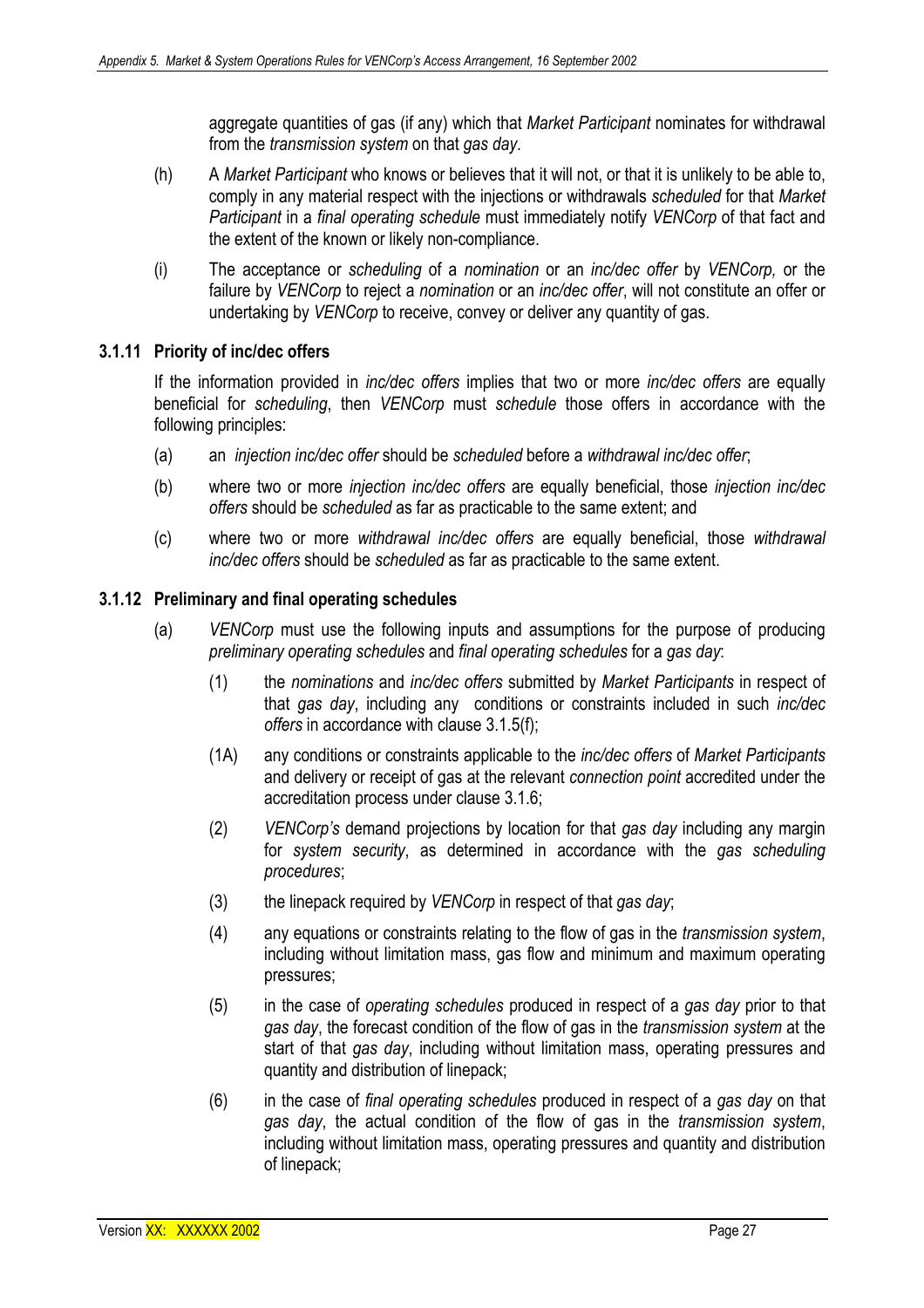- (7) the actual or forecast state or condition of the *pipelines* and *pipeline equipment*  which constitute the *transmission system*; and
- (8) any other inputs or assumptions specified for that purpose in the *gas scheduling procedures*.
- (b) The inputs and assumptions set out in clause 3.1.12(a) are to be applied by *VENCorp* in an optimisation program in which *nominations* and *inc/dec offers* submitted by *Market Participants* are used to produce *preliminary operating schedules* and *final operating schedules* which specify injections and withdrawals for each hour of the *gas day* in a way that minimises the cost of satisfying demand for gas over that *gas day* taking account of any *transmission constraints* affecting the transmission or storage of gas in the *transmission system* during that *gas day*.
- (c) Each day *VENCorp* must *publish*:
	- (1) by 1.00 pm (Local Melbourne Time), a *preliminary operating schedule* covering each hour in the *gas day* starting on the second day after the current day;
	- (2) by 10.00 am (Local Melbourne Time), a *preliminary operating schedule* covering each hour in the *gas day* starting on the day after the current day; and
	- (3) as soon as reasonably practicable and in any event by 9.00 am (Local Melbourne Time), a *final operating schedule* covering each hour in the *gas day* starting on the current day.
- (d) If, after a *preliminary operating schedule* or a *final operating schedule* has been *published*, a change in circumstances occurs which *VENCorp* considers is likely to have a material effect on the operation of the *transmission system* on the *gas day* in respect of which such schedule is made, *VENCorp* must *publish* a further *preliminary operating schedule* or *final operating schedule* (as the case may be) in respect of that *gas day* as soon as reasonably practicable.
- (e) Each *preliminary operating schedule* and *final operating schedule* must include the information set out in clause 5.1.4(b).
- (f) All material factors which *VENCorp* takes into account for the purposes of preparing a *preliminary operating schedule* or a *final operating schedule* must be recorded by *VENCorp* so that the *gas scheduling procedures* can be properly audited.
- (g) *VENCorp* must maintain records relating to the *scheduling* process undertaken by *VENCorp* in respect of each *gas day* and make those records available to any *Market Participant*, subject to the *Market Participant* paying the reasonable costs incurred by *VENCorp* in making those records available.
- (h) *VENCorp* must issue *scheduling instructions* to each *Market Participant* by no later than 9.00 am (Local Melbourne Time) on each day, specifying the quantities of gas which each *Market Participant* is *scheduled* to inject or withdraw for each hour of the *gas day*  commencing on that day at each *injection point* and *withdrawal zone*.
- (i) *VENCorp* may make changes to the *final operating schedule* by issuing *scheduling instructions* during the *gas day* in accordance with the *gas scheduling procedures*.
- (j) *VENCorp* must ensure that all *scheduling instructions* and the times at which they are issued are automatically logged electronically or otherwise recorded.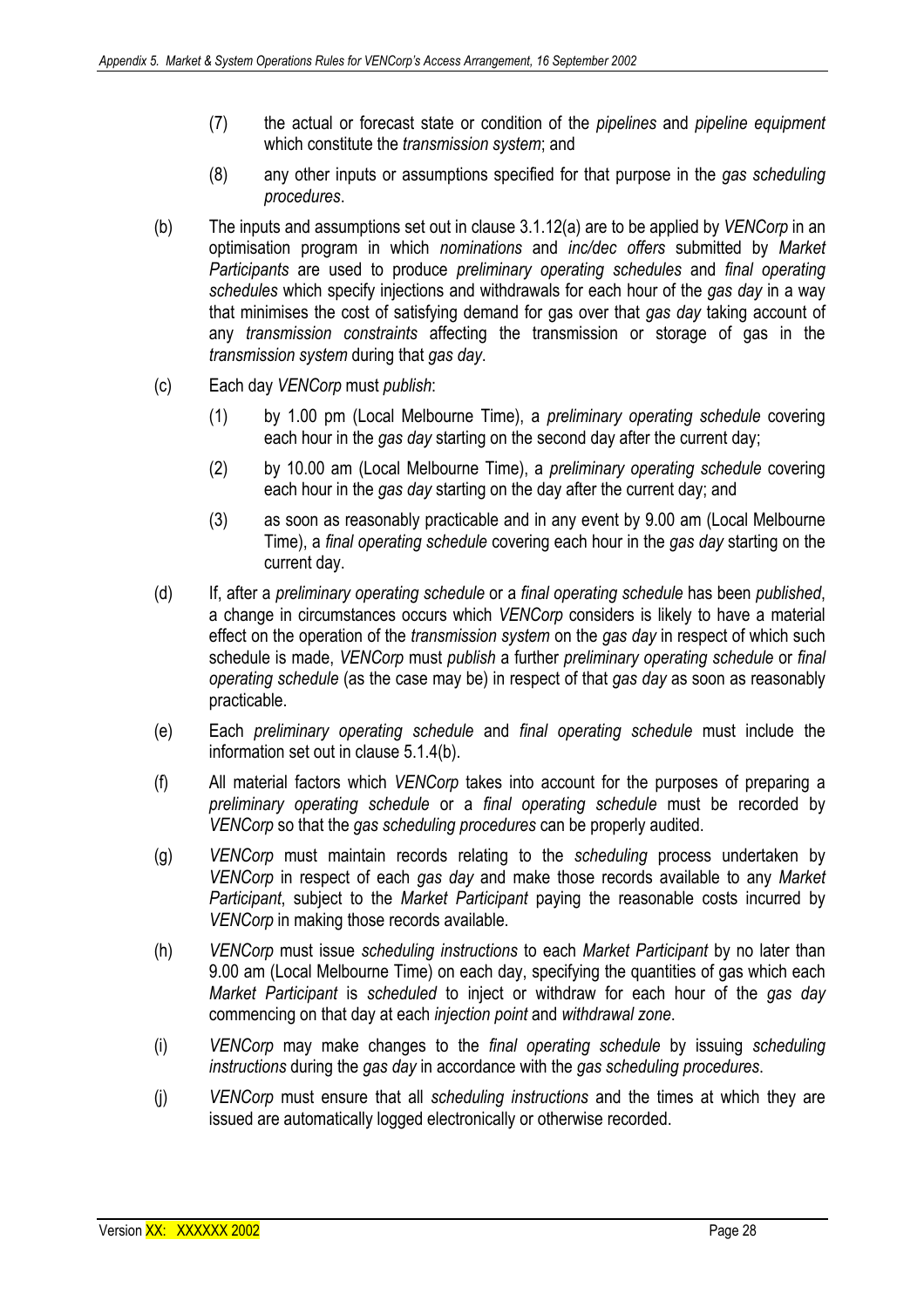#### **3.1.13 Failure to conform to scheduling instructions**

- (a) Subject to clauses 3.1.13(b) and (d), if *VENCorp* issues a *scheduling instruction* in respect of an *injection nomination* or an *inc/dec offer*, the *Market Participant* who submitted the *injection nomination* or the *inc/dec offer* must comply with the *scheduling instruction* in all material respects.
- (b) If a *Market Participant* is unable to comply in all material respects with a *scheduling instruction* issued in respect of an *injection nomination* or an *inc/dec offer*, it must:
	- (1) notify *VENCorp* that it is unable to comply with the *scheduling instruction* as soon as practicable after it becomes aware of its failure to comply and give the reasons for the failure; and
	- (2) provide *VENCorp* with such evidence of the reasons for the failure as *VENCorp*  may reasonably require.
- (c) If a *Market Participant* is unable to comply in all material respects with a *scheduling instruction* issued in respect of an *injection nomination* or an *inc/dec offer*, *VENCorp* must notify all *Market Participants* of that fact and *VENCorp* must, on request, provide details of the reasons for the failure to comply if and to the extent that those reasons have been provided.
- (d) A *Market Participant* is not obliged to comply with a *scheduling instruction* issued in respect of an *injection nomination* or an *inc/dec offer* if it is unable to do so:
	- (1) due to a technical fault or failure which, in the opinion of *VENCorp*, was outside that *Market Participant's* control; or
	- (2) in the case of an *injection nomination* or an *injection inc/dec offer*, because the *Market Participant* ordered a quantity of gas from a *Producer* or other person to enable it to comply with that *injection nomination* or *injection inc/dec offer* and that *Producer* or other person was only required, under the terms of its contract with that *Market Participant*, to use its reasonable endeavours to deliver that quantity of gas and that *Producer* or other person does not in fact deliver that quantity of gas.
- (e) Subject to clauses 3.1.13(b) and (d), if a *Market Participant* fails to comply in any material respect (as determined by *VENCorp* in its reasonable opinion) with a *scheduling instruction*  issued in respect of an *injection nomination* or an *inc/dec offer*, then:
	- (1) the gas injection or gas withdrawal which is the subject of that *scheduling instruction* must be declared by *VENCorp* to be non-conforming; and
	- (2) the relevant *Market Participant* may be liable to pay financial penalties or other sanctions imposed under the *Gas Industry Act* for breach of these Rules.
- (f) If a gas injection or gas withdrawal which is the subject of a *scheduling instruction* issued in respect of an *injection nomination* or an *inc/dec offer* is declared by *VENCorp* to be nonconforming in accordance with clause 3.1.13(e):
	- (1) *VENCorp* must notify the relevant *Market Participant* that the gas injection or gas withdrawal does not conform and request a reason for the *Market Participant's*  failure to comply with the *scheduling instruction*; and
	- (2) if the relevant *Market Participant* fails to respond to the request set out in clause 3.1.13(f)(1) or if *VENCorp* is not satisfied that the relevant *Market Participant* will respond to any future *scheduling instruction*, *VENCorp* may *intervene* by issuing directions or requiring the *Market Participant* to take action in accordance with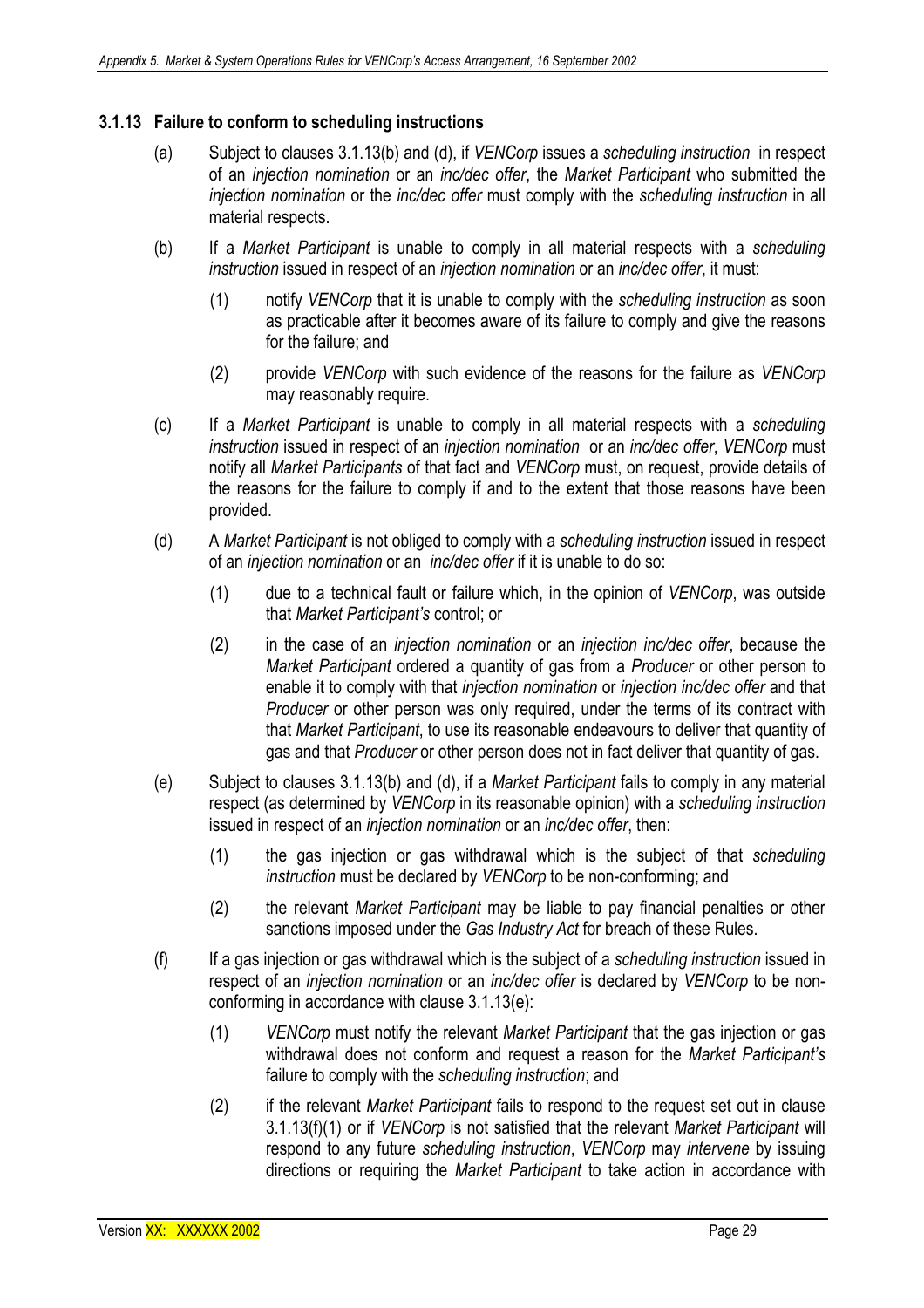clause 6.6 (which *intervention* may include requiring the *Market Participant* to inject or withdraw gas at a constant rate).

(g) Until a *Market Participant* responds to a request under clause 3.1.13(f)(1) and *VENCorp* is satisfied that the *Market Participant* will respond to future *scheduling instructions*, the gas injection or gas withdrawal which is the subject of the relevant *injection nomination* or *inc/dec offer* will continue to be non-conforming.

### **3.1.14 Scheduling errors**

- (a) If either:
	- (1) the *dispute resolution panel* determines under clause 7.2 that *VENCorp* has failed to follow the *gas scheduling procedures* for the purpose of issuing *scheduling instructions*; or
	- (2) *VENCorp* declares that it has not complied with the gas *scheduling procedures* for the purpose of issuing *scheduling instructions*,

a *scheduling error* will be deemed to have occurred and a *Market Participant* may be entitled to compensation in accordance with clause 3.3.3.

(b) *Market prices* are not to be adjusted when a *scheduling error* is deemed to have occurred.

#### **3.1.15 Injection and withdrawal confirmations**

- (a) Each *Participant* who is registered as a *Producer* or a *Storage Provider* under clause 2.1(a) must by no later than 4.00 pm on each day notify *VENCorp* of the total quantity of gas that it intends to inject into, and withdraw from, the *transmission system* on its own account (if any) and on behalf of *Market Participants* during the *gas day* commencing on the following day.
- (b) If, for any reason, there is a material change to the quantity of gas previously notified by a *Participant* under this clause 3.1.15, then the *Participant* must promptly notify *VENCorp* of the change.

#### **3.1.16 Title to gas**

- (a) Until such time as title to gas injected by a *Market Participant* is transferred to another *Market Participant* or to the *Market Participants* as owners in common in accordance with clause 3.1.16(b), title to gas injected into the *transmission system* shall at all times remain with the *Market Participant* which injected such gas or, if a *Market Participant* has injected gas, or arranged for gas to be injected, into the *transmission system* as agent, the principal on whose behalf such gas was injected.
- (b) *VENCorp* must establish rules for determining ownership of gas in the *transmission system* and the times and places at which title to gas is transferred between *Market Participants* as a result of transactions in gas effected in accordance with these Rules.
- (c) In the event of a dispute between *Participants* relating to the ownership of gas in the *transmission system*, *VENCorp* must determine the dispute in accordance with the rules established pursuant to clause 3.1.16(b) and any such determination shall be binding on all *Participants*.
- (d) Each *Market Participant* warrants to *VENCorp* that:
	- (1) it will have title to all gas injected into, or tendered for injection into, the *transmission system* by it at any *system injection point* or, where the *Market Participant* is acting as agent in respect of a quantity of gas so injected, it will be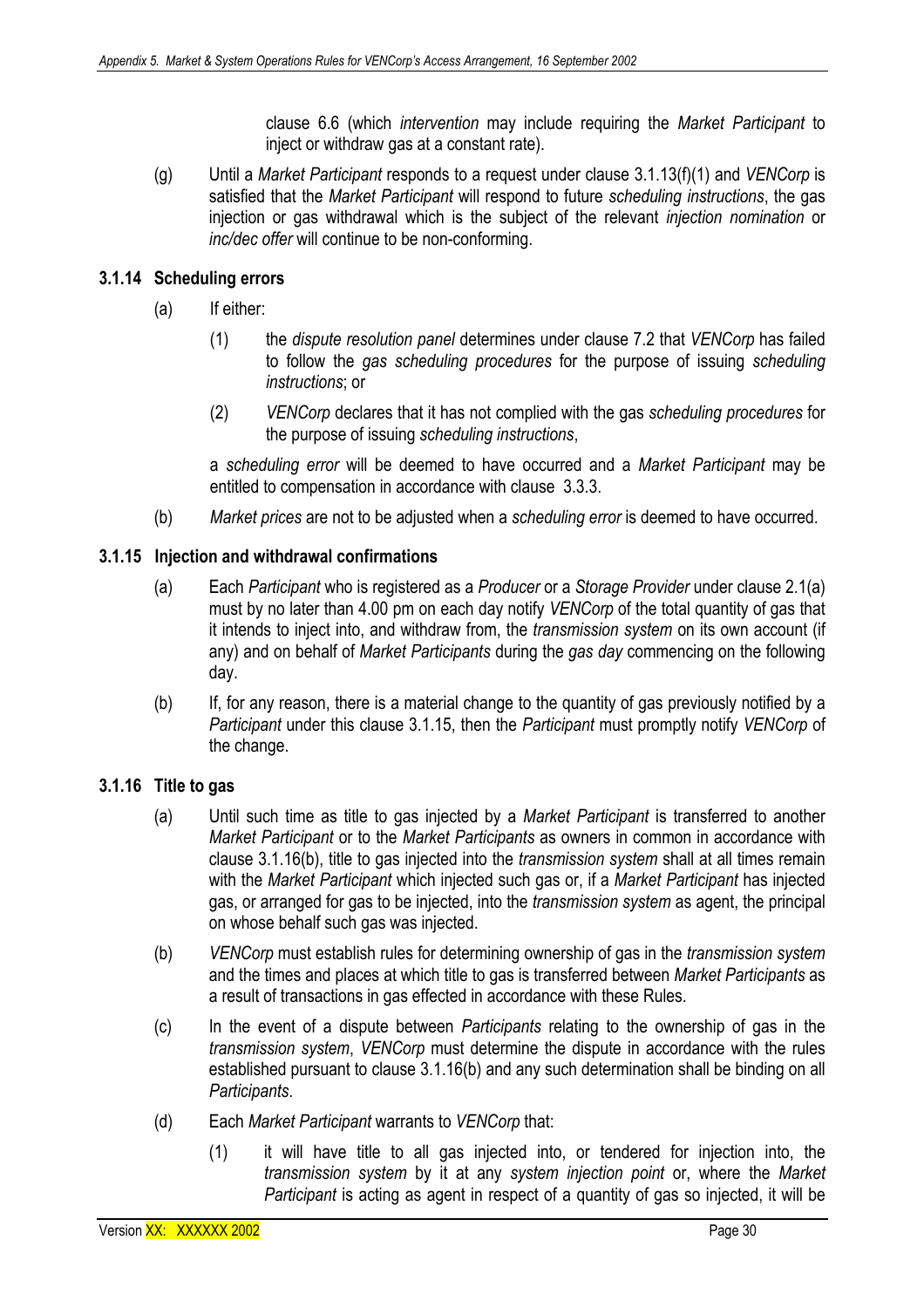unconditionally and irrevocably authorised to transfer title to such gas to such person as *VENCorp* may determine in accordance with these Rules; and

- (2) all such gas will (at the *system injection point*) be free of any lien, charge or encumbrance or adverse claim (as to title or otherwise), including any claim for any tax, royalty or other charge in respect of the production, gathering, processing and tendering of gas arising on or before injection of gas into the *transmission system*.
- (e) Each *Market Participant* unconditionally and irrevocably authorises *VENCorp* to effect any transfer of title to gas injected by it into the *transmission system* and to determine the time and place of transfer and the quantities of gas transferred in accordance with these Rules.
- (f) Each *Market Participant* must indemnify *VENCorp* and hold it harmless against any loss, liability, damage, claim, action, proceeding, cost and expense suffered or incurred by or made or brought against *VENCorp* in consequence of any breach of the warranties in clause 3.1.16(d).
- (g) *VENCorp* makes no warranty regarding the merchantability or suitability for any purpose of gas delivered at a *system withdrawal point* and all implied warranties are excluded to the maximum extent permitted by law.
- (h) Custody and control, and risk of loss, of gas injected into the *transmission system* at a *system injection point* shall pass to *VENCorp*.
- (i) Custody and control, and risk of loss, of gas withdrawn from the *transmission system* at a *system withdrawal point* shall pass to the *Market Participant* who has title to that gas at that *system withdrawal point* immediately prior to such withdrawal or, where a *Market Participant* has injected gas as agent for a third party, to the *Market Participant* whose principal has title to gas at that *system withdrawal point* immediately prior to such withdrawal.
- (j) *VENCorp* has the right to co-mingle a *Market Participant's* gas with other gas in the *transmission system*.
- (k) Each *Market Participant* acknowledges and accepts that the gas delivered to it at a *system withdrawal point* may not match the specifications of the gas injected, or tendered for injection, into the *transmission system* by that *Market Participant* at a *system injection point*.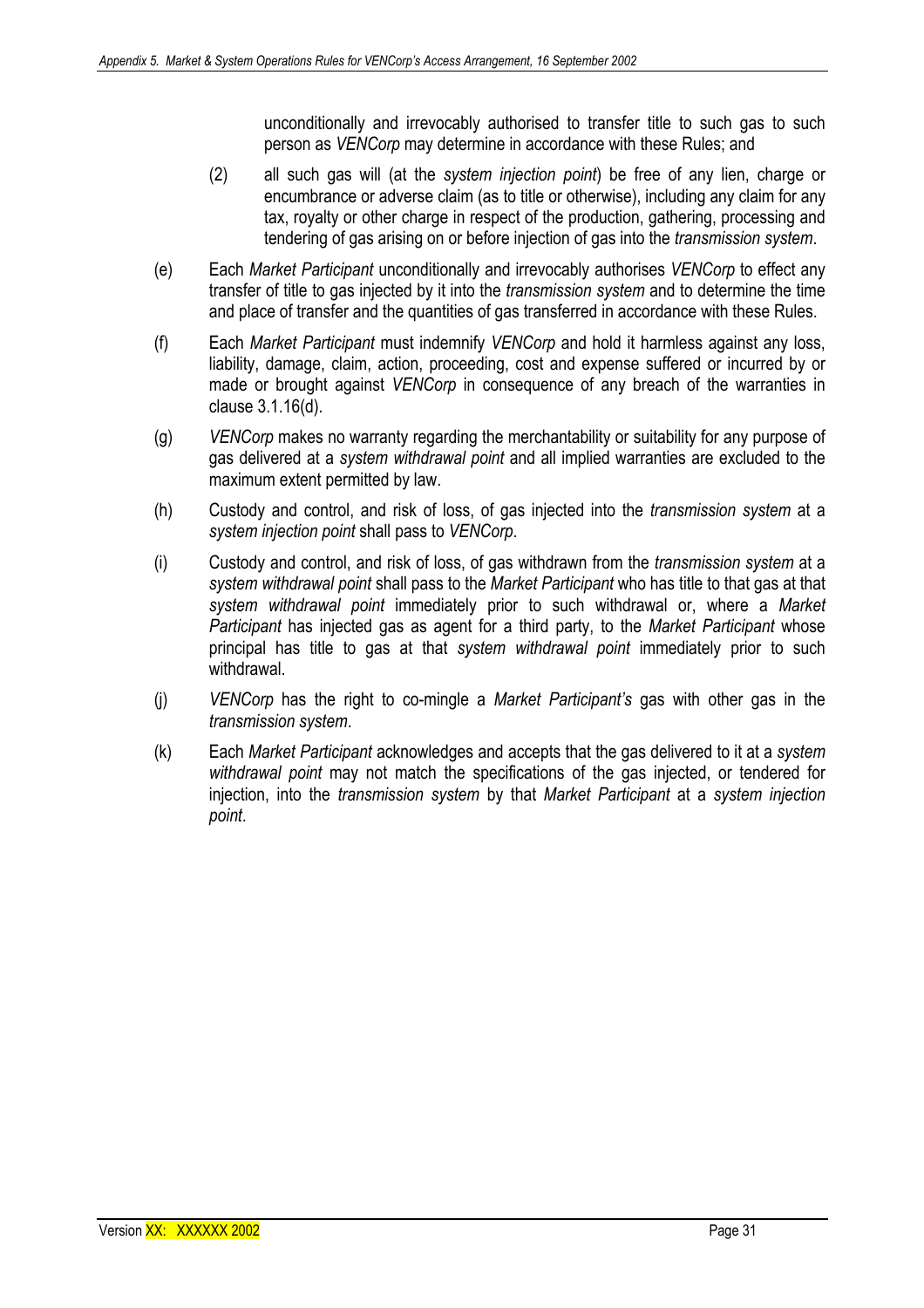# **3.2 DETERMINATION OF MARKET PRICE**

#### **3.2.1 Determination of market price**

- (a) The *market price* for each *trading interval* and each *pricing zone* is to be determined by *VENCorp* in accordance with this clause 3.2.
- (b) After the end of each *gas day*, *VENCorp* must produce a *pricing schedule* in accordance with clause 3.2.1(e) for the purpose of determining the *market price* for each *pricing zone* and each *trading interval* for that *gas day*.
- (c) *VENCorp* must use the following inputs for the purpose of producing the *pricing schedule*  for a *gas day* and for the purpose of doing so, *VENCorp* is to assume that there are no *transmission constraints* affecting the transportation or storage of gas in the *transmission system* during that *gas day*:
	- (1) valid *nominations* and valid *inc/dec offers* submitted by the *Market Participant* in respect of that *gas day*;
	- (2) the actual market demand (as defined in clause 3.2.1(d)) in respect of that *gas day*;
	- (3) the actual quantities of gas injected into the *transmission system* in respect of that *gas day*;

Sub-clauses 3.2.1(c)(4), 3.2.1(c)(5) and, 3.2.1(c)(6) deleted by notice in the Government Gazette dated 28 February 2002.

> and any other inputs or assumptions specified for that purpose in the *gas scheduling procedures*.

- (d) For the purpose of clause 3.2.1(c), the "actual market demand" means, in respect of each hour of the *gas day*, the sum of:
	- (1) the total quantity of gas withdrawn from the *transmission system* in that hour of the *gas day* as determined in accordance with clause 4.4 less the total quantity of gas withdrawn in that hour of the *gas day* at a *delivery point* in respect of which accreditation has been given by *VENCorp* under clause 3.1.6 and in respect of which a *withdrawal inc/dec offer* has been submitted; plus
	- (2) the maximum quantity of gas withdrawals specified (whether or not such gas is actually withdrawn) in valid *withdrawal inc/dec offers* submitted in respect of that hour of the *gas day* by *Market Participants* who are accredited by *VENCorp* under clause 3.1.6; plus
	- (3) the amount (which amount may be less than zero) by which the total quantity of gas injected into the *transmission system* in that hour of the *gas day* determined in accordance with clause 4.4 is less than the total quantity of gas *scheduled* to be injected into the *transmission system* in accordance with *scheduling instructions*  issued by *VENCorp*; plus
	- (4) the security margin for that *gas day* as determined in accordance with the *gas scheduling procedures*.
- (e) The inputs and assumptions set out in clause 3.2.1(c) are to be applied by *VENCorp* in an optimisation program in which *nominations* and *inc/dec offers* submitted by *Market Participants* are used to produce a *pricing schedule* which specifies injections and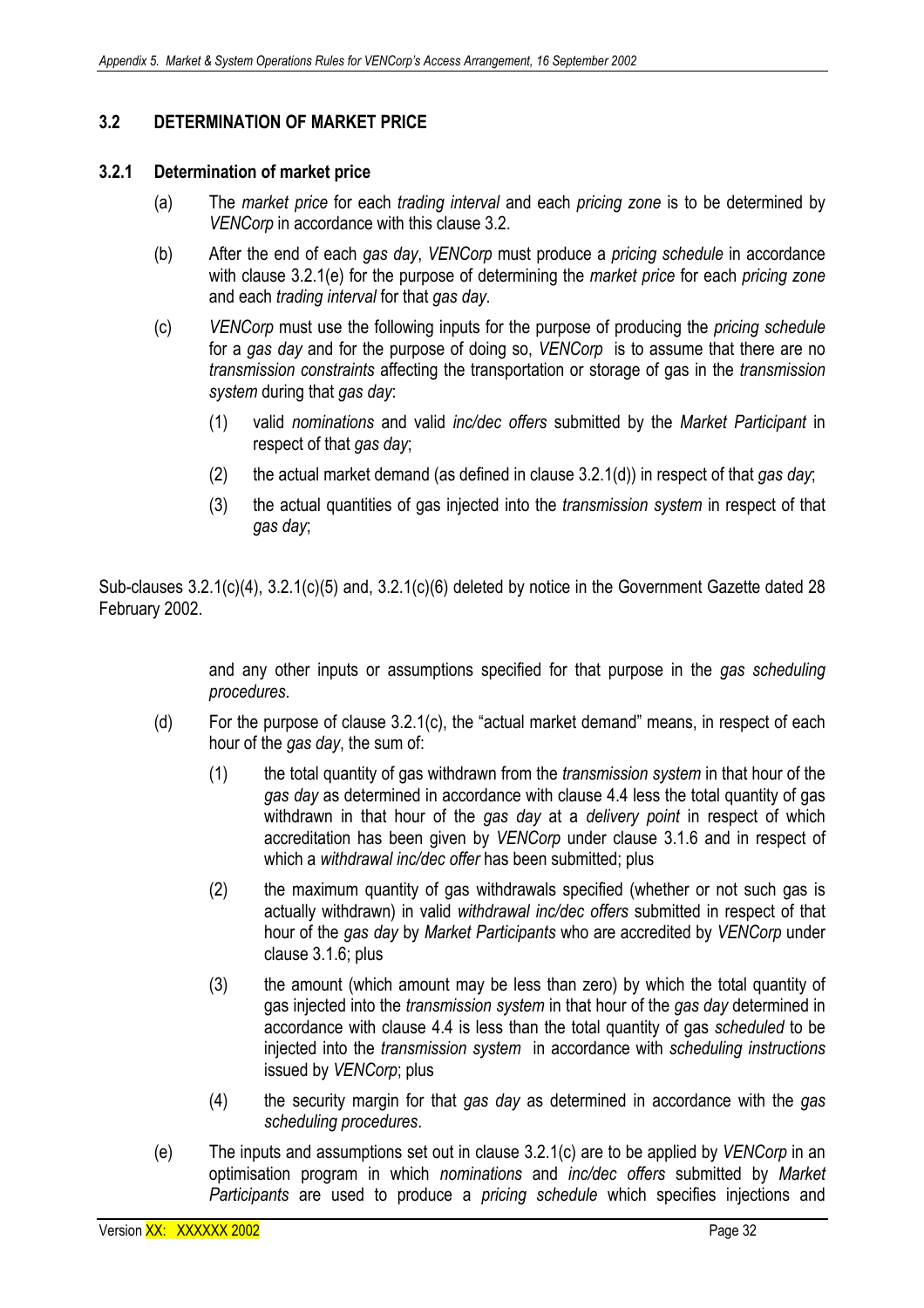withdrawals of gas to be made in each *trading interval* and each *pricing zone* in a way which minimises the cost of satisfying the actual market demand for gas (as defined under clause 3.2.1(d)) in that *trading interval* and for the purpose of doing so, *VENCorp* is to assume that there are no *transmission constraints* affecting the transportation or storage of gas in the *transmission system* during that *gas day*.

- (f) The *pricing schedule* for a *gas day* will determine:
	- (1) the *market price* for each *pricing zone* for that *gas day*;
	- (2) the quantity of gas that each *Market Participant* would have been *scheduled* to inject and/or withdraw in each hour of the *gas day* on the basis of the inputs and assumptions applied under clause 3.2.1(c).

Sub-clauses 3.2.1(f)(3) and 3.2.1(f)(4) deleted by notice in the Government Gazette dated 28 February 2002.

- (g) *VENCorp* must *publish* the *market price* in accordance with clause 5.1.4(e).
- (h) For the avoidance of doubt, the *market price* as determined and published by *VENCorp* in accordance with these Rules is *GST*-exclusive, that is, not including amounts in respect of *GST*. Amounts payable under these Rules will, however, be subject to the addition of GST, where applicable, under clause 3.8.

#### **3.2.2 Pricing in the event of force majeure event or suspension of the market**

- (a) Subject to clause 3.2.2(c), in the event of a *force majeure event* or if *VENCorp* has suspended the *market* under clause 6.7.3, *VENCorp* must, if and to the extent that *VENCorp* considers it reasonably possible to do so, use:
	- (1) the *gas scheduling procedures*; and
	- (2) the *pricing schedule*,

to determine the *market price* in each *pricing zone* and for each *trading interval* during which that *force majeure event* or suspension continues.

- (b) If *VENCorp* reasonably considers that it is unable to properly determine the *market price*  under clause 3.2.2(a), *VENCorp* must, subject to clause 3.2.2(c), determine the *market price* for that *trading interval* and *pricing zone* using any other available knowledge and information that *VENCorp* considers to be relevant and reasonable, including but not limited to any forecast prices most recently *published* under clause 5.1.4 in relation to that *trading interval*.
- (c) If *VENCorp* determines the *market price* under clause 3.2.2(a) or (b):
	- (1) it must do so in accordance with this clause 3.2, if and to the extent that *VENCorp*  considers it reasonably possible to do so; and
	- (2) the *market price* must not exceed the *administered price cap*.

#### **3.2.3 Failure of scheduling software/systems**

- (a) Subject to clause 3.2.3(c), if:
	- (1) there is no *force majeure event* and/or the *market* has not been suspended in a *trading interval* and a *pricing zone*; and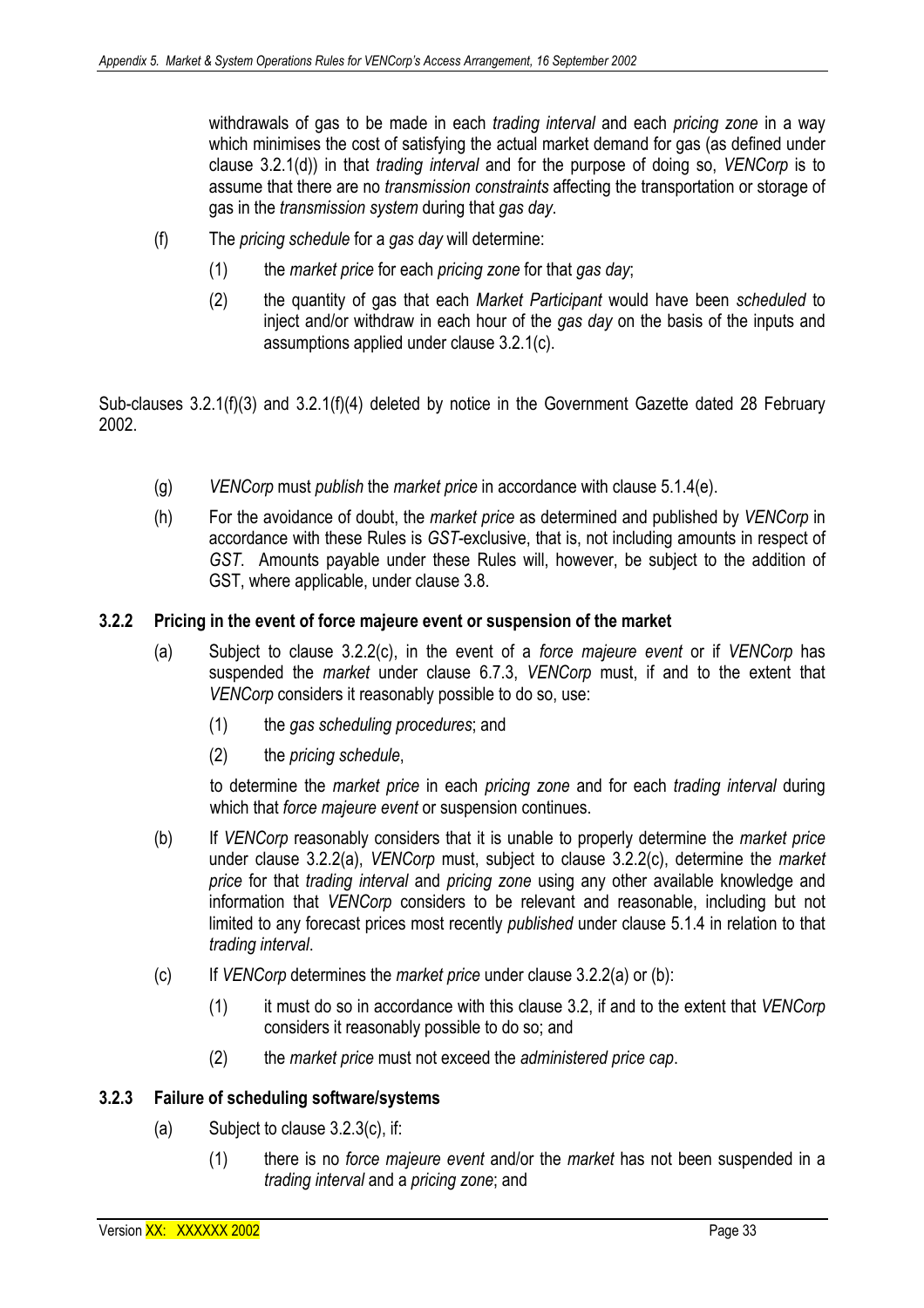(2) *VENCorp* is unable to determine the *market price* in respect of that *trading interval*  and *pricing zone* in accordance with this clause 3.2 as a result of a failure of *scheduling* software or systems or for any other reason,

*VENCorp* must, if and to the extent *VENCorp* considers it reasonably possible to do so, use:

- (3) the *gas scheduling procedures*; and
- (4) the *pricing schedule*,

to determine the *market price* for that *trading interval* and that *pricing zone* in respect of which *VENCorp* is unable to determine the *market price* in accordance with this clause 3.2.

- (b) If *VENCorp* reasonably considers that it is unable to properly determine the *market price*  under clause 3.2.3(a) for a *trading interval* and *pricing zone* during which *VENCorp* is otherwise unable to determine the *market price* in accordance with this clause 3.2, *VENCorp* must, subject to clause 3.2.3(c), determine the *market price* for that *trading interval* and *pricing zone* using any other available knowledge and information that *VENCorp* considers to be relevant and reasonable, including but not limited to any forecast prices most recently *published* under clause 5.1.4 in relation to that *trading interval.*
- (c) If *VENCorp* determines the *market price* under clause 3.2.3(a) or (b),
	- (1) it must do so in accordance with this clause 3.2, if and to the extent that *VENCorp* considers it reasonably possible to do so; and
	- (2) the *market price* must not exceed the *administered price cap.*

# **3.2.4 VoLL**

- $(a)$  If hourly injections and withdrawals of gas as determined under clause 3.2.1(f)(2) imply that *curtailment* would have occurred in a *pricing zone* in a *trading interval* (whether or not *curtailment* actually occurs) the *market price* for that *pricing zone* and that *trading interval*  is *VoLL*.
- (b) Subject to clause 3.2.4(e), the value of *VoLL* is \$800/GJ.

Clause 3.2.4(c) deleted by notice in the Government Gazette dated 28 February 2002.

- (d) *VENCorp* must undertake a review of *VoLL* in accordance with this clause 3.2.4 at intervals not exceeding five years from the last review in accordance with this clause 3.2.4.
- (e) If *VENCorp* determines that the value of *VoLL* should be changed as a result of the reviews referred to in clause 3.2.4(d), *VENCorp* must propose that the value of *VoLL* be changed in accordance with the rule change procedures in chapter 8.
- (f) Any change to the value of *VoLL* must take effect within six months of the date on which the notice of the change is *published* in accordance with clause 8.8(b).

Clause 3.2.5 deleted by notice in the Government Gazette dated 28 February 2002.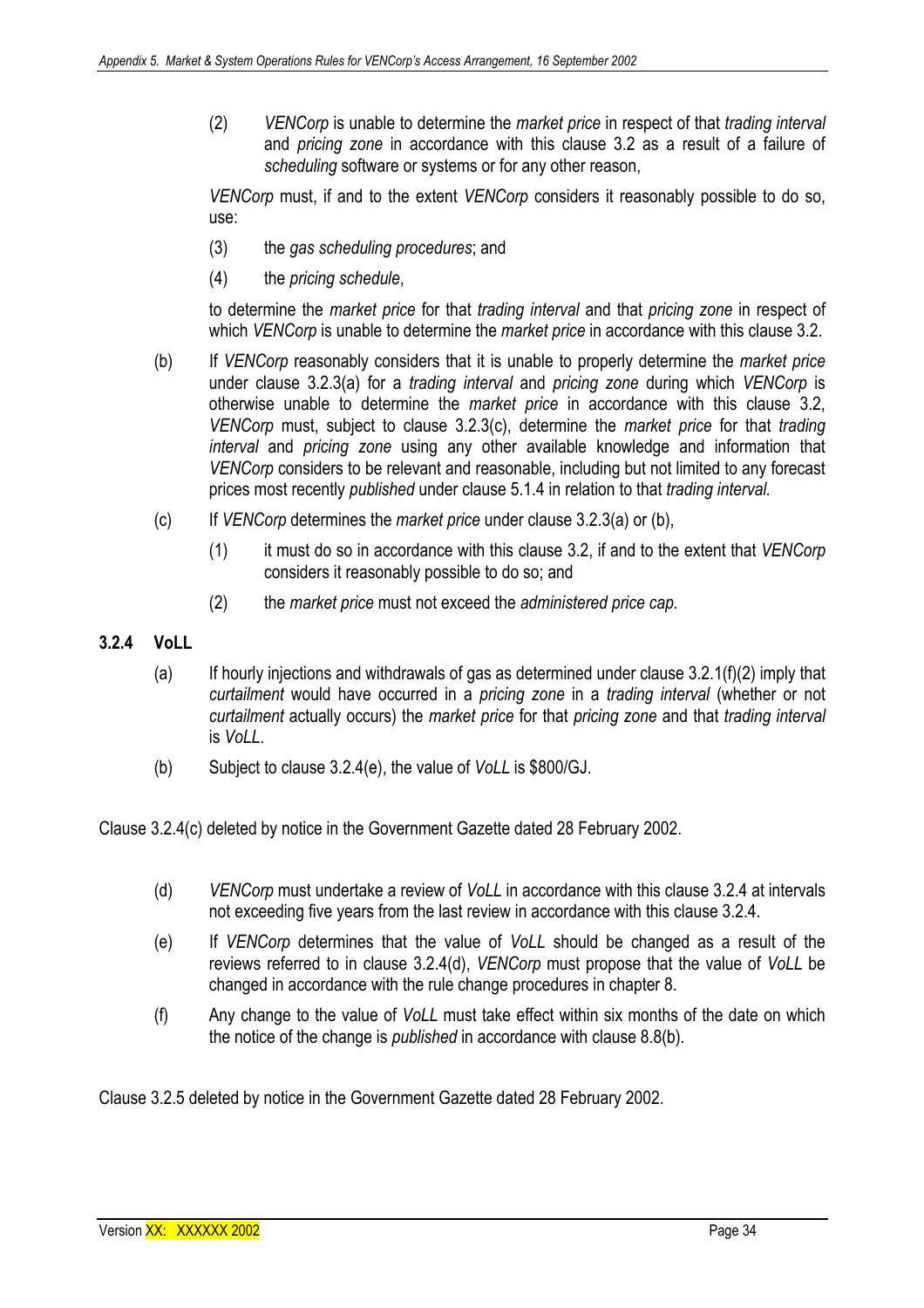# **3.3 PARTICIPANT COMPENSATION FUND**

## **3.3.1 Establishment of the participant compensation fund**

*VENCorp* must establish and maintain a fund to be called the *participant compensation fund* for the purpose of paying compensation to *Market Participants* for *scheduling errors* as determined by the *dispute resolution panel*.

#### **3.3.2 Funding the participant compensation fund**

- (a) Each year *VENCorp* must collect from each *Market Participant,* and each *Market Participant* must pay to *VENCorp,* an amount calculated in accordance with clause 3.3.2(d).
- (b) Subject to clause 3.3.2(c), the funding requirement for the *participant compensation fund*  for each *financial year* until 30 June 2001 is the lesser of:
	- (1) \$500,000; and
	- (2) \$1,000,000 minus the amount which *VENCorp* reasonably considers will be the balance of the *participant compensation fund* at the end of the relevant *financial year*.
- (c) The amount of the funding requirement referred to in clause 3.3.2(b) may be varied from time to time by *VENCorp* in consultation with *Market Participants* and with the prior written consent of the *Regulator*.

Sub-clause 3.3.2(c)(2) deleted by notice in the Government Gazette dated 28 February 2002.

- (d) *VENCorp* must, no later than the date of issue of the first preliminary *settlement statement*  in each *financial year* calculate a contribution rate for contributions to the *participant compensation fund* which is to apply for that *financial year* by dividing the funding requirement determined in accordance with clause 3.3.2(b) by *VENCorp's* reasonable forecast of the aggregate quantity of gas which it expects all *Market Participants* will withdraw from the *transmission system* for the relevant *financial year*.
- (e) *VENCorp* must, no later than the date of issue of the first preliminary *settlement statement* in each *financial year*, *publish* the funding requirement determined in accordance with clause 3.3.2(b), the contribution rate determined in accordance with clause 3.3.2(d), and the basis on which that funding requirement and that contribution rate have been determined.
- (f) Each *Market Participant* must pay as part of the *settlement amount* payable by that *Market Participant* in respect of each *settlement period*, an amount calculated by multiplying the contribution rate determined in accordance with clause 3.3.2(d) by the aggregate quantity of gas withdrawn from the *transmission system* by that *Market Participant* during the relevant *settlement* period as determined in accordance with clause 4.4.
- (g) The component of the *settlement amount* payable by a *Market Participant* in respect of the *participant compensation fund* must be paid into the *participant compensation fund.*
- (h) *Participants* will not be entitled to a refund of any contributions made to the *participant compensation fund*.
- (i) The *participant compensation fund* is to be maintained by *VENCorp* and is the property of *VENCorp*.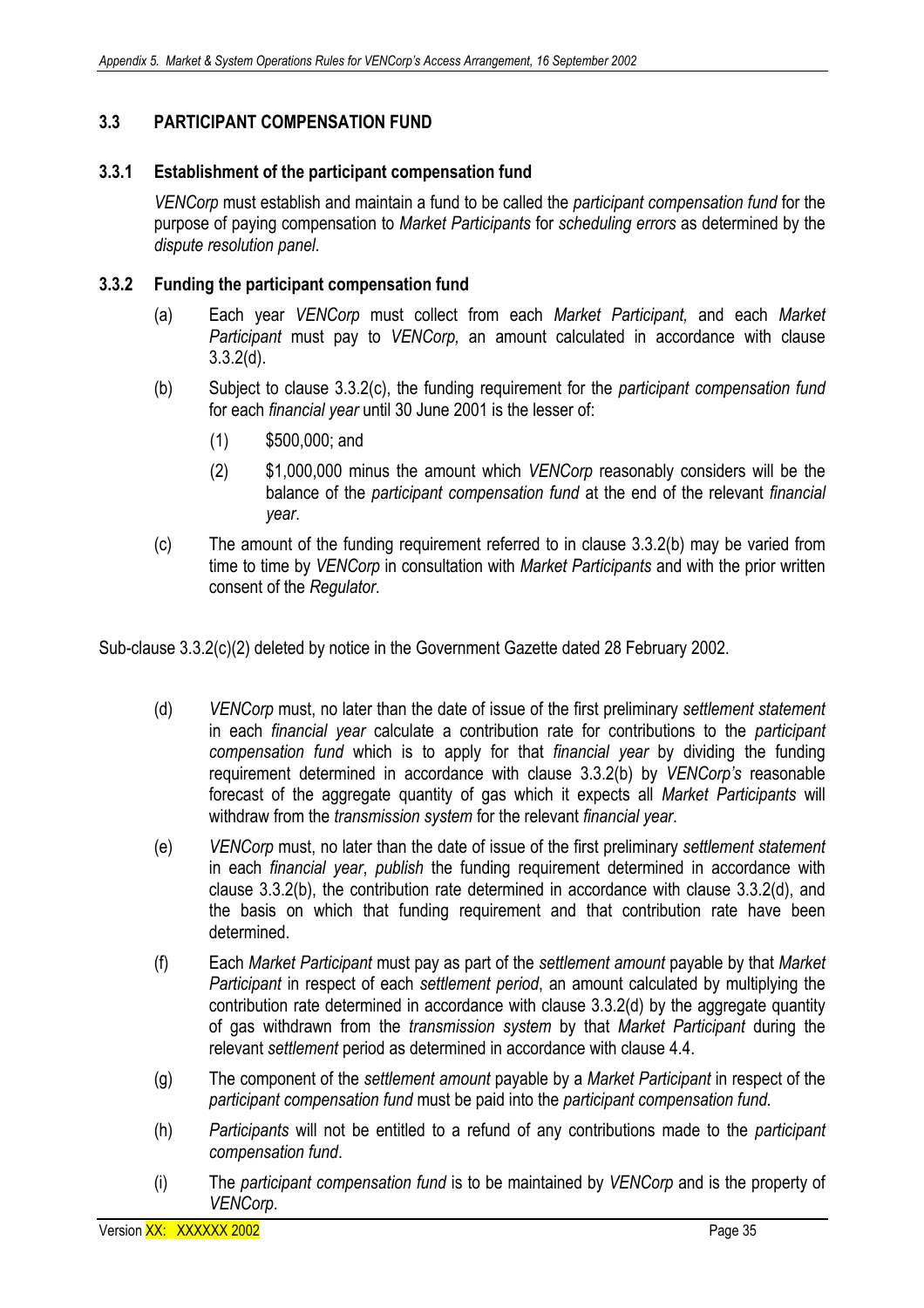- (j) Any interest paid on money held in the *participant compensation fund* will accrue to and form part of the *participant compensation fund*.
- (k) *VENCorp* will pay from the *participant compensation fund*:
	- (1) all income tax on interest earned by the *participant compensation fund*;
	- (2) all bank account debit tax, financial institutions duty and bank fees in relation to the *participant compensation fund*; and
	- (3) compensation to *Market Participants* in accordance with clause 3.3.3.

#### **3.3.3 Dispute Resolution Panel to determine compensation**

If a *scheduling error* has occurred, the *dispute resolution panel* must determine, subject to clause 3.3.4:

- (a) which *Market Participant*s are to receive compensation from the *participant compensation fund* in respect of that *scheduling error*; and
- (b) the amount of compensation each *Market Participant* is to receive.

## **3.3.4 Compensation limited**

The aggregate amount of compensation paid each year from the *participant compensation fund*  must not exceed the balance of the *participant compensation fund* that would have been available at the end of that year had no compensation payments been made that year and therefore the *dispute resolution panel* must, when making a determination, take into account:

- (a) the balance of the *participant compensation fund* at the time the determination is being made; and
- (b) the possibility that further compensation payments will be required to be made during that year.

#### **3.3.5 Manner and timing of compensation payments**

The manner and timing of payments from the *participant compensation fund* will be determined by the *dispute resolution panel*.

#### **3.3.6 VENCorp and its officers not liable**

Neither *VENCorp* nor its officers are liable in respect of a *scheduling error*, except out of the *participant compensation fund* as contemplated under this clause 3.3.

Clause 3.4 deleted by notice in the Government Gazette dated 28 February 2002.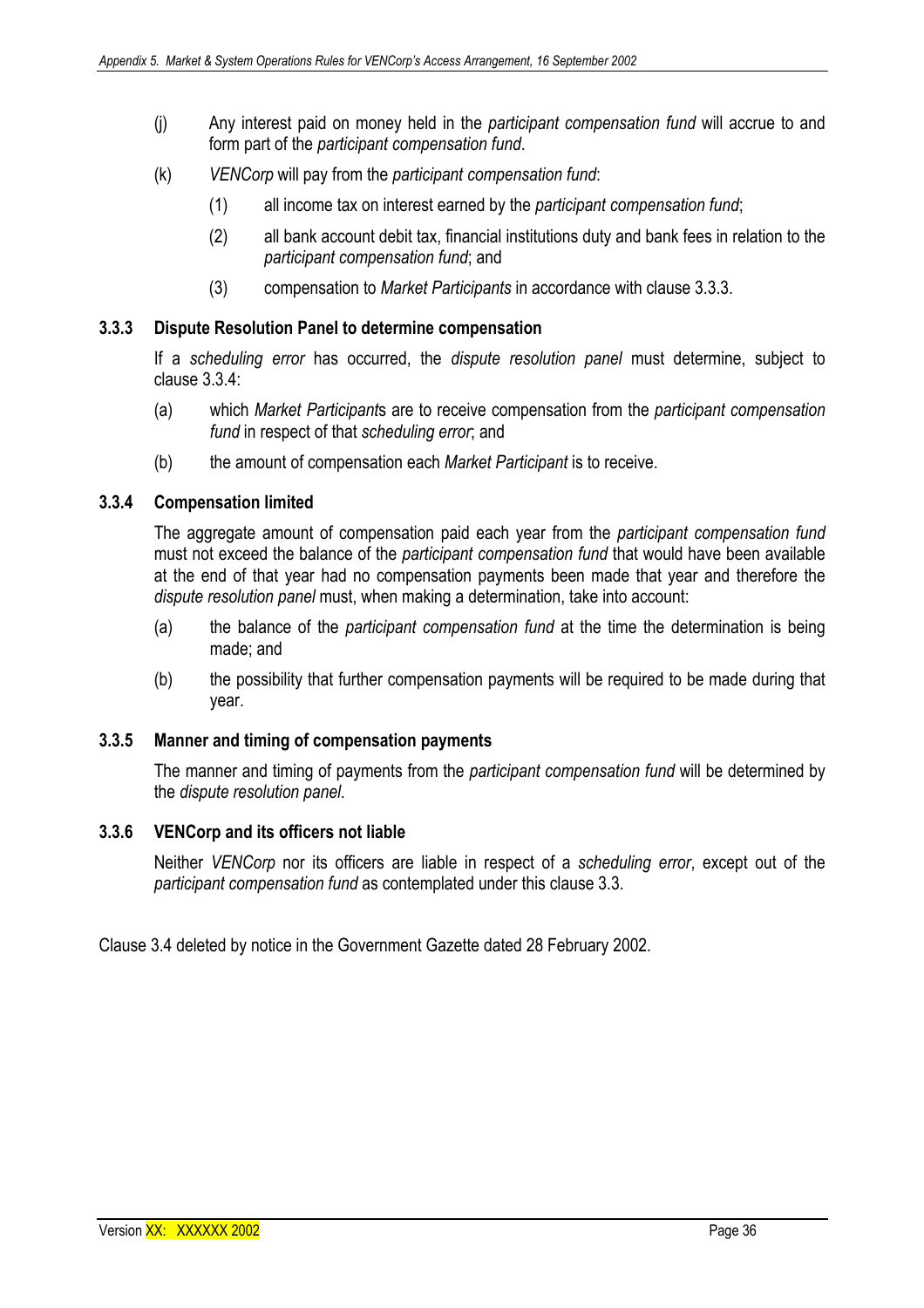# **3.5 ALLOCATION AND RECONCILIATION**

#### **3.5.1 Daily quantities**

For the purposes of these Rules, including determining:

- (a) *trading imbalances* under clause 3.6.4; and
- (b) *market fees* under clause 2.6,

the quantity of gas treated as injected into and withdrawn from the *transmission system* by each *Market Participant* each *gas day* shall be determined in accordance with this clause 3.5.

#### **3.5.2 Injection allocations**

- (a) Where gas is injected, or tendered for injection, at a *system injection point* by more than one *Market Participant*, the *Market Participants* who inject gas, or tender gas for injection, at that *system injection point* must together appoint a single *Allocation Agent* to determine the quantity of gas which is to be treated as injected into the *transmission system* by each of those *Market Participants* from time to time at that *system injection point*.
- (b) Unless otherwise agreed by *VENCorp*, a *Market Participant* must not submit *nominations*  or *inc/dec offers* in respect of a *system injection point* to which clause 3.5.2(a) applies or inject, or tender for injection, gas at a *system injection point* to which clause 3.5.2(a) applies unless:
	- (1) that *Market Participant* has appointed the *Allocation Agent* for that *system injection point* for the purpose described in clause 3.5.2(a); and
	- (2) the *Allocation Agent* for that *system injection point* has confirmed to *VENCorp* that it has been appointed by that *Market Participant* for the purpose described in clause 3.5.2(a),

provided that, notwithstanding any other provision of this clause 3.5, if an *Allocation Agent*  has not been appointed by a *Market Participant* for a *system injection point* or such an *Allocation Agent* has ceased to act in respect of that *system injection point* for any reason whatsoever, *VENCorp* may, with the approval of the *Regulator*, appoint an *Allocation Agent* for that *system injection point* and such an appointment shall be deemed to be that of that *Market Participant*.

- (c) Only one *Allocation Agent* shall be appointed for each *system injection point*.
- (d) Each *Market Participant* must immediately notify *VENCorp* if an *Allocation Agent* ceases to be appointed by it in relation to any *system injection point*.
- (e) Each *Market Participant* who appoints an *Allocation Agent* must for the term of that appointment ensure that such *Allocation Agent* complies with the provisions of this clause 3.5.
- (f) If an *Allocation Agent* does not comply with the provisions of this clause 3.5, *VENCorp* is not required to have regard to any *injection allocation statement* submitted by that *Allocation Agent* and clause 3.5.2(m) will apply for the purpose of *allocation*.
- (g) Each *Allocation Agent* must, in respect of each *system injection point* in relation to which it has been appointed, give to *VENCorp*, not later than the third day after each *gas day* or such later time as *VENCorp* may agree with that *Allocation Agent*, a statement in respect of that *gas day* specifying:
	- (1`) the identity of the *system injection point*;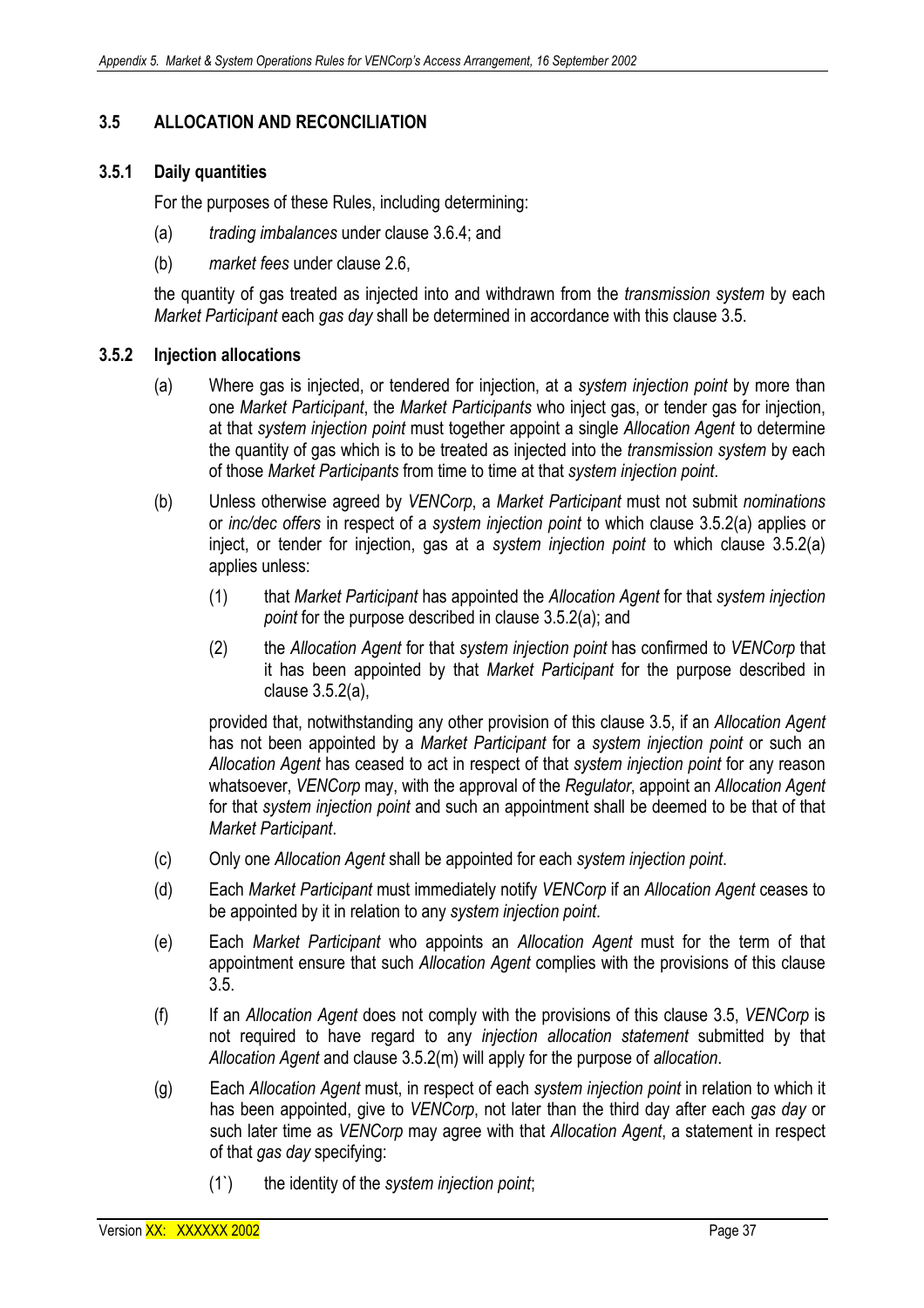- (2) the *gas day* to which the statement relates;
- (3) the identity of each *Market Participant* which injected gas into the *transmission system* at that *system injection point* on that *gas day*;
- (4) the total quantity of gas injected into the *transmission system* at that *system injection point* during each *trading interval* on that *gas day*; and
- (5) the quantity of gas which is to be treated as injected by each *Market Participant*  into the *transmission system* at that *system injection point* on each *trading interval*  during that *gas day*.
- (h) The total quantity of gas *allocated* by each *Allocation Agent* in respect of a *trading interval*  at a *system injection point* must equal the total quantity of gas injected into the *transmission system* during that *trading interval* at that *system injection point* (determined in accordance with clause 4.4).
- (i) Where an *injection allocation statement* has been submitted by an *Allocation Agent* which specifies a *Market Participant* as having injected a quantity of gas into the *transmission system* at a *system injection point* on a *gas day*, that *Market Participant* may submit to *VENCorp*, not later than the third day after that *gas day* or such later time as *VENCorp* may agree with that *Market Participant*, a *sub-allocation statement* specifying:
	- (1) that such quantity is to be treated as having been injected into the *transmission system* at that *system injection point* by one or more *Market Participants* (who may include the *Market Participant* specified in the *injection allocation statement)*;
	- (2) the identity of those *Market Participants*;
	- (3) the *gas day* to which the statement relates; and
	- (4) the quantity which is to be treated as having been injected by each of those *Market Participants*.
- (j) *VENCorp* is not required to have regard to any *sub-allocation statement* unless each *Market Participant* identified in that *sub-allocation statement* has confirmed in writing to *VENCorp* that it has appointed the *Sub-allocation Agent* for the relevant *system injection point* for the purposes of clause 3.5.2(i).
- (k) *VENCorp* is entitled to rely on any *injection allocation statement* or *sub-allocation statement* which has been submitted by an *Allocation Agent* or a *Sub-allocation Agent* for the purposes of determining the quantities of gas treated as injected into the *transmission system* by all *Market Participants* who have appointed that *Allocation Agent* or *Suballocation Agent*.
- (l) If:
	- (1) an *Allocation Agent* has not been appointed in respect of a *system injection point*; or
	- (2) *VENCorp* is notified by a *Market Participant* that the appointment of an *Allocation Agent* in respect of a *system injection point* has been terminated by that or any other *Market Participant,*

*VENCorp* must determine the quantities of gas which are to be treated as injected by *Market Participants* at that *system injection point* in accordance with clause 3.5.2(m) and, in the case of paragraph (2) of this clause 3.5.2(l), must disregard any *injection allocation statement* subsequently given by that *Allocation Agent* in respect of that *system injection point*.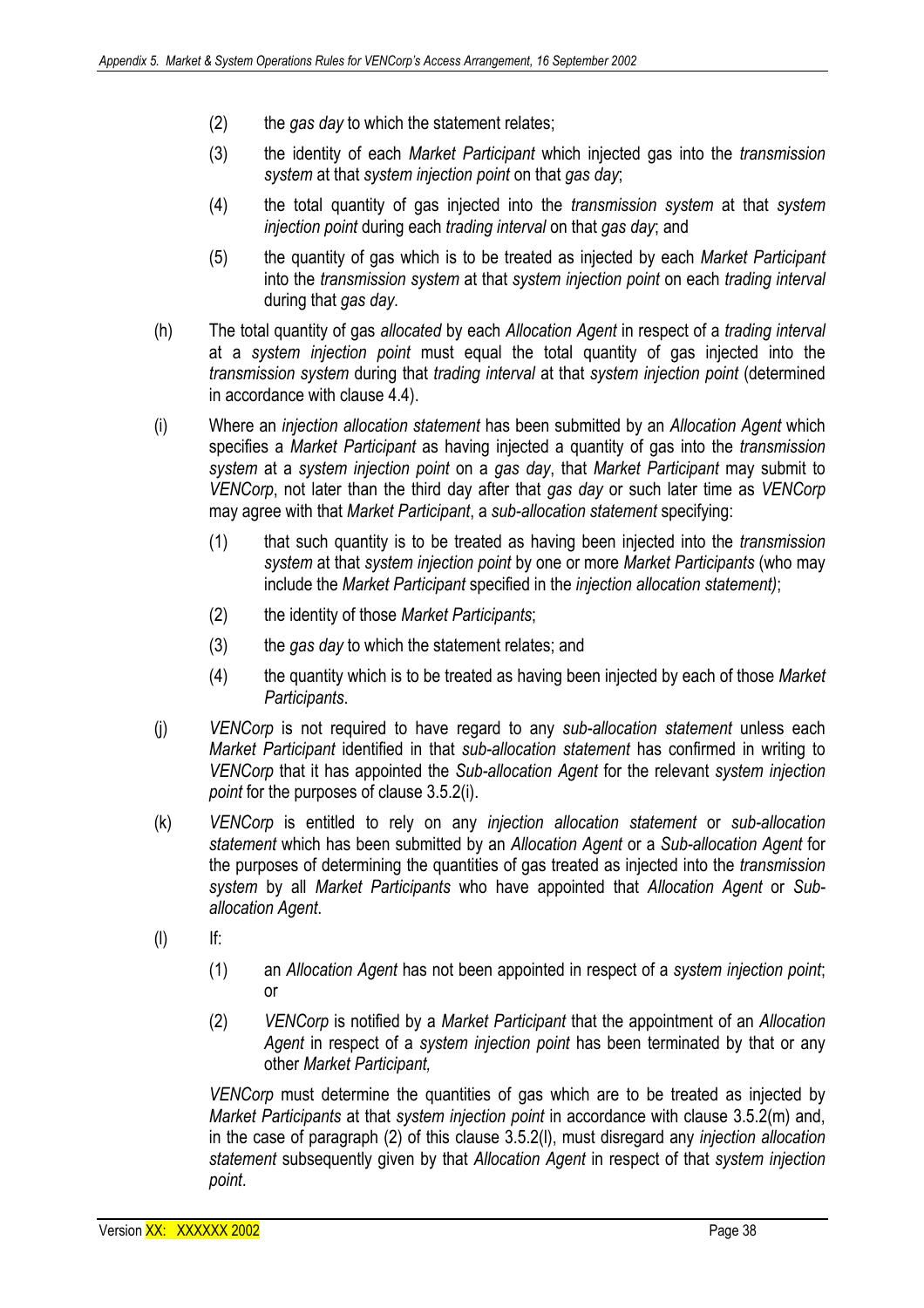(m) If clauses 3.5.2(f) or (l) apply, *VENCorp* must determine the quantity of gas which is to be treated as having been injected by each *Market Participant* at the relevant *system injection point* in accordance with the following formula:

$$
Q = MQ \times \frac{SQ_i}{\sum SQ_j}
$$

Where:

- **Q** is the quantity of gas which is to be treated as having been injected by that *Market Participant* at that *system injection point* in a *trading interval*;
- **MQ** is the actual quantity of gas injected into the *transmission system* at that *system injection point* in that *trading interval*;
- **SQi** is the quantity of gas *scheduled* by *VENCorp* for injection by that *Market Participant* at that *system injection point* in that *trading interval*; and
- Σ**SQj** is the total quantity of gas *scheduled* by *VENCorp* for injection by all *Market Participants* at that *system injection point* in that *trading interval*,

provided that *VENCorp* may, with the approval of the *Regulator* and on prior notice given to any affected *Market Participant*, vary the above formula, or use a different formula, in any case where it is established that the application of the above formula, in all the circumstances, affords undue preference to that *Market Participant* and undue prejudice to other *Market Participants* and in exercising its discretion under this proviso, *VENCorp* may, with the approval of the *Regulator*, have regard to title to gas.

- (ma) Where *VENCorp* has acted in accordance with clause 3.5.2(m) then *VENCorp* may recover reasonable costs incurred in applying that clause from those *Market Participants* to which the application has applied and those *Market Participants* must pay *VENCorp* those costs.
- (n) An *Allocation Agent* may be appointed to act in relation to more than one *system injection point* and may also be appointed to act in relation to one or more *system withdrawal points*.

## **3.5.3 Withdrawal allocations**

- (a) Where gas is withdrawn, or tendered for withdrawal, at a *delivery point* by more than one *Market Participant* and there are insufficient *metering installations* installed to enable *VENCorp* to determine the quantity of gas withdrawn at that *delivery point* by each *Market Participant*, the *Market Participants* who withdraw gas, or tender gas for withdrawal, at that *delivery point* must together appoint a single *Allocation Agent* to determine the quantity of gas which is to be treated as withdrawn from the *transmission system* or distribution system by each of those *Market Participants* from time to time at that *delivery point.*
- (b) Unless otherwise agreed by *VENCorp*, a *Market Participant* must not submit *nominations*  or *inc/dec offers* in respect of a *delivery point* to which clause 3.5.3(a) applies or withdraw, or tender for withdrawal, gas at a *delivery point* to which clause 3.5.3(a) applies unless:
	- (1) that *Market Participant* has appointed the *Allocation Agent* for that *delivery point* for the purpose described in clause 3.5.3(a); and
	- (2) the *Allocation Agent* for that *delivery point* has confirmed to *VENCorp* that it has been appointed by that *Market Participant* for the purpose described in clause 3.5.3(a).
- (c) Only one *Allocation Agent* shall be appointed for each *delivery point* to which clause 3.5.3(a) applies.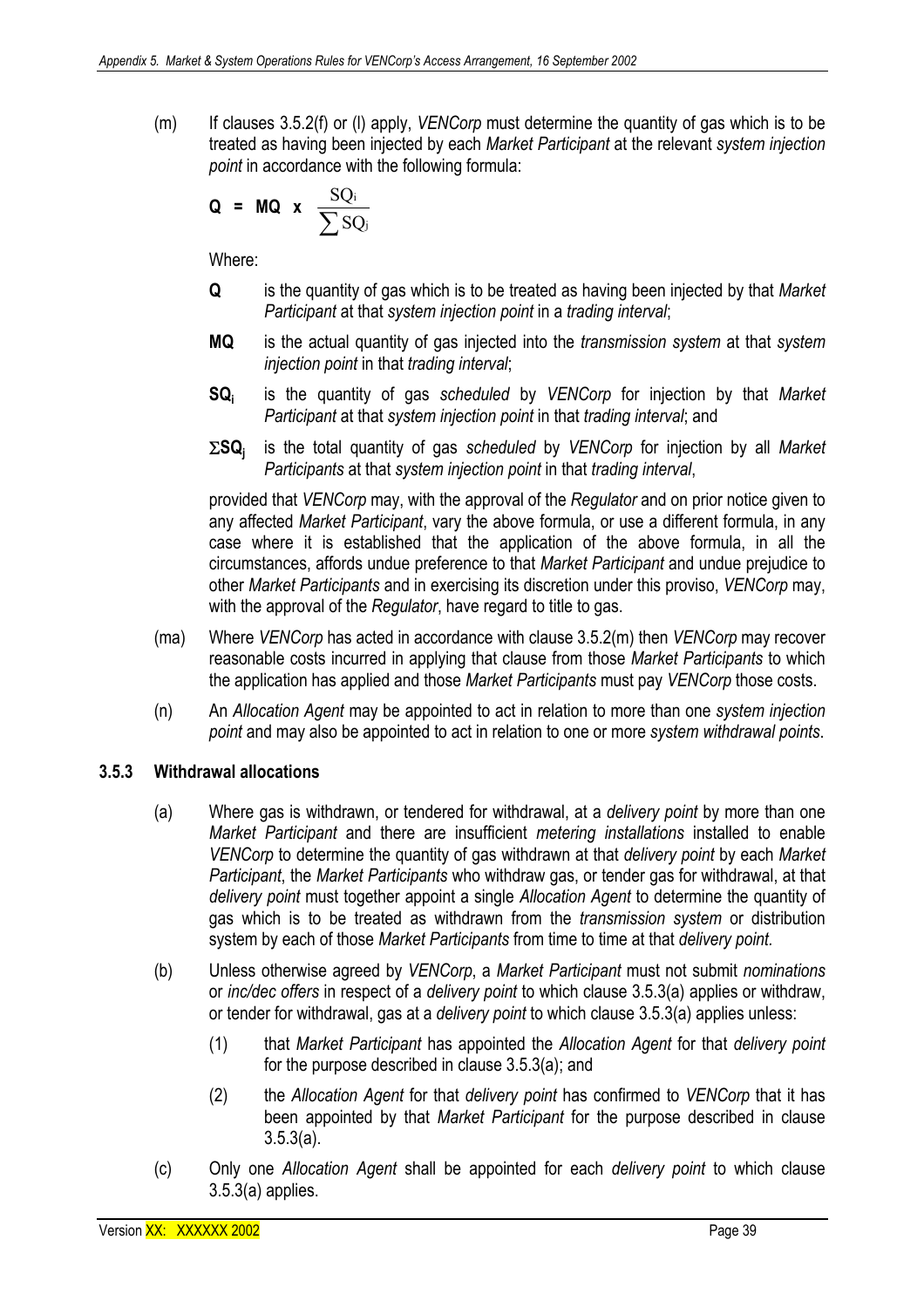- (d) Each *Market Participant* must immediately notify *VENCorp* if an *Allocation Agent* ceases to be appointed by it in relation to any *delivery point* to which clause 3.5.3(a) applies.
- (e) Each *Market Participant* who appoints an *Allocation Agent* must ensure for the term of the appointment that such *Allocation Agent* complies with the provisions of this clause 3.5.
- (f) If an *Allocation Agent* does not comply with the provisions of this clause 3.5, *VENCorp* is not required to have regard to any *withdrawal allocation statement* submitted by that *Allocation Agent* and clause 3.5.3(m) will apply for the purpose of determining *allocations*.
- (g) Each *Allocation Agent* must, in respect of each *delivery point* in respect of which it has been appointed, give to *VENCorp*, not later than 5:00 p.m. on the third calendar day after each *gas day* or such later time as *VENCorp* may agree with that *Allocation Agent*, a statement in respect of that *gas day* specifying:
	- (1) the identity of the *delivery point*;
	- (2) the *gas day* to which the statement relates;
	- (3) the identity of each *Market Participant* which withdraws gas from the *transmission system* at that *delivery point* on that *gas day*;
	- (4) the total quantity of gas withdrawn from the *transmission system* at that *delivery point* during each *trading interval* on that *gas day*; and
	- (5) the quantity of gas which is to be treated as withdrawn by each *Market Participant* from the *transmission system* at that *delivery point* on each *trading interval* during that *gas day*.
- (h) The total quantity of gas *allocated* by each *Allocation Agent* in respect of a *trading interval*  at a *delivery point* to which clause 3.5.3(a) applies must equal the total quantity of gas withdrawn from the *transmission system* or distribution system during that *trading interval*  at that *delivery point* (determined in accordance with clause 4.4).
- (i) Where a *withdrawal allocation statement* has been submitted by an *Allocation Agent* which specifies a *Market Participant* as having withdrawn a quantity of gas from the *transmission system* at a *delivery point* to which clause 3.5.3(a) applies on a *gas day*, that *Market Participant* may submit to *VENCorp*, not later than 5:00 p.m. on the third calendar day after each *gas day* or such later time as *VENCorp* may agree with that *Market Participant*, a *sub-allocation statement* specifying:
	- (1) that such quantity is to be treated as having been withdrawn from the *transmission system* at that *delivery point* by one or more *Market Participants* (who may include the *Market Participant* specified in the *withdrawal allocation statement)*;
	- (2) the identity of those *Market Participants*;
	- (3) the *gas day* to which the statement relates; and
	- (4) the proportion of such quantity which is to be treated as having been withdrawn by each of those *Market Participants*.
- (j) *VENCorp* is not required to have regard to any *sub-allocation statement* unless each *Market Participant* identified in that *sub-allocation statement* has confirmed in writing to *VENCorp* that it has appointed the *Sub-allocation Agent* for the relevant *delivery point* for the purposes of clause 3.5.3(i).
- (k) *VENCorp* is entitled to rely on any *withdrawal allocation statement* or *sub-allocation statement* which has been submitted by an *Allocation Agent* or a *Sub-allocation Agent* for the purposes of determining the quantities of gas treated as withdrawn from the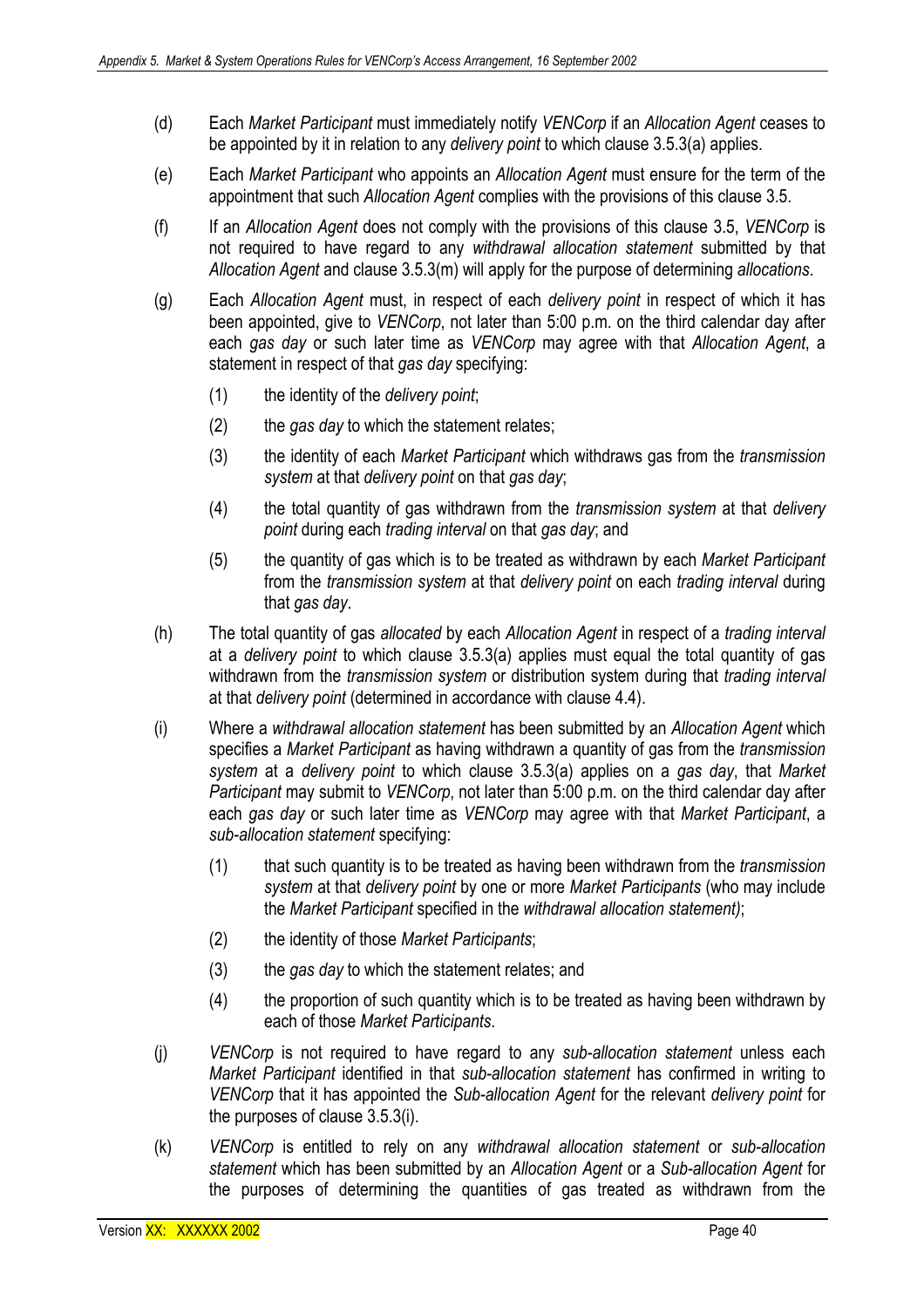*transmission system* by all *Market Participants* who have appointed that *Allocation Agent*  or *Sub-allocation Agent*.

- (l) If, in relation to a *delivery point* to which clause 3.5.3(a) applies:
	- (1) an *Allocation Agent* has not been appointed in respect of that *delivery point*; or
	- (2) *VENCorp* is notified by a *Market Participant* that the appointment of an *Allocation Agent* in respect of that *delivery point* has been terminated by that or any other *Market Participant,*

*VENCorp* must determine the quantities of gas which are to be treated as withdrawn by *Market Participants* at that *delivery point* in accordance with clause 3.5.3(m) and, in the case of paragraph (2) of this clause 3.5.3(l), must disregard any *withdrawal allocation statement* subsequently given by that *Allocation Agent* in respect of that *delivery point*.

- (m) If clauses 3.5.3(f) or (l) apply, then the quantity of gas which is to be treated for *settlement* purposes as having been withdrawn by each *Market Participant* at the relevant delivery point shall be that quantity reasonably determined by *VENCorp* using the information available to it at the time and following consultation with the affected *Market Participants*.
- (ma) Where *VENCorp* has acted in accordance with clause 3.5.3(m) then *VENCorp* may recover reasonable costs incurred in applying that clause from those *Market Participants* to which the application has applied and those *Market Participants* must pay *VENCorp* those costs.
- (n) An *Allocation Agent* may be appointed to act in relation to more than one *delivery point.*

Clauses 3.5.4 and 3.5.5 deleted by notice in the Government Gazette dated XXXXX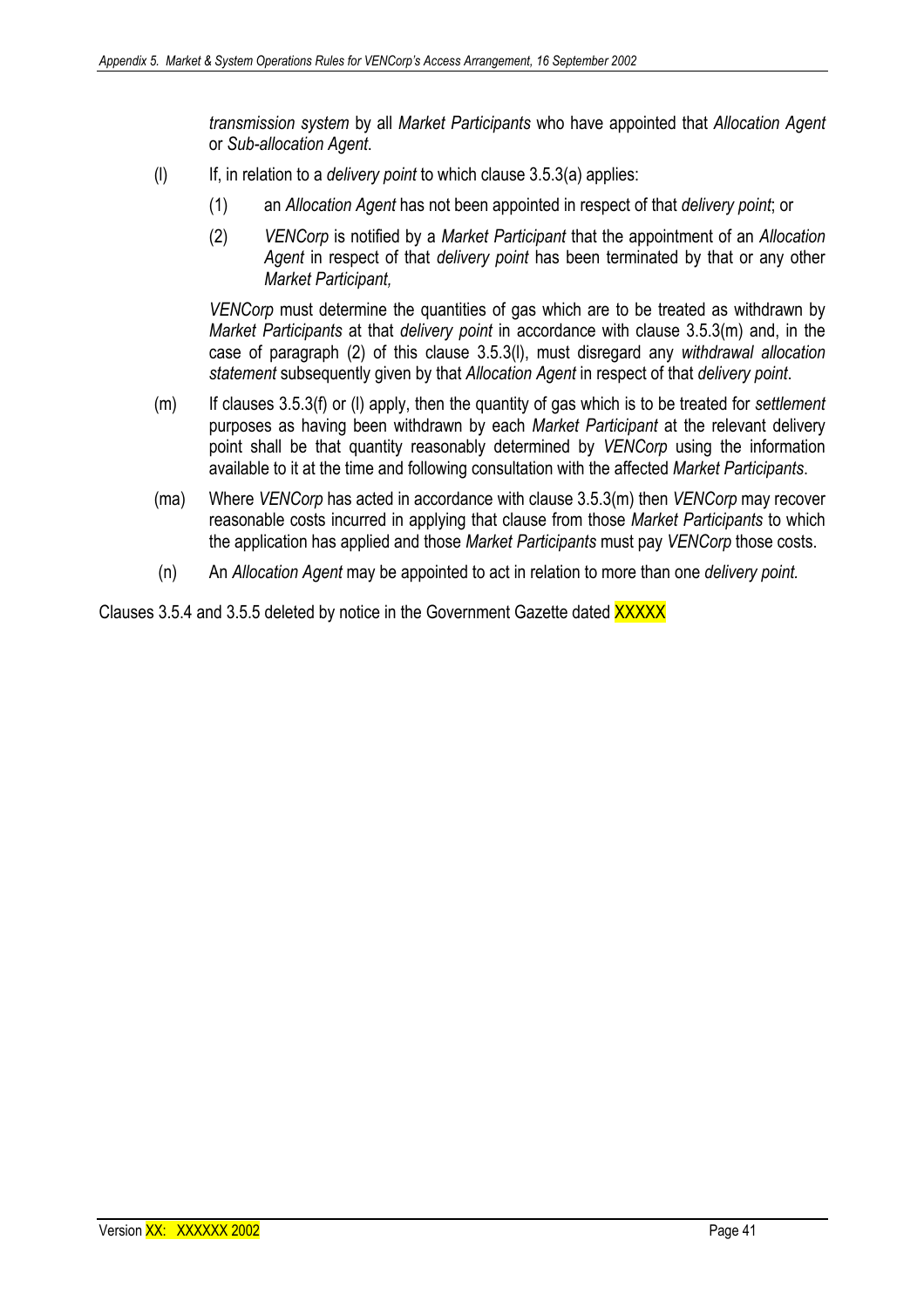# **3.6 SETTLEMENTS**

#### **3.6.1 Settlements management by VENCorp**

- (a) *VENCorp* must determine *market fees* payable by *Market Participants* and facilitate the billing and *settlement* of transactions between *Market Participants* under these Rules in accordance with this clause 3.6.
- (b) *Market Participants* must pay *market fees* to *VENCorp* in accordance with clause 2.6.

#### **3.6.2 Electronic funds transfer**

- (a) *VENCorp* must ensure that an *EFT facility* is provided and made available for all *Market Participants* for the purposes of facilitating *settlements* and the collection and payment of all *market fees*.
- (b) Unless otherwise authorised by *VENCorp,* all *Market Participants* must use the *EFT facility*  provided by *VENCorp* under clause 3.6.2(a) for the *settlement* of transactions and the payment of *market fees.*

#### **3.6.3 Trading amounts for trading intervals**

- (a) *VENCorp* must determine for each *trading interval*:
	- (1) each *Market Participant's trading imbalance* for that *trading interval* in accordance with clause 3.6.4:
	- (2) each *Market Participant's daily EoD linepack credit* or *daily EoD linepack debit* for that *trading interval* in accordance with clause 3.6.9;
	- (3) the *ancillary payment* (if any) payable to each *Market Participant* in respect of that *trading interval* in accordance with clause 3.6.7;
	- (4) the *uplift payment* (if any) payable by each *Market Participant* in respect of that *trading interval* in accordance with clause 3.6.8;
	- (5) the *market price* for that *trading interval* in accordance with clause 3.2; and
	- (6) the *trading amount* for each *Market Participant* for that *trading interval*, as determined in accordance with clause 3.6.3(b).
- (b) The *trading amount* for a *Market Participant* for a *trading interval* equals the sum of:
	- (1) that *Market Participant's trading imbalance* for that *trading interval* (determined in accordance with clause 3.6.4) multiplied by the *market price* for that *trading interval*; plus
	- (2) that *Market Participant's daily EoD linepack credit* (if any) for that *trading interval* determined in accordance with clause 3.6.9; minus
	- (3) that *Market Participant's daily EoD linepack debit* (if any) for that *trading interval* determined in accordance with clause 3.6.9.

#### **3.6.4 Trading imbalances**

(a) The *trading imbalance* of a *Market Participant* in a *trading interval* shall be determined, in GJ, as the difference between its aggregate injections of gas at all *system injection points*  in that *trading interval* and its aggregate *adjusted withdrawals* of gas, as determined in accordance with clauses 3.6.4(b), (c), (d) and (da) in that *trading interval*.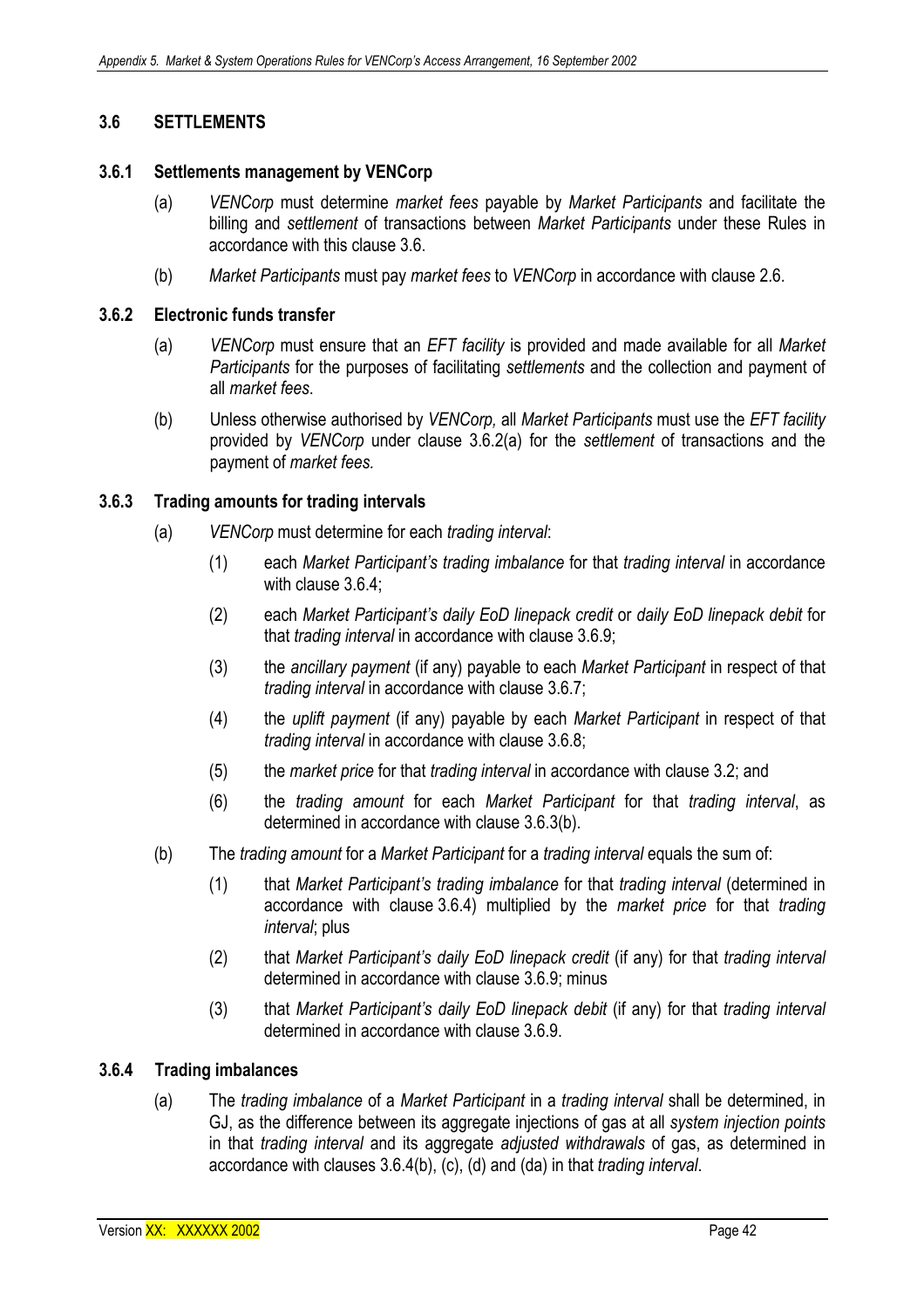(b) For the purpose of determining each *Market Participant's trading imbalance* in a *trading interval*, *VENCorp* must make an adjustment to the total quantity of gas (if any) withdrawn by that *Market Participant* from the *transmission system* in that *trading interval* to account for unaccounted for gas in accordance with the following formula:

#### $AW = MW / (1 - UAFG<sub>T</sub>)$

Where:

- **AW** is the adjusted quantity of gas which is to be treated as having been withdrawn by that *Market Participant* from the *transmission system* in that *trading interval*;
- **MW** is the quantity of gas withdrawn by that *Market Participant* from the *transmission system* in that *trading interval*; and

 $UAFG<sub>T</sub>$  is 0.0.

(c) For the purpose of determining each *Market Participant's trading imbalance* in a *trading interval, VENCorp* must make an adjustment to the total quantity of gas (if any) withdrawn by that *Market Participant* from a *distribution delivery point* in that *trading interval* to account for unaccounted for gas in accordance with the following formula:

AW = MW / 
$$
\{(1 - \text{UAFG}_D) \times (1 - \text{UAFG}_T)\}
$$

Where:

- AW is the adjusted quantity of gas which is to be treated as having been withdrawn by that *Market Participant* from that *distribution delivery point* in that *trading interval*;
- **MW** is the quantity of gas withdrawn by that *Market Participant* from that *distribution delivery point* in that *trading interval*;

**UAFG**<sub>D</sub> is the relevant value assigned to:

- (1) the *Distributor* on whose *distribution pipeline* the *distribution delivery point* is located; and
- (2) the quantity of gas withdrawn by that *Market Participant* at that *distribution delivery point,*

in accordance with Part C of Schedule 1 of the *Distribution System Code*; and

 $UAFG<sub>T</sub>$  is 0.0.

- (d) A *Market Participant's adjusted withdrawals* at a *system withdrawal point* are to be determined:
	- (1a) subject to clauses 3.6.4(d)(1) and 3.6.4(d)(2), at that *system withdrawal point* as the metered quantity of gas withdrawn, adjusted in accordance with clause  $3.6.4(b)$ ;
	- (1) at a *system withdrawal point* at which an *Allocation Agent* has been appointed in accordance with clause 3.5.3(a), as the quantity of gas allocated to that *Market Participant* at that *system withdrawal point* in accordance with clause 3.5.3 , adjusted in accordance with clause 3.6.4(b);
	- (2) at a *system withdrawal point* at which an *Allocation Agent* should have been appointed under clause 3.5.3(a) but has not been appointed, as the quantity of gas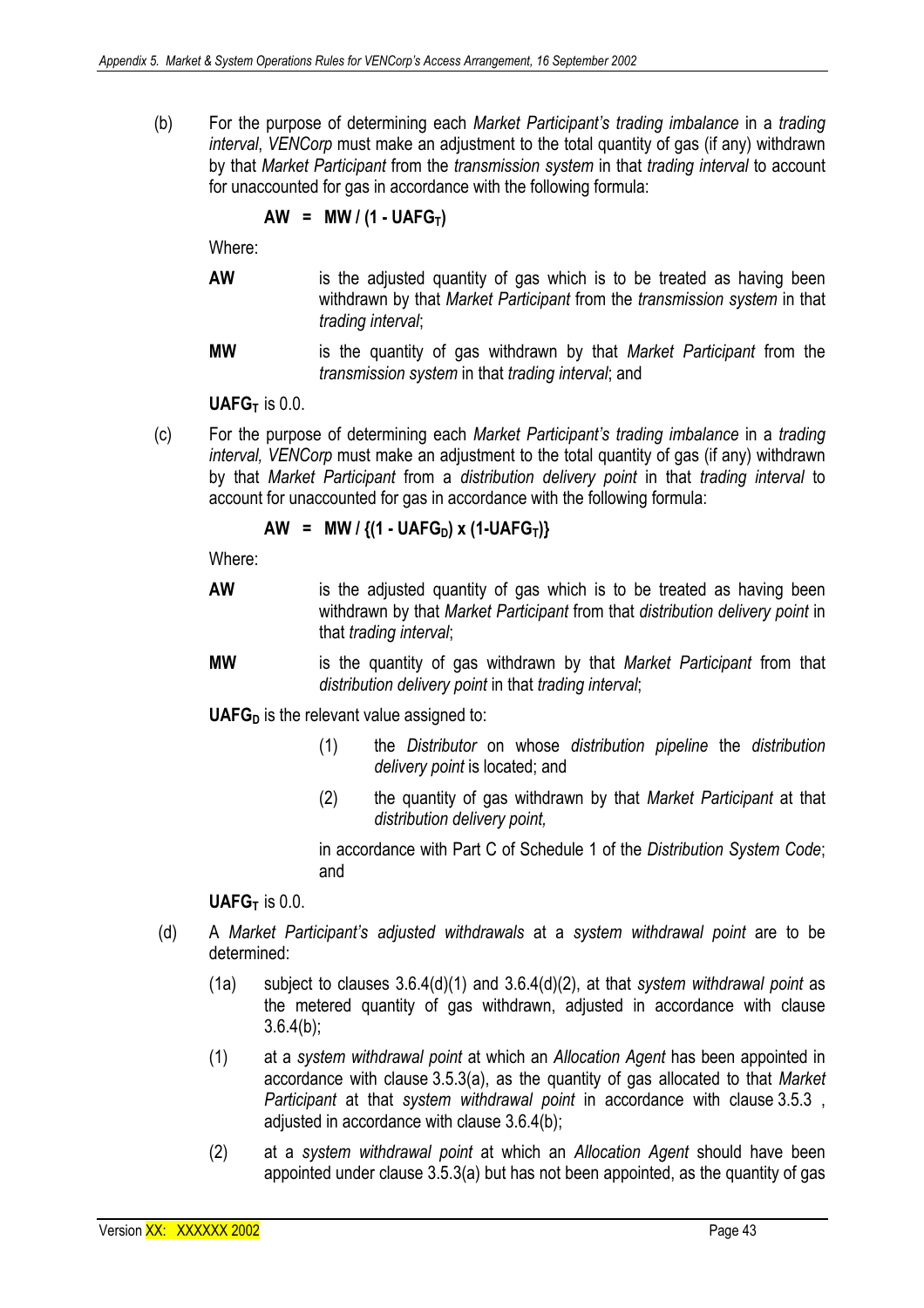determined in accordance with clause 3.5.3(m), adjusted in accordance with clause 3.6.4(b).

Clauses 3.6.4(d)(3) deleted by notice in the Government Gazette dated XXXXX

- (da) A *Market Participant's adjusted withdrawals* at a *distribution delivery point* are*:* 
	- (1) at that *distribution delivery point,* subject to clauses 3.6.4(da)(2) and 3.6.4(da)(3), determined as:
		- (A) the metered quantity of gas withdrawn at that point*;* or
		- (B) the data provided to *VENCorp* for *settlement* purposes in accordance with the *Retail Gas Market Rules* for that point,

adjusted in accordance with clause 3.6.4(c);

- (2) at a *distribution delivery point* at which an *Allocation Agent* has been appointed in accordance with clause 3.5.3(a), determined as the quantity of gas allocated to that *Market Participant* at that *distribution delivery point* in accordance with clause 3.5.3, adjusted in accordance with clause 3.6.4(c); and
- (3) at a *distribution delivery point* at which an *Allocation Agent* should have been appointed under clause 3.5.3(a) but has not been appointed, determined as the quantity of gas determined in accordance with clause 3.5.3(m), adjusted in accordance with clause 3.6.4(c).
- (e) A *Market Participant's* aggregate *adjusted withdrawals* in a *trading interval* are determined as:

## $\Sigma A W = \Sigma A W_T + \Sigma A W_D$

Where:

- Σ**AW** is the aggregate of all that *Market Participant's adjusted withdrawals* in that *trading interval*;
- Σ**AWT** is the sum of all that *Market Participants' adjusted withdrawals* at *system withdrawal points* in that *trading interval*; and
- Σ**AWD** is the sum of all that *Market Participant's adjusted withdrawals* in that *trading interval* at *distribution delivery points* supplied from *system withdrawal points* other than those for which quantities have been included in  $\Sigma$ AW<sub>T</sub>.

## **3.6.5 Settlement amounts for billing periods**

- (a) *VENCorp* must determine the *settlement amount* for each *Market Participant* for each *billing period* in accordance with clause 3.6.5(b)*.*
- (b) The *settlement amount* for a *Market Participant* for a *billing period* equals the sum of:
	- (1) the sum of that *Market Participant's trading amounts* for each *trading interval* in that *billing period*; plus

Clauses 3.6.5(b)(2) and (3) deleted by notice in the Government Gazette dated XXXXXX.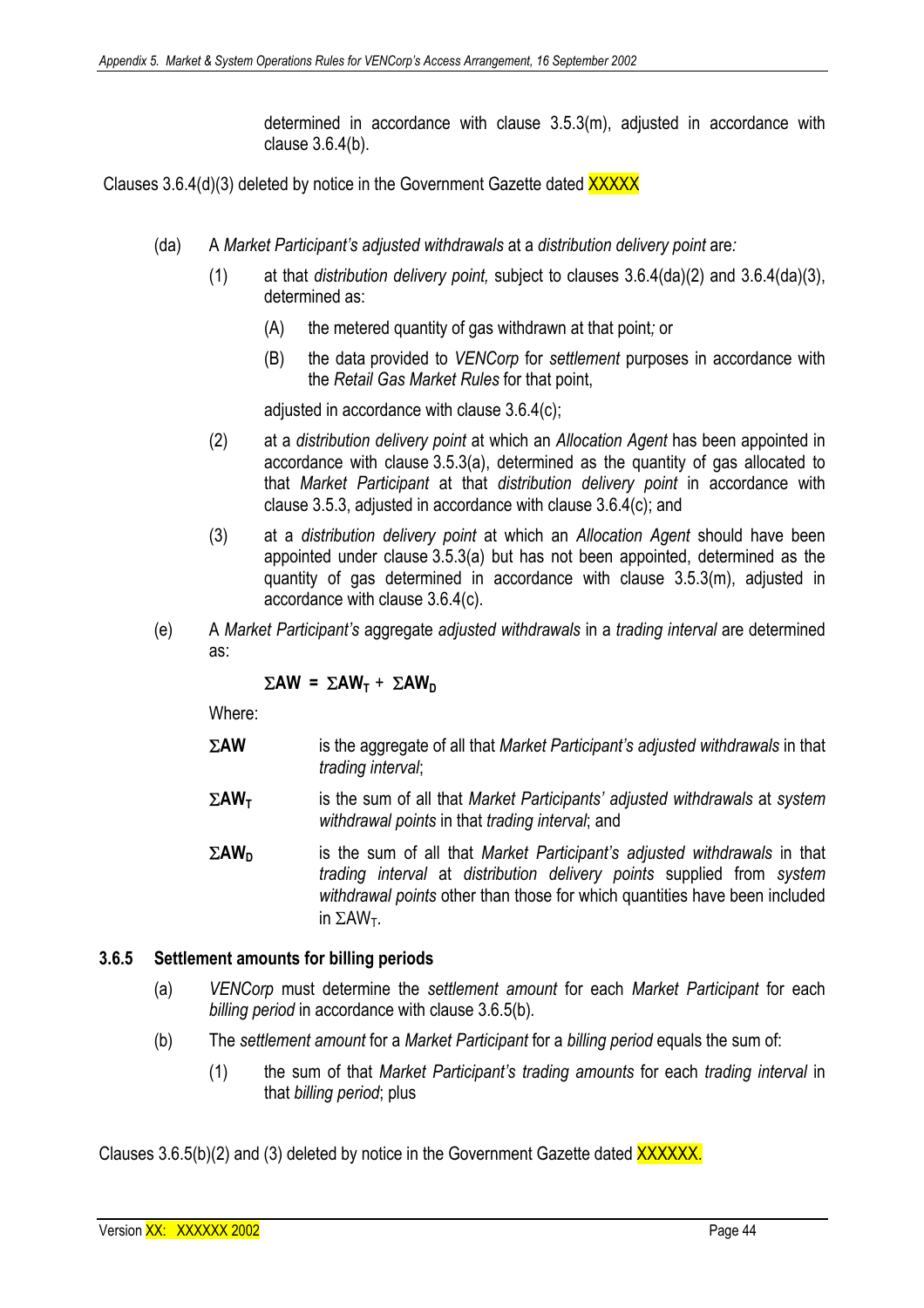- (2) that *Market Participant's positive reconciliation amount* (if any) in respect of any prior *billing period* determined in accordance with clause 3.5; less
- (3) that *Market Participant's negative reconciliation amount* (if any) in respect of any prior *billing period* determined in accordance with clause 3.5; less
- (4) the aggregate of:
	- (A) any *market fees* which that *Market Participant* is required to pay in respect of that *billing period* calculated in accordance with clause 2.6; and
	- (B) any *participant compensation fund* contribution which that *Market Participant* is required to make in accordance with clause 3.3; and
	- (C) any amount which that *Market Participant* is required to pay to *VENCorp* in respect of compensation payments in accordance with clause 3.6.6; plus
- (5) if *VENCorp* has completed its determination of *ancillary payments* and consequential associated *uplift payments* arising from a *trading interval*:
	- (A) the amount of any *ancillary payments* determined to be payable to that *Market Participant* in accordance with clause 3.6.7 in respect of that *trading interval* and not previously taken into account in determining the *settlement amount* for a *billing period* in respect of that *Market Participant*, minus
	- (B) the amount of any *uplift payments* determined to be payable by that *Market Participant* in accordance with clause 3.6.8 in respect of that *trading interval* and not previously taken into account in determining the *settlement amount* for a *billing period* in respect of that *Market Participant*; minus
- (6) any other amounts payable by that *Market Participant* to *VENCorp* in respect of that *billing period*; plus
- (7) any amount payable by *VENCorp* to that *Market Participant* in respect of any *linepack account* surplus in accordance with clause 3.6.12(c); minus
- (8) any amount payable by that *Market Participant* to *VENCorp* in respect of any *linepack account* deficit in accordance with clause 3.6.12(b); plus
- (9) any other amount payable by *VENCorp* to that *Market Participant* in respect of that *billing period*; plus
- (10) any amount payable by that *Market Participant* to *VENCorp* in accordance with the provisions of the *Retail Gas Market Rules.*
- (c) The *settlement amount* determined by *VENCorp* pursuant to clause 3.6.5(b) for each *Market Participant* will be a positive or negative dollar amount.
- (d) Each component of the *settlement amount* determined by *VENCorp* pursuant to clause 3.6.5(b) for each *Market Participant* is subject to the application of *GST*, where applicable, under clause 3.8.
- **3.6.6 Funding compensation payments and payments for gas supplied to VENCorp under contract** 
	- (a) If compensation is to be paid to a *Market Participant* in accordance with clause 6.6.5 or 6.7.6, or amounts are payable to *VENCorp* in accordance with clause 6.5.2(e) or 6.5.3(e), then *VENCorp* is entitled to recover those payments from *Participants* in accordance with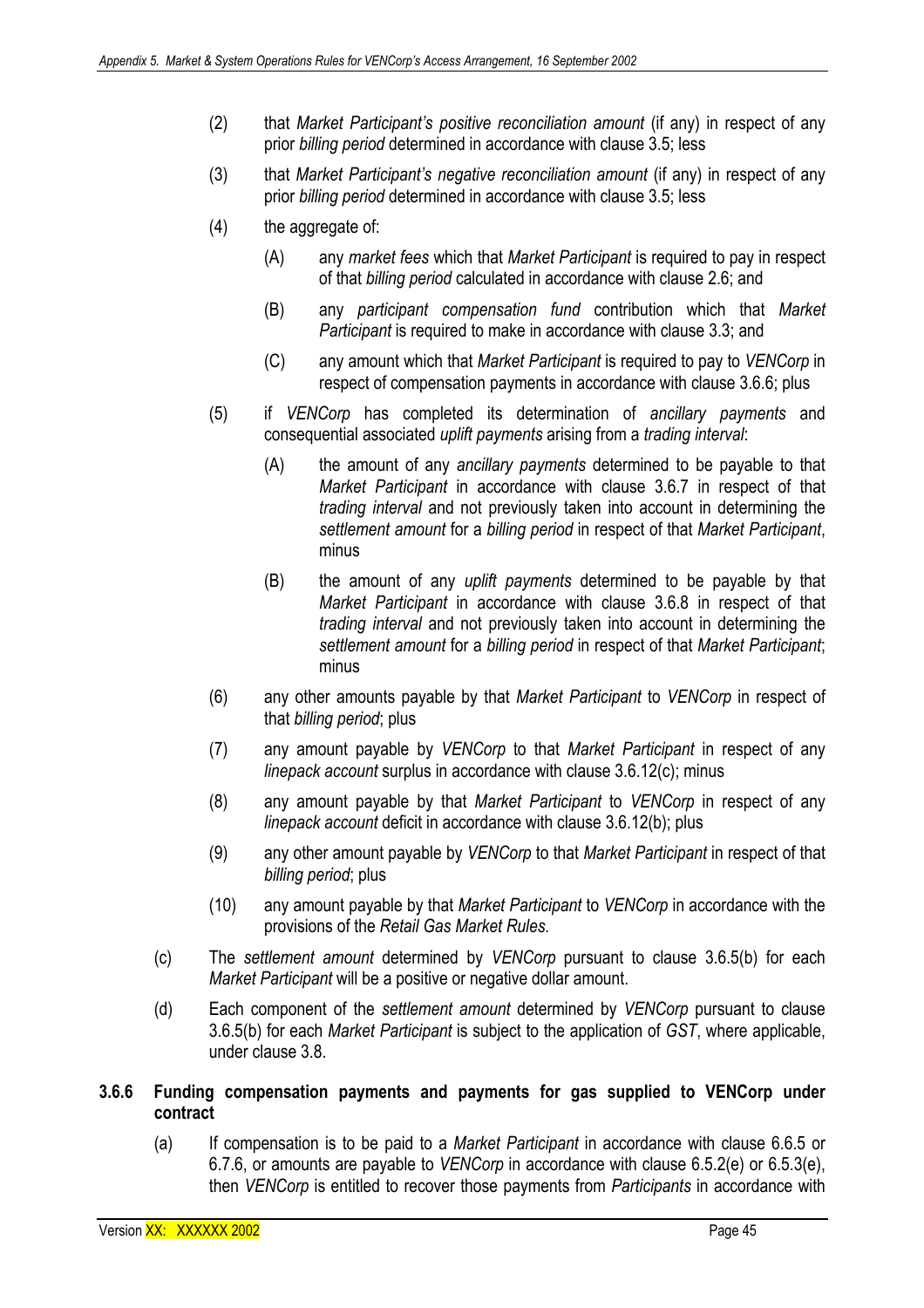this clause 3.6.6 and each *Market Participant* and *Transmission Pipeline Owner* must pay to *VENCorp* an amount determined in accordance with this clause 3.6.6.

(b) If:

- (1) *VENCorp* has instructed a *Market Participant* to inject gas in accordance with clause 6.6.4, or
- (2) *VENCorp* has entered into a contract with a person and instructed that person to inject gas in an *emergency* in accordance with clause 6.5.2(c)

and

- (3) that *Market Participant* or person is entitled to be paid compensation in accordance with clause 6.6.5 or 6.7.6, or amounts are payable to *VENCorp* in accordance with clause 6.5.2(e), and
- (4) as a result of that injection or withdrawal, as the case may be, there is a net increase in the quantity of system linepack over a *trading interval* greater than that scheduled by *VENCorp* for that *trading interval*

then *VENCorp* shall be entitled to be paid from the *linepack account* an amount calculated as:

if 
$$
Q_{LA} - Q_{LS} > 0
$$
 and  $Q_{LA} - Q_{LS} \leq Q_{AG}$  then  $R_{LA} = CP_T \times [Q_{LA} - Q_{LS}]$ ; or  $Q_{AG}$  if  $Q_{LA} - Q_{LS} > 0$  and  $Q_{LA} - Q_{LS} > Q_{AG}$  then  $R_{LA} = CP_T$ ; or if  $Q_{LA} - Q_{LS} \leq 0$  then  $R_{LA} = 0$ 

Where:

- **RLA** is the amount in \$ of the payment to be paid to *VENCorp* from the *linepack account*;
- **CPT** is the sum of the amounts in \$ of compensation payable by *VENCorp* to all *Market Participants* for that *trading interval* determined in accordance with clauses 6.6.5 or 6.7.6, or amounts payable to *VENCorp* in accordance with clause 6.5.2(e);
- **QLA** is the actual total amount in GJ of system linepack increase for that *trading interval*;
- **QLS** is the total amount in GJ of system linepack increase last scheduled by *VENCorp* for that *trading interval*; and
- **QAG** is the sum of the amounts in GJ of actual additional gas injected by all *Market Participants* during that *trading interval* as a consequence of *VENCorp's*  instructions made in accordance with clauses 6.5.2 or 6.6.4.
- $(ba)$  If the amount calculated in accordance with clause  $3.6.6(b)$  is insufficient to satisfy the total amount:
	- (1) of compensation payable by *VENCorp* to a *Market Participant* entitled to be paid under clause 6.6.5, or
	- (2) payable to *VENCorp* as a result of a contract entered into by *VENCorp* in accordance with clauses 6.5.2 or 6.5.3,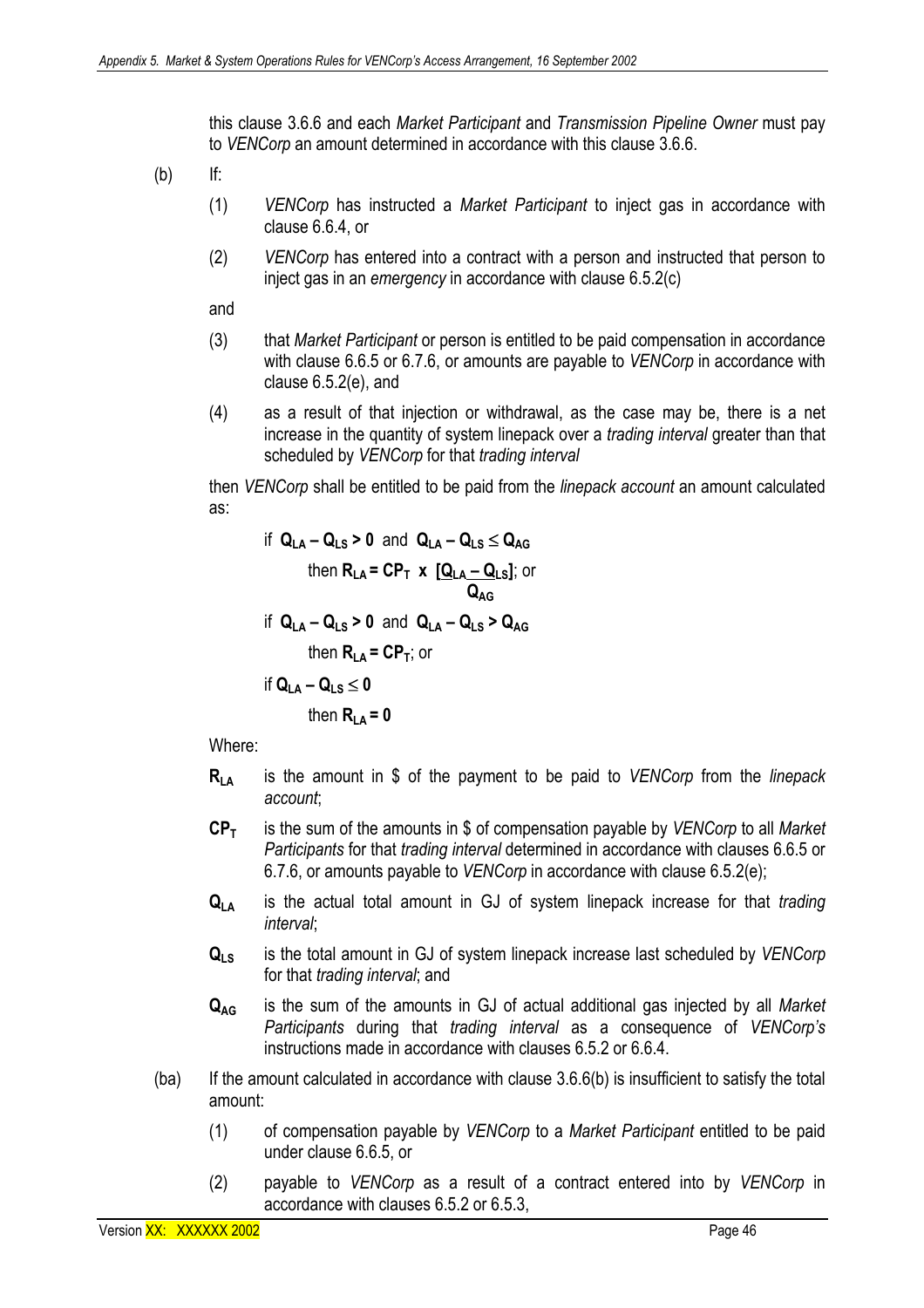then *VENCorp* shall be entitled to recover the outstanding balance of that payment from *Participants* in accordance with clauses 3.6.6(bb) and 3.6.6(bc).

(bb) Where a *Participant* must pay to *VENCorp* an *uplift payment* amount determined under clause 3.6.8 for the *trading interval* for which there is a payment amount recoverable by *VENCorp* under 3.6.6(ba) then that *Participant* must pay an amount to *VENCorp* calculated as:

$$
R_{CP} = \frac{R_{UL} \times U}{\Sigma U}
$$

**Where** 

- **R<sub>CP</sub>** is the amount payable in \$ by a *Market Participant* to *VENCorp* in respect of that *trading interval*;
- **R<sub>UL</sub>** is the total amount in \$ to be recovered by *VENCorp* under clause 3.6.6(ba) for that *trading interval;*
- **U** is the total amount in \$ of *uplift payment* to be paid to *VENCorp* by that *Participant* for that *trading interval;*

Σ**U** is the aggregate amount of *uplift payment* in \$ to be paid to *VENCorp* by all *Participants* for that *trading interval.* 

 (bc) If compensation payments are to be paid by *VENCorp* under clause 6.7.6 or if there is a payment amount outstanding after the application of clause 3.6.6(bb) then each *Market Participant* who purchased gas from the *market* in the *trading interval* in respect of which compensation is to be paid must pay an amount to *VENCorp* calculated as:

$$
R_{AP} = \frac{CP_A \times N}{\Sigma N}
$$

where

- **RAP** is the amount payable in \$ by a *Market Participant* to *VENCorp* in respect of that *trading interval*;
- **CPA** is the total amount in \$ to be recovered by *VENCorp* from all *Market Participants*  under clause 6.7.6 or after the application of 3.6.6(bb), as the case may be, in that *trading interval*;
- **N** is the *negative trading imbalance* in GJ of that *Market Participant* in that *trading interval*; and
- Σ**N** is the sum of *negative trading imbalances* in GJ of all *Market Participants* in that *trading interval.*
- (c) If *VENCorp* determines that an amount is payable by the *Market Participant* under this clause 3.6.6 then *VENCorp* must seek the direction the Board of Directors of *VENCorp* as to the manner by which that amount is to be paid to *VENCorp* by that *Market Participant*. *VENCorp* must seek that direction at the next meeting of the Board for which submissions are still being received. The Board may determine that the payment be paid in instalments or deferred for a specified period of time.
- (ca) If the Board of Directors of *VENCorp* under clause 3.6.6(c):
	- (1) (A) fails to make a determination at the Board meeting to which *VENCorp* has made a submission, or
		- (B) determines not to defer the amount payable, and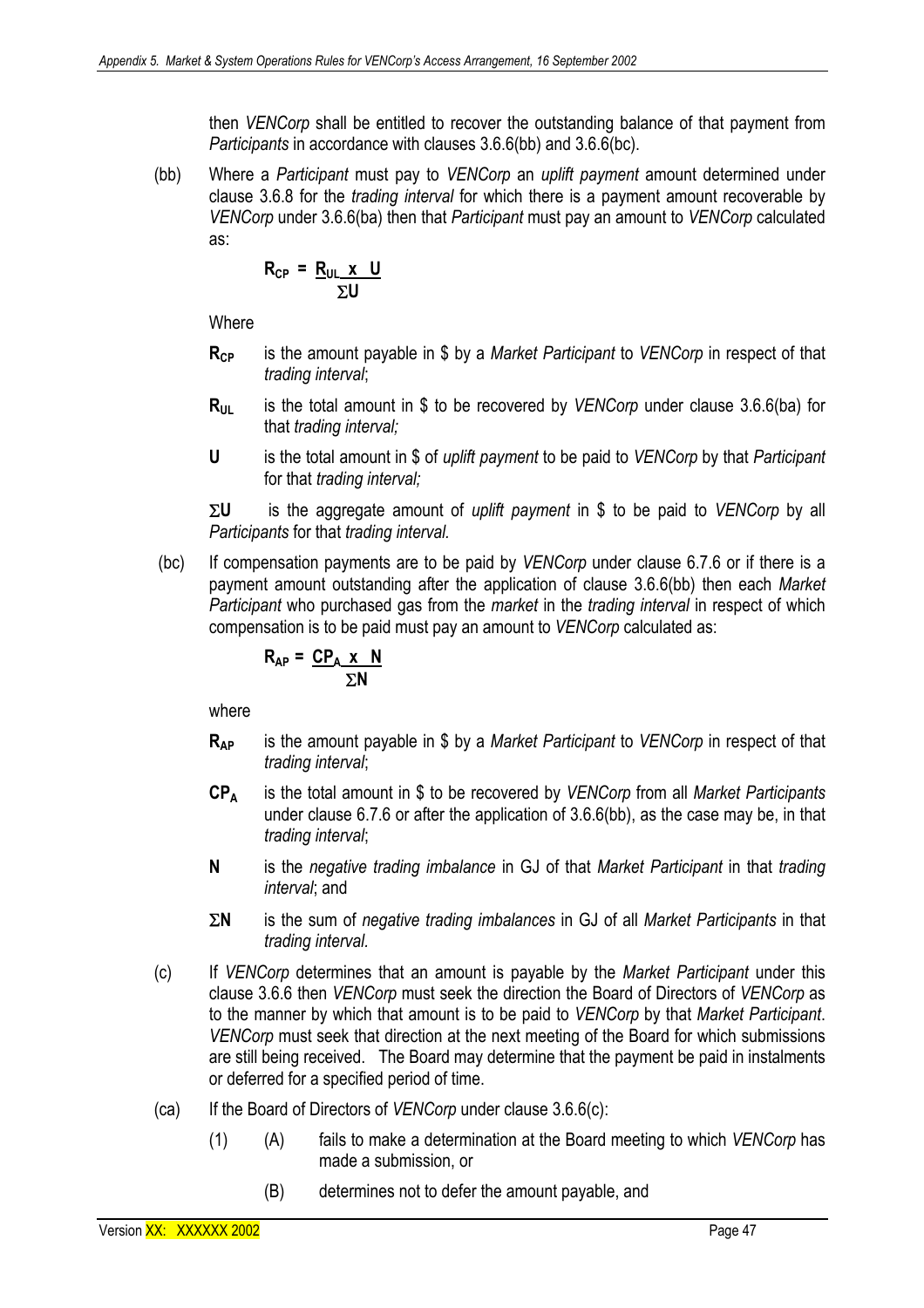(C) determines not to allow the payment of the amount payable by instalment,

then *VENCorp* must include the whole of the amount payable in the next preliminary statement issued to that *Market Participant* in accordance with clause 3.6.14 following the Board of Directors meeting.

- (2) determines that:
	- (A) the amount payable shall be paid in instalments, or
	- (B) the payment of the amount payable shall be deferred for a specified period of time

then *VENCorp* must include in the next preliminary statement to a *Market Participant* issued in accordance with clause 3.6.14 following the Board of Directors determination, the details of the total amount to be paid by that *Market Participant*, the instalment amounts to be paid and the dates by which each instalment is to be paid or the deferred date by which the whole amount is to be paid, as the case may be.

(d) Market Participants must pay interest on amounts determined in accordance with this clause 3.6.6 at the *interest rate* from the day following the date of the next payment of *settlement amounts* following the determination of the *compensation panel* to the date when the *Market Participant* actually pays the amount to *VENCorp*. Interest is to be calculated on a daily basis and aggregated for the period.

## **3.6.7 Ancillary payments**

- (a) (1) Subject to clauses 3.6.7(a)(2), (3) and (4), any *Market Participant* who, as a result of responding in whole or in part to a *scheduling instruction*, injects or withdraws more gas than the quantity of gas that that *Market Participant* was scheduled to inject or withdraw under the *pricing schedule*, is entitled to receive an *ancillary payment* in accordance with this clause 3.6.7.
	- (2) A *Market Participant* who submits any *withdrawal inc/dec offer* that is not accredited by *VENCorp* under clause 3.1.6 is not entitled to be paid *ancillary payments* in respect of that *withdrawal inc/dec offer*.
	- (3) If the *administered price cap* applies during a *trading interval*, then for the purposes of determining *ancillary payments* payable by a *Market Participant* under this clause 3.6.7 any injection or withdrawal of gas by that *Market Participant* is deemed to be made in accordance with an *inc/dec offer* for which the *price steps*  are deemed to be no greater than the *administered price cap*.
	- (4) For the avoidance of doubt, if a *Market Participant* is instructed by *VENCorp* to inject or withdraw a quantity of gas which is less than the amount of gas specified for injection or withdrawal (as the case may be) by that *Market Participant* in the pricing schedule, that *Market Participant* is not entitled to be paid *ancillary payments* for that amount.
- (b) If in any *trading interval* a *Market Participant's actual deviation* and *scheduled deviation* are both positive and the *actual deviation* is less than or equals the *scheduled deviation*, the ancillary payments payable to that *Market Participant* will, subject to clause 3.6.7(a) and where the *ancillary payment* is more than zero, be:
	- (1) in the case of an *injection inc/dec offer*: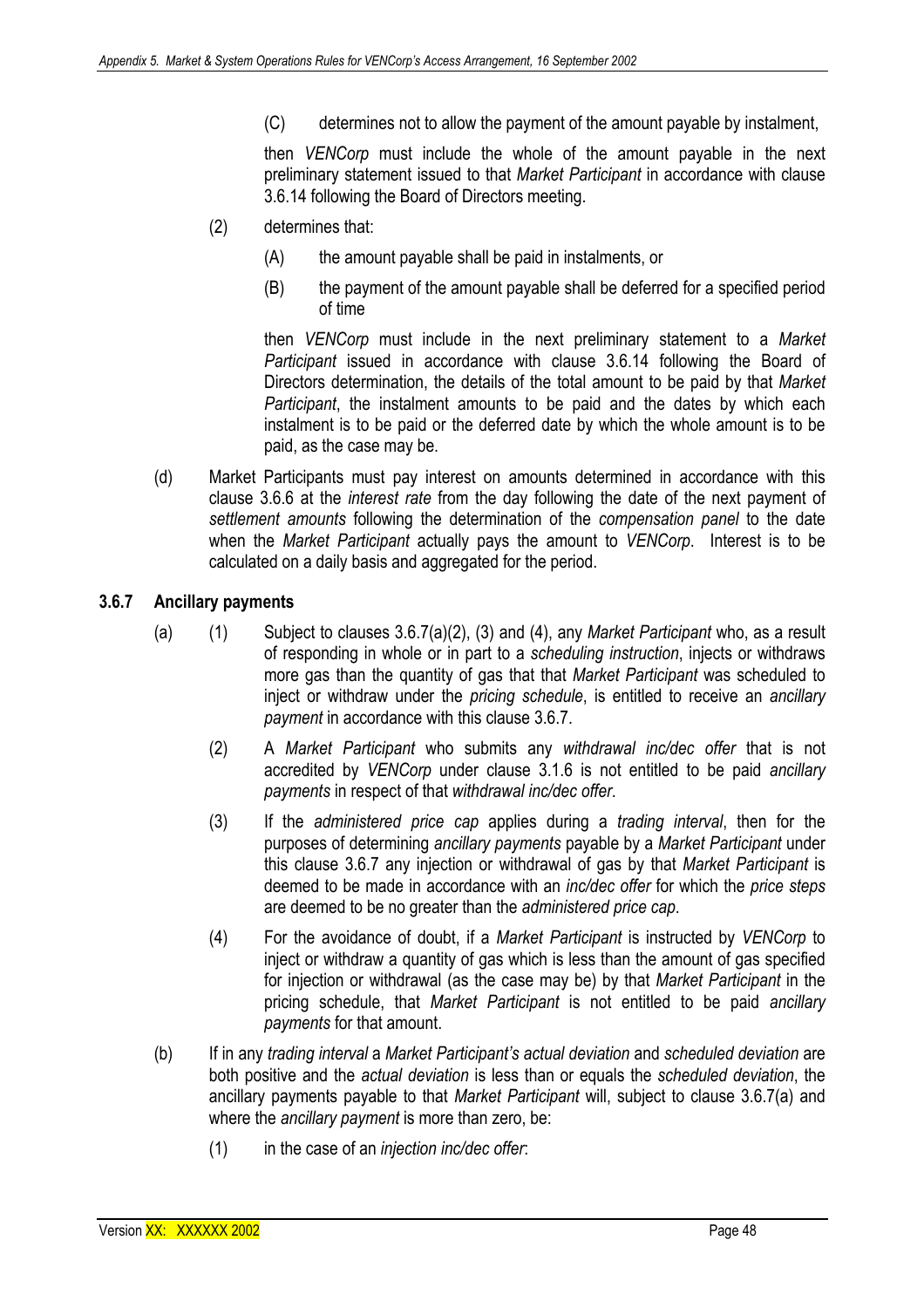(A) where **UH** is more than the quantity of gas to be injected by that *Market Participant* in that *trading interval* under the relevant *pricing schedule*  applicable to that *trading interval*:

 $IS^{UH} - IS^{A}$ 

where

- **ISUH** means, in respect of a *Market Participant* who injects gas, the product of the *market price* for that *trading interval* and **UH**, less the deemed cost of those injections of gas as implied by the *price steps* specified in the *Market Participant's inc/dec offer*;
- **IS<sup>A</sup>** means, in respect of a *Market Participant* who injects gas, the product of the *market price* for that *trading interval* and the quantity of that *Market Participant's* actual injections of gas in that *trading interval*, less the deemed cost of those actual injections as implied by the *price steps* specified in the *Market Participant's inc/dec offer*;
- **UH** for a Market Participant at a *system injection point* means:
	- (i) that part of the quantity **TUH**, where **TUH** is determined in accordance with the procedures *published* by *VENCorp* under clauses 3.6.8(a) and 3.6.8(aa), applicable at the relevant *system injection point* for that *Market Participant* and determined in accordance with 3.6.7(b)(1)(A)(ii); and
	- (ii) that part of the quantity **TUH** applicable at each relevant *system injection point* as determined by assigning the quantity of **TUH** to these *system injection points* in ascending price order of the *price steps* for *injection inc/dec offers* which are applicable at these *system injection points* for the relevant *trading period*.
- (B) where **UH** is less than or equal to the quantity of gas to be injected by that *Market Participant* in that *trading interval* under the relevant *pricing schedule*  applicable to that *trading interval*:

# $IS^P$  -  $IS^A$

where

- **ISP** means, in respect of a *Market Participant* who injects gas, the product of the *market price* for that *trading interval* and the quantity of gas to be injected by that *Market Participant* in that *trading interval* under the relevant *pricing schedule* applicable to that *trading interval*, less the deemed cost of those injections of gas as implied by the *price steps*  specified in the *Market Participant's inc/dec offer*;
- **IS<sup>A</sup>** has the meaning given in clause  $3.6.7(b)(1)(A)$ ;
- **UH** has the meaning given in clause 3.6.7(b)(1)(A);
- (2) in the case of a *withdrawal inc/dec offer*:

# **WSP - WSA**

where

**WSP** means, in respect of a *Market Participant* who withdraws gas, the deemed cost of the quantity of gas scheduled in the relevant *pricing schedule* to be withdrawn by that *Market Participant* in that *trading interval* as implied by the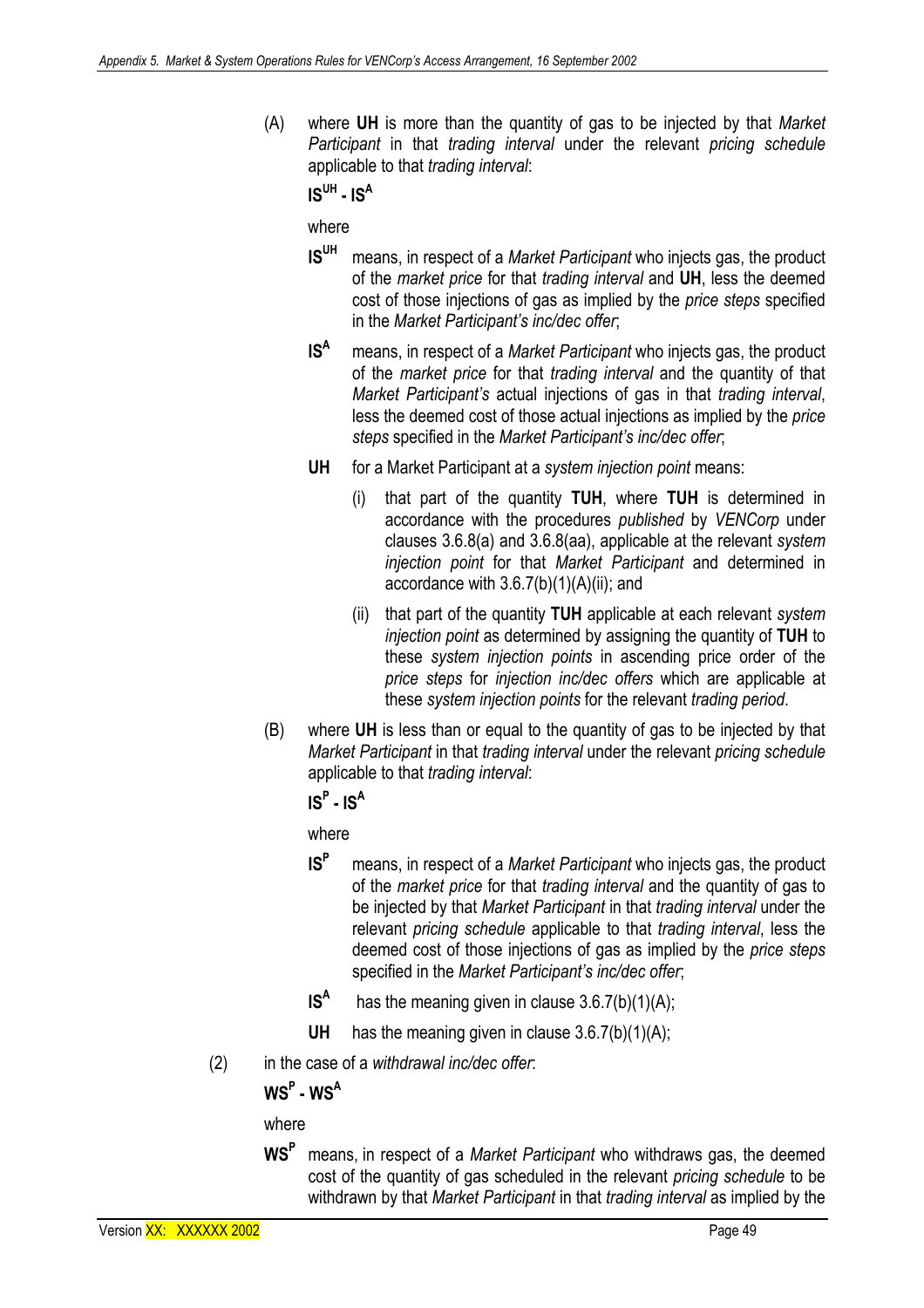price steps specified in the *Market Participant's inc/dec offer*, less the product of the *market price* for that *trading interval* and the quantity of gas scheduled in the relevant *pricing schedule* to be withdrawn by that *Market Participant* in that *trading interval*; and

- **WSA** means, in respect of a *Market Participant* who withdraws gas, the deemed cost of the *Market Participant's* actual withdrawals of gas as implied by the price steps specified in that *Market Participant's inc/dec offer*, less the product of the *market price* for that *trading interval* and the quantity of gas actually withdrawn by that *Market Participant* in that *trading interval*.
- (c) If in any *trading interval* a *Market Participant's actual deviation* and *scheduled deviation* are both positive and the *actual deviation* exceeds the *scheduled deviation*, the ancillary payment payable to that *Market Participant* will, subject to 3.6.7(a) and where the *ancillary payment* is more than zero, be:
	- (1) in the case of an *injection inc/dec offer*:
		- (A) where **UH** is more than the quantity of gas to be injected by that *Market Participant* in that *trading interval* under the relevant *pricing schedule*  applicable to that *trading interval*:

```
IS^{UH} - IS^{S}
```
where

- **IS<sup>UH</sup>** has the meaning given in clause  $3.6.7(b)(1)(A)$ ;
- **ISS** means, in respect of a *Market Participant* who injects gas, the product of the *market price* for that *trading interval* and the quantity of gas *scheduled* to be injected by that *Market Participant* in that *trading interval* in accordance with the relevant *scheduling instruction* applicable to that *trading interval*, less the deemed cost of those injections as implied by the *price steps* specified in the *Market Participant's inc/dec offer*;
- **UH** has the meaning given in clause 3.6.7(b)(1)(A);
- (B) where **UH** is less than or equal to the quantity of gas to be injected by that *Market Participant* in that *trading interval* under the relevant *pricing schedule*  applicable to that *trading interval*:

 $\textsf{IS}^\textsf{P}$  - IS $^\textsf{S}$ 

where

- **IS<sup>P</sup>** has the meaning given in clause 3.6.7(b)(1)(A); and
- **IS<sup>S</sup>** has the meaning given in clause  $3.6.7(c)(1)(A)$ ;
- **UH** has the meaning given in clause 3.6.7(b)(1)(A);
- (2) in the case of a *withdrawal inc/dec offer*:

# $\textsf{WS}^\textsf{P}$  - WS<sup>S</sup>

where

- WS<sup>P</sup> has the meaning given in clause 3.6.7(b)(2); and
- **WSS** means, in respect of a *Market Participant* who withdraws gas, the deemed cost of withdrawals of gas by that *Market Participant* in that *trading interval*  in accordance with the *scheduling instructions* for that *trading interval* as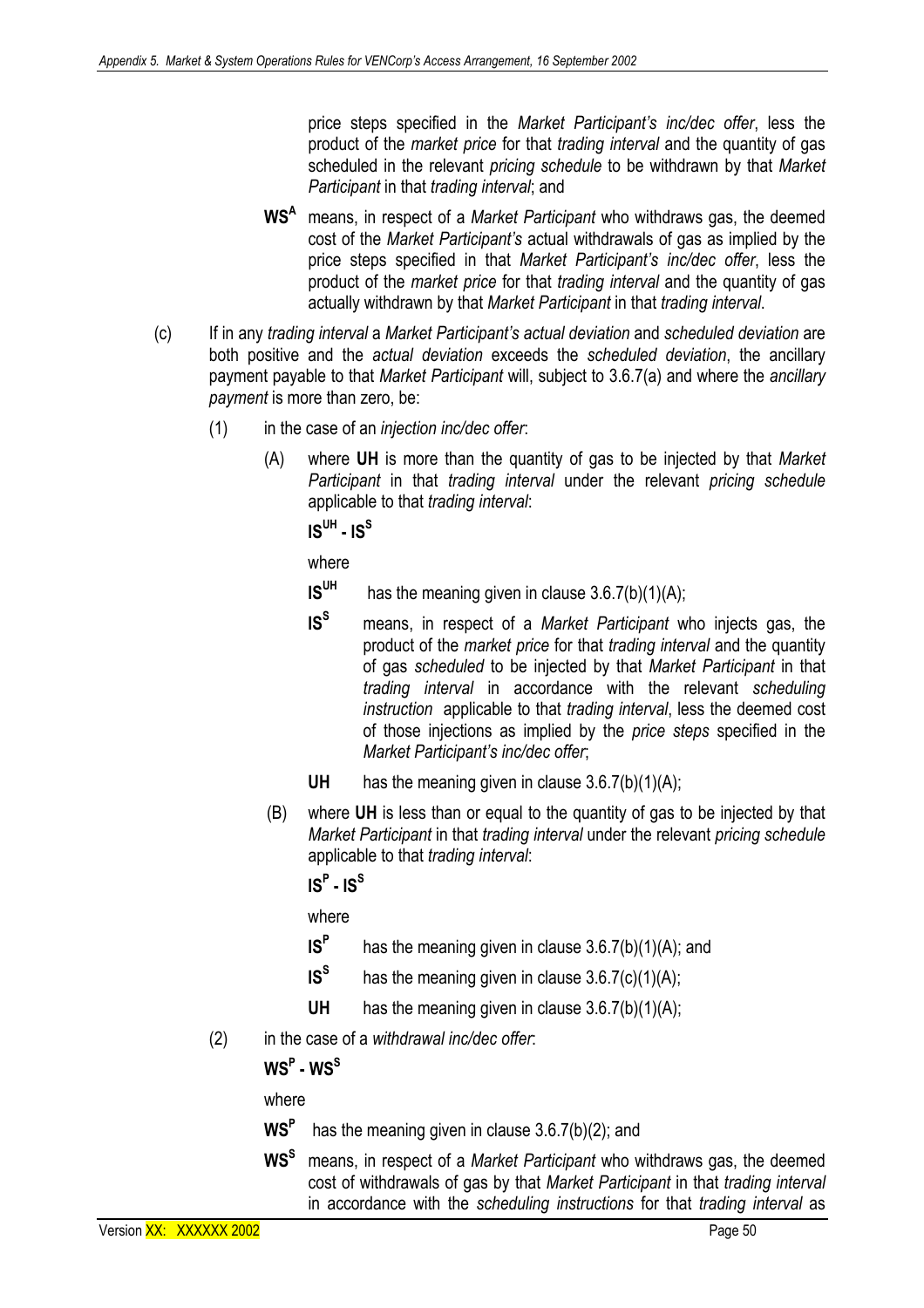implied by the prices of the *Market Participant's inc/dec offers*, less the product of the *market price* for that *trading interval* and the quantity of gas *scheduled* to be withdrawn by that *Market Participant* in that *trading interval* in accordance with the relevant *scheduling instruction* applicable in that *trading interval*.

(d) If a *Market Participant's scheduled deviation* is negative or a *Market Participant's actual deviation* is negative then the *ancillary payment* for that *Market Participant* in respect of the deviation will be zero.

[Clauses 3.6.7(e), (f) and (g): Order in Council, 11 March 1999]

# **3.6.8 Uplift Payments**

- (a) Subject to clause 3.6.8(b), *VENCorp* must consult with *Market Participants* and *Transmission Pipeline Owners* and establish and *publish* procedures pursuant to which *VENCorp* can determine:
	- (1) an estimate of the portion (if any) of any *ancillary payments* payable in respect of a *trading interval* in accordance with clause 3.6.7 which are attributable to daily and within day *transmission constraints*; and
	- (2) an estimate of the total size in GJ of the daily and within day *transmission constraint* (if any) giving rise to the portion of *ancillary payments* estimated in accordance with clause 3.6.8(a)(1).
	- (3) in respect to any *ancillary payments* payable in a *trading interval* the *uplift payments* to be made by each *Transmission Pipeline Owner* and *Market Participant*.
- (aa) Subject to clause 3.6.8(b), *VENCorp* may, in consultation with *Market Participants* and *Transmission Pipeline Owners,* modify the procedures established in accordance with clause 3.6.8(a) and if *VENCorp* does so it must *publish* those modified procedures.
- (b) In developing the procedures for determining *uplift payments* under clauses 3.6.8(a) and 3.6.8(aa), *VENCorp* must use its reasonable endeavours to ensure that the procedures apply the following principles:
	- (1) the principles and procedures should not be unreasonably complex; and
	- (2) any increase in *VENCorp's* systems and/or operational costs arising from application of the principles and procedures should not be disproportionate to the aggregate amounts of *ancillary payments* likely to be made:
	- (3) so far as practicable and subject to other parts of this clause 3.6.8(b), *uplift payments* are to be allocated to the cause;
	- (4) so far as practicable and subject to other parts of this clause 3.6.8(b), the allocation of *uplift payments* must consider the impact on relevant investment signals; and
	- (5) the allocation of *uplift payments* arising from events which give rise to daily *transmission constraints* must consider exceedance of *authorised MDQ* and *AMDQ credits* in the methodology.
- (c) A *Market Participant* must pay *uplift payments* in respect of withdrawals of gas by that *Market Participant* or by *Customers* who purchase gas from that *Market Participant* in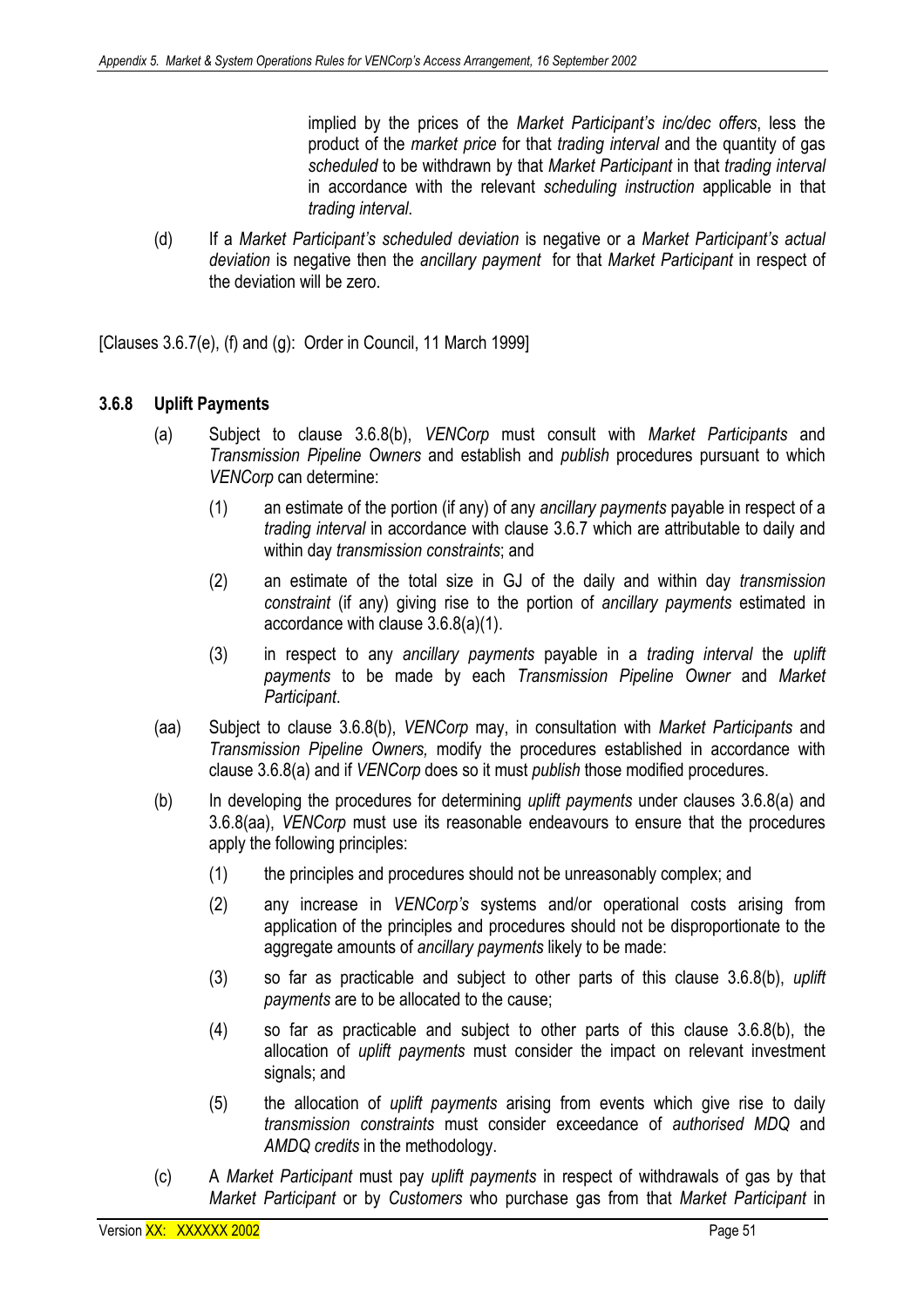accordance with the principles of clause 3.6.8(b) and the procedures *published* by *VENCorp* under clauses 3.6.8(a) and 3.6.8(aa).

- (d) For the avoidance of doubt, nothing in clause 3.6.8(c) precludes a *Retailer* from recovering from its *Customers* the amount of any liability to pay *uplift payments* in respect of withdrawals of gas by those *Customers*.
- (da) Subject to clause 3.6.8(db) a *Transmission Pipeline Owner* must pay *uplift payments* calculated in accordance with the principles of clause 3.6.8(b), the quantity determined under clause 3.6.8(f)(1), and the procedures *published* by *VENCorp* under clauses 3.6.8(a) and 3.6.8(aa).
- (db) Where the amount of *uplift payment* attributable to the failure of the relevant *Transmission Pipeline Owner* to fulfil its obligations under its *service envelope agreement* in any *trading interval* exceeds any applicable limit on the *Transmission Pipeline Owner's* liability for *uplift payments* under its *service envelope agreement* (if any and if applicable), then *Market Participants* must pay the *uplift payment* amount in excess of the applicable limit and in accordance with the procedures *published* by *VENCorp* under clauses 3.6.8(a) and 3.6.8(aa).
- (e) As soon as reasonably practicable, *VENCorp* must *publish* details of total amounts of *ancillary payments* to be made in respect of each *trading interval* and the portions of those *ancillary payments* which are due to *transmission constraints*, if any.
- (f) If, in accordance with the principles and procedures *published* by *VENCorp* under clause 3.6.8(a) and 3.6.8(aa), *VENCorp* determines that any part of any *ancillary payments* which are payable in respect of a *trading interval* is attributable to a *transmission constraint*, then *VENCorp* must also determine and *publish*:
	- (1) after following any procedures for doing so and taking into consideration any other relevant matter set out in the relevant *service envelope agreement*, the extent (measured in GJ) to which that *transmission constraint* was caused by the failure of the relevant *Transmission Pipeline Owner* to fulfil its obligations under its *service envelope agreement* in that *trading interval*;
	- (2) the aggregate of any quantities of gas withdrawn at *tariff D withdrawal points* in that *trading interval* in excess of the *authorised MDQ* applicable to those *tariff D withdrawal points*;
	- (3) the aggregate quantity of gas, if any, withdrawn at all *tariff V withdrawal points* in that *trading interval* in excess of the aggregate *authorised MDQ* applicable to those *tariff V withdrawal points*; and
	- (4) the aggregate quantity of gas withdrawn at all *tariff D withdrawal points* in that *trading interval*.

Clauses (g), (ga) and (gb) deleted by notice in the Government Gazette dated 28 February 2002.

Clause (gc) deleted by notice in the Government Gazette dated 30 May 2002.

Clauses (gd), (h), (i), (j), (k) and (l) deleted by notice in the Government Gazette dated 28 February 2002.

Section 3.6.9 deleted by notice in the Government Gazette dated 28 February 2002.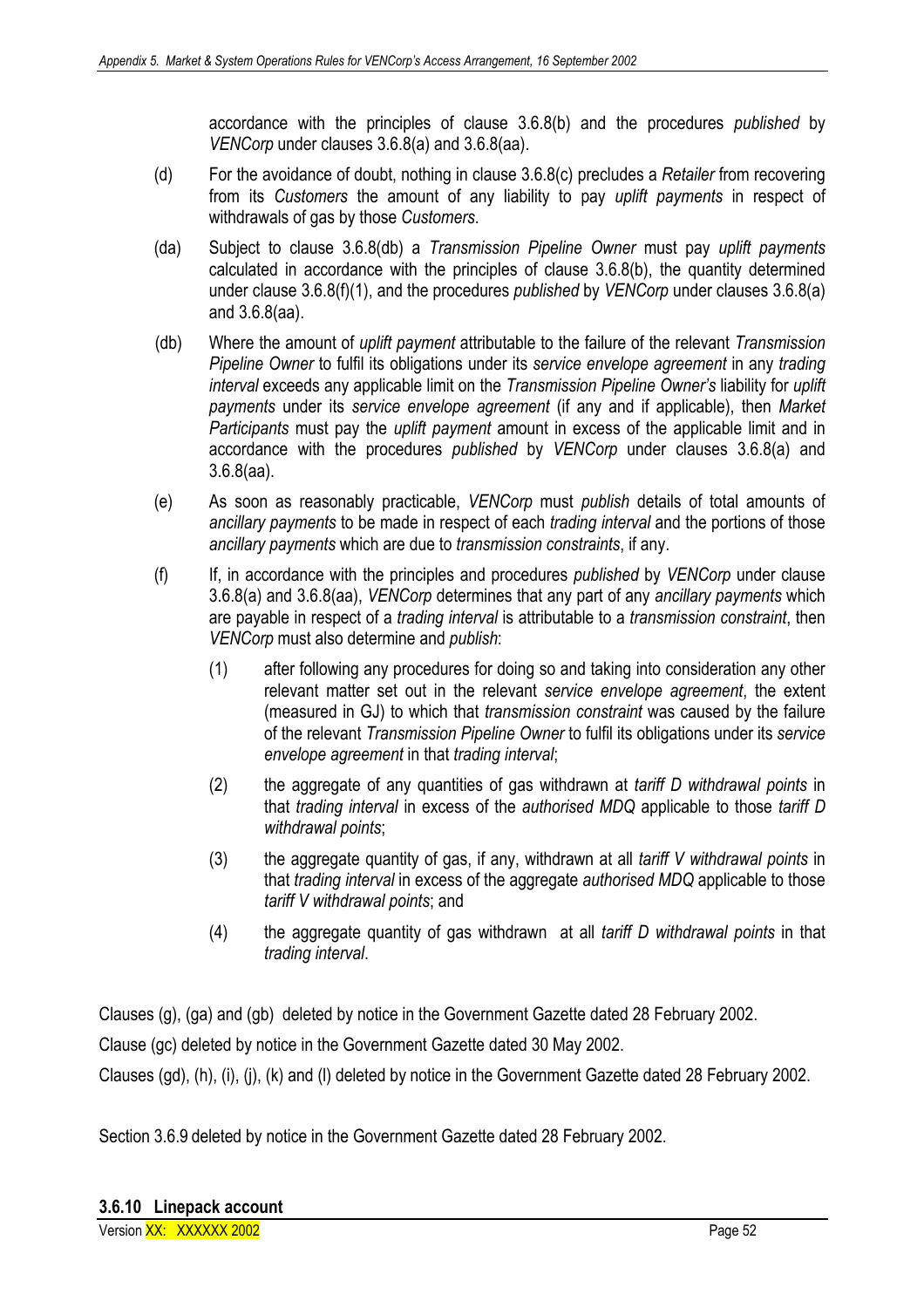- (a) *VENCorp* must maintain a *linepack account* for the purpose of recording the *linepack credit* or *linepack debit* which is required to be made in respect of each *gas day* (as determined in accordance with clause 3.6.10(c)).
- (b) *VENCorp* must record in the *linepack account* all *linepack credits* and *linepack debits*.
- (c) *VENCorp* must determine the amount of any *linepack credit* or *linepack debit* which it is required to record in the *linepack account* in respect of each *gas day* in accordance with the following formula:

$$
Q = (I-W - EDL) \times P_M
$$

Where:

- **Q** is the amount of the *linepack debit* (where Q is a positive amount) or the amount of the *linepack credit* (where Q is a negative amount) in respect of that *gas day*;
- **I** is the total quantity of gas injected into the *transmission system* during that *gas day*;
- **W** is the total quantity of gas withdrawn from the *transmission system* during that *gas day*;
- **EDL** is the aggregate quantity of *EoD linepack* purchased by *Market Participants* in respect of that *gas day* in accordance with clause 3.4.2; and
- **PM** is the *market price* for that *gas day*.
- (d) The *linepack account* must record both quantities, expressed in joules, and monetary values.

Clauses 3.6.8(g) to 3.6.8(k) inclusive deleted by notice in the Government Gazette dated 28 February 2002.

Clause 3.6.11 deleted by notice in the Government Gazette dated 28 February 2002.

## **3.6.11 Review of linepack account**

*VENCorp* must establish, document and make available to *Market Participants* procedures for the regular review by the *VENCorp* Board of the *linepack account* and the basis upon which *linepack transactions* are to be funded.

# **3.6.12 Linepack payments**

- (a) *VENCorp* must clear the balance on the *linepack account* each month by charging or making payments to *Market Participants* in accordance with this clause 3.6.12.
- (b) If the sum of daily *linepack debits* for the relevant month plus the sum of payments made to *VENCorp* in accordance with clause 3.6.6(b) for the relevant month less the absolute sum of daily *linepack credits* for the relevant month (as determined under clause 3.6.10(c)) is a positive amount, each *Market Participant* who withdrew gas from the *transmission system*  in that month must pay *VENCorp* an amount calculated as follows:

$$
PM = \frac{DB \times QW_i}{\Sigma QW_i}
$$

Where:

**PM** is the amount which the *Market Participant* must pay;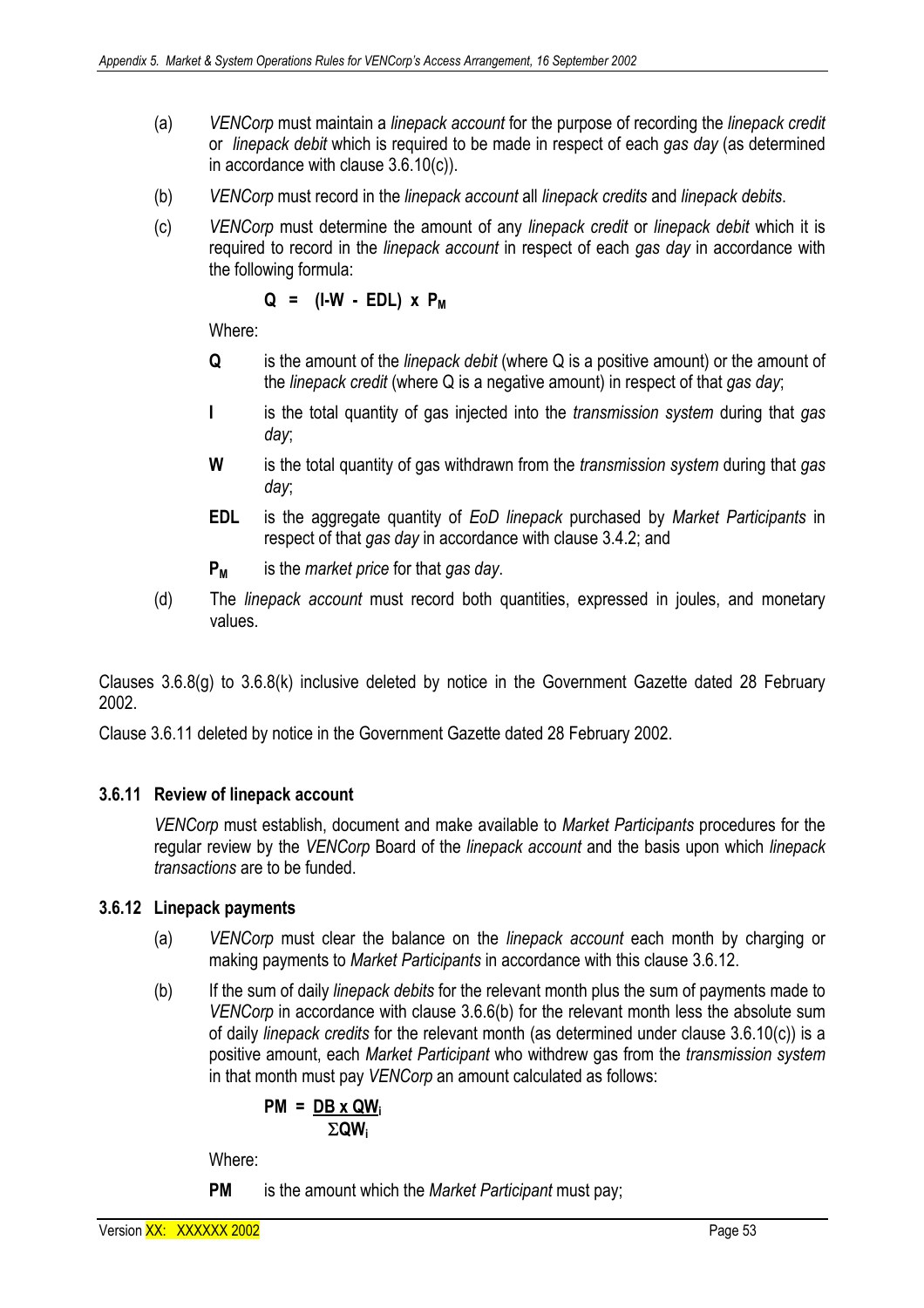- **DB** is the sum of daily *linepack debits* for the relevant month plus the sum of payments made to *VENCorp* in accordance with clause 3.6.6(b) for the relevant month less the absolute sum of daily *linepack credits* for the relevant month (as determined under clause 3.6.10(c));
- **QWi** is the quantity of gas withdrawn from the *transmission system* by that *Market Participant* in that month; and
- Σ**QWi** is the total quantity of gas withdrawn from the *transmission system* by all *Market Participants* in that month.
- (c) If the sum of daily *linepack debits* for the relevant month plus the sum of payments made to *VENCorp* in accordance with clause 3.6.6(b) for the relevant month less the absolute sum of daily *linepack credits* for the relevant month (as determined under clause 3.6.10(c)) is a negative amount*, VENCorp* must pay each *Market Participant* who withdrew gas from the *transmission system* in that month an amount calculated as follows:

$$
PV = \frac{CB \times QW_i}{\Sigma QW_i}
$$

Where:

- **PV** is the amount which *VENCorp* is required to pay to the *Market Participant*;
- **CB** is the sum of daily *linepack debits* for the relevant month plus the sum of payments made to *VENCorp* in accordance with clause 3.6.6(b) for the relevant month less the absolute sum of daily *linepack credits* for the relevant month (as determined under clause 3.6.10(c));
- **QWi** is as defined in clause 3.6.12(b); and
- Σ**QWi** is as defined in clause 3.6.12(b).
- (d) Any amount which a *Market Participant* or *VENCorp* must pay pursuant to this clause 3.6.12 must be included by *VENCorp* in the *Market Participant's settlement statement* for the relevant month*.*

## **3.6.13 Payment of settlement amount**

- (a) Where the *settlement amount* for a *Market Participant* is a negative amount, the *Market Participant* must pay that amount to *VENCorp* in accordance with clause 3.6.16.
- (b) Where the *settlement amount* for a *Market Participant* is a positive amount, *VENCorp* must pay that amount to the *Market Participant* in accordance with clause 3.6.17.

## **3.6.14 Preliminary statements**

- (a) Within 7 *business days* after the end of each *billing period*, *VENCorp* must give each *Market Participant* a preliminary statement which sets out the *market transactions* of that *Market Participant* in that *billing period* and the *settlement amount* payable by or to that *Market Participant*.
- (b) The statements issued under this clause 3.6.14 must include supporting data for all amounts payable which must be sufficient to enable each *Market Participant* to audit the calculation of the amount payable by or to that *Market Participant*.
- (c) If the *Market Participant* reasonably believes there to be an error or discrepancy in the preliminary statement given to the *Market Participant* by *VENCorp* under clause 3.6.14(a), the *Market Participant* must notify *VENCorp* as soon as practicable of that error or discrepancy and *VENCorp* must review the preliminary statement.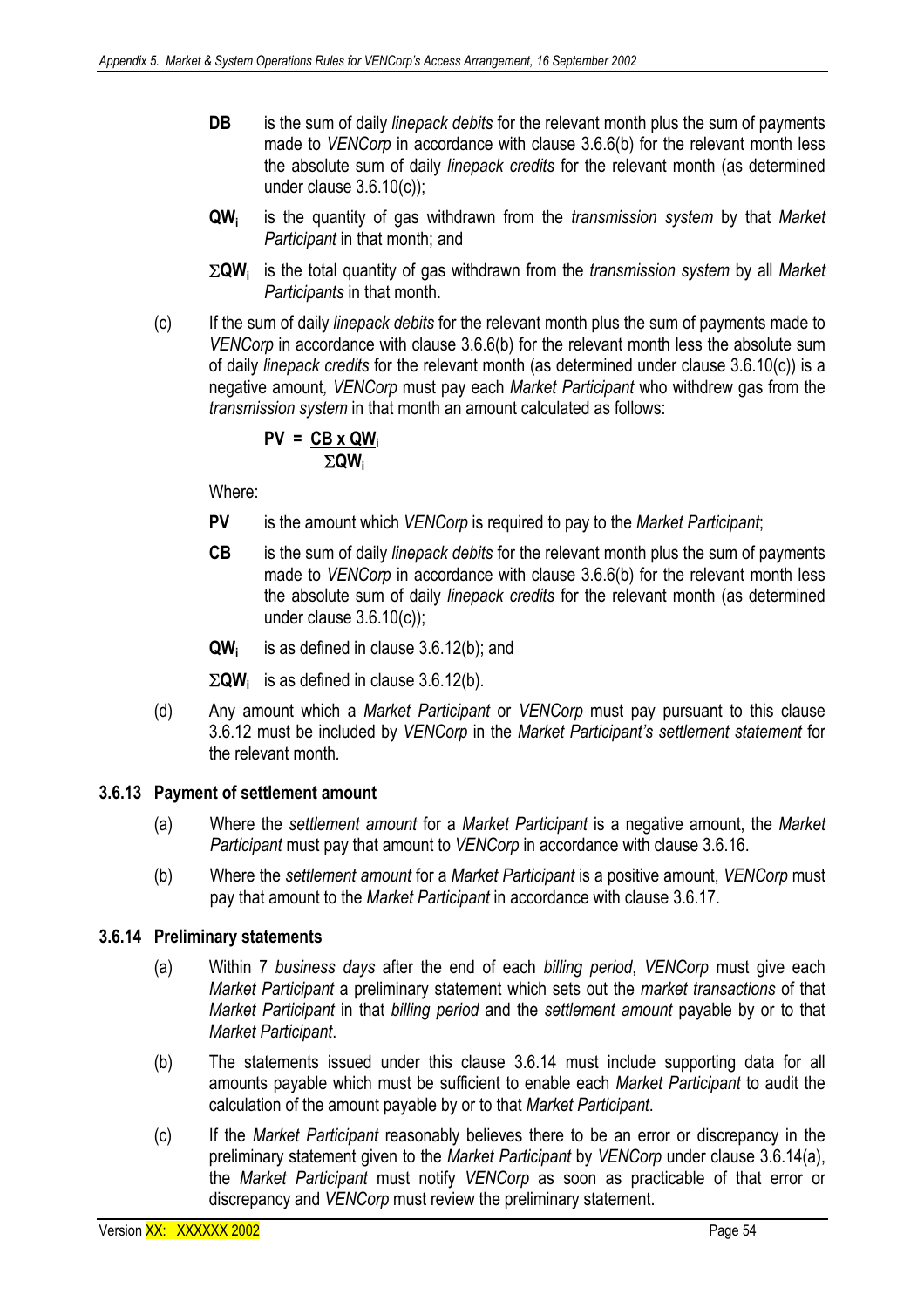(d) If *VENCorp* considers that a preliminary statement contains an error or discrepancy after reviewing the preliminary statement under clause 3.6.14(c), *VENCorp* must notify all *Market Participants* whose *final statements* will be affected by the error or discrepancy within 7 days of the date on which the error or discrepancy first came to the attention of *VENCorp* and *VENCorp* must ensure that the error or discrepancy is corrected in the relevant *final statements*.

## **3.6.15 Final statements**

- (a) No later than eighteen *business days* after the end of each *billing period*, *VENCorp* must give to each *Market Participant* a *final statement* stating the amounts payable by the *Participant* to *VENCorp* or payable by *VENCorp* to the *Market Participant* (subject to clause 3.6.22) in respect of the relevant *billing period.*
- (b) The statements issued under this clause 3.6.15 must include supporting data for all amounts payable which must be sufficient to enable each *Market Participant* to audit the calculation of the amount payable by or to that *Market Participant*.

#### **3.6.16 Payment by Market Participants**

- (a) No later than 2.00pm on the twentieth *business day* after the end of a *billing period* or 2.00pm on the second *business day* after receiving a *final statement* under clause 3.6.15, whichever is the later, each *Market Participant* must pay to *VENCorp* in cleared funds the *settlement amount* stated to be payable to *VENCorp* by that *Market Participant* in that *Market Participant's final statement*, whether or not the *Market Participant* disputes, or continues to dispute, the amount payable.
- (b) Payments made in accordance with clause 3.6.16(a) must be made using bank clearing house arrangements determined by *VENCorp* in consultation with affected *Participants* and *published* by *VENCorp*.

#### **3.6.17 Payment to Market Participants**

- (a) By no later than 4.00pm on the day on which *VENCorp* is to be paid under clause 3.6.16, *VENCorp* must pay to each *Market Participant* in cleared funds the *settlement amount* stated to be payable to that *Market Participant* in that *Market Participant's final statement*.
- (b) Payments made in accordance with clause 3.6.17(a) must be made using bank clearing house arrangements determined by *VENCorp* in consultation with affected *Participants* and *published* by *VENCorp*.

#### **3.6.18 Disputes**

- (a) Subject to clause 3.6.18(d), if a dispute arises between a *Market Participant* and *VENCorp* concerning either:
	- (1) the *settlement amount* stated in a preliminary statement provided under clause 3.6.14 to be payable by or to it; or
	- (2) the supporting data,

they must each use reasonable endeavours to resolve the dispute within fifteen *business days* after the end of the relevant *billing period.*

(b) Subject to clause 3.6.18(d), disputes in respect of *final statements* or the supporting data provided with them in accordance with clause 3.6.15 must be raised within twelve months of the relevant *billing period.*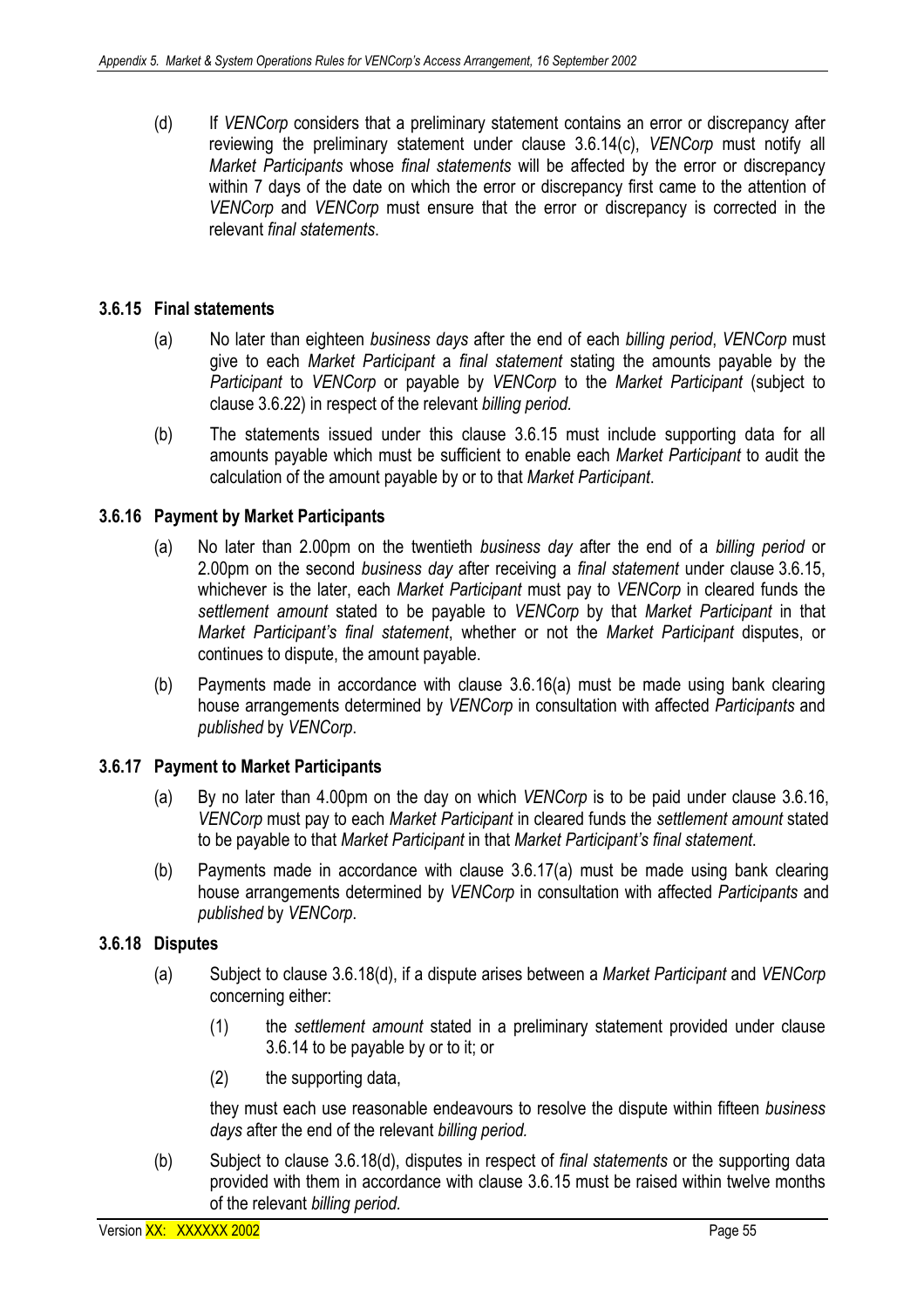- (c) Disputes raised under this clause 3.6.18 must be resolved by agreement or pursuant to the dispute resolution procedures set out in clause 7.2.
- (d) Disputes arising in relation to payments determined under the *Retail Gas Market Rules* shall not be determined under these Rules and must be determined under the dispute provisions of the *Retail Gas Market Rules.*

## **3.6.19 Settlement revisions**

- (a) If an amount in a *final statement* issued under clause 3.6.15 has been the subject of a dispute and the dispute has been resolved in any way which causes the amount payable to differ from the amount payable as set out in the *final statement VENCorp* must issue to each *Market Participant* affected by the resolution of the dispute a *revised statement* in accordance with clause 3.6.19(d).
- (b) If *VENCorp* becomes aware of an error in an amount stated in a *final statement* issued under clause 3.6.15 and in *VENCorp's* reasonable opinion a *Participant* would be materially affected if a revision to the *final statement* was not made to correct the error, then *VENCorp* must issue *revised statements* for the relevant *billing period* in accordance with clause 3.6.19(d).
- (c) *VENCorp* must revise each *final statement* issued in accordance with clause 3.6.15 using, for the purpose of that revision, the most recent information available to *VENCorp* on the 118th *business day* after the relevant *billing period*, and *VENCorp* must issue a *revised statement* for the relevant *billing period* in accordance with clause 3.6.19(d).
- (d) *VENCorp* must issue to each *Market Participant* affected by a revision a *revised statement* for the relevant *billing period* within 5 *business days* of a revision made in accordance with this clause 3.6.19 setting out:
	- (1) the amount payable by the *Market Participant* to *VENCorp* or the amount payable by *VENCorp* to the *Market Participant* (subject to clause 3.6.22); and
	- (2) the adjustment to the *final statement* as agreed or determined plus interest calculated on a daily basis at the *interest rate* for the period from the *payment date* applicable to the *final statement* to which the adjustment relates to the *payment date* applicable to the *revised statement* issued under this clause 3.6.19(a).

## **3.6.20 Payment of adjustments**

- (a) *VENCorp* must specify the time and date on which a payment of an adjustment under a *revised statement* issued under clause 3.6.19 is due, which date must be not less than ten *business days* after the issue of that *revised statement*.
- (aa) If the next *final statement* payment date occurs 10 *business days* or more after the issue of a *revised statement* under clause 3.6.19 then *VENCorp* must require payment of the adjustment under that *revised statement* to be made on that next *final statement payment date*.
- (ab) If the next *final statement* payment date occurs less than 10 *business days* after the date of issue of a *revised statement* under clause 3.6.19 then *VENCorp* must require payment of the adjustment under that *revised statement* to be made on the *final statement payment date* following the next *final statement payment date*.
- (b) By no later than the time and date specified by *VENCorp* pursuant to clause 3.6.20(a), each *Market Participant* must pay to *VENCorp* in cleared funds the net amount stated to be payable by that *Market Participant* in the *revised statement* issued to it under clause 3.6.19.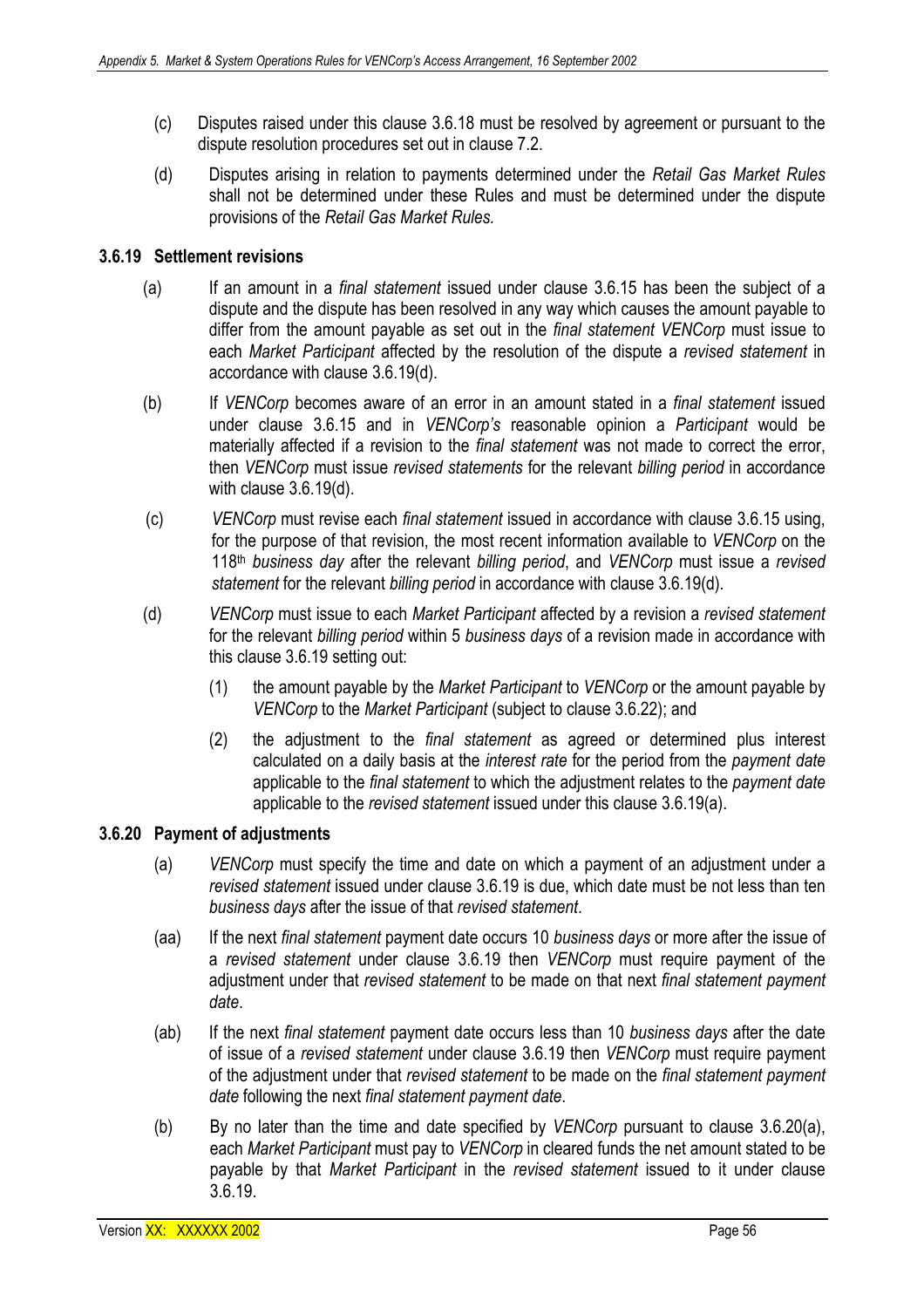(c) Subject to clause 3.6.22, on the day on which *VENCorp* is to be paid under clause 3.6.20(b), *VENCorp* must pay to each *Market Participant* in cleared funds the net amount stated to be payable to that *Market Participant* in the *revised statement* issued to it under clause 3.6.19.

## **3.6.21 Payment default procedure**

- (a) Each of the following events is a *default event* in relation to a *Market Participant*:
	- (1) the *Market Participant* does not pay any money due for payment by it under these Rules by the appointed time on the due date;
	- (2) *VENCorp* does not receive payment in full of any amount claimed by *VENCorp* under any *credit support* in respect of a *Market Participant*, within ninety minutes after the due time for payment of that claim;
	- (3) the *Market Participant* fails to provide *credit support* required to be supplied under these Rules by the appointed time on the due date;
	- (4) it is or becomes unlawful for the *Market Participant* to comply with any of its obligations under these Rules or any other obligation owed to *VENCorp* or it is claimed to be so by the *Market Participant*;
	- (5) it is or becomes unlawful for any *Credit Support Provider* in relation to the *Market Participant* to comply with any of its obligations under these Rules or any other obligation owed to *VENCorp* or it is claimed to be so by that *Credit Support Provider*;
	- (6) an authorisation from a government body necessary to enable the *Market Participant* or a *Credit Support Provider* which has provided *credit support* for that *Market Participant* to carry on their respective principal businesses or activities ceases to have full force and effect;
	- (7) the *Market Participant* or a *Credit Support Provider* which has provided *credit support* for that *Market Participant* ceases or is likely to cease to carry on its business or a substantial part of its business;
	- (8) the *Market Participant* or a *Credit Support Provider* which has provided *credit support* for that *Market Participant* enters into or takes any action to enter into an arrangement (including a scheme of arrangement), composition or compromise with, or assignment for the benefit of, all or any class of their respective creditors or members, or a moratorium involving any of them;
	- (9) the *Market Participant* or a *Credit Support Provider* which has provided *credit support* for that *Market Participant* states that it is unable to pay from its own money its debts as and when they fall due for payment;
	- (10) a receiver or receiver and manager is appointed in respect of any property of the *Market Participant* or a *Credit Support Provider* which has provided *credit support*  for that *Market Participant*;
	- (11) an administrator, provisional liquidator, liquidator, trustee in bankruptcy or person having a similar or analogous function is appointed in respect of the *Market Participant* or a *Credit Support Provider* which has provided *credit support* for that *Market Participant,* or any action is taken to appoint any such person;
	- (12) an application or order is made for the winding up or dissolution or a resolution is passed or any steps are taken to pass a resolution for the winding up or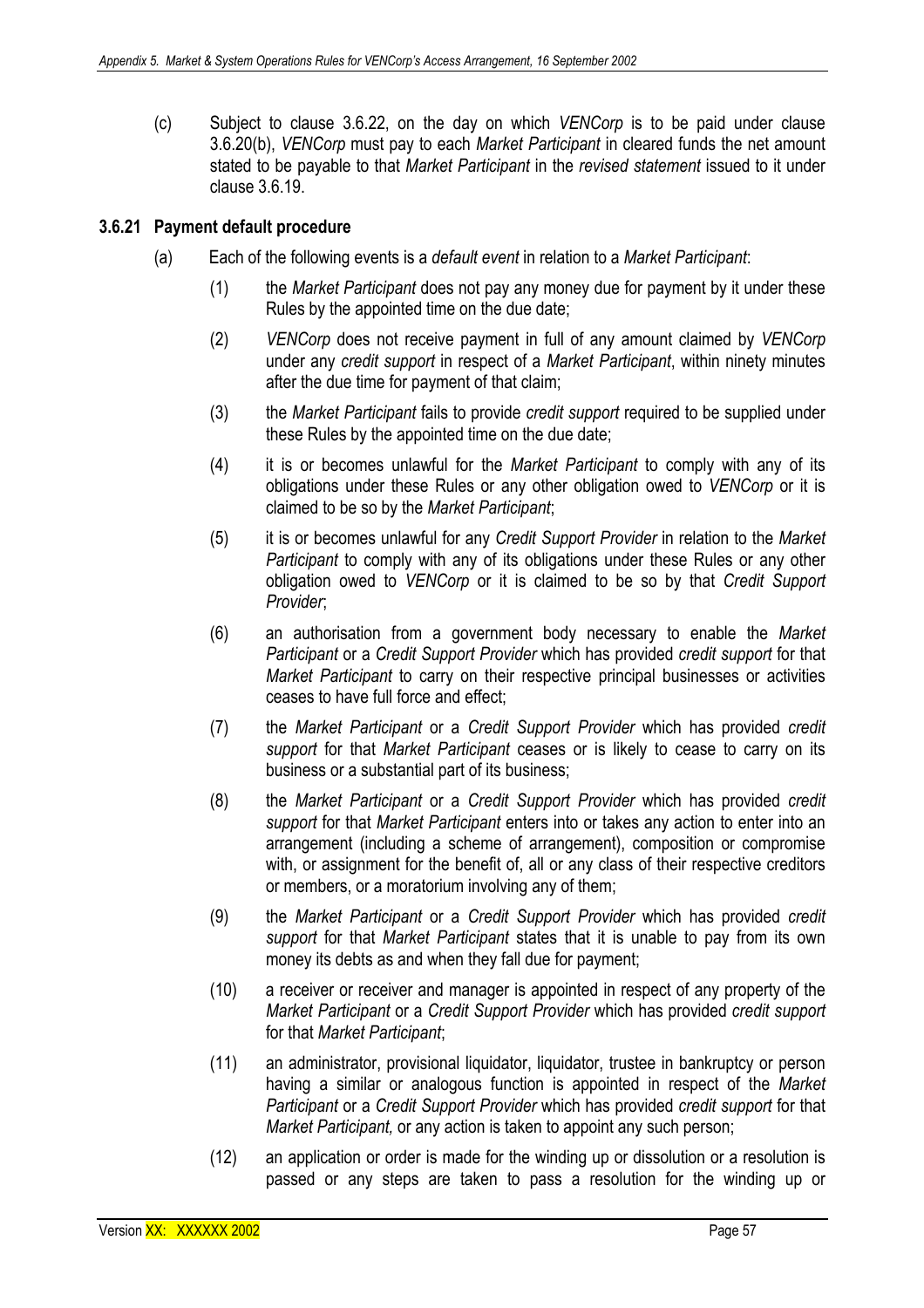dissolution of the *Market Participant* or a *Credit Support Provider* which has provided *credit support* for that *Market Participant*;

- (13) a notice under section 572 of the Corporations Law is given to the *Market Participant* or a *Credit Support Provider* which has provided *credit support* for that *Market Participant* unless such application or order is rejected as being frivolous;
- (14) the *Market Participant* or a *Credit Support Provider* which has provided *credit support* for that *Market Participant* dies or is dissolved unless such notice of dissolution is discharged; and
- (15) the *Market Participant* or a *Credit Support Provider* which has provided *credit support* for that *Market Participant* is taken to be insolvent or unable to pay its debts under any applicable legislation.
- (b) Where a *default event* has occurred in relation to a *Market Participant, VENCorp* may:
	- (1) issue a *default notice* which specifies:
		- (A) the nature of the alleged default; and
		- (B) if *VENCorp* considers that the default is capable of remedy, that the *Market Participant* must remedy the default within 24 hours of the issue of the *default notice*; and/or
	- (2) immediately issue a *suspension notice* in accordance with clause 3.7.7 if *VENCorp*  considers that the default is not capable of remedy and that failure to issue a *suspension notice* would be likely to expose other *Market Participants* to greater risk; and/or
	- (3) if it has not already done so, make a claim upon any *credit support* held in respect of the *Market Participant* for such amount as *VENCorp* determines represents the amount of any money actually or contingently owing by the *Market Participant* to *VENCorp* pursuant to these Rules and the *Retail Gas Market Rules*.
- (c) If:
	- (1) *VENCorp* considers that a *default event* is not capable of remedy in accordance with clause 3.6.21(b)(2); or
	- (2) a *default event* is not remedied within 24 hours of the issue of the *default notice* or any later deadline agreed to in writing by *VENCorp*; or
	- (3) *VENCorp* receives notice from the defaulting *Market Participant* that it is not likely to remedy the default specified in the *default notice*,

then *VENCorp* may issue a *suspension notice* in accordance with clause 3.7.7 under which *VENCorp* notifies the defaulting *Market Participant* that it is prohibited from doing all or any of the following things:

- (4) submitting *nominations*, *inc/dec offers* and/or *EoD linepack bids*;
- (5) injecting gas, or tendering gas for injection, into the *transmission system*; or
- (6) withdrawing gas, or tendering gas for withdrawal, from the *transmission system*.

#### **3.6.22 Maximum total payment in respect of a billing period**

(a) For the purposes of this clause 3.6.22, the *maximum total payment* in respect of a *billing period* is equal to: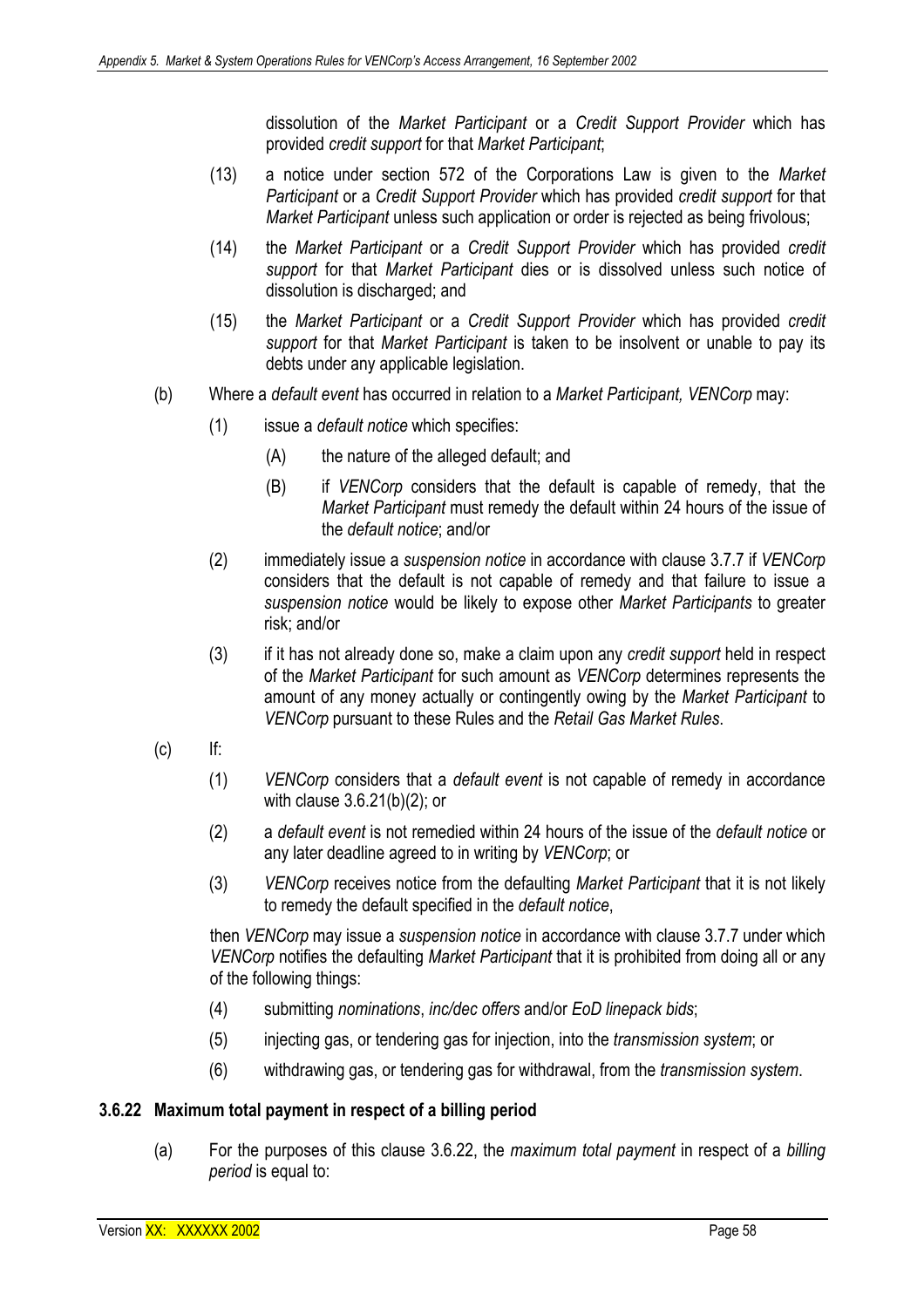- (1) the aggregate of the amounts received by *VENCorp* from *Market Participants* under clause 3.6.16 in respect of that *billing period* by 4.00 pm on the *payment date*; plus
- (2) if one or more *Market Participants* are in default, the aggregate amount which *VENCorp* is able to obtain from the *credit support* provided by such *Market Participant*s under clause 3.7 before 4.00 pm on the *payment date*; less
- (3) the aggregate amount of all *market fees* and other payments received by *VENCorp*  pursuant to clause 3.6.5(b)(4).
- (b) For the purpose of clause 3.6.22(a), any payment received by *VENCorp* from a *Market Participant* in respect of a *billing period* shall be deemed to be made, and may be applied by *VENCorp*, in satisfaction of the *market fees* and other payments specified in clause 3.6.5(b)(4) payable to *VENCorp* by that *Market Participant* (as specified in the *final statement* issued to that *Market Participant* in respect of that *billing period*) before it is applied by *VENCorp* in satisfaction of any other obligation or liability.
- (c) If the *maximum total payment* in respect of a *billing period* is not sufficient to meet the aggregate of the net amounts payable by *VENCorp* to each of the *Market Participant*s to whom payments are to be made in respect of the *billing period*, then the amount payable by *VENCorp* to each relevant *Market Participant* in respect of that *billing period* is to be reduced by applying the following formula:

$$
AAP = SAP \times \frac{A}{B}
$$

where:

- **AAP** is the reduced amount payable by *VENCorp* to the relevant *Market Participant* in respect of the relevant *billing period*;
- **SAP** is the net amount that would have been payable to the relevant *Market Participant* for the relevant *billing period* but for the application of this clause 3.6.22.
- **A** is the *maximum total payment* in respect of the *billing period*; and
- **B** is the aggregate of the net amounts payable by *VENCorp* to *Market Participants*  under clause 3.6.17 in respect of the *billing period*.

## **3.6.23 Interest on overdue amounts**

- (a) A *Market Participant* or *VENCorp*, as the case may be, must pay interest on any unpaid moneys due and payable by it under this clause 3.6.
- (b) The rate of interest payable under clause 3.6.23(a) is the *default interest rate* calculated as simple interest on a daily basis from the date payment was due, up to and including the date on which payment is made, with interest compounding on monthly rests on the last day of each month whilst the unpaid moneys remain outstanding.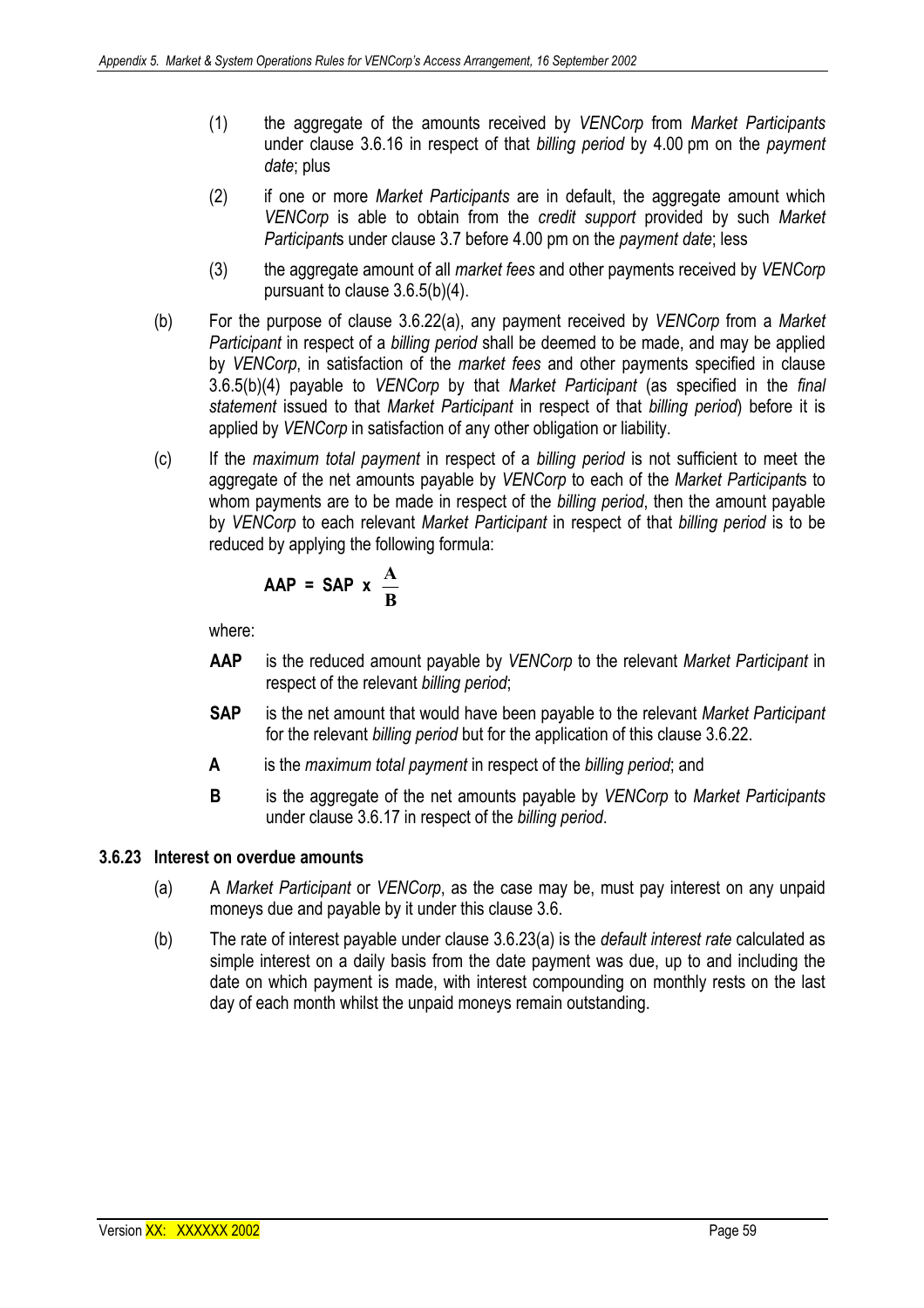# **3.7 PRUDENTIAL REQUIREMENTS**

## **3.7.1 Purpose**

The purpose of the *prudential requirements* is to ensure the effective operation of the *market* by providing a level of comfort that *Market Participants* will meet their obligations to make payments as required under these Rules and the *Retail Gas Market Rules.*

# **3.7.2 Provision of security**

- (a) Subject to clause 3.7.2(c), a *Market* P*articipant* must provide and maintain a security complying with the requirements of this clause 3.7.
- (b) If *VENCorp* believes it is likely that the amount payable by *VENCorp* to that *Market Participant* under these Rules in respect of a period will consistently exceed the amount payable to *VENCorp* by that *Market Participant* under these Rules in respect of that period, then *VENCorp* may exempt the *Market Participant* from the requirement to provide a security under clause 3.7.2(a) for that period.
- (c) If, under clause 3.7.2(b), *VENCorp* has exempted a *Market Participant* from the requirement to provide a security under clause 3.7.2(a), then *VENCorp* may vary or cancel the exemption at any time by giving written notice of the variation or cancellation of the exemption to the *Market Participant*.

# **3.7.3 Form of security**

The security provided by a *Market Participant* under this clause 3.7 must be either:

- (a) a bank guarantee in a form and from a bank acceptable to *VENCorp*; or
- (b) another immediate, irrevocable and unconditional commitment in a form and from a bank or other institution acceptable to *VENCorp*.

## **3.7.4 Amount of security**

- (a) Subject to clause 3.7.2(b), prior to the end of each *financial year VENCorp* must determine and provide written confirmation to each *Market Participant* of that *Market Participant's minimum exposure*, calculated as *VENCorp's* reasonable estimate of the *market fees* payable by the *Market Participant* to *VENCorp* in respect of a *billing period* in the following *financial year.*
- (b) *VENCorp* may review its determination of a *Market Participant's minimum exposure* at any time, provided that any change to a *Market Participant's minimum exposure* will apply no earlier than thirty days following notification by *VENCorp* to that *Market Participant* of that change or such earlier period agreed by the Board of Directors of *VENCorp*.
- (c) Each *Market Participant* must procure that at all times the aggregate undrawn and unclaimed amounts of current and valid security held by *VENCorp* in respect of that *Market Participant* is not less than that *Market Participant's minimum exposure*.
- (d) To diminish the possibility of incurring a *margin call* under clause 3.7.10, a *Market Participant* may in its absolute discretion provide to *VENCorp* a security or securities in accordance with clause 3.7.3 for an aggregate amount which exceeds its *minimum exposure*.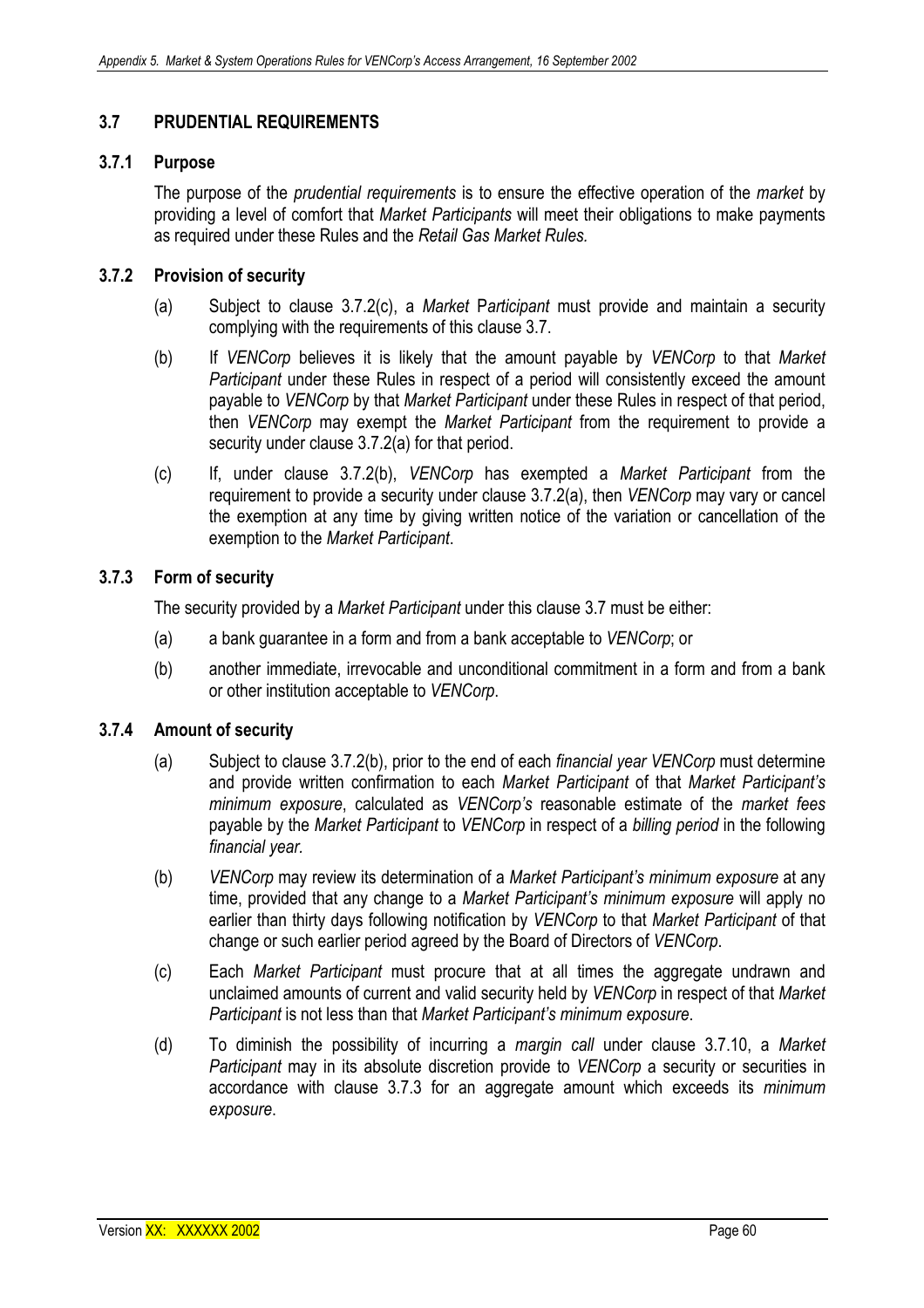# **3.7.5 Replacement security**

- $(a)$  If:
	- (1) an existing security provided by a *Market Participant* under this clause 3.7 is due to expire or terminate; and
	- (2) after that security expires or terminates, the maximum amount which *VENCorp* will be entitled to be paid in aggregate under any remaining security or securities provided by the *Market Participant* under this clause 3.7 will be less than *Market Participant's minimum exposure*,

then the *Market Participant* must deliver to *VENCorp,* at least ten *business days* prior to the time at which that existing security is due to expire or terminate, a replacement security which:

- (3) is of sufficient value to enable the *Market Participant* to comply with clause 3.7.4(c);
- (4) complies with the requirements of this clause 3.7; and
- (5) will take effect no later than the date on which the existing security is due to expire or terminate.
- (b) If:
	- (1) a *Market Participant* fails to comply with clause 3.7.5(a); and
	- (2) that *Market Participant* does not remedy that failure within 24 hours after being notified by *VENCorp* of the failure,

then *VENCorp* must give the *Market Participant* a *suspension notice* in accordance with clause 3.7.7.

## **3.7.6 Drawdown of security**

- (a) If *VENCorp* exercises its rights in accordance with clause 3.6.21 under a security provided by a *Market Participant* under this clause 3.7, then *VENCorp* must notify the *Market Participant*.
- (b) If, as a result of *VENCorp* exercising its rights under a security provided by a *Market Participant* under this clause 3.7, the maximum amount which *VENCorp* is entitled to be paid under the security or securities provided by the *Market Participant* under this clause 3.7 is less than the *Market Participant's minimum exposure*, then, within 24 hours of receiving a notice under clause 3.7.6(a), the *Market Participant* must provide an additional security to ensure that at all times, it complies with the requirements of this clause 3.7.
- (c) If a *Market Participant* fails to comply with clause 3.7.6(b) within the time period referred to in that clause, then *VENCorp* must give the *Market Participant* a *suspension notice* in accordance with clause 3.7.7.

## **3.7.7 Suspension of a Market Participant**

- (a) As soon as practicable after a *suspension notice* is issued by *VENCorp* under these Rules, *VENCorp* must:
	- (1) *publish* the *suspension notice*; and
	- (2) place a notice in a newspaper generally circulating in Victoria stating that the *Market Participant* has been suspended.
- (b) *VENCorp* must revoke a *suspension notice* if: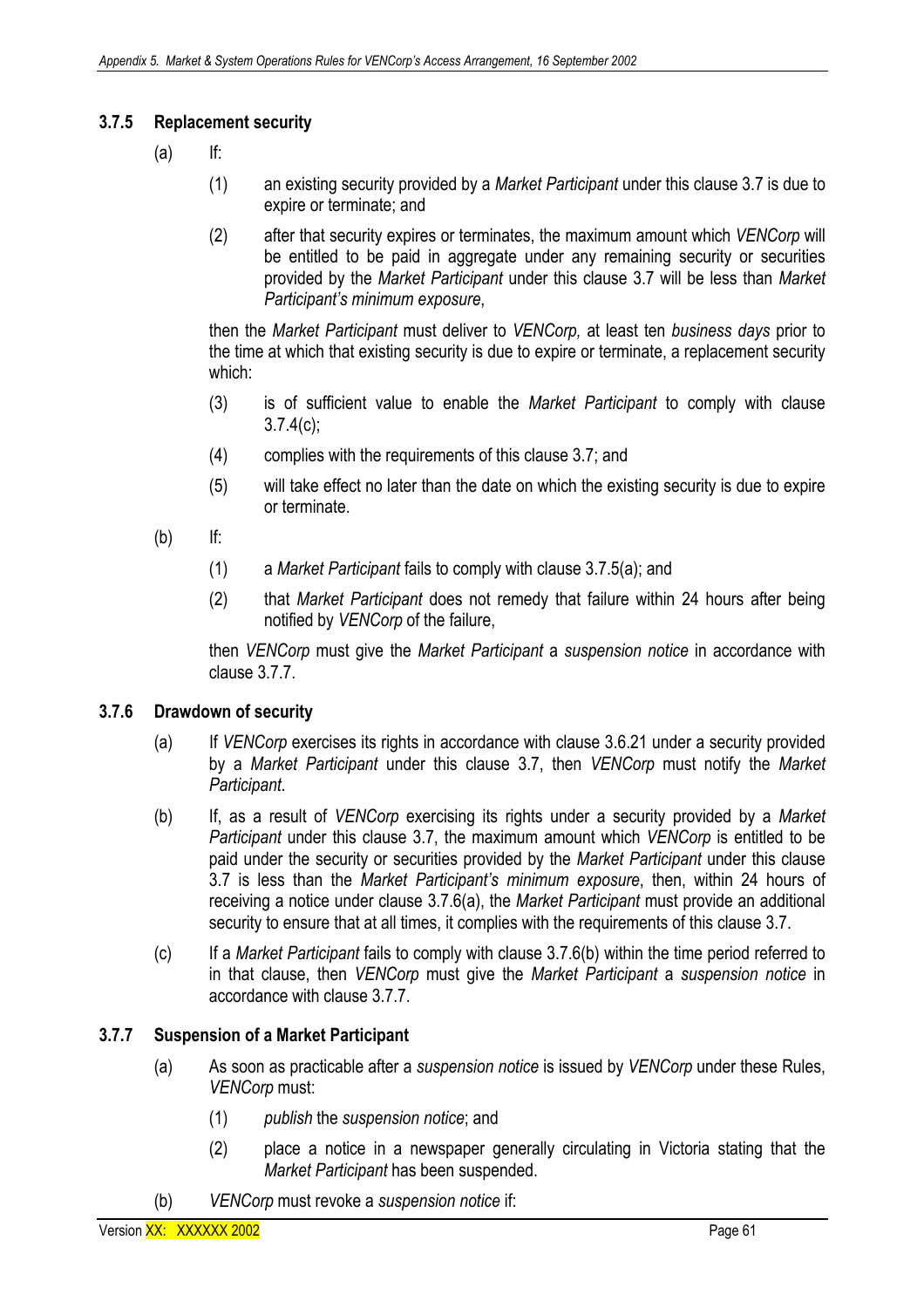- (1) in the case of a *default event*, the *default event* is remedied; or
- (2) in the case of a failure to maintain compliance with *prudential requirements* under this clause 3.7, that failure has been remedied; and
- (3) there are no other circumstances in existence which would entitle *VENCorp* to issue a *suspension notice*,

except that *VENCorp* must not revoke a *suspension notice* more than one month after it was issued*.*

- (c) If a *suspension notice* is revoked, *VENCorp* must publicise that fact in the same manner in which the *suspension notice* was publicised in accordance with clause 3.7.7(a).
- (d) From the time that *VENCorp* issues a *suspension notice* to a *Market Participant* under these Rules, the *Market Participant* is ineligible to submit *nominations*, *inc/dec offers* or *EoD linepack bids* to the extent specified in the notice, until such time as *VENCorp* notifies the *Market Participant* and all other relevant *Market Participants* that the suspension has been revoked.
- (e) A *Market Participant* must comply with a *suspension notice* issued to it under these Rules.
- (f) Following the issue of a *suspension notice* to a *Market Participant*, *VENCorp* may do all or any of the following to give effect to the *suspension notice*:
	- (1) reject any *nomination*, *inc/dec offer* or *EoD linepack bid* submitted by that *Market Participant*;
	- (2) refuse to accept delivery of any gas injected, or tendered for injection, by that *Market Participant*;
	- (3) take such action as *VENCorp* considers necessary to prevent that *Market Participant* from injecting or withdrawing gas, including without limitation taking any action necessary to *curtail* the supply of gas to that *Market Participant*; and
	- (4) withhold the payment of any amounts otherwise due to that *Market Participant* under these Rules*.*
- (g) If *VENCorp* does any of the things referred to in clause 3.7.7(f) it must promptly *publish* a notice of that fact.
- (h) If:
	- (1) *VENCorp* has issued a *suspension notice* to a *Market Participant* due to a *default event* and in *VENCorp's* reasonable opinion the *Market Participant* is incapable of rectifying the *default event* for any reason; or
	- (2) *VENCorp* has issued a *suspension notice* to a *Market Participant* due to a failure by the *Market Participant* to continue to satisfy the *prudential requirements* and in *VENCorp's* reasonable opinion the *Market Participant* is incapable of rectifying that failure for any reason,

*VENCorp* must deregister that *Market Participant* as soon as practicable and promptly *publish* a notice of that fact.

## **3.7.8 Trading limits**

- (a) Subject to clause 3.7.8(b), *VENCorp* must set a *trading limit* for each *Market Participant*.
- (b) If, under clause 3.7.2(c), *VENCorp* has exempted a *Market Participant* from the requirement to provide a security under clause 3.7.2(b) for a period, then *VENCorp* must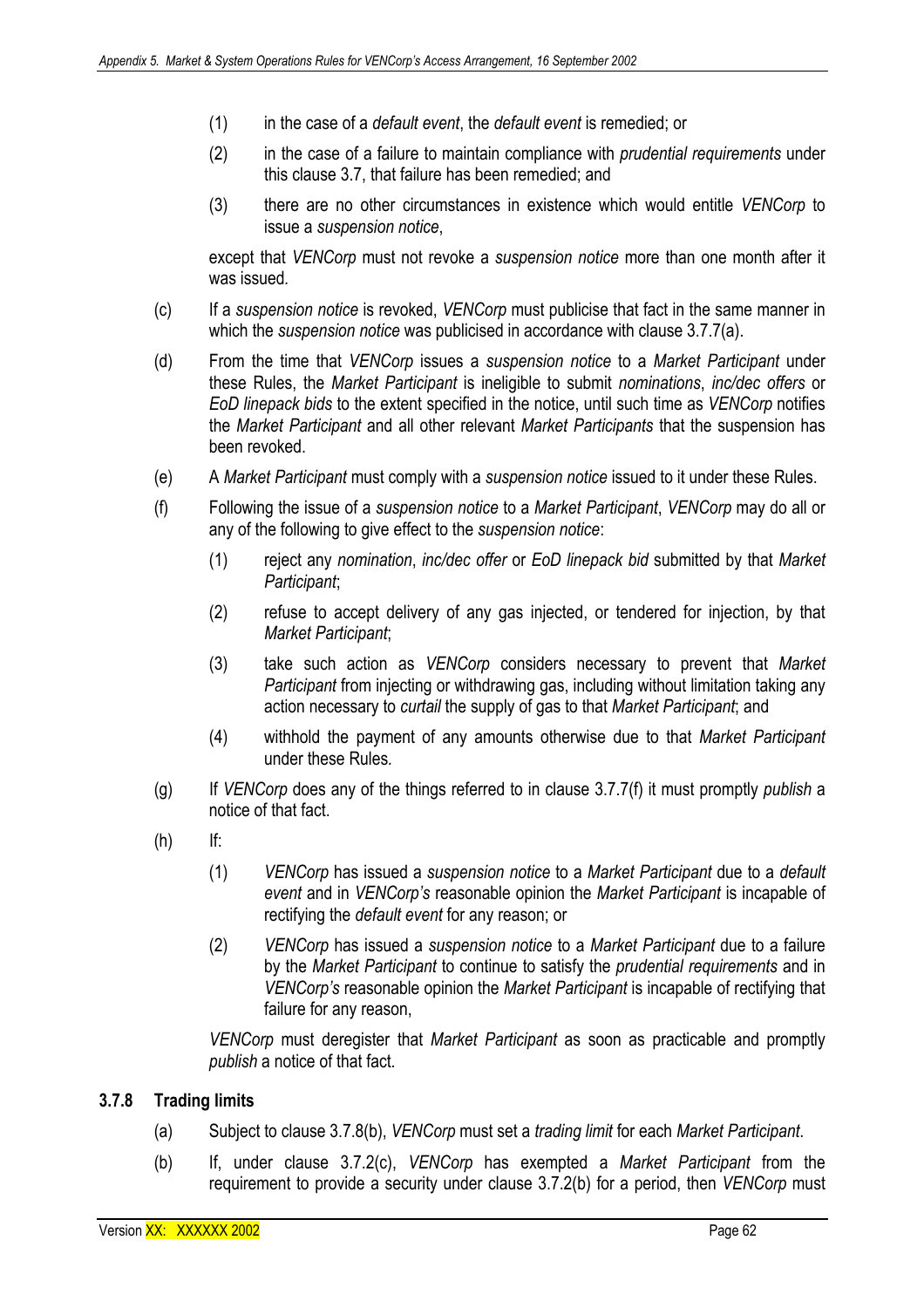not set a *trading limit* for that *Market Participant* for the period during which that exemption applies.

- (c) The *trading limit* for a *Market Participant* at any time must not be less than the greater of:
	- (1) the *Market Participant's minimum exposure*; and
	- (2) a level determined and *published* by *VENCorp* in consultation with *Market Participants*.

#### **3.7.9 Monitoring**

- (a) Each day, *VENCorp* must review its estimated exposure to each *Market Participant* in respect of previous *billing periods* under these Rules and the *Retail Gas Market Rules*.
- (b) In calculating *VENCorp's* estimated exposure to a *Market Participant* under clause 3.7.9(a), the period between the start of the *billing period* in which the review occurs and the start of the *gas day* immediately following the day on which the review occurs is to be treated as a previous *billing period*.
- (c) In calculating *VENCorp's* estimated exposure to a *Market Participant* under clause 3.7.9(a), *VENCorp* must take into account:
	- (1) outstanding *settlement amounts* for the *Market Participant* in respect of previous *billing periods*; and
	- (2) *settlement amounts* for the *Market Participant* for *trading intervals* from the start of the *billing period* in which the review occurs to the end of the *gas day* on which the review occurs based on:
		- (A) actual *market prices* or, if actual *market prices* are not available for all or part of a *gas day*, the *market prices* forecast for the relevant *gas day* as *published* in the relevant *final operating schedule* determined by *VENCorp* in accordance with clause 3.1.12;
		- (B) for *metering installations*, the actual *metering data* or if actual *metering data* is not available then *metering data* substituted by *VENCorp* in accordance with clause 4.4.24; and
		- (C) data provided to *VENCorp* in accordance with the *Retail Gas Market Rules*.
	- (3) Amounts that *VENCorp* is entitled to recover from that *Market Participant* under the *Retail Gas Market Rules*.
- (d) If *VENCorp* calculates that its estimated exposure to a *Market Participant* exceeds the greater of
	- (1) the *Market Participant's minimum exposure*; and
	- (2) 80% of the *Market Participant's trading limit*,

then *VENCorp* must inform the *Market Participant* accordingly.

## **3.7.10 Margin calls**

(a) If *VENCorp* calculates that its exposure to a *Market Participant* exceeds the *Market Participant's trading limit*, then *VENCorp* must make a *margin call* on that *Market Participant* by notice to the *Market Participant*.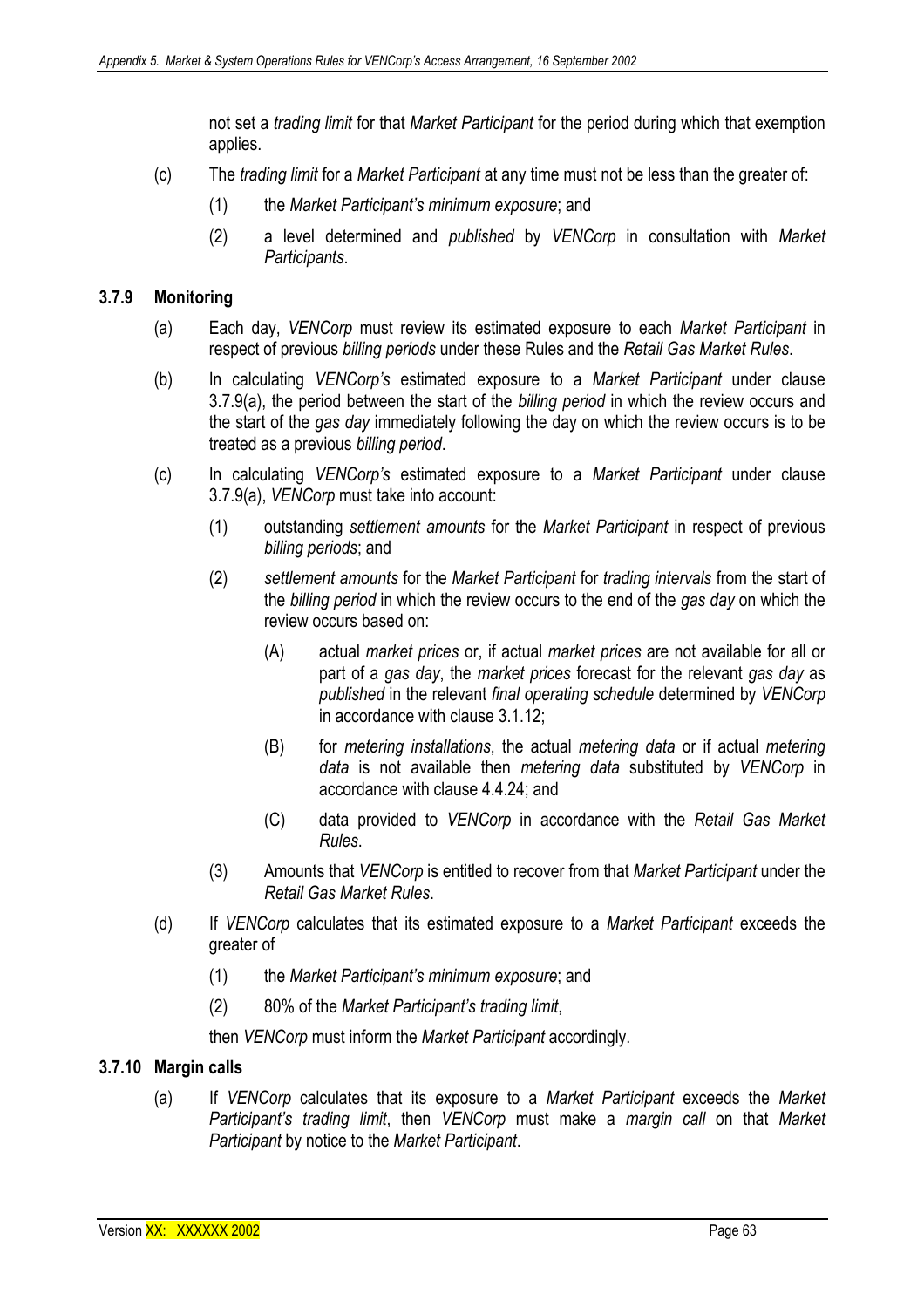- (b) If *VENCorp* makes a *margin call* on a *Market Participant* under clause 3.7.10(a), then the *Market Participant* must satisfy the *margin call* within the period determined in accordance with clause 3.7.10(c) by either:
	- (1) providing to *VENCorp* an additional security or securities complying with the requirements of this clause 3.7 which enables *VENCorp* to increase the *Market Participant's trading limit* to a level which exceeds *VENCorp's* estimated exposure to the *Market Participant*; or
	- (2) prepaying a portion of the amount payable or which will become payable in respect of previous *billing periods* sufficient to reduce *VENCorp's* estimated exposure to the *Market Participant* to below the *Market Participant's trading limit.*
- (c) The period within which a *margin call* must be satisfied under clause 3.7.10(b) is:
	- (1) if the *margin call* is made on a *business day* before 10:00 am, then the period commences at the time the *margin call* is made and finishes at 2:00 pm on that *business day*; and
	- (2) if clause 3.7.10(c)(1) does not apply, then the period commences when the *margin call* is made and ends at 10:00 am on the first *business day* to occur after the *margin call* is made.
- (d) For the purposes of these Rules, a prepayment under clause 3.7.10(b)(2) is taken to relate to the earliest *billing period* in respect of which the relevant *Market Participant* owes *VENCorp* an amount of money under these Rules and, if the amount the *Market Participant* owes under these Rules in respect of that *billing period* is less than the amount of the prepayment, then the excess is taken to relate to the *billing periods* occurring immediately after the earliest *billing period* in respect of which the relevant *Market Participant* owes *VENCorp* an amount of money under these Rules in chronological order until there is no excess.
- (e) If a *Market Participant* fails to satisfy a *margin call* by providing an additional security or making a prepayment under clause 3.7.10(b) within the time referred to in that clause, then *VENCorp* must give the *Market Participant* a *suspension notice*.

## **3.7.11 Confidentiality**

All information provided by a *Market Participant* in relation to its financial circumstances must be treated by *VENCorp* as *confidential information* in accordance with clause 5.4.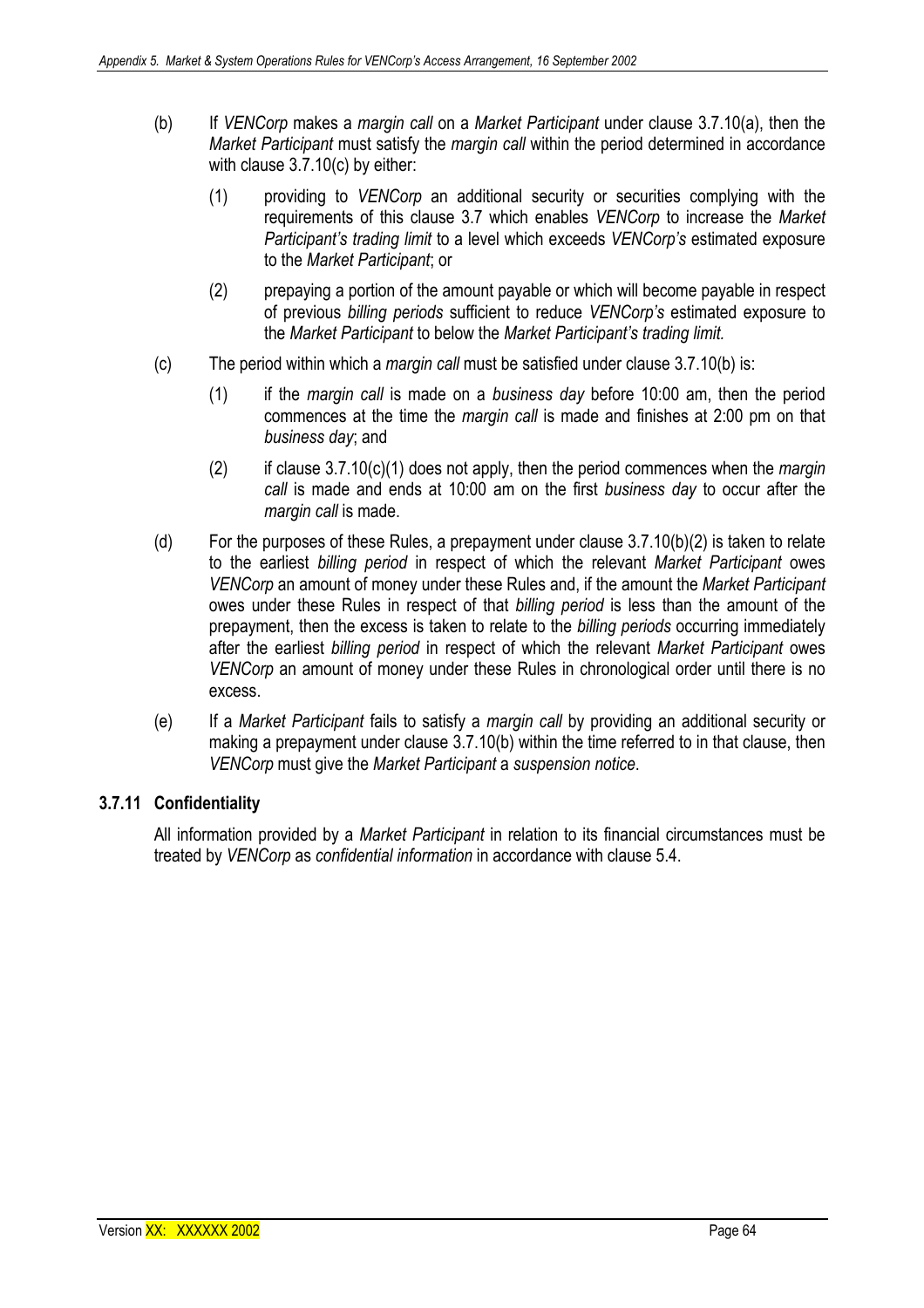## **3.8 GST**

#### **3.8.1 Interpretation**

Terms used in this clause 3.8 have the same meaning given to those terms in the *GST Act*, unless provided otherwise.

#### **3.8.2 Application of GST**

- (a) Unless stated otherwise, and subject to clause 3.8.2(b), monetary amounts determined, published, notified or referred to under these Rules do not include *GST*.
- (b) In determining amounts payable by or to persons under these Rules, *VENCorp* will include appropriate provision for the application of *GST* taking into account entitlement to input tax credits on amounts incurred, where applicable and consistent with the *GST Act*.

#### **3.8.3 Co-operation**

- (a) Each *Participant* must provide reasonable co-operation, if requested by *VENCorp* to do so, to ensure efficient compliance with laws relating to the *GST*.
- (b) *VENCorp* must provide reasonable co-operation, if requested by a *Participant* to do so, to ensure that *Participant's* efficient compliance with laws relating to the *GST*.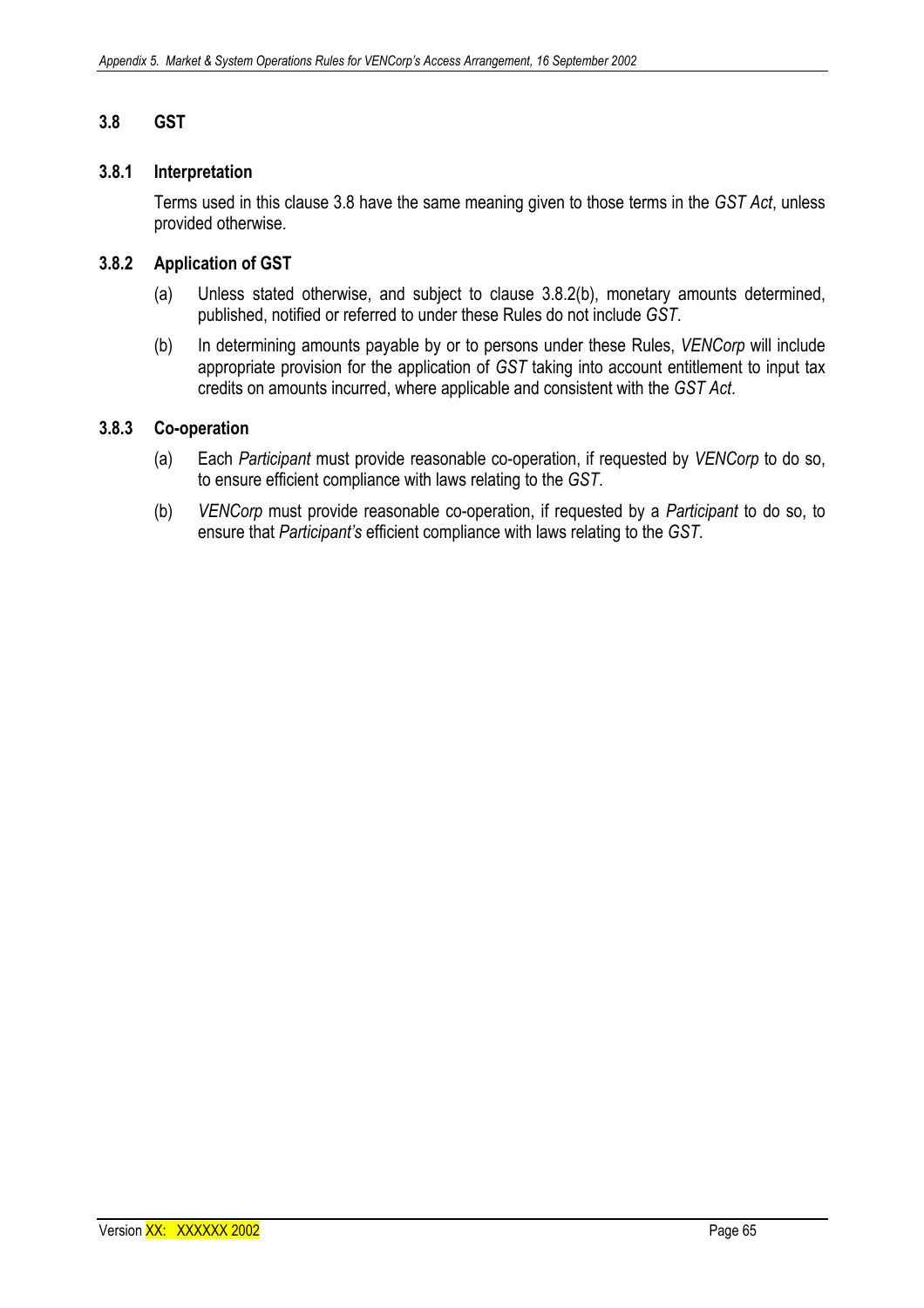# **CHAPTER 4. TECHNICAL MATTERS**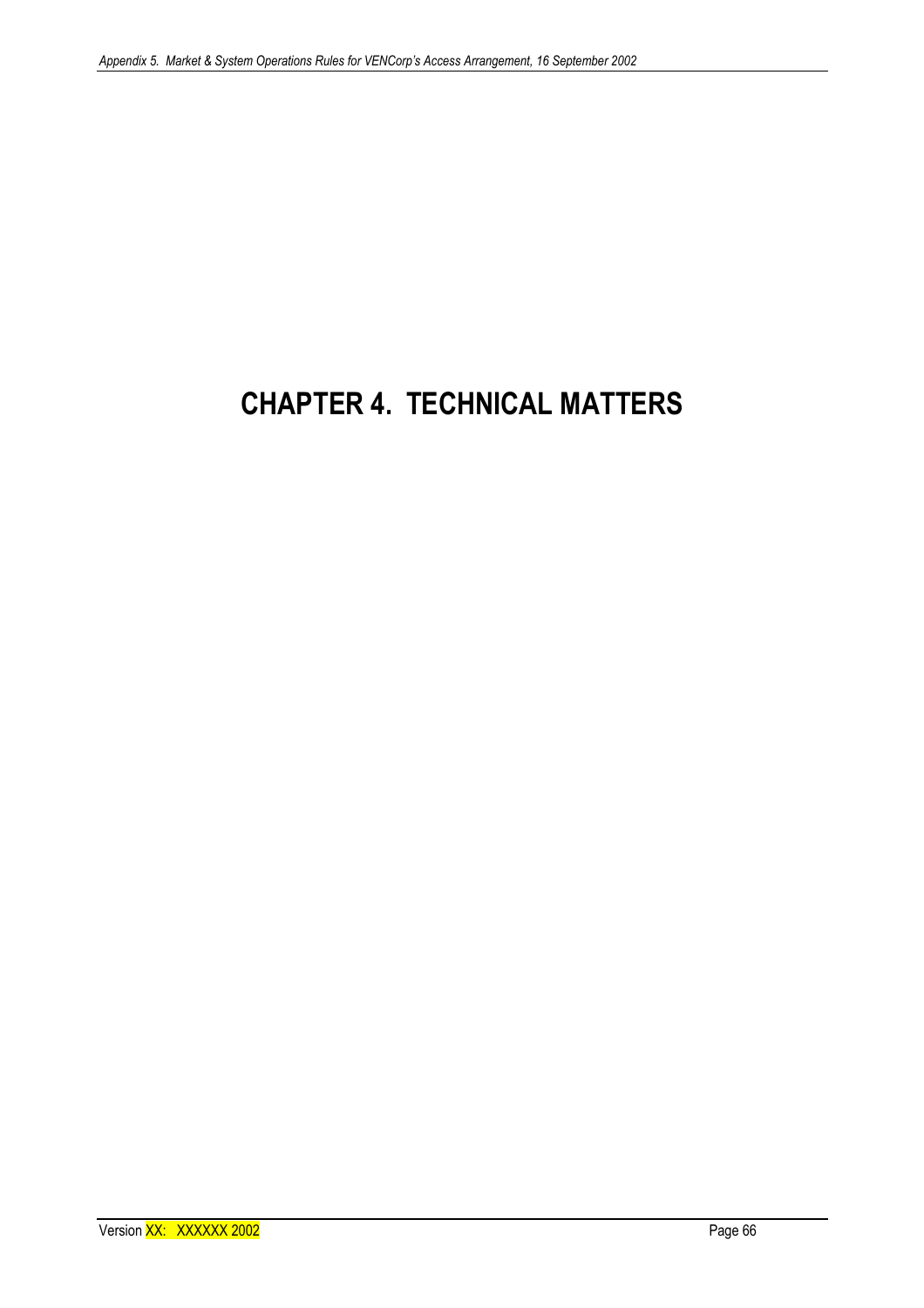## **4.1 CONNECTION TO THE TRANSMISSION SYSTEM**

#### **4.1.1 Statement of purpose**

This clause 4.1:

- (a) provides the framework for *connection* to the *transmission system*; and
- (b) has the following aims:
	- (1) to detail the principles and guidelines governing *connection* to the *transmission system*;
	- (2) to establish the process to be followed by a *Transmission Pipeline Owner* and a *Connection Applicant* to establish or modify a *connection* to the *transmission system*; and
	- (3) to establish the system operation and security requirements for *connection* to the *transmission system*.

### **4.1.2 Principles**

This clause 4.1 is based on the following principles relating to *connection* to the *transmission system*:

- (a) All persons shall have the opportunity to form a *connection* to the *transmission system* and have access to the services provided by the *transmission system*.
- (b) The terms and conditions on which *connection* to the *transmission system* and provision of *connection* services are to be set out in a commercial agreement to be entered into between the relevant *Transmission Pipeline Owner* and the *Connection Applicant*.
- (c) If requested by a *Connected Party* or by the relevant *Transmission Pipeline Owner*, the relevant *Transmission Pipeline Owner* and the *Connected Party* must document the terms of any *connection* arrangements made prior to the *commencement date* and the resulting document will then be deemed to be a *connection agreement* for the purposes of these Rules.
- (d) This clause 4.1 applies to:
	- (1) all *connection agreements* made after the *commencement date*;
	- (2) all deemed *connection agreements* created pursuant to clause 4.1.2(c); and
	- (3) all requests to establish *connection* or modify an existing *connection* after the *commencement date*.
- (e) This clause 4.1 is not intended to, nor is it to be read or construed as having the effect of:
	- (1) altering any of the terms of a *connection agreement* made prior to the *commencement date*; or
	- (2) altering the contractual rights or obligations of any of the parties under a *connection agreement* as between the relevant *Transmission Pipeline Owner* and the *Connected Party* made prior to the *commencement date*; or
	- (3) relieving the parties to a *connection agreement* made prior to the *commencement date* of their contractual obligations under that agreement.
- (f) Subject to clause 4.1.2(e), if any right or obligation of a *Connected Party* under a *connection agreement* is inconsistent with any provision of these Rules, the provisions of these Rules shall prevail.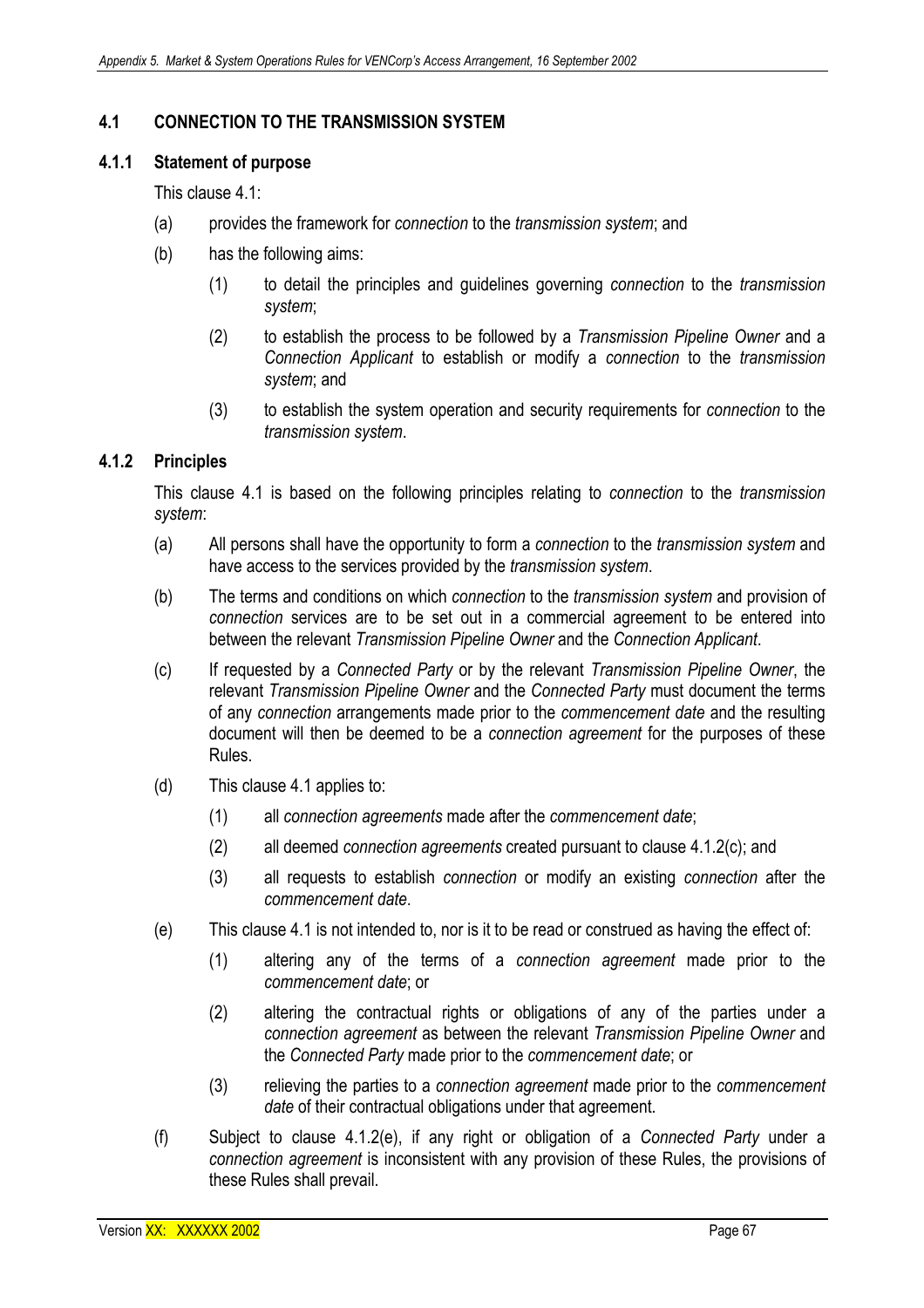## **4.1.3 Obligations of the Transmission Pipeline Owner**

A *Transmission Pipeline Owner* must:

- (a) receive and process applications for *connection* or modification of a *connection* which are submitted to it and must enter into a *connection agreement* with each *Connected Party* and any other person to which it has provided a *connection* in accordance with this clause 4.1;
- (b) ensure that every *connection agreement* to which it is a party complies with, and is not inconsistent with, this clause 4.1;
- (c) consult with *VENCorp* regarding the system operation and security requirements of proposed *connections* to its *pipeline*; and
- (d) use its reasonable endeavours to comply with all reasonable requests of the *Connection Applicant* relating to its *connection* requirements.

## **4.1.4 Obligations of VENCorp**

*VENCorp* must:

- (a) review all proposed *connections* from a system operation and security perspective;
- (b) establish system operation and security standards and requirements for *connections*; and
- (c) use its reasonable endeavours to comply with all reasonable requirements of the *Connection Applicant* and the relevant *Transmission Pipeline Owner* relating to the commissioning of *connection equipment*.

## **4.1.5 Obligations of Connected Parties**

- (a) Each *Connected Party* must ensure that all *connection equipment* which is owned, operated or controlled by it at all times comply with applicable requirements and conditions for *connection* in accordance with its *connection agreement* with the *Transmission Pipeline Owner*.
- (b) A *Connection Applicant* must:
	- (1) comply with the reasonable requirements of the *Transmission Pipeline Owner* in respect of the design requirements of *connection equipment* proposed to be *connected* to the *transmission system*;
	- (2) not make any material modification or addition to any *connection equipment* which is the subject of a *connection agreement* without the prior written consent of the relevant *Transmission Pipeline Owner* and *VENCorp*;
	- (3) provide load forecast information to the relevant *Transmission Pipeline Owner* and *VENCorp* in accordance with clause 4.1.6(c); and
	- (4) allow the *Transmission Pipeline Owner* to participate in the commissioning of *connection equipment* which is to be *connected* to the *transmission system*.

#### **4.1.6 Application for connection**

- (a) A person who wishes to *connect* to the *transmission system* may make an application to *connect* in accordance with this clause 4.1.6.
- (b) An application to *connect* made by a person who wishes to *connect* to the *transmission system* must contain the information specified in clause 4.1.6(c) and must be submitted, together with the relevant application fee, to the relevant *Transmission Pipeline Owner*.
- (c) The *connection* application must include: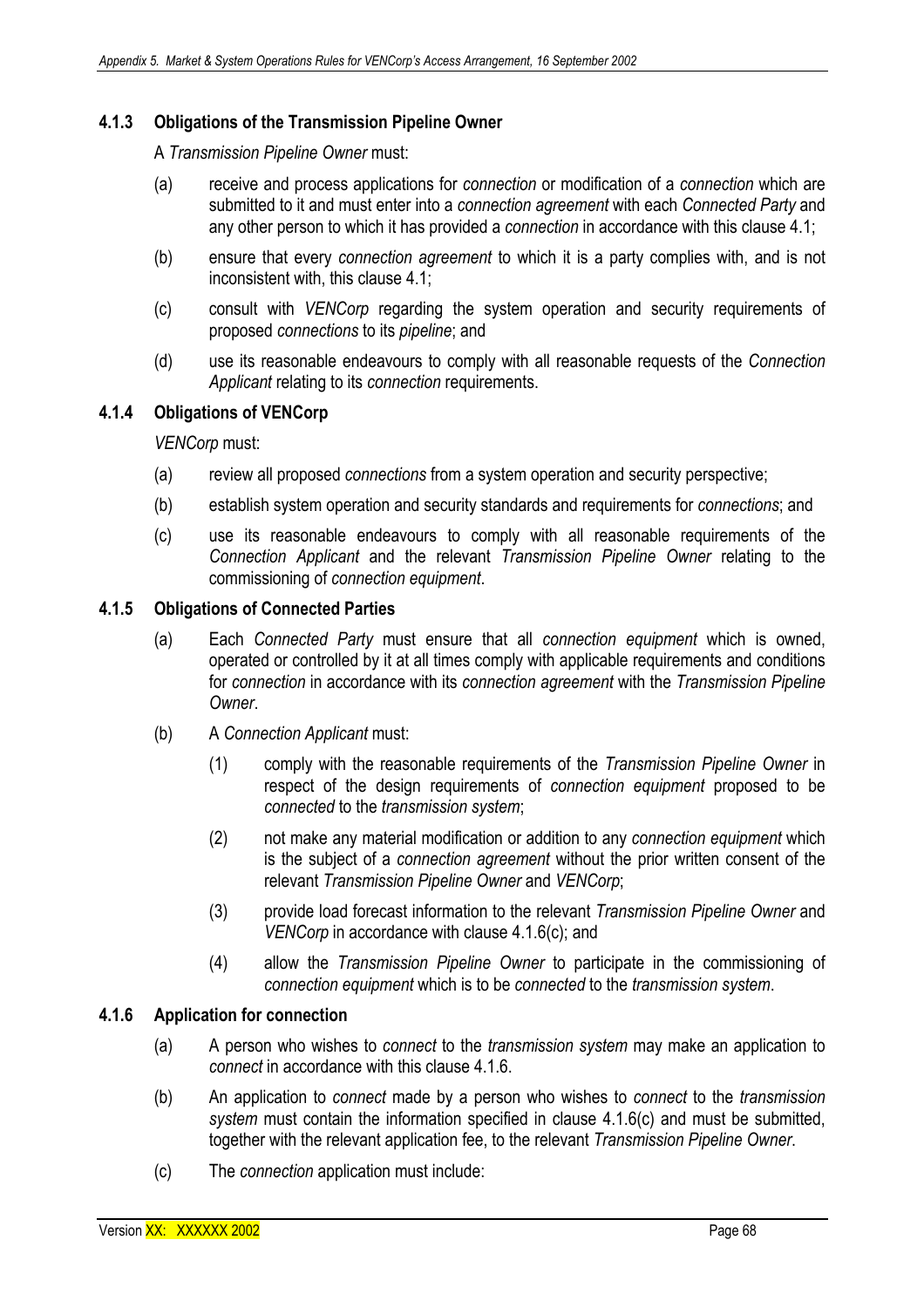- (1) details of the location of the *connection point* and proposed specifications of the *connection equipment*;
- (2) the date by which the *connection* is desired;
- (3) details of the forecast load requirements of the *connection point*, including maximum daily quantity, maximum hourly quantity and maximum and minimum operating pressures; and
- (4) such other information as the relevant *Transmission Pipeline Owner* may reasonably request to enable it to assess the application to *connect* and prepare an offer to *connect*.
- (d) Within six months of the *commencement date*, *VENCorp* must determine the relevant application fee (if any) payable under clause 4.1.6(b) by a person making an application to *connect* to the *transmission system*.

### **4.1.7 VENCorp to approve application in principle**

- (a) The relevant *Transmission Pipeline Owner* must submit details of the load requirements of the proposed *connection point* (including the information referred to in clause 4.1.6(c)) to *VENCorp* for approval and for allocation of any available *authorised MDQ* to the *Connection Applicant* in accordance with clause 5.3 as soon as reasonably practicable and in any event within twenty *business days* of receipt of an application to *connect* (or within such longer period as the relevant *Transmission Pipeline Owner* and the *Connection Applicant* may agree).
- (b) Within twenty *business days* of receipt of a proposal for a *connection*, *VENCorp* must approve or reject the proposed *connection* in accordance with principles and procedures in the guidelines referred to in clause 4.1.7(f) and give notice of the approval or rejection to the relevant *Transmission Pipeline Owner*.
- (c) *VENCorp* may reject a proposed *connection* if the proposed *connection* or modified *connection* does not meet the system operation and security and other requirements specified in the guidelines referred to in clause 4.1.7(f).
- (d) If *VENCorp* rejects a proposed *connection*, *VENCorp* must notify the relevant *Transmission Pipeline Owner* of its reasons for doing so.
- (e) The relevant *Transmission Pipeline Owner* and the *Connection Applicant* must provide *VENCorp* with any information which *VENCorp* may reasonably request to enable it to assess the proposed *connection*.
- (f) In consultation with *Participants VENCorp* must develop and update from time to time guidelines for the approval of new or modified connections to the transmission system.
- (g) The guidelines referred to in clause 4.1.7(f) must:
	- (1) contain the principles and procedures and the system operation and security requirements used for approving or rejecting a proposed *connection* referred to in clause 4.1.7(b); and
	- (2) must be *published* and provided to *Participants* and interested persons on request.

### **4.1.8 Offer to connect**

(a) Within twenty *business days* after the proposed *connection* has been approved in principle by *VENCorp* (or such longer period as the relevant *Transmission Pipeline Owner* and the *Connection Applicant* may agree), the relevant *Transmission Pipeline Owner* must prepare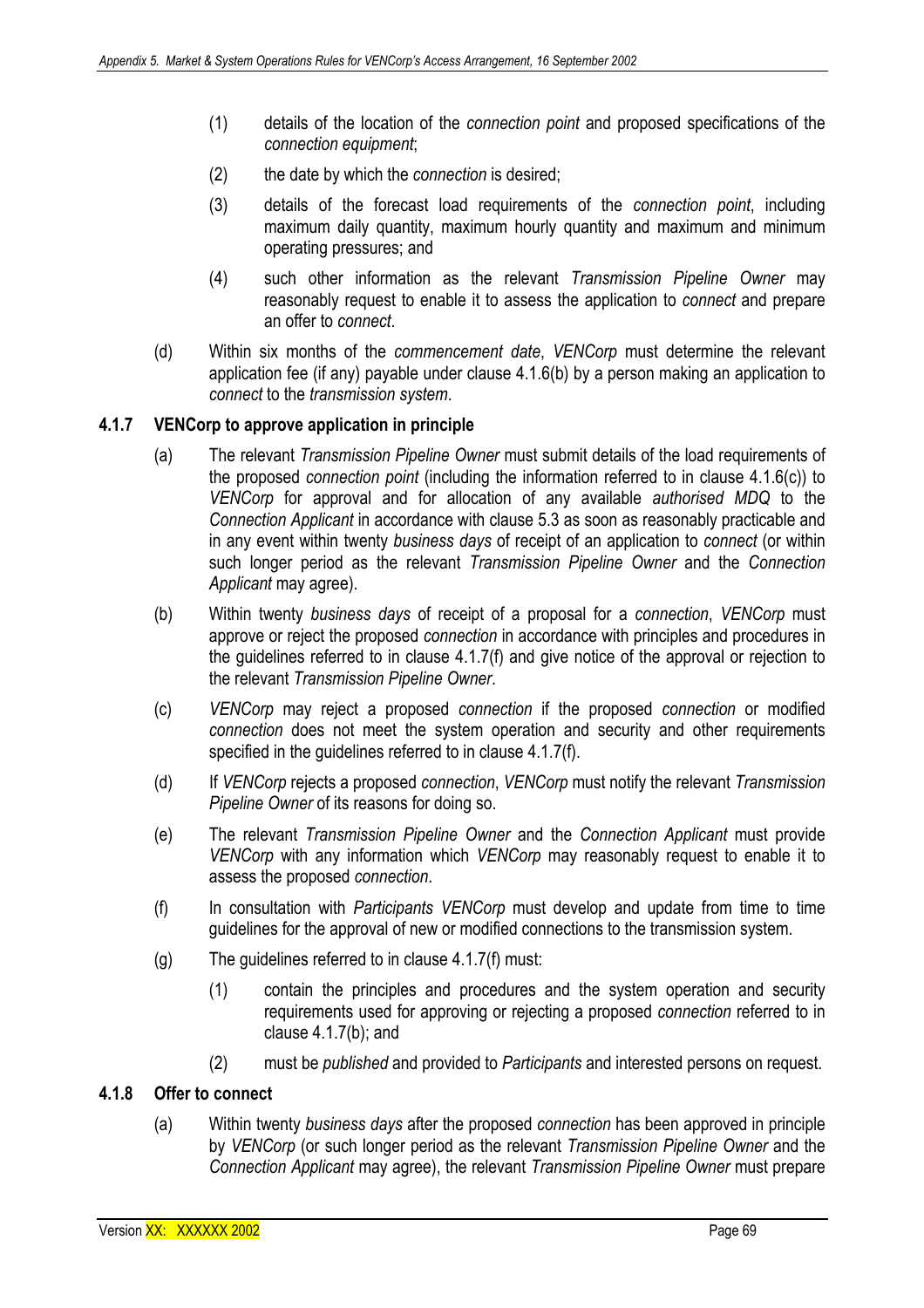and make an offer to *connect* the *Connection Applicant's pipeline* to the *transmission system*.

- (b) The offer to *connect* must contain the proposed terms and conditions for *connection* to the *transmission system*.
- (c) The offer to *connect* must be fair and reasonable and must be consistent with the safe and reliable operation of the *transmission system* in accordance with these Rules.
- (d) The relevant *Transmission Pipeline Owner* must use its reasonable endeavours to provide the *Connection Applicant* with an offer to *connect* in accordance with the reasonable requirements of the *Connection Applicant*, including without limitation, the location and load requirements of the proposed *connection point*.
- (e) Both the relevant *Transmission Pipeline Owner* and the *Connection Applicant* are entitled to negotiate with each other in respect of the provision of *connection* and any other matters relevant to the provision of *connection*. If negotiations occur, the relevant *Transmission Pipeline Owner* and the *Connection Applicant* must conduct such negotiations in good faith.
- (f) The offer to *connect* must define the basis for determining *transmission connection*  charges in accordance with the relevant *Transmission Pipeline Owner's access arrangement*, if any.

### **4.1.9 Finalisation of connection agreements**

- (a) If the *Connection Applicant* accepts an offer to *connect*, the *Connection Applicant* must:
	- (1) agree to be bound by all relevant provisions of these Rules; and
	- (2) subject to clause 4.1.10, enter into a *connection agreement* with the relevant *Transmission Pipeline Owner*.
- (b) The provision of *connection* by the relevant *Transmission Pipeline Owner* may be made subject to gaining environmental, planning or other regulatory or statutory approvals for any *pipeline equipment* or *connection equipment*.
- (c) Each *connection agreement* must be based on the offer to *connect* as varied by agreement between the parties.

## **4.1.10 Approval of connection agreements by VENCorp**

- (a) A *Transmission Pipeline Owner* and a *Connection Applicant* must not enter into a *connection agreement* unless it has been approved by *VENCorp*.
- (b) A *Transmission Pipeline Owner* must submit each *connection agreement* which it proposes to enter into with a *Connection Applicant*, in the form agreed by the relevant *Transmission Pipeline Owner* and the *Connection Applicant*, to *VENCorp* within two *business days* after the terms of the proposed *connection agreement* have been agreed by the relevant *Transmission Pipeline Owner* and the *Connection Applicant*.
- (c) The relevant *Transmission Pipeline Owner* must, at the same time as it submits a *connection agreement* for approval by *VENCorp*, either:
	- (1) confirm that there has been no material change to the information provided to *VENCorp* pursuant to clause 4.1.7 in relation to the proposed *connection*; or
	- (2) provide *VENCorp* with full details of the load requirements of the proposed *connection point* to the extent that such requirements differ from the requirements submitted to *VENCorp* pursuant to clause 4.1.7 and any other change to the information provided to *VENCorp* pursuant to that clause.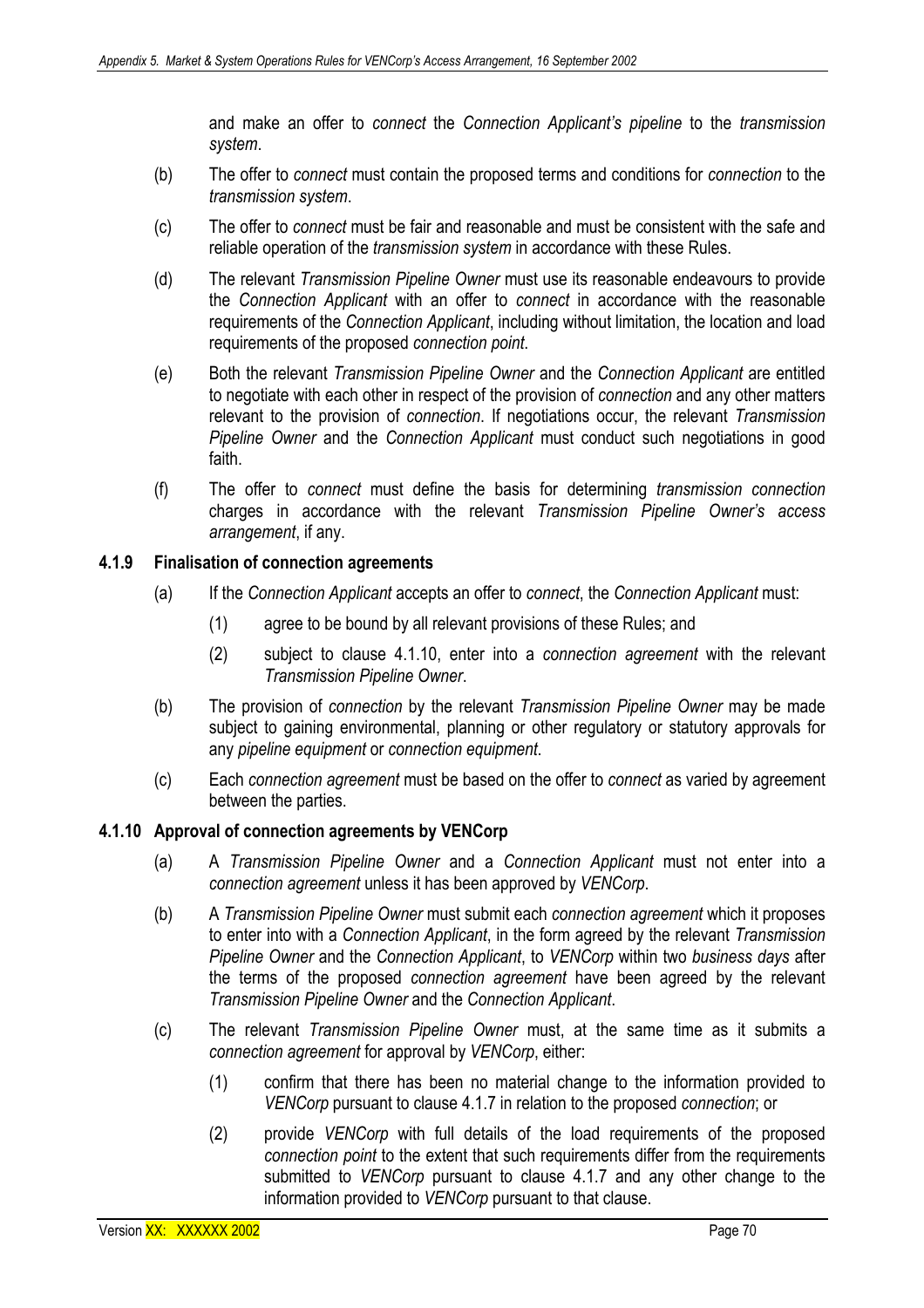- (d) Within ten *business days* of receipt by *VENCorp* of a proposed *connection agreement*  pursuant to clause 4.1.10(b), *VENCorp* must approve the proposed *connection agreement*  or reject the proposed *connection agreement*.
- (e) *VENCorp* may reject a proposed *connection agreement* if:
	- (1) in *VENCorp's* reasonable opinion, the proposed *connection* which is the subject of that *connection agreement* has potential to adversely and materially affect the operation or security of the *transmission system*; or
	- (2) it does not comply with, or is inconsistent with, any provision of these Rules.
- (f) The relevant *Transmission Pipeline Owner* and the *Connection Applicant* must provide *VENCorp* with any information which *VENCorp* may reasonably request to enable it to assess the proposed *connection agreement*.

### **4.1.11 Consultation**

The relevant *Transmission Pipeline Owner* must consult with *VENCorp* in relation to a proposed *connection* prior to submission of the proposed *connection agreement* relating to that *connection*  for approval by *VENCorp* with the intent of facilitating the approval by *VENCorp* of that *connection agreement*.

### **4.1.12 Confidential information**

- (a) All data and information provided by a *Transmission Pipeline Owner* or a *Connection Applicant* under this clause 4.1 must be:
	- (1) prepared, given and used in good faith;
	- (2) treated as *confidential information*; and
	- (3) protected from being disclosed or made available by the recipient to a third party, except for the purpose of enabling the relevant *Transmission Pipeline Owner* and *VENCorp* to assess the application for *connection*.
- (b) If a *Connection Applicant* or relevant *Transmission Pipeline Owner* becomes aware of any material change to any information contained in or relevant to an application to *connect*  then it must promptly notify the other party in writing of that change.

#### **4.1.13 System balancing arrangements**

- (a) *VENCorp* may require, as a condition of *connection* of a *transmission pipeline* to the *transmission system*, that the *Interconnecting Pipeline Owner* which operates the *transmission pipeline* which is proposed to be *connected* must enter into an agreement with *VENCorp* relating to the operation of their respective *transmission pipeline* systems and an *Interconnecting Pipeline Owner* must comply with any such requirement.
- (b) An agreement referred to in clause 4.1.13(a), may make arrangements relating to, amongst other things:
	- (1) the balancing, monitoring and regulation of gas flows between the *transmission system* and the *pipeline* which is proposed to be *connected*;
	- (2) the *scheduling* of gas flows in accordance with the *nominations* and *inc/dec offers*  of *Market Participants* who wish to transport gas across the *transfer point* at which the *Interconnected Pipeline Owner's pipeline* is *connected* to the *transmission system*;
	- (3) the maintenance of a balancing account;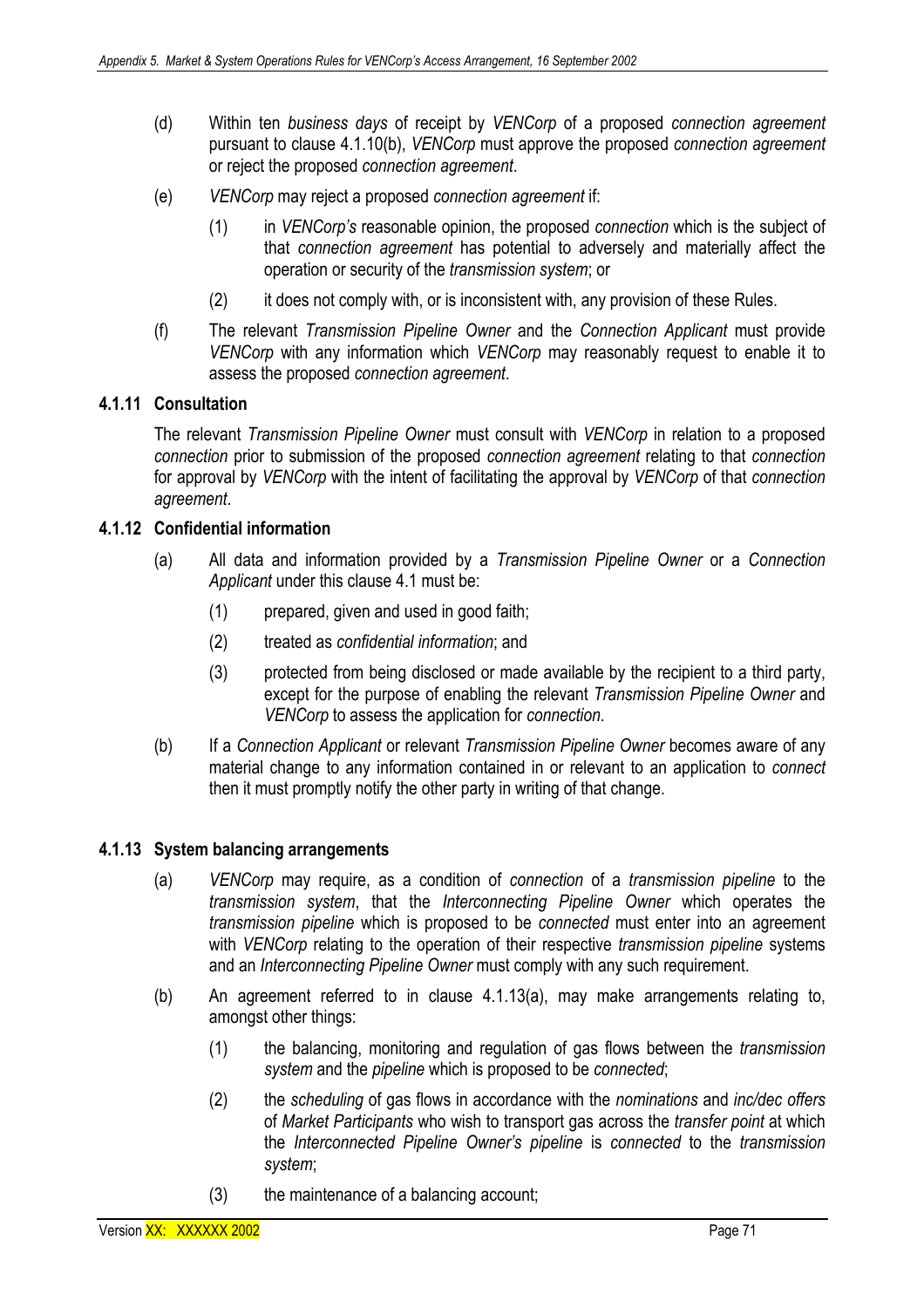- (4) the deployment of system capacity and system optimisation;
- (5) operating pressures; and
- (6) the maintenance of the security of the *transmission system* and the *transmission pipeline* which is proposed to be *connected*.

## **4.1.14 Interpretation**

For the purpose of this clause 4.1, in relation to a *connection*, a reference to a "relevant *Transmission Pipeline Owner*" is to be construed as a reference to the *Transmission Pipeline Owner* which owns or controls the *pipeline* to which that *connection* relates or which is the subject of that *connection*.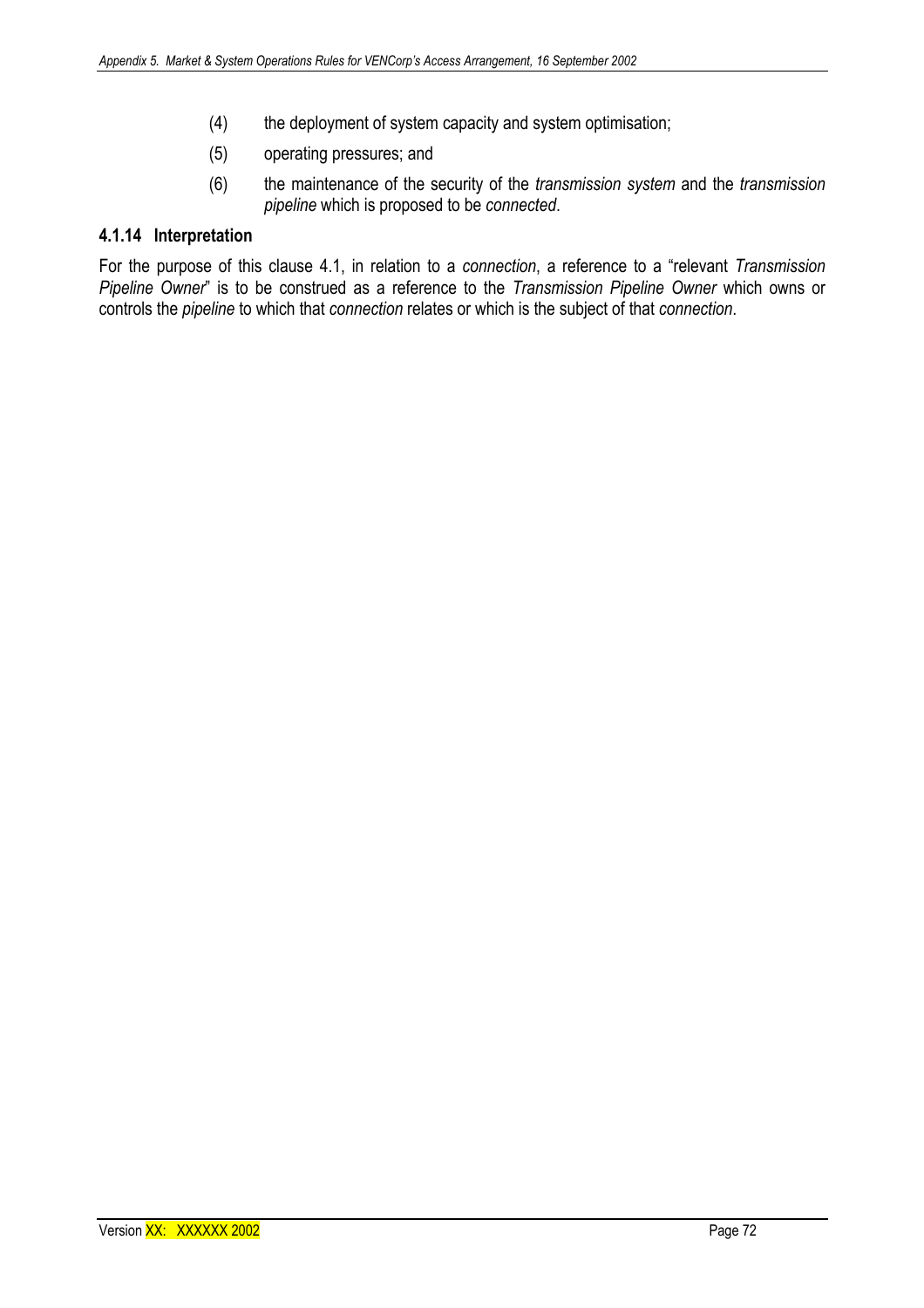# **4.2 LNG STORAGE**

## **4.2.1 Purpose of this clause**

This clause 4.2 sets out:

- (a) the obligations of the *LNG Storage Provider* relating to the operation of the *LNG storage facility* and the provision of *LNG storage capacity*;
- (b) the responsibilities of *VENCorp* relating to the *LNG reserve*;
- (c) the rights and obligations of *Market Participants* who hold *LNG storage capacity*;
- (d) requirements relating to the transfer of *LNG storage capacity* and *LNG stock*; and
- (e) the rights and obligations of *VENCorp*, the *LNG Storage Provider* and *Market Participants* relating to the maintenance of sufficient *LNG stock* to ensure the security of the *transmission system* and to satisfy *VENCorp's* operational requirements.

## **4.2.2 Obligations of VENCorp**

(a) *VENCorp* is responsible for *scheduling LNG injection offers* and managing the *LNG reserve*.

Clauses 4.2.2(b), (c) and (d) deleted by notice in the Government Gazette dated 28 February 2002

## **4.2.3 Obligations of the LNG Storage Provider**

- (a) The *LNG Storage Provider* must ensure that, subject to the terms and conditions of these Rules and the right of *Market Participants* who hold *LNG storage capacity* to make *LNG injection offers*, the *LNG storage facility* is utilised with the objective of maintaining *LNG stock* at the highest level possible.
- (b) The *LNG Storage Provider* must operate the *LNG storage facility* in accordance with the *scheduling instructions* issued by *VENCorp* in accordance with these Rules.
- (c) The *LNG Storage Provider* must maintain a register of the holders of *LNG storage capacity* and register transfers of *LNG storage capacity* and *LNG stock* in accordance with clauses 4.2.5 and 4.2.6.

## **4.2.4 BOC Agreement**

- (a) The *LNG Storage Provider* must, subject to the terms and conditions of the *BOC Agreement*, keep *VENCorp* informed in a timely manner of all matters or circumstances relating to the *BOC Agreement* or the operation of the *LNG storage facility* which may affect the ability of *VENCorp* to *schedule LNG injection offers* or use the *LNG reserve*.
- (b) The *LNG Storage Provider* must notify *VENCorp* on or before the twelfth day of each month of the following information relating to the operation of the *BOC Agreement*:
	- (1) the minimum and maximum quantity of gas which the *LNG Storage Provider* may order for liquefaction by *BOC* in the following month under the *BOC Agreement*; and
	- (2) if known, *BOC's* requirements for gas and *LNG stock* in the following month.
- (c) If any provision of these Rules with which the *LNG Storage Provider* is bound to comply is inconsistent with any term of the *BOC Agreement*, then the term of the *BOC Agreement* will prevail.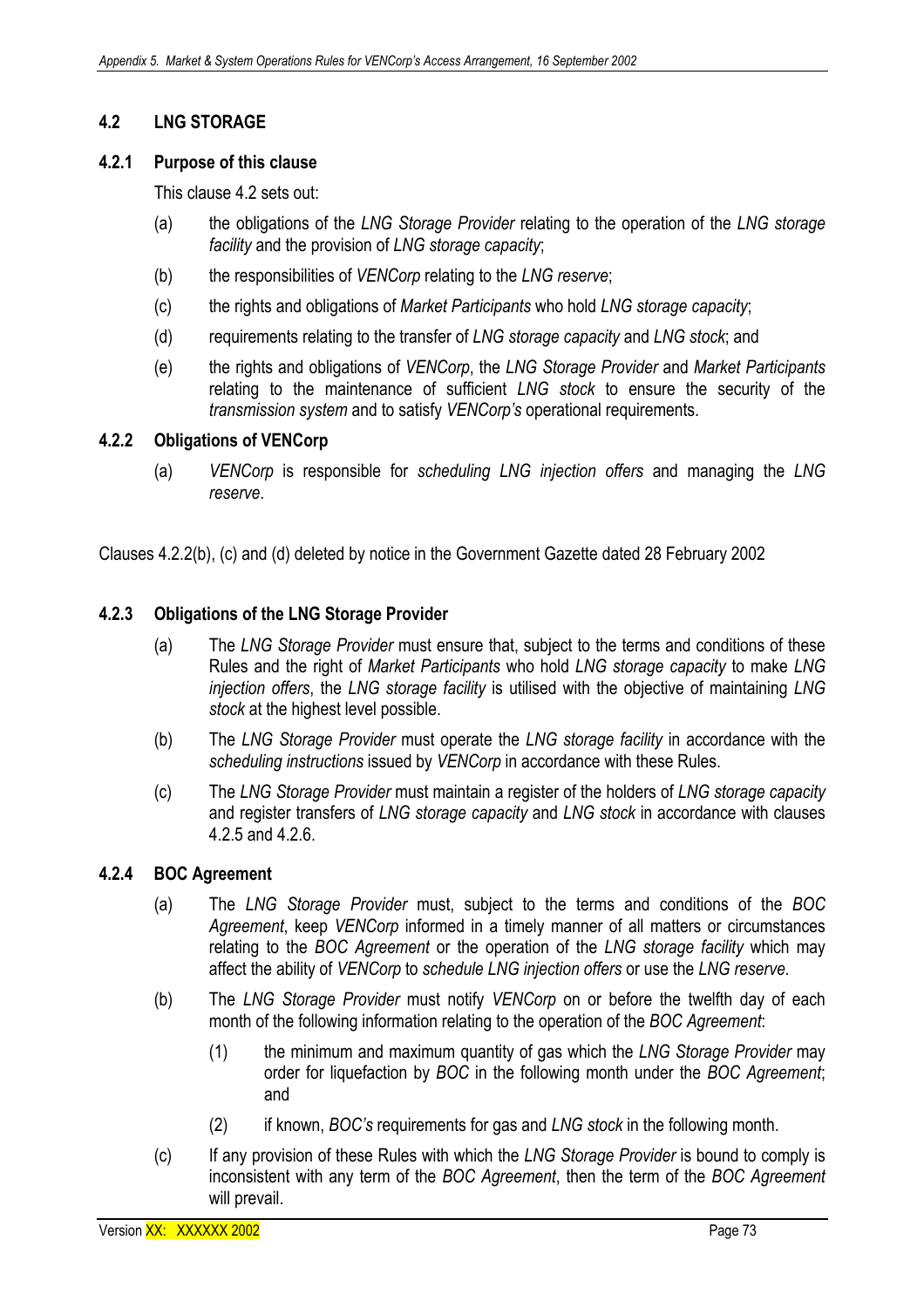(d) The *LNG Storage Provider* must not terminate or vary the *BOC Agreement* without the consent of *VENCorp* (whose consent must not be unreasonably withheld or delayed).

## **4.2.5 LNG storage capacity**

- (a) *VENCorp* must not do anything, or omit to do anything, which would adversely affect *BOC's LNG* storage entitlement under the *BOC Agreement*.
- (b) Unless and until *VENCorp* otherwise agrees, the *LNG Storage Provider* must make available 3,000 tonnes of *LNG storage capacity* for the operation of the *LNG reserve* in accordance with clause 4.2.9.
- (c) If *VENCorp* requests, any *LNG storage capacity* which is not required to be made available to *BOC* or is not allocated to *Market Participants* must be made available to *VENCorp* and will comprise part of the *LNG reserve*.
- (d) A *Market Participant* must hold *LNG storage capacity* in order to use the *LNG storage facility*.
- (e) The *LNG Storage Provider* must maintain and keep updated a register of holders of *LNG storage capacity*, which must include the following information:
	- (1) the identity of each holder of *LNG storage capacity*;
	- (2) the amount of *storage space* to which each holder of *LNG storage capacity* is entitled; and
	- (3) the quantity of *LNG stock* held on behalf of each holder of *LNG storage capacity*.
- (f) The register of holders of *LNG storage capacity* may be maintained and stored in a computer or other electronic device or database.

#### **4.2.6 Transfers of LNG storage capacity and LNG stock**

- (a) A *Market Participant* may at any time:
	- (1) transfer all or part of its *LNG storage capacity*; or
	- (2) transfer all or part of its *LNG stock*,

to another *Market Participant*, subject to and in accordance with this clause 4.2.6.

- (b) A *Market Participant* may not transfer *LNG storage capacity* or *LNG stock* if as a result the transferor or the transferee would have *LNG stock* in excess of the *LNG storage capacity*  to which it is entitled.
- (c) A transfer of *LNG storage capacity* and/or *LNG stock* may only be expressed to take effect on the start of a *gas day* and any such transfer which purports to take effect at any other time shall be invalid.
- (d) The *LNG Storage Provider* must not reject a transfer in respect of which the requirements of this clause 4.2.6 are satisfied.
- (e) Where a *Market Participant* proposes to make an *LNG storage transfer*, both the transferor and transferee must give notice of the proposed *LNG storage transfer* to the *LNG Storage Provider*, specifying:
	- (1) the identity of the transferor and the transferee;
	- (2) the amount of the *LNG storage capacity* and/or *LNG stock* the subject of the transfer; and
	- (3) the *gas day* on the commencement of which the *LNG storage transfer* is to be effective.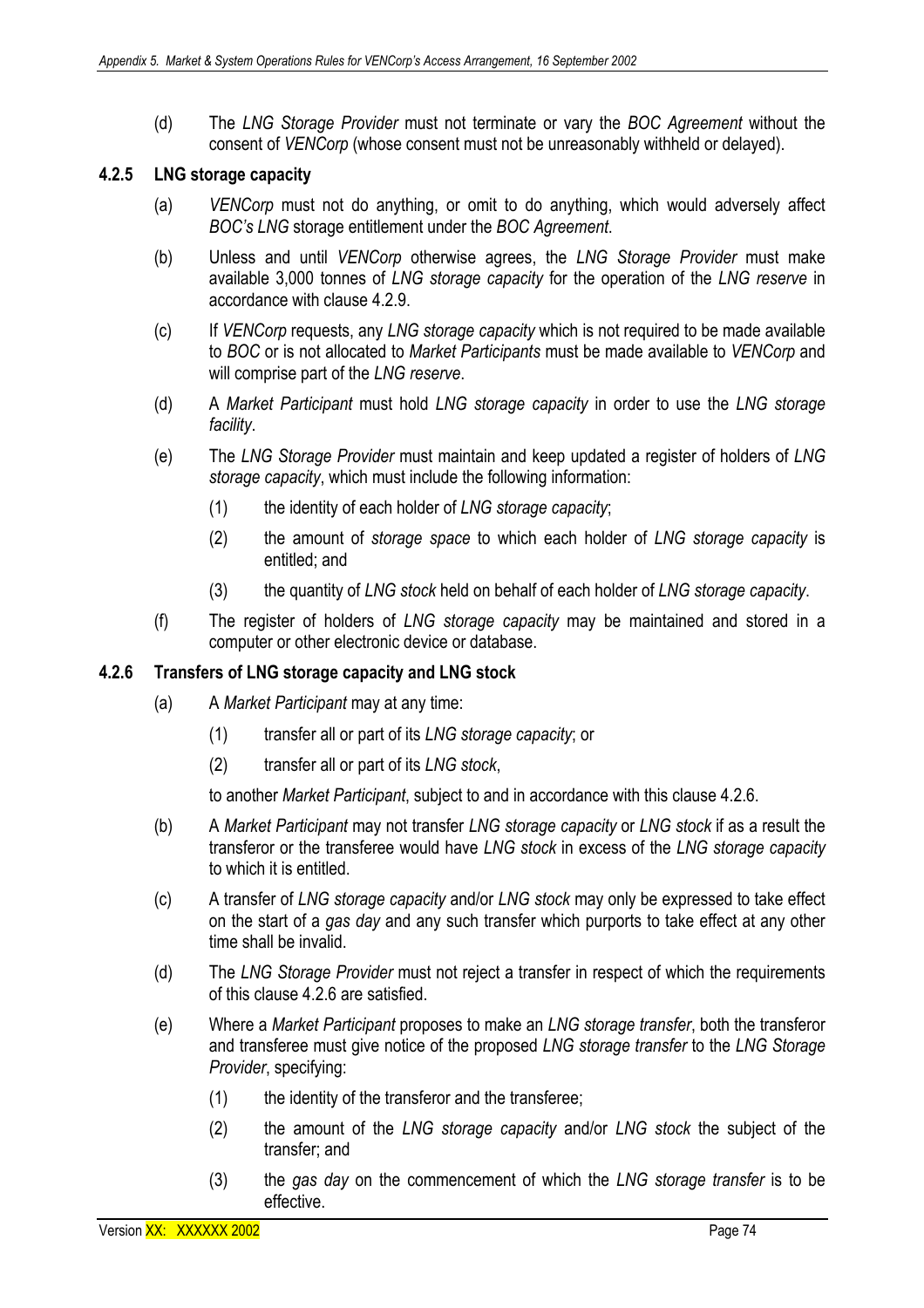- (f) A proposed *LNG storage transfer* must be notified to the *LNG Storage Provider* by the transferor and the transferee by no later than 7.00 am on the day on which the *gas day*  specified in the notice referred to in clause 4.2.6(e)(3) starts.
- (g) The *LNG Storage Provider* must:
	- (1) register an *LNG storage transfer* which complies with this clause 4.2.6 as soon as reasonably practicable after it has been received; and
	- (2) notify *VENCorp* of an *LNG storage transfer* and the amount of the *LNG storage capacity* and/or *LNG stock* transferred by no later than 8.00 am on the day on which the *gas day* starts on the commencement of which that *LNG storage transfer* is to be effective.
- (h) The amount of *LNG storage capacity* and *LNG stock* which a *Market Participant* holds will be determined by the register of *LNG storage capacity* maintained by the *LNG Storage Provider* in accordance with clause 4.2.5(e). The *LNG Storage Provider* will not be required to have regard to any *LNG storage capacity* or *LNG stock* which a *Market Participant* purports to hold other than *LNG storage capacity* or *LNG stock* in respect of which that *Market Participant* is the registered holder.
- (i) With effect from the commencement of the *gas day* on which a valid *LNG storage transfer* is expressed to take effect in accordance with clause 4.2.6(e)(3) the *LNG stock* which is the subject of a valid *LNG storage transfer* will be added to the transferee's *LNG stock* and deducted from the transferor's *LNG stock*.
- (j) If for any reason a *Market Participant* ceases to be entitled to any *LNG storage capacity*, the *LNG Storage Provider* will, as soon as reasonably practicable after it becomes aware of the cessation, register that fact. Any *LNG storage transfer* which is notified to the *LNG Storage Provider* will be valid and capable of registration, notwithstanding that the transferor's entitlement to the *LNG storage capacity* which is the subject of the *LNG storage transfer* has ceased, unless and until the cessation has been registered.

# **4.2.7 Liquefaction of gas**

- (a) Unless *VENCorp* otherwise approves, the *LNG Storage Provider* must order, in respect of each month, the maximum quantity of gas which it is entitled to require *BOC* to liquefy for storage in that month under the terms of the *BOC Agreement*.
- (b) The quantity of gas made available to *BOC* for liquefaction and storage in the *LNG storage facility* during each *trading interval* as a result of an order made by the *LNG Storage Provider* pursuant to clause 4.2.7(a) shall be allocated to, and be deemed to have been made available by, *VENCorp* or the *Market Participants* who hold *LNG storage capacity* in the following order of priority:
	- (1) first, such quantity of gas shall be allocated to, and be deemed to have been made available by, *VENCorp* as may be necessary to ensure that the *LNG reserve* is maintained at the maximum level and that there is sufficient *LNG stock* for use by *BOC* in accordance with the terms of the *BOC Agreement*; and
	- (2) second, a proportion of the remaining quantity, if any, (after a quantity has been allocated to *VENCorp* pursuant to clause 4.2.7(b)(1)) shall be allocated to, and be deemed to be made available by, each *Market Participant* who holds *LNG storage capacity* in accordance with the following formula:

$$
Q = QL \times PAC
$$
  
TAC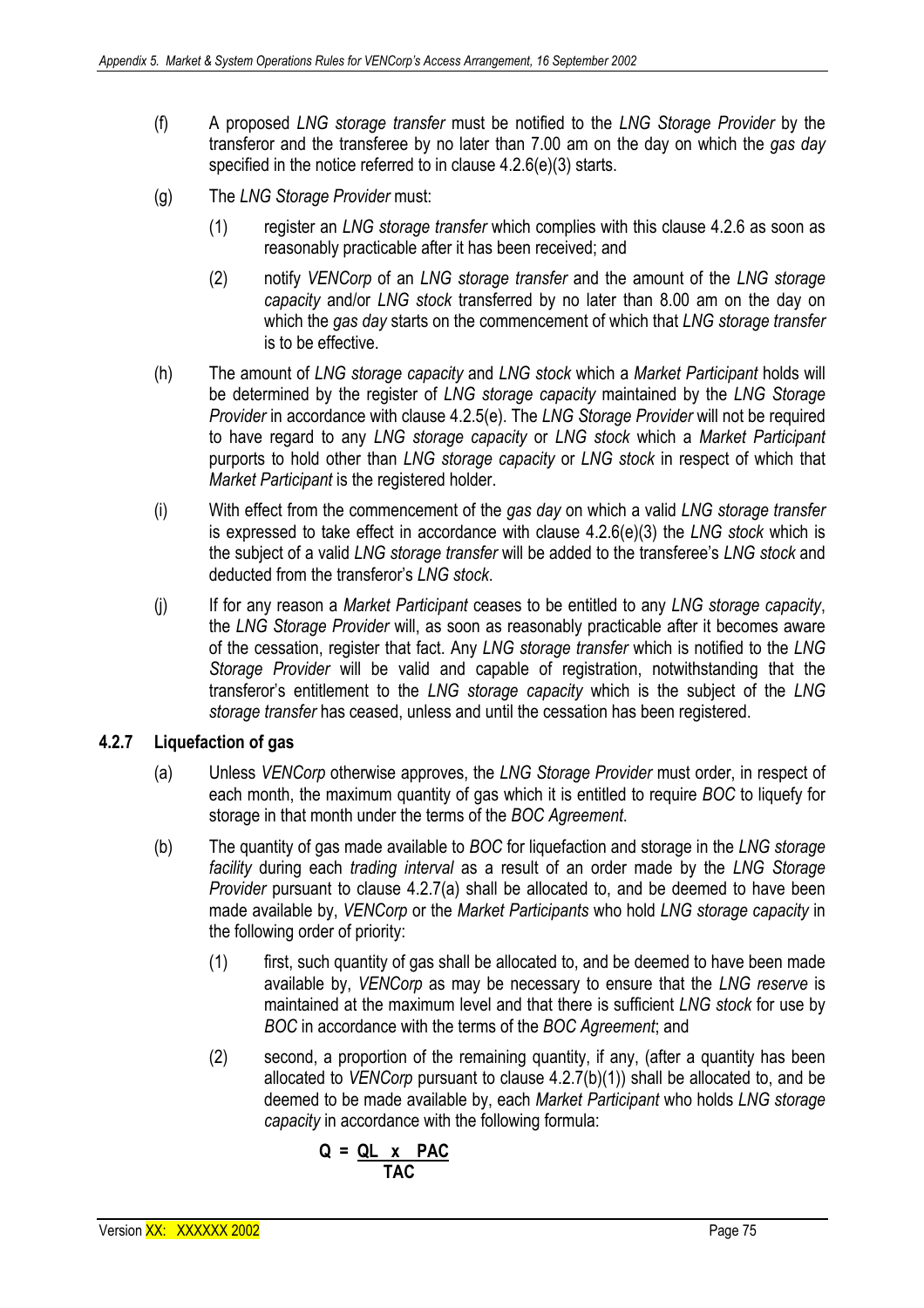where:

- **Q** is the *Market Participant's* allocation of the remaining quantity (if any) of gas made available to *BOC* for liquefaction and storage in a *trading interval*;
- **QL** is the remaining quantity of gas (if any) made available to *BOC* for liquefaction and storage in that *trading interval*;
- **PAC** is that *Market Participant's available LNG capacity* at the start of that *trading interval*; and
- **TAC** is the sum of all *Market Participants available LNG capacity* at the start of that *trading interval*.
- (c) The *LNG Storage Provider* must determine the quantity of gas deemed to have been made available by *VENCorp* and each *Market Participant* to *BOC* for liquefaction during each *trading interval* and notify *VENCorp* of its determination as soon as reasonably practicable after the end of the relevant *trading interval*.
- (d) To avoid doubt, any quantity of gas deemed to have been made available by a *Market Participant* to *BOC* during a *trading interval* in accordance with this clause 4.2.7 is to be taken into account for the purpose of calculating that *Market Participant's trading imbalance* in that *trading interval*.

# **4.2.8 Vaporisation of LNG and LNG injection offers**

Clauses 4.2.8(a) and (b) deleted by notice published in the Government Gazette dated 28 February 2002

- (c) Subject to clause 4.2.8(d), *VENCorp* must *schedule LNG injection offers* in accordance with the provisions of clause 3.1.
- (d) *VENCorp* must call on *LNG injection offers* by issuing *scheduling instructions* directly to the *LNG Storage Provider* and, to avoid doubt, *VENCorp* is not required to issue *scheduling instructions* to *Market Participants* in respect of their *LNG injection offers*.
- (e) To avoid doubt, *LNG stock* held by *Market Participants* will only be vaporised in accordance with the *LNG injection offers* submitted by them and such *Market Participants*  have no right to submit *nominations* in respect of the injection of vaporised *LNG* into the *transmission system* or any other right in respect of the withdrawal of *LNG stock* from storage.

# **4.2.9 LNG Reserve**

- (a) *VENCorp* may utilise the *LNG reserve* by requiring the *LNG Storage Provider* to vaporise *LNG stock* held by the *LNG Storage Provider* on its behalf at such times and in such quantities as *VENCorp* may reasonably consider necessary or desirable to ensure the security of the *transmission system* and to satisfy *VENCorp's* operational requirements.
- (b) The *LNG Storage Provider* must comply with all reasonable directions of *VENCorp* relating to the utilisation of the *LNG reserve*, including any direction to vaporise any *LNG stock*  which comprises part of the *LNG reserve*.

Clause 4.2.8(c) deleted by notice published in the Government Gazette dated 28 February 2002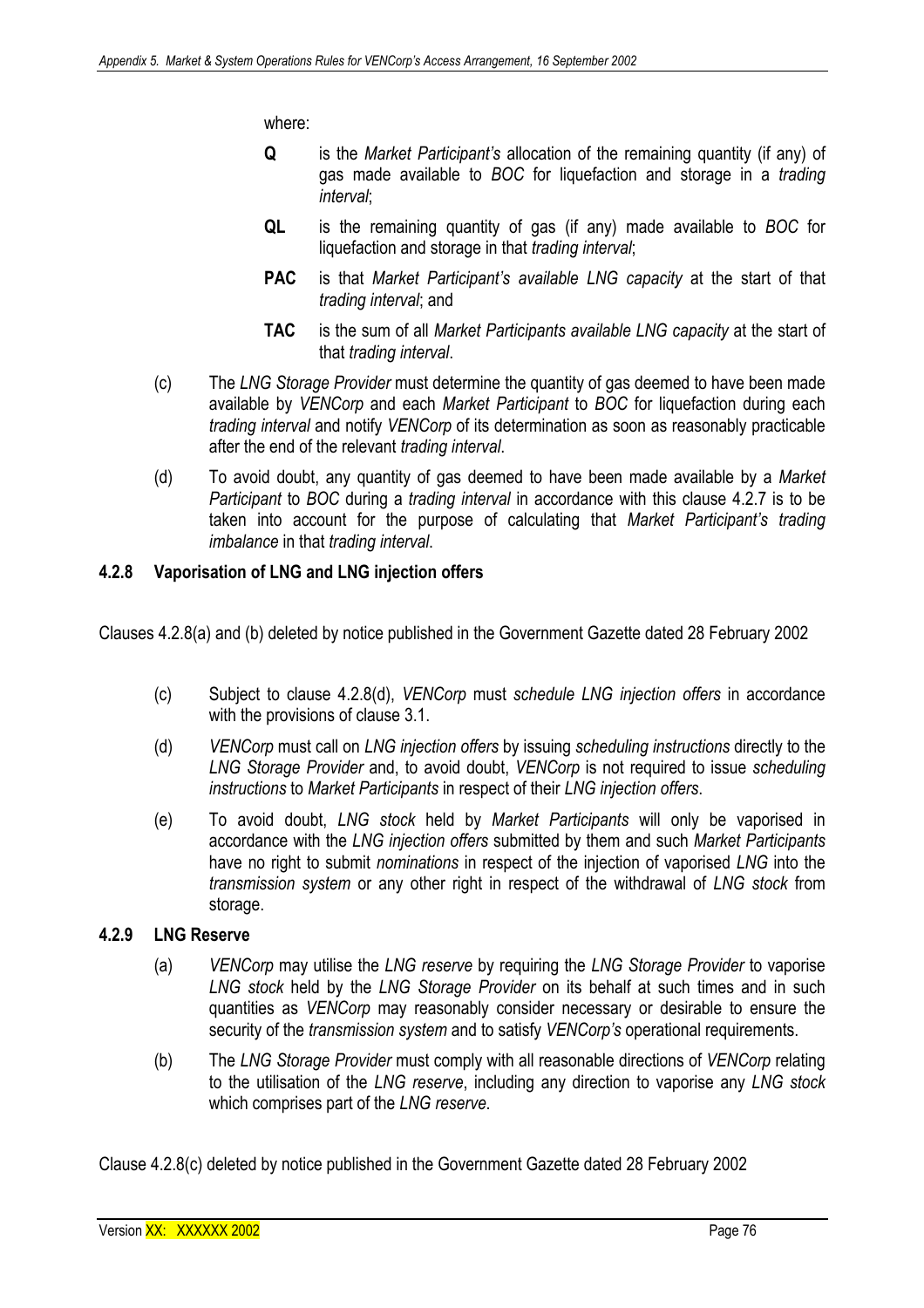(d) *VENCorp* must consult with *Market Participants* and the *LNG Storage Provider* for the purpose of carrying out any review of the *LNG reserve.* 

Clause 4.2.8(e) deleted by notice published in the Government Gazette dated 28 February 2002

 (f) Any gas which is vaporised for testing of the *LNG facility* and boil off gas is to be treated as having been taken from the *LNG reserve* and included in the *linepack account*.

## **4.2.10 Provision of information**

- (a) The *LNG Storage Provider* and *VENCorp* must establish and operate an information exchange system allowing the electronic transfer of information between the *LNG Storage Provider* and *VENCorp* relating to the *LNG storage facility*.
- (b) The specifications and requirements of the information exchange system referred to in clause 4.2.10(a) shall be as agreed between the *LNG Storage Provider* and *VENCorp* from time to time (such agreement not to be unreasonably withheld or delayed) and the cost of providing and maintaining that system shall be borne by the *LNG Storage Provider* and *VENCorp* in such proportions as they may agree from time to time (such agreement not to be unreasonably withheld or delayed).
- (c) The information exchange system referred to in clause 4.2.10(a) must allow *VENCorp* to have access to the following information as soon as reasonably practicable after the end of each *trading interval*:
	- (1) the quantity of gas which was made available to *BOC* for liquefaction during the previous *trading interval*;
	- (2) the quantity of *LNG stock* which is held in the *LNG storage facility* at the end of the previous *trading interval* for use by *BOC*, *VENCorp* and each *Market Participant* who holds *LNG storage capacity* (after taking account of any gas made available for liquefaction by *VENCorp* and each *Market Participant* pursuant to clause 4.2.7(b) and liquefied during that *trading interval* and any *LNG* vaporised during that *trading interval* as a result of any *scheduling instructions* or any other direction by *VENCorp*);
	- (3) the quantity of gas which was made available to *BOC* for use in its *LNG* plant and air separation, nitrogen liquefaction, storage and other facilities and returned to the *transmission system* during the previous *trading interval*; and
	- (4) such other information relating to the operation of the *LNG storage facility* as *VENCorp* may reasonably require.
- (d) *VENCorp* must, if requested by a *Market Participant* who holds *LNG storage capacity*, make available to that *Market Participant* the following information relating to that *Market Participant (*if and to the extent that such information is available to *VENCorp):*
	- (1) the quantity of gas which was deemed to be made available by that *Market Participant* to *BOC* for liquefaction during each *trading interval*;
	- (2) the quantity of *LNG stock* held by the *LNG Storage Provider* on behalf of the *Market Participant* at the end of each *trading interval*; and
	- (3) the quantity of *LNG* vaporised on behalf of the *Market Participant* during each *trading interval*.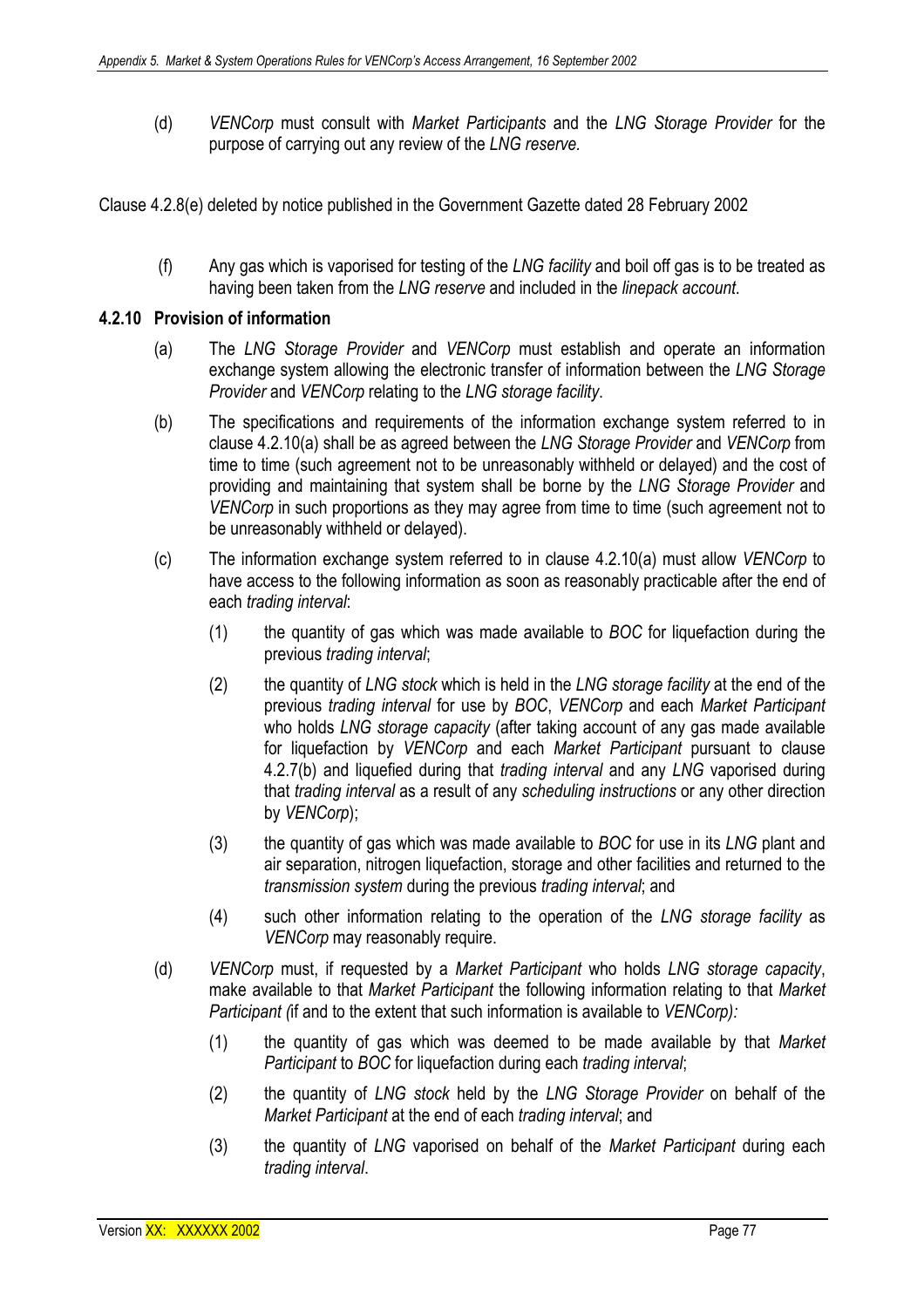# **4.3 GAS QUALITY**

## **4.3.1 Principles**

- (a) The quality specifications for gas which is delivered into the *transmission system* shall be the uniform *gas quality specifications* prescribed by the *Gas Quality Regulations*, unless *VENCorp* determines otherwise.
- (b) *VENCorp* is responsible for ensuring that any gas which is transferred from the *transmission system* to a *distribution pipeline* at a *system withdrawal point* complies with the *prescribed specifications*.
- (c) *VENCorp* has the sole right to accept delivery of *off-specification gas*.
- (d) Each *Participant* must use its reasonable endeavours to ensure that any gas which it injects or tenders for injection into the *transmission system* at a *system injection point*  complies with the *gas quality specifications* for that *system injection point*.
- (e) Gas quality monitoring is required at all *system injection points* and such other points on the *transmission system* as *VENCorp* may consider necessary or desirable to enable *VENCorp* to monitor the quality of gas injected into and withdrawn from the *transmission system*.

# **4.3.2 Gas quality standards at injection points**

- (a) *VENCorp* may approve, in relation to a *system injection point*, a gas quality standard which is different to the *prescribed specifications* and accept delivery of gas at that *system injection point* which complies with that gas quality standard if:
	- (1) all of the *Market Participants* who propose to inject gas which does not comply with the *prescribed specifications* into the *transmission system* at that *system injection point* have entered into a written contract:
		- (A) with one or more of the *Market Participants* who inject gas which complies with the *prescribed specifications* into the *transmission system* at another *system injection point* regarding the acceptance of the proposed gas quality standard to be co-mingled with their gas at the *system injection point* first referred to in this clause 4.3.2(a); or
		- (B) with a provider of gas processing services relating to the processing of the gas which does not comply with the *prescribed specifications* after that gas has been injected into the *transmission system*; and
	- (2) *VENCorp* approves that contract and is satisfied that under the terms of the contract gas which complies with that gas quality standard can be co-mingled with other gas in the *transmission system* or processed so that:
		- (A) gas transferred from the *transmission system* to each *distribution pipeline*  at a *system withdrawal point* will, notwithstanding acceptance of gas which complies with that gas quality standard, comply with the *prescribed specifications*; and
		- (B) gas transferred from the *transmission system* to each *Transmission Customer* will, notwithstanding acceptance of gas which complies with that gas quality standard, comply with the gas quality standards agreed between *VENCorp* and each *Transmission Customer* in respect of its *transmission delivery point*.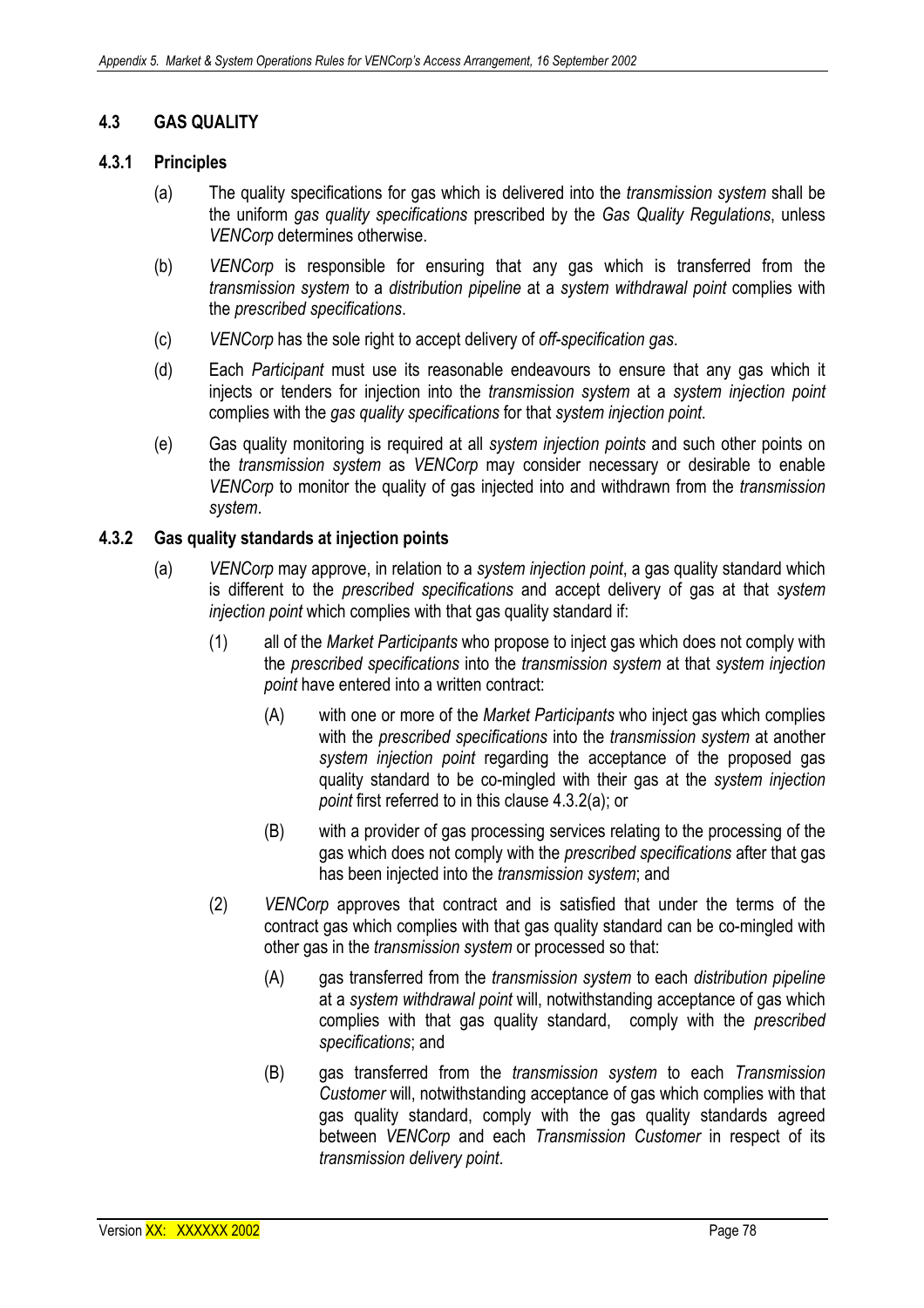- (b) If at any time *VENCorp* considers that any contract which it has approved pursuant to clause 4.3.2(a) is not being complied with in any respect or that the conditions specified in clause 4.3.2(a)(2) can no longer be satisfied in respect of gas which is the subject of any such contract:
	- (1) *VENCorp* must notify each *Market Participant* who injects gas into the *transmission system* at the relevant *system injection point* that the gas quality standard approved by *VENCorp* pursuant to clause 4.3.2(a) in respect of that *system injection point* is no longer approved and specify a time with effect from which gas injected into the *transmission system* at that *system injection point* must comply with the *prescribed regulations*;
	- (2) each *Market Participant* must not, at any time after the time specified in the notice referred to in clause 4.3.2(b)(1), inject gas, or tender gas for injection, at the relevant *system injection point* which does not comply with the *prescribed specifications*; and
	- (3) *VENCorp* may refuse to accept gas into the *transmission system* at the relevant *system injection point* which does not comply with the *prescribed specifications*.
- (c) Subject always to clauses 4.3.2(a) to (b) (inclusive), *VENCorp* may approve, in relation to a *transmission delivery point*, a gas quality standard which is different from the *prescribed specifications* if that gas quality standard has been agreed by all *Participants* who withdraw gas at that *transmission delivery point*.

## **4.3.3 Gas quality monitoring**

- (a) A *gas quality monitoring system* must:
	- (1) be provided by the *Transmission Pipeline Owner* at each *system injection point* and such other points on the *transmission system* as *VENCorp* may consider necessary or desirable to enable *VENCorp* to monitor the quality of gas injected and withdrawn from the *transmission system*; and
	- (2) be paid for by the *Transmission Pipeline Owner*, unless otherwise agreed by the *Transmission Pipeline Owner* and the Connected Party associated with that *monitoring point*.
- (b) The *gas quality monitoring system* must be approved by *VENCorp*.
- (c) The *gas quality monitoring system* must provide for the continuous measurement of gas quality and the continuous transmission of gas quality data in real time to the *metering database* unless *VENCorp* agrees that, having regard to the characteristics of the particular *monitoring point*, satisfactory measurement can be achieved by sampling or some means other than continuous measurement.
- (d) The *gas quality monitoring system* must include the following equipment:
	- (1) a gas chromatograph for determination of gas composition, heating value, relative density and wobbe index;
	- (2) an oxygen analyser for determination of the oxygen content;
	- (3) a sulphur analyser for determination of hydrogen-sulphide and total sulphur; and
	- (4) a water analyser,

unless *VENCorp* agrees otherwise, having regard to alternate measuring methods or the characteristics of the particular gas supply.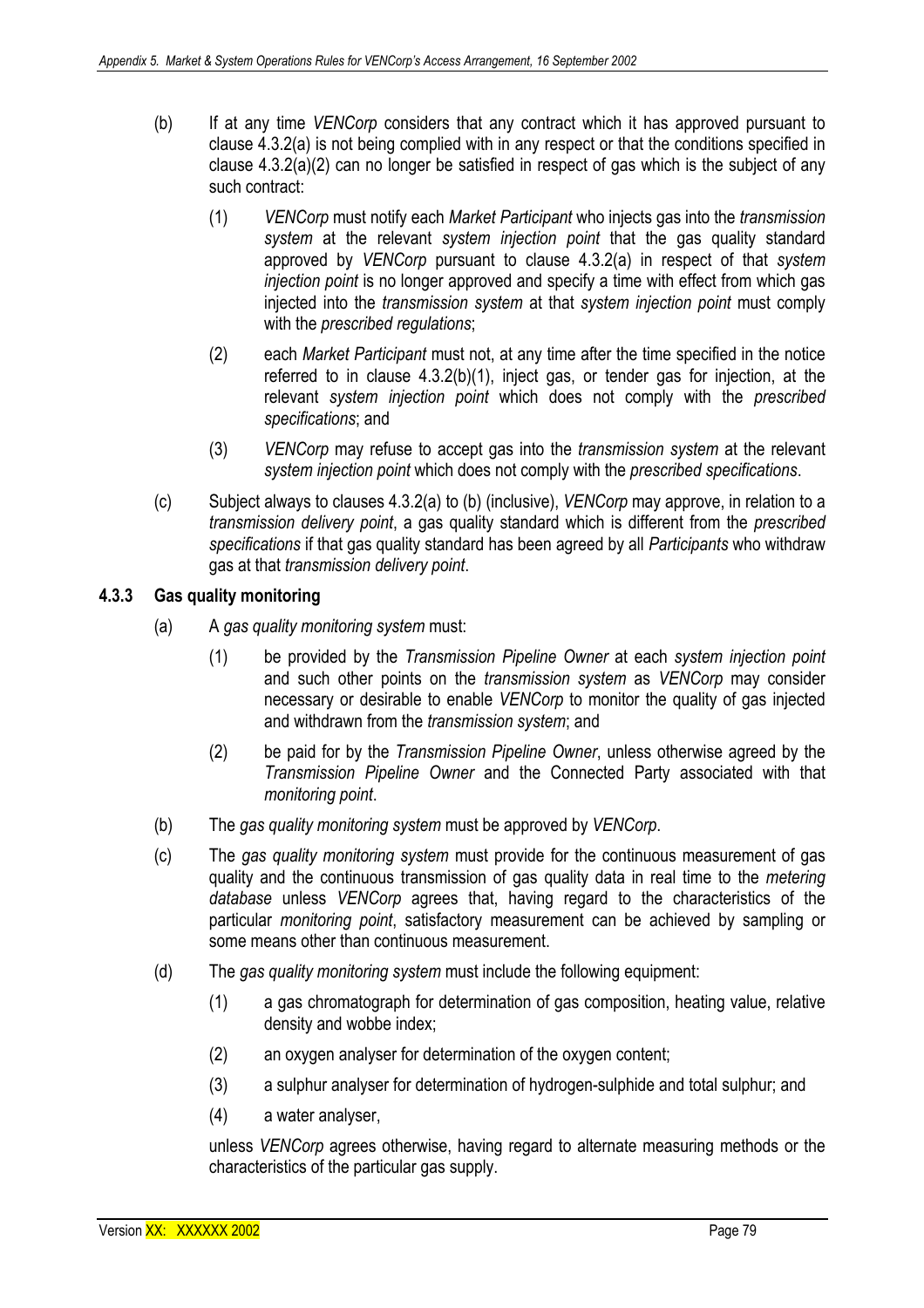- (e) The provider of a *gas quality monitoring system* must ensure that, at its own cost, data from the *gas quality monitoring system* is transmitted to the *metering database* in a form and manner compatible with the *metering database*.
- (f) The provider of the *gas quality monitoring system* must submit to *VENCorp* for approval a plan to ensure the accuracy and reliability of the *gas quality monitoring system*. The plan must include:
	- (1) provision for the periodic testing and calibration of the *gas quality monitoring system* in accordance with standards approved by *VENCorp*;
	- (2) procedures ensuring that the *gas quality monitoring system* will remain free from interference; and
	- (3) provision for the storing of all data relating to the operation and calibration of the *gas quality monitoring system*.
- (g) The provider of the *gas quality monitoring system* must provide *VENCorp* and any other *affected Participant* with all data and information relating to gas quality at the *monitoring point*, including all test and calibration reports relating to the *gas quality monitoring system*, on request. The party requesting the information must pay the provider's reasonable costs of providing that information.

## **4.3.4 Off-specification gas**

- (a) Each *Participant* must use its reasonable endeavours to ensure that any gas which it injects or tenders for injection into the *transmission system* at a *system injection point* complies with the *gas quality specifications* for that *system injection point*.
- (b) If *VENCorp* is aware that *off-specification gas* is being, or is likely to be, or has been injected by a *Participant* at a *system injection point*, *VENCorp* may refuse to accept delivery or continued delivery of all or some of the *off-specification gas* for such period as *VENCorp* may determine.
- (c) *VENCorp* must not refuse to accept, on quality grounds, delivery of gas at a *system injection point* which complies with the *gas quality specifications* for that *system injection point*.
- (d) Each *Participant* must notify *VENCorp* as soon as it becomes aware that gas which does not comply with the *gas quality specifications* is being, or is likely to be, or has been delivered at a *system injection point*. Any such notification must include all information which is available to the *Participant* in respect of the *off-specification gas*, including each aspect of each specification with which it fails to comply, the degree of its failure to comply and the likely time at which the *Participant* will be able to resume delivery of gas in accordance with the *gas quality specifications*.
- (e) *VENCorp* may accept delivery of *off-specification gas* if, in the reasonable opinion of *VENCorp*:
	- (1) acceptance is necessary to ensure the safety of the public or the security of the *transmission system*; or
	- (2) *off-specification gas* can be co-mingled with other gas in the *transmission system*  or processed so that:
		- (A) gas transferred from the *transmission system* to each *distribution pipeline*  at a *system withdrawal point* will, notwithstanding acceptance of that *offspecification gas*, comply with the *prescribed specifications*; and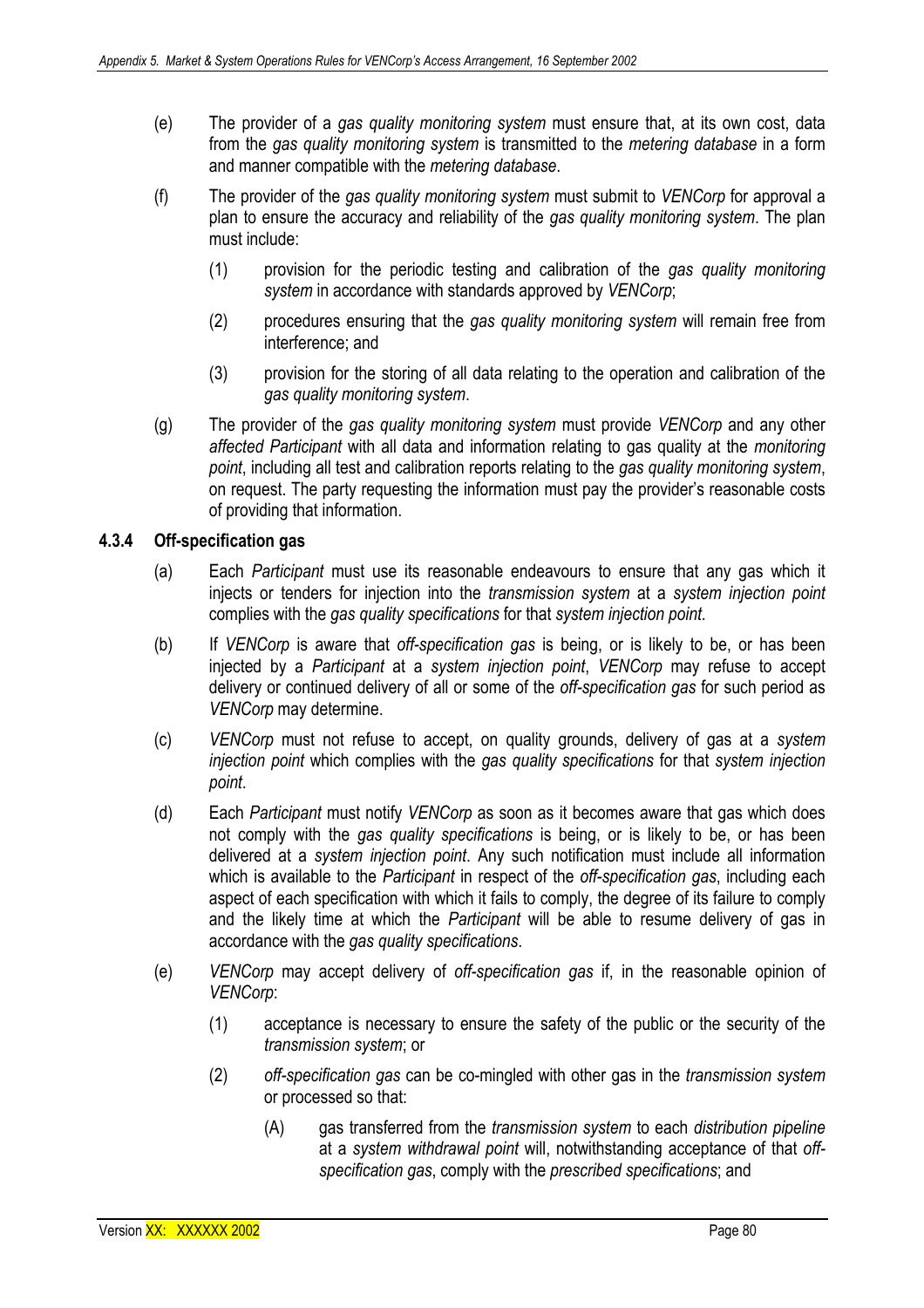- (B) gas transferred from the *transmission system* to each *Transmission Customer* will, notwithstanding acceptance of that *off-specification gas*, comply with the gas quality standards agreed between *VENCorp* and each *Transmission Customer* in respect of its *transmission delivery point*.
- (f) If *VENCorp* accepts or intends to accept any *off-specification gas* in accordance with clause 4.3.4(e), it must promptly give notice of that fact to each *Participant* who *VENCorp*  reasonably believes is likely to be affected by gas which does not comply with the *prescribed specifications* or the gas quality standard agreed by *VENCorp* in respect of a *transmission delivery point* and, so far as known, the extent to which gas is likely to fail to comply with the *prescribed specifications* or such gas quality standard and the likely quantity and duration of such *off specification gas*.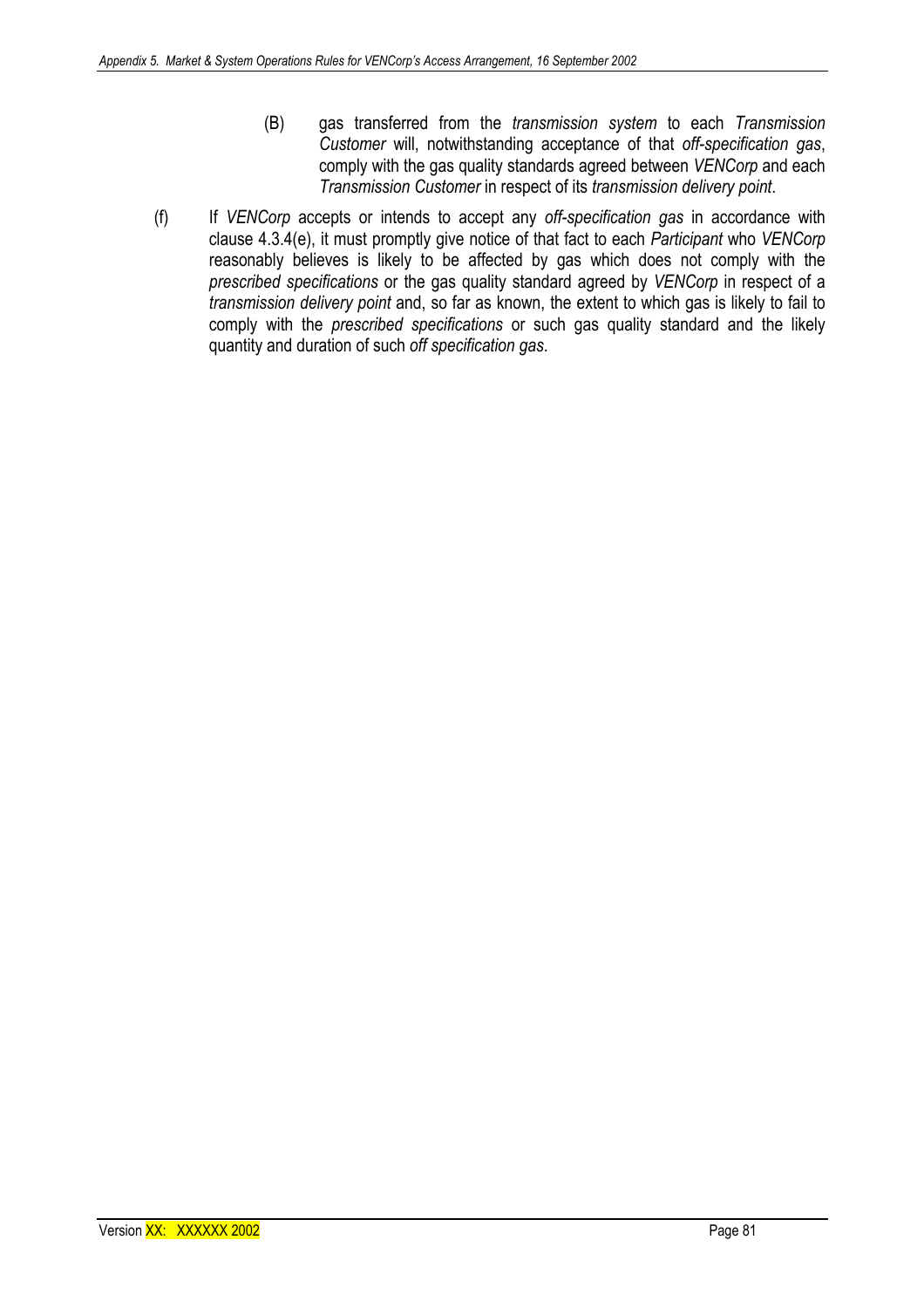## **4.4 METERING**

## **4.4.1 Introduction to the metering rules**

- (a) This clause 4.4 applies to the following *Participants*:
	- (1) *Producers*;
	- (2) *Transmission Pipeline Owners*;
	- (3) *Interconnected Pipeline Owners*;
	- (4) *Distributors*;
	- (5) *Retailers;*
	- (6) *Transmission Customers;*
	- (7) *Market Customers;* and
	- (8) *Storage Providers*
- (b) This clause 4.4 requires the following *connection points* to have *metering installations*:
	- (1) *connection points* on the *transmission system*;
	- (2) *distribution delivery points* at which gas is withdrawn by *Market Customers*;
	- (3) other *distribution delivery points* as reasonably determined by *VENCorp* as required for the operation of the *transmission system* or for *settlement;* and
	- (4) *receipt points* on a *distribution pipeline.*
- (c) The purpose of this clause 4.4 is to set out the rights and obligations of the *Participants* described in clause 4.4.1(a) relating to the measurement of volumes and quantities of gas and the provision of data for the operation of the *market*.
- (d) This clause 4.4 sets out provisions relating to:
	- (1) *metering installations* used for the measurement of volumes and quantities of gas;
	- (2) the provision, installation and maintenance of *metering* equipment;
	- (3) the accuracy of *metering* equipment;
	- (4) *metering* calibration requirements;
	- (5) the provision of *metering data* for the purpose of *settlements*;
	- (6) the security of, and rights of access to, *metering data;* and
	- (7) standards of performance of *metering installations*.

Clause 4.4.1(e)(1) deleted by notice in the Government Gazette dated **XXXX**.

- (2) subject to clause 4.4.1(e)(3), costs associated with a *metering installation* are to be borne by the *responsible person*, provided that the *responsible person* may agree with an *affected Participant*, either generally or in any particular case, that those costs are instead to be borne (in whole or in part) by that *affected Participant*;
- (3) subject to any agreement to the contrary, the reasonable costs associated with:
	- (A) new *metering installations*;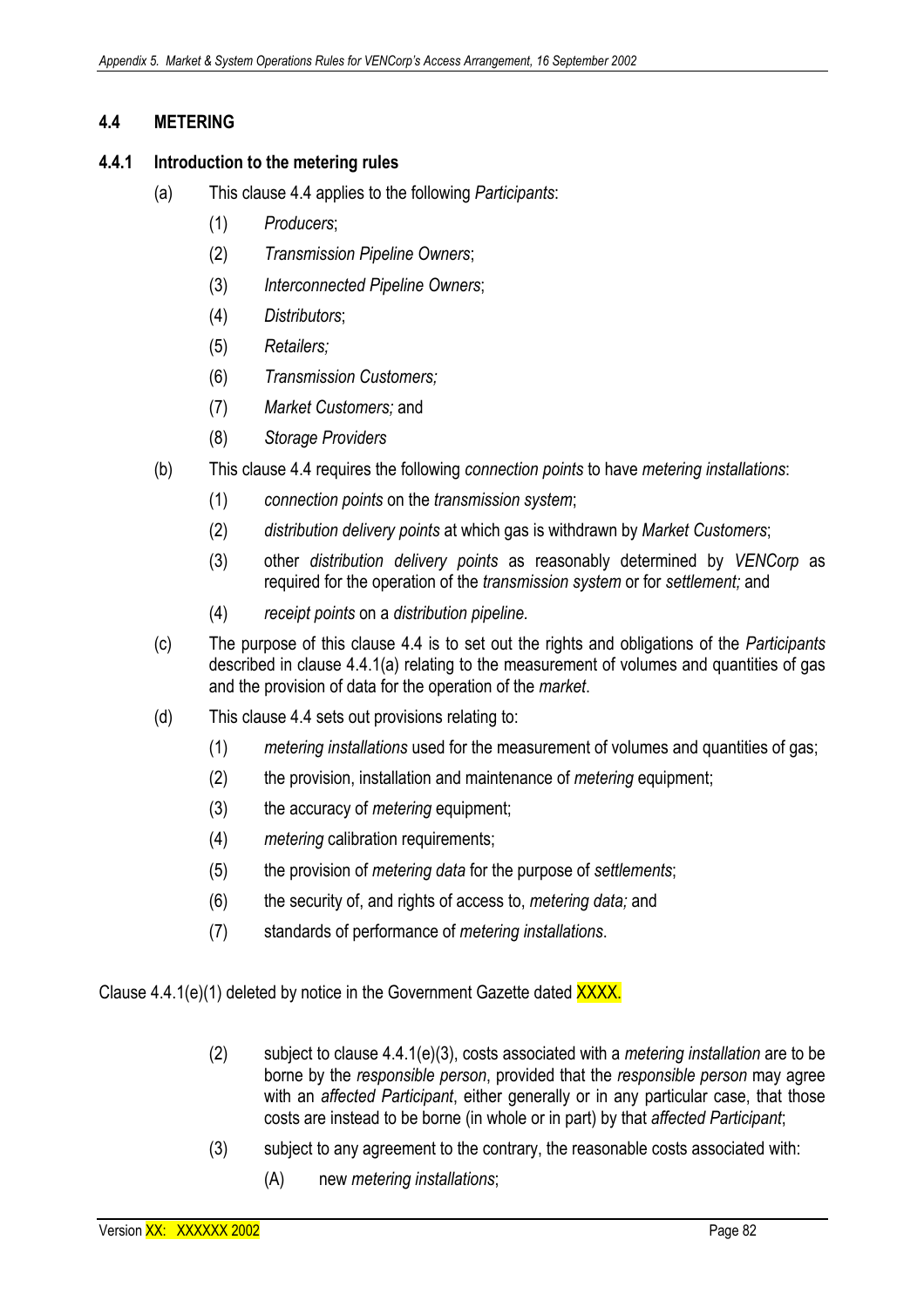- (B) modifications to existing *metering installations*; or
- (C) decommissioning of *metering installations*,

are to be borne by the *affected Participant* to the extent that those costs arise from new, increased or reduced gas demand of, or supply to, that *affected Participant*, unless the *Regulator* otherwise determines either generally or in any particular case;

- (4) the *responsible person* must ensure that the accuracy of a *metering installation*:
	- (A) used to measure the consumption of a *transmission delivery point*  complies with the relevant standards prescribed in this clause 4.4; and
	- (B) used to measure the consumption of a *distribution delivery point* complies with the relevant standards prescribed in the *Distribution System Code*.
- (5) the accuracy of the *metering installation* at each *metering point* is to be determined by reference to the volume of gas passing through that *metering point*;
- (6) *metering installations* must be:
	- (A) secure;
	- (B) registered with *VENCorp*;
	- (C) capable of providing *metering data* for transmission or collection and delivery to the *metering database* in accordance with this clause 4.4; and
	- (D) installed, connected, commissioned, operated, checked and maintained in accordance with this clause 4.4 and in accordance with any applicable laws;
- (7) *metering installations* must be capable of recording *metering data* in hourly intervals;
- (8) the *responsible person* must calibrate:
	- (A) a *metering installation* at a *transmission delivery point* in accordance with clause 4.4.9; and
	- (B) a *metering installation* at a *distribution delivery point* in accordance with the accuracy limits set out in the *Distribution System Code*;
- (9) quantities of gas are to be quantified by reference to their energy content and stated in units of joules or multiples thereof;
- (10) the electronic accessibility of each *metering installation* must be co-ordinated by the *responsible person* to prevent congestion;
- (11) *VENCorp* is responsible for creating, maintaining and administering the *metering database*;
- (12) *Market Participants* are entitled to access to the *metering database* in respect of injections or withdrawal of gas for which they are financially responsible;
- (13) each *Transmission Pipeline Owner* is entitled to access *metering data* in respect of *metering points* on its *pipeline*;
- (14) each *Interconnected Pipeline Owner* is entitled to access *metering data* in respect of a *metering point* at a *transfer point* at which its *transmission pipeline* is *connected*;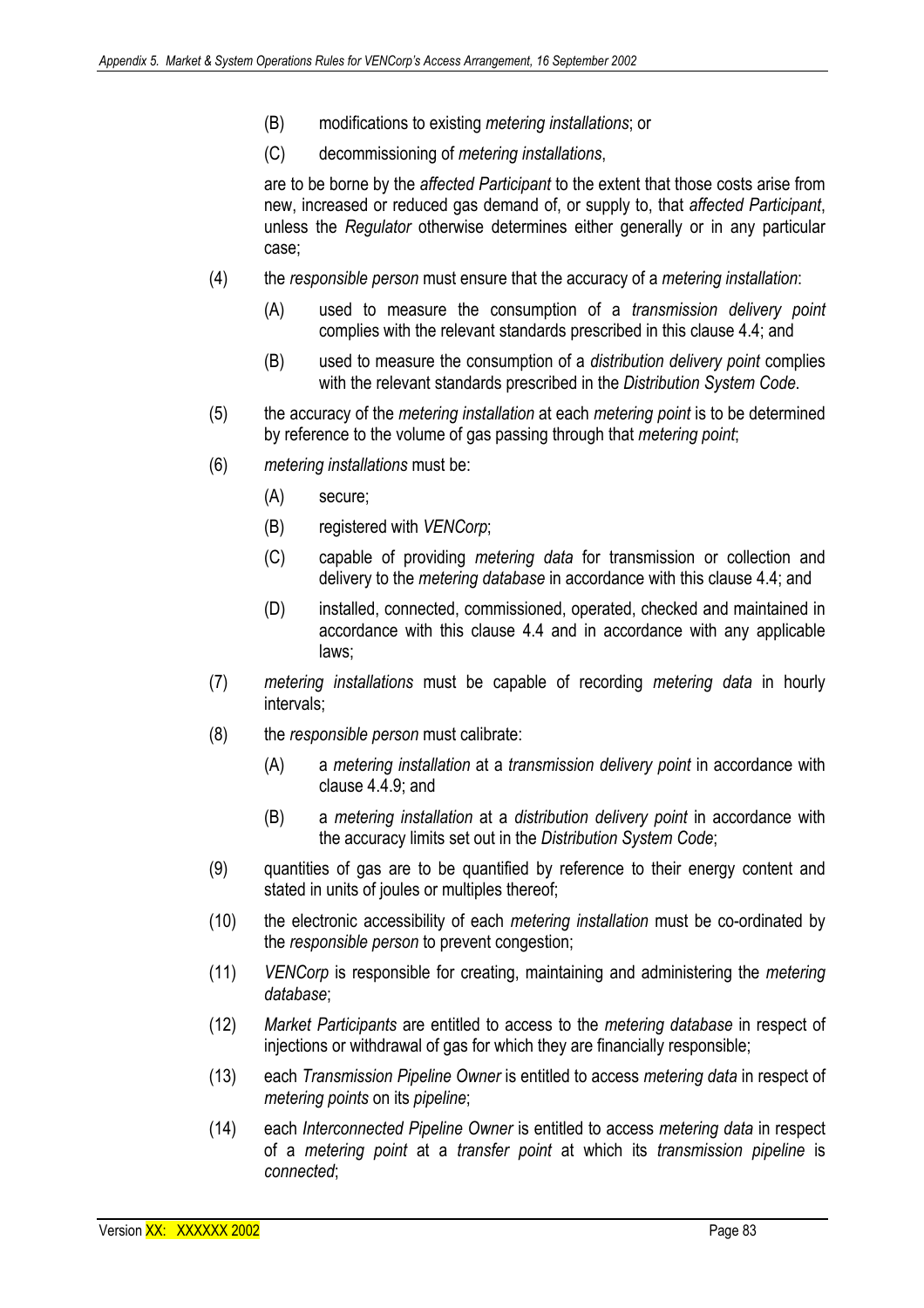- (15) each *Distributor* is entitled to access *metering data* in respect of *metering points* on its *pipeline* and *metering points* at *connection points* between the *transmission system* and its *pipeline*;
- (16) *metering data* used in *settlement* statements is to be validated in accordance with clause  $4.4.24$
- (17) other *meters* may be installed by and at the expense of an *affected Participant* and used to check *metering installations VENCorp* may at its discretion use data from such other meters where it detects a loss of *metering data* or incorrect *metering data* from a *metering installation;*
- (18) *VENCorp* must maintain *metering data* which is transmitted or otherwise collected from *metering installations* and delivered to the *metering database*:
	- (A) for sixteen months in accessible format; and
	- (B) for seven years in archive; and
- (19) *VENCorp* must establish a registration process to facilitate the application of this clause 4.4 to *Participants* in respect of:
	- (A) new *metering installations*;
	- (B) modifications to existing *metering installations*; and
	- (C) decommissioning of *metering installations*.

required by *VENCorp* for the operation of the *transmission system* or for *settlement*.

## **4.4.2 Obligations of Market Participants to establish metering installations**

- (a) Before a *Market Participant* will be permitted by *VENCorp* to inject or withdraw gas at a *connection point* on the *transmission system*:
	- (1) that *connection point* must have a *metering installation*;
	- (2) that *metering installation* must have been installed in accordance with this clause 4.4 and be accurate in accordance with clause 4.4.8; and
	- (3) that *metering installation* must be registered with *VENCorp*.
- (b) *VENCorp* may refuse to permit a *Market Participant* to inject or withdraw gas at a *connection point* on the *transmission system* if the *metering installation* at that *connection point* does not comply with the provisions or requirements of this clause 4.4.
- (c) Before a *Market Participant* can inject gas at a *connection point* on a *distribution pipeline*, or withdraw or supply gas for withdrawal at a *distribution delivery point* from which a tariff D *Customer* purchases gas from a *Retailer* other than the *Customer's Host Retailer*, the *Market Participant* must in respect of that *connection point* or *distribution delivery point*:
	- (1) ensure that there is a *metering installation* at that *connection point* or *distribution delivery point*;
	- (2) ensure that *metering installation* is installed in accordance with this clause 4.4 and is accurate in accordance with clause 4.4.8; and
	- (3) register that *metering installation* with *VENCorp*.
- (d) *VENCorp* may refuse to permit a *Market Participant* to inject gas into a *connection point* on a *distribution pipeline*, or withdraw or supply gas for withdrawal at a *distribution delivery point* where the *Customer* purchases that gas from a *Retailer* other than its *Host Retailer* if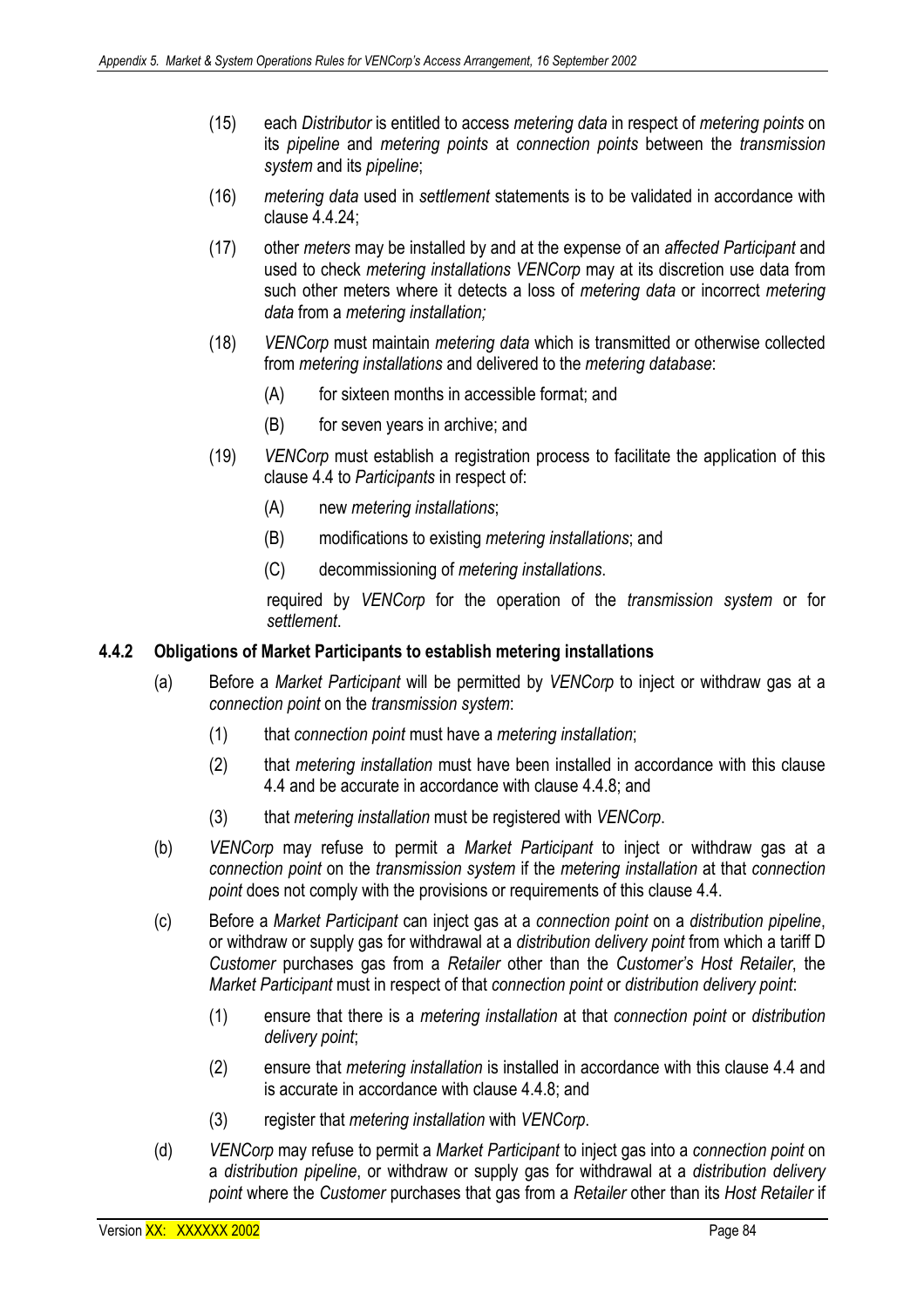the *metering installation* at that *connection point* or *delivery point* does not comply with the provisions of this clause 4.4.

- (e) Subject to any agreement to the contrary, *VENCorp* may refuse to permit a *Market Participant* to participate in the *market* if that *Market Participant* does not have in force an agreement with a *responsible person* whereby that *Market Participant* contributes to its proportionate share of the costs incurred by that *responsible person* in measuring and testing gas at all *metering installations* for which the *responsible person* is responsible and at which the *Market Participant* has gas injected.
- $(f)$  In clause 4.4.2(e), and subject to any agreement to the contrary:
	- (1) "proportionate share" means a share calculated having regard to the actual quantity of gas injected at the *metering installation* by that *Market Participant* against the total quantity of gas injected at that *metering installation* in any particular *billing period*; and
	- (2) "costs" means the total costs incurred by the *responsible person* in operating and maintaining the *metering installation* and *gas quality monitoring system*,

and for the avoidance of doubt, *VENCorp* may provide to a *responsible person* for use in calculating the proportionate share of costs pursuant to clause 4.4.2(e), any statement submitted to it by an *Allocation Agent* pursuant to clause 3.5.2.

## **4.4.3 Responsibility for metering installation**

- (a) The person who is responsible for providing a *metering installation* is the *responsible person*.
- (b) Subject to clause 4.4.3(d), the *responsible person* for a *metering installation* at:
	- (1) a *receipt point* on the *transmission system* is the *Transmission Pipeline Owner*  associated with that *receipt point*, unless otherwise agreed between that *Transmission Pipeline Owner* and the *Producer* or the *Storage Provider* associated with that *receipt point*, as the case may be;
	- (2) a *transfer point* between one *transmission pipeline* and another *transmission pipeline* is the *Transmission Pipeline Owner* who owns the components that comprise the *metering installation*, unless otherwise agreed between the *Transmission Pipeline Owners* and/or *Interconnected Pipeline Owners* associated with that *transfer point*;
	- (3) a *transfer point* between the *transmission system* and a *distribution pipeline* is the *Transmission Pipeline Owner* associated with that *transfer point* unless otherwise agreed between that *Transmission Pipeline Owner* and the *Distributor* associated with that *transfer point*;
	- (4) a *transmission delivery point* at which a *Transmission Customer* is *connected* is the *Transmission Pipeline Owner* associated with that *transmission delivery point*, unless otherwise agreed between that *Transmission Pipeline Owner* and that *Transmission Customer*;
	- (5) a *distribution delivery point* at which a *Market Customer* or a *Customer* who is buying gas from a *Retailer* other than the *Customer's Host Retailer* is *connected* is the *Distributor* associated with that *distribution delivery point*, unless otherwise agreed by that *Distributor* and the relevant *Market Participant*; and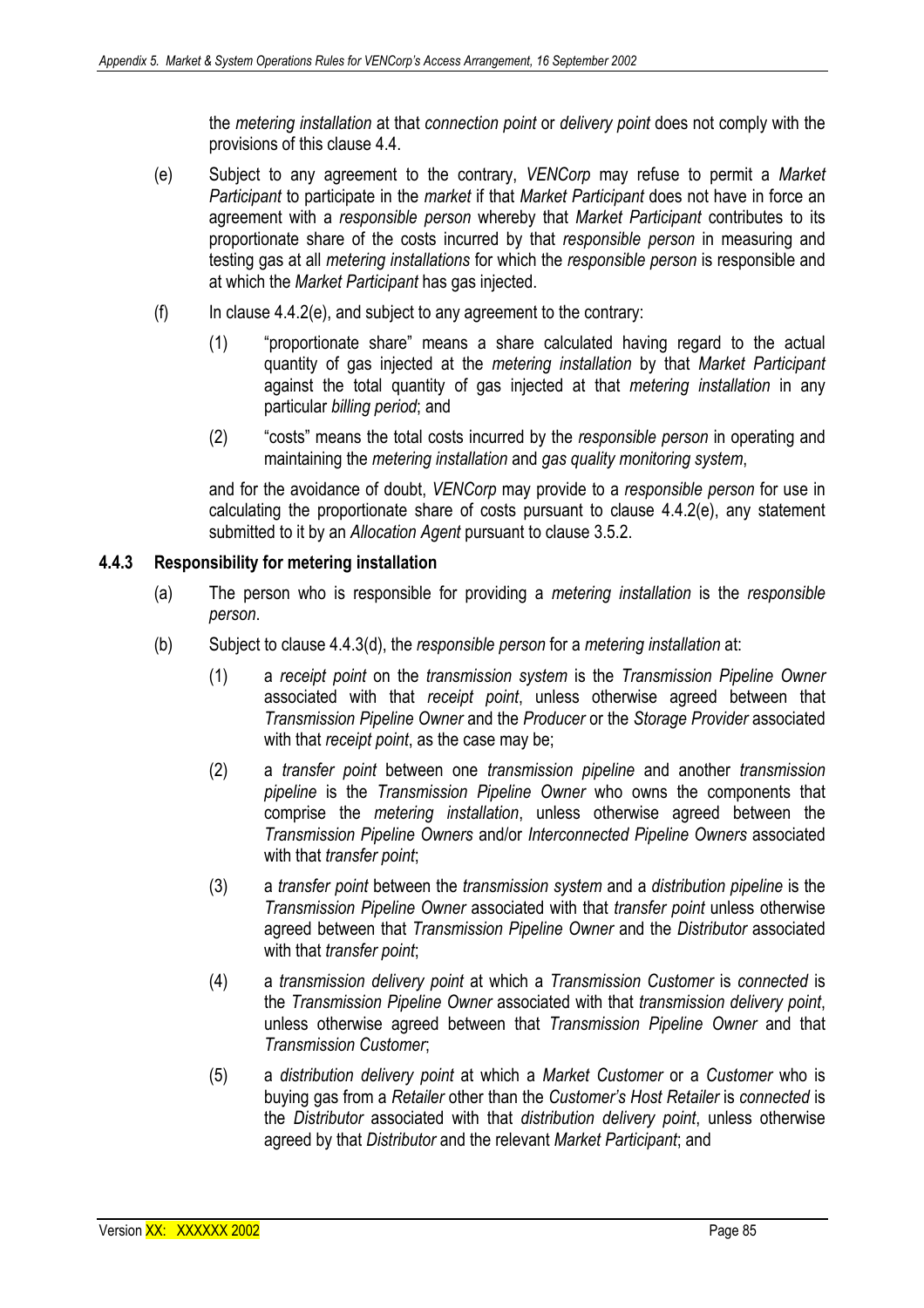- (6) a *receipt point* on a *distribution pipeline* is the *Distributor* associated with that *receipt point*, unless otherwise agreed between the *Distributor* and the *Producer* or the *Storage Provider* associated with that *receipt point* as the case may be.
- (7) a *connection point* between *distribution pipelines* of different *Distributors* is the *Distributor* associated with the *distribution pipeline* that the gas flows principally from unless otherwise agreed between the relevant *Distributors*.
- (c) The agreement of the relevant *Participants* under this clause must not be unreasonably withheld.
- (d) A person who is not a *Participant* may only be the *responsible person* for a *metering installation* if it agrees with *VENCorp* to be bound by this clause 4.4 and such other provisions of these Rules as *VENCorp* may require on such terms as *VENCorp* may reasonably require.
- (e) Where agreement is reached under clause 4.4.3(b), the person who would otherwise be the *responsible person* must immediately advise *VENCorp* of that agreement.
- (f) The reasonable costs of the *responsible person* in meeting the requirements of this clause 4.4 must be borne by the *affected Participant*.

## **4.4.4 Other responsibilities of a responsible person**

The *responsible person* must:

- (a) ensure that its *metering installations* are provided, installed and maintained in accordance with this clause 4.4 and all applicable laws;
- (b) ensure that the accuracy of each of its *metering installations* complies with the requirements of clause 4.4.8;
- (c) ensure that each of its *metering installations* is calibrated in accordance with clause 4.4.9;
- (d) if *VENCorp* requires, arrange for the provision of remote monitoring facilities to alert *VENCorp* or the *responsible person* of any failure of any components of the *metering installation* which might affect the accuracy of the *metering data* derived from that *metering installation* and, in the case of a facility which alerts the *responsible person* rather than *VENCorp*, the *responsible person* must notify *VENCorp* as soon as possible after the *responsible person* becomes aware of such failure; and
- (e) provide to *VENCorp* the information specified in schedule 4.2 for each of its *metering installations.*

## **4.4.5 Additional metering**

Any *affected Participant* may at its own cost provide additional *meters* or similar equipment at or near a *connection point* on the *transmission system* or a *distribution delivery point* in addition to the *metering installation* provided by the *responsible person* at that *connection point* or *distribution delivery point* for the purposes of checking the *metering data* obtained from that *metering installation* or for any other purposes, provided that such equipment:

- (a) does not cause any *Participant* to breach any of the requirements of these Rules;
- (b) complies with all applicable laws; and
- (c) does not interfere with that *metering installation* or affect in any way the integrity or accuracy of the *metering data* provided by the *metering installation*.

### **4.4.6 Metering installation components**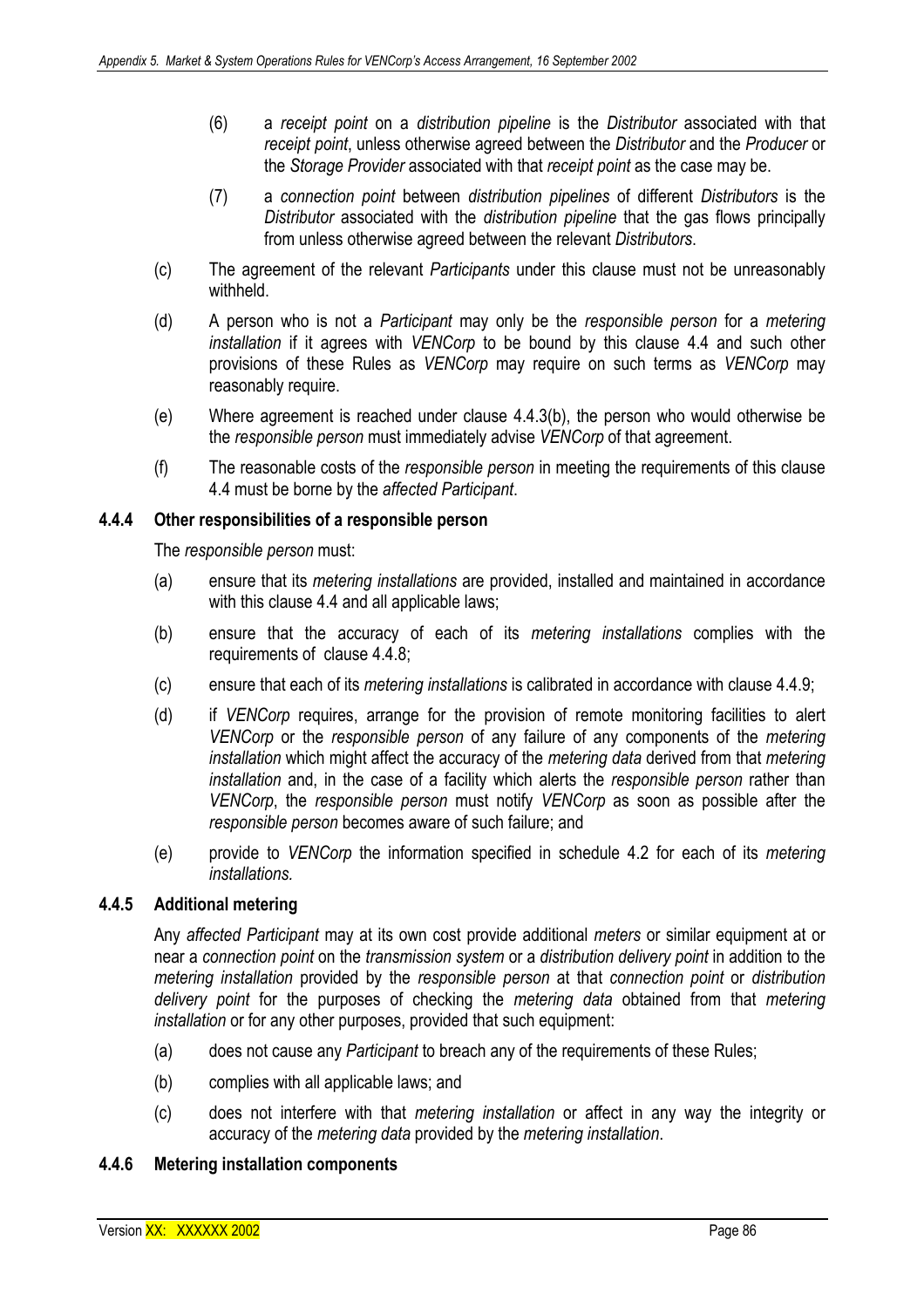A *metering installation* must:

- (a) be accurate in accordance with clause 4.4.8;
- (b) have facilities to enable *metering data* to be transmitted or otherwise collected from the *metering installation* and delivered to the *metering database*, and be capable of communication with the *metering database*, as required and in accordance with clause 4.4.18;
- (c) contain a device which has a visible or an equivalently accessible display of *metering data* or which allows the *metering data* to be accessed and read at the same time by portable computer or other equipment of a type or specification reasonably acceptable to all persons who are entitled to have access to that *metering data* in accordance with clause 4.4.22(a);
- (d) be secure in accordance with clause 4.4.10;
- (e) have electronic data recording facilities such that all *metering data* can be measured and recorded in hourly intervals with a date and time stamp being applied for each hourly interval;
- (f) be capable of separately registering and recording flows in each direction where bidirectional gas flows occur; and
- (g) have a *meter* having an internal or external *data logger* capable of storing the *metering data* for at least :
	- (1) 35 days, if the *metering installation* enables *VENCorp* to obtain remote access in accordance with clause 4.4.18; or
	- (2) 70 days, if the *metering installation* does not enable remote access by *VENCorp* in accordance with clause 4.4.18.

#### **4.4.7 Location of metering point**

The *responsible person* must ensure that the *metering installation* is located as close as practicable to the *connection point* or *distribution delivery point* in relation to which the *metering installation* is being provided (taking into account, amongst other things, the cost of installation and security).

#### **4.4.8 Meter accuracy**

- (a) A *metering installation* at a *transmission delivery point* must satisfy the uncertainty limits in schedule 4.1 over its entire range of *flow rates*.
- (b) A *metering installation* at a *distribution delivery point* must satisfy the uncertainty limits set out in the *Distribution System Code* over its entire range of *flow rates*.

#### **4.4.9 Calibration of metering installations**

- (a) This clause 4.4.9 applies only to *metering installations* at *system points.*
- (b) The *responsible person* must procure that its *metering installations* are calibrated in accordance with the requirements contained in schedule 4.1.
- (c) *VENCorp* must review the calibration requirements contained in schedule 4.1 within one year after the *commencement date* and at intervals not exceeding one year thereafter and may, following consultation with *Market Participants*, change such requirements. *VENCorp*  must *publish* details of any such change and the date upon which the change will take effect.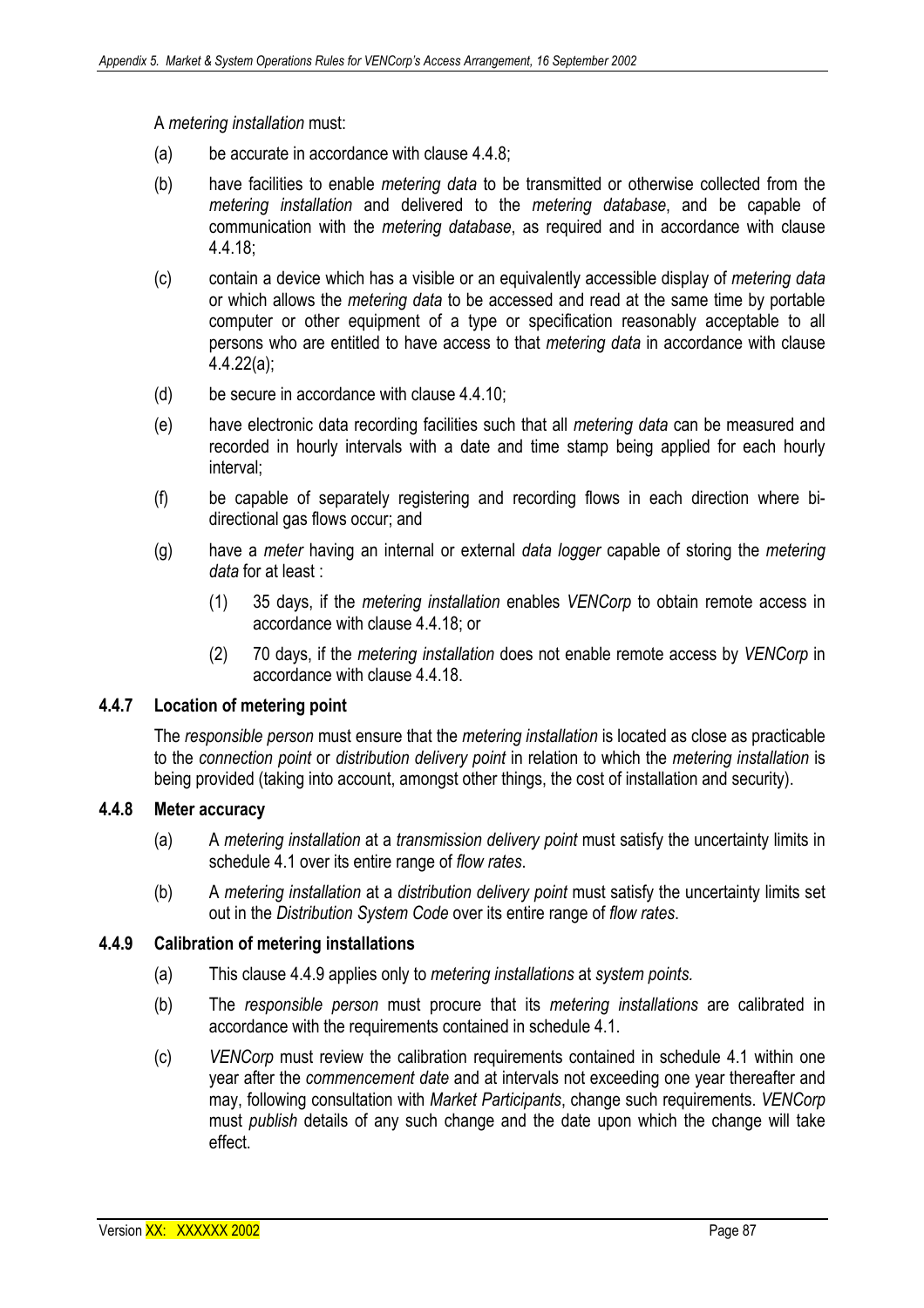- (d) The *responsible person* must establish calibration procedures in respect of each of its *metering installations.* The calibration procedures must comply with any requirements which *VENCorp* may from time to time determine.
- (e) *VENCorp* may check calibration results recorded in respect of any *metering installation* and arrange for testing of *metering installations* in order to satisfy itself that the accuracy of each *metering installation* conforms with the requirements of this clause 4.4 or to determine the consistency between the data held in the *metering database* and *metering data* held in a *metering installation*.
- (f) The *responsible person* must make available the results of all tests in respect of its *metering installations* to *VENCorp* and all *affected Participants* as soon as practicable after they have been completed.
- (g) If there is an inconsistency between the data held in a *metering installation* and the data held in the *metering database*, the data in the *metering installation* is to be taken as prima facie evidence of the *energy data* derived from that *metering installation*.
- (h) The *responsible person* must permit *VENCorp* and any *affected Participant* to have a representative present to observe the calibration of its *metering installations* and any consequential adjustments.
- (i) The *responsible person* must give *VENCorp* and all *affected Participants* at least fourteen days written notice, or such shorter notice as may be agreed by *VENCorp* and all *affected Participants*, of the proposed hours and date or dates on which a *metering installation* is to be calibrated and the nature of the calibration to be undertaken.
- (j) Each *affected Participant* who wishes to have a representative present to observe a calibration of a *metering installation* must give written notice to the *responsible person* of its intention to have a representative present not less than seven days prior to the date on which that calibration is to be undertaken as specified in the notice referred to in clause 4.4.9(i). The *responsible person* and all *affected Participants* who wish to have a representative present must use all reasonable endeavours to agree upon the time and date at which the calibration will take place and, in the absence of agreement, the calibration will take place at the time specified in the notice given by the *responsible person*  pursuant to clause 4.4.9(i).
- (k) If *VENCorp* or an *affected Participant* does not exercise its right under clause 4.4.9(h) to have a representative present, the results of the calibration will be binding on *VENCorp* and that *affected Participant*.
- (l) *VENCorp* and each *affected Participant* may, at all reasonable times, by giving reasonable prior notice to the *responsible person*:
	- (1) inspect the *responsible person*'s *metering installation* and records in respect of a *metering installation*; and
	- (2) require that the *responsible person* conduct a calibration of any *metering*  equipment which *VENCorp* or the *affected Participant* reasonably believes is inaccurate.
- (m) The cost of any calibration which the *responsible person* is required to conduct pursuant to clauses 4.4.9(e) or 4.4.9(l) must be borne by the person requiring the calibration if the *metering* equipment is found to be accurate within the applicable accuracy parameters described in schedule 4.1 and by the *responsible person* if found to be outside any of those accuracy parameters.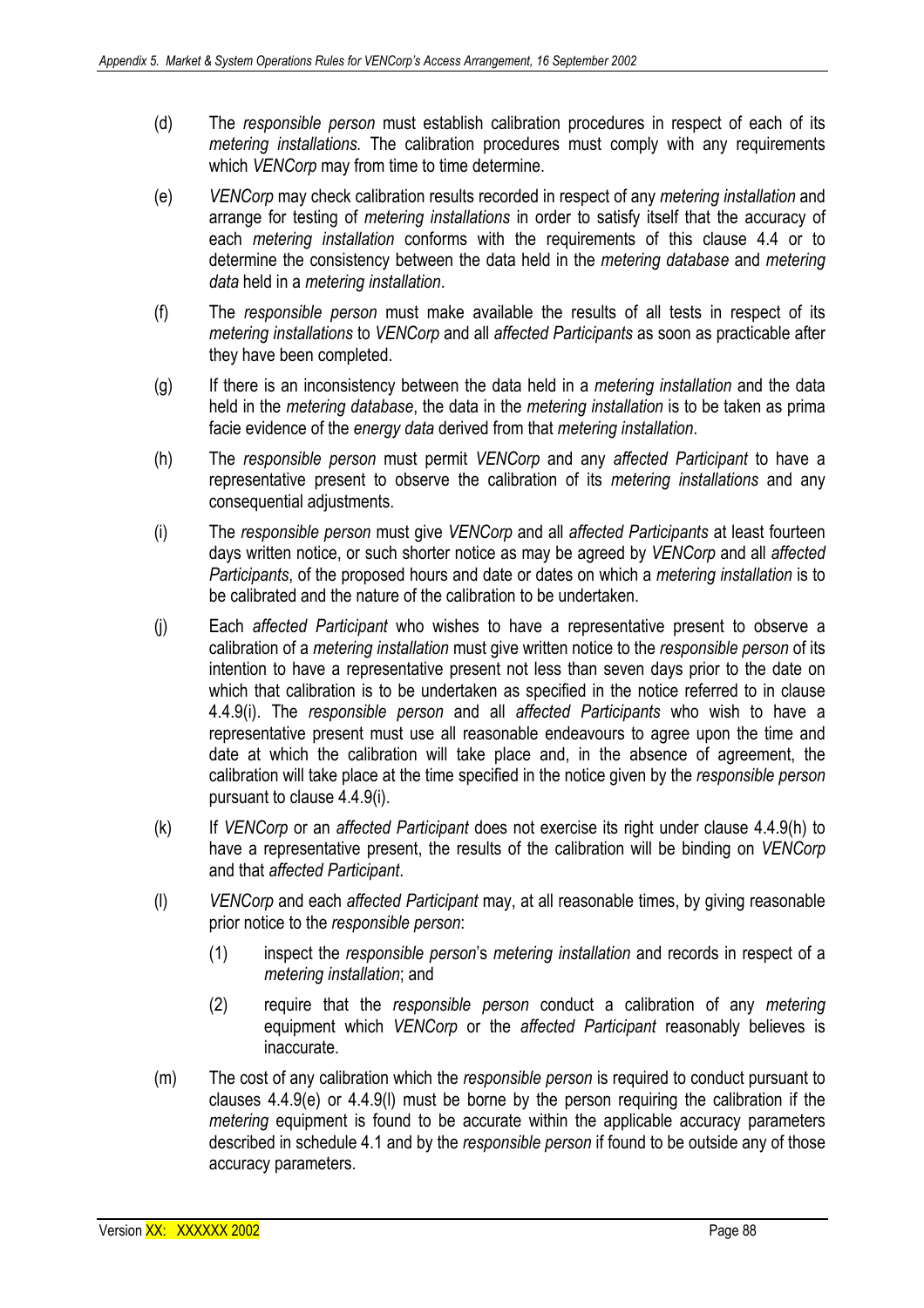- (n) The *responsible person* must monitor its *metering installations* on a regular basis in order to ensure that they are operating properly in accordance with this clause 4.4.
- (o) If the *responsible person* becomes aware that the accuracy of a *metering installation* does not comply with the requirements of this clause 4.4 or of any matter which could affect the integrity of the *metering data*, the *responsible person* must:
	- (1) notify all *affected Participants* and *VENCorp* as soon as practicable after it becomes aware of the matter; and
	- (2) arrange for the accuracy of the *metering installation* to be restored or for the *metering installation* to be modified or replaced by such time as *VENCorp* may reasonably determine so that the *metering installation* meets the requirements of this clause 4.4.
- (p) The *responsible person* must within two *business days* after it becomes aware of any matter described in clause 4.4.9(o) provide a report to *VENCorp* in relation to that matter and, where requested by *VENCorp*, prepare an estimate of the actual quantity of gas transferred through the affected *metering installation*.
- (q) The *responsible person* must notify all *affected Participants* and *VENCorp* if practicable at least seven days prior to, and in any event seven days after, any modification, adjustment, repair or replacement of any of its *metering installations* where such action may have an impact on *metering* accuracy or integrity and such notice must, if applicable, include a record of the readings of the relevant *metering installation* at all relevant times.

### **4.4.10 Security of metering equipment**

- (a) The *responsible person* must use reasonable endeavours to protect the *metering installation* from unauthorised interference both intentional and inadvertent by providing secure housing for *metering* equipment or otherwise ensuring that security at the *metering point* is adequate to protect against such interference.
- (b) If evidence of tampering with a *metering installation* is found by a *Participant*, all *affected Participants* must be notified of that fact by that *Participant* as soon as reasonably possible.
- (c) If a *Participant* finds evidence that the accuracy of the *metering* of a *metering installation*  might have been affected by any tampering, then the *responsible person* must test the *metering installation* to ensure that the *metering equipment* operates within the applicable accuracy parameters described in schedule 4.1.
- (d) A *Participant* who interferes with a *metering installation* without the approval of the *responsible person* must pay the *responsible person* its reasonable costs of adjustment, repair, replacement and testing of the *metering installation*.

#### **4.4.11 Security of metering data held in a metering installation**

- (a) The *responsible person* must ensure that *metering data* held in a *metering installation* is protected from local or remote electronic access by suitable security electronic access controls (including, if required by *VENCorp*, passwords).
- (b) The *responsible person* must keep secure records of electronic access passwords.
- (c) If required by *VENCorp*, the *responsible person* must allocate 'read-only' passwords for each *metering installation* to *affected Participants* and *VENCorp*, except where separate 'read-only' and 'write' passwords are not available, in which case the *responsible person* must allocate a password to *VENCorp* only.
- (d) The *responsible person* must hold 'read-only' and 'write' passwords.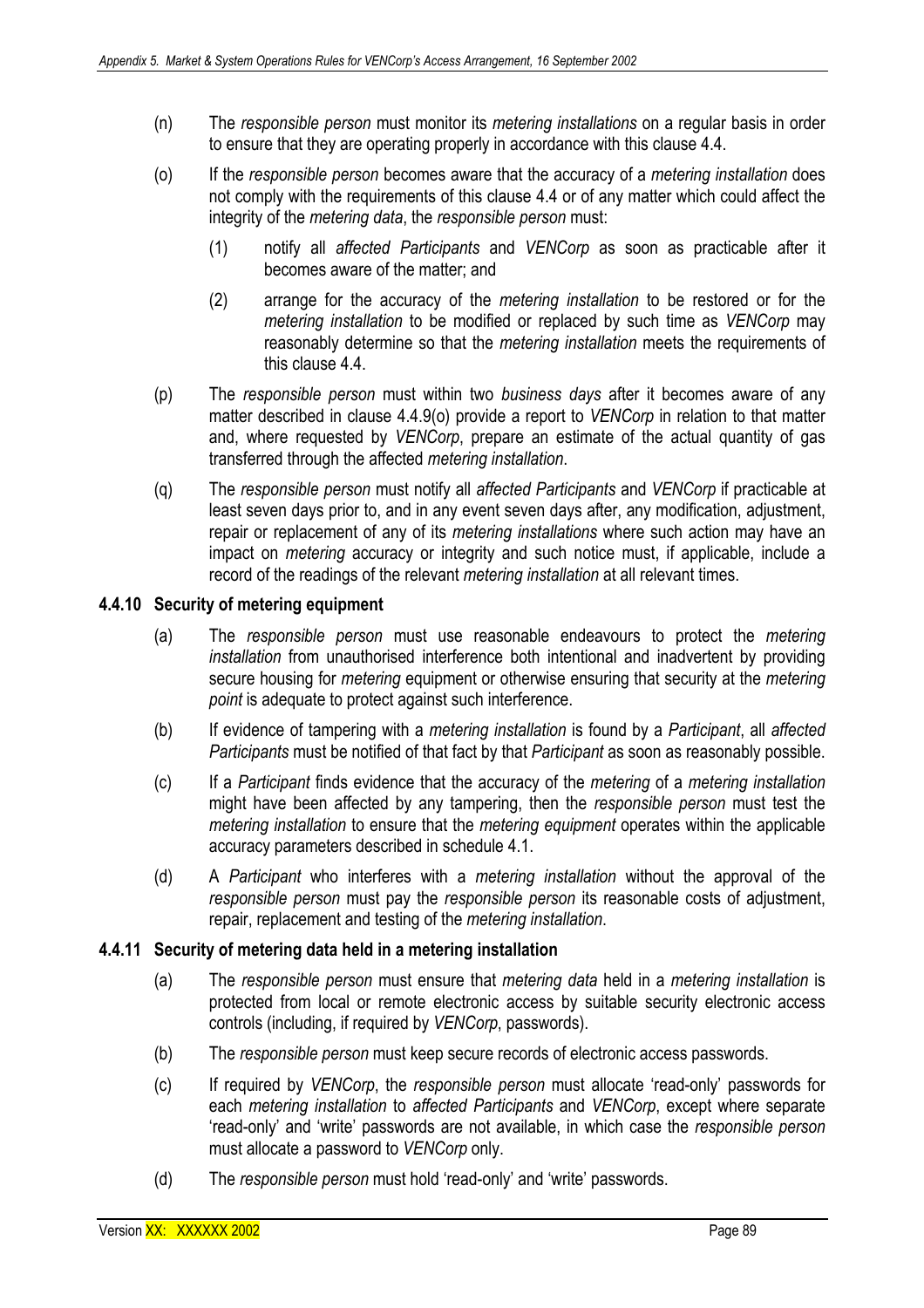## **4.4.12 Changes to metering parameters and settings**

Changes to parameters or settings within a *metering installation* which may affect the accuracy of *metering data* must be:

- (a) notified to *VENCorp* by the *responsible person* at least two *business days* before the change (other than a change made as a result of a calibration carried out pursuant to this clause 4.4) is made;
- (b) confirmed to *VENCorp* by the *responsible person* within two *business days* after the change has been made; and
- (c) recorded by *VENCorp* in the *metering register*.

#### **4.4.13 Energy metering and measurement**

- (a) The *responsible person* must ensure that the *metering installation* is capable of determining quantities of gas and where relevant the energy content of volumes of gas flowing through the relevant *metering point* in accordance with this clause 4.4.13.
- (b) A *metering installation* at a *connection point* on the *transmission system* must be capable of determining the energy content of quantities of gas flowing through the *metering point*  unless otherwise agreed by *VENCorp* and the *responsible person*.
- (c) A *metering installation* at a *distribution delivery point* must be capable of measuring the volume of gas flowing through the *metering point* unless *VENCorp* reasonably requires that *metering installation* also to be capable of determining the energy content of quantities of gas flowing through the *metering point*.
- (d) For avoidance of doubt, where a *metering installation* measures only the volume of gas flowing through the *metering point*, the determination of the energy content of the quantities of gas flowing will be done within the *metering database*.
- (e) The energy content of quantities of gas flowing through a *metering point* at each *metering installation* whether calculated within the *metering installation* or within the *metering database* must be calculated in accordance with American Gas Association Report no. 7 (measurement of gas by turbine meters), American Gas Association Report no. 8 (compressibility factors of natural gas and other related hydro-carbon gas) and ISO6976 (calculation of calorific value, density, relative density and wobbe index from gas composition) unless the *responsible person*, the *affected Participants* and *VENCorp* agree otherwise.
- (f) Where the energy content of quantities of gas flowing through a *metering point* is calculated within a *metering installation* it must be calculated using heating value and gas composition data collected from the *metering installation* or, if the data is not available from the *metering installation*, using data transmitted to the *metering installation* from the *metering database*.
- (g) The source of data used for determining the energy content of gas flowing through a *metering point* at a *metering installation* (including heating value, gas composition and relative density) must be determined by *VENCorp*, after consultation with the *responsible person*.
- (h) In determining the appropriate source of data which *VENCorp* must make available to the *responsible person* to enable the *responsible person* to calculate the energy content of quantities of gas in accordance with this clause 4.4.13, *VENCorp* must have regard to the proximity of the source of the data to the relevant *metering installation*.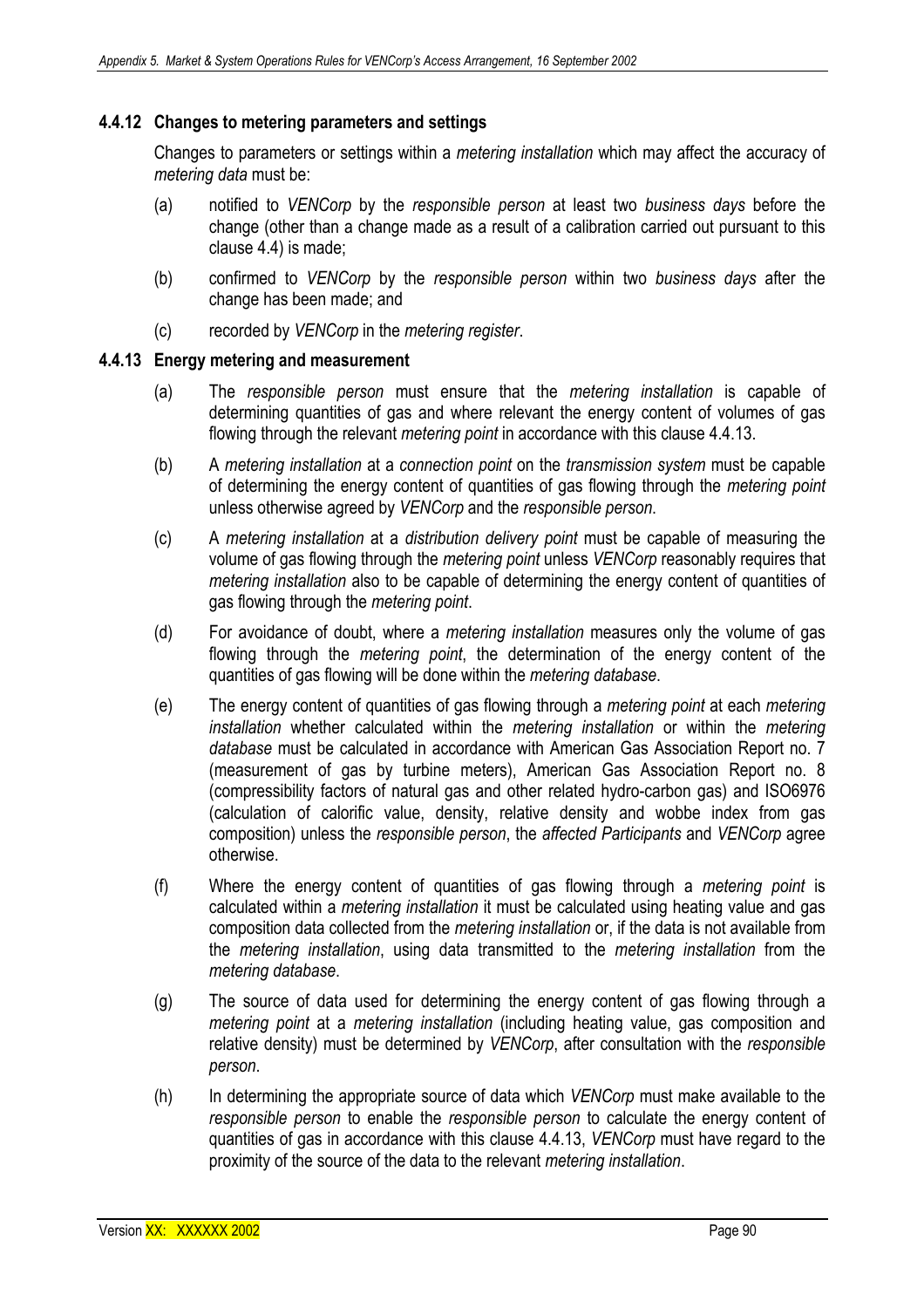- (i) In determining the heating values to be applied to the calculation of the energy content of quantities of gas, *VENCorp* must use reasonable endeavours to ensure that the uncertainty limits specified in schedule 4.1 are satisfied.
- (j) Unless *VENCorp* and the *responsible person* agree otherwise, data made available by *VENCorp* to the *responsible person* for the purpose of calculating the energy content of quantities of gas flowing through a *metering point* must be averaged for one hour and applied by the *responsible person* for the purpose of measuring the energy content of quantities of gas flowing through the *metering point* in the next hour.
- (k) Each *metering installation* must be capable of recording *metering data* in hourly intervals.

## **4.4.14 Performance of metering installations**

- (a) The *responsible person* must use all reasonable endeavours to procure that *metering data* is able to be transmitted or otherwise collected and delivered to the *metering database*  from its *metering installations*:
	- (1) within the applicable accuracy parameters described in schedule 4.1 for *metering installations* at *transmission delivery points*, and in the *Distribution System Code* for *metering installations* at *distribution delivery points*;
	- (2) within the time required for *settlement*, at a level of availability of at least 99% per annum in the case of *metering installations* (excluding the *communication link*);
	- (3) within the time required for *settlement*, at a level of availability of at least 95% per annum in the case of the *communication link*; and
	- (4) in accordance with the requirements of clause 4.4.18,

or as otherwise agreed between *VENCorp* and the *responsible person*.

- (b) If a *metering installation* malfunction or defect occurs, the *responsible person* must procure that repairs must be made to the *metering installation* as soon as practicable and in any event within two days, unless *VENCorp* otherwise agrees*.*
- (c) A *Participant* who becomes aware of a *metering installation* malfunction or other defect must advise *VENCorp* as soon as practicable.

### **4.4.15 Meter Time**

- (a) The *responsible person* must ensure that all *metering installation* and *data logger* clocks are referenced to Eastern Standard Time.
- (b) The *metering database* must be set within an accuracy of plus or minus two seconds of Eastern Standard Time for a *system point* other than a *transmission delivery point* and within an accuracy of plus or minus five seconds of Eastern Standard Time for a *transmission delivery point* and a *distribution delivery point*.

#### **4.4.16 Pulse output facilities**

- (a) Within a reasonable time of being requested by an *affected Participant* or *VENCorp*, the *responsible person* must provide pulse outputs representing the quantities of gas measured for use by the *affected Participant* in controlling its production or consumption of gas or by *VENCorp* for any system operation purpose.
- (b) The person requesting the pulse output under clause 4.4.16(a) must pay the *responsible person's* reasonable costs relating to the provision of the pulse output.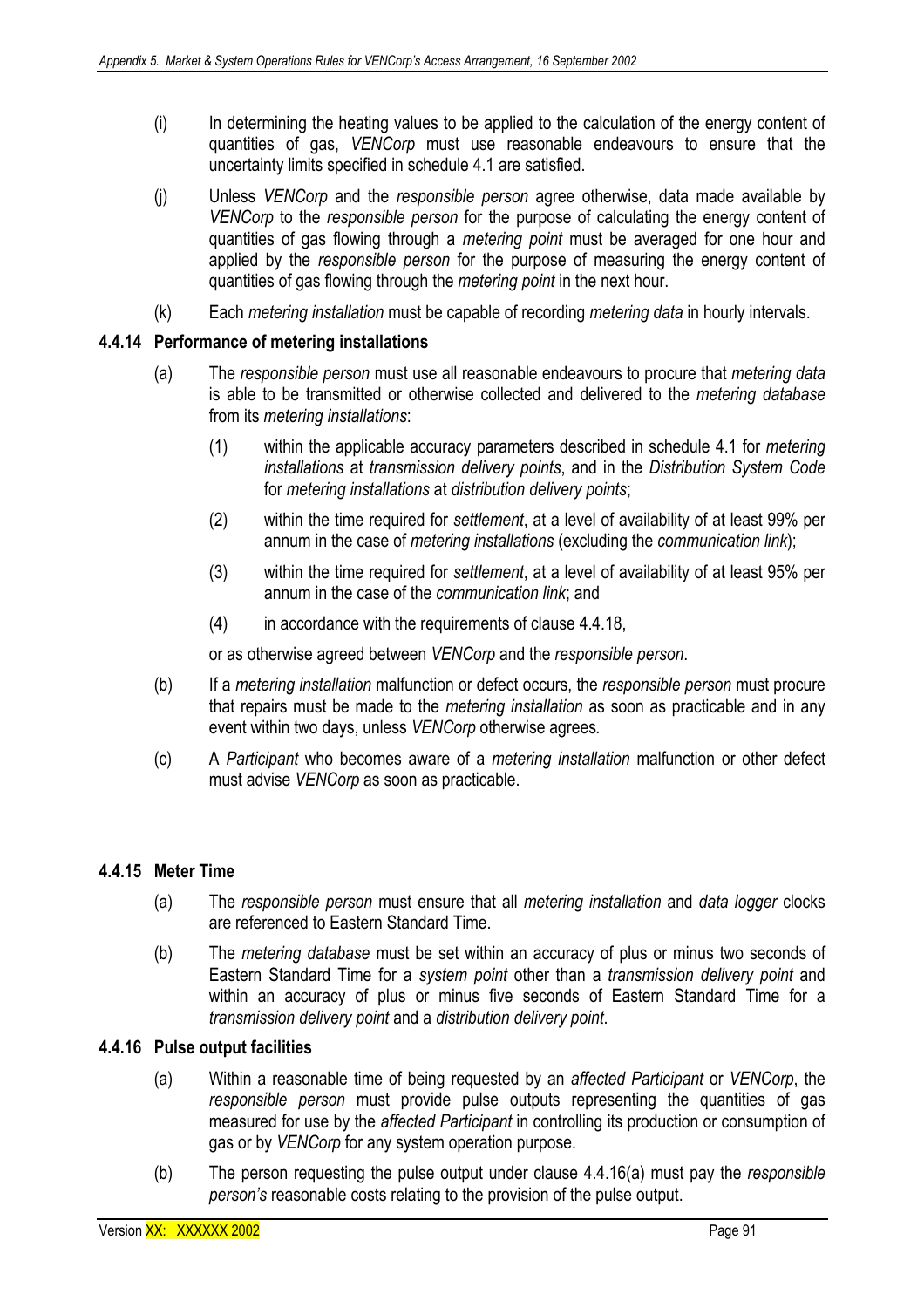### **4.4.17 Changes to metering data**

The *responsible person* must not make, and must use reasonable endeavours to ensure that no other person makes, any alteration to the original stored data in a *metering installation*.

#### **4.4.18 Data transfer and collection**

- (a) *VENCorp* must collect *metering data* from all *metering installations* from which *metering data* is required for *settlement* purposes unless otherwise agreed by *VENCorp* and the *affected Participants*.
- (b) Each *Participant* must use its reasonable endeavours to ensure that *VENCorp* is given access to, or is provided with, the *metering data* referred to in clause 4.4.18(a).
- (c) The *responsible person* must, at its own cost, ensure that *metering data* derived from a *metering installation* for which it is responsible shows the time and date at which it is recorded and is capable of being transmitted or otherwise collected from the *metering installation* and delivered to the *metering database* in accordance with *VENCorp's* reasonable requirements and in accordance with *VENCorp's metering communications procedures*.
- (d) Without prejudice to the generality of clause 4.4.18(c), the *responsible person* must ensure that each of its *metering installations* contains such communication equipment as *VENCorp* may reasonably require to:
	- (1) enable *metering data* to be transmitted to the *metering database*; and
	- (2) enable *VENCorp* to obtain remote access to the *metering data* from the *metering database*,

for the purpose of *VENCorp's* operation of the *transmission system*, for determination of *settlement* and/or for maintaining metering integrity.

(e) The transfer of *metering data* from the *metering installation* of the *metering database* shall occur hourly unless otherwise agreed by *VENCorp* and the *affected Participants*.

#### **4.4.19 Installation databases**

- (a) The *responsible person* must create, maintain and administer an *installation database* in relation to all its *metering installations*.
- (b) The *responsible person* must ensure that each *affected Participant* and *VENCorp* is given access to the information specified in clause 4.4.19(c) in its *installation database* at all reasonable times and:
	- (1) in the case of data sixteen months old or less, within two *business days* of receiving written notice from the person seeking access; and
	- (2) in the case of data more than sixteen months old, within thirty days of receiving written notice from the person seeking access.
- (c) The *responsible person* must ensure that its *installation database* contains the information specified in schedule 4.3.
- (d) The *responsible person* must ensure that the information specified in clause 4.4.19(c) is stored in its *installation database*:
	- (1) in accessible format for sixteen months; and
	- (2) in archive, for seven years or for the life of the relevant *meter*, whichever is longer.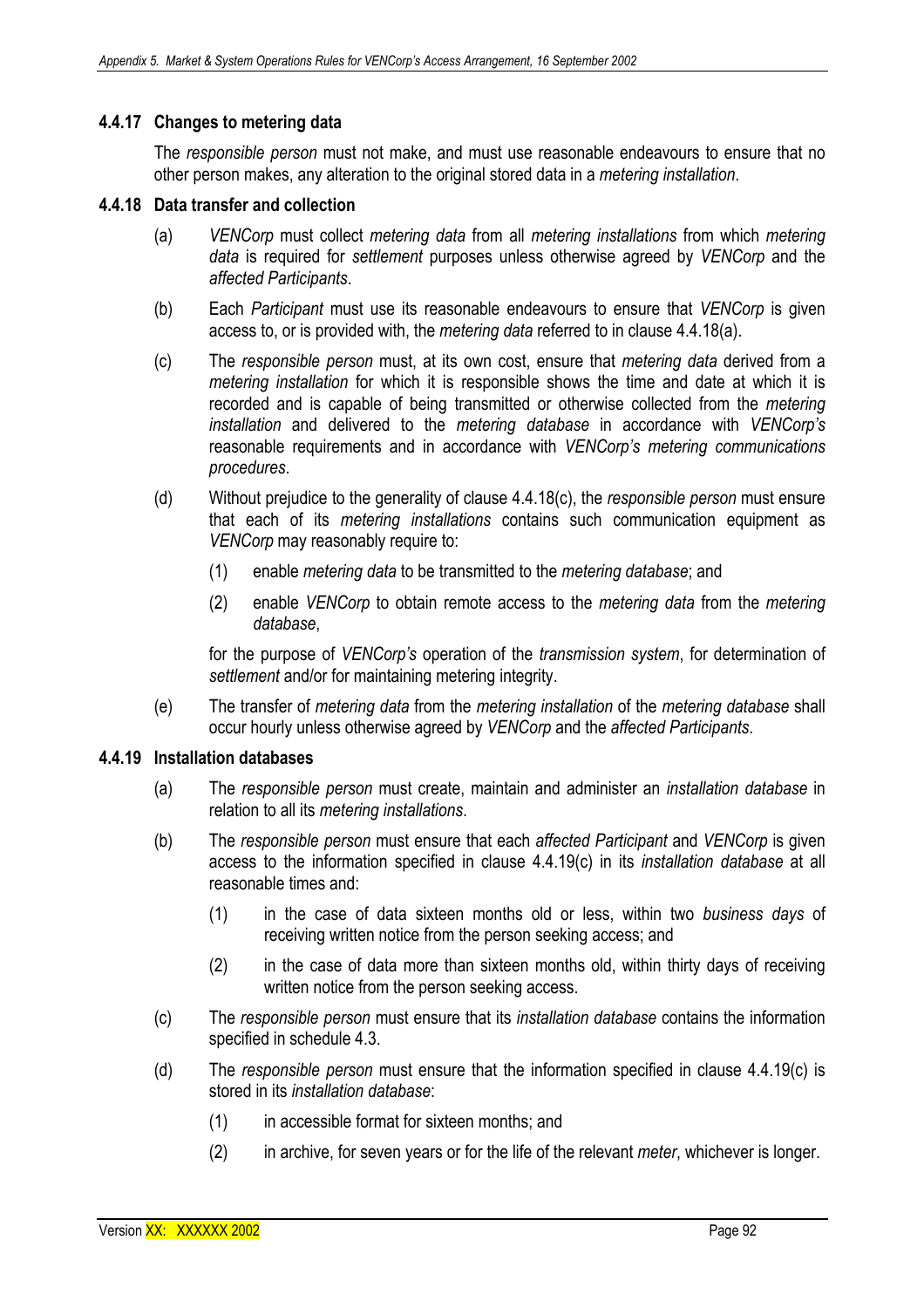### **4.4.20 Metering database**

- (a) *VENCorp* must create, maintain and administer a *metering database* containing information for each *metering installation* registered with *VENCorp.*
- (b) *VENCorp* may appoint an agent from time to time to create, maintain and administer the *metering database*.
- (c) *VENCorp* must use its reasonable endeavours to procure that the *metering database* is accessible by all *affected Participants* at all reasonable times and:
	- (1) in the case of data sixteen months old or less, within four hours of receiving a written request from an *affected Participant*; and
	- (2) in the case of data more than sixteen months old, within two *business days* of receiving a written request from an *affected Participant*.
- (d) The *metering database* must include *metering data*, *energy data*, *energy calculations*, gas quality data*,* data substituted in accordance with this clause 4.4 or data provided to *VENCorp* for *settlement* purposes in accordance with the *Retail Gas Market Rules* and all calculations made for *settlement* purposes.
- (e) Data must be stored in the *metering database*:
	- (1) for 16 months in accessible format; and
	- (2) for 7 years in archive.
- (f) Rights of access to data held in the *metering database* are set out in clause 4.4.22.

### **4.4.21 Register of metering information**

- (a) As part of the *metering database*, *VENCorp* must maintain a *metering register* of all *metering installations* which provide *metering data* used by *VENCorp* for *settlement*  purposes.
- (b) The *metering register* referred to in clause 4.4.21(a) must contain the information specified in schedule 4.2
- (c) If the information in the *metering register* indicates that a *metering installation* does not comply with the requirements of this clause 4.4:
	- (1) *VENCorp* must advise all *affected Participants* and the *responsible person* of that fact; and
	- (2) the *responsible person* must procure that the *metering installation* complies with the requirements of this clause 4.4 within two *business days* after the date of the notice unless otherwise agreed by *VENCorp*.

Clauses 4.4.21(ca). (d) and (e) deleted by notice placed in the Government Gazette dated XXXXX.

## **4.4.22 Rights of access to metering data**

(a) The only persons entitled to have either direct or remote access to *metering data* from a *metering installation*, the *metering database* or the *metering register* in relation to a *metering point* are: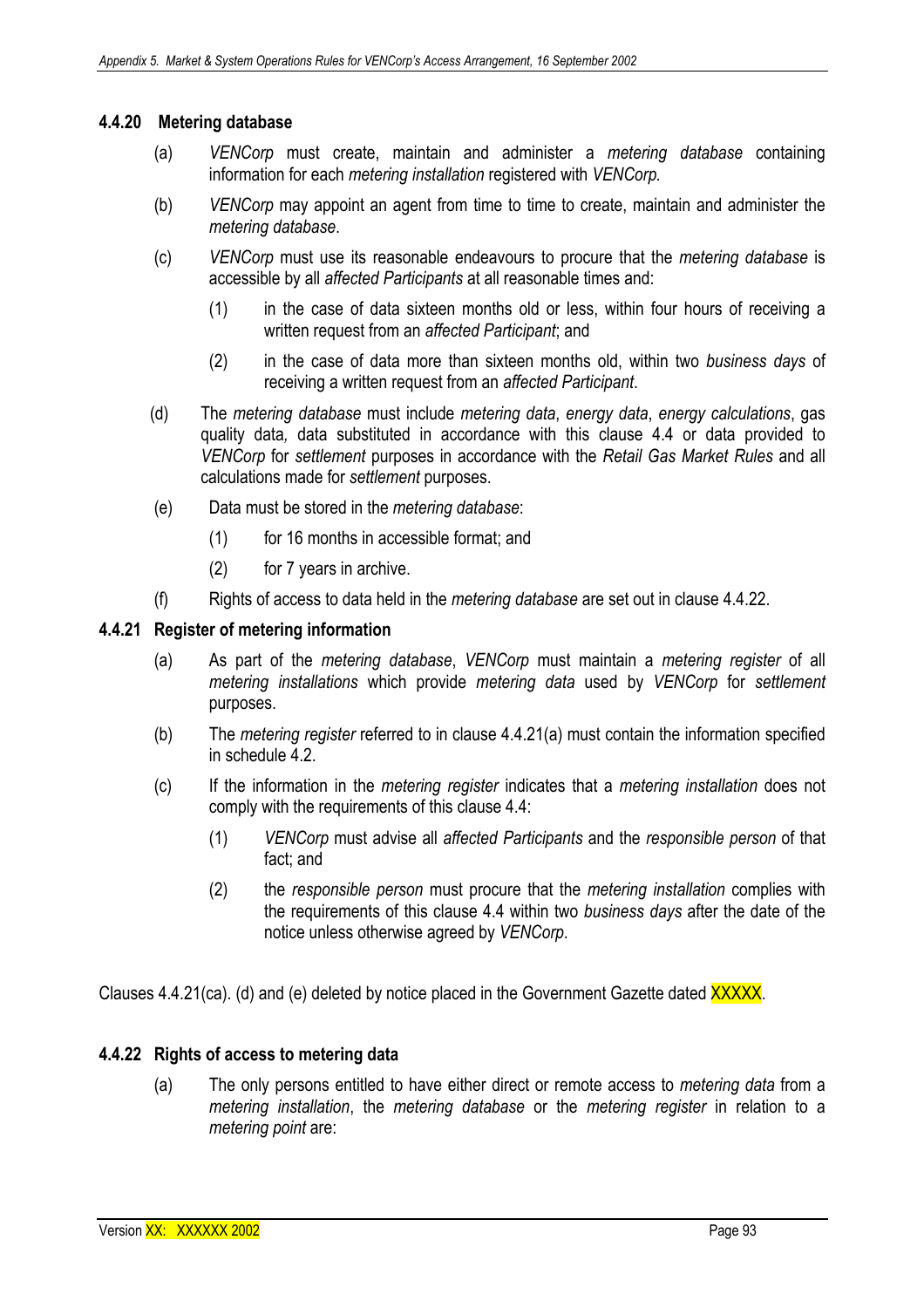- (1) each *Market Participant* whose *settlement amounts* are determined by reference to quantities of gas flowing through that *metering point*;
- (2) the *responsible person* who is responsible for the *metering installation* at that *metering point*;
- (3) a *Transmission Pipeline Owner* or *Interconnected Pipeline Owner* whose *pipeline*  is *connected* to the *metering installation* at that *metering point*;
- (4) the *Distributor* whose *pipeline* is *connected* to the *metering installations* at that *metering point*;
- (5) *VENCorp* and its authorised agents; and
- (6) the *Allocation Agent* appointed in respect of a *system injection point* or a *system withdrawal point* to which that *metering point* relates.
- (b) Notwithstanding clause 4.4.22(a), a *Transmission Customer* is entitled to have either direct or remote access to *metering data* from a *metering installation* at a *transmission delivery*  point for that *Transmission Customer*.
- (c) Provided that the relevant *Customer* has consented, a *Retailer* is entitled to have access to historical data relating to a *Customer* who has transferred to that *Retailer* from another *Retailer* in relation to the period prior to the date on which that *Customer* transferred to that *Retailer*.
- (d) Electronic access to *metering data* from a *metering installation* shall only be provided where passwords are allocated in accordance with clause 4.4.11 otherwise access to *metering data* shall be from the *metering database*.
- (e) The *responsible person* must ensure that access to *metering data* from the *metering installation* by persons referred to in clause 4.4.22(a) is scheduled appropriately to ensure that congestion does not occur.
- (f) The *responsible person* must ensure that all persons referred to in clause 4.4.22(a) have access to the *metering data* provided by its *metering installations* at all reasonable times and on reasonable notice.
- $(q)$  If remote access is required under clause  $4.4.18(d)$  and is unavailable for a period of five consecutive *business days*, the *responsible person* must, if requested by any person referred to under clause 4.4.22(a), at its own cost, obtain readings locally from the *metering installation* and provide those readings to all persons with rights of access under clause 4.4.22(a).

## **4.4.23 Payment for access to metering data**

All reasonable costs (including, without limitation, telecommunications charges) incurred by the *responsible person* in providing access to *metering data* at a *metering installation* or by *VENCorp* in providing access to information in the *metering database* must be paid by the *Participant* to whom the *metering data* or information was provided*.* 

## **4.4.24 Data validation and substitution**

- (a) *VENCorp* is responsible for the validation and substitution of *metering data*.
- (b) *VENCorp* must develop data validation processes for *metering data* in consultation with *Participants.*
- (c) If *VENCorp* detects a loss of *metering data* or incorrect *metering data* from a *metering installation*, it must notify all *affected Participants* of the fact and of details of the loss or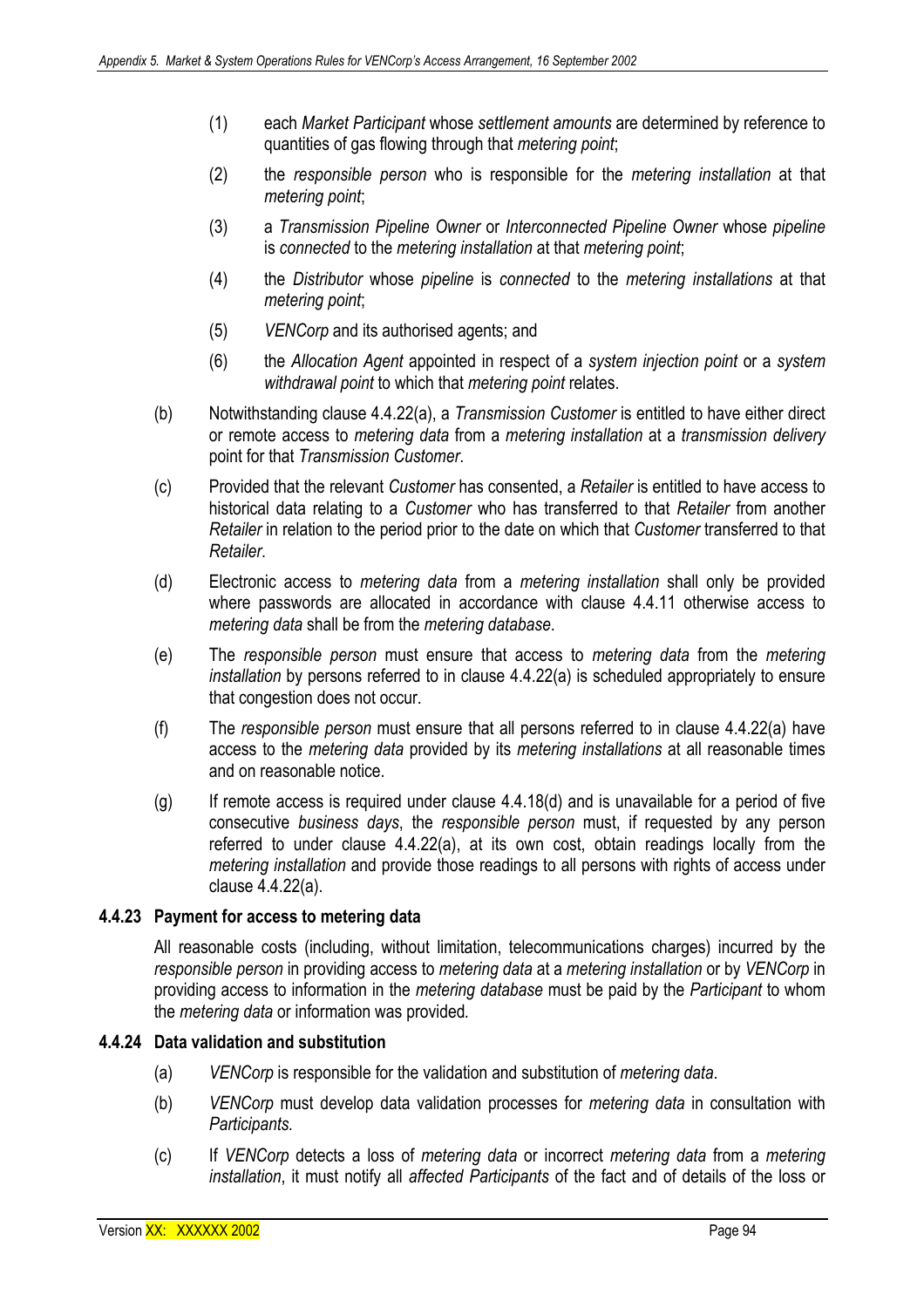error detected as soon as reasonably practicable and in any event at the time the next *settlement statement* is issued in respect of that *metering point*.

- (d) If:
	- (1) any *metering* equipment at a *metering installation* is removed from service; or
	- (2) any *metering data* is found to be inaccurate or incorrect; or
	- (3) calibration of any *meter* at a *metering installation* reveals a measurement error which exceeds the *metering substitution threshold* applicable to that *meter*; or
	- (4) calibration of any *meter* at a *metering installation* reveals a measurement error which is less than the *metering substitution threshold* applicable to that *meter* and, in *VENCorp's* reasonable opinion, a *Participant* would be materially and adversely affected if no substitution was made pursuant to this clause; or
	- (5) *metering data* is not transmitted or otherwise collected from a *metering installation*  and delivered to the *metering database* within the time required for *settlement*,

*VENCorp* must adopt substitute readings in accordance with this clause 4.4.24.

- (e) If substituted readings are required pursuant to clauses 4.4.24(d)(3) or (4) and *VENCorp* is not aware of the time at which the error arose, then the substitution must be made for the period which is the shorter of:
	- (1) the period from the time half-way between the time of the most recent calibration which demonstrated that the *meter* complied with the requirements of this clause 4.4 and the time when the error was corrected; and
	- (2) the period commencing on the date six months prior to the date on which the error was corrected; and
	- (3) such other period expiring on the date on which the error was corrected, being a period of less than six months, which *VENCorp* considers to be fair and reasonable.
- (f) If *VENCorp* is required to make substituted readings pursuant to clause 4.4.24(d), *VENCorp* must:
	- (1) determine the period of substitution (in accordance with clause 4.4.24(e) if applicable);
	- (2) calculate the substituted readings in accordance with clause 4.4.24(h);
	- (3) replace all readings derived from the relevant *metering* equipment during such period of substitution with such substituted readings; and
	- (4) notify all *affected Participants* as soon as reasonably practicable after the substitution has been completed.
- (g) If an *affected Participant* disputes a substitution made by *VENCorp* pursuant to this clause 4.4.24, the following provisions apply:
	- (1) the *affected Participant* must give notice of the dispute and the matters dispute to *VENCorp*;
	- (2) as soon as reasonably practicable after receiving a notice pursuant to paragraph (1), *VENCorp* must give notice of the dispute and the matters disputed to each *affected Participant*;
	- (3) the *affected Participants* must use their reasonable endeavours to resolve the dispute and agree the substituted readings; and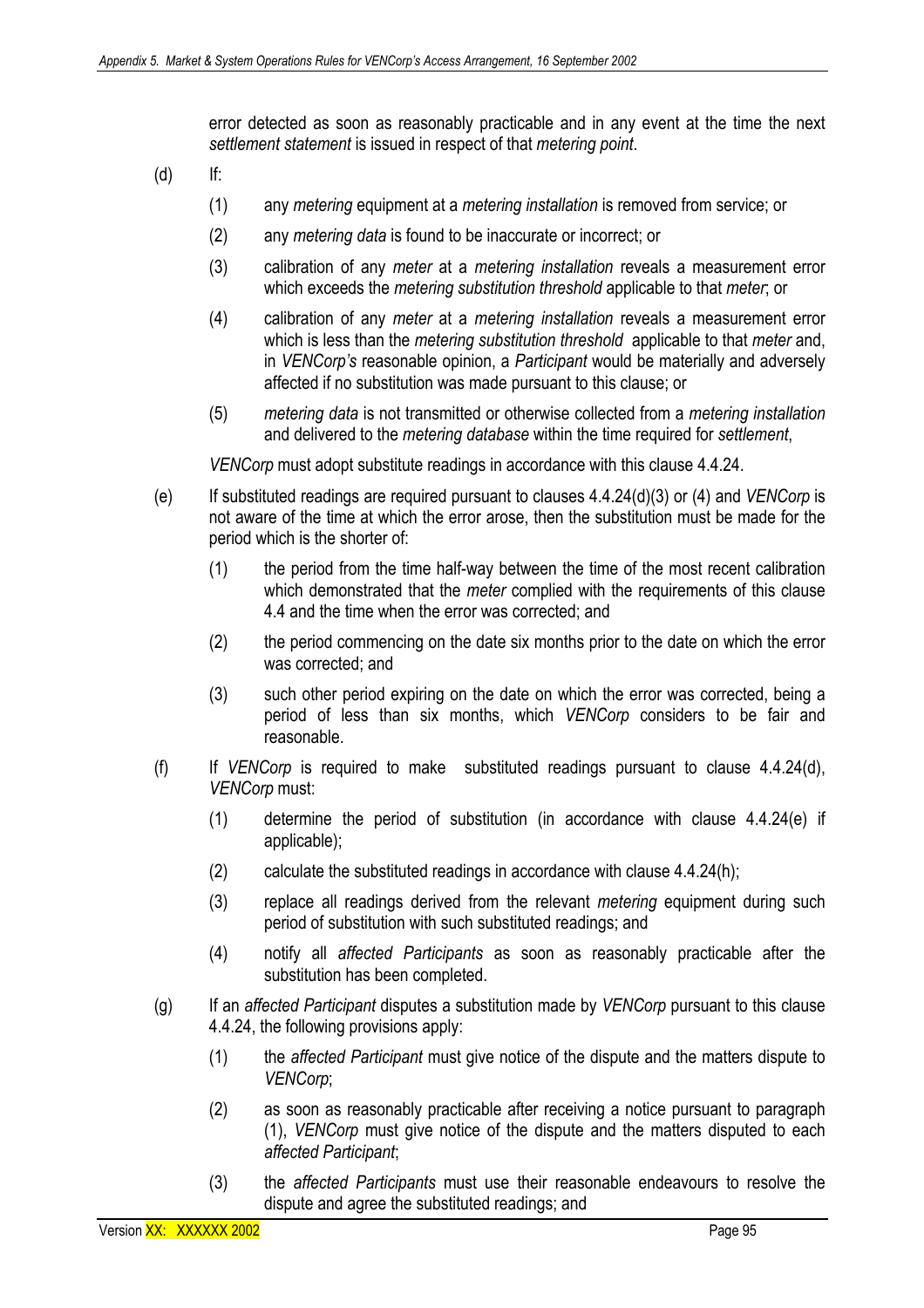- (4) if the dispute has not been resolved by the *affected Participants* on or before the second *business day* prior to the next date on which *VENCorp* is required to issue *final statements*, *VENCorp* must use the substituted readings determined by it pursuant to clause 4.4.24(i) and the dispute must be referred to the *Adviser* for resolution in accordance with clause 7.2.
- (h) If substituted readings are required pursuant to this clause 4.4.24, they must be determined in the following order of priority:
	- (1) if and to the extent that the *responsible person* is able to provide actual readings from the relevant *meter* for the period of substitution by manually reading the *meter*, those readings must be used for the purposes of determining the substituted readings;
	- (2) if and to the extent that *meter* readings are available from another *meter* provided for the purposes of checking *metering data* pursuant to clause 4.4.5 and that *meter*  complies with the accuracy requirements for the related *metering installation*, those readings must be used for the purposes of determining the substituted readings; and
	- (3) if and to the extent that *meter* readings are not available in accordance with clauses 4.4.24(h)(1) and (2), *VENCorp* may use any or all of the following methods for providing data for the purposes of determining the substituted readings:
		- (A) *VENCorp* may use readings available from any other *meter* which may reflect the flow of gas through the relevant *metering point*, whether or not such *meter* complies with the requirements of this clause 4.4;
		- (B) *VENCorp* may use trend data recorded by *VENCorp*, the *responsible person* or any other *affected Participant* where, in *VENCorp's* reasonable opinion, such data gives a good approximation of the actual measurement;
		- (C) *VENCorp* may correct the reading which is required to be substituted if the deviation from the accurate reading is ascertainable by calibration or mathematical calculation;
		- (D) *VENCorp* may estimate readings based upon readings from the same *meter* under similar conditions during a period when the *meter* was registering accurate readings; or
		- (E) *VENCorp* may use such other method as *VENCorp* may consider fair and reasonable in the circumstances.

# **4.4.25 Confidentiality**

 *Metering data* and data provided to *VENCorp* for *settlement* purposes in accordance with the *Retail Gas Market Rules* and passwords are confidential and each *Participant* must ensure that they are treated as *confidential information* in accordance with these Rules.

## **4.4.26 Use of meters**

- (a) *Metering data* must be used by *VENCorp* as the primary source of data for *settlement*  purposes or data provided to *VENCorp* for *settlement* purposes in accordance with the *Retail Gas Market Rules*.
- (b) Notwithstanding any other provision of this clause 4.4, *VENCorp* shall not be liable to any person in respect of any inaccuracies, discrepancies or other defects in *metering data* and data provided to *VENCorp* for *settlement* purposes in accordance with the *Retail Gas Market Rules*, including *metering data* which is stored in the *metering database*.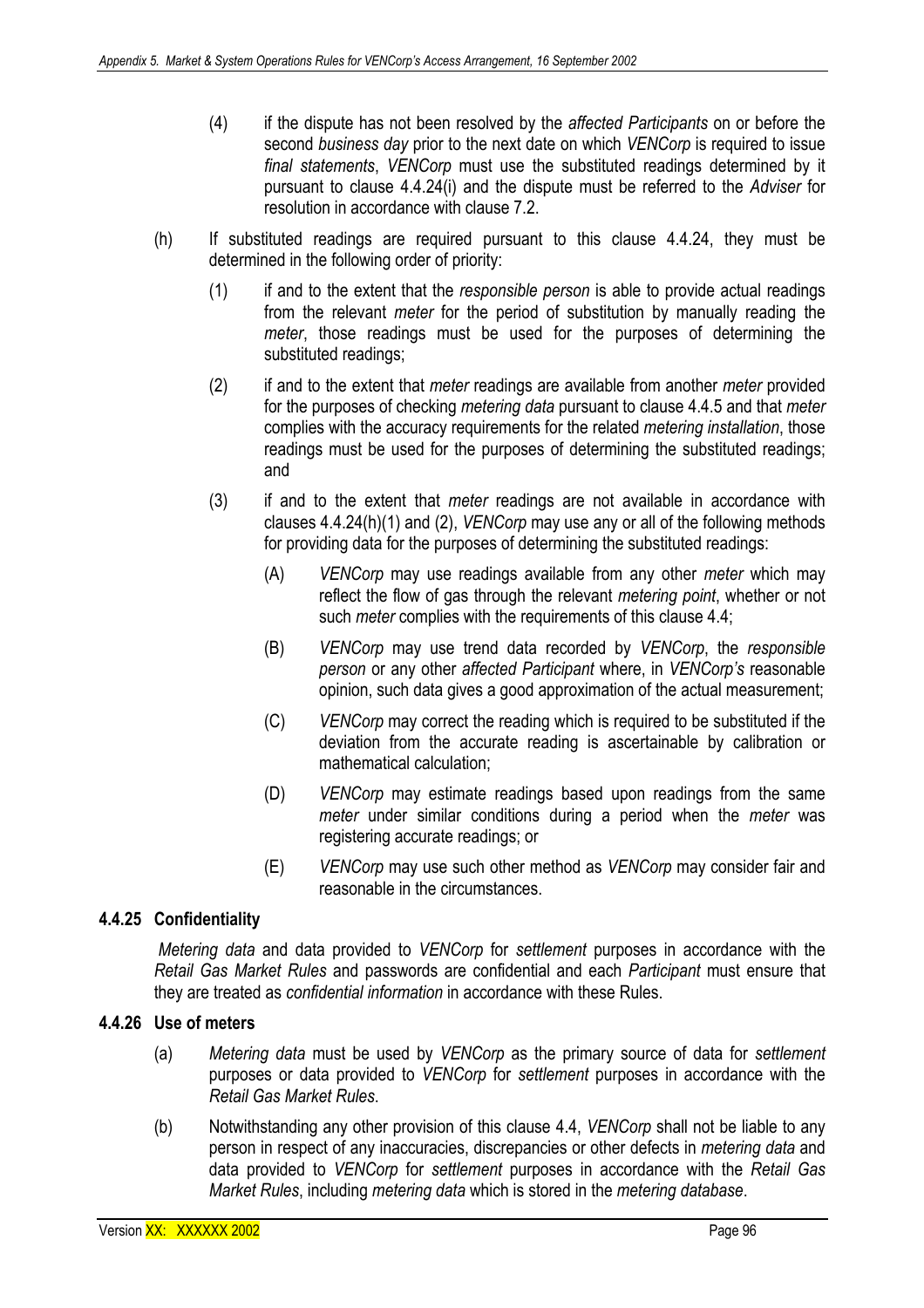- (c) Where a *metering installation* is used for purposes in addition to the provision of *metering data* to *VENCorp* then:
	- (1) that use must not be inconsistent with, or cause any *Participant* to breach, any requirements of these Rules or any applicable laws; and
	- (2) the *responsible person* must coordinate with the persons who use the *metering installation* for such other purposes to ensure that clause 4.4.26(c)(1) is complied with.

## **4.4.27 Evolving technologies and processes and development of the market**

- (a) Evolving technologies or processes that:
	- (1) meet or improve the performance and functional requirements of this clause 4.4; or
	- (2) facilitate the development of the *market*,

may be used in relation to a *metering installation* if agreed between the *affected Participants* and *VENCorp* (such agreement not to be unreasonably withheld)*.*

Clause 4.4.27(b) deleted by notice placed in the Government Gazette dated XXXXX.

### **4.4.28 Review of the metering provisions**

No later than two years after the *commencement date* and at intervals not exceeding two years thereafter, *VENCorp* must undertake a review of the provisions of clause 4.4 in accordance with the *public consultation procedures*, including but not limited to:

- (a) new technologies and the impact of new technologies on and in relation to technical standards for metering in these Rules;
- (b) contestability in the type of *meters* used; and
- (c) whether the provisions of clause 4.4 have the effect of eliminating the use of alternative types of meters.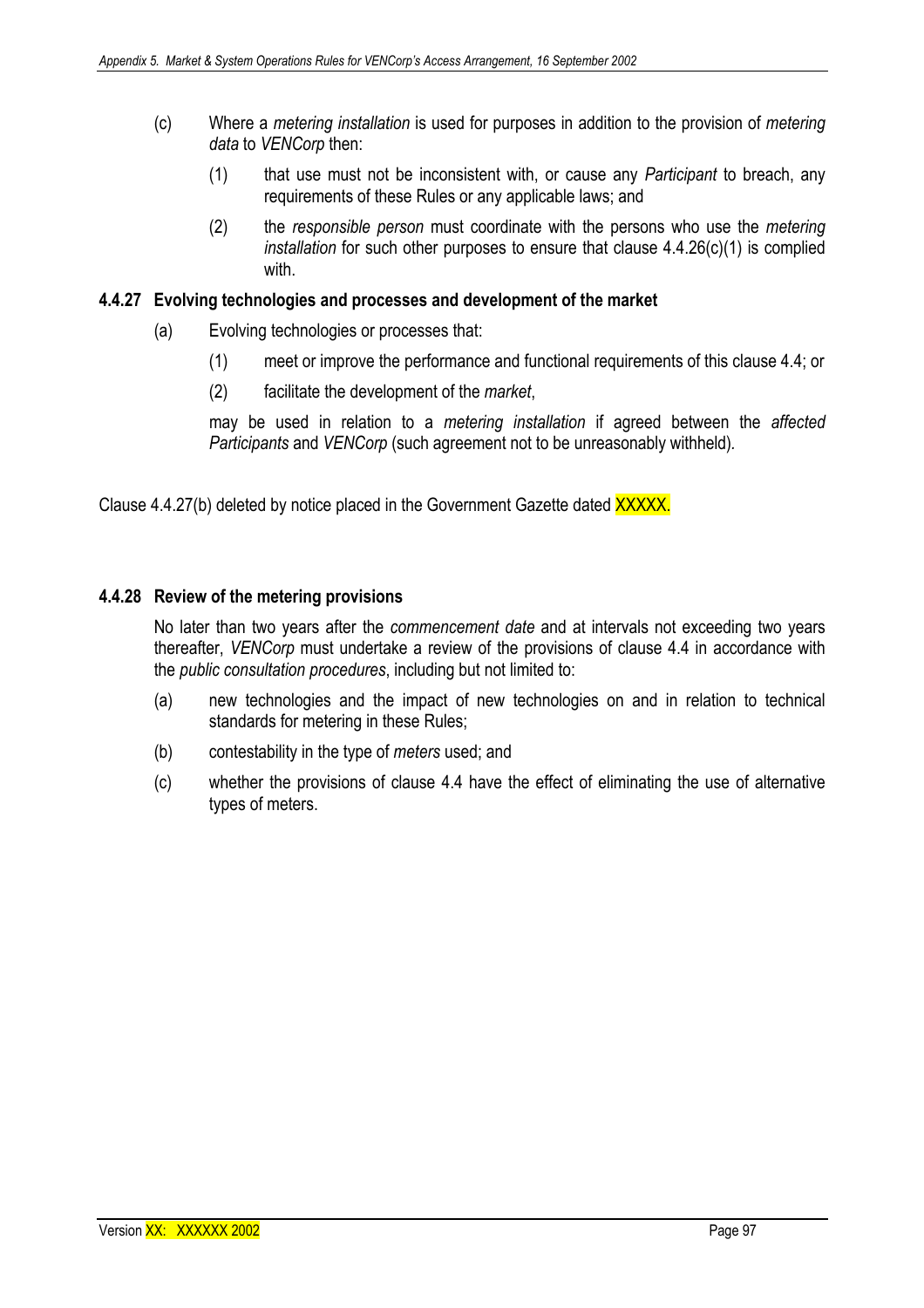# **SCHEDULE 4.1 METERING UNCERTAINTY LIMITS AND CALIBRATION REQUIREMENTS**

### **1. Uncertainty limits for measuring volume**

The table below sets out the uncertainty limits required to be met by the *responsible person* for *metering installations* for *transfer points* on the *transmission system*.

| Category | Flow rate range(scmh) | <b>Uncertainty limits</b><br>(volume) |
|----------|-----------------------|---------------------------------------|
| Α        | >300,000              | $\pm 0.7\%$                           |
| В        | >40,000<br>≤300,000   | $\pm 1.0\%$                           |
| C        | >4,000<br>≤40,000     | ±1.5%                                 |
| D        | ≤4,000                | $\pm 2.5%$                            |

## **2. Calibration requirements**

The table below sets out the frequency with which the calibration must be carried out by the *responsible person*.

| Category                                                                 | A                                                                       | B                                                                       | C                                                                                                                     | D                                                            |
|--------------------------------------------------------------------------|-------------------------------------------------------------------------|-------------------------------------------------------------------------|-----------------------------------------------------------------------------------------------------------------------|--------------------------------------------------------------|
| Peak flow rate (scmh)                                                    | >300,000                                                                | >40,000<br>≤300,000                                                     | >4,000<br>≤40,000                                                                                                     | ≤4,000                                                       |
| Minimum pressure and<br>temperature transmitter<br>calibration frequency | Quarterly                                                               | Six-monthly                                                             | Annually                                                                                                              | Annually or as<br>otherwise<br>agreed with<br><b>VENCorp</b> |
| Remote <i>meter</i> fault detection<br>surveillance frequency            | Daily by<br>exception                                                   | Daily by<br>exception                                                   | Daily by<br>exception                                                                                                 | Daily by<br>exception                                        |
| In situ <i>meter</i> proving frequency                                   | Annually<br>Note: for<br>ultrasonic<br>meters by<br>electronic<br>means | Annually<br>Note: for<br>ultrasonic<br>meters by<br>electronic<br>means | Annually or as<br>otherwise<br>agreed with<br>VENCorp.<br>Note: for<br>ultrasonic<br>meters by<br>electronic<br>means | Annually or as<br>otherwise<br>agreed with<br><b>VENCorp</b> |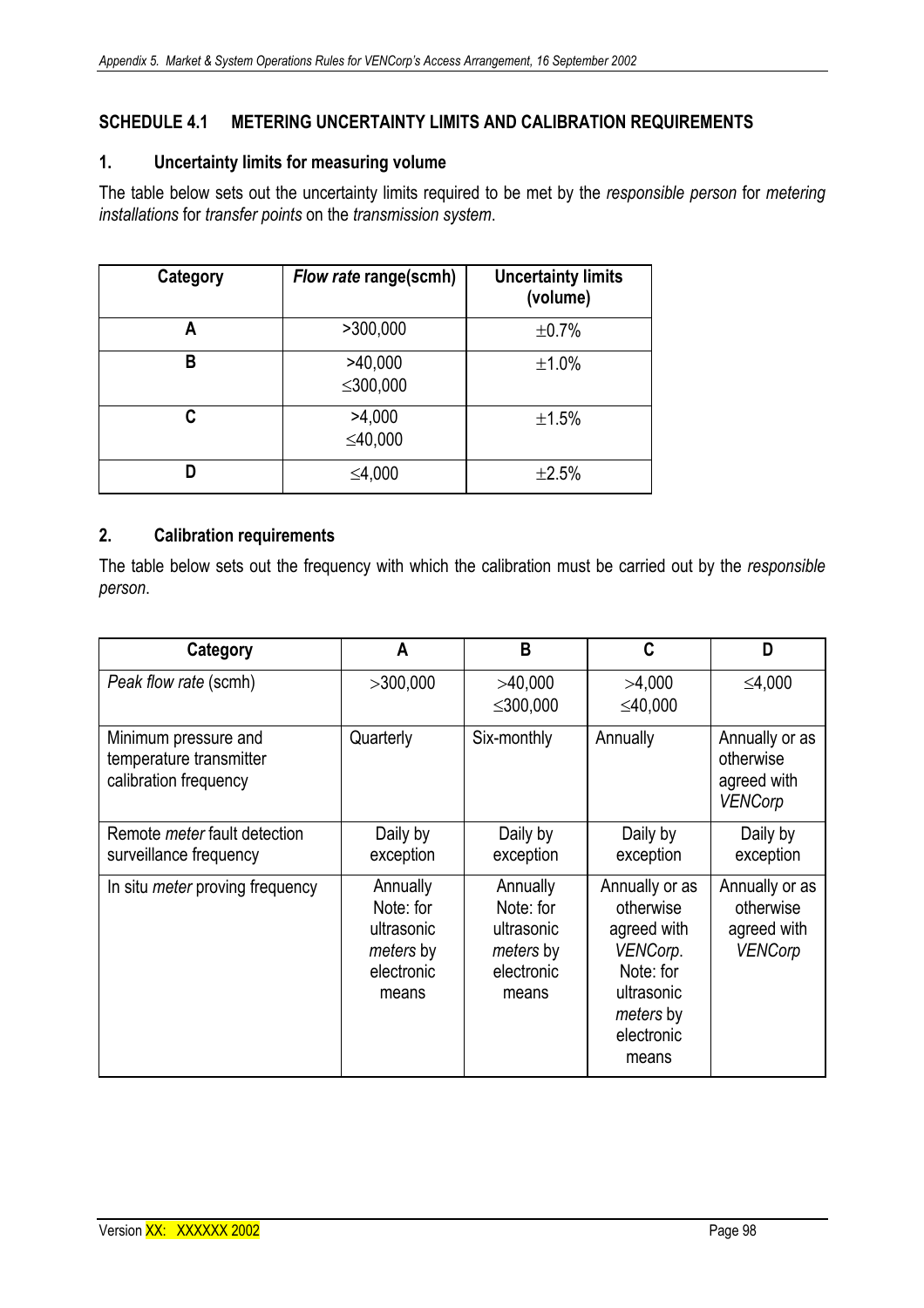## **3. Uncertainty limits for energy calculations**

The table below sets out the uncertainty limits required to be achieved in calculating energy values at *transfer points* on the *transmission system*. These limits have been developed to be applicable to a market based on a daily *trading interval*. Should the *market* adopt a different *trading interval*, these limits will need to be reviewed.

| Category | <b>Uncertainty limits</b><br>Flow rate range(scmh) |             |
|----------|----------------------------------------------------|-------------|
|          |                                                    | (energy)    |
| Α        | >300,000                                           | ±1.0%       |
| В        | >40,000<br>≤300,000                                | ±1.5%       |
| C        | >4,000<br>≤40,000                                  | $\pm 2.0\%$ |
| D        | ≤4,000                                             | $\pm 3.0\%$ |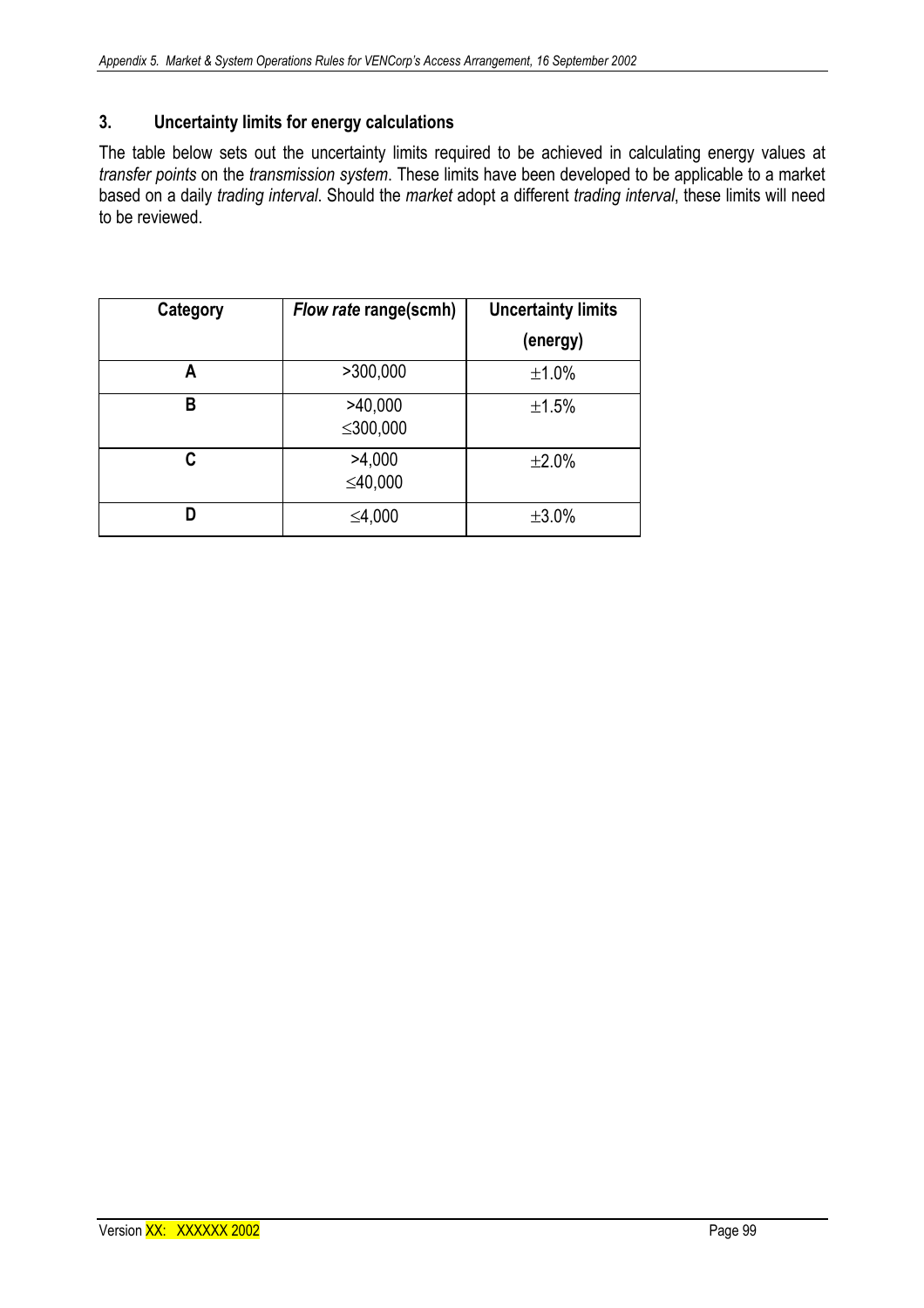# **SCHEDULE 4.2 METERING REGISTER**

### **1. General**

- (a) The *metering register* forms part of the *metering database* and holds *metering* information relating to *metering installations*.
- (b) The purpose of the *metering register* is to facilitate:
	- (1) the registration of *system points*, *distribution delivery points*, *metering points* and *affected Participants*;
	- (2) the verification of compliance with these Rules; and
	- (3) the audit flow of changes to the registered information.

## **2. Metering register information**

*Metering* information to be contained in the *metering register* should include such information as *VENCorp*  considers reasonably necessary and by way of example, may include the following:

- (a) *Meter* identification:
	- (1) *metering installation* reference number (MIRN);
	- (2) logical meter identification if a logical meter; and
	- (3) logical meter algorithm if a logical meter.

## (b) Location in *market*:

- (1) CTM group identification;
- (2) heating value zone;
- (3) UAFG zone;
- (4) *pricing zone*;
- (5) *system withdrawal zone*;
- (6) injection point;
- (7) TUoS zone;
- (8) hub identification;
- (9) hub flow direction;
- (10) transmission or distribution *connection point* identification;
- (11) base load; and
- (12) temperature sensitivity factor.

# (c) Associated parties:

- (1) *metering data* agency identification;
- (2) *responsible person* identification;
- (3) *Market Participant* settling account identification;
- (4) host *Retailer* identification;
- (5) supplying *Retailer* identification;
- (6) relevant *Distributor* identification;
- (7) *Allocation Agent* identification; and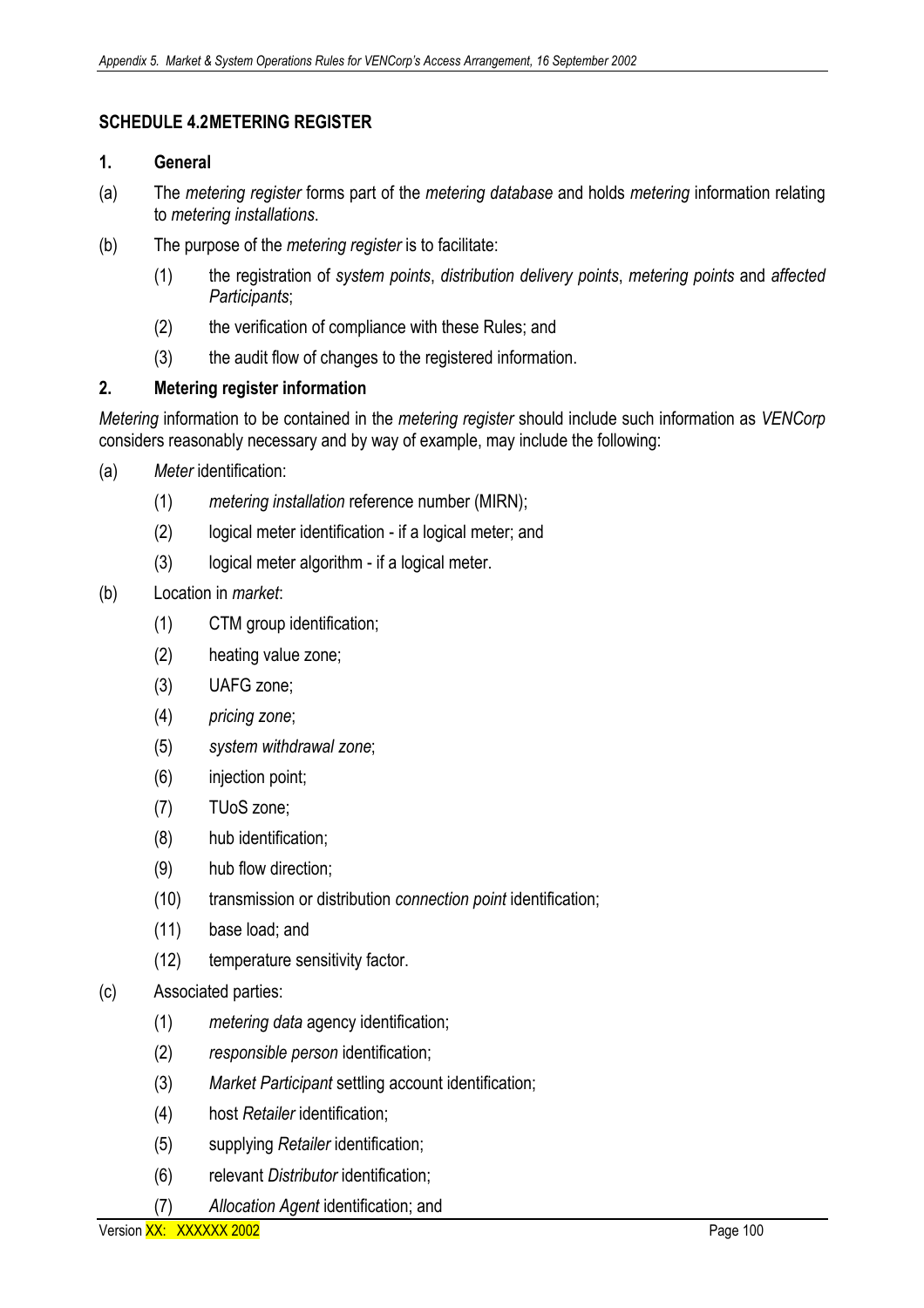- (8) supplier of last resort identification.
- (d) Data validation and substitution processes agreed between *affected Participants*, including:
	- (1) algorithms;
	- (2) data comparison techniques
	- (3) processing and alarms; and
	- (4) alternate data sources.

## (e) Meter information:

- (1) Meter type
- (2) Meter size
- (3) Meter maximum capacity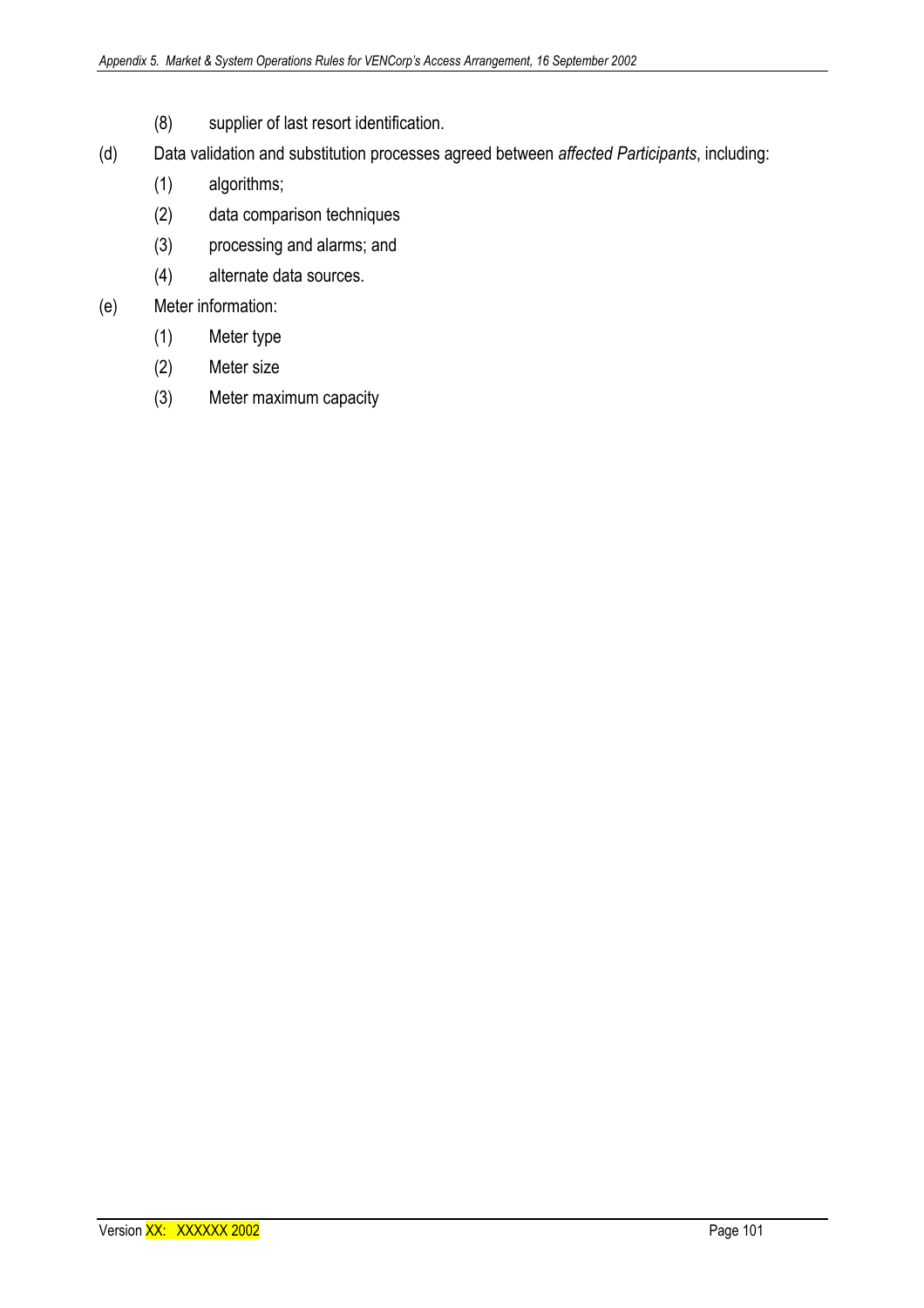## **SCHEDULE 4.3 INSTALLATION DATABASE**

Each *installation database* must contain the following installation information and such other installation information as specified by *VENCorp:*

- (a) *Metering point* reference details, including:
	- (1) locations and reference details (eg drawing numbers);
	- (2) site identification names;
	- (3) details of *affected Participants* associated with the *system point*;
	- (4) the *responsible person;*
	- (5) meter installation registration number (MIRN);
	- (6) base load;
	- (7) temperature sensitivity factor; and
	- (8) *Customer* characterisation.
- (b) The identity and characteristics of *metering* equipment including:
	- (1) serial numbers;
	- (2) *metering installation* identification name;
	- (3) *metering installation* types and models;
	- (4) current test and calibration programme details, test results and references to test certificates;
	- (5) calibration tables, where applied to achieve *metering installation* accuracy; and
	- (6) data register coding details.
- (c) Data communication details, including:
	- (1) telephone number(s) (or frequency details in the case of telemetric equipment) for access to data;
	- (2) communication equipment type and serial numbers;
	- (3) communication protocol details or references;
	- (4) data conversion details;
	- (5) user identifications and access rights; and
	- (6) "write" password (to be contained in a hidden or protected field).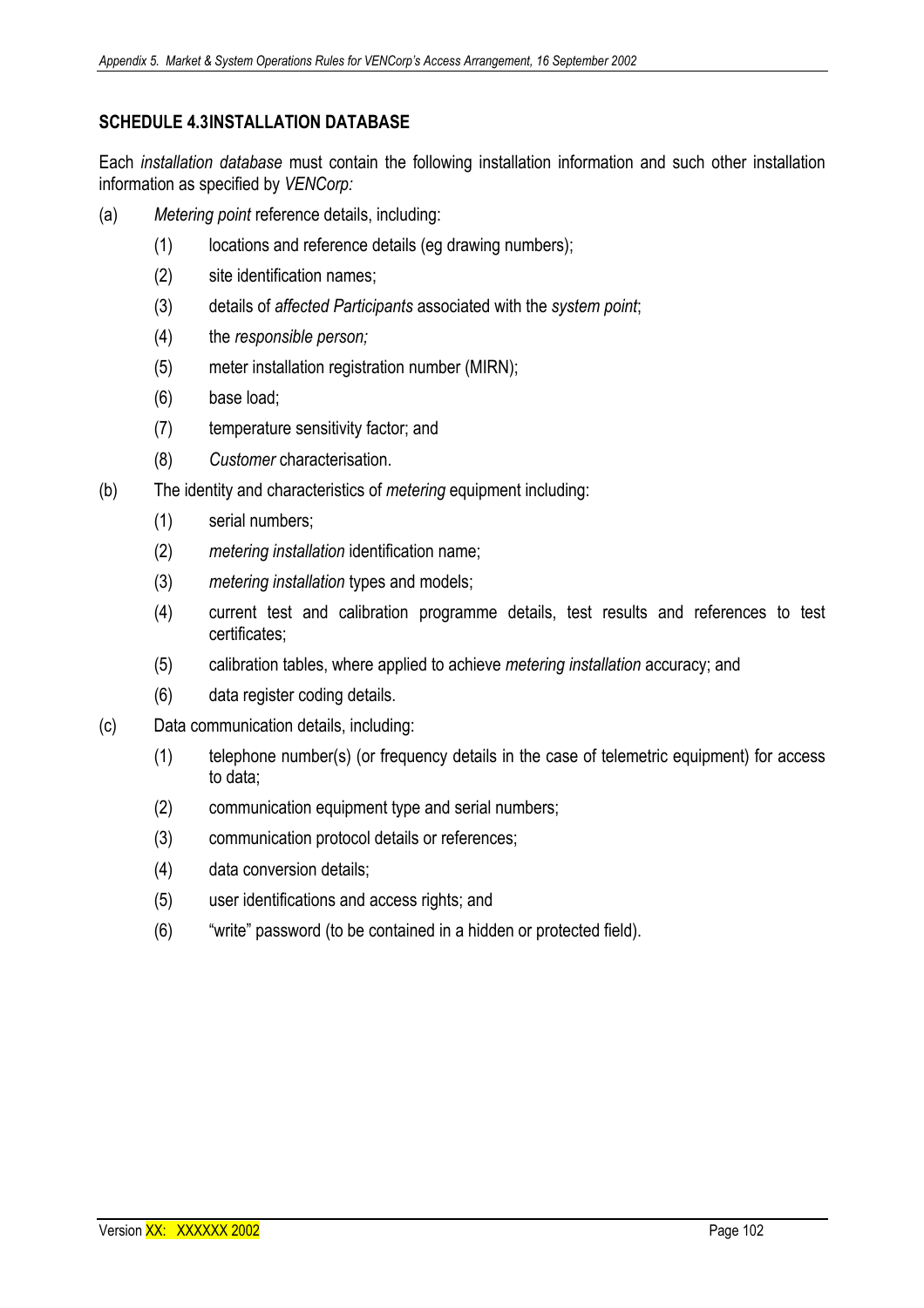# **CHAPTER 5. MARKET INFORMATION AND SYSTEM PLANNING**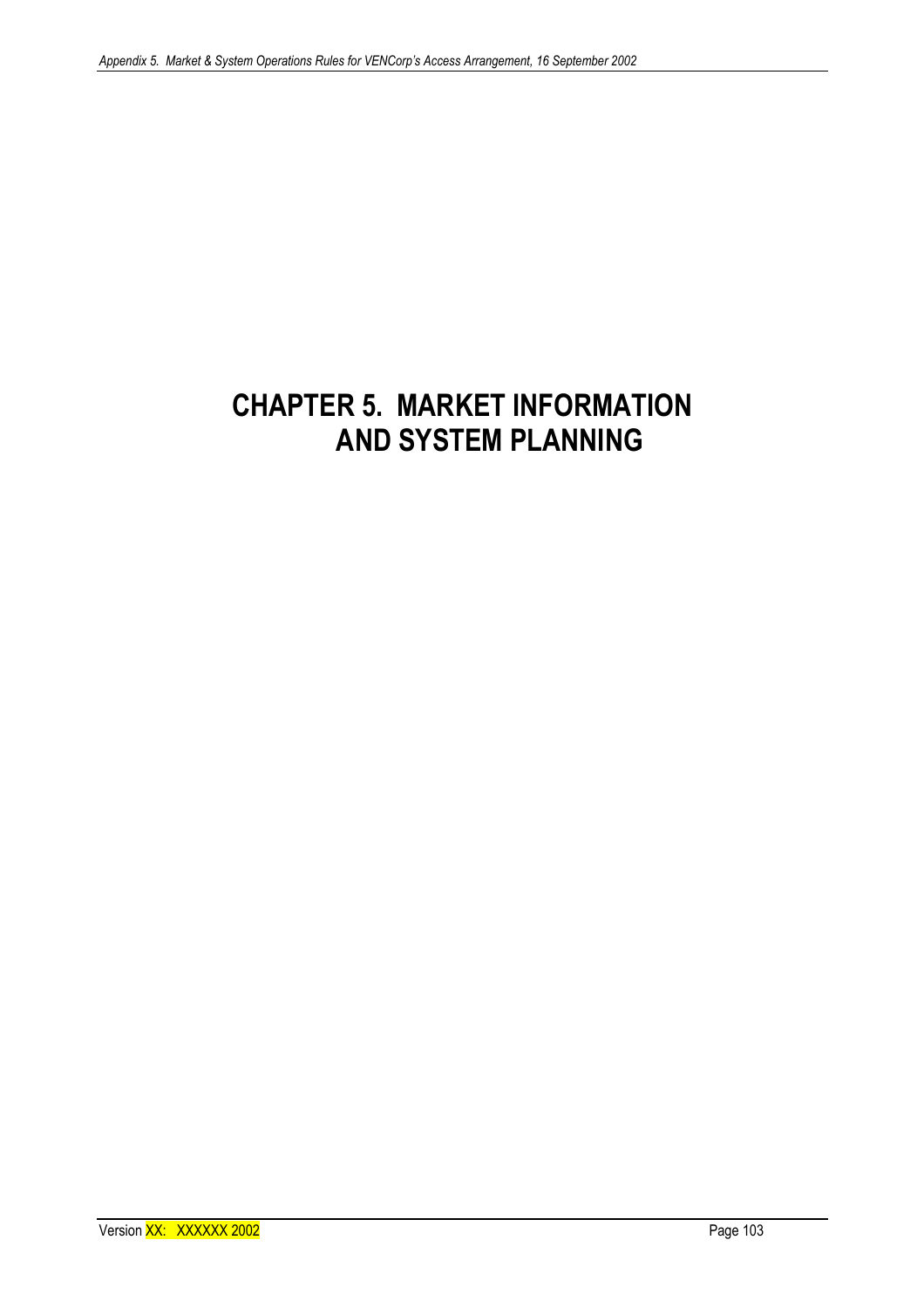# **5.1 MARKET INFORMATION**

### **5.1.1 Provision of information**

- (a) The provisions of this clause 5.1 are subject always to the rights and obligations of *VENCorp* and *Participants* in relation to *confidential information* as set out in clause 5.4.
- (b) In addition to any specific obligation or power of *VENCorp* under these Rules to provide information, *VENCorp* must make available to *Market Participants* on request any information concerning the operation of the *market* and may charge a fee reflecting the cost of providing any information under this clause 5.1.1(b).
- (c) *VENCorp* must make available to the public on request information in respect of the *market price* and, where requested and available, reasons for any significant movements in the *market price*.

## **5.1.2 Systems and procedures**

- (a) All information, including *nominations* and *inc/dec offers* where relevant, which must be provided by *Participants* to *VENCorp* under these Rules and information which must be provided by *VENCorp* to *Participants* under these Rules must be provided by means of an *electronic communication system* unless otherwise specified in these Rules or approved by *VENCorp*.
- (b) Where information is provided by means of an *electronic communication system*, that information must be provided by using the templates supplied in the *electronic communication system* unless otherwise approved by *VENCorp*.
- (c) If possible, information provided to *VENCorp* must be *time stamped* by *VENCorp* on receipt by *VENCorp's electronic communication system* and if stamped, is deemed to be provided at the time indicated by the *time stamp*.
- (d) Information is deemed to be *published* by *VENCorp* when the information is placed on the *market information bulletin board*.
- (e) Before the *commencement date* and following consultation with *Participants, VENCorp*  must develop *electronic communication procedures* under which:
	- (1) information, including *nominations* and *inc/dec offers* where relevant, must be provided by *Participants* to *VENCorp;*
	- (2) information must be provided by *VENCorp* to *Participants*; and
	- (3) information *published* on the *market information bulletin board* may be accessed by *Market Participants*.
- (f) Following consultation with *Participants*, *VENCorp* may review and alter:
	- (1) the requirements for *electronic communication systems*; and
	- (2) *electronic communication procedures*,

from time to time.

# **5.1.3 Participant data**

*VENCorp* must establish, maintain, update as *VENCorp* considers reasonably necessary from time to time, and *publish*:

- (a) a list of all *Participants* identifying those of them that are *Market Participants*;
- (b) a list of all applications to become a *Participant* identifying those of them that are applications to become a *Market Participant*;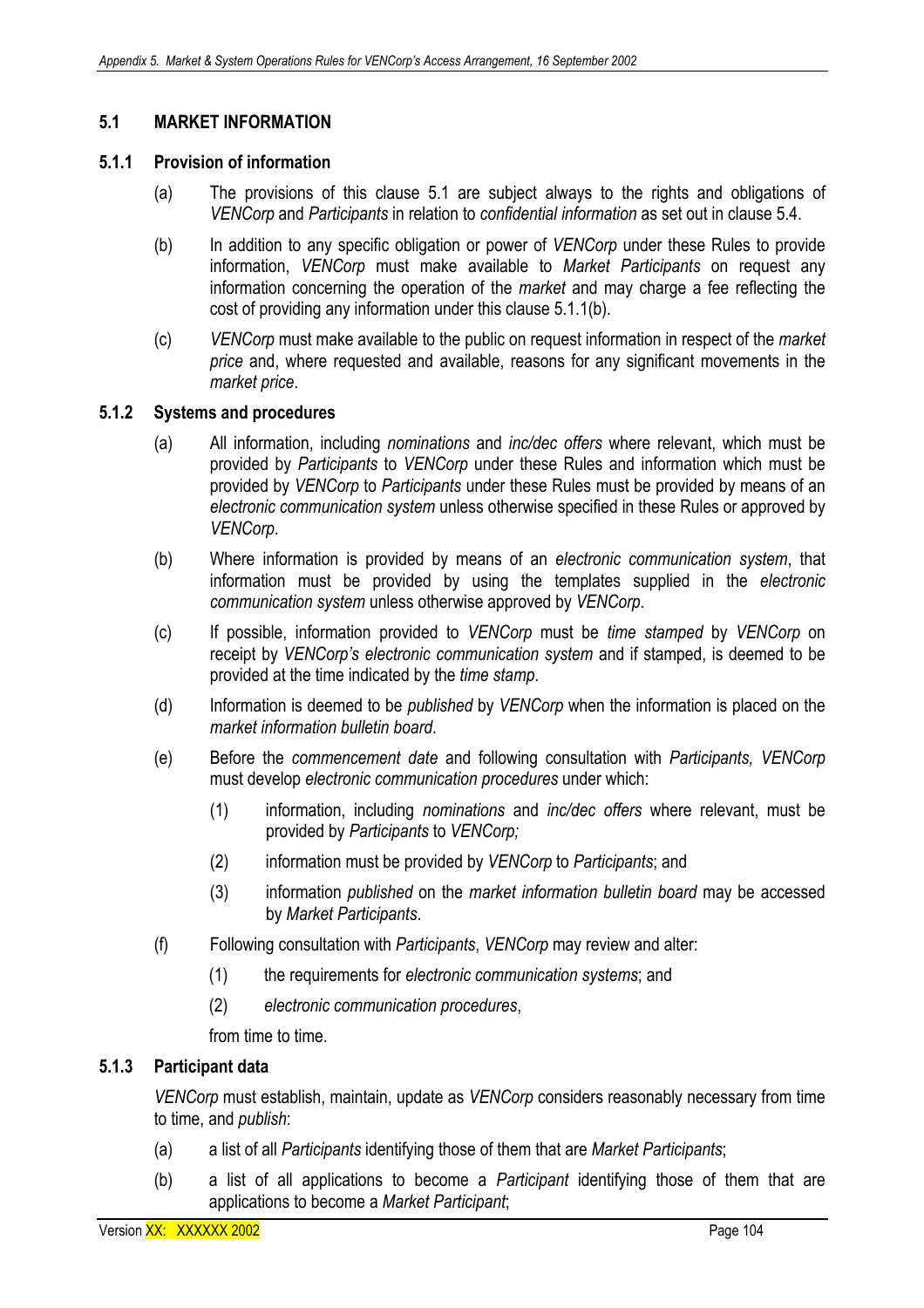- (c) a list of all *Participants* who will cease to be *Participants* and the time that each listed *Participant* will cease to be a *Participant*; and
- (d) a list of all *Market Participants* who are suspended and the time at which each listed *Market Participant* was suspended.

# **5.1.4 Spot market**

- (a) *VENCorp* must *publish preliminary operating schedules* and *final operating schedules* in accordance with and at the times specified in clause 3.1.
- (b) Each *preliminary operating schedule* and *final operating schedule* must include the following details for the relevant *gas day* in respect of the *transmission system* unless otherwise specified below:
	- (1) forecasts of the most probable peak daily demand and peak hourly demand and the times at which those peaks are forecast to occur;
	- (2) forecasts of peak hourly demand which *VENCorp* predicts to have a 10% and 90% probability respectively of being exceeded and the time at which those peaks are forecast to occur;
	- (3) forecasts of the aggregate total demand for each *trading interval*;
	- (4) forecast aggregate supply availability for each *trading interval*;
	- (5) details of forecast threats to *system security*, including the forecast time, location and extent of each such threat;
	- (6) forecasts of the *market price* for each *trading interval* and each *pricing zone;* and
	- (7) details of the expected sensitivity of the forecast *market prices* to changes in the forecast demand or supply availability;
	- (8) forecast locational prices for each hour of the *gas day*;
	- (9) forecast *EoD linepack*; and
	- (10) the linepack which *VENCorp* requires in respect of that *gas day*.
- (c) If *VENCorp* considers there to be a significant change in a forecast *market price*, *VENCorp* must identify and, as soon as practicable, *publish* the cause of such a change, including but not limited to the impact of any change.
- (d) As soon as practicable after the end of each *trading interval*, *VENCorp* must *publish* its best estimate of the *market price* for that *trading interval*.
- (e) By 4.00pm each day, *VENCorp* must *publish* for each *trading interval* in the previous *gas day*:
	- (1) the *market price*;
	- (2) the aggregate quantity of withdrawals of gas from each *system withdrawal zone* or such other area that *VENCorp* considers appropriate having regard to the commercial sensitivity of information relating to the demand and consumption patterns of *Customers* and the requirements of clause 5.2.4(f);
	- (3) without limitation, prices and quantities of gas specified in *inc/dec offers*;
	- (4) aggregate quantities of gas specified in *nominations*;
	- (5) details of the total quantity of gas injected into the *transmission system* at each *system injection point*;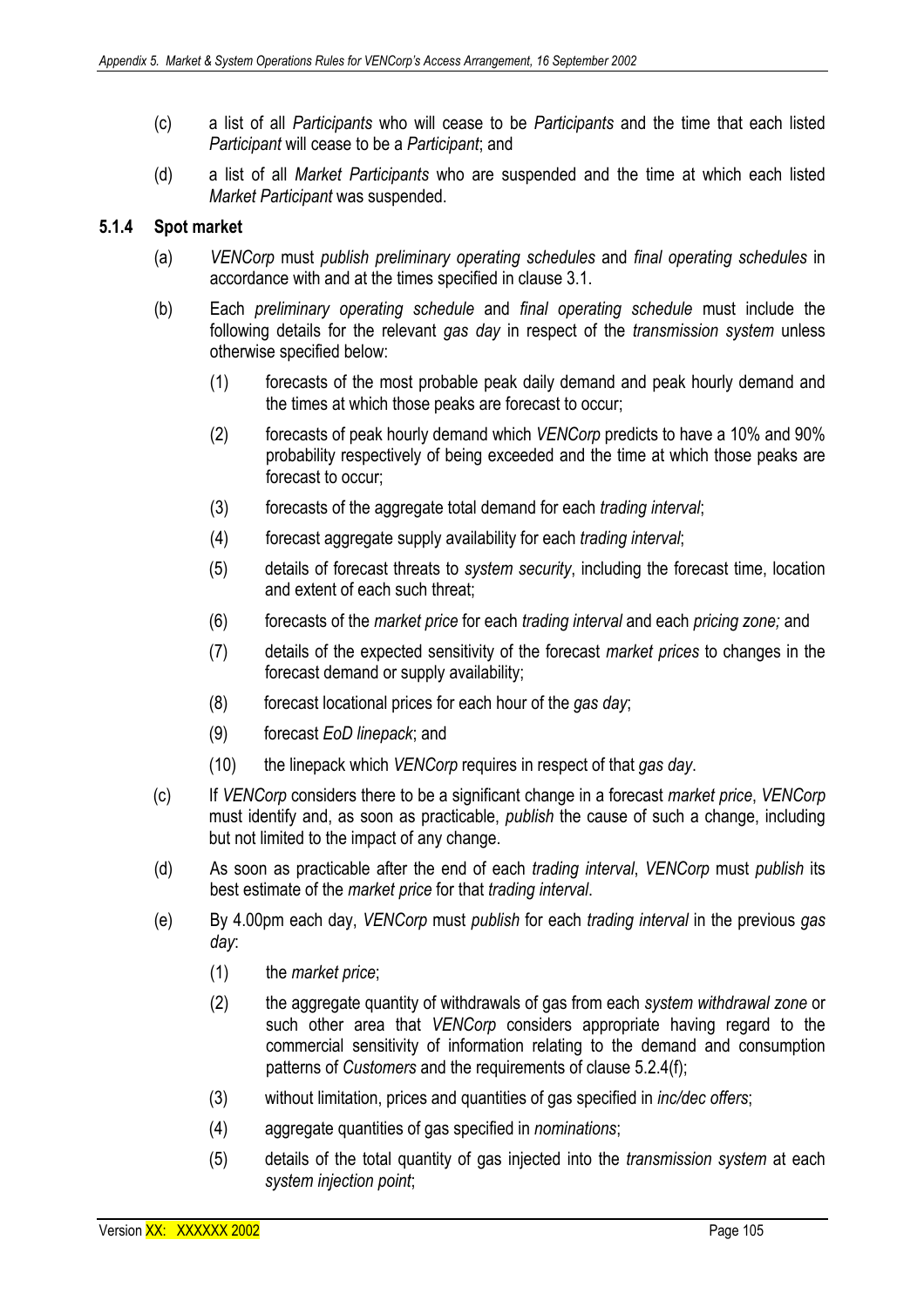(6) details of the total quantity of gas *scheduled* in accordance with *withdrawal inc/dec offers* in each *system withdrawal zone* or such other area that *VENCorp* considers appropriate having regard to the commercial sensitivity of information relating to the demand and consumption patterns of *Customers* and the requirements of clause 5.2.4(f);

Sub-clause 5.1.4.(e)(7) deleted by notice published in the Government Gazette dated 28 February 2002

(8) details of any operational irregularities which arose including, for example, any circumstances in which, in *VENCorp's* reasonable opinion, there was evidence of a failure to follow *scheduling instructions*.

# **5.1.5 Public information**

- (a) Each day, all information relating to the operation of the *market* that *VENCorp* is required to *publish* in accordance with these Rules must be made available by *VENCorp* via an electronic communications medium.
- (b) If *VENCorp* makes information available under clause 5.1.5(a) by a means other than the internet, *VENCorp* may, at its discretion, charge a fee for access to that information provided that such fee reflects *VENCorp's* costs of providing that information.
- (c) *VENCorp* must make available for purchase by any person at reasonable cost the current *annual planning review* prepared pursuant to clause 5.2.2 from the date on which it is *published*.

## **5.1.6 Information records**

*VENCorp* must retain all information provided to it under these Rules for at least seven years in a form it deems appropriate for reasonable access.

#### **5.1.7 Market audit**

- (a) *VENCorp* must arrange for a *Review* to be conducted at least annually by a *Market Auditor*.
- (aa) VENCorp shall appoint a *Market Auditor* who in *VENCorp's* reasonable opinion is independent and suitably qualified to conduct the required *Review*.
- (b) The *Review* must examine compliance by *VENCorp* with its procedures and the effectiveness and appropriateness of systems utilised in the operation of the *market*, including but not limited to:
	- (1) the calculations and allocations performed by the *metering* and *settlements*  systems*;*
	- (2) billing and information systems;
	- (3) the *scheduling* and pricing processes;
	- (4) processes for software management;
	- (5) the *linepack account*; and
	- (6) *VENCorp's* compliance with these Rules*.*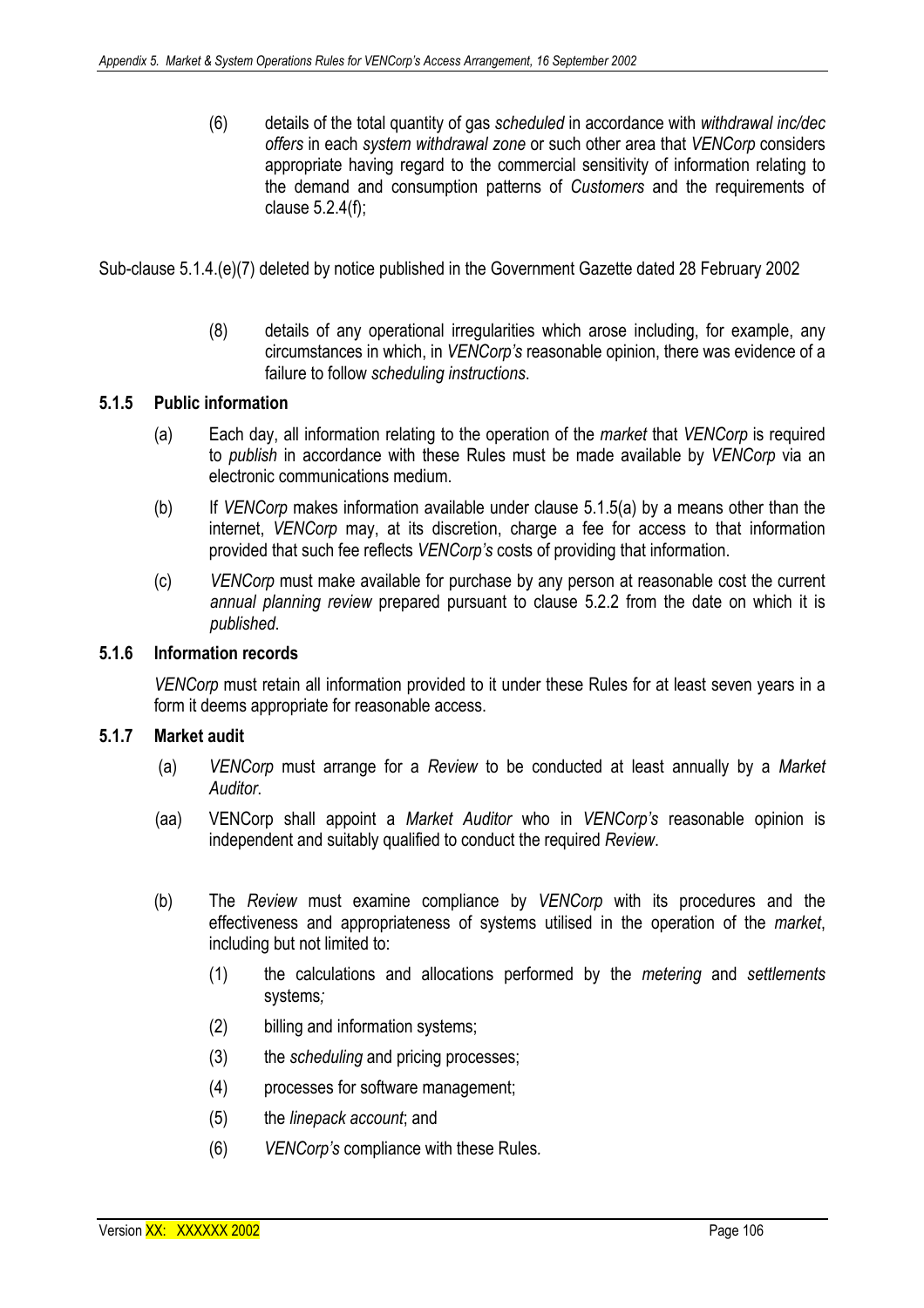- (ba) *VENCorp* must establish and implement a consultative process that enables *Market Participants* to provide input into the development of the scope of the *Review* on an annual basis.
- (c) *VENCorp* must ensure that the person who conducts the *Review* prepares a report in which the results of the *Review* are set out.
- (d) The report prepared by the *Market Auditor* in accordance with clause 5.1.7(c) must be made available by *VENCorp* to *Participants* on request.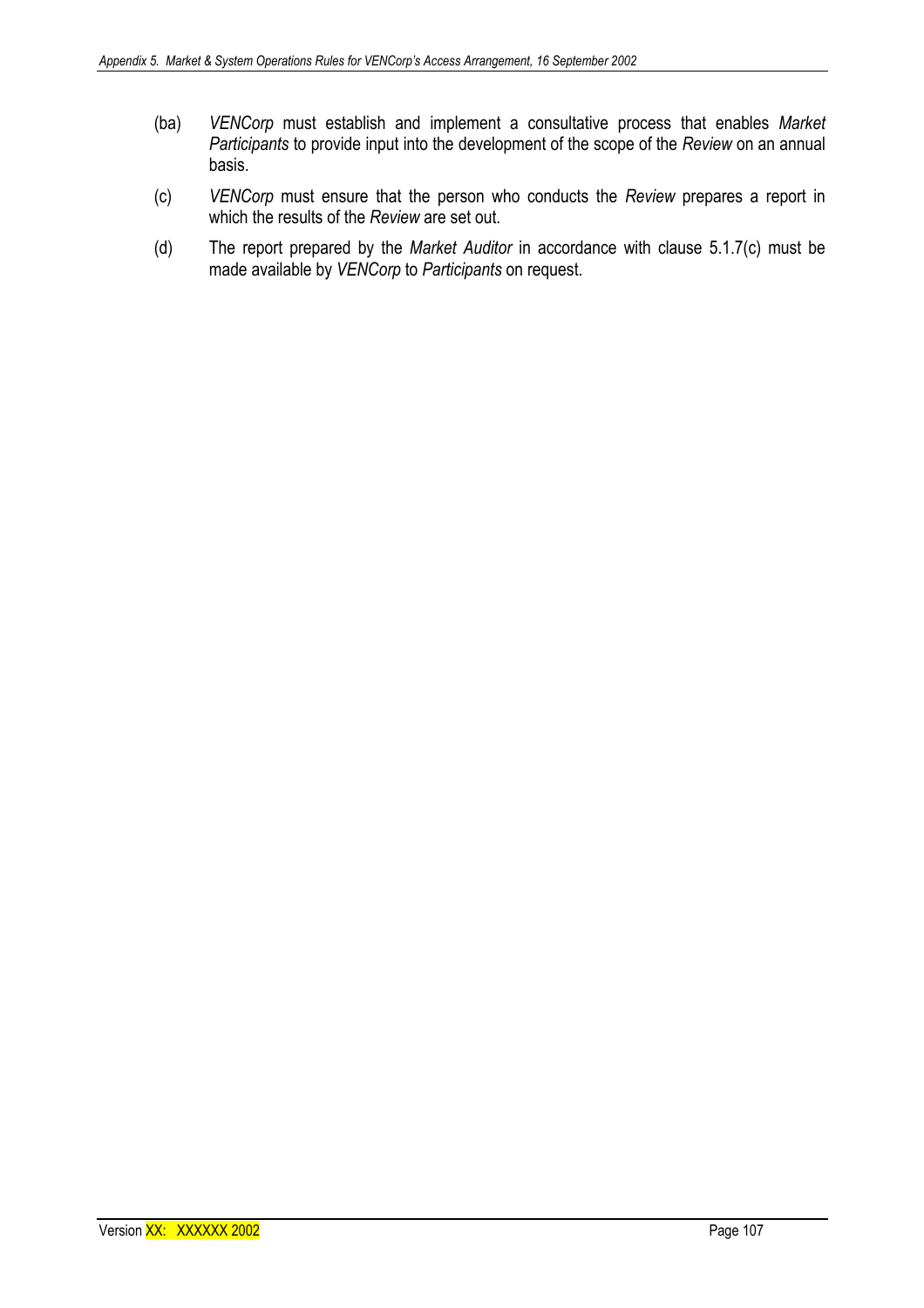# **5.2 FORECASTS AND PLANNING AND MAINTENANCE REVIEWS**

# **5.2.1 Purpose**

- (a) Under this clause 5.2:
	- (1) *Participants* are required to provide information to *VENCorp* in relation to certain aspects of their operations in accordance with clauses 5.2.4(b), (c) and (d); and
	- (2) *VENCorp* is required to use the information disclosed to it by *Participants* to:
		- (A) prepare and provide to *Participants annual planning reviews* for the purposes set out in clauses 5.2.1(b) and (c); and
		- (B) coordinate the *maintenance* operations of *Transmission Pipeline Owners*  and *Storage Providers* to ensure that *system security* is maintained and is not threatened by the *maintenance* of *pipeline equipment*.
- (b) *VENCorp* is required to provide *annual planning reviews* under clause 5.2.2 for the purpose of allowing *Participants* to make informed decisions relating to:
	- (1) planning for capital investments;
	- (2) developing *market* strategies;
	- (3) *maintenance*;
	- (4) storage;
	- (5) *pipeline* operation; and
	- (6) pricing.

[Clause 5.2.1(c) deleted: By Notice published in the Government Gazette G7, dated 15 February 2001, effective from 21 February 2001]

(d) *VENCorp* must use its reasonable endeavours to ensure that the *annual planning reviews* it prepares under this clause 5.2 accurately reflect the information provided to *VENCorp* by *Participants* under clauses 5.2.4(b), (c) and (d), but in no circumstances is *VENCorp* to be liable for any loss or damage suffered or incurred by a *Participant* or any other person as a consequence of any error, omission or inaccuracy in an *annual planning review*.

# **5.2.2 Annual planning reviews**

- (a) By no later than 30 November each year, *VENCorp* must:
	- (1) prepare an *annual planning review* in accordance with this clause 5.2.2; and
	- (2) provide to each *Participant* and the *Regulator* a copy of that *annual planning review.*
- (b) Each *annual planning review* must contain annual forecasts by *system withdrawal zone* of the matters set out in clause 5.2.2(c) for each year of the five years and for each month of the twelve months in the period commencing from 1 January in the year immediately following the year in which the *annual planning review* is provided to *Participants*.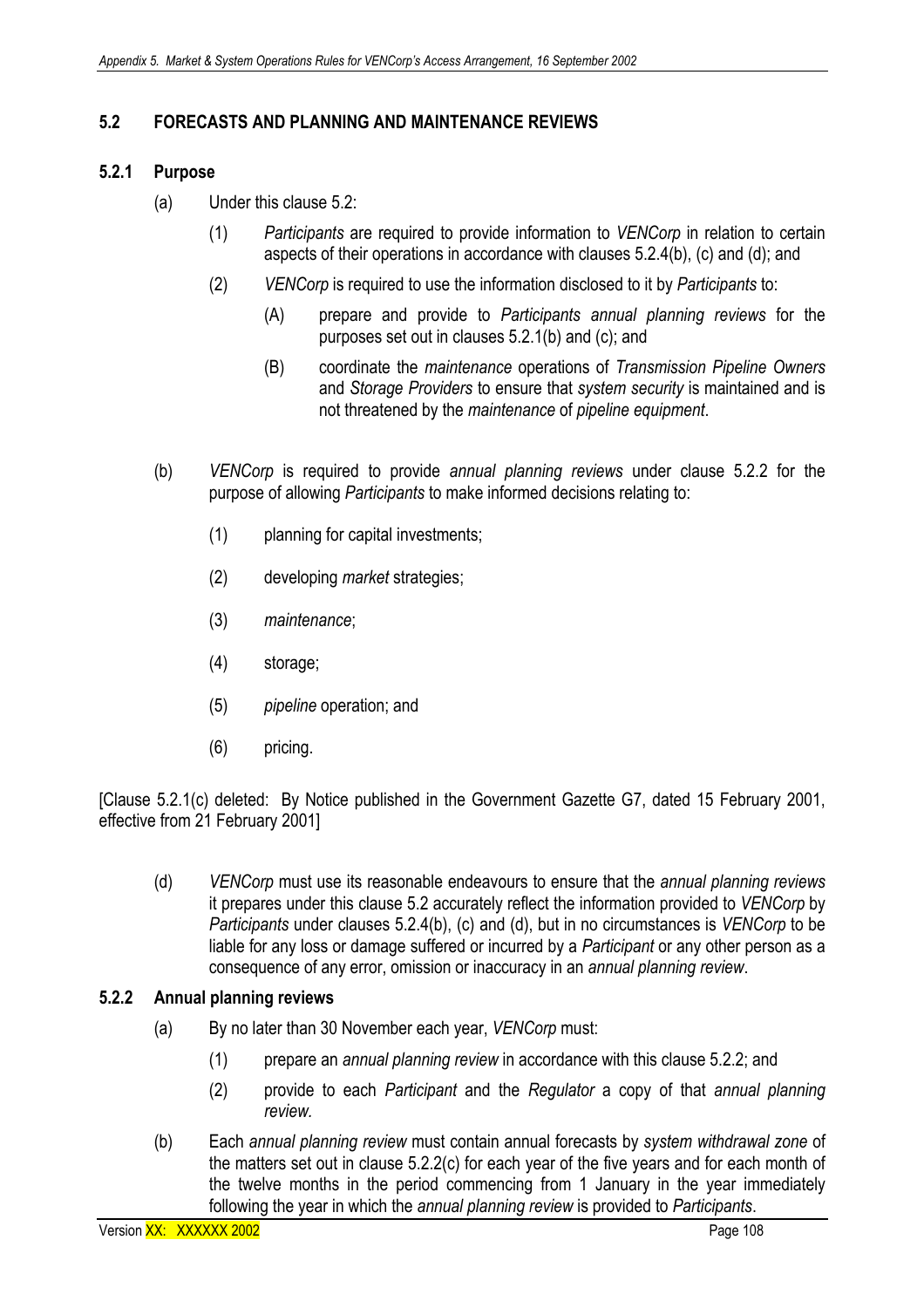- (c) *Annual planning reviews* prepared by *VENCorp* must include forecasts by *system withdrawal zone* in respect of the following matters:
	- (1) most probable peak daily and hourly demands under average demand conditions and when those peak demands will occur;
	- (2) most probable peak daily and hourly demands under peak demand conditions (or such other planning criteria as *VENCorp* may determine) and when those peak demands will occur;
	- (3) total demand*;*
	- (4) available and prospective supply and the source of that supply;
	- (5) any *expansions* of, and *extensions* to, the *transmission system*;
	- (6) *transmission system* capacity;
	- (7) the acceptable range of minimum and maximum pressures at such *transmission system* locations as *VENCorp* considers appropriate;
	- (8) storage capacities and inventories;
	- (9) storage operating parameters including but not limited to injection and withdrawal rates and pressures and the sustainability of those rates and pressures; and
	- (10) mismatches between supply, demand and capacity*.*
- (d) When preparing an *annual planning review VENCorp* must:
	- (1) take into account:
		- (A) the information provided by *Participants* under clauses 5.2.4(b), (c) and (d);
		- (B) anticipated future growth in the demand for gas in Victoria; and
		- (C) committed projects for new or additional *gas production facilities* or *extension* or *expansion* of a *transmission system* or a *distribution pipeline*; and
	- (2) subject to clause 5.2.4(f), *publish* the assumptions upon which it bases its *annual planning reviews*.
- (e) If *VENCorp* becomes aware of any information that materially alters the most recently *published annual planning review*, *VENCorp* must update that *annual planning review* as soon as practicable, and provide *Participants* with the details of that update.

[Clause 5.2.3 deleted: By Notice published in the Government Gazette G7, dated 15 February 2001, effective from 21 February 2001]

# **5.2.4 Participant disclosure obligations**

- (a) All *Participants* must provide to *VENCorp* forecasts in respect of the matters set out in clause 5.2.4(b) as follows:
	- (1) annual forecasts for each year in the five year period commencing on 1 January in each year must be provided to *VENCorp* by 30 September in the immediately preceding year; and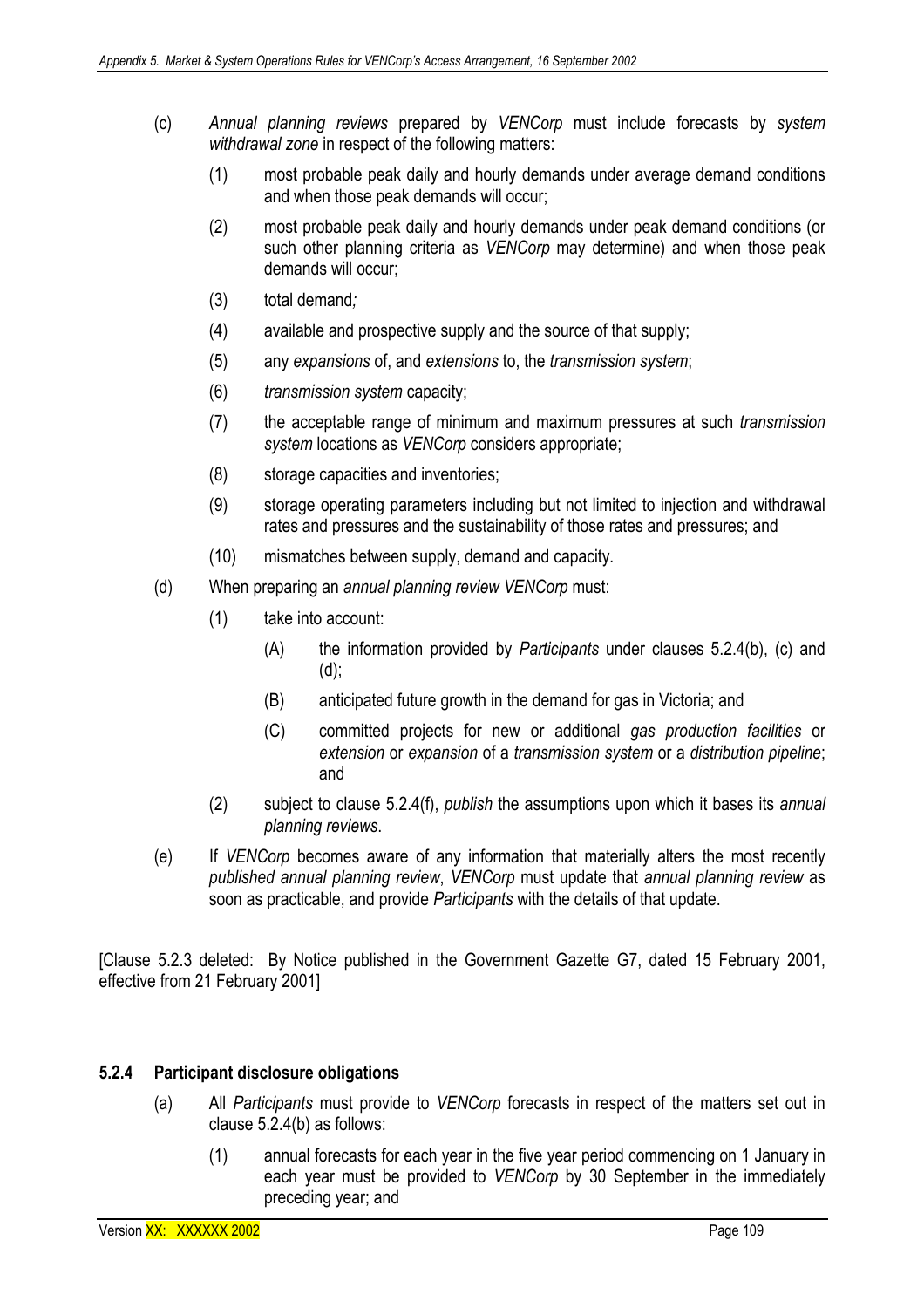- (2) monthly forecasts for each month in the twelve month period commencing on 1 January in each year must be provided to *VENCorp* by 30 September in the immediately preceding year.
- (b) Information supplied by each *Participant* must include forecasts in respect of the following matters, where relevant:
	- (1) available and prospective supply available to that *Participant* and the source of that supply;
	- (2) storage capacities and inventory available to that *Participant*;
	- (3) gas supply, storage, transmission and distribution projects, including *pipeline extensions* and *expansions*; and
	- (4) storage operating parameters, including injection and withdrawal rates and pressures and sustainability of those rates and pressures.
- (c) *Market Customers* and *Distributors* must include the following additional forecasts, where relevant, with the information provided to *VENCorp* under clause 5.2.4(a):
	- (1) most probable peak daily demand and peak hourly demand in respect of each *system withdrawal zone*; and
	- (2) anticipated material constraints on the capacity of the *distribution pipeline* in respect of each *system withdrawal zone,* where that constraint is likely to have an effect on the operation of the *transmission system*.
- (d) *Transmission Pipeline Owners* and *Storage Providers* must include the following additional forecasts, where relevant, with the information provided to *VENCorp* under clause 5.2.4(a):
	- (1) the availability of *pipeline equipment*;
	- (2) details of any constraints on the availability of *pipeline equipment;*
	- (3) the time and duration of any proposed *maintenance;*
	- (4) full details of the proposed *maintenance*;
	- (5) the longest period likely to be required to recall into operation relevant *pipeline equipment* during the course of *maintenance*; and
	- (6) operational requirements for *maintenance* which is to be performed including:
		- (A) the gas pressure under which the *maintenance* will be performed;
		- (B) gas requirements for testing; and
		- (C) compressor test operations required,

and this additional information must be provided to *VENCorp* in accordance with clause 5.2.4(a) and also in the form of week-ahead forecasts commencing from Monday in each week which must be provided to *VENCorp* by no later than the immediately preceding Wednesday.

- (e) A *Participant* must notify *VENCorp* as soon as practicable having regard to the nature of the change if it becomes aware of a material change to information previously provided under clauses 5.2.4(b), (c) and (d).
- (f) Subject always to clause 5.2.4(g), information provided to *VENCorp* under this clause 5.2.4 is *confidential information* and is subject to the confidentiality provisions set out in clause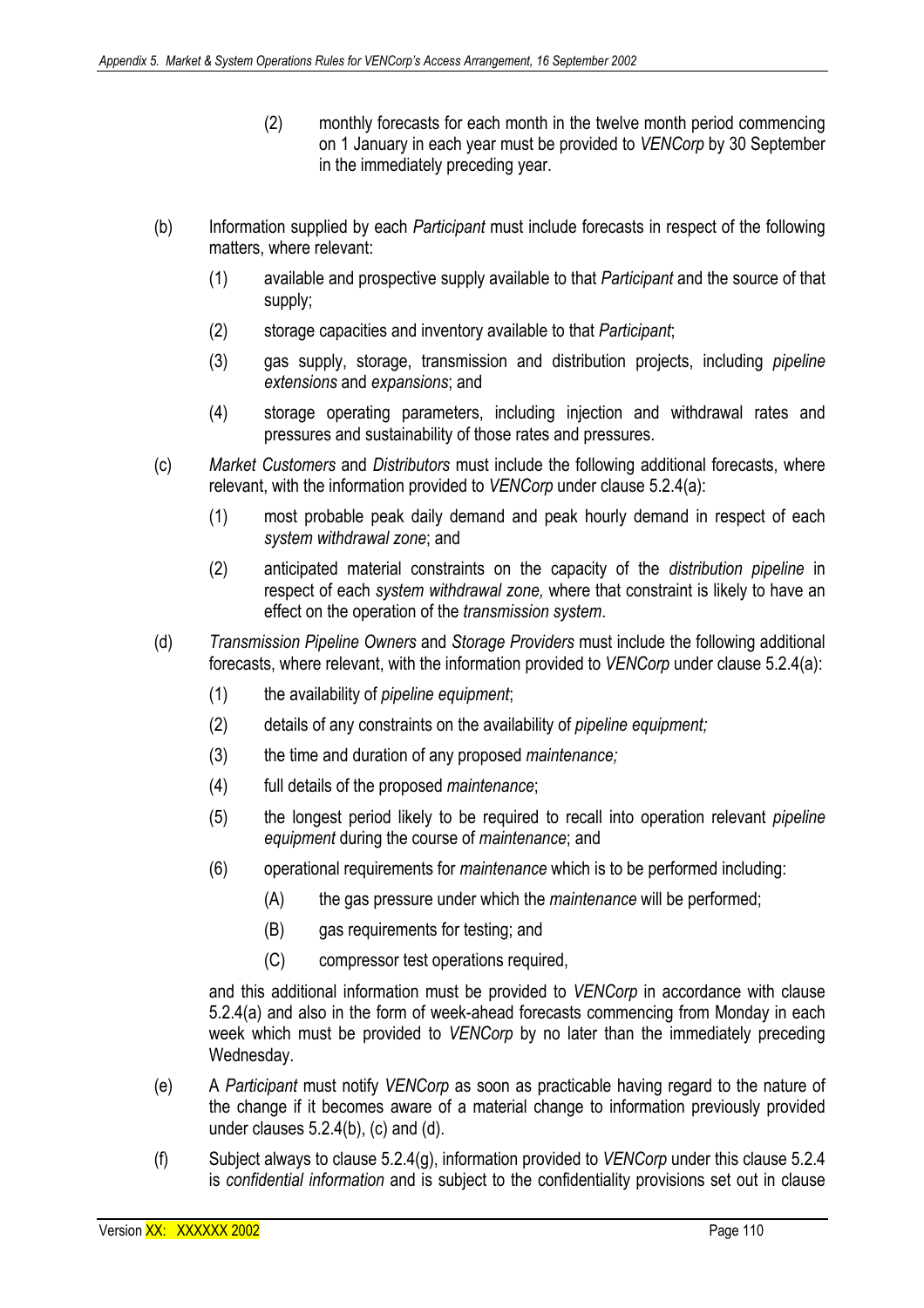5.4 and *VENCorp* must comply with the confidentiality obligations imposed on *VENCorp*  under clause 5.4 when dealing with information provided to it under this clause 5.2.4.

- (g) Nothing in clause 5.2.4(f) is to be read or construed as restricting *VENCorp* from:
	- (1) assessing the information provided by *Participants* under this clause 5.2 and including an aggregation of that information in any report which *VENCorp* is required to prepare under this clause 5.2; or
	- (2) preparing, *publishing* or making available any report which it is required to prepare under this clause 5.2.
- (h) *Participants* must provide the information required under this clause 5.2.4 in good faith and must take all reasonable measures to ensure that the information is accurate.

#### **5.2.5 Disclosure exemptions**

- (a) *VENCorp,* in its absolute discretion, may exempt a *Participant* from all or any of the disclosure obligations under clauses 5.2.4(b), (c) and (d).
- (b) *VENCorp,* in its absolute discretion, may require a *Participant,* who has previously been exempted from the disclosure obligations under clauses 5.2.4(b), (c) and (d), to make all or any of the disclosures required under those clauses.

## **5.2.6 Maintenance planning**

- (a) *VENCorp* must, on the basis of information provided to *VENCorp* under clause 5.2.4(d), coordinate all *maintenance* planned by *Transmission Pipeline Owners* or *Storage Providers*  to ensure that *system security* is not threatened as a consequence of the unavailability of *pipeline equipment* undergoing *maintenance*.
- (b) *VENCorp*, in consultation with *Pipeline Owners* and *Storage Providers,* must develop, prepare and maintain written operating procedures which must set out relevant information pertaining to the coordination of *maintenance* including:
	- (1) procedures for facilitating the exchange of information; and
	- (2) procedures pursuant to which *Pipeline Owners* and *Storage Providers* may take offline plant and equipment relevant to the operation of the *market,* including *pipeline equipment*.
- (c) A *Transmission Pipeline Owner* which has provided information under clause 5.2.4(d), concerning time and duration of proposed *maintenance,* must act in accordance with those forecasts unless:
	- (1) those forecasts are updated in the manner specified in the operating procedures more than five days before that *maintenance* is due to commence; or
	- (2) if the update is to occur within five days of the day on which that *maintenance* was due to commence, consent to an update has been obtained from *VENCorp* in the manner specified in the operating procedures.
- (d) If *VENCorp* believes that any *maintenance* proposed by a *Pipeline Owner* or *Storage Provider* will threaten *system security*, *VENCorp* must notify the relevant *Pipeline Owner* or *Storage Provider* accordingly and that *Pipeline Owner* or *Storage Provider* must co-operate with *VENCorp* in good faith to minimise any threat to *system security* which in *VENCorp's*  reasonable opinion would be likely to result from that proposed *maintenance*.
- (e) *VENCorp* may direct a *Pipeline Owner* or *Storage Provider* to cancel, delay or suspend any *maintenance* if in *VENCorp's* reasonable opinion: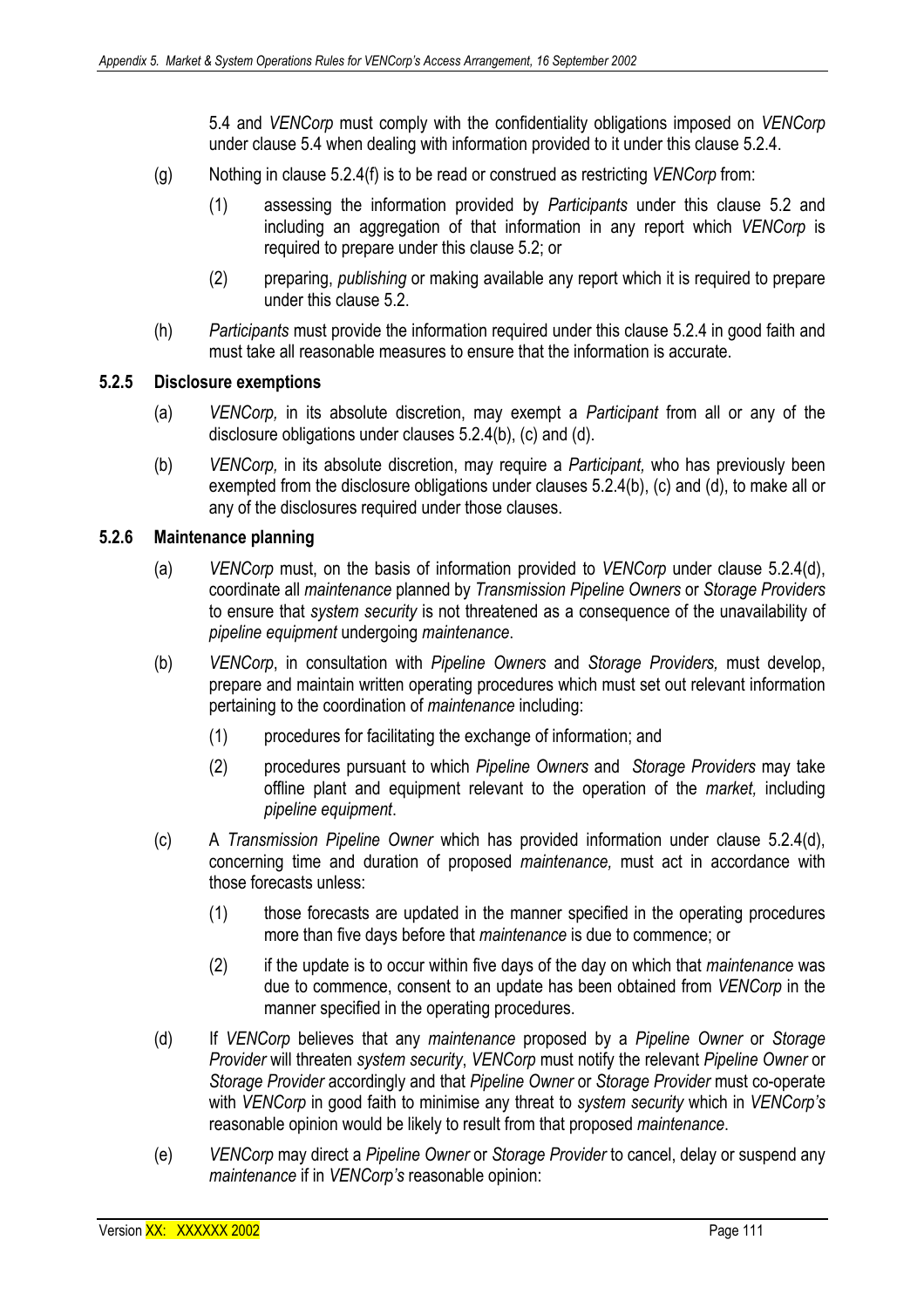- (1) the *Pipeline Owner* or *Storage Provider* is conducting or proposing to conduct *maintenance* in a way which does not minimise threats to *system security*; and
- (2) the relevant *pipeline equipment* will not materially be damaged by deferring that *maintenance.*
- (f) If there is a breakdown, or *VENCorp* reasonably believes there is likely to be a breakdown, of any *pipeline equipment* which *VENCorp* or the relevant *Pipeline Owner* reasonably believes could threaten *system security*, the *Pipeline Owner* or *Storage Provider* which owns that *pipeline equipment* must immediately provide *VENCorp* with:
	- (1) full details of the breakdown, or threatened breakdown; and
	- (2) its planned response to the breakdown, or threatened breakdown,

and that *Pipeline Owner* or *Storage Provider* must co-operate with *VENCorp* in good faith to minimise any threat to *system security* which in *VENCorp's* reasonable opinion would be likely to result from that breakdown.

(g) If *VENCorp* becomes aware of defective *pipeline equipment, VENCorp* must promptly provide all relevant *Pipeline Owners* or *Storage Providers* with full details of the defect.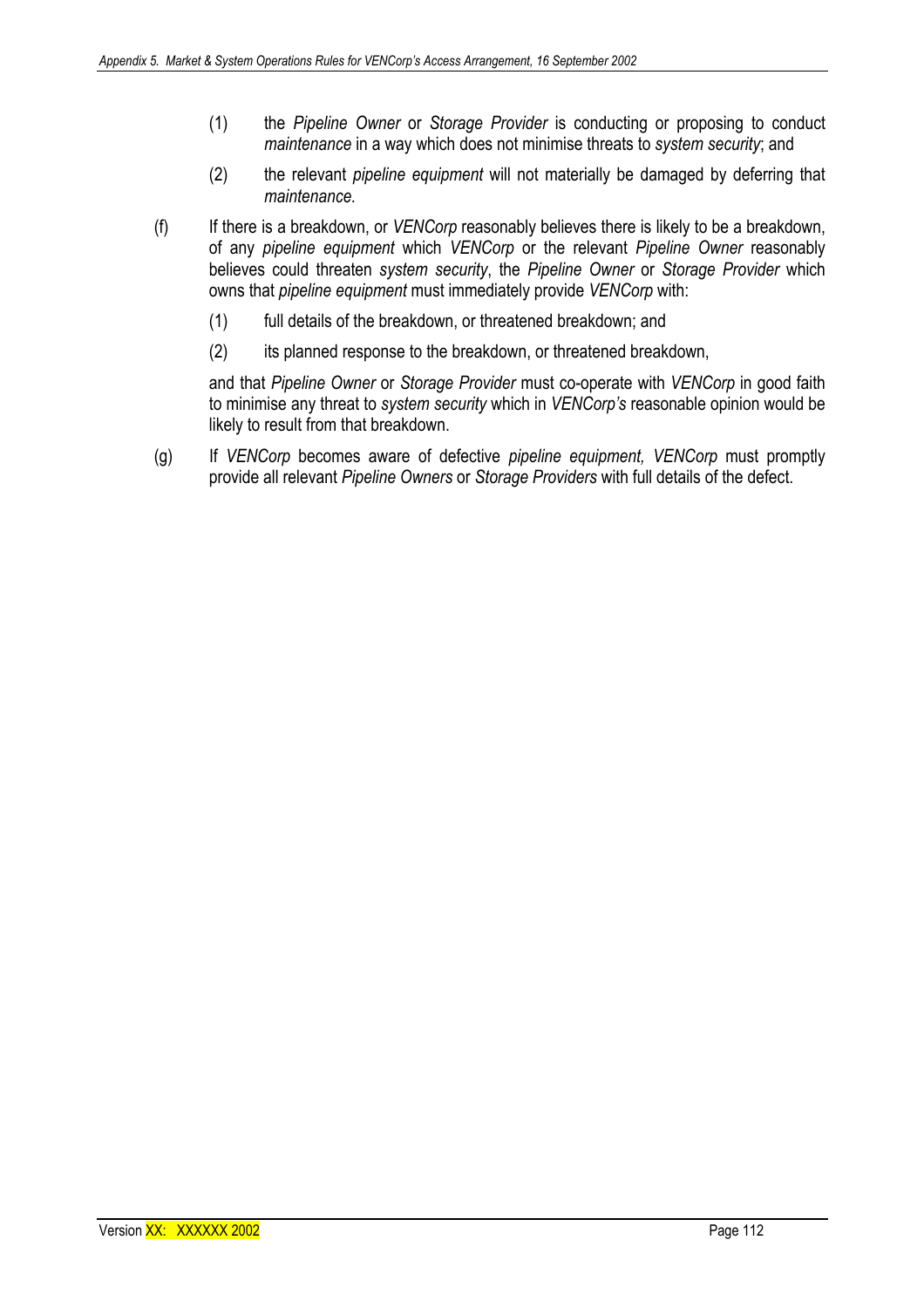# **5.3 MDQ AUTHORISATION**

### **5.3.1 Agreement for provision of transportation services**

- (a) Prior to the *commencement date*, gas being withdrawn from that component of the *transmission system* owned by a *Transmission Pipeline Owner, VENCorp* and a that *Transmission Pipeline Owner* must enter into a *service envelope agreement*, and thereafter must at all times ensure that there is a valid *service envelope agreement* in force between them, under which the *Transmission Pipeline Owner* agrees, amongst other things, to provide to *VENCorp* gas transportation services and *pipeline* capacity by means of the *pipelines* of that *Transmission Pipeline Owner* which form part of the *transmission system* on terms which are not inconsistent with:
	- (1) the *access arrangement*, if any, of the *Transmission Pipeline Owner*; and
	- (2) the *Tariff Order*, if applicable *VENCorp's access arrangement*.
- (b) A *service envelope agreement* must specify the capacity of the *Transmission Pipeline Owner's pipelines* available for use by *VENCorp* at *system points* on the *pipeline* under various operating conditions.
- (c) If *VENCorp* and a *Transmission Pipeline Owner* are unable to reach agreement (or to continue to agree, as the case may be) for the purposes of entering and maintaining a *service envelope agreement* as required under clause 5.3.1(a), the *Regulator* may refer the matter for resolution by a suitably qualified independent person appointed by the *Regulator*  who, in the reasonable opinion of the *Regulator*:
	- (1) has an understanding of the gas industry, generally;
	- (2) has an understanding about the roles of both *VENCorp* and the *Transmission Pipeline Owner* in the gas industry operating in Victoria;
	- (3) does not have any interests which could conflict with an impartial resolution of the disagreement; and
	- (4) is appropriate in all the circumstances to hear and resolve the disagreement.
- (d) The independent person appointed by the *Regulator* under clause 5.3.1(c) may request from *VENCorp* and the *Transmission Pipeline Owner* any relevant document, information, statement and other materials that the independent person considers to be reasonably necessary to enable the disagreement to be resolved and *VENCorp* and the *Transmission Pipeline Owner* must promptly comply with all such requests.
- (e) The independent person appointed by the *Regulator* under clause 5.3.1(c) must do all things reasonably necessary to resolve the disagreement within thirty *business days* of referral of the matter by the *Regulator*, if necessary by making a decision about the manner in which the unresolved matter is to be addressed in the *service envelope agreement* between the parties.
- (f) *VENCorp* and the *Transmission Pipeline Owner* must ensure that the resolution of the disagreement by the independent person appointed by the *Regulator* under clause 5.3.1(c) is reflected in a *service envelope agreement* which is duly entered between them within five *business days* of the resolution of the disagreement under clause 5.1.3(e) and if they fail to enter into or modify an existing *service envelope agreement* which reflects the resolution by the independent person, the *Regulator* may arrange for an appropriate agreement to be prepared which:
	- (1) reflects the resolution of the disagreement by the independent person; and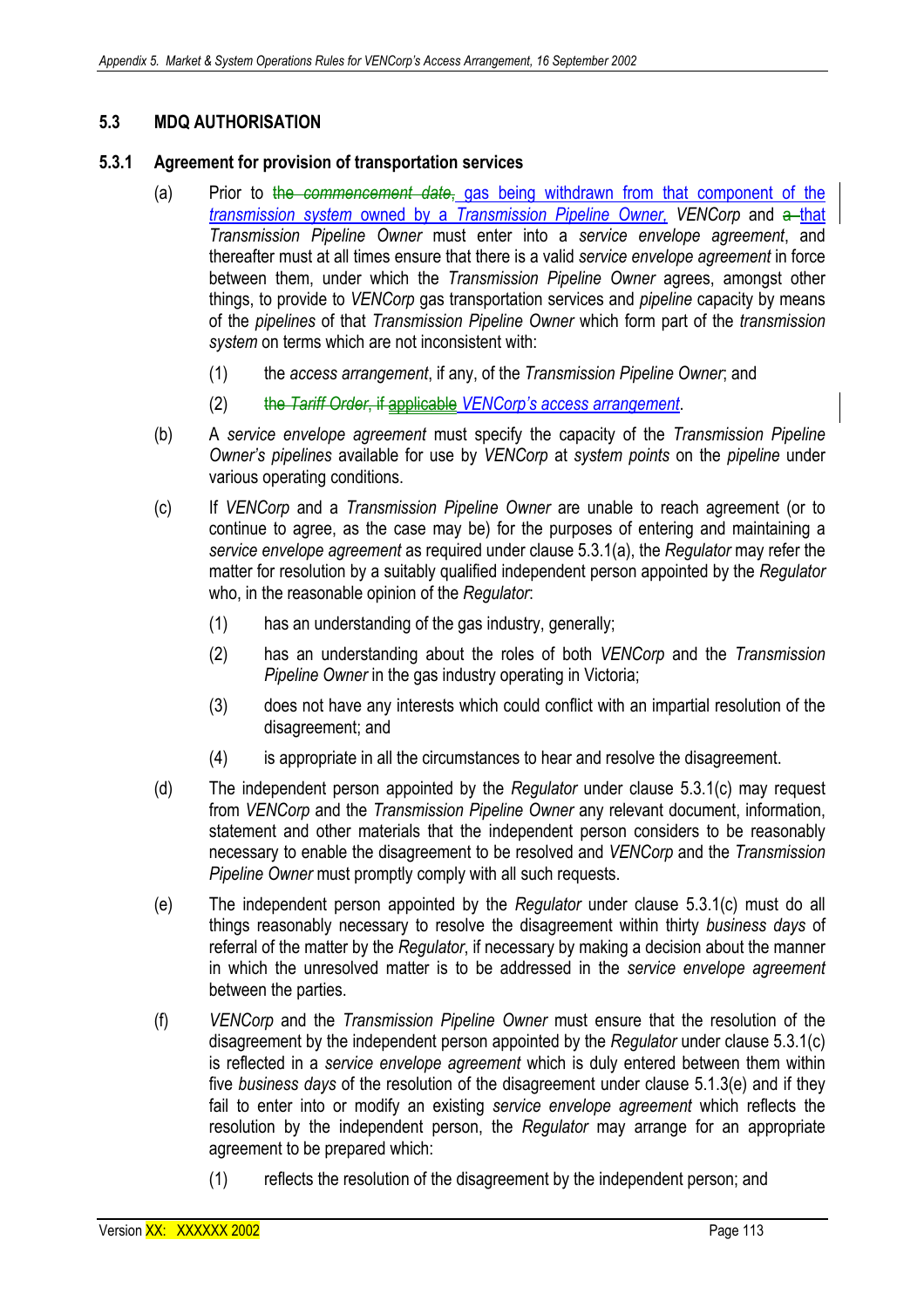- (2) if there was an existing *service envelope agreement*, reflects the provisions of the existing *service envelope agreement* to the extent that those provisions have not been modified by agreement between *VENCorp* and the *Transmission Pipeline Owner* or the subject of a disagreement between *VENCorp* and the *Transmission Pipeline Owner* under clause 5.3.1(c).
- (g) If the *Regulator* arranges for a *service envelope agreement* to be prepared or modified under clause 5.3.1(f):
	- (1) the *Regulator* must send the completed *service envelope agreement* to *VENCorp*  and the *Transmission Pipeline Owner*, respectively, as soon as practicable; and
	- (2) *VENCorp* and the *Transmission Pipeline Owner* must execute that *service envelope agreement* within 5 *business days* of receiving it from the *Regulator*.
- (h) The independent person is to be appointed by the *Regulator* under clause 5.3.1(c) to act as an expert and not as an arbitrator and the rules of evidence do not apply.
- (i) If, at the time of any disagreement between *VENCorp* and the *Transmission Pipeline Owner* under clause 5.3.1(c), there is a *service envelope agreement* in place between *VENCorp* and the *Transmission Pipeline Owner* or a *service envelope agreement* has recently expired or terminated, that existing or previous *service envelope agreement*, as the case may be, is deemed to continue to have full force and effect between *VENCorp*  and the *Transmission Pipeline Owner* until a new or modified *service envelope agreement*  has been entered between them.

# **5.3.2 Initial allocation of authorised MDQ**

- (a) Prior to the *commencement date, VENCorp* must allocate or reserve *authorised MDQ* as follows:
	- (1) *VENCorp* must allocate an amount of *authorised MDQ* in respect of all withdrawals of gas from *tariff V withdrawal points*;
	- (2) a *Customer* is to be allocated *authorised MDQ* in respect of gas which the *Customer* withdraws at a *tariff D withdrawal point* on the basis of past and/or existing contractual arrangements, or on some other basis that *VENCorp*  reasonably considers to be appropriate in all the circumstances;
	- (3) an appropriate quantity of *authorised MDQ* may be allocated to a *Retailer* or a *Transmission Pipeline Owner* in respect of withdrawals of gas from a *system withdrawal point* for supply into an interconnected *transmission pipeline* where *VENCorp* reasonably believes it is appropriate to do so; and
	- (4) an appropriate quantity of *authorised MDQ* may be reserved for such period of time as *VENCorp* reasonably determines for the purposes of allocation to *Customers* in respect of gas which is:
		- (A) withdrawn at a *tariff D withdrawal point*; and
		- (B) supplied through the *transmission pipeline* located between Chiltern to Rutherglen to Koonoomoo in Victoria.

[Clause 5.3.2(b) deleted: Order in Council, 10 March 1999, published in the Government Gazette dated 11 March 1999]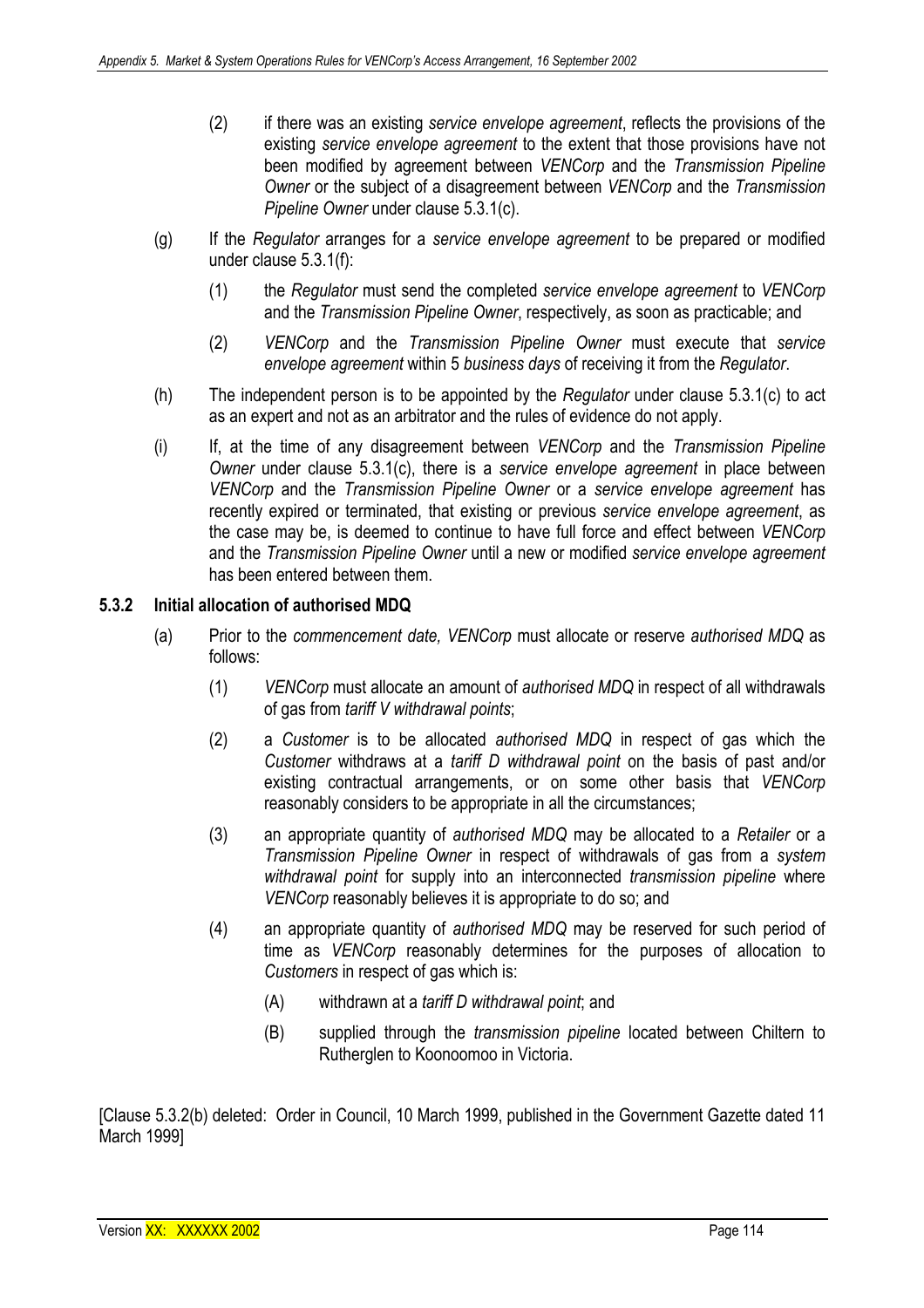- (c) *VENCorp* must notify:
	- (1) each *Retailer* whose *Customers* are allocated *authorised MDQ* under clause 5.3.2(a)(2) or 5.3.2(a)(4) of the amount of *authorised MDQ* allocated to each of its *Customers*;
	- (1A) each *Market Participant* of the amount of *authorised MDQ* allocated in accordance with clause  $5.3.2(a)(1)$ ;
	- (2) each *Market Customer* who is allocated *authorised MDQ* under clause 5.3.2(a)(2) or 5.3.2(a)(4) of the amount of the *authorised MDQ* allocated to that *Market Customer*; and
	- (3) any *Transmission Pipeline Owner* and any *Retailer* allocated *authorised MDQ*  under clause 5.3.2(a)(3) of the amount of *authorised MDQ*, if any, allocated to them.
- (d) A *Retailer* who sells gas to *Customers* to whom *authorised MDQ* is allocated under clause 5.3.2(a)(2) must notify each of its *Customers* in respect of whom gas is withdrawn at a *tariff D withdrawal point* of that *Customer's authorised* MDQ.
- (e) *VENCorp* must advise a *Customer* of that *Customer's authorised MDQ* on request by that *Customer*.
- (f) Subject to clauses 5.3.2(c), (d) and (e) and clause 5.3.3(e), information relating to *authorised MDQ*, including the identity of the *Customer* or person to whom it has been allocated, is *confidential information*.
- (g) Subject to clause 5.3.5 if a *Customer* changes the *Retailer* from whom it purchases gas, the *Customer's authorised MDQ* allocated under clauses 5.3.2 or 5.3.4:
	- (1) remains assigned to that *Customer*; and
	- (2) is not varied,

as a result of the change of *Retailer*.

- (h) Either before or within a reasonable period after the allocation of *authorised MDQ* under clause 5.3.2(a), *VENCorp* must prepare and *publish* a report detailing:
	- (1) the total amount of *authorised MDQ* that it has allocated under clause 5.3.2;
	- (2) the aggregate amount of *authorised MDQ* allocated in respect of withdrawals of gas from *tariff V withdrawal points*;
	- (3) the aggregate amount of *authorised MDQ* allocated to *Customers* in respect of withdrawals of gas from *tariff D withdrawal points*; and
	- (4) a report which describes the methodology applied by *VENCorp* in making those allocations of *authorised MDQ*.

[Clause 5.3.3(aa) deleted: Order in Council dated 28 April 1999. published in the Government Gazette dated 13 May 1999]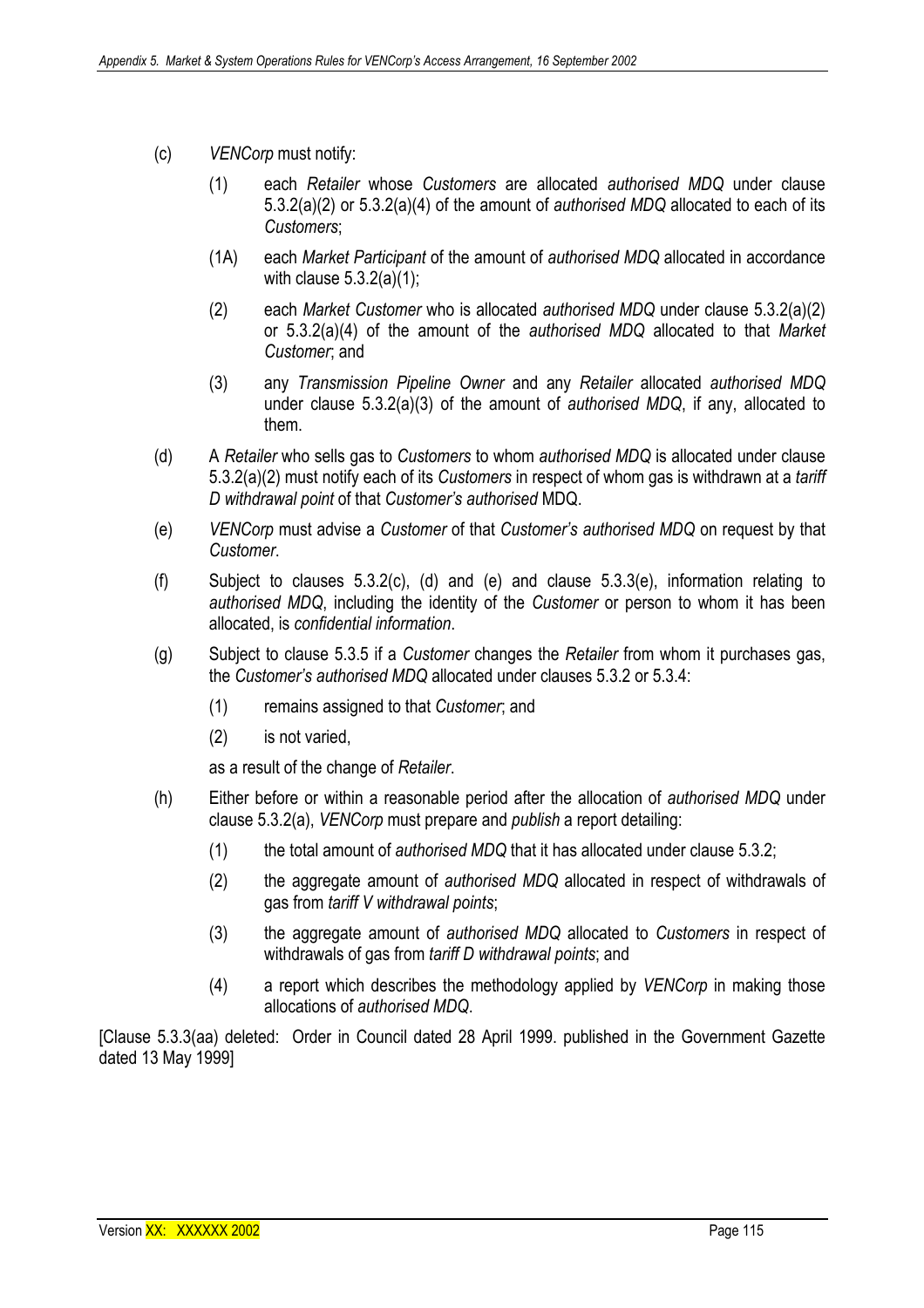## **5.3.3 Allocations of authorised MDQ and** *AMDQ credit certificates* **for pipeline extensions or expansions**

- (a) If a *Transmission Pipeline Owner extends* or *expands*, or proposes to *extend* or *expand*, its *pipeline* or *pipelines*, it must consult with *VENCorp* for the purposes of reaching agreement with *VENCorp* as to the increase in capacity of the relevant *pipeline* which results from the *extension* or *expansion*.
- (ab) Where a *Transmission Pipeline Owner* undertakes an *extension* or *expansion* and that *extension* or *expansion* is a covered *extension* or *expansion* and the cost of the *extension*  or *expansion* is entirely added to the *Transmission Pipeline Owner's* capital base on the basis that the tests in either section 8.16(a) and section 8.16(b)(ii) or section 8.16(a) and section 8.16(b)(iii) of the *Access Code* are met by the time the *extension* or *expansion* is commissioned, additional *authorised MDQ* which becomes available for allocation as a consequence of that *extension* or *expansion* is to be allocated in accordance with clause 5.3.4.
- (ac) Where a *Transmission Pipeline Owner* undertakes an *extension* or *expansion* and that *extension* or *expansion* is a covered *extension* or *expansion* and a part only of the cost of the *extension* or *expansion* is added to the *Transmission Pipeline Owner's* capital base on the basis that the tests in either section 8.16(a) and section 8.16(b)(ii) or section 8.16(a) and section 8.16(b)(iii) of the *Access Code* are met by the time the *extension* or *expansion*  is commissioned, then:
	- (1) that portion of the additional *authorised MDQ* made available as a consequence of the *extension* or *expansion* which is associated with that part is to be allocated in accordance with clause 5.3.4; and
	- (2) the remaining portion of the additional *authorised MDQ* or *AMDQ credit certificates,* as the case may be, must be allocated in accordance with clause 5.3.3(b),

provided that this clause 5.3.3(ac) shall not apply if the relevant *Transmission Pipeline Owner* cannot demonstrate to the reasonable satisfaction of *VENCorp* that the *Regulator*  has agreed with the *Transmission Pipeline Owner* that an amount (and if so what amount) of additional capacity is associated with that part, and if for that reason this clause 5.3.3(ac) does not apply then clause 5.3.3(ab) shall apply instead.

- (b) Subject to clause 5.3.3(ba), in any case where clause  $5.3.3$ (ab) or  $5.3.3$ (ac)(1) do not apply, *VENCorp* must allocate:
	- (1) such quantity of additional *authorised MDQ* or *AMDQ credit certificates*, as the case may be, which is made available by the relevant *extension* or *expansion*;
	- (2) to such *Market Participants*;
	- (3) for use within such specified *withdrawal zones* or for use at *system injection points,* as the case may be; and
	- (4) for such period,

as the relevant *Transmission Pipeline Owner* directs.

(ba) Where an amount of *AMDQ credit certificates* is to be allocated to a *Market Participant*  under clause 5.3.3(b) in respect of injections of gas at a *system injection point* other than at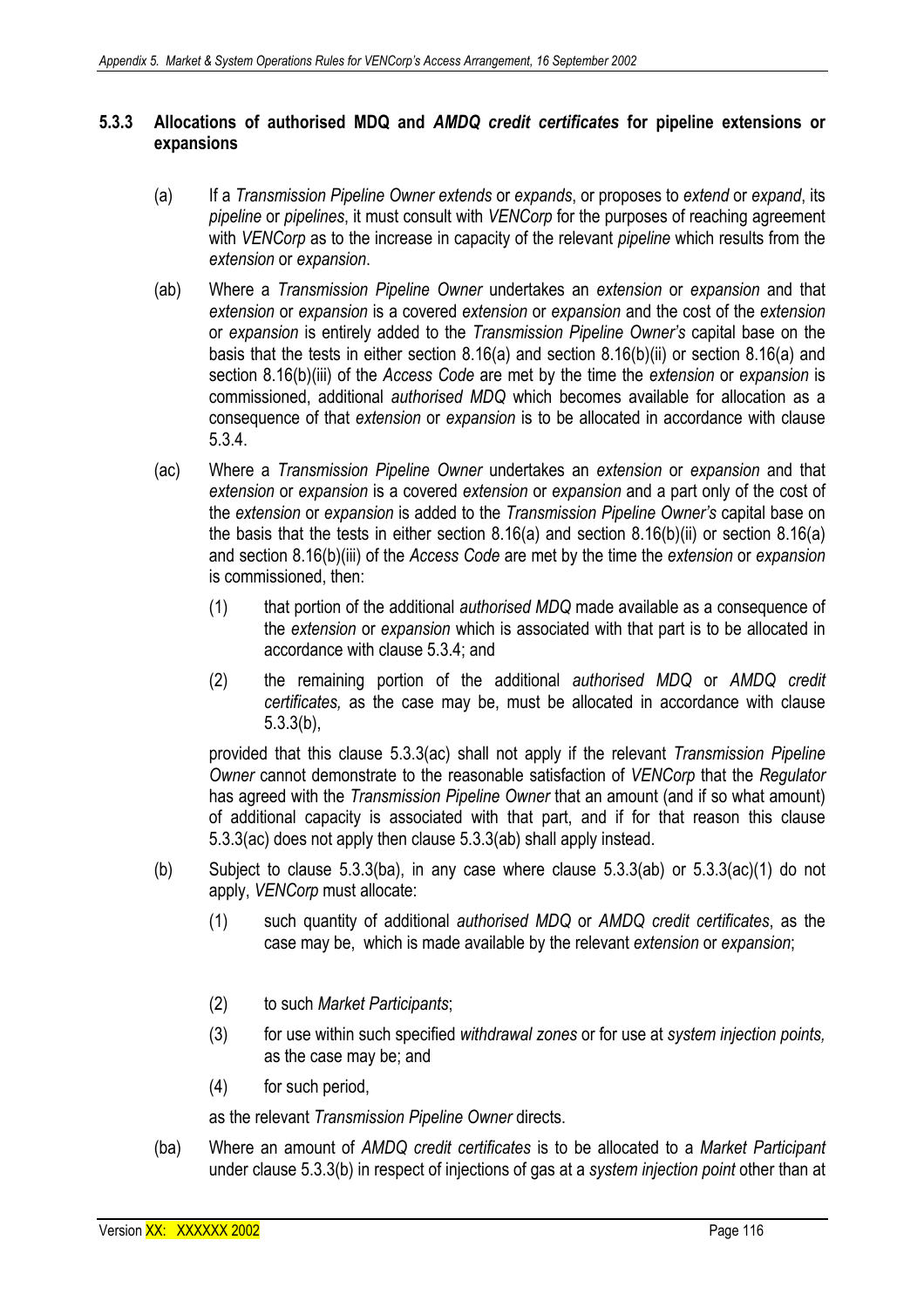Longford, *VENCorp* must only make such an allocation of *AMDQ credit certificates* to the *Market Participant*:

- (1) where the *Market Participant* requests the allocation; and
- (2) in accordance with the direction of the relevant *Transmission Pipeline Owner.*

and *VENCorp* may specify any conditions to apply to that allocation of *AMDQ credit certificates* as *VENCorp* reasonably determines and as agreed with the relevant *Transmission Pipeline Owner.* 

- (c) Subject to clause 5.3.3(ba), *VENCorp* must not allocate *authorised MDQ* or *AMDQ credit certificates* under this clause 5.3.3 except in accordance with a direction of the relevant *Transmission Pipeline Owner* under clause 5.3.3(b), provided that this clause 5.3.3(c) shall in no way restrict the ability of *VENCorp* to allocate *authorised MDQ* or *AMDQ credit certificates* in any case where clause 5.3.4 applies (notwithstanding that such an application of clause 5.3.4 is by operation of this clause 5.3.3).
- (d) If additional *authorised MDQ* or *AMDQ credit certificates* have been allocated by *VENCorp*  as a consequence of an *extension* or *expansion*, *VENCorp* and the relevant *Transmission Pipeline Owner* must by no later than the date on which the additional *authorised MDQ* or *AMDQ credit certificates* are allocated, modify an existing *service envelope agreement*, to reflect that additional capacity of the relevant *pipeline* as agreed under clause 5.3.3(a) which results from the *extension* or *expansion* and if they are unable to agree, the provisions of clauses 5.3.1(c) to (i), inclusive, are to apply.

[Sub-clause 5.3.3(e), (f) and (g) deleted: notice published in the Government Gazette dated 5 July 2001 and corrigendum published in the Government Gazette dated 30 August 2001]

 (h) In this clause 5.3.3, "covered" means covered by the *Transmission Pipeline Owner's access arrangement.* 

#### **5.3.4 Subsequent allocations and re-allocations of authorised MDQ**

- (a) Where *VENCorp* and the relevant *Transmission Pipeline Owner* agree that there is available capacity on a *pipeline* in accordance with the relevant *service envelope agreement* in respect of which:
	- (1) *VENCorp* is not prevented by clause 5.3.3(c) from allocating *authorised MDQ*; and
	- (2) *VENCorp* has neither allocated *authorised MDQ* nor reserved an amount of *authorised MDQ* in accordance with clause 5.3.2(a)(4),

*VENCorp* must allocate *authorised MDQ* up to that available capacity to any person who seeks an allocation of *authorised MDQ* in respect of a *delivery point* or *system withdrawal point*, in accordance with this clause 5.3.4.

(b) If a *tariff V withdrawal point* becomes designated as a *tariff D withdrawal point*, then *VENCorp* is to allocate *authorised MDQ* to the *Customer*, who withdraws gas at that *tariff D withdrawal point* in a manner which, in *VENCorp's* reasonable opinion, is fair and equitable, and *VENCorp* should make a proportionate reduction to the amount of *authorised MDQ* assigned to *tariff V withdrawal points*.

[Clauses 5.3.4(c) and (d) deleted: Order in Council dated 10 March 1999, published in the Government Gazette 11 March 1999]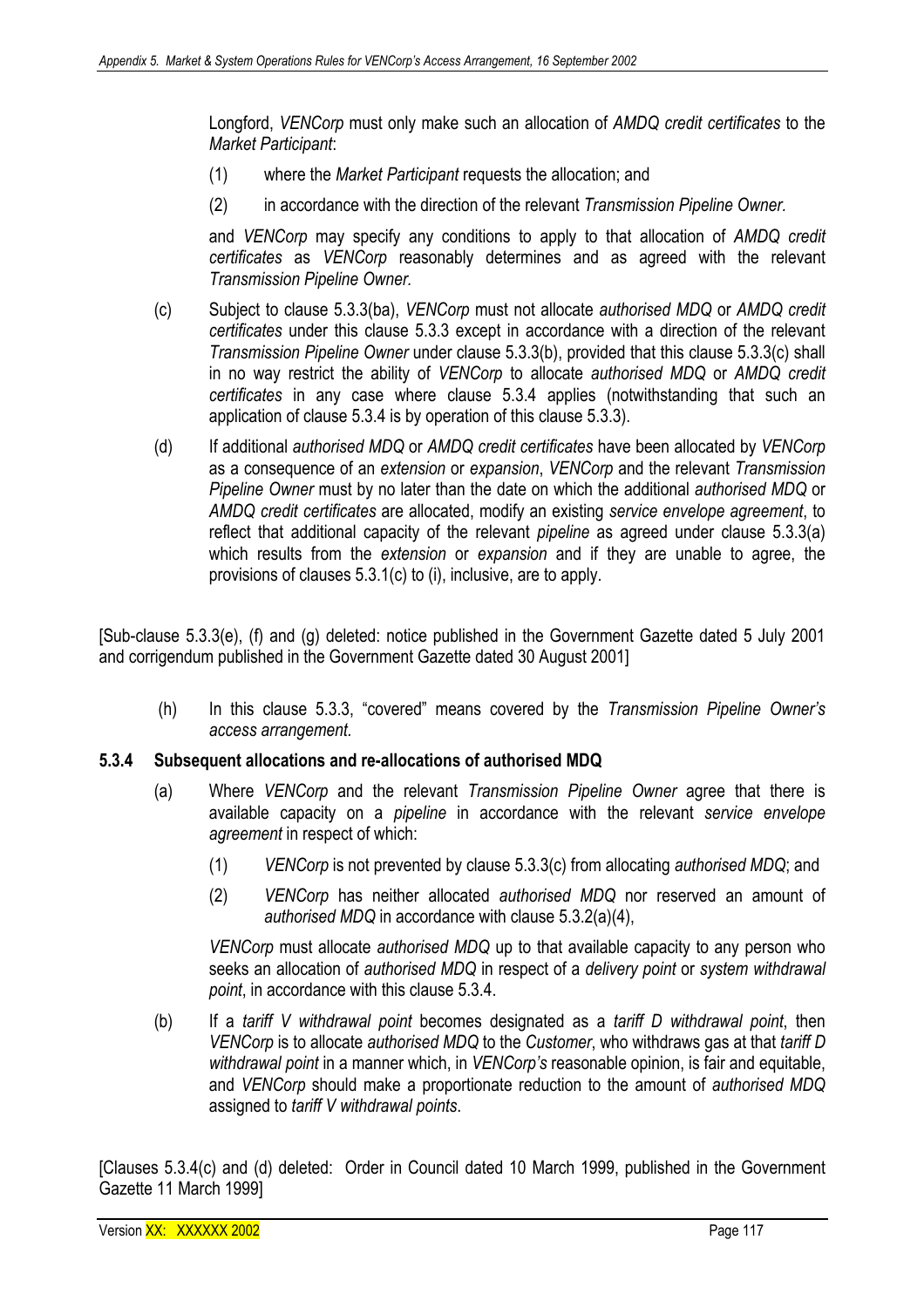- (e) *VENCorp* must allocate *authorised MDQ* under clause 5.3.4(a) as follows:
	- (1) if there is sufficient available *authorised MDQ* to satisfy the requirements of all persons who have requested an allocation of *authorised MDQ*, *VENCorp* must allocate the available *authorised MDQ* to each of those persons in respect of a *delivery point* or *system withdrawal point* at which each of those persons withdraw or propose to withdraw gas, in accordance with their requirements; and
	- (2) if there is insufficient available *authorised MDQ* to satisfy the requirements of all persons who have requested an allocation of *authorised MDQ*, *VENCorp* must conduct an auction amongst all persons from whom *VENCorp* has received requests for *authorised MDQ* and allocate the available *authorised MDQ* to the persons who offer the highest amount for that *authorised MDQ.*
- (ea) Allocation of *authorised MDQ* made in accordance with clause 5.3.4(e) will be effective only in respect of a *delivery point* or *system withdrawal point* at which the person applied to VENCorp for the allocation of *authorised MDQ.*
- (f) *VENCorp* must develop procedures pursuant to which it will allocate available *authorised MDQ* under clause 5.3.4(e)(2).
- (g) All monies received by *VENCorp* from an auction conducted in accordance with clause 5.3.4(e)(2) are to be used by *VENCorp* to offset its costs for the next *financial year.*  calculated in accordance with the *Tariff Order*.
- (h) This clause 5.3.4, and the principles and procedures *VENCorp* develops and applies to effect an allocation of available *authorised MDQ*, comprise the queuing policy of *VENCorp*  as required under the *Access Code*.

# **5.3.5 Transfer of authorised MDQ or AMDQ credit certificates**

(a) A person that has acquired *authorised MDQ* or *AMDQ credit certificates* in accordance with this clause 5.3 may transfer the whole or a part of that *authorised MDQ* or *AMDQ credit certificates* to another person in accordance with this clause 5.3.5 and subject to transfer procedures developed in accordance with this clause 5.3.5.

[Clause 5.3.5(aa) deleted: notice published in the Government Gazette dated 5 July 2001]

(b) *VENCorp* must develop and publish procedures for the transfer of *authorised MDQ* or *AMDQ credit certificates* between parties in accordance with this clause 5.3.5 and must do so in consultation with *Participants* and other persons VENCorp reasonably considers may have an interest in the development of those procedures.

#### **5.3.6 Relinquishment of authorised MDQ or AMDQ credit certificate**

(a) Subject to clause 5.3.6(b), if a person holds *authorised MDQ* or *AMDQ credit certificates* in accordance with these rules and ceases to be a *Participant* or *Market Participant* in accordance with these rules, or in the case of a *Customer*, is disconnected from the *transmission system* or a *distribution pipeline,* that person's entitlement to the *authorised MDQ* or *AMDQ credit certificates* will revert to *VENCorp* for reallocation to other persons in accordance with clause 5.3.4 unless that person transfers that *authorised MDQ* in accordance with clause 5.3.5.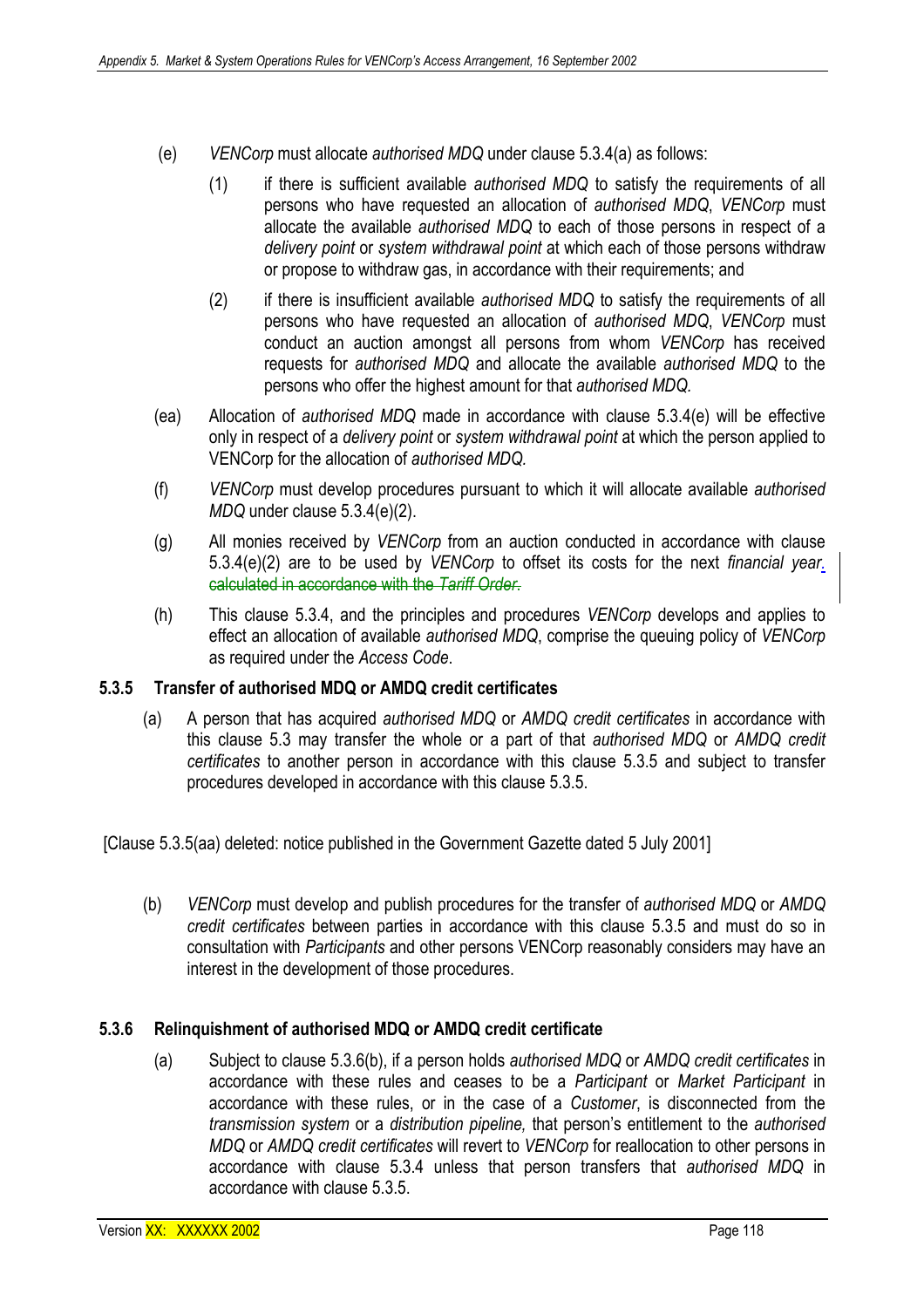- (b) If a person:
	- (1) to whom *authorised MDQ* or *AMDQ credit certificates* has been allocated under clause 5.3.3, or
	- (2) to whom *authorised MDQ* or *AMDQ credit certificates* originally allocated under clause 5.3.3 has been transferred in accordance with clause 5.3.5,

ceases to be a *Participant* or *Market Participant* in accordance with these rules, or in the case of a *Customer*, is disconnected from the *transmission system* or a *distribution pipeline,* that person's entitlement to the *authorised MDQ* or *AMDQ credit certificates* will revert to the relevant issuing *Transmission Pipeline Owner* unless that person transfers that *authorised MDQ* or *AMDQ credit certificates* in accordance with clause 5.3.5.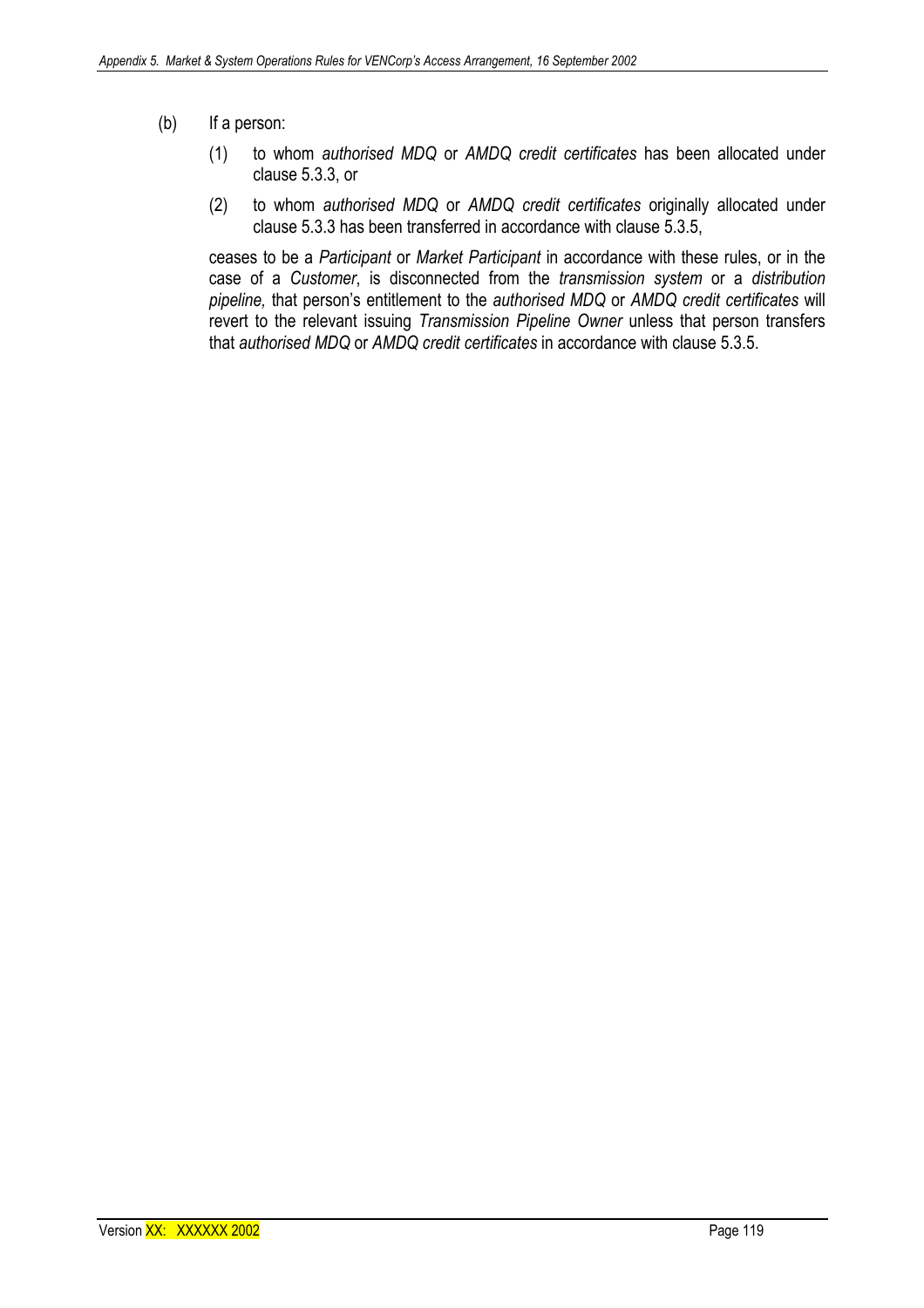# **5.4 CONFIDENTIALITY**

## **5.4.1 Confidentiality**

- (a) Each *Participant* and *VENCorp* must keep confidential any *confidential information* which comes into the possession or control of that *Participant* or *VENCorp* of which the *Participant* or *VENCorp* (as the case may be) becomes aware.
- (b) A *Participant* and *VENCorp*:
	- (1) must not disclose *confidential information* to any person except as permitted by these Rules or the *Retail Gas Market Rules*;
	- (2) must only use or reproduce *confidential information* for the purpose for which it was disclosed or another purpose contemplated by these Rules or the *Retail Gas Market Rules*; and
	- (3) must not permit unauthorised persons to have access to *confidential information*.
- (c) Each *Participant* and *VENCorp* must use all reasonable endeavours:
	- (1) to prevent unauthorised access to *confidential information* which is in the possession or control of that *Participant* or *VENCorp* (as the case may be); and
	- (2) to ensure that any person to whom it discloses *confidential information* observes the provisions of this clause 5.4 in relation to that information.
- (d) Without limiting the provisions of clauses 5.4.1(a), (b) and (c), each *Participant* which is a *Distributor* must not disclose *confidential information* relating to a *Retailer* which is not a *related body corporate* of that *Distributor* to a *Retailer* which is a *related body corporate* of the *Distributor*.

#### **5.4.2 Exceptions**

This clause 5.4 does not prevent:

- (a) the disclosure, use or reproduction of information if the relevant information is at the time generally and publicly available other than as a result of breach of confidence by the *Participant* or *VENCorp* who wishes to disclose, use or reproduce the information or any person to whom the *Participant* or *VENCorp* (as the case may be) has disclosed the information;
- (b) the disclosure of information by a *Participant* or *VENCorp* or by persons to whom the *Participant* or *VENCorp* (as the case may be) has disclosed that information to:
	- (1) an employee or officer of the *Participant* or a *related body corporate* of the *Participant* (other than, in respect of the information referred to in clause 5.4.1(d), the *Retailer* that is a related body corporate of a *Distributor)* ; or
	- (2) a legal or other professional adviser, auditor or other consultant of the *Participant* or *VENCorp* (as the case may be),

which requires the information for the purposes of these Rules, or for the purpose of advising the *Participant* or *VENCorp* in relation these Rules;

- (c) the disclosure, use or reproduction of information with the consent of the person or persons who provided the relevant information under these Rules;
- (d) the disclosure, use or reproduction of information to the extent required by law or by a lawful requirement of: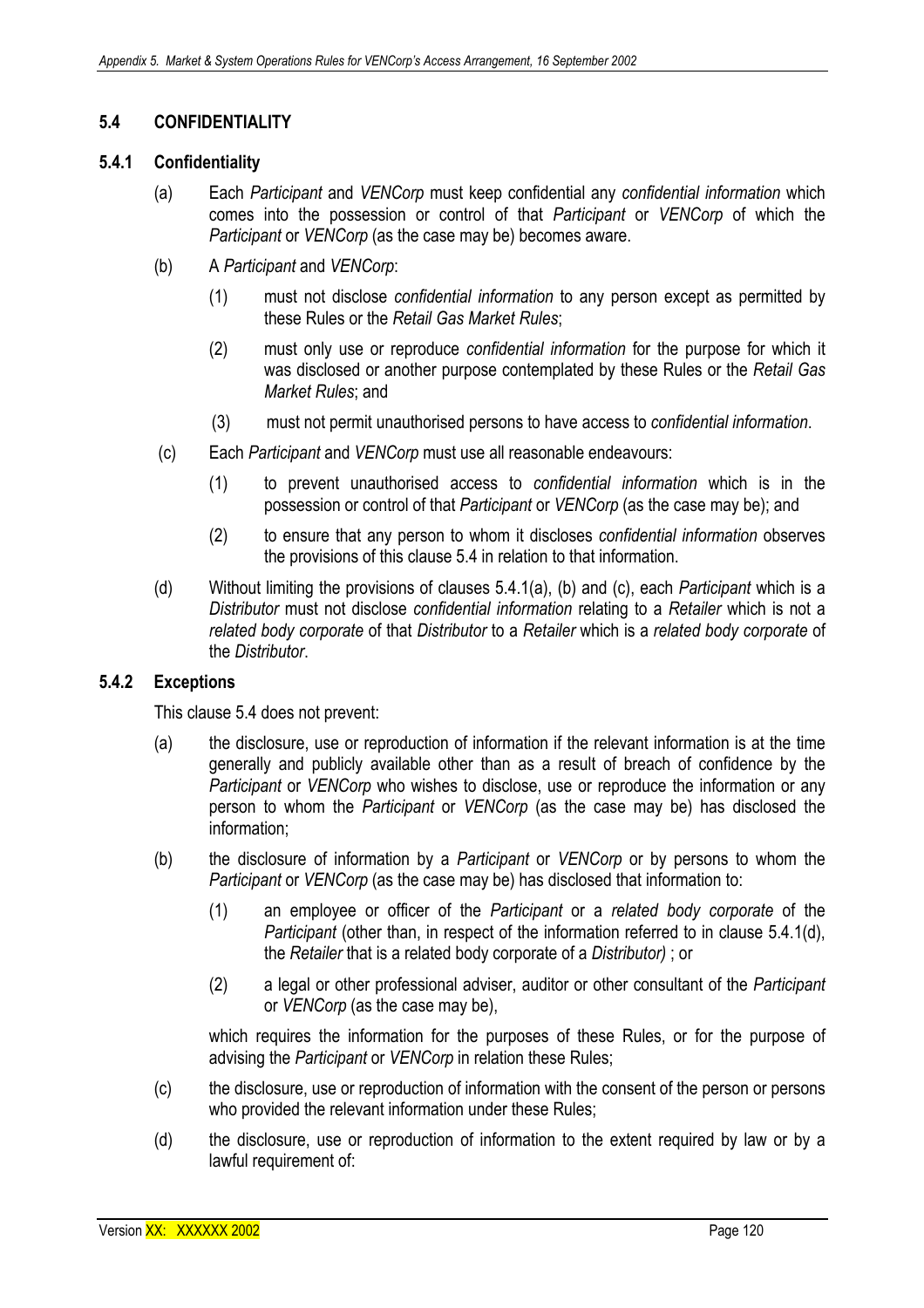- (1) any *government authority* having jurisdiction over a *Participant* or *VENCorp* or its *related bodies corporate*; or
- (2) any stock exchange having jurisdiction over a *Participant* or *VENCorp* or its *related bodies corporate*;
- (e) the disclosure, use or reproduction of information if required in connection with legal proceedings, arbitration, expert determination or other dispute resolution mechanism relating to these Rules, or for the purpose of advising a person in relation thereto;
- (f) the disclosure, use or reproduction of information which is trivial in nature;
- (g) the disclosure of information which is required to protect the safety of personnel or equipment;
- (h) the disclosure, use or reproduction of information by or on behalf of a *Participant* or *VENCorp* to the extent reasonably required in connection with the *Participant's* or *VENCorp's* financing arrangements (as the case may be), investment in a *Participant* or a disposal of a *Participant's* assets;
- (i) the disclosure of information to the *Regulator* or any other regulatory authority having jurisdiction over a *Participant*, pursuant to these Rules or otherwise;
- (j) the disclosure, use or reproduction of information of an historical nature in connection with the preparation and giving of reports under these Rules; or
- (k) the disclosure, use or reproduction of information as an unidentifiable component of an aggregate sum.

## **5.4.3 Conditions**

In the case of a disclosure under clause 5.4.2(b), 5.4.2(e) or 5.4.2(h) prior to making the disclosure the *Participant* or *VENCorp* (as the case may be) who wishes to make the disclosure must inform the proposed recipient of the information that it is *confidential information* and must take appropriate precautions to ensure that the recipient keeps the information confidential in accordance with the provisions of this clause 5.4 and does not use the information for any purpose other than that permitted under clause 5.4.1.

### **5.4.4 Indemnity to VENCorp**

Each *Participant* indemnifies *VENCorp* against any claim, action, damage, loss, liability, expense or outgoing which *VENCorp* pays, suffers, incurs or is liable for in respect of any breach by that *Participant* or any officer, agent or employee of that *Participant* of this clause 5.4.

# **5.4.5 Survival**

Notwithstanding any other provision of these Rules, a person must continue to comply with this clause 5.4 for three years after it has ceased to be a *Participant*.

# **5.4.6 VENCorp information**

*VENCorp* must develop and, to the extent practicable, implement a policy:

- (a) to protect information which it acquires pursuant to the *VENCorp* functions from use or access which is contrary to the provisions of these Rules;
- (b) to protect information which is commercially sensitive from use or access by members of the board of directors of *VENCorp* who are officers, directors or employees of a *Participant*; and
- (c) to disseminate such information in accordance with its rights, powers and obligations in a manner which promotes the orderly operation of the *market*.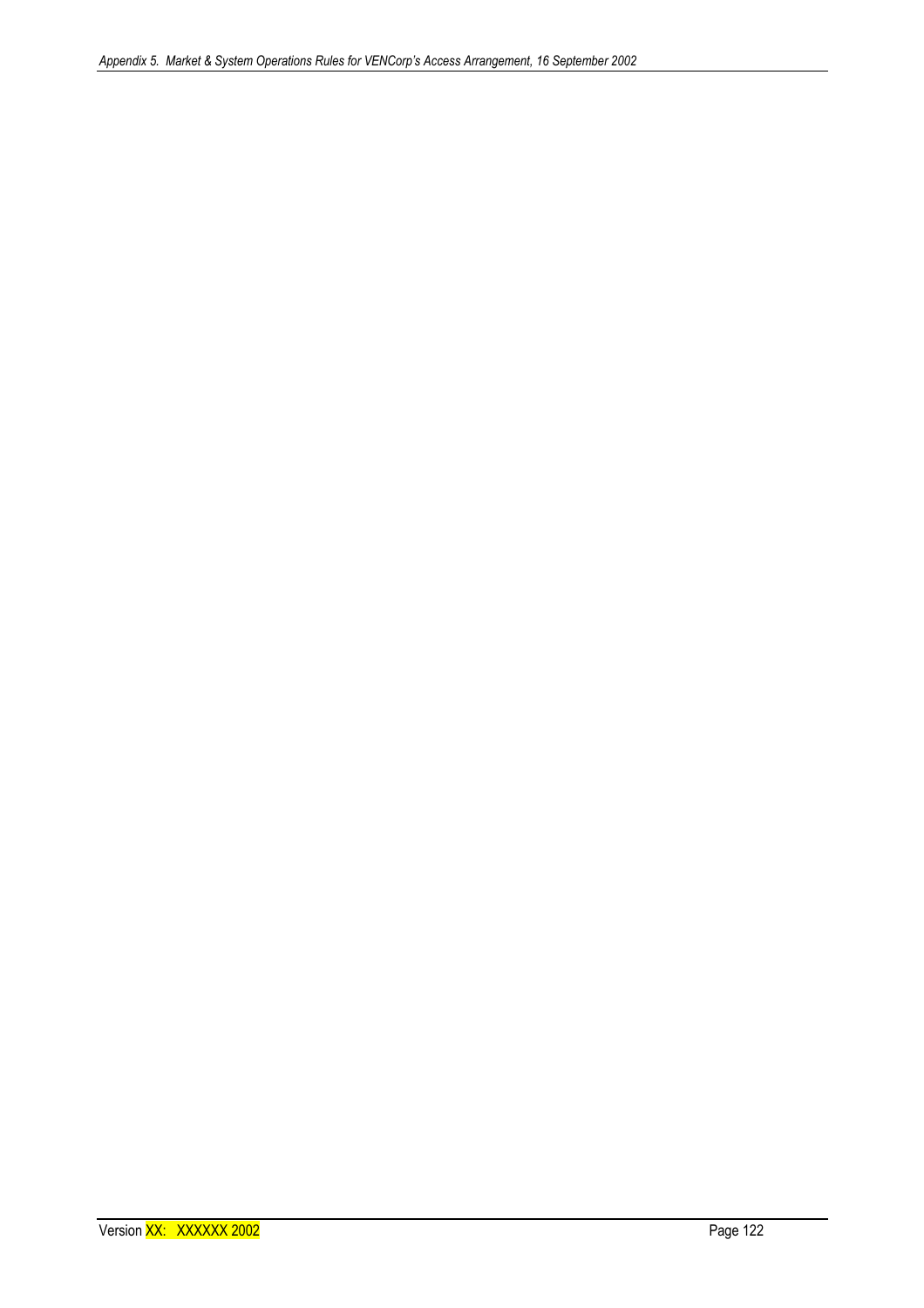# **CHAPTER 6. INTERVENTION AND MARKET SUSPENSION**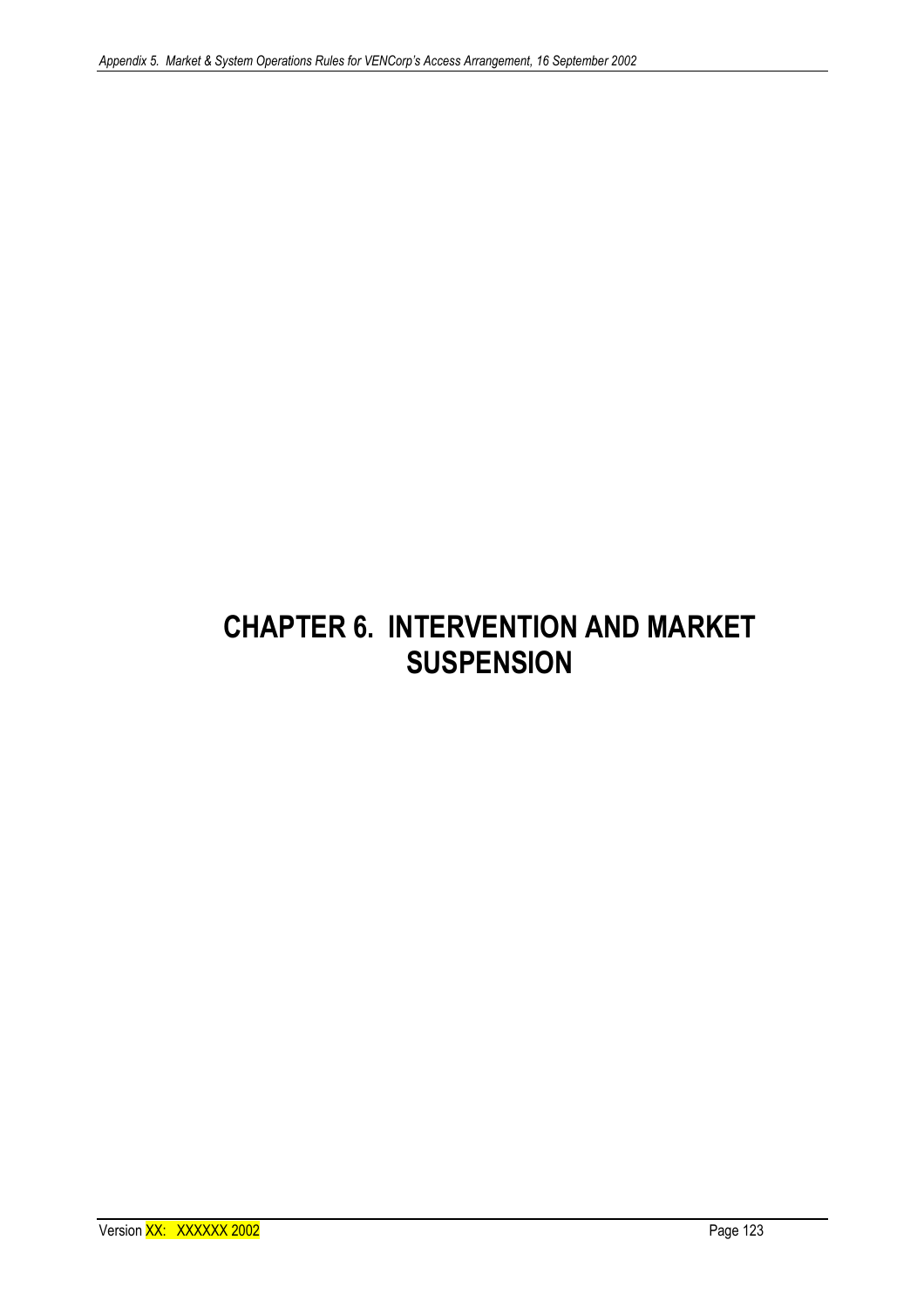## **6.1 OVERVIEW**

#### **6.1.1 Scope of chapter 6**

This chapter 6 sets out the rules which determine:

- (a) the procedures which must be established by *VENCorp* and *Participants* to ensure that they are able to take all necessary actions in an *emergency*;
- (b) the procedures to be followed by *VENCorp* and *Participants* in an *emergency*;
- (c) the procedures which are to take effect in the event of a threat to *system security*;
- (d) the circumstances and manner in which *VENCorp* may *intervene* or suspend the *market*; and
- (e) the manner in which *Participants* will be compensated following *intervention* in or suspension of the *market* by *VENCorp.*

#### **6.1.2 Preparation and responses**

- (a) *VENCorp* is responsible for giving directions and co-ordinating the actions which are to be taken by *Participants* when:
	- (1) there is an *emergency*;
	- (2) there is a threat to *system security*;
	- (3) there is an event of *force majeure*; or
	- (4) the *market* is suspended.
- (b) *Participants* acknowledge that:
	- (1) the conveyance of gas through the *transmission system* involves risks to public safety and property and therefore that the provisions of this chapter 6 are appropriate and reasonable;
	- (2) in an *emergency* their business interests will be subordinate to the need for *VENCorp* to implement *emergency procedures* in accordance with clause 6.2.2 and to make declarations and issue *emergency directions* under clause 6.5; and
	- (3) in an *emergency*, *VENCorp* may issue *emergency directions* and require gas injections to be made into, or withdrawals of gas to be taken from, the *transmission system* to be varied in accordance with this chapter 6 even though those injections or withdrawals are not made in accordance with the remainder of these Rules.

### **6.1.3 Liability and discretion of VENCorp**

- (a) No conduct by *VENCorp* or a *Participant*:
	- (1) in the event of:
		- (A) a threat to *system security*; or
		- (B) an *emergency*; or
		- (C) an event of *force majeure*; or
		- (D) suspension of the *market*;
	- (2) in compliance with *emergency procedures*; or
	- (3) in accordance with this chapter 6,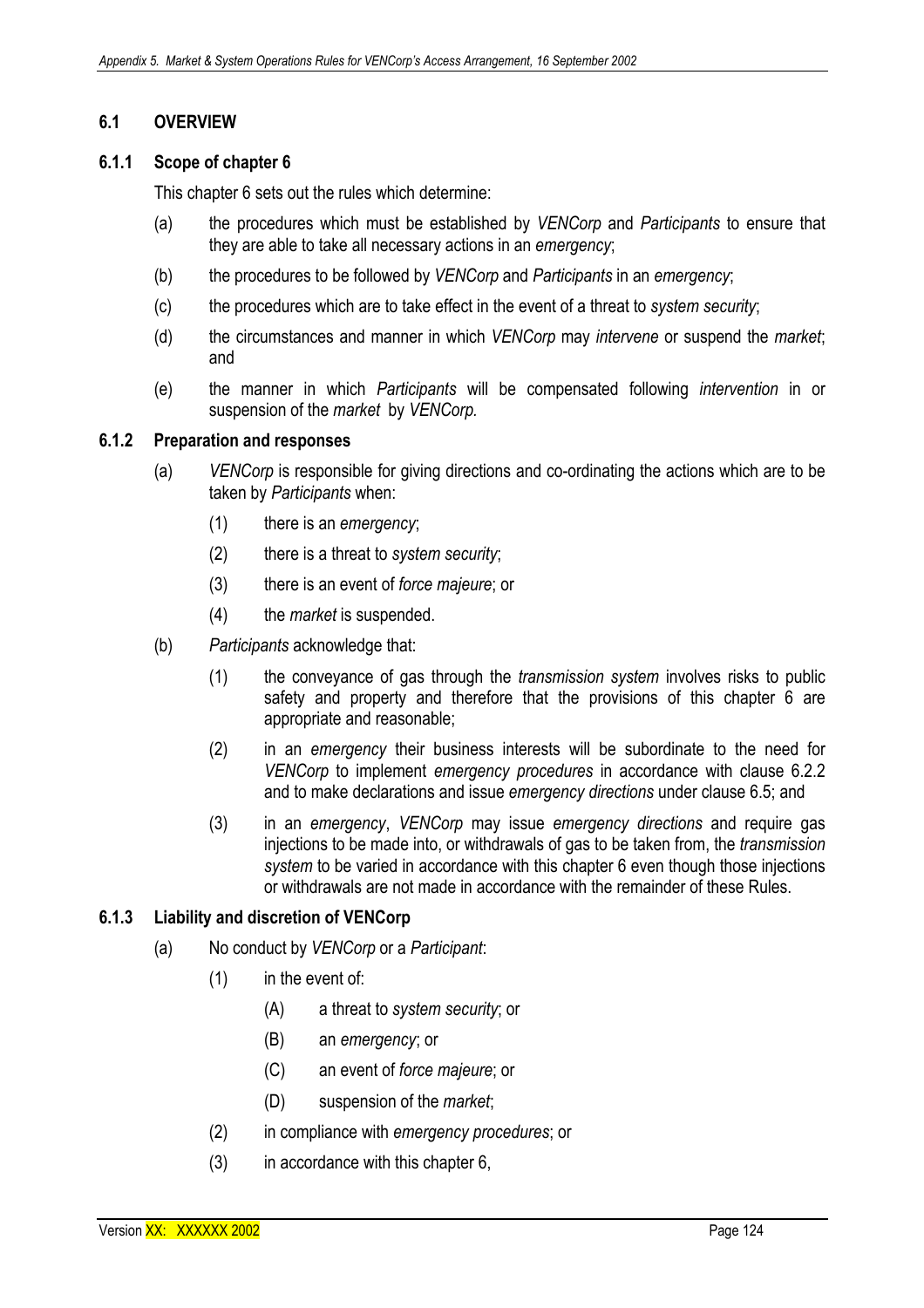will constitute a breach of the remainder of these Rules or the *Access Code* or the *access arrangement* of any *Pipeline Owner*, and in particular *VENCorp* will not be liable for any loss incurred by a *Participant* as a result of any action taken by *VENCorp* under this chapter 6.

(b) Subject to clause 6.9.1, nothing in this chapter 6 is to be taken to limit the ability of *VENCorp* to take any action or procedure under this chapter 6 which *VENCorp* considers in its absolute discretion to be necessary to protect the public or property.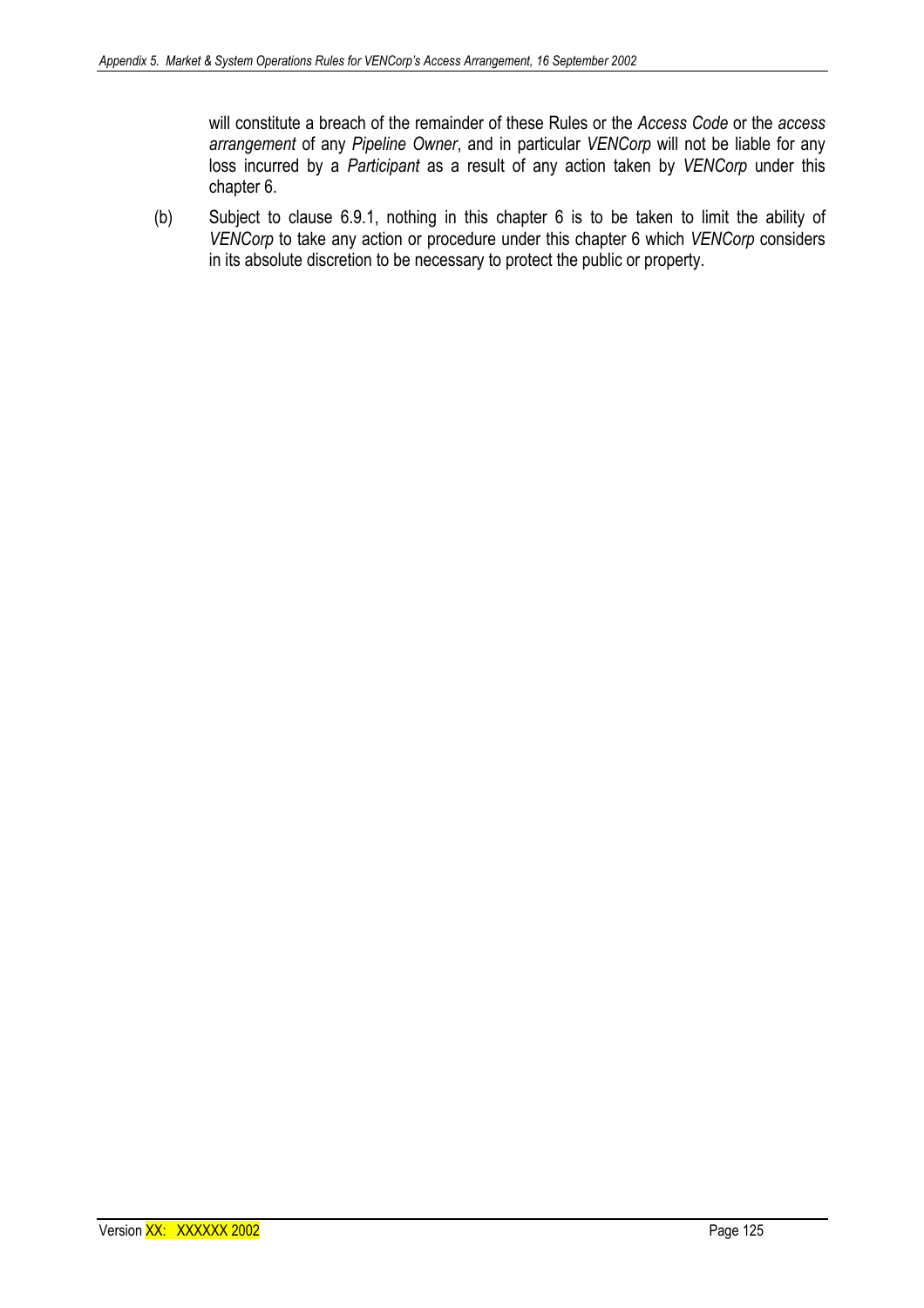# **6.2 EMERGENCIES**

### **6.2.1 Emergency**

- (a) An *emergency* will be deemed to occur when:
	- (1) *VENCorp* reasonably believes there to be a situation which may:
		- (A) threaten the personal safety of any person;
		- (B) cause material damage to the *transmission system*;
		- (C) cause material damage to a *distribution pipeline* and impact on the operation of the *transmission system* or the *market*;
		- (D) cause material damage to any property, plant or equipment; or
		- (E) constitute a threat to *system security*,

and *VENCorp* in its absolute discretion considers that the situation is an *emergency* and declares there to be an *emergency*; or

(2) the Governor in Council by proclamation declares there to be an emergency under Part 9 of the *Gas Industry Act*.

[Sub clause 6.2.1(a)(3) deleted: Order in Council dated 29 June 99, published in Government Gazette 8 July 1999]

- (aa) If *VENCorp* receives notice that the *Office of Gas Safety* has issued a direction under sections 106 or 107 of the **Gas Safety Act 1997** (Vic), *VENCorp* may, in its absolute discretion, treat the issue of that direction as establishment that one or more of the conditions specified in clause 6.2.1(a)(1) are satisfied and as such may declare there to be an *emergency.*
- (b) An escape of gas is not itself an *emergency* but an escape of gas may be a circumstance which gives rise to an *emergency*.
- (c) A *Participant* must notify *VENCorp* as soon as practicable of:
	- (1) any event or situation of which the *Participant* becomes aware where, in the reasonable opinion of the *Participant*, that event or situation is of a kind described in clause 6.2.1(a)(1); and
	- (2) any action taken by the *Participant* under its *safety plan* and *safety procedures* or otherwise in response to that event or situation.
- (d) *VENCorp* may specify procedures from time to time for communicating to *Participants* the existence of an *emergency* and all relevant information relating to the *emergency*.
- (e) Subject to clause 6.2.1(f), the existence of an *emergency* under clause 6.2.1(a)(1) will be determined by *VENCorp* in its absolute discretion, irrespective of the cause of the *emergency*, and whether *VENCorp* or any other person has caused or contributed to the *emergency*.
- (f) Notwithstanding any other provision of this clause 6.2, *Participants* and *VENCorp*  acknowledge that the *Office of Gas Safety* may give directions which override an *emergency direction* given by *VENCorp*.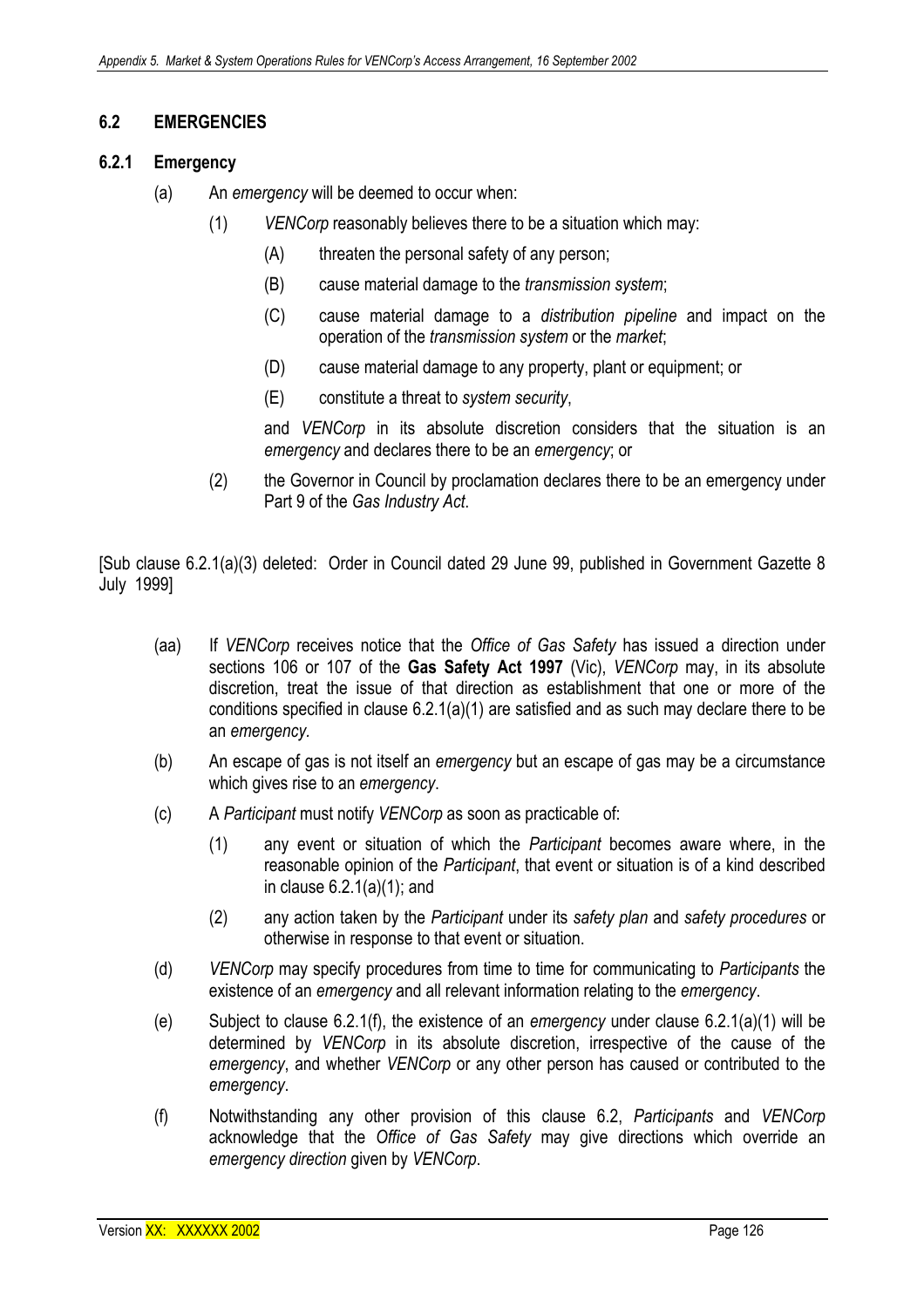- (g) Each *Participant* must use its best endeavours to ensure that its *safety plan* (if any) permits it to comply with *emergency directions*.
- (h) An *emergency* will continue until such time as *VENCorp* determines that the *emergency*  has ended.
- (i) When an *emergency* has ended in accordance with clause 6.2.1(h), *VENCorp* must notify all *Participants* that the *emergency* has ended.

## **6.2.2 Emergency procedures**

- (a) *Emergency procedures:* 
	- (1) are the procedures to be taken by *VENCorp, Transmission Pipeline Owners*, *Interconnected Pipeline Owners, Distributors, Retailers* and *Traders* to or at the direction of *VENCorp* to:
		- (A) re-establish *system security*;
		- (B) avert or reduce the scale of an *emergency*;
		- (C) reduce the probability or probable scale of an *emergency*;
		- (D) prepare for the occurrence of an *emergency*; and
		- (E) restore gas supply and normal operation of the *transmission system* in the event of an *emergency*.
	- (2) regulate how disputes related to the implementation of the *emergency procedures* are to be resolved during a declared *emergency*.
- (b) *Emergency procedures* may*:* 
	- (1) classify *emergencies* into different categories or levels having regard to their likely scale or to such other matters as *VENCorp* thinks fit; and
	- (2) require a *Participant* to take action, or not to take action, in accordance with *emergency directions* given by *VENCorp.*
- (c) Subject to clause 6.2.2(d), *VENCorp* must, in consultation with the *Minister*, the *Office of Gas Safety* and *Participants*:
	- (1) prepare; and
	- (2) review from time to time,

a document which sets out the *emergency procedures*.

- (ca) The document referred to in clause 6.2.2(c) must include the document referred to in clause 6.4.3(b)
- (d) *VENCorp* must ensure that to the extent that the *emergency procedures* may affect *Participants* or require *Participants* to take or refrain from taking certain actions, the *emergency procedures* developed and reviewed by *VENCorp* under clause 6.2.2(c) are consistent with the *safety plans* of *Participants*.
- (e) *VENCorp* must make available the *emergency procedures* to each *Participant* within seven days after each occasion on which the *emergency procedures* have been updated.
- (f) *VENCorp, Transmission Pipeline Owners, Interconnected Pipeline Owners, Distributors, Retailers* and *Traders* must comply with the *emergency procedures.*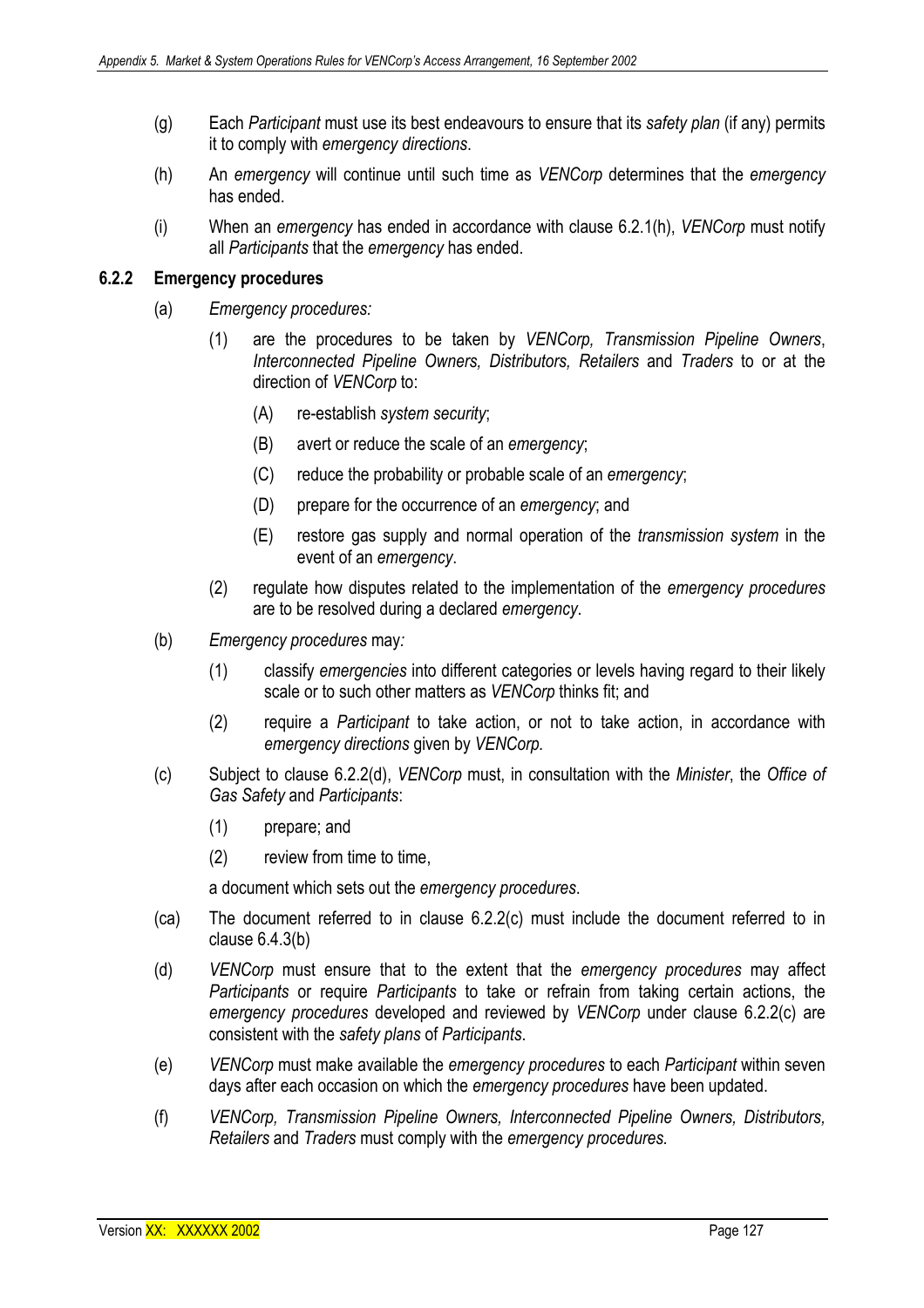# **6.3 EMERGENCY PLANNING BY PARTICIPANTS**

#### **6.3.1 Participant emergency contacts**

- (a) Each *Participant* must provide *VENCorp* with:
	- (1) a single telephone number and facsimile number at which a representative of the *Participant* is contactable by *VENCorp*, 24 hours a day; and
	- (2) the name and title of the *Participant*'s representative who is contactable at those numbers.
- (b) The representative of each *Participant* must be a person having appropriate authority and responsibility within the *Participant*'s organisation to act as the primary contact for *VENCorp* in the event of an *emergency*.
- (c) Each *Participant* must immediately notify *VENCorp* of a change to the details required under clause 6.3.1(a) and where possible in advance.

#### **6.3.2 Participant procedures**

- (a) To the extent that:
	- (1) a *Participant* is not required to have its own *safety plan*; or
	- (2) a *Participant's safety plan* does not provide for the *Participant* to respond to all events and situations included in clause 6.2.1(a),

that *Participant* must establish and maintain its own internal *safety procedures* necessary to enable it and, where relevant, its *Customers* to comply with *emergency directions* and this chapter 6.

(b) Each *Participant* must ensure that the *safety procedures* it establishes under clause 6.3.2(a) are consistent with the *emergency procedures* and its *safety plan* (if any).

## **6.3.3 Emergency procedures awareness**

- (a) Each *Participant* must at all times ensure that all of its relevant officers and staff and, where relevant, its *Customers,* are familiar with the *emergency procedures* and the *Participant's safety procedures.*
- (b) For the purposes of clause 6.3.3(a), relevant officers and staff are those whose functions or areas of responsibility are such that they are likely to be required to make decisions or take action in an *emergency*.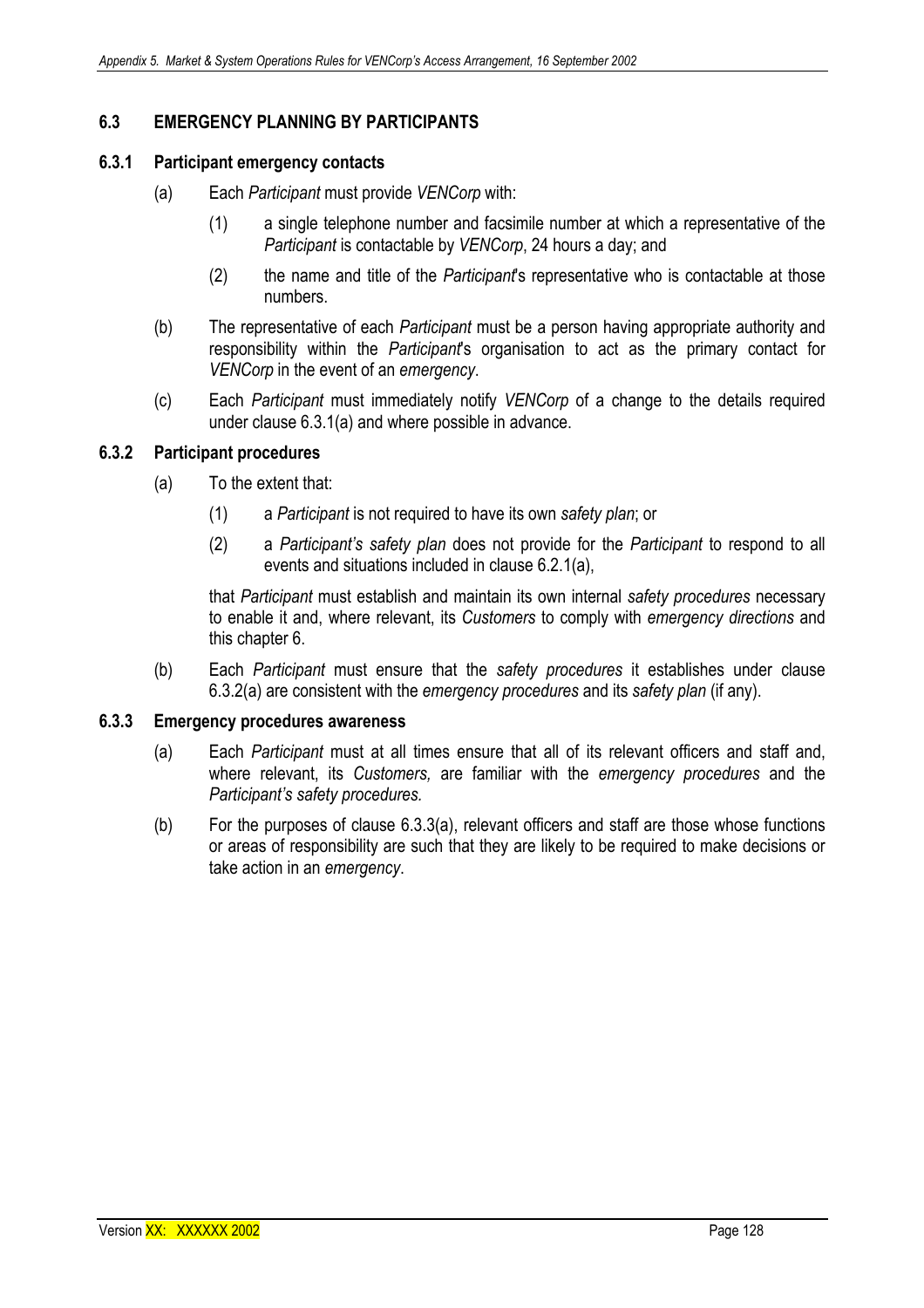# **6.4 EMERGENCY CURTAILMENT OF CUSTOMERS**

#### **6.4.1 Distribution Customers - curtailment information**

- (a) Subject always to the requirement that a *Distributor* must use its best endeavours to provide information to *VENCorp* under this clause 6.4.1 in a way that does not reveal the identity of a *Customer*, each *Distributor* must provide information to *VENCorp* in accordance with clause 6.4.1(b), for each *transfer point* relating to that *Distributor's distribution pipelines*, by no later than the *commencement date* and thereafter by no later than 28 February in each year*.*
- (b) Unless otherwise agreed by *VENCorp*, the list provided to *VENCorp* under clause 6.4.1(a) must set out for each *transfer point* referred to in clause 6.4.1(a):
	- (1) the *system withdrawal zone* in which that *transfer point* is located;
	- (2) the name and address of the *Distributor* on whose *distribution pipeline* that *transfer point* is located*;*
	- (3) a single telephone number and facsimile number at which one or more representatives of the *Distributor* having appropriate authority and responsibility within the *Distributor*'*s* organisation to act as the primary contact for *VENCorp* in the event of an *emergency*, are contactable by *VENCorp*, 24 hours a day and the name and title of those representatives of the *Distributor* who are contactable at those numbers;
	- (4) the number of *Distribution Customers* which withdraw gas from any *distribution delivery point* on the *Distributor's distribution pipelines* after that gas has passed through each of those *transfer points*;
	- (5) the aggregate size of demand of all *Distribution Customers* represented by that *transfer point*;
	- (6) the type of demand of all *Distribution Customers* represented by that *transfer point*; and
	- (7) the time it would take to implement *curtailment* in respect of the *Distribution Customers* represented by that *transfer point*.
- (c) Each *Distributor* must immediately notify *VENCorp* of a change to the details required under clause 6.4.1(b) and where possible in advance.

# **6.4.2 Transmission Customers - curtailment information**

- (a) By no later than the *commencement date* and thereafter by no later than 28 February in each year, each *Transmission Customer* must provide to *VENCorp* the information set out in clause 6.4.2(b) and if that *Transmission Customer* is not a *Market Customer*, then the *Transmission Customer* must arrange for the *Retailer* from whom it purchases gas to provide that information on its behalf.
- (b) The information to be provided to *VENCorp* under clause 6.4.2(a) must set out:
	- (1) the name and address of the *Transmission Customer*;
	- (2) a single telephone number and facsimile number at which a representative of the *Transmission Customer* is contactable by *VENCorp*, 24 hours a day;
	- (3) the name and title of the *Transmission Customer's* representative who is contactable at those numbers and is a person having appropriate authority and responsibility within the *Transmission Customer's* organisation to act as the primary contact for *VENCorp* in the event of an *emergency*;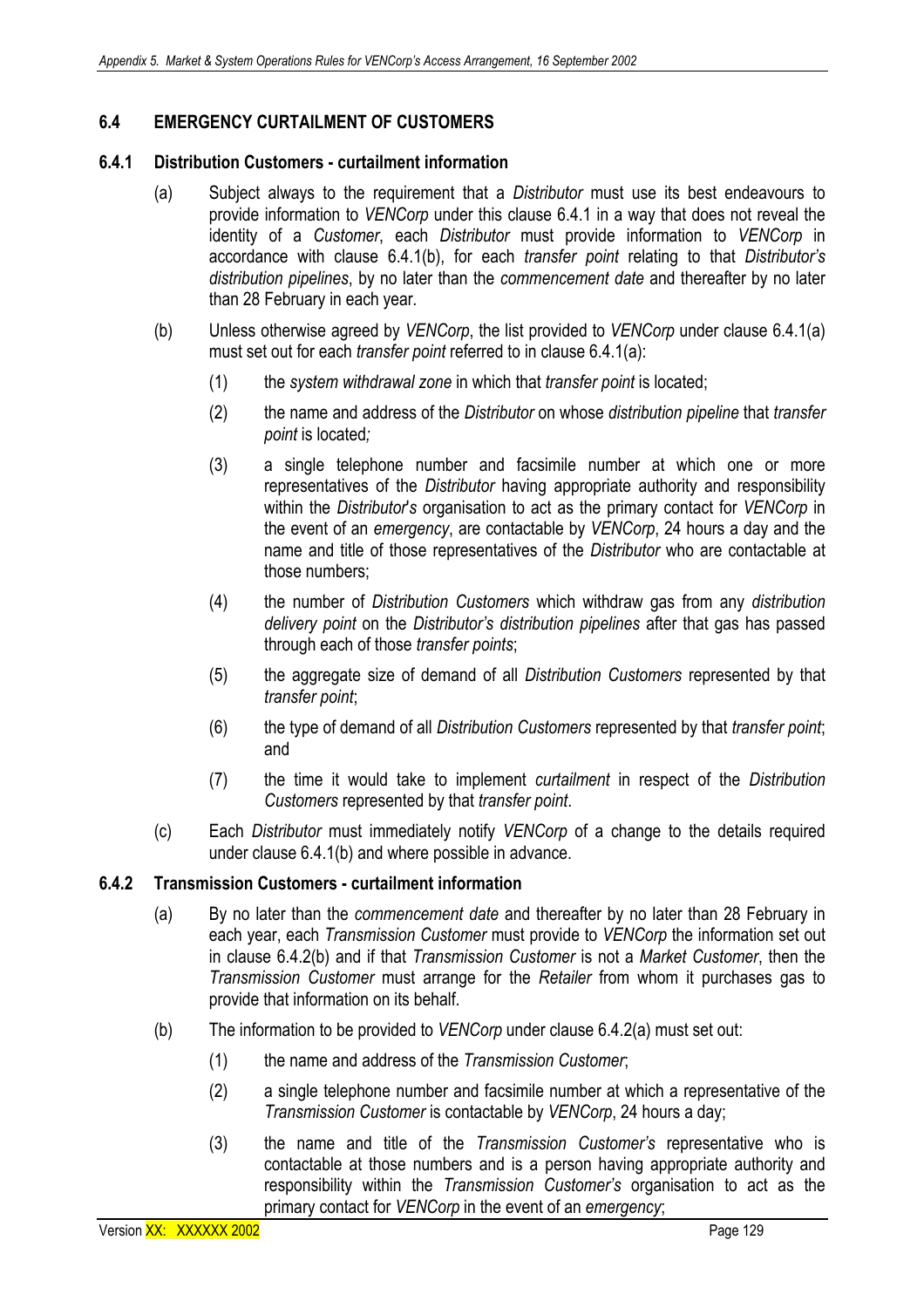- (4) the *system withdrawal zone* in which that *transmission delivery point* is located;
- (5) the maximum daily and hourly quantity of the *Transmission Customer*;
- (6) the type of demand of the *Transmission Customer*;
- (7) the time it would take to implement *curtailment* in respect of that *Transmission Customer*; and
- (8) the minimum required pressure at the *transmission delivery point*.
- (c) The person responsible for providing the information to *VENCorp* under clause 6.4.2(a) must immediately notify *VENCorp* of a change to the details required under clause 6.4.2(b) and where possible in advance.

## **6.4.3 Emergency curtailment list**

- (a) Subject to clause 6.4.3(d) *VENCorp* must, by the end of March in each year prepare an *emergency curtailment list* which:
	- (1) is to be based on the information received from *Distributors* under clause 6.4.1;
	- (2) is to incorporate the information provided to *VENCorp* by or on behalf of each *Transmission Customer* under clause 6.4.2 in respect of the *transmission delivery points* at which those *Transmission Customers* withdraw gas; and
	- (3) must set out, by *system withdrawal zone,* the order in which the supply of gas to *Customers*, including *Transmission Customers*, will be *curtailed*.
- (aa) An *emergency curtailment list* must provide for the regulation of the available supply of gas having regard to the needs of the community
- (ab) The *Minister* must be consulted by *VENCorp* on the *emergency curtailment list* prior to it being made available to each *Distributor* and *Transmission Customer* in accordance with clause 6.4.3(b).
- (ac) The *Minister* may from time to time require *VENCorp* to initiate a review of the whole or part of the *emergency curtailment list.*
- (ad) In any instance where the *Minister* acting pursuant to clause 6.4.3(ac) requires *VENCorp* to initiate a review of the whole or part of the *emergency curtailment list,* the *Minister* may further require that *VENCorp* use the *public consultation procedures* to consult prior to that *emergency curtailment list* being finalised.
- (ae) Nothing in this clause 6.4.3 shall limit:
	- (i) the powers of the *Minister* acting under section 207 of the *Gas Industry Act* to give directions (including directions providing for the regulation of the available supply of gas having regard to the needs of the community), notwithstanding that those directions may differ from the *emergency curtailment list*; or
	- (ii) the powers of the Director of the *Office of Gas Safety* acting under the **Gas Safety Act 1997** (Vic) to give directions (including directions providing for the regulation of the available supply of gas having regard to the needs of the community), notwithstanding that those directions may differ from the *emergency curtailment list*.
- (b) *VENCorp* must make available to each *Distributor* and *Transmission Customer* and to the *Office of Gas Safety* and the *Minister* a document (which shall include the *emergency curtailment list*) which sets out categories of *Customers* in the order in which each of those categories of *Customers* would be *curtailed* in an *emergency*.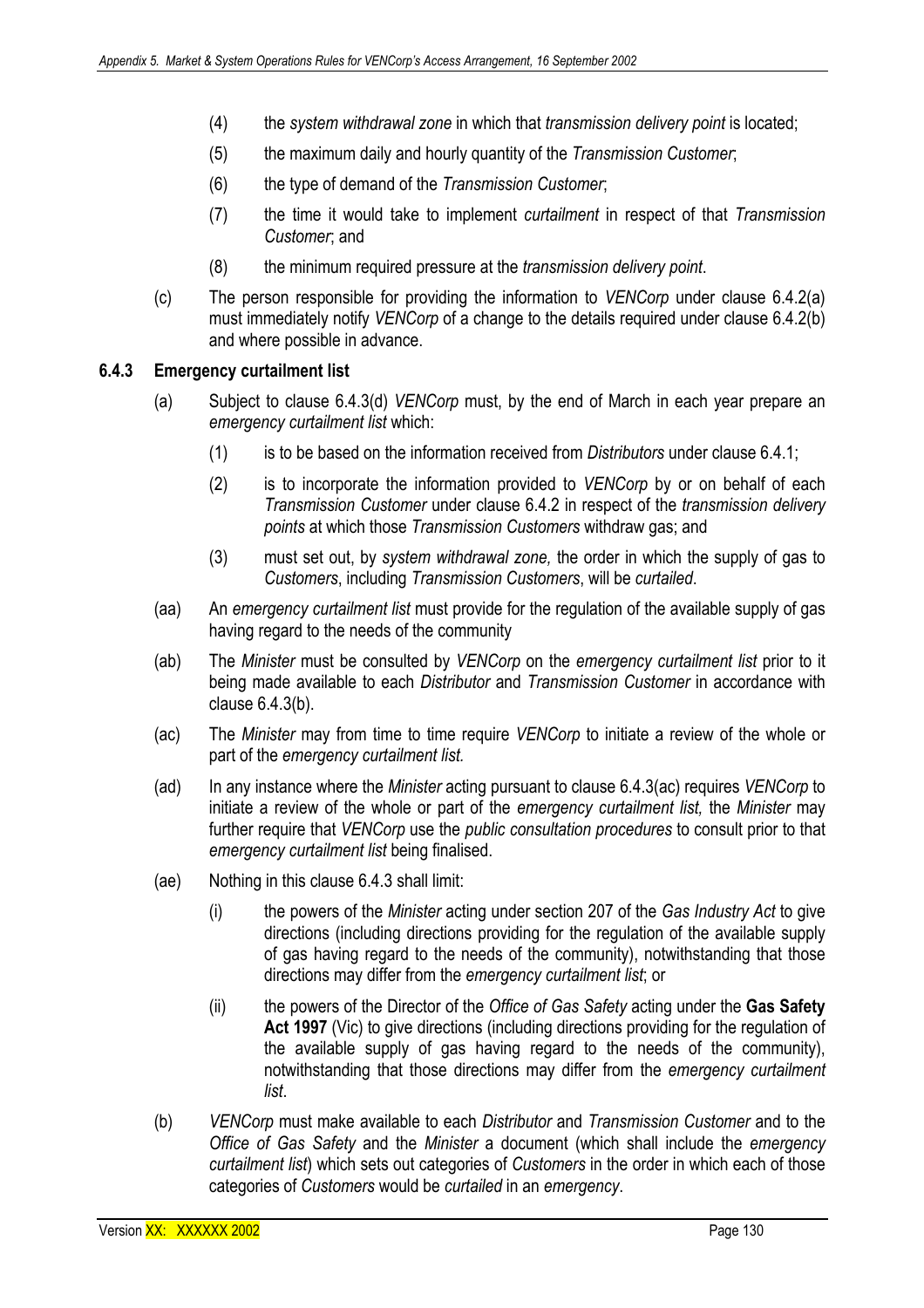- (c) *VENCorp* must keep all *Customers*, including *Transmission Customers*, and must keep the *Office of Gas Safety* and the *Minister* informed of any changes made to the document made available under clause 6.4.3(b).
- (ca) The obligation to inform referred to in clause 6.4.3(c) includes immediately informing the persons specified in that clause of any changes to the *emergency curtailment list.*
- (d) *VENCorp* must at all times ensure that it does not release any information or document under this clause 6.4 which reveals the demand for or consumption of gas by any *Customer*.
- (e) Notwithstanding clause 6.4.3(d) *VENCorp* shall, if required by the *Minister* or the *Office of Gas Safety*, disclose to the *Minister* or the *Office of Gas Safety* (as the case may be) any information and documents it has revealing the demand for or consumption of gas by any *Customer* if the *Minister* or the *Office of Gas Safety* certifies that such disclosure is required for any direction contemplated or given pursuant to section 207 of the *Gas Industry Act* or pursuant to sections 106 or 107 of the **Gas Safety Act 1997** (Vic).
- (f) For the avoidance of doubt, an *emergency curtailment list* may provide not only for the curtailment or interruption of the supply of gas but also may provide (either generally or in respect of specific *Customers* or areas) for the order, amount, duration and timing of that curtailment or interruption as well as for (either generally or in respect of specific *Customers* or areas) the order and timing of the ending of any curtailment or interruption including the order and timing in which *Customers* or areas shall receive gas and the amounts of gas they shall receive.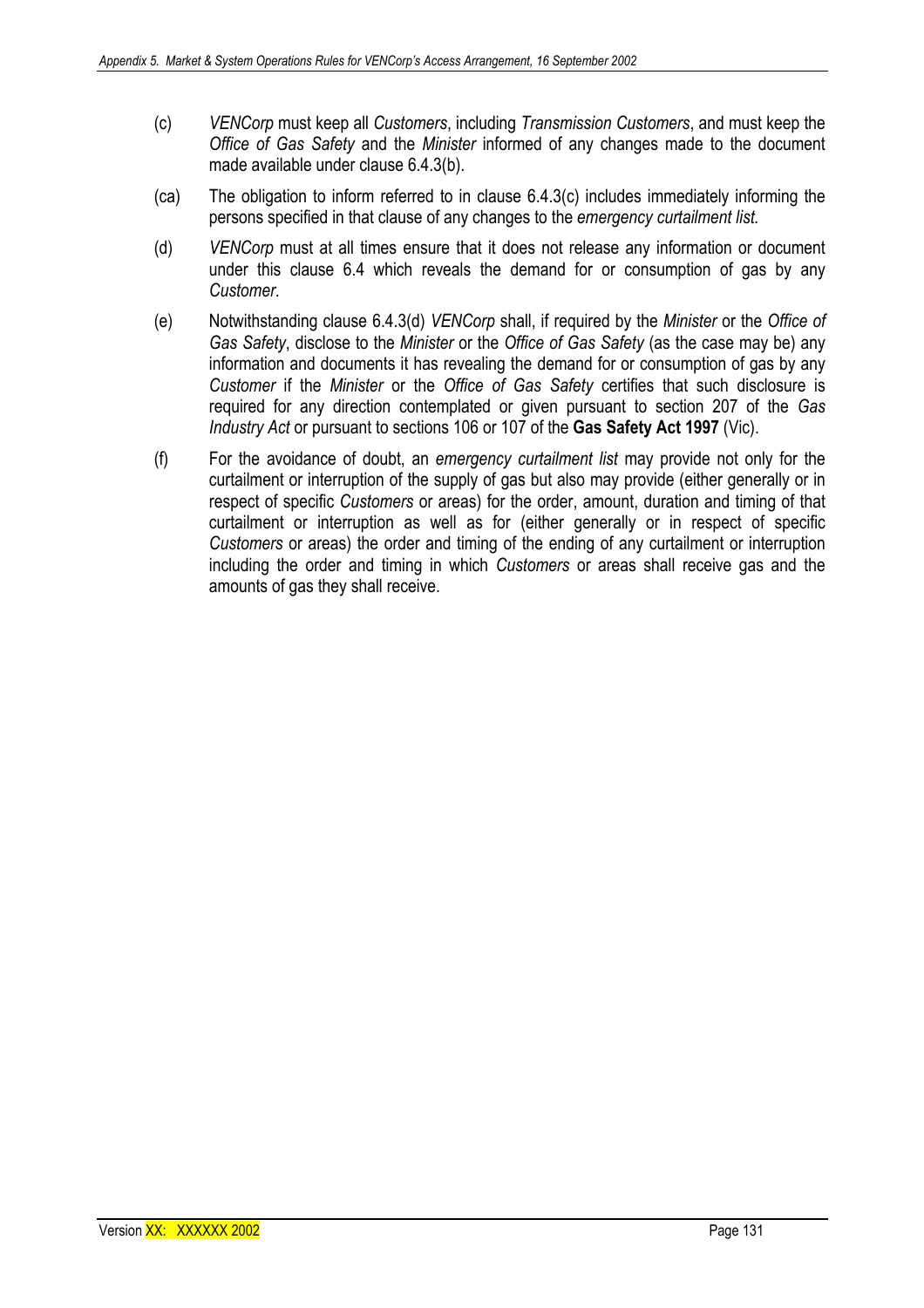# **6.5 RESPONSE TO AN EMERGENCY**

## **6.5.1 Declarations and directions in an emergency**

- (a) When an *emergency* arises, *VENCorp* must:
	- (1) inform the *Office of Gas Safety*, if *VENCorp* reasonably anticipates that the *emergency* may have implications for safety;
	- (2) inform *Participants,* as soon as reasonably practicable, of the commencement, nature, extent and expected duration of the *emergency* and the way in which *VENCorp* reasonably anticipates it will act in response to the *emergency*; and
	- (3) keep *Participants* informed of any material changes in the nature, extent and expected duration of an *emergency*.
- (b) Upon being informed of an *emergency,* each *Participant* must advise all relevant officers and staff (as defined in clause 6.3.3(b)) and, where relevant, its *Customers*, of the existence and nature of the *emergency*.
- (c) During an *emergency:* 
	- (1) *VENCorp* may, subject to clause 6.6.4(a), issue such *emergency directions* as it reasonably considers necessary:
		- (A) in accordance with the *emergency procedures*; and
		- (B) if the *Minister* and/or *Office of Gas Safety* direct or agree, other than in accordance with the *emergency procedures*; and
	- (2) each *Participant* must, subject to clause 6.5.1(e):
		- (A) comply with its *safety plan* (if any), *safety procedures* (if any)*,* the *emergency procedures* applicable to the *Participant* in the circumstances, this chapter 6, and all *emergency directions* given by *VENCorp*;
		- (B) comply with the requirements of clauses 6.5.2 and 6.5.3 in relation to the injection and withdrawal of gas to and from the *transmission system*; and
		- (C) cooperate with *VENCorp* to enable *VENCorp* to implement the *emergency procedures.*
- (d) Where relevant, a *Participant* must use its reasonable endeavours to ensure that during an *emergency*, its *Customers* act in a manner which enables that *Participant* to comply with all its obligations under this chapter 6.
- (e) Where there is any conflict between:
	- (1) the requirements of a *Participant's safety procedures*;
	- (2) the *emergency procedures* applicable to the *Participant* in the circumstances;
	- (3) this chapter 6; and
	- (4) an *emergency direction* given by *VENCorp*,

*VENCorp* must decide which of those requirements or part of those requirements is to prevail.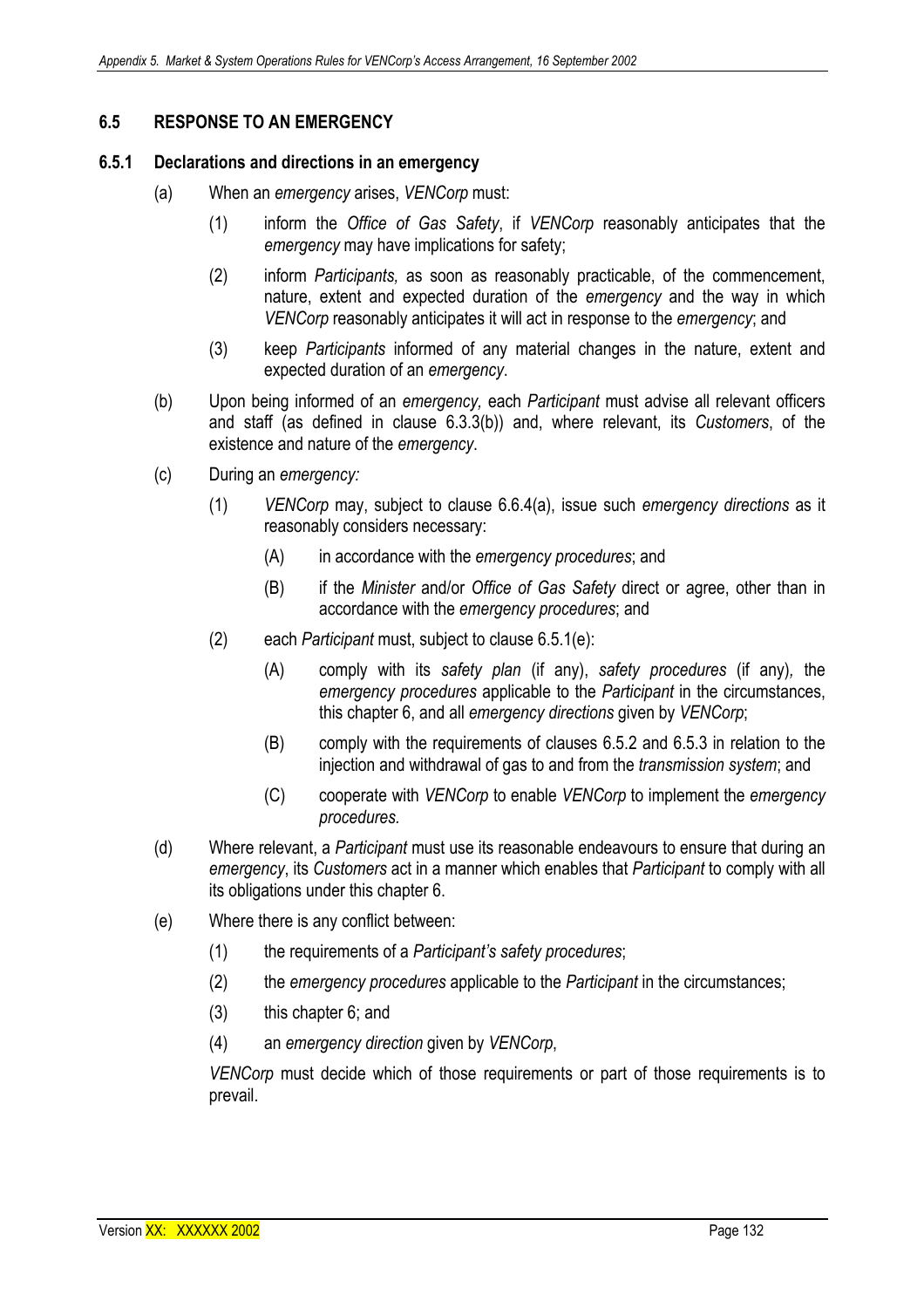# **6.5.2 Injection controls**

- (a) In an *emergency*, *VENCorp* may in its absolute discretion issue an *emergency direction*  requiring one or more *Participants* to:
	- (1) keep *VENCorp* informed of the maximum and minimum rates at which, and/or quantities in which, gas can be injected into the *transmission system* by the *Participant* at all relevant *system injection points* at such times or over such periods as *VENCorp* may specify; and
	- (2) take all steps available to the *Participant* to increase the maximum rates and/or quantities, or decrease the minimum rates and/or quantities, referred to in clause 6.5.2(a)(1), including but not limited to the deferral of *maintenance* or other works.
- (b) In an *emergency,* each *Participant* must comply with all *emergency directions* given by *VENCorp* to inject gas into the *transmission system* in such quantities and at such rates as *VENCorp* may specify, within the minimum and maximum quantities or rates which are available to the *Participant*, irrespective of the commercial terms of those supplies, and irrespective of the quantities of gas being withdrawn from the *transmission system* by the *Participant* at that time.
- (c) For a period of up to and including two years from the *commencement date*, *VENCorp* may make contractual arrangements with persons who are not *Participants* pursuant to which those persons will inject gas into the *transmission system* in an *emergency*, providing that the contract price of such gas must not exceed *VoLL*.
- (d) Subject to clause 6.5.2(c), where *VENCorp* makes an arrangement under clause 6.5.2(c) with a person with whom a *Participant* has contracted to purchase gas, the following provisions apply to ensure that quantities of gas injected are treated as injected under that contract (insofar as those quantities of gas are capable of being treated as injected under that contract):
	- (1) *VENCorp* agrees that it enters into the arrangement with the non-*Participant* as agent of the *Participant,* but *VENCorp* will not be liable to the non-*Participant* under the contract;
	- (2) each *Participant* appoints *VENCorp* as agent for the purposes of this clause 6.5.2(d) and authorises *VENCorp* to notify the non-*Participant* of the appointment; and
	- (3) the amount which *VENCorp* is required to pay the non-*Participant* in respect of an injection called under this clause 6.5.2 is the greater of:
		- (A) the applicable *market price* during the *trading intervals* in which that non-*Participant* injected gas; and
		- (B) the amount payable by *VENCorp* to that non-*Participant* in respect of the gas it has injected in accordance with the contract.
- (e) Subject to clause 6.5.2(c), to the extent that the *market price* applicable during any *trading interval* in which the non-*Participant* injected gas is lower than the amount payable by *VENCorp* to the non-*Participant* under the contract, the shortfall is to be paid to *VENCorp* by *Market Participants* who withdrew gas in those *trading intervals* as though the *compensation panel* has determined that compensation is payable to that non-*Participant*  and the compensation payable is to be calculated in accordance with clause 3.6.6.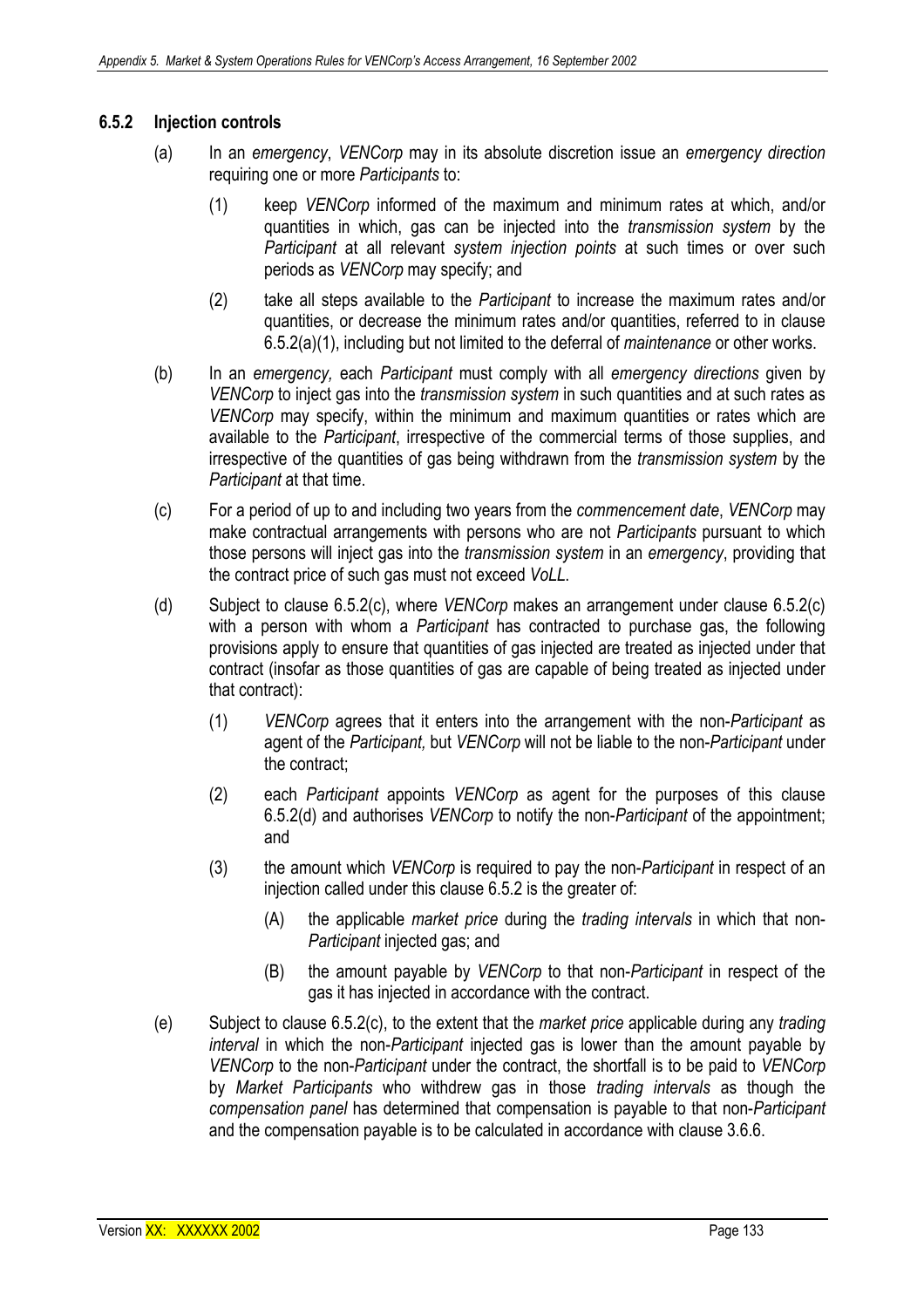# **6.5.3 Withdrawal controls**

- (a) In an *emergency*, *VENCorp* may in its absolute discretion issue an *emergency direction*  requiring one or more *Participants* to:
	- (1) keep *VENCorp* informed of the maximum and minimum rates at which, and/or quantities in which, gas can be withdrawn from the *transmission system* by the *Participant* at all relevant *system withdrawal points* at such times or over such periods as *VENCorp* may specify; and
	- (2) take all steps available to the *Participant* to increase the maximum rates and/or quantities, or decrease the minimum rates and/or quantities, referred to in clause 6.5.3(a)(1), including but not limited to the deferral of *maintenance* or other works.
- (b) In an *emergency*, each *Participant* must comply with all *emergency directions* given by *VENCorp* to withdraw gas from the *transmission system* in such quantities and at such rates as *VENCorp* may specify, within the minimum and maximum quantities or rates which are available to the *Participant*, irrespective of the commercial terms of those supplies, and irrespective of the quantities of gas being injected into the *transmission system* by the *Participant* at that time.
- (c) For a period of up to and including two years from the *commencement date*, *VENCorp* may make contractual arrangements with persons who are not *Participants* pursuant to which those persons will withdraw gas from the *transmission system* in an *emergency*, providing that the contract price of such gas must not exceed *VoLL*.
- (d) Subject to clause 6.5.3(c), where *VENCorp* makes an arrangement under clause 6.5.3(c) with a person with whom a *Participant* has contracted to sell gas, the following provisions apply to ensure that quantities of gas withdrawn are treated as withdrawn under that contract (insofar as those quantities of gas are capable of being treated as withdrawn under that contract):
	- (1) *VENCorp* agrees that it enters into the arrangement with the non-*Participant* as agent of the *Participant,* but *VENCorp* will not be liable to the non-*Participant* under the contract;
	- (2) each *Participant* appoints *VENCorp* as agent for the purposes of this clause 6.5.3(d) and authorises *VENCorp* to notify the non-*Participant* of the appointment; and
	- (3) the amount which a non-*Participant* is required to pay *VENCorp* in respect of a withdrawal called under this clause 6.5.3 is the lower of:
		- (A) the applicable *market price* during the *trading intervals* in which that non-*Participant* withdrew gas; and
		- (B) the amount payable by that non-*Participant* in respect of the gas it has withdrawn in accordance with the contract.
- (e) Subject to clause 6.5.3(c), to the extent that the *market price* applicable during any *trading interval* in which the non-*Participant* withdrew gas is greater than the amount payable for that gas by the non-*Participant* under the contract, the shortfall is to be paid to *VENCorp* by *Market Participants* who withdrew gas in those *trading intervals* as though the *compensation panel* has determined that compensation is payable to that non-*Participant*  and the compensation payable is to be calculated in accordance with clause 3.6.6(b).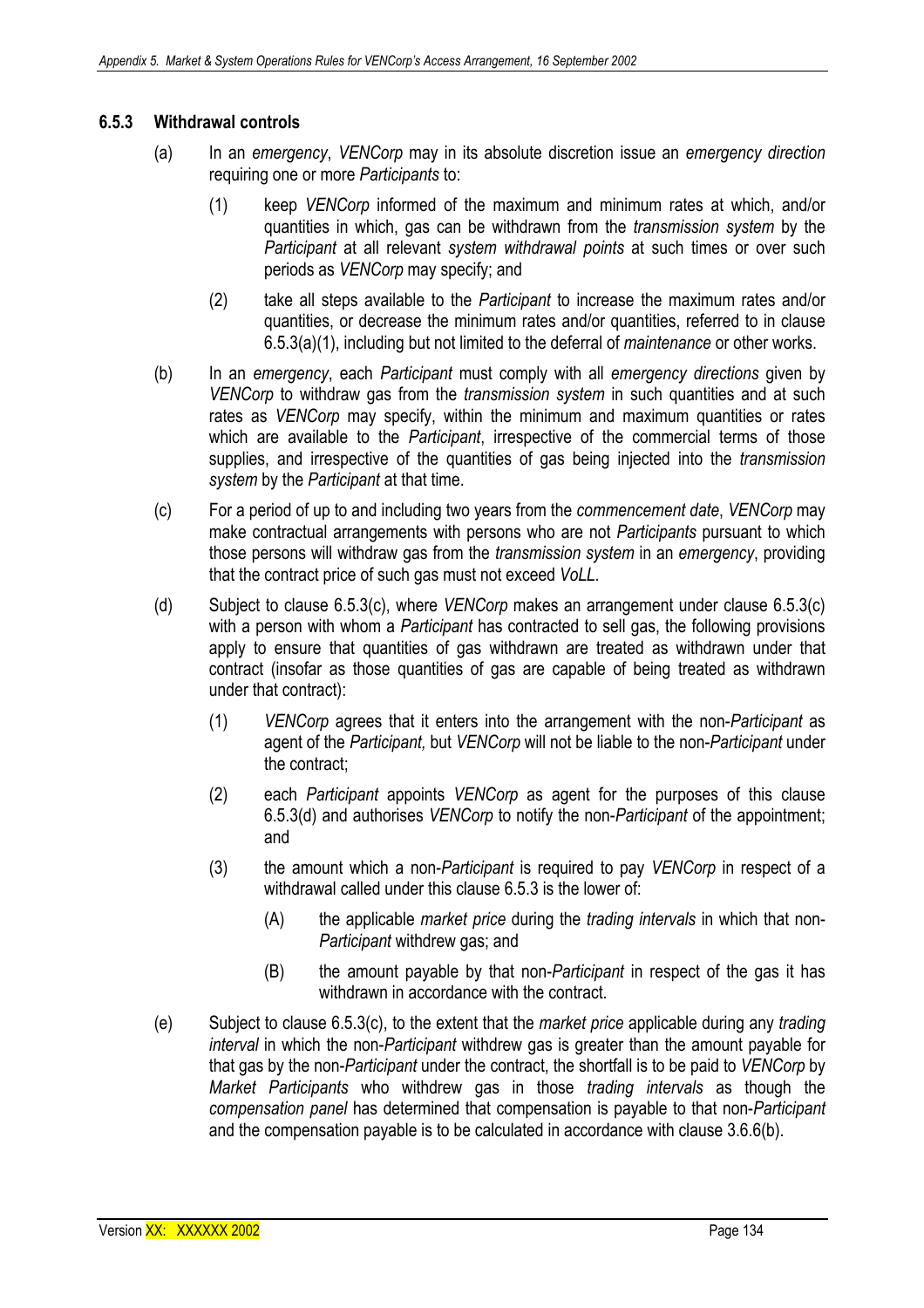# **6.6 SYSTEM SECURITY THREAT**

## **6.6.1 Notice of threat to system security**

- (a) If *VENCorp* believes that a threat to *system security* is indicated either by:
	- (1) the *planning reviews* prepared by *VENCorp* under clause 5.2; or
	- (2) a *preliminary operating schedule* or *final operating schedule* prepared under clause 3.1.12; or
	- (3) any other fact or circumstance of which *VENCorp* becomes aware,

then it must provide to *Participants* without delay details of that threat to *system security*  including *VENCorp's* estimate of:

- (4) the nature and general magnitude of the threat to *system security*, including an estimate of the likely duration of the threat to *system security* and the likely shortfall in gas supplies likely to occur during that period;
- (5) the latest time *VENCorp* will need to *intervene* in the market if the threat to *system security* does not subside without *intervention* by *VENCorp*; and
- (6) the *system withdrawal zones* within the *transmission system* in which the threat to *system security* is likely to be located.
- (b) If *VENCorp* provides *Participants* with details under clause 6.6.1(a) regarding a threat to *system security, VENCorp* may issue a notice requiring each *Participant* to provide to *VENCorp* the *Participant's* best estimates of the following:
	- (1) the ability of that *Participant* to reschedule planned outages of plant and equipment, including *maintenance* and other works, which would enable additional injection*s* and/or withdrawals of gas to be made;
	- (2) the ability of that *Participant* to inject *off-specification* gas into the *transmission system*;
	- (3) the period of notice which that *Participant* will require before additional injections and withdrawals under clauses 6.6.1(b)(1) and (2) could be made; and
	- (4) the costs which that *Participant* will incur in facilitating or implementing an injection or withdrawal under clauses 6.6.1(b)(1) and (2).
- (c) A *Participant* must not unreasonably withhold information required by *VENCorp* under a notice under clause 6.6.1(b) and must provide *VENCorp* with that information as soon as practicable after it has received a notice from *VENCorp* under clause 6.6.1(b).
- (d) *VENCorp* must treat all information provided to it by a *Participant* under clause 6.6.1(b) as *confidential information* and may only use that information for the purpose of maintaining or re-establishing *system security* by issuing directions under clauses 6.6.3 and 6.6.4 or making a decision under clause 6.6.2.
- (e) *VENCorp* must inform *Participants* immediately when it reasonably considers a threat to *system security* to be at an end.

#### **6.6.2 Response to system security threat**

(a) If *VENCorp* has identified a threat to *system security* and reasonably considers that sufficient time exists for the threat to subside without *intervention, VENCorp* must, in accordance with the procedures set out in clause 6.6.3, facilitate a *market* response to overcome the threat to *system security*.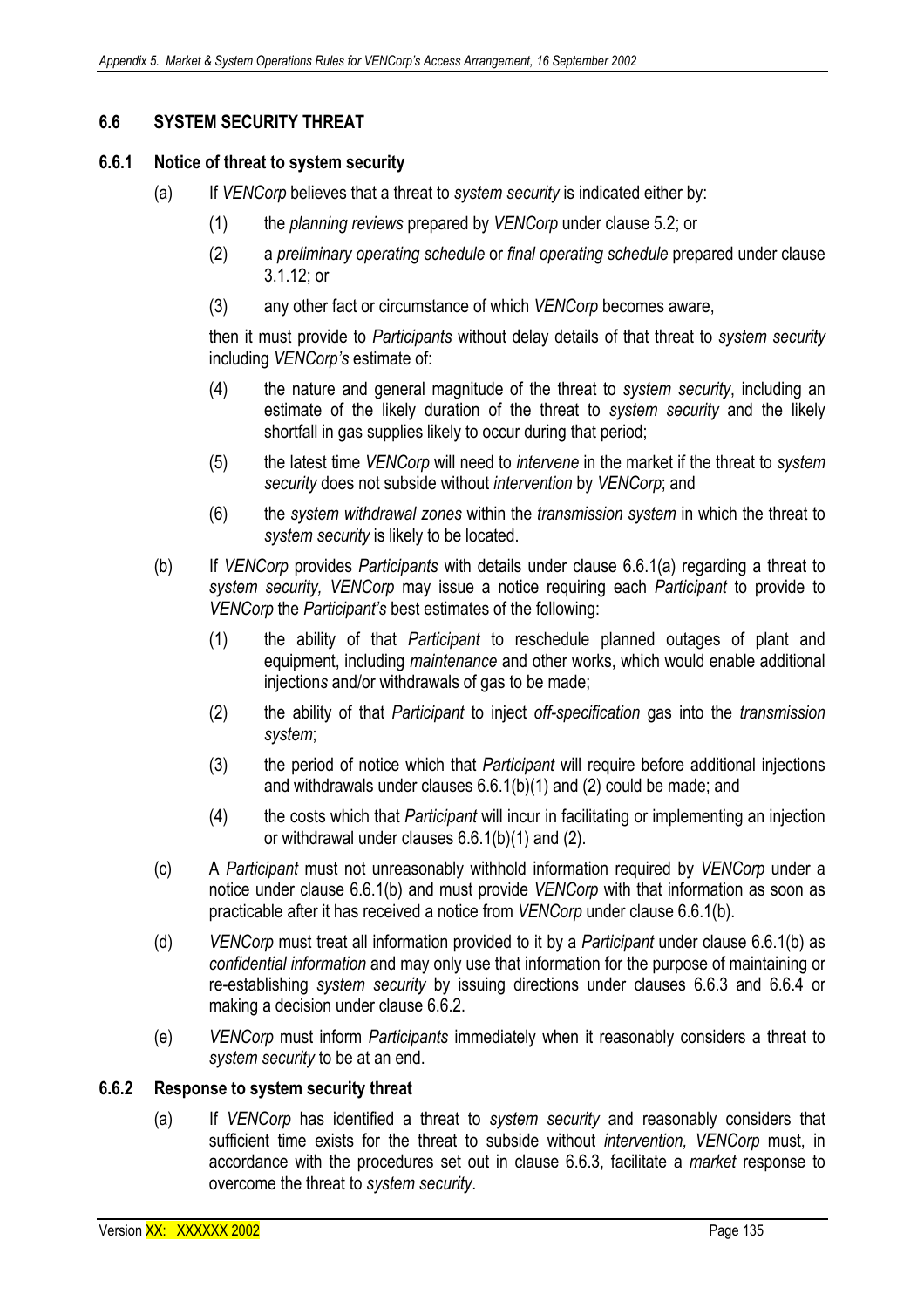(b) If *VENCorp* has identified a threat to *system security* and it does not believe that sufficient time exists for the threat to subside without *intervention* then *VENCorp* must take any measures it believes are reasonable and necessary to maintain or restore *system security*  including those set out in clause 6.6.4*.*

## **6.6.3 Market response to threat to system security**

- (a) If *VENCorp* believes that sufficient time exists for a threat to *system security* to subside without *intervention, VENCorp* must:
	- (1) if it has not already done so, provide *Participants* with the information set out under clause 6.6.1(a);
	- (2) advise those *Participants* who *VENCorp* considers would be required to take action or cease taking action if the threat to *system security* is not resolved without *intervention*, including but not limited to any *Market Participants* whose *inc/dec offers* are likely to be *scheduled* in accordance with a *preliminary schedule* or *final schedule*, of the following information:
		- (A) the existence of the threat to *system security*; and
		- (B) the likely nature of any requirement of *VENCorp* if *VENCorp* determines that it should *intervene*;
	- (3) invite *Market Participants* to increase the quantity of gas they inject or decrease the quantity of gas they withdraw as specified in *inc/dec offers* submitted by such *Market Participants* in accordance with clause 3.1.5 in respect of that *trading interval*; and
	- (4) keep all *Market Participants* informed of significant changes to the information provided under this clause 6.6.3.
- (b) *Participants* must comply with all requests and directions issued by *VENCorp* under this clause 6.6.

#### **6.6.4 Intervention due to system security threat**

- (a) If *VENCorp* believes that insufficient time exists for a threat to *system security* to subside without *intervention, VENCorp* must *intervene* in the *market* by taking any measures it considers to be reasonable and necessary to overcome the threat to *system security,*  including without limitation:
	- (1) *curtailment* in accordance with the *emergency curtailment list*, subject to clause 6.6.4(b);
	- (2) injecting gas from *VENCorp's LNG reserve*;
	- (3) increasing withdrawals;
	- (4) requiring any *Participant* to inject *off-specification* gas into the *transmission system*; and
	- (5) requiring *Participants* to do any reasonable act or thing which *VENCorp* believes necessary in the circumstances*.*
- (b) In the event of a threat to *system security* which is attributable to a *transmission constraint* then to the extent practicable, *VENCorp* must, prior to *curtailing* any other *Customers,* use reasonable endeavours to *curtail* those *Customers* who, in *VENCorp's* reasonable opinion, are using in excess of the *authorised MDQ* or *AMDQ credits* assigned to those *Customers*.

# **6.6.5 Compensation of Market Participants in respect of intervention**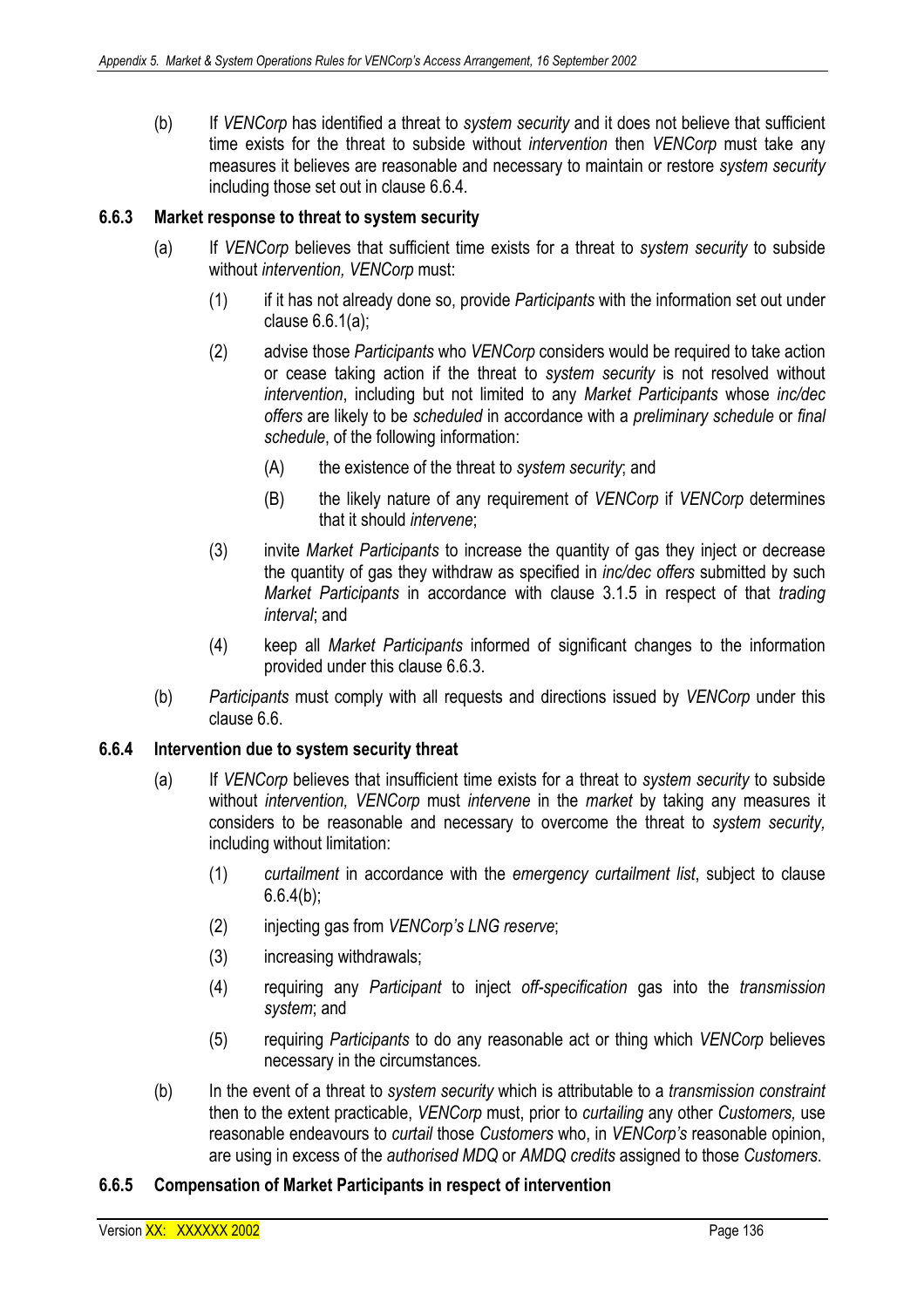- (a) Where:
	- (1) *VENCorp* requires a *Market Participant* to inject gas; and
	- (2) that *Market Participant* experiences a net auditable financial reduction as a direct result of making that injection*,*

then that *Market Participant* may claim compensation from *VENCorp* in respect of the injection.

- (b) A *Market Participant* who wishes to make a claim under clause 6.6.5(a) must submit notice of its claim to *VENCorp* within fifteen *business days* of the day on which the *Market Participant* made the injection of gas referred to in clause 6.6.5(a).
- (c) *VENCorp* must:
	- (1) within five *business days* of receiving a claim submitted in accordance with this clause, request the *Adviser* to establish a *compensation panel* to determine whether it is appropriate in all the circumstances for compensation to be paid and, if so, to determine an appropriate amount of compensation; and
	- (2) refer the claim to the *Adviser* for determination of those issues by the *compensation panel*.
- (d) The *Adviser* must:
	- (1) within five *business days* of receiving a request from *VENCorp*, establish a *compensation panel* of three members from the group of persons referred to in clause 7.2.2; and
	- (2) be satisfied that the persons it chooses to comprise the *compensation panel* do not have any interests which could conflict with an impartial decision.
- (e) Upon a referral from *VENCorp* pursuant to clause 6.6.5(c), the *compensation panel* must make a determination of the relevant issues and notify *VENCorp* of that determination as soon as practicable but in any event within twenty *business days* of the claim being referred to it.
- (f) The *compensation panel* must:
	- (1) conduct itself on the same basis and in accordance with the same timeframes as a *dispute resolution panel* under clause 7.2.4;
	- (2) determine whether any compensation should be paid to the *Market Participant* to put the *Market Participant* in the position in which the *Market Participant* would have been, in respect of the gas injection it made under clause 6.6.5(a), had the direction not been issued by *VENCorp*; and
	- (3) base its determination on guidelines developed by *VENCorp* in consultation with *Participants*.
- (g) If the *compensation panel* makes a determination that compensation should be paid to the *Market Participant*, *VENCorp* must compensate the *Market Participant* in accordance with the determination of the *compensation panel* and must advise the *Market Participant* as soon as practicable of the determination and of the date *VENCorp* intends to pay the *Market Participant*."
- (ga) *VENCorp* must pay interest on the amounts determined in accordance with clause 6.6.5 at the *interest rate* from the day following the date of the next payment of *settlement amounts* made under clause 3.6.7 following the determination of the *compensation panel* to the date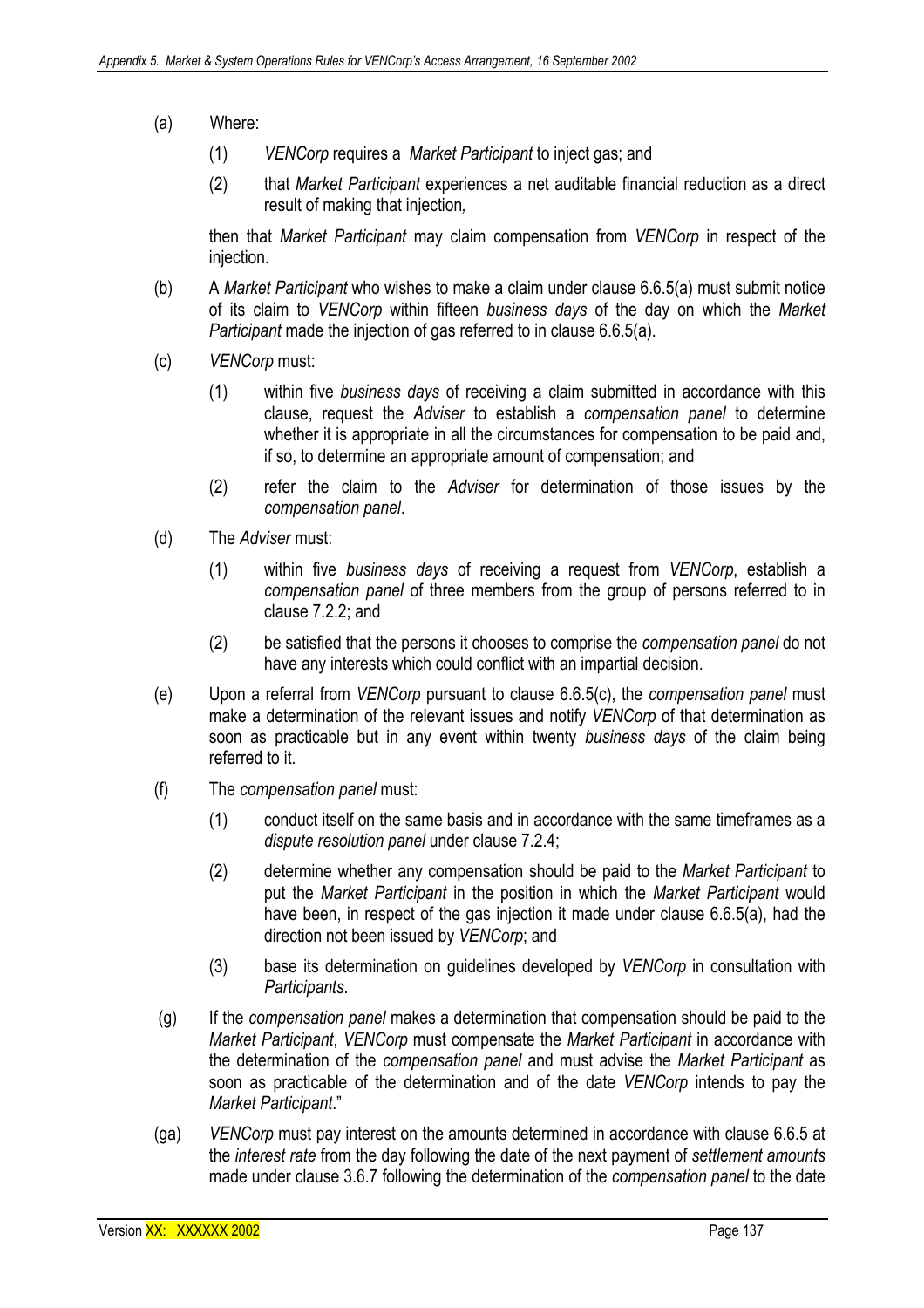when *VENCorp* actually pays the *Market Participant* the amount of the compensation determined. Interest is to be calculated on a daily basis and aggregated for the period.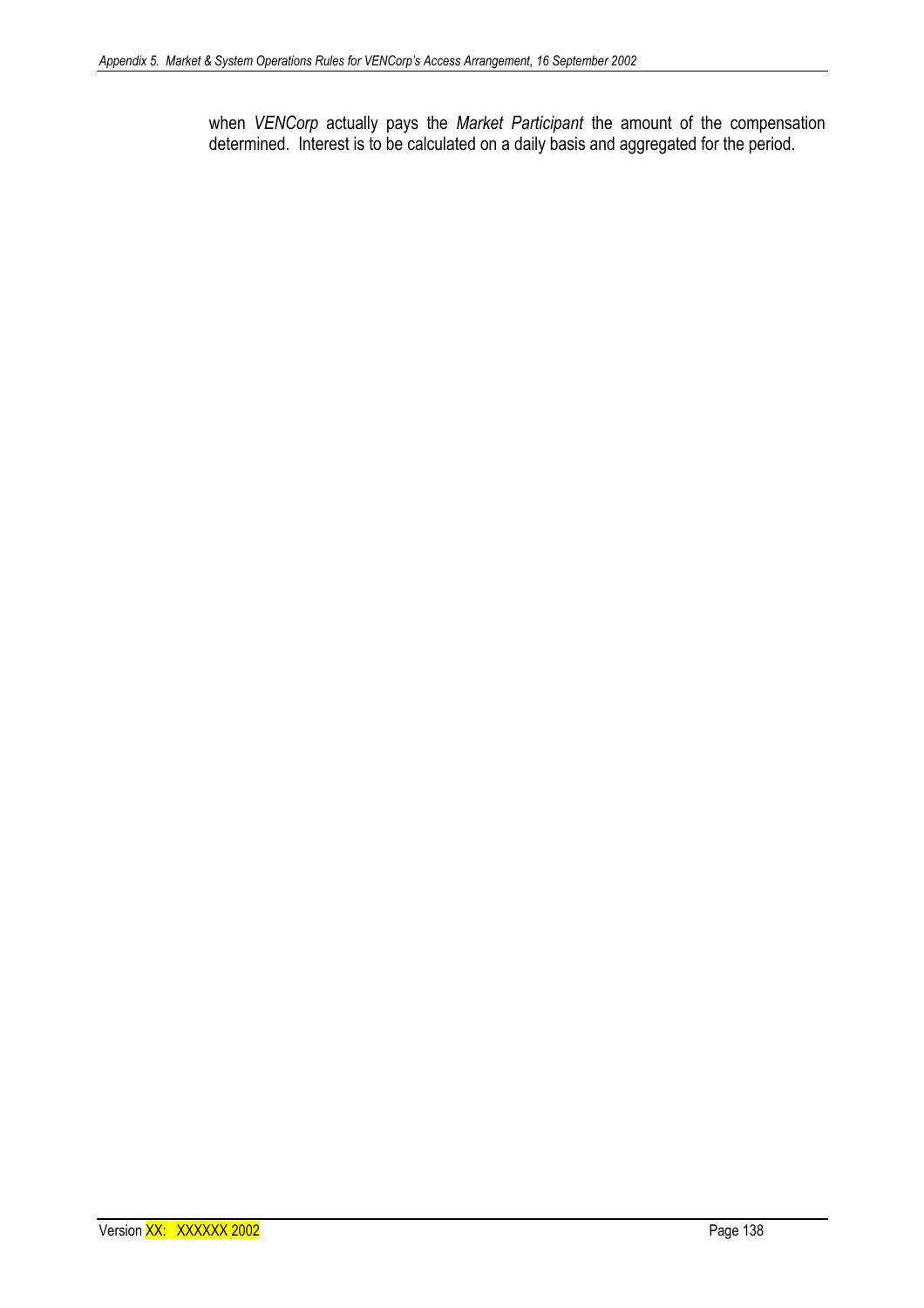# **6.7 FORCE MAJEURE AND MARKET SUSPENSION**

#### **6.7.1 Administered price cap**

After consulting *Market Participants*, *VENCorp* must develop, authorise and *publish* and may from time to time in accordance with the *public consultation procedures* vary an *administered price cap* to be used as described in clauses 6.7.2 and 6.7.5.

#### **6.7.2 Force majeure events**

- (a) A *force majeure event* is the occurrence in a *trading interval* of any one or more of the events or circumstances set out in clause 6.7.2(b) where *VENCorp* reasonably considers that:
	- (1) the event has resulted in a reduction in the normal capacity of part or all of the *transmission system* and/or the volume of gas which would otherwise normally flow in the *transmission system* during that *trading interval*; and
	- (2) that reduction is likely to materially affect the operation of the *market* or materially threaten *system security*.
- (b) An event referred to in clause 6.7.2(a) is any of the following events:
	- (1) the Governor in Council by proclamation declares there to be an *emergency* under Part 9 of the *Gas Industry Act*, or any like or analogous event;
	- (2) the *Office of Gas Safety* issues a direction sections 106 or 107 of the **Gas Safety Act 1997** (Vic) as the case may be, or any like or analogous event; or
	- (3) an event that is:
		- (A) neither anticipated nor controllable by *Participants* who are affected by the relevant event; and
		- (B) restricted to acts of nature, governmental interventions and acts of war,

or any like or analogous event.

- (c) *VENCorp* must notify all *Market Participants* without delay of the occurrence of any *force majeure event*.
- (d) *Participants* must use all reasonable endeavours to:
	- (1) ensure that they do not cause or exacerbate a *force majeure event*; and
	- (2) mitigate the occurrence and effects of a *force majeure event*.
- (e) If any *force majeure event* occurs then *VENCorp* must declare an *administered price period* during which the price will be set by *VENCorp* in accordance with clause 3.2.2.
- (f) Following a declaration by *VENCorp* of an *administered price period* in accordance with clause 6.7.2(e), the *administered price period* is to continue until *VENCorp* declares the *force majeure event* and the *administered price period* to be at an end and notifies all *Market Participants* accordingly.

## **6.7.3 Conditions for suspension of the market**

- (a) Subject to clause 6.7.3(b), *VENCorp* may declare the *market* to be suspended when:
	- (1) a *force majeure event* occurs;
	- (2) an *emergency* occurs;
	- (3) *VENCorp* has been directed by a *government authority* to suspend the *market* or operate all or part of the *transmission system* in a manner contrary to the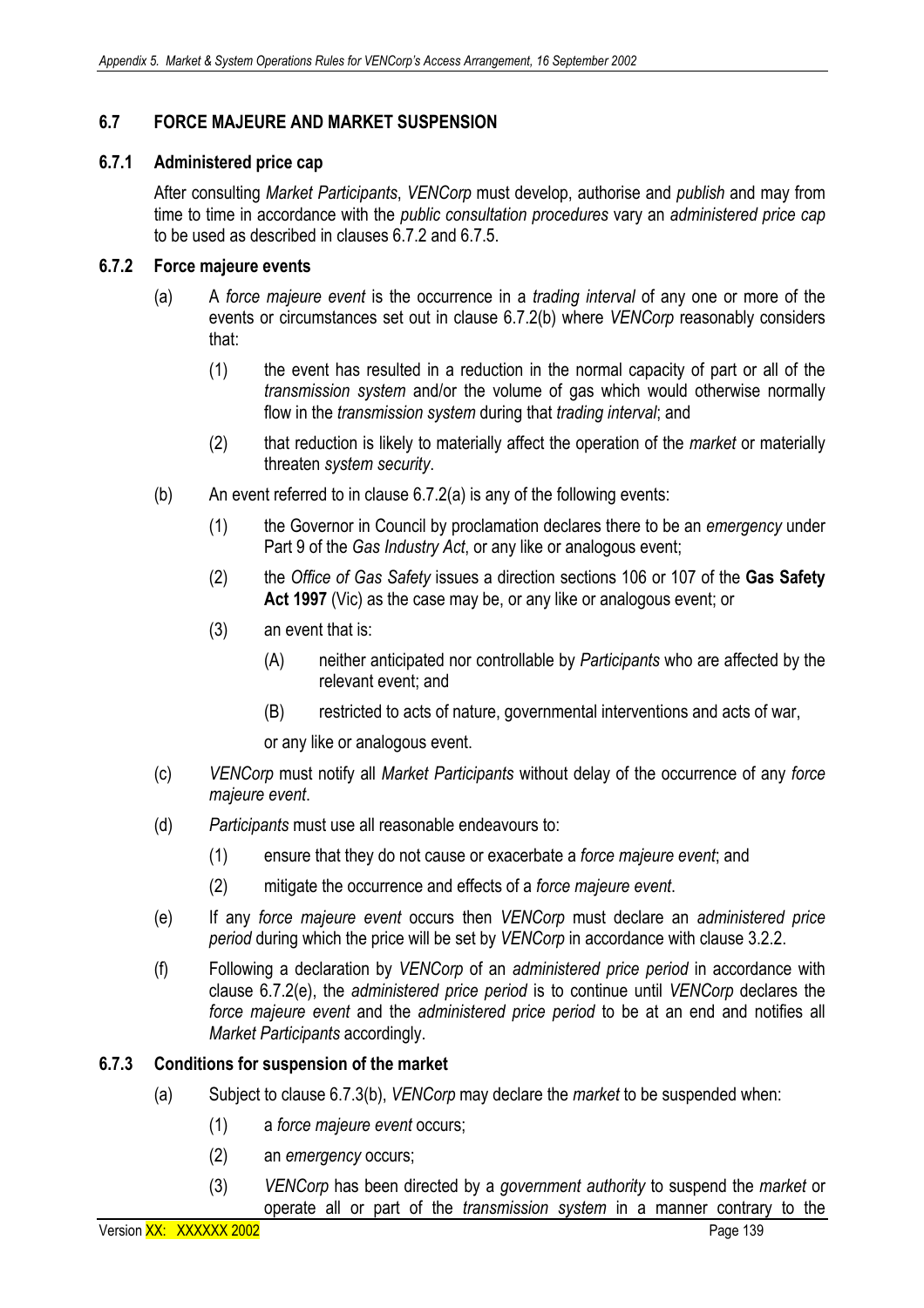provisions of these Rules following a proclamation declaring that Part 9 of the *Gas Industry Act* is to apply or following any similar proclamation or declaration under any like or analogous emergency laws.

- (4) *VENCorp* determines that it is necessary to suspend the *market* because it has become impossible to operate the *market* in accordance with the provisions of these Rules or in accordance with the *market objectives*; and
- (b) *VENCorp* must not suspend the *market* solely because:
	- (1) the *market price* has reached *VoLL*;
	- (2) *VENCorp* has issued an *emergency direction;* or
	- (3) *VENCorp* has *intervened* in the *market* due to a threat to *system security* under clause 6.6.

#### **6.7.4 Declaration of market suspension**

- (a) The *market* can only be suspended by a declaration by *VENCorp* under clause 6.7.3(a) and if the *market* is suspended, *VENCorp* must notify all *Participants* without delay.
- (b) Subject to clause 6.7.4(c), *VENCorp* must not declare the *market* to be suspended with retrospective effect.
- (c) The *market* is to be deemed to be suspended at the start of the *trading interval* in which *VENCorp* makes a declaration that the *market* is suspended.
- (d) Following a declaration by *VENCorp* under clause 6.7.3(a), the *market* is to remain suspended until *VENCorp* declares and notifies all *Participants* that *market* operation is to resume.
- (e) A notification to *Participants* under clause 6.7.4(d) that *market* operation is to resume must include the time at which *market* operation is to resume*.*
- (f) Notwithstanding a suspension of the *market*, *VENCorp* may issue *emergency directions* to *Participants* in accordance with clause 6.5; and
- (g) If *VENCorp* declares that the *market* is suspended, *market prices* are to be set by *VENCorp* in accordance with clause 6.7.5.

#### **6.7.5 Effect of market suspension**

- (a) The *market price* during a *trading interval* for which *VENCorp* has declared the *market* to be suspended is to be determined by *VENCorp* in accordance with clause 3.2.2.
- (b) During a *trading interval* in which the *market* is suspended, these Rules will continue to apply with such modifications as *VENCorp* reasonably determines to be necessary, taking into consideration the circumstances and conditions giving rise to the decision by *VENCorp*  to suspend the *market*.

#### **6.7.6 Compensation due to the application of an administered price cap**

- (a) *Participants* may claim compensation from *VENCorp* in respect of gas injected into the *transmission system* if, due to the application of an *administered price cap* during either an *administered price period* or a period in which the *market* is suspended, the resultant *market price* payable to that *Participant* in any *trading interval* is less than the price specified in their *injection inc/dec offer* for that *trading interval*.
- (b) Notification of an intent to make a claim under clause 6.7.6(a) must be submitted to *VENCorp* within two *business days* of notification by *VENCorp* that an *administered price period* has ended or that the *market* is no longer suspended.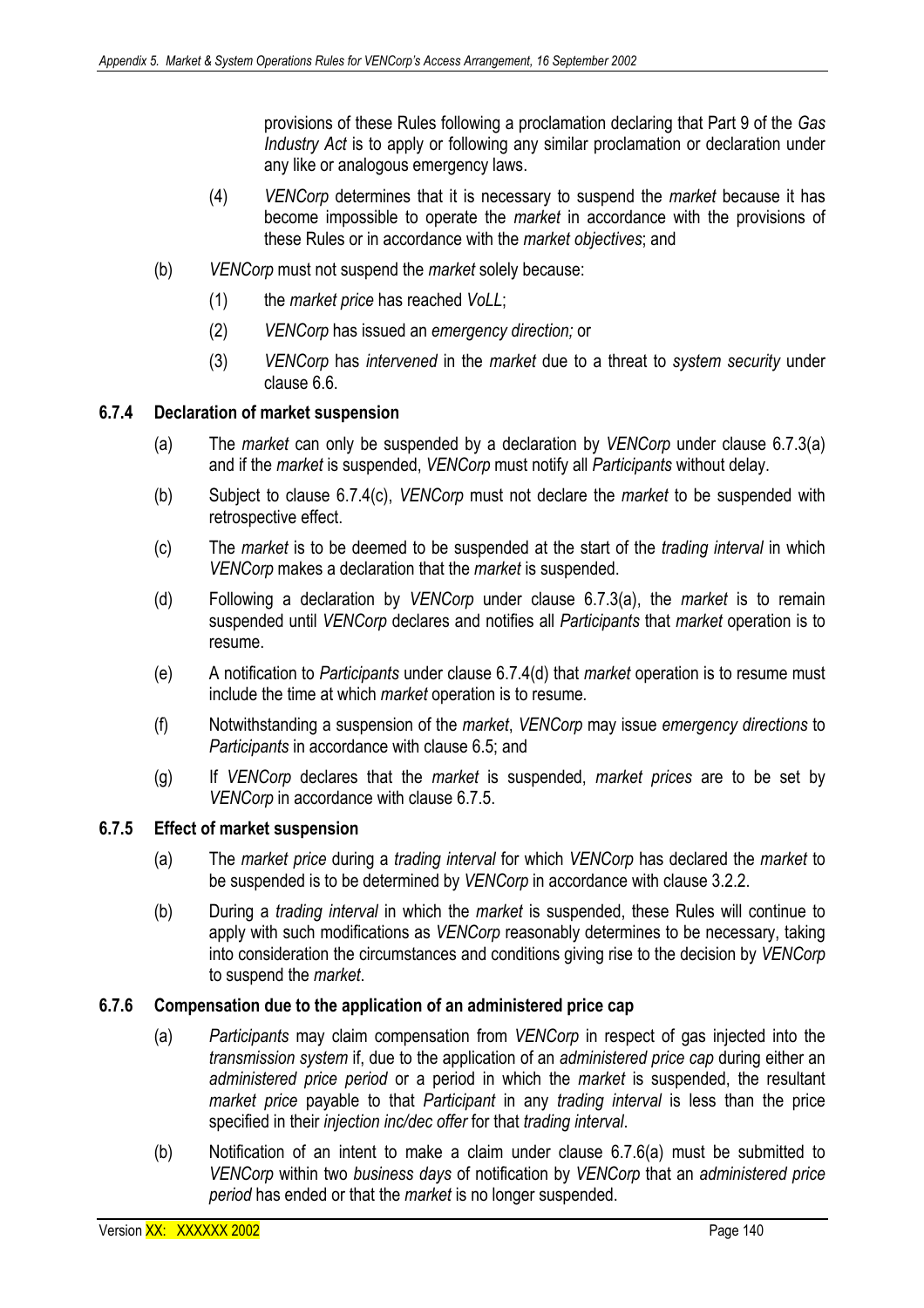- (c) *VENCorp* must
	- (1) within five *business days* of receiving a claim submitted in accordance with this clause, request the *Adviser* to establish a *compensation panel* to determine whether it is appropriate in all the circumstances for compensation to be paid and, if so, to determine an appropriate amount of compensation; and
	- (2) refer the claim to the *Adviser* for determination of those issues by the *compensation panel*.
- (d) The *Adviser* must:
	- (1) within five *business days* of receiving a request from *VENCorp*, establish a *compensation panel* of three members from the group of persons referred to in clause 7.2.2; and
	- (2) be satisfied that the persons it choses to comprise the *compensation panel* do not have any interests which could conflict with an impartial determination.
- (e) Upon a referral from *VENCorp* pursuant to clause 6.7.6(c), the *compensation panel* must make a determination of the relevant issues and notify *VENCorp* of that determination as soon as practicable but in any event within twenty *business days* of the claim being referred to it.
- (f) The *compensation panel* must:
	- (1) conduct itself on the same basis and in accordance with the same timeframes as a *dispute resolution panel* under clause 7.2.4;
	- (2) determine whether any compensation should be paid to the *Market Participant* to put the *Market Participant* in the position that the *Market Participant* would have been in, in respect of the gas injection referred to in clause 6.7.6(a), had the *administered price cap* not applied; and
	- (3) base its recommendations on guidelines developed by *VENCorp* in consultation with *Participants*.
- (g) If the *compensation panel* makes a determination that compensation should be paid to the *Market Participant*, *VENCorp* must compensate the *Market Participant* in accordance with the determination of the *compensation panel* and must advise the *Market Participant* as soon as practicable of the determination and of the date *VENCorp* intends to pay the *Market Participant*.
- (ga) *VENCorp* must pay interest on the amounts determined in accordance with clause 6.7.6 at the *interest rate* from the day following the date of the next payment of *settlement amounts* made under clause 3.6.7 following the determination of the *compensation panel* to the date when *VENCorp* actually pays the *Market Participant* the amount of the compensation determined. Interest is to be calculated on a daily basis and aggregated for the period.

# **6.7.7 Intervention reports**

- (a) Within ten *business days* after one or more of the following events:
	- (1) an intervention in the *market* by *VENCorp*;
	- (2) an event which, in *VENCorp's* reasonable opinion, is or may be a threat to *system security*;
	- (3) a *force majeure event*; or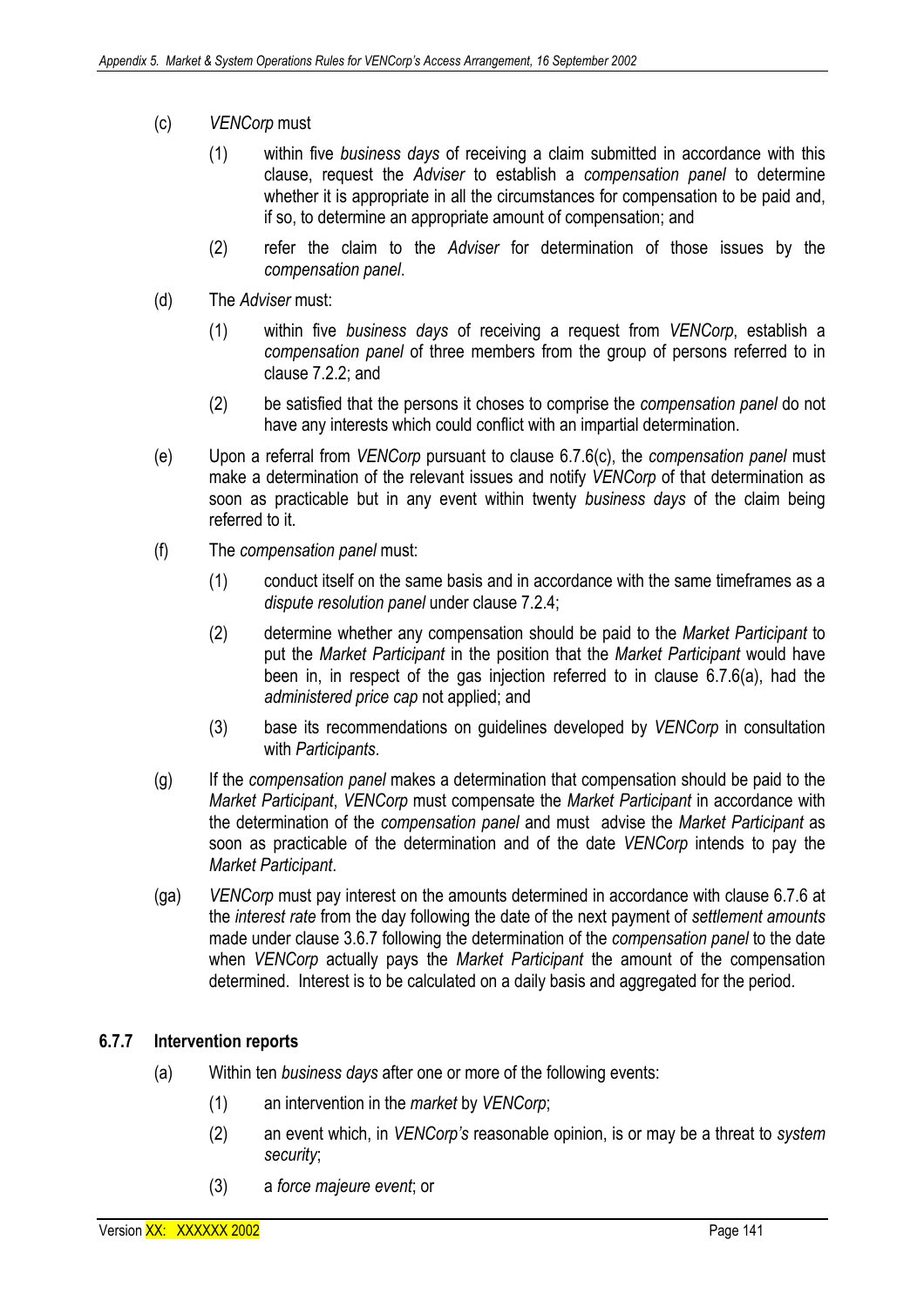(4) an *emergency*,

*VENCorp* must investigate the circumstances of that event and prepare a report to assess:

- (5) the adequacy of the provisions of these Rules relevant to the event or events which occurred;
- (6) the appropriateness of actions taken by *VENCorp* in relation to the event or events which occurred; and
- (7) the costs incurred by *VENCorp* and/or *Participants* as a consequence of responding to the event or events.
- (b) A copy of the report prepared under clause 6.7.7(a) must be provided to:
	- (1) the *Regulator* on completion of the report; and
	- (2) *Participants* and interested persons on request.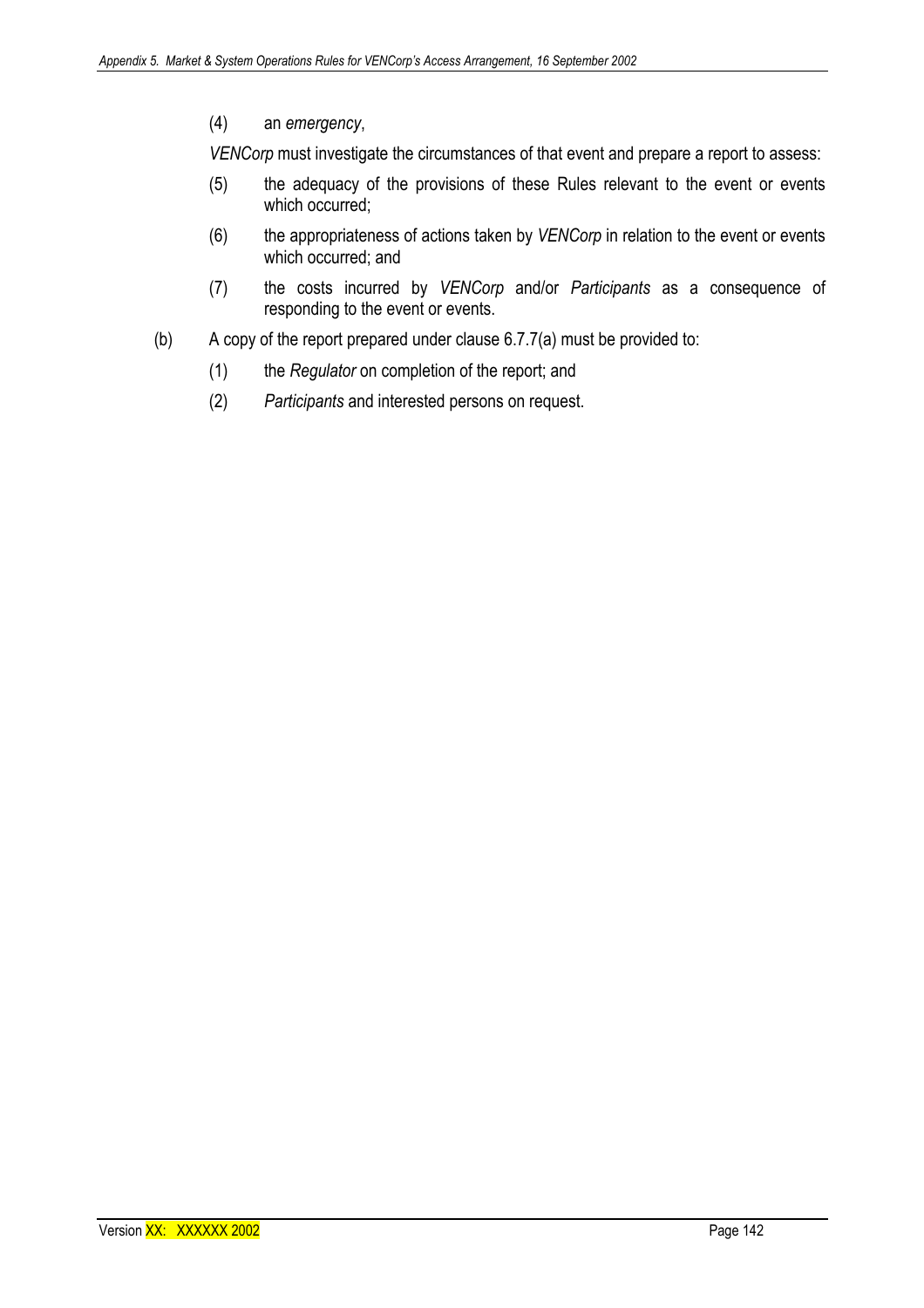## **6.8 REVIEW OF CHAPTER 6**

#### **6.8.1 Timing of review**

*VENCorp* must, within:

- (a) eighty *business days* of the third occurrence in any two year period of an event requiring *VENCorp* to direct the *market* to be suspended under clause 6.7.3; or
- (b) five years from the *commencement date*,

whichever is the earlier, conduct a review of chapter 6 of these Rules in accordance with this clause 6.8.

#### **6.8.2 Terms of reference**

The terms of reference for the review to be performed by *VENCorp* under this clause 6.8 are to be developed by *VENCorp* in consultation with the *Regulator* and must incorporate, but are not to be limited to, the adequacy and appropriateness of:

- (a) the provisions of chapter 6; or
- (b) any alternative provisions to those in chapter 6,

in satisfying and facilitating the achievement of the *market objectives*.

#### **6.8.3 Process of review**

The review performed by *VENCorp* under this clause 6.8 is to be conducted in accordance with the *public consultation procedures*.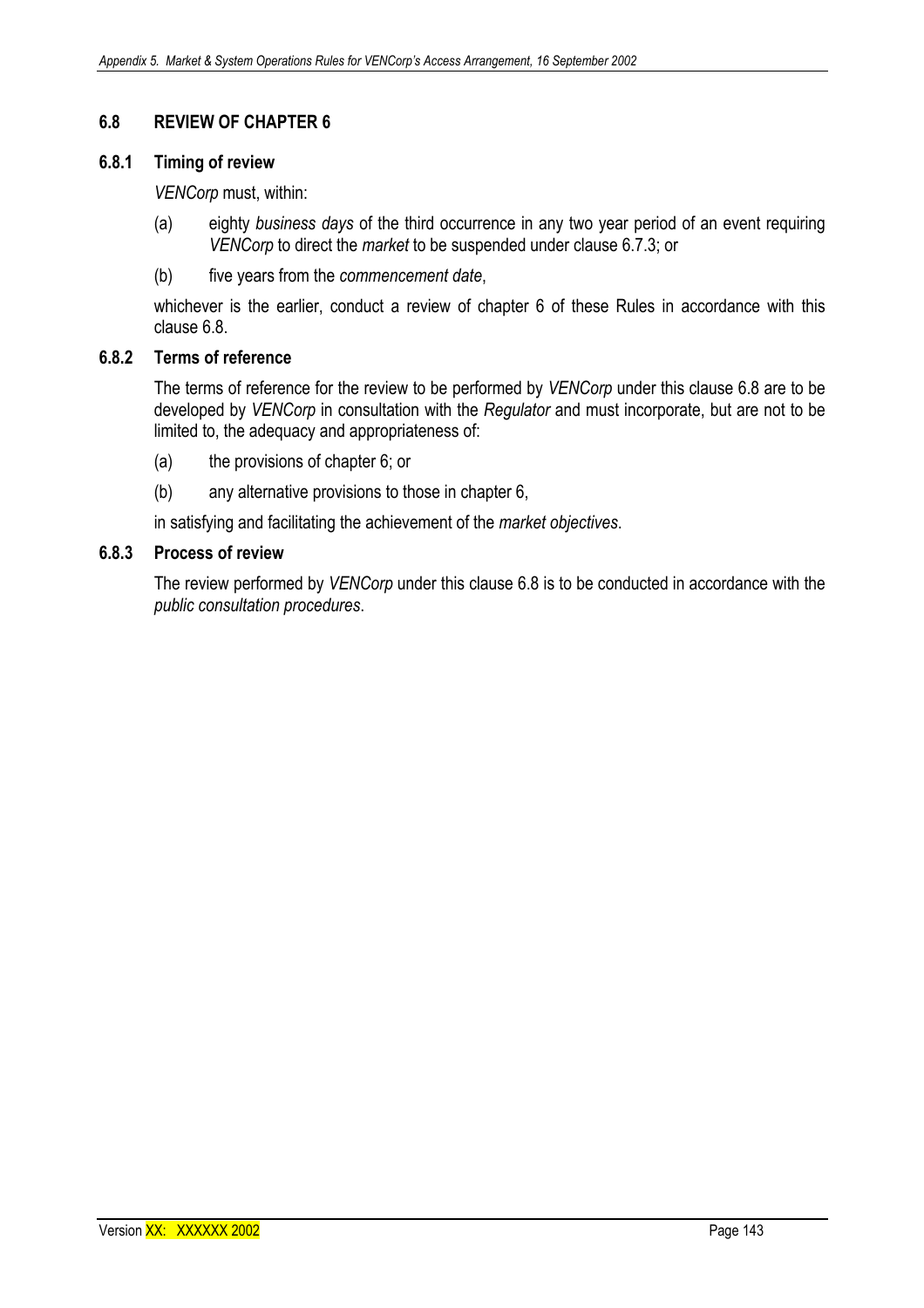# **6.9 EMERGENCY LEGISLATION**

## **6.9.1 Gas Industry Act and other laws**

For the avoidance of doubt, nothing in clause 6 affects the application of Part 9 of the *Gas Industry Act* or any other like or analogous applicable emergency laws.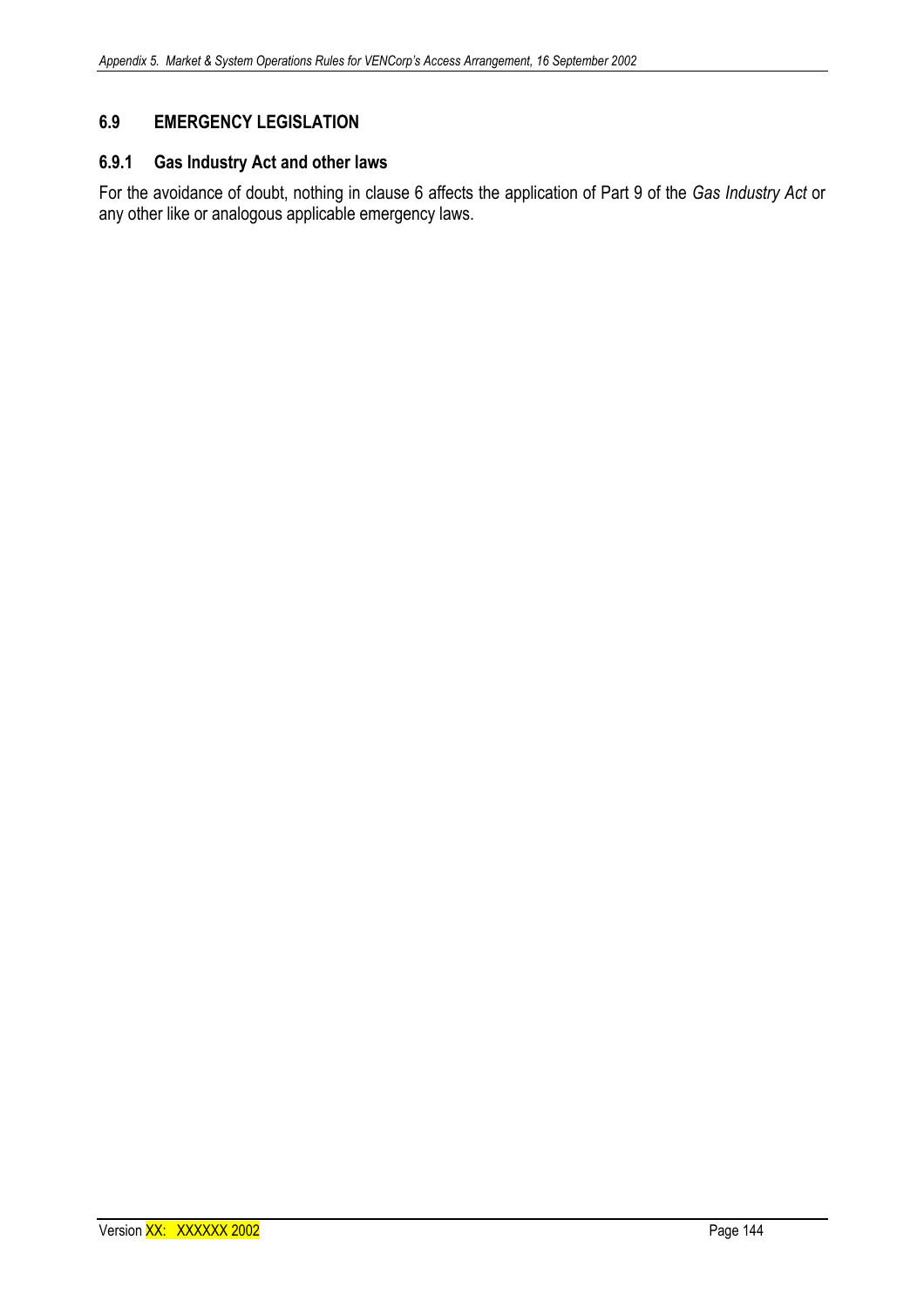# **CHAPTER 7. ENFORCEMENT AND DISPUTES**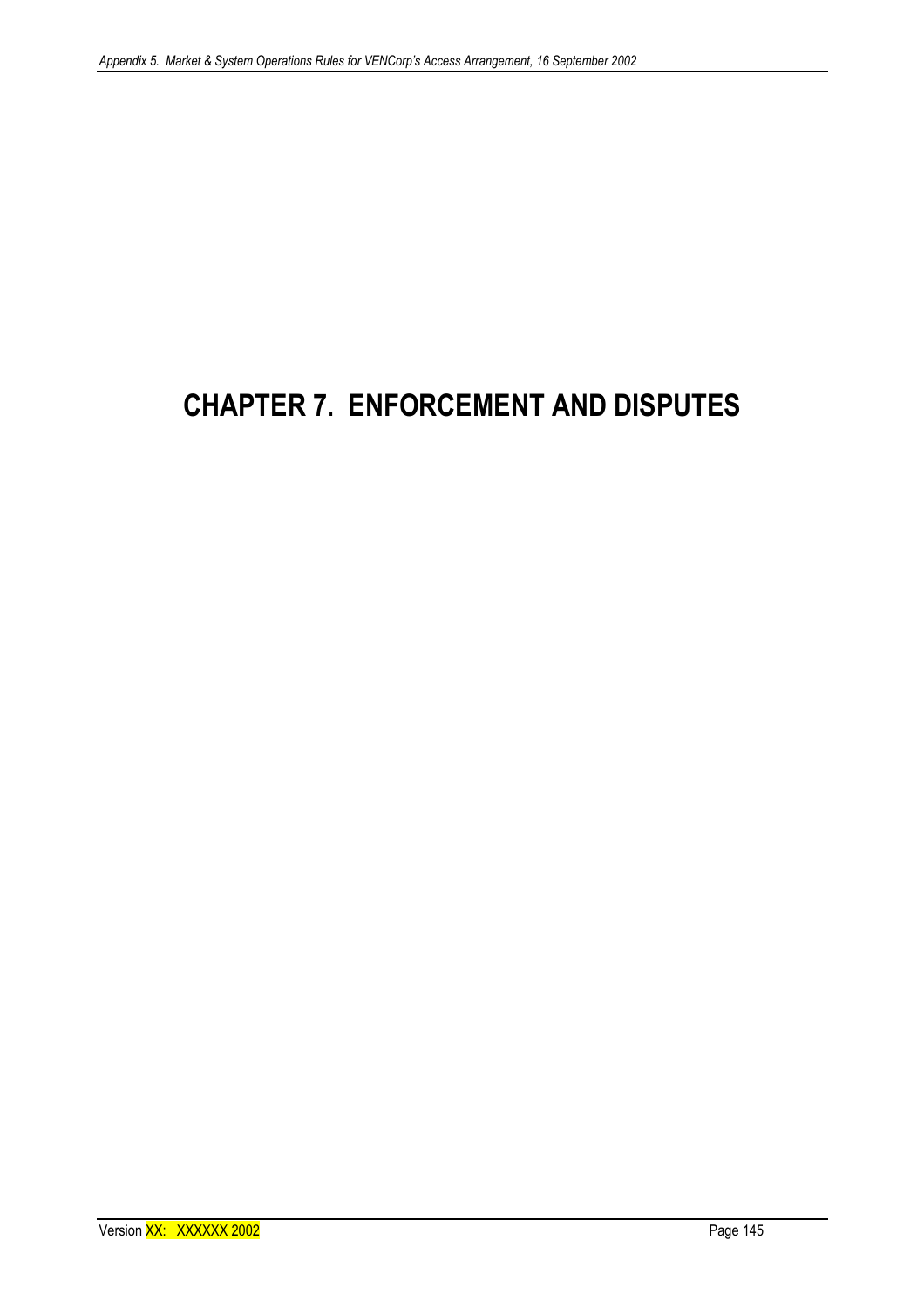## **7.1 ENFORCEMENT**

#### **7.1.1 Investigations**

- (a) *VENCorp* may request a *Participant* to supply *VENCorp* with information relating to any matter concerning these Rules in such form, covering such matters and within such reasonable time as *VENCorp* may request.
- (b) If *VENCorp* makes a request for information under clause 7.1.1(a), it must provide to the *Participant* to whom the request is made the reasons for the request.
- (c) Notwithstanding that a *Participant* may disagree with the reasons for the request provided by *VENCorp* under clause 7.1.1(b), a *Participant* must comply with a request made by *VENCorp* under clause 7.1.1(a).
- (d) If a *Participant* fails to comply with a request by *VENCorp* for information under clause 7.1.1(a), *VENCorp* may appoint a person to investigate the matter and to prepare a report or such other documentation as *VENCorp* may determine.
- (e) A *Participant* must assist the person to undertake the investigation and to prepare the report or other documentation under clause 7.1.1(d) and must, at the request of the person appointed, use its best endeavours to procure that third parties make available such information as the person may reasonably require.
- (f) The cost of the investigation and of preparing the report or other documentation under clause 7.1.1(d) must be met by the *Participant* requested to supply the information under clause 7.1.1(a) unless *VENCorp* otherwise determines.
- (g) Any report or other documentation referred to in this clause 7.1.1 may be used in any proceeding under or in relation to these Rules or for the purpose of commencing any such proceeding.

## **7.1.2 Procedures concerning alleged breaches of the Code**

- (a) If *VENCorp* considers that:
	- (1) a *Participant* may have breached or may be breaching these Rules; and
	- (2) in the circumstances and if the breach is established, it would be appropriate that a sanction or sanctions be imposed on that *Participant*,

*VENCorp* must:

- (3) notify the *Participant* of the alleged breach and details of the sanctions which may be imposed if the breach is established; and
- (4) notwithstanding clause 5.4, notify the *Regulator* of the alleged breach and provide to the *Regulator* any information relevant to the alleged breach as is known to *VENCorp*.
- (b) If the breach is of a nature that *VENCorp* may make a demand for payment under these Rules, *VENCorp* may make such demand.
- (c) Notwithstanding a *Participant's* right to bring to the attention of the *Regulator* directly any alleged breach of these Rules, if *VENCorp* receives written information from a *Participant*  or any other person which alleges a breach of these Rules by a *Participant*, *VENCorp* must within five *business day*s of receipt of the information:
	- (1) determine whether, based on that information, there would appear prima facie to be a breach of these Rules; and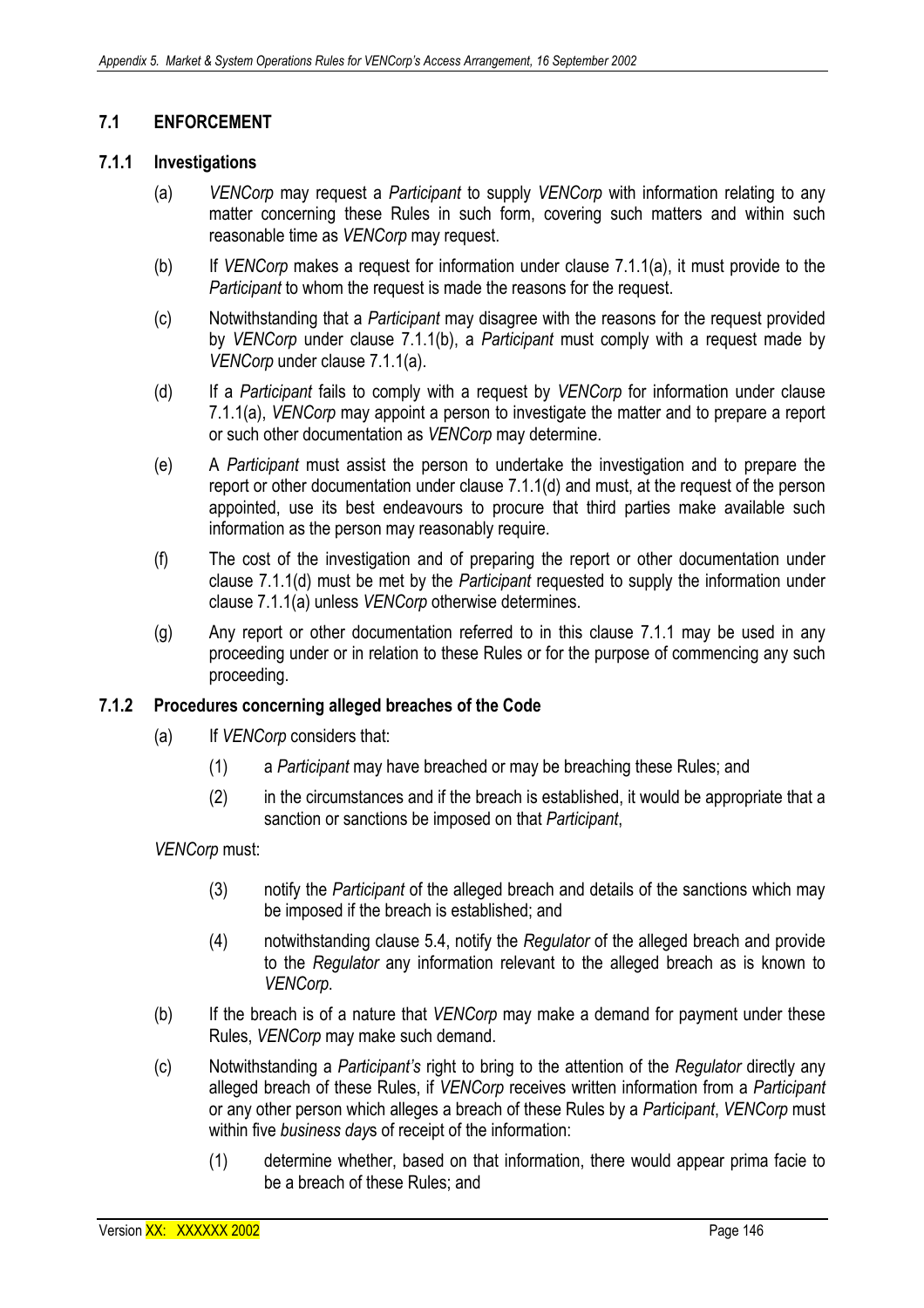(2) notify the person making the allegation as to whether *VENCorp* has referred or proposes to refer the matter to the *Regulator*.

## **7.1.3 Sanctions**

- (a) The nature of sanctions which may be imposed under these Rules are set out in the *Gas Industry Act* and any regulations made under the *Gas Industry Act*.
- (b) The classification of certain provisions of these Rules as civil penalty provisions is set out in regulations made under the *Gas Industry Act*;
- (c) The classification of certain provisions of these Rules as:
	- (1) regulatory provisions; or
	- (2) conduct provisions,

is set out in schedule 7.1 and, in accordance with the *Gas Industry Act*, this classification is to be used to determine the sanction applicable to a breach of any such provision of these Rules.

#### **7.1.4 Actions by agents, employees or officers of Participants**

If any partner, agent, officer or employee of a *Participant* does any act or refrains from doing any act which if done or not done (as the case may be) by a *Participant* would constitute a breach of these Rules, that act or omission is to be deemed for the purposes of this clause 7.1 to be the act or omission of the *Participant*.

#### **7.1.5 Publication**

Subject to clause 5.4, *VENCorp* must *publish* a report at least once each year setting out a summary for the period covered by the report of all decisions made by *VENCorp* during that period in relation to enforcement of these Rules.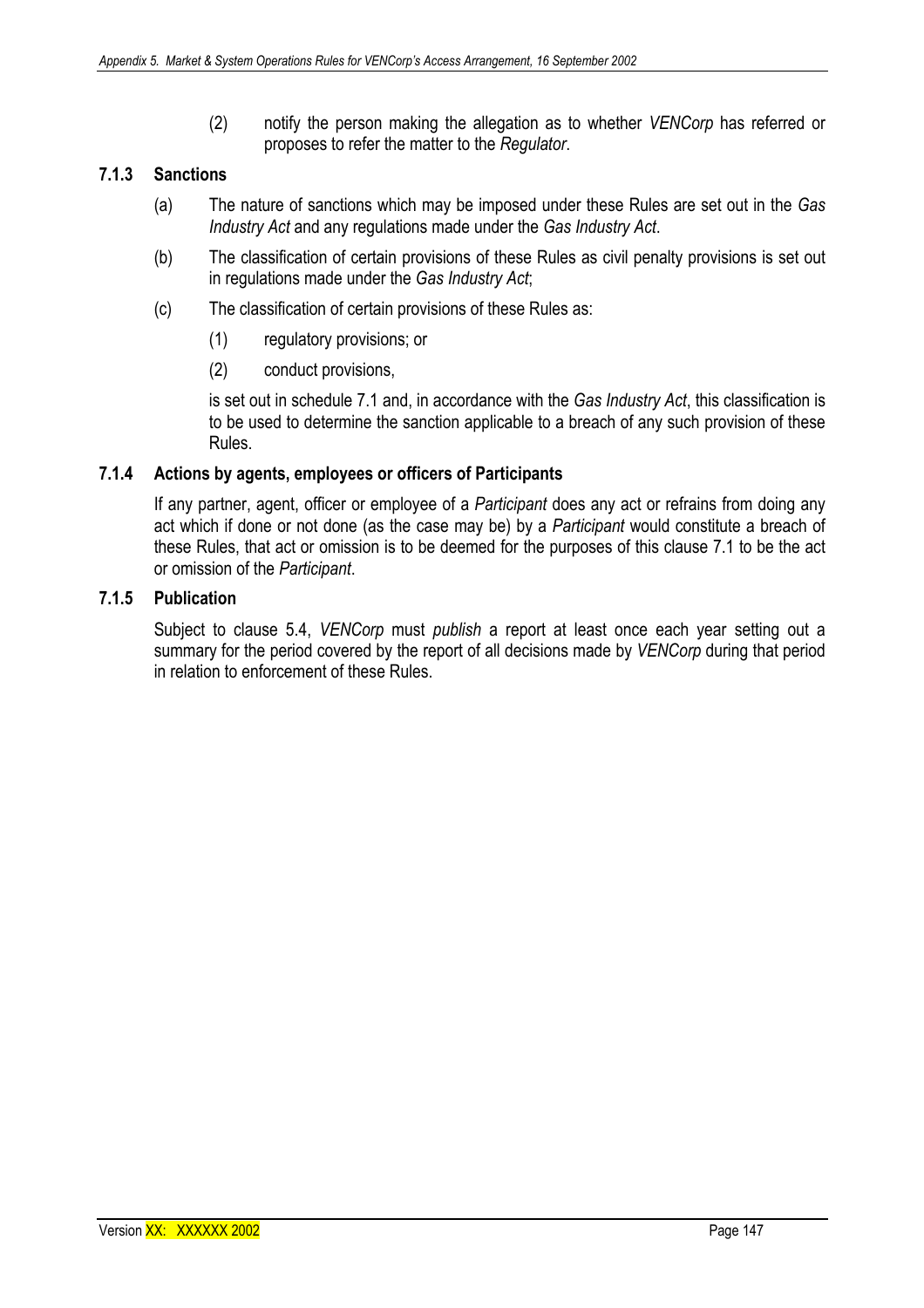# **7.2 DISPUTE RESOLUTION**

## **7.2.1 Application and guiding principles**

- (a) Subject to clause 7.2.1(aa), the dispute resolution procedures set out in this clause 7.2 apply to all disputes which may arise between any of the following:
	- (1) *VENCorp*;
	- (2) *Participants*;
	- (3) *Connection Applicants*;
	- (4) *responsible persons* and persons who are able to satisfy *VENCorp* that they have a bona fide intention to become a *responsible person*; and
	- (5) persons who have been appointed by *VENCorp* under clause 4.4.20(b) as a *metering database* agent;

as to:

- (6) the application or interpretation of these Rules; or
- (7) a dispute under or in relation to a contract between two or more persons referred to in clauses 7.2.1(a)(1), (2), (3), (4) and (5) where that contract provides that the dispute resolution procedures under these Rules are to apply to any dispute under or in relation to that contract with respect to the application of these Rules; or
- (8) the failure of a person referred to in clauses  $7.2.1(a)(1)$ ,  $(2)$ ,  $(3)$ ,  $(4)$  or  $(5)$  to take action other than in accordance with these Rules; or
- (9) a dispute concerning a proposed *connection agreement*; or
- (10) the payment of moneys under or concerning any obligation under these Rules,

and for the avoidance of doubt, the dispute resolution procedures set out in this clause 7.2 apply to disputes between two or more persons from and within each of the categories set out in clauses 7.2.1(a)(1), (2), (3), (4) and (5).

- (aa) In the case of a dispute:
	- (i) actually arising during any day of the period of an *emergency* declared by *VENCorp;* and
	- (ii) arising from the manner the *emergency procedures* are implemented during the period of that *emergency*

that dispute shall be resolved through the dispute resolution provisions written into the *emergency procedures* and not the dispute resolution procedures established in this clause 7.2.

- (ab) For the avoidance of doubt, the dispute resolution procedure written into the *emergency procedures* is intended to resolve only those disputes arising during the implementation of the *emergency procedures* and then only as they may be related to the manner of that implementation and are not intended to resolve disputes arising as a consequence of that implementation action.
- (b) Subject to clause 7.2.1(c), where a dispute of a kind set out in clause 7.2.1(a) arises, the parties concerned must comply with the procedures set out in clauses 7.2.3 to 7.2.13 before pursuing any other dispute resolution mechanism, including but not limited to court action in relation to the dispute.
- (c) If the parties to a dispute cannot agree that: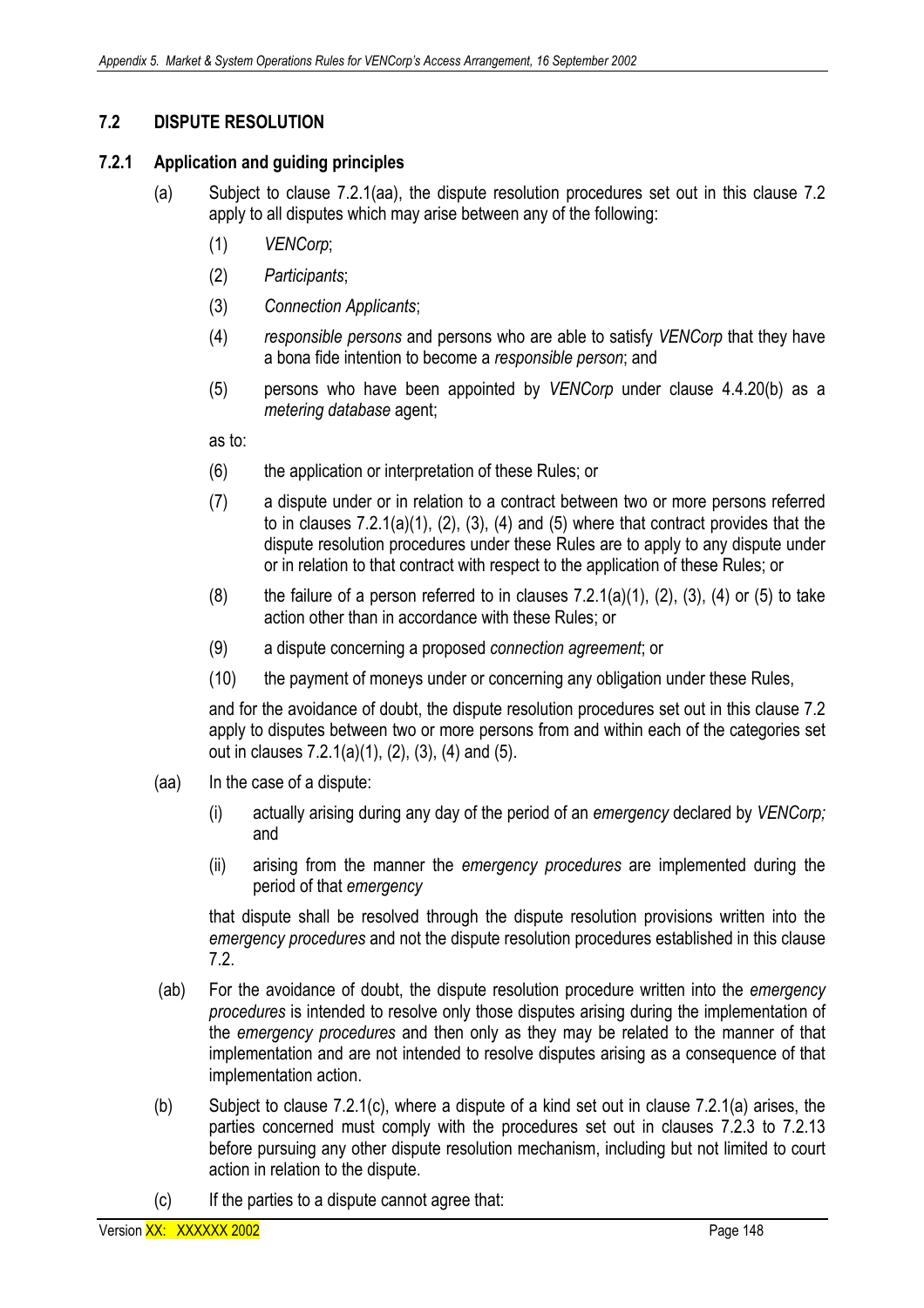- $(1)$  the matter in dispute is one to which any of the matters set out in clause 7.2.1(a) apply; and
- (2) the matter in dispute would more appropriately be dealt with in accordance with the dispute resolution procedures under another regulatory instrument to which one or both parties are subject,

a party must apply in writing to the *Regulator* for a decision as to which dispute resolution procedures apply to the dispute and give notice to the other party.

- (d) If the *Regulator* receives an application under clause 7.2.1(c), the *Regulator* must decide, within ten *business days* of receiving the application, whether the dispute would more appropriately be dealt with under dispute resolution procedures applicable under an applicable regulatory instrument other than these Rules and in making its decision, the *Regulator* must:
	- (1) decide whether the matter in dispute is relevant to any other applicable regulatory instrument including but not limited to the *Access Code*; and
	- (2) direct the parties to comply with the dispute resolution procedures under the *Access Code* if the matter in dispute is, in the reasonable opinion of the *Regulator*, a matter relating to access to services provided by a *Participant* to which the *Access Code* applies.
- (e) If the *Regulator* receives an application under clause 7.2.1(c), but does not make a decision under clause 7.2.1(d) within ten *business days* of receiving the application, the determination of whether the dispute is one to which this clause 7.2 applies is to be made in accordance with the dispute resolution procedures set out in this clause 7.2.
- (f) Subject to clause 7.2.1(d), the *Regulator* is not otherwise bound to require the parties to a dispute to adopt any dispute resolution process in favour of any other dispute resolution process.
- (g) The parties must comply with a decision of the *Regulator* under clause 7.2.1(d) and the decision of the *Regulator* is final.

## **7.2.2 Appointment of Adviser and panel group**

- (a) *VENCorp* must appoint a person from time to time to be the *Adviser*:
	- (1) for a term of three years (subject to clause 7.2.2(d)) and the *Adviser* is then eligible for reappointment;
	- (2) on such other terms and conditions as *VENCorp* may determine; and
	- (3) who must satisfy the criteria set out in clause 7.2.2(b).
- (b) The *Adviser* must, in the reasonable opinion of *VENCorp*, not be a *Participant* or have a current material association, directly or indirectly, with a *Participant*.
- (c) In appointing the *Adviser*, *VENCorp* must have regard to the extent to which the *Adviser*:
	- (1) has a detailed understanding and experience of alternative dispute resolution practice and procedures which do not involve litigation;
	- (2) has the capacity to determine the most appropriate alternative dispute resolution procedures in particular circumstances; and
	- (3) has an understanding of the gas industry.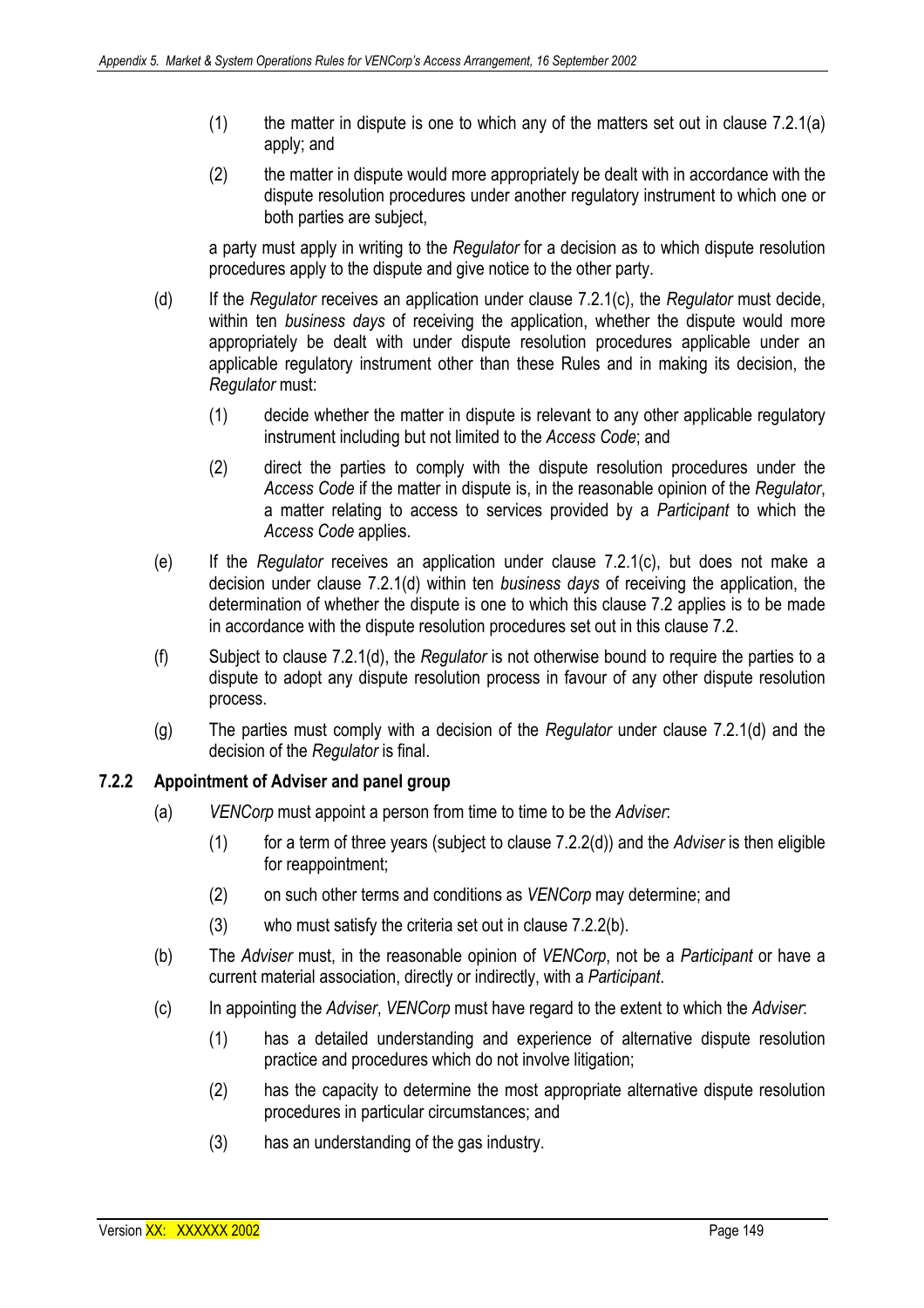- (d) If the *Adviser* does not, in the reasonable opinion of *VENCorp*, continue to meet the requirements of clause 7.2.2(b) or clause 1.5.2(b) of the *Retail Gas Market Rules*, *VENCorp* may terminate the appointment of the *Adviser* and appoint a new *Adviser*.
- (e) *VENCorp*, in consultation with the *Adviser*, must select at least seven persons to constitute the group from which a *dispute resolution panel* can be selected in accordance with clause  $7.2.4(a)(2)$  and  $(3)$ .
- (f) Subject to clause 7.2.2(h), each person appointed to the group under clause 7.2.2(e):
	- (1) is appointed for one year and is then eligible for reappointment; and
	- (2) is appointed on such other terms and conditions as *VENCorp* determines.
- (g) In appointing the group under clause 7.2.2(e), *VENCorp* and the *Adviser* must have regard to the extent to which the members of the group between them:
	- (1) have some understanding and experience of alternative dispute resolution practice and procedures which do not involve litigation; and
	- (2) have an understanding of the gas industry.
- (h) *VENCorp* may change the composition of the group selected under clause 7.2.2(e) from time to time in consultation with the *Adviser*.

#### **7.2.3 Dispute resolution process**

- (a) Any of the parties involved in a dispute of a kind set out in clause 7.2.1(a) may refer the dispute to the *Adviser* in accordance with clause 7.2.3(b).
- (b) If a party wishes to refer a dispute to the *Adviser* under clause 7.2.3(a), that party must notify the *Adviser* and all other parties to the dispute of which the party is aware:
	- (1) of the existence of a dispute; and
	- (2) setting out a brief history of the dispute including:
		- $(A)$  the names of the parties to the dispute:
		- (B) the grounds of the dispute; and
		- (C) the results of any previous dispute resolution processes undertaken pursuant to these Rules in respect of the dispute.
- (c) If the *Adviser* receives notice of a dispute under clause 7.2.3(b), the *Adviser* must notify all other relevant parties of the dispute and may request from those other parties their own short written history of the dispute or any relevant associated written comments and if the *Adviser* requests such information from a party to the dispute, that information must be provided by that party within two *business days*.
- (d) If a matter has been referred to the *Adviser* under clause 7.2.3(a), then before taking any action to resolve the dispute, the *Adviser* must be reasonably satisfied that the dispute is one to which clause 7.2.1(a) applies and must advise the parties in writing of its decision.
- (e) If the *Adviser* is not satisfied that the dispute is one to which clause 7.2.1(a) applies, the procedures set out in clause 7.2.3(f) do not apply to the dispute.
- (f) If the *Adviser* is satisfied that the dispute is one to which clause 7.2.1(a) applies, the *Adviser* must:
	- (1) appoint a *dispute resolution panel* in accordance with clause 7.2.4; and
	- (2) refer the dispute for resolution by the *dispute resolution panel* appointed under clause 7.2.4,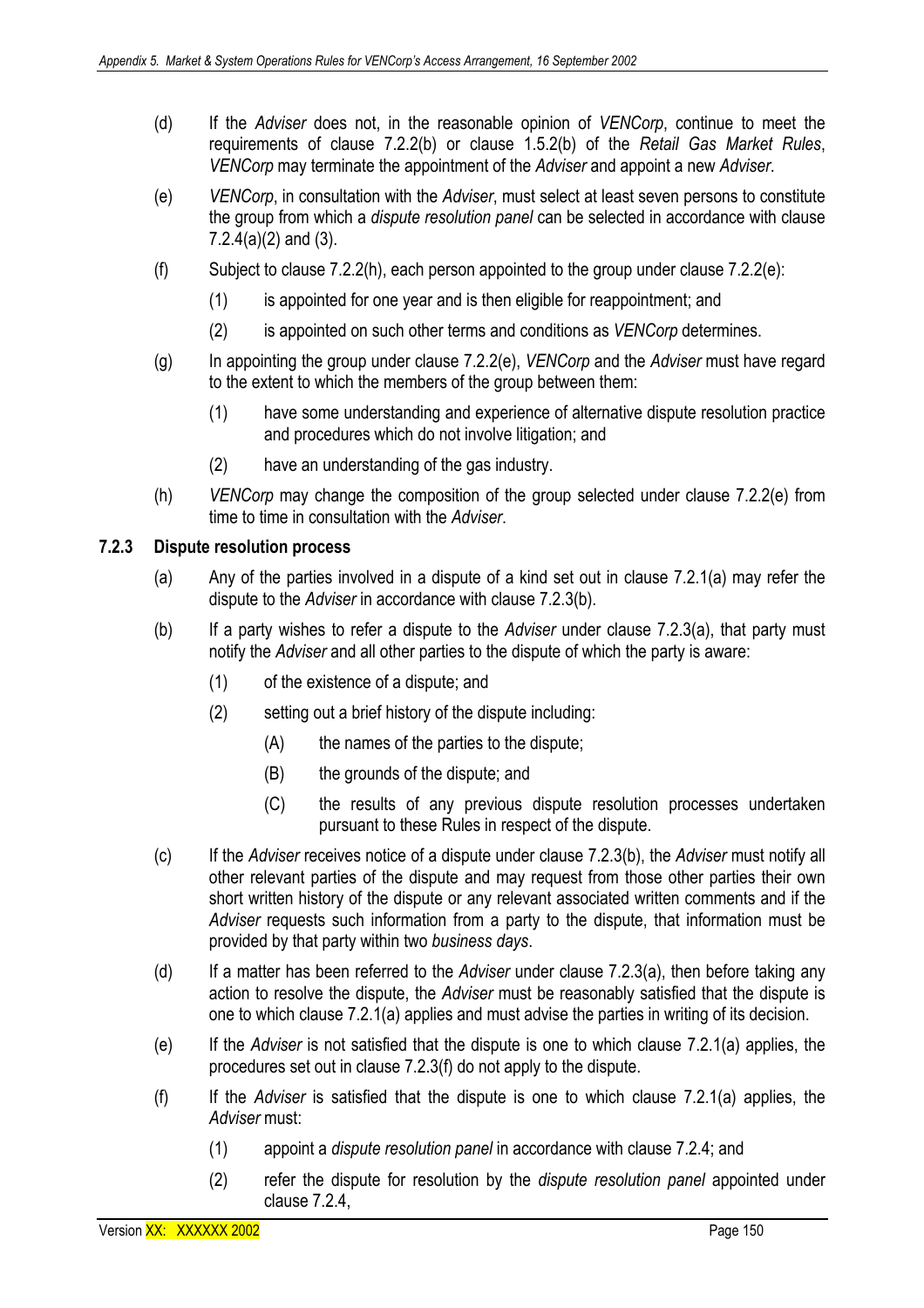within five *business days* of receiving any information from the parties to the dispute under clause 7.2.3(c).

(g) Subject to all time limits specified in clause 7.2.3, nothing in this clause 7.2 precludes the *Adviser* from facilitating resolution of the dispute by agreement between the parties to the satisfaction of the parties without appointing or involving a *dispute resolution panel*.

#### **7.2.4 The dispute resolution panel**

- (a) Where the *Adviser* refers a dispute for resolution by a *dispute resolution panel* under clause 7.2.3(f), the *Adviser* must:
	- (1) establish a *dispute resolution panel* consisting of three people chosen by the *Adviser* as appropriate in the particular circumstances of the dispute from the group of persons selected by the *Adviser* under clause 7.2.2(e) unless the *Adviser*  reasonably considers the monetary amount to which the dispute relates is less than \$100,000 in which case the *Adviser* may decide to appoint one person to constitute the *dispute resolution panel* from the group of persons selected by the *Adviser* under clause 7.2.2(e);
	- (2) be satisfied that the persons chosen to comprise the *dispute resolution panel* do not have any interests which could conflict with an impartial resolution of the dispute; and
	- (3) nominate one of the members of the *dispute resolution panel* to be the chairperson.
- (b) A person who has previously served on a *dispute resolution panel* is not precluded from being appointed to another *dispute resolution panel* established in accordance with clause 7.2.4(a).
- (c) When a matter is referred to a *dispute resolution panel* under clause 7.2.3(f)(2), the *dispute resolution panel* must select the form of, and procedures to apply to, the dispute resolution process which:
	- (1) the *dispute resolution panel* considers appropriate in the circumstances; and
	- (2) must accord with the following principles:
		- (A) be simple, quick and inexpensive;
		- (B) take account of the skills and knowledge required for the relevant dispute;
		- (C) observe the rules of natural justice; and
		- (D) encourage resolution of disputes without formal legal representation or reliance on legal procedures.
- (d) The dispute resolution process will take place at a venue determined by the *dispute resolution panel* in consultation with the parties and may include either party's premises or any other premises.
- (e) Subject to clause 7.2.10(c) the parties must comply with any procedural requirements imposed by the *dispute resolution panel* in the determination of the dispute including a requirement to exchange submissions, documents and information.
- (f) Subject to clause 7.2.4(g), the *dispute resolution panel* must ensure that the dispute resolution process is completed and that the *dispute resolution panel* has given notice of its determination of the dispute as soon as practicable but in any event within twenty *business days* of the dispute being referred to the *dispute resolution panel* (or such longer period as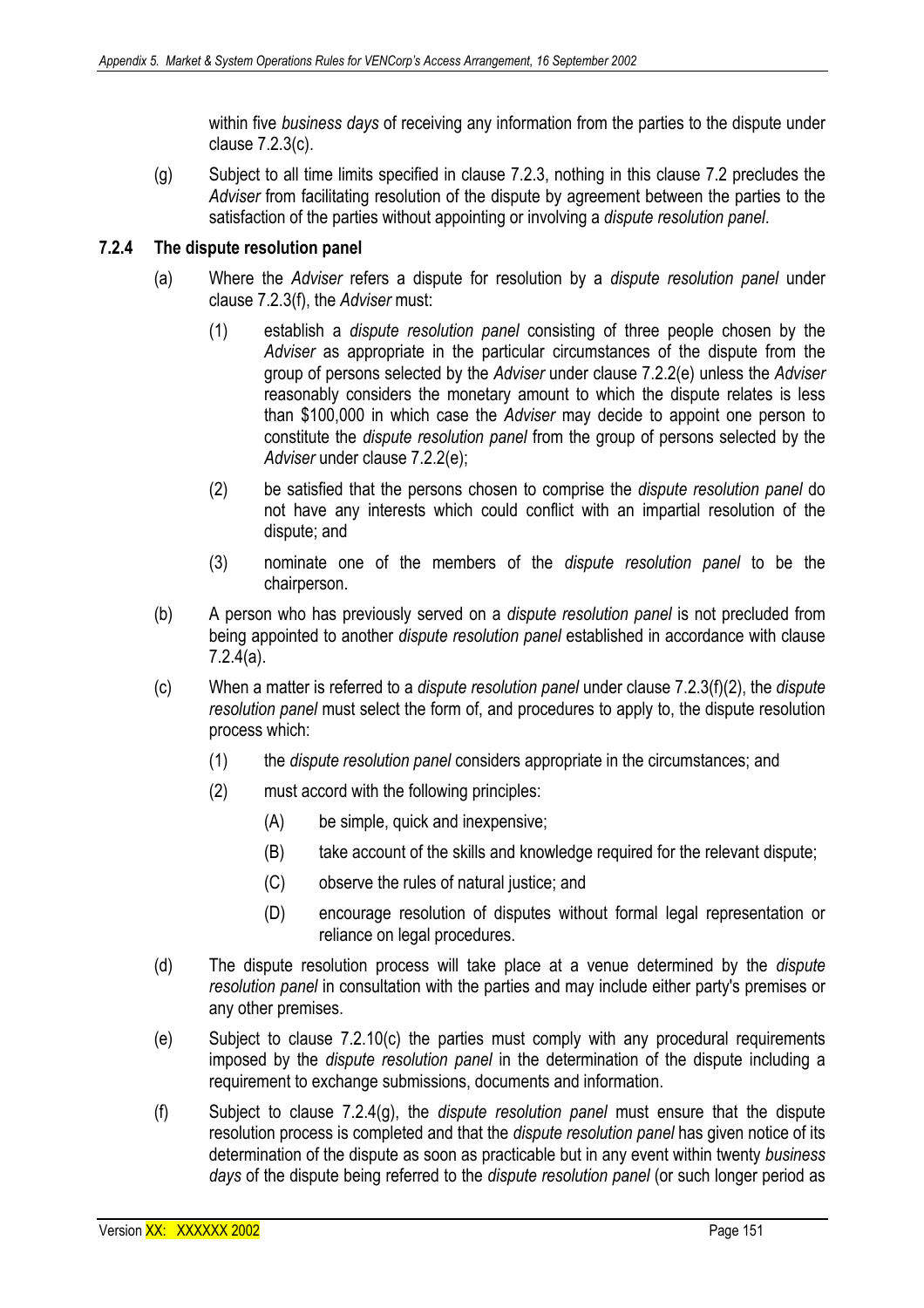the *Adviser* may permit following a request by the *dispute resolution panel* for an extension of time).

(g) Within ten *business days* of receiving notification from the *dispute resolution panel* of their determination of the dispute, the parties must provide written notice to the *dispute resolution panel* describing all action taken in accordance with the resolution or determination of the *dispute resolution panel*.

#### **7.2.5 Disputes about payment**

If a dispute arises:

- (a) in relation to an obligation to pay moneys owing under these Rules; or
- (b) which affects an obligation to pay moneys under these Rules,

then:

- (c) the dispute must be referred to the *Adviser* in accordance with clause 7.2.3(a), or to the *Regulator* under clause 7.2.1(c), within twelve months of the dispute arising;
- (d) the *Adviser* must notify all *Participants* who may be affected by the resolution of the dispute, including but not limited to *Participants* whose *settlement statement* may be amended as a consequence of the resolution of the dispute; and
- (e) those moneys must be paid without prejudice on the date specified for payment in the relevant *settlement statement*, notwithstanding a dispute regarding the amount.

#### **7.2.6 Disputes affecting settlement statements**

Where an amount stated to be payable in a *settlement statement* issued under clause 3.6.15 is the subject of a dispute and the resolution of the dispute affects the amount payable, then:

- (a) when the dispute is resolved in accordance with this clause 7.2, *VENCorp* must issue a revised *settlement statement* to replace each *settlement statement* affected by the resolution of the dispute, in accordance with clause 3.6.19; and
- (b) the amount specified in a revised *settlement statement* must be paid by the relevant *Participant*, whether or not that *Participant* is a party to the dispute, on the date specified in the revised *settlement statement*.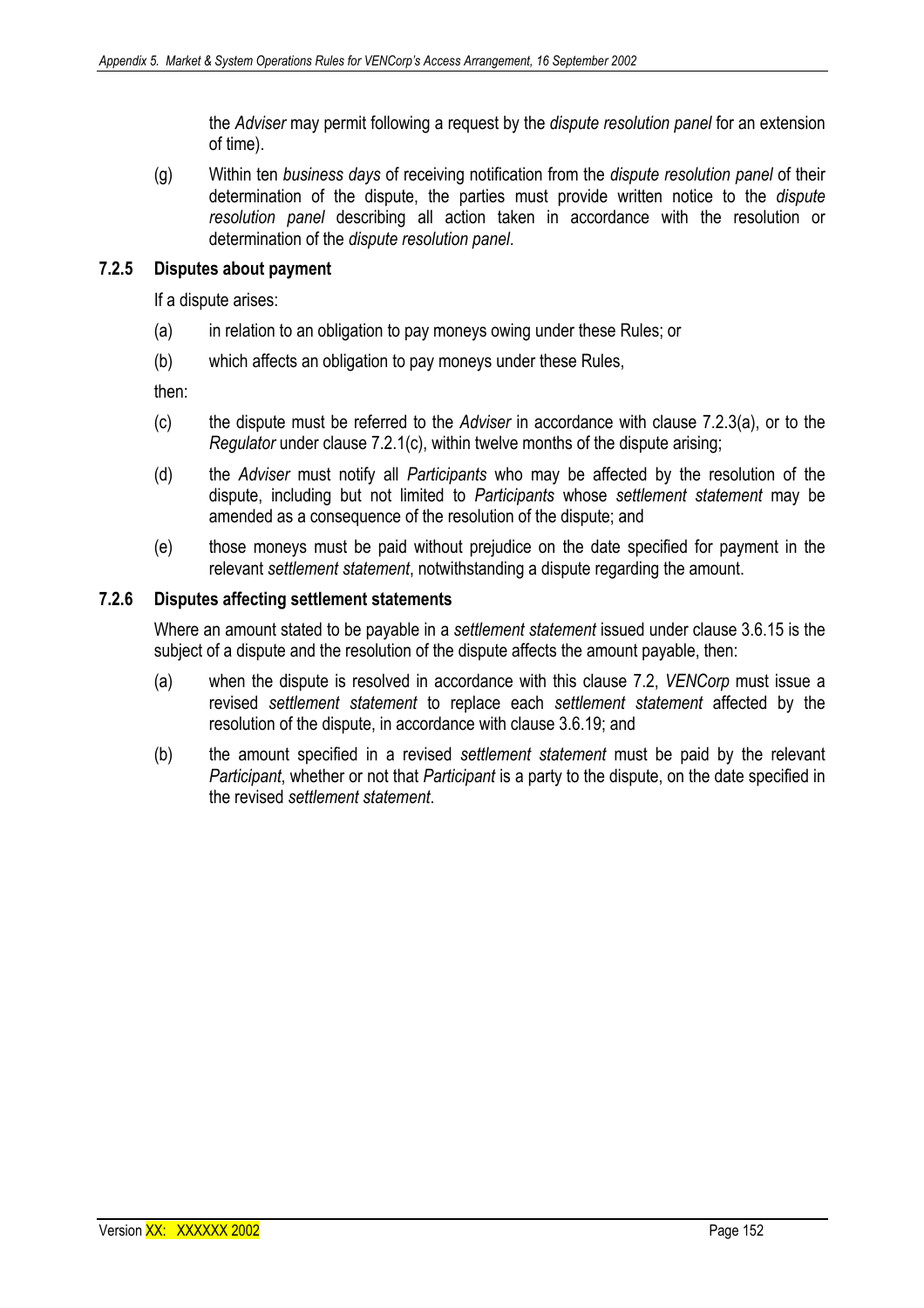# **7.2.7 Legal representation**

Legal representation before the *dispute resolution panel* may be permitted by the *dispute resolution panel* where the *dispute resolution panel* considers it appropriate or desirable.

## **7.2.8 Cost of dispute resolution**

The reasonable costs of the parties to the dispute may be allocated by the *dispute resolution panel* for payment by one or more parties as part of any determination.

## **7.2.9 Effect of resolution**

- (a) A determination of the *dispute resolution panel* is binding on the parties to the dispute including without limitation any provision of the resolution or determination relating to the payment of moneys by any of the parties and any provision as to the performance of actions by any of the parties.
- (b) A requirement that a party to the dispute pay moneys under:
	- (1) an agreement reached between the parties to a dispute under clause 7.2.3(g); or
	- (2) a determination of the *dispute resolution panel*,

is an obligation under these Rules to pay those moneys.

(c) If a determination of the *dispute resolution panel* applies to a person referred to in clauses 7.2.1(a)(1), (2), (3), (4) and (5), that person must comply with the determination of the *dispute resolution panel* to the extent that the determination applies to that person, notwithstanding that the person was not a party to the dispute.

#### **7.2.10 Recording and publication**

- (a) When a *dispute resolution panel* resolves a dispute, the chairperson of the *dispute resolution panel* must send written details of the resolution of the dispute to the *Adviser* as soon as practicable.
- (b) The *Adviser* must produce a summary of the resolution of each dispute without identifying the parties, and forward these to *VENCorp* and the parties to the dispute.
- (c) Claims for confidentiality of information disclosed in the dispute resolution process must be dealt with in accordance with the provisions relating to use of information in clause 5.4.
- (d) At least twice in each year, *VENCorp* must make available to all persons referred to in clauses 7.2.1(a)(1), (2), (3), (4) and (5) the results of dispute resolutions under this clause 7.2 which have been settled since the previous results were made available under this clause 7.2.10(d), including the relevant determinations of the *dispute resolution panel*.

#### **7.2.11 Judicial review**

The parties to a dispute may refer any question of law which may arise in respect of the resolution of a dispute for determination by a court of competent jurisdiction.

#### **7.2.12 Limitation of liability**

To the extent permitted by law, the *Adviser*, the *dispute resolution panel* and its members are not to be liable for any loss or damage suffered or incurred by a *Participant* or any other person as a consequence of any act or omission of those persons unless the *Adviser*, the *dispute resolution panel,* or its members, as the case may be, acted otherwise than in good faith under this clause 7.2.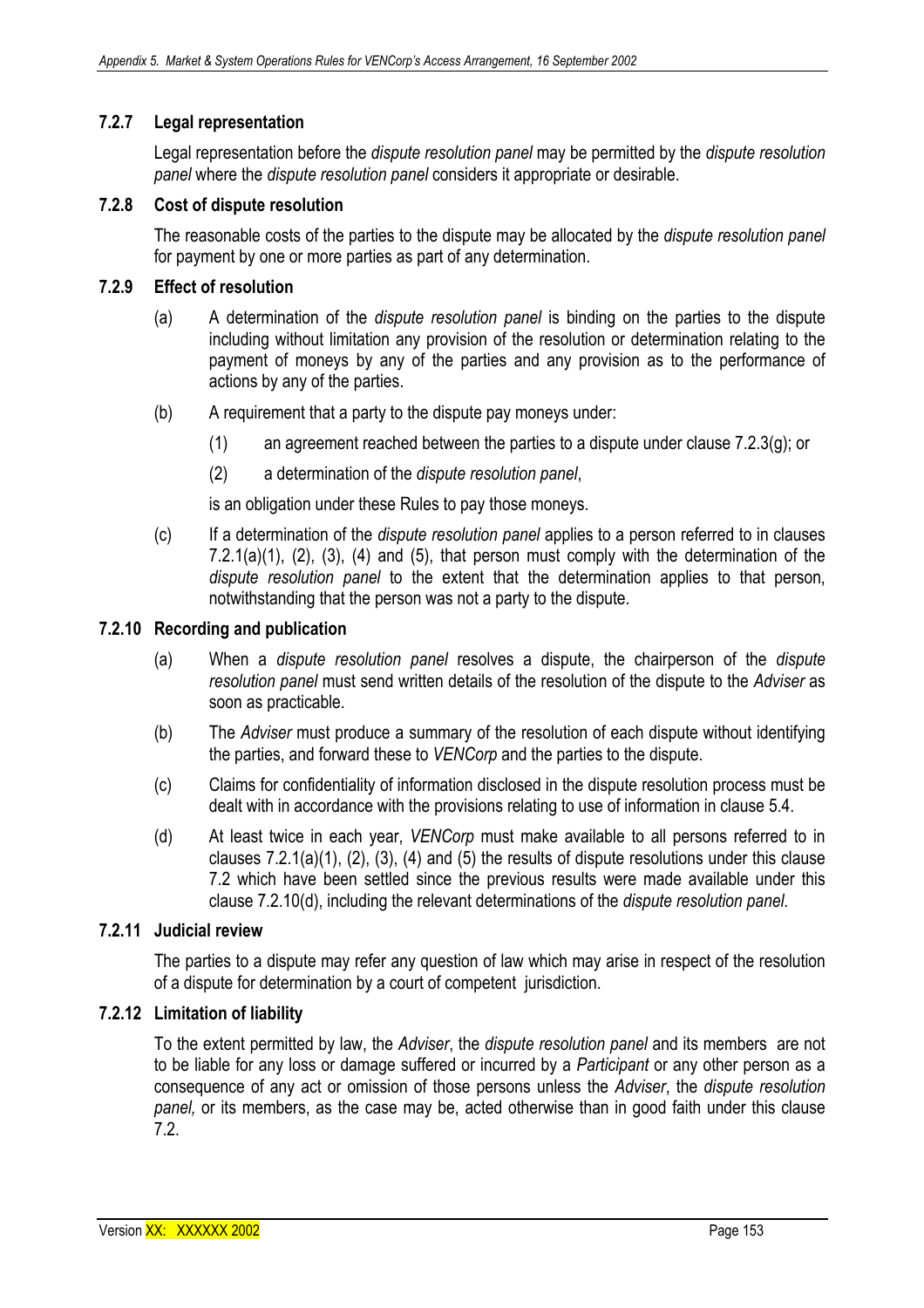# **7.2.13 Indemnity**

Notwithstanding clause 7.2.12, if the *Adviser* or a member of the *dispute resolution panel* is liable to pay any amount for loss or damage suffered or incurred by a person referred to in clauses 7.2.1(a)(1), (2), (3), (4) and (5) or any other person as a consequence of any act or omission of those persons, *VENCorp* must indemnify that person:

- (a) for the full amount; and
- (b) for any costs and expenses incurred by that person in defending related proceedings,

unless the liability arose out of conduct involving a lack of good faith.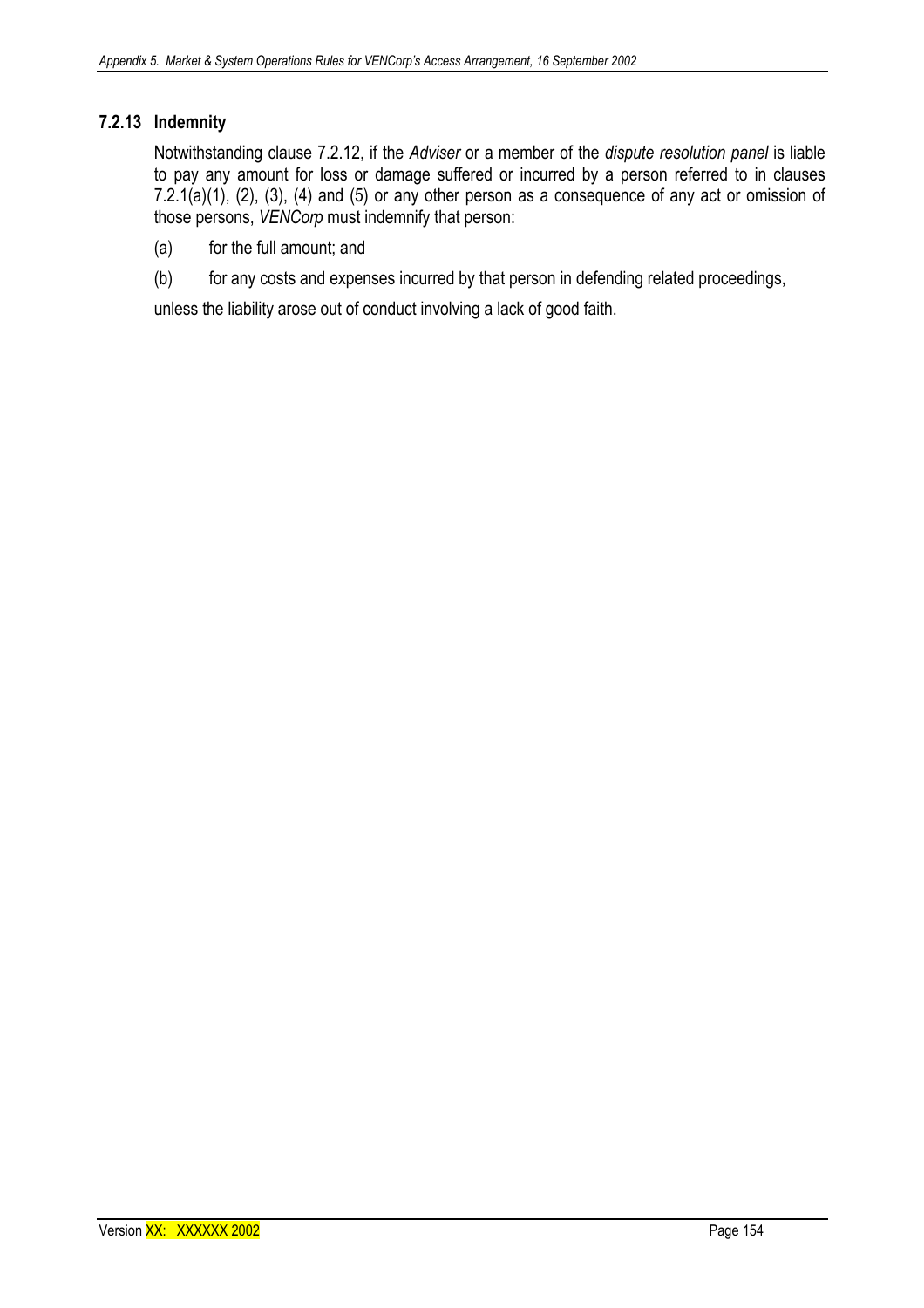# **BACKGROUND NOTE TO SCHEDULE 7.1**

# **CLASSIFICATION OF RULES**

The following Background Note is included for information purposes only - it does not form part of these Rules. It is intended to provide a general indication of the basis on which the classification of these Rules has been made, and a guide, only, for the classification of future new Rules.

Schedule 7.1 is a table which contains the classification of these Rules, set out after this Background Note. It is part of these Rules and any change, addition or deletion to that table must be made in accordance with the Rule change procedures in chapter 8.

# *The Gas Industry Act*

The *Gas Industry Act* provides for a three-way classification of provisions of these Rules into:

- civil penalty provisions;
- conduct provisions;
- regulatory provisions.

The classification of certain Rules as civil penalty provisions is effected by the **Gas Industry (MSO Rules) Regulations 1999.** 

The *Gas Industry Act* provides that the classification of other Rules as conduct provisions and regulatory provisions is to be made in these Rules. Schedule 7.1 sets out that classification.

| <b>Classification of Rules</b>                                          | Who can bring action | <b>Nature of sanction</b><br>(imposed by a court) |
|-------------------------------------------------------------------------|----------------------|---------------------------------------------------|
| <b>Civil Penalty Provisions</b><br>(as classified by regulations)       | <b>ACCC</b>          | penalties<br>٠                                    |
| <b>Regulatory Provisions</b><br>(as classified in Rules - Schedule 7.1) | <b>ACCC</b>          | injunction<br>٠<br>declaration<br>٠               |
| <b>Conduct Provisions</b><br>(as classified in Rules - Schedule 7.1)    | Any person           | damages<br>injunction<br>declaration              |

The table below summarises the information contained in this Background Note.

# *Provisions requiring classification*

Those provisions of these Rules which impose an obligation on a person have been classified. Where a provision of these Rules allows a discretion on the relevant person as to whether or not to do something, that provision has not been classified, as it will not be a breach of that provision if the person decides not to perform in accordance with that provision.

## *Civil penalty provisions*

Civil penalty provisions are provisions the breach of which is regarded as most serious. Generally, they are provisions which must be complied with in order to ensure that the market and these Rules work properly.

Civil penalty provisions are enforceable only by the *Regulator*, who may bring proceedings for the levy of a civil penalty, i.e. a fine for an offence provable on the balance of probabilities, payable to the Consolidated Fund. Any person can advise the *Regulator* of an alleged breach of a civil penalty provision, although it is up to the *Regulator* to take the matter further. Clause 7.1.2 of these Rules also provides a mechanism by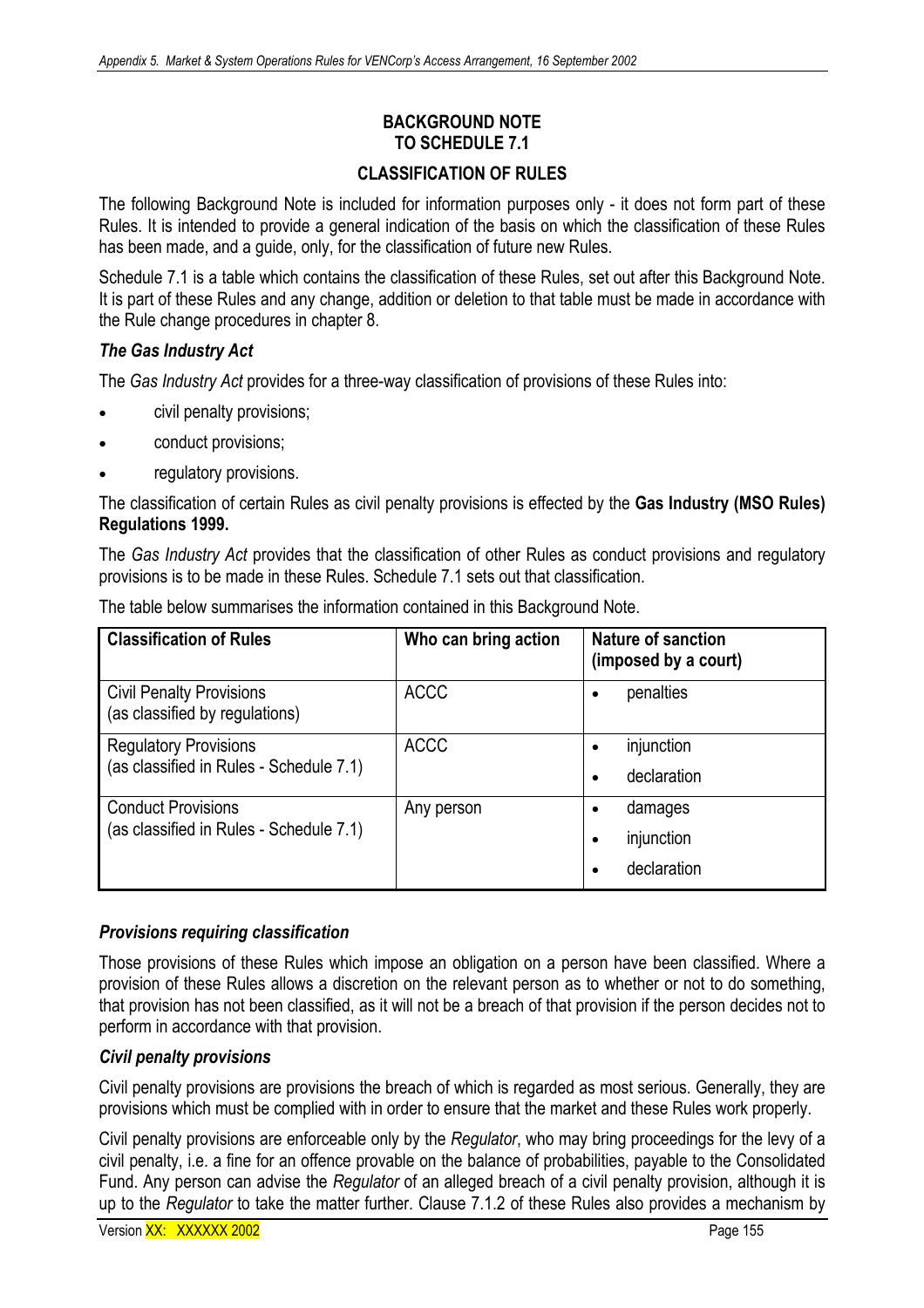which *VENCorp*, on its own account or on the advice of a *Participant*, can decide to bring an alleged breach to the attention of the *Regulator*.

#### *Conduct provisions*

A conduct provision is a provision involving an obligation to be performed by a person where the consequences of a breach are less serious than for a civil penalty provision. Most provisions of these Rules that are not of an administrative nature or are to be performed by *VENCorp* will be classified as conduct provisions. However, generally, an obligation to pay money, including one imposed on *VENCorp*, will be classified as a conduct provision.

Conduct provisions are enforceable by any person by bringing injunction proceedings. In addition, anyone who suffers loss or damage by conduct in contravention of a conduct provision will also have a statutory right to recover the loss or damage in a civil action against the person whose breach of these Rules caused it. However, the *Gas Industry Act* and these Rules make it clear that this right is subject to the dispute resolution procedures in clause 7.2, which require a *Participant* to take any action relating to these Rules in accordance with those dispute resolution procedures, before resorting to other formal legal recourse (such as the courts). Finally, the Supreme Court is vested with jurisdiction to declare, on the application of any interested party, that a person is in breach of a conduct provision.

#### *Regulatory provisions*

Regulatory provisions generally fall into two main categories:

- 1. obligations to be performed by *VENCorp* (other than obligations to pay money, which will be classified as conduct provisions); and
- 2. obligations of an administrative nature.

The injunction remedy will be available for breaches of regulatory provisions, on application by the *Regulator*. It is possible for the Supreme Court to declare that a person is in breach of a regulatory provision, on application by the *Regulator*. There will be no statutory right to damages.

#### *Rules may be in two categories*

A civil penalty provision may be a conduct provision or a regulatory provision as well, but conduct provisions and regulatory provisions are mutually exclusive.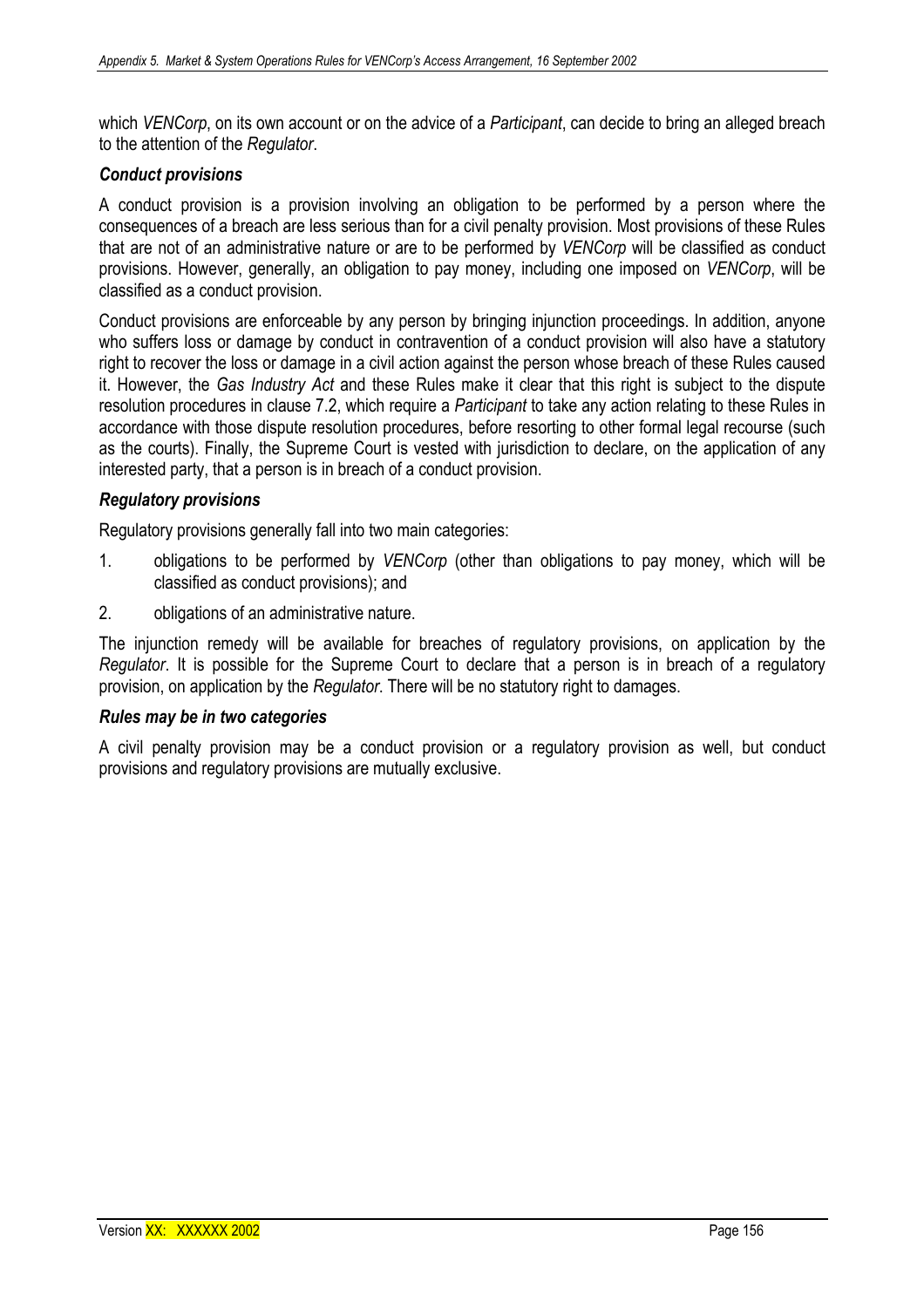# **SCHEDULE 7.1 CLASSIFICATION OF RULES**

The table below sets out the classification of Rules as:

- 1. conduct provisions; and
- 2. regulatory provisions.

This table, which forms Schedule 7.1, is part of these Rules. Changes to this table must be made in accordance with chapter 8.

## **CLASSIFICATION OF RULES**

```
* CP = conduct provision (any person can bring action) - damages/declaration/injunction
```
RP = regulatory provision (Regulator, only, can bring action) - injunction/declaration

| Rule                   |                                                                            | <b>Classification*</b> |
|------------------------|----------------------------------------------------------------------------|------------------------|
| 1.                     | <b>INTRODUCTION</b>                                                        |                        |
| 1.1                    | <b>Purpose and application of Rules</b>                                    |                        |
| 1.1.5                  | Persons who must register with VENCorp.                                    | <b>RP</b>              |
| 1.2                    | <b>VENCorp</b>                                                             |                        |
| 1.2.1(a)               | Operation of transmission system and market by<br>VENCorp.                 | <b>RP</b>              |
| $\overline{1}$ .2.1(b) | Maintenance and publication of register of Participants<br>by VENCorp.     | <b>RP</b>              |
| 1.2.1(c)               | Development and update of system security guidelines<br>by VENCorp.        | <b>RP</b>              |
| 1.2.1(e)               | VENCorp must monitor trading activity.                                     | <b>RP</b>              |
| 1.2.1(f)               | VENCorp must prepare report of significant price<br>variations.            | <b>RP</b>              |
| 1.2.1(g)               | Availability of report prepared by VENCorp.                                | <b>RP</b>              |
| 1.2.1(h)               | VENCorp must develop and publish guidelines.                               | <b>RP</b>              |
| 1.2.1(i)               | Considerations VENCorp must take into account in<br>developing procedures. | <b>RP</b>              |
| 1.2.1(i)               | Compliance with Rules by VENCorp.                                          | <b>RP</b>              |
| 1.2.4(c)               | Standard of performance by VENCorp.                                        | <b>RP</b>              |
| 1.2.4(e)               | Publication of performance indicators by VENCorp.                          | <b>RP</b>              |
| 1.3                    | <b>Enforceability and Amendment of these Rules</b>                         |                        |
| 1.3.1                  | Rules enforceable in accordance with chapter 7.                            | <b>RP</b>              |
| 1.3.2                  | Amendments to be in accordance with chapter 8.                             | <b>RP</b>              |
| 1.4                    | <b>Public Consultation Procedures</b>                                      |                        |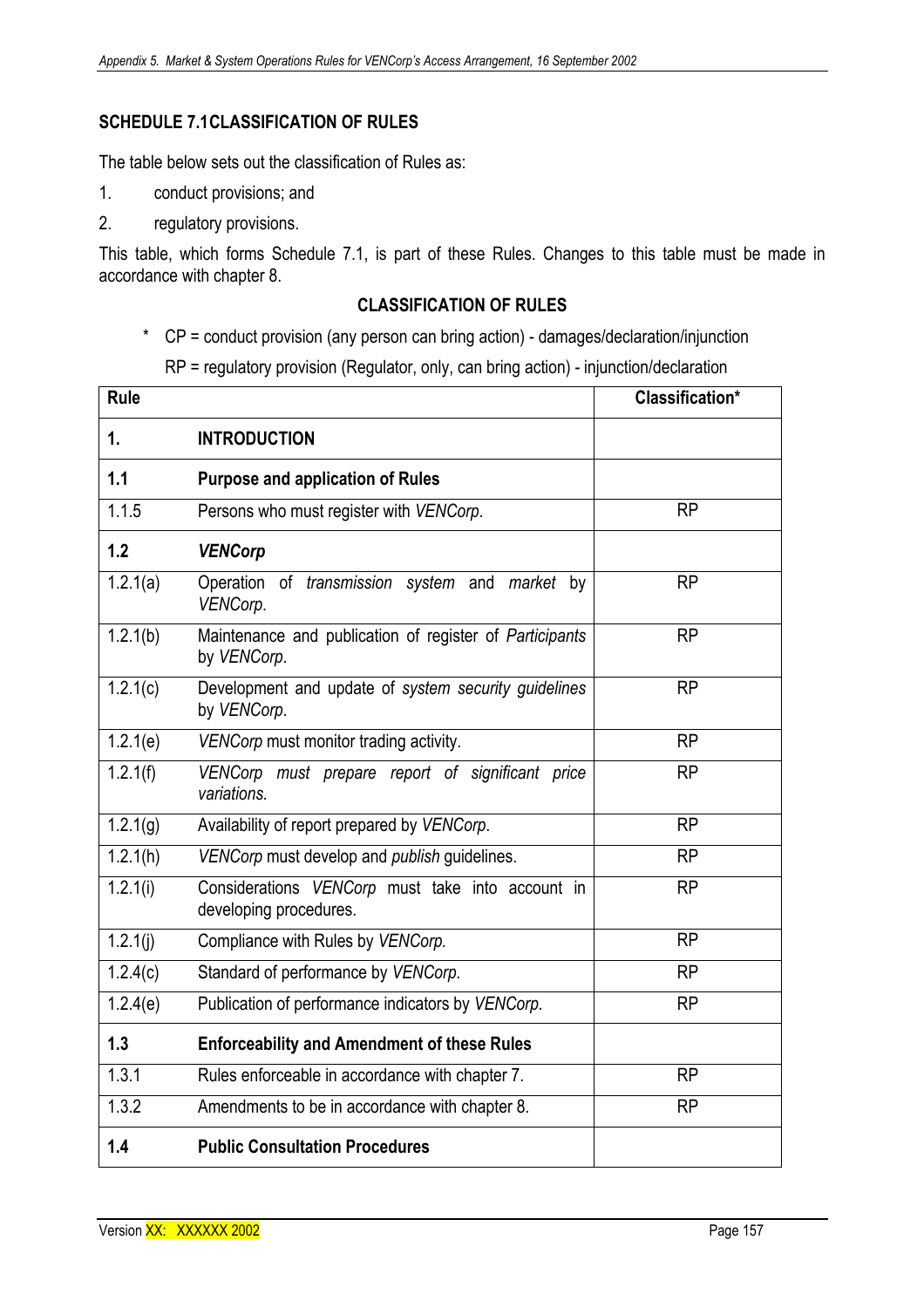| <b>Rule</b>    |                                                                                                                                               | Classification* |
|----------------|-----------------------------------------------------------------------------------------------------------------------------------------------|-----------------|
| 1.4            | Development and minimum requirements of <i>public</i><br>consultation procedures.                                                             | <b>RP</b>       |
| 2.             | <b>REGISTRATION</b>                                                                                                                           |                 |
| 2.1            | <b>Registration with VENCorp</b>                                                                                                              |                 |
| $2.1(a)$ , (b) | Persons who must be registered as a Participant with<br>VENCorp.                                                                              | <b>CP</b>       |
| 2.1(d)         | A person may not participate in the <i>market</i> in a category<br>of Market Participant unless the person is registered in<br>that category. | <b>CP</b>       |
| 2.1(e)         | Eligibility requirements/Notice by Participant if it ceases<br>to be eligible.                                                                | <b>CP</b>       |
| 2.1(f)         | Form of application.                                                                                                                          | <b>RP</b>       |
| 2.1(h)         | VENCorp may require applicant to pay costs associated<br>with a review of additional information.                                             | <b>CP</b>       |
| 2.1(i)         | Approval of application and registration by VENCorp.                                                                                          | <b>RP</b>       |
| 2.1(j)         | Notice of approval of application by VENCorp.                                                                                                 | <b>RP</b>       |
| 2.1(k)         | Notice that application not approved by VENCorp.                                                                                              | <b>RP</b>       |
| 2.2            | <b>Ceasing to be a Participant</b>                                                                                                            |                 |
| 2.2(c)         | VENCorp must notify all Participants of cessation by a<br>Participant.                                                                        | <b>RP</b>       |
| 2.2(d)         | VENCorp notifies Participants of cessation<br>lf<br>0f<br>registration, Market Participant must cease activities in<br>the market.            | <b>CP</b>       |
| 2.5            | <b>Intending Participants</b>                                                                                                                 |                 |
| 2.5(b)         | Form of application and payment of fee (if any).                                                                                              | <b>CP</b>       |
| 2.6            | <b>Market Fees</b>                                                                                                                            |                 |
| 2.6(a)         | Participants must pay market fees.                                                                                                            | <b>CP</b>       |
| 2.6(c)         | Description of components of <i>market fees</i> payable by<br>Participants.                                                                   | <b>CP</b>       |
| 2.6(d)         | VENCorp must produce initial budget report and conduct<br>presentation for next financial year.                                               | <b>RP</b>       |
| 2.6(e)         | Availability and publishing report.                                                                                                           | <b>RP</b>       |
| 2.6(f)         | VENCorp must invite submissions.                                                                                                              | <b>RP</b>       |
| 2.6(g)         | VENCorp must prepare a final report.                                                                                                          | <b>RP</b>       |
| 2.6(h)         | VENCorp to provide final report to Regulator.                                                                                                 | <b>RP</b>       |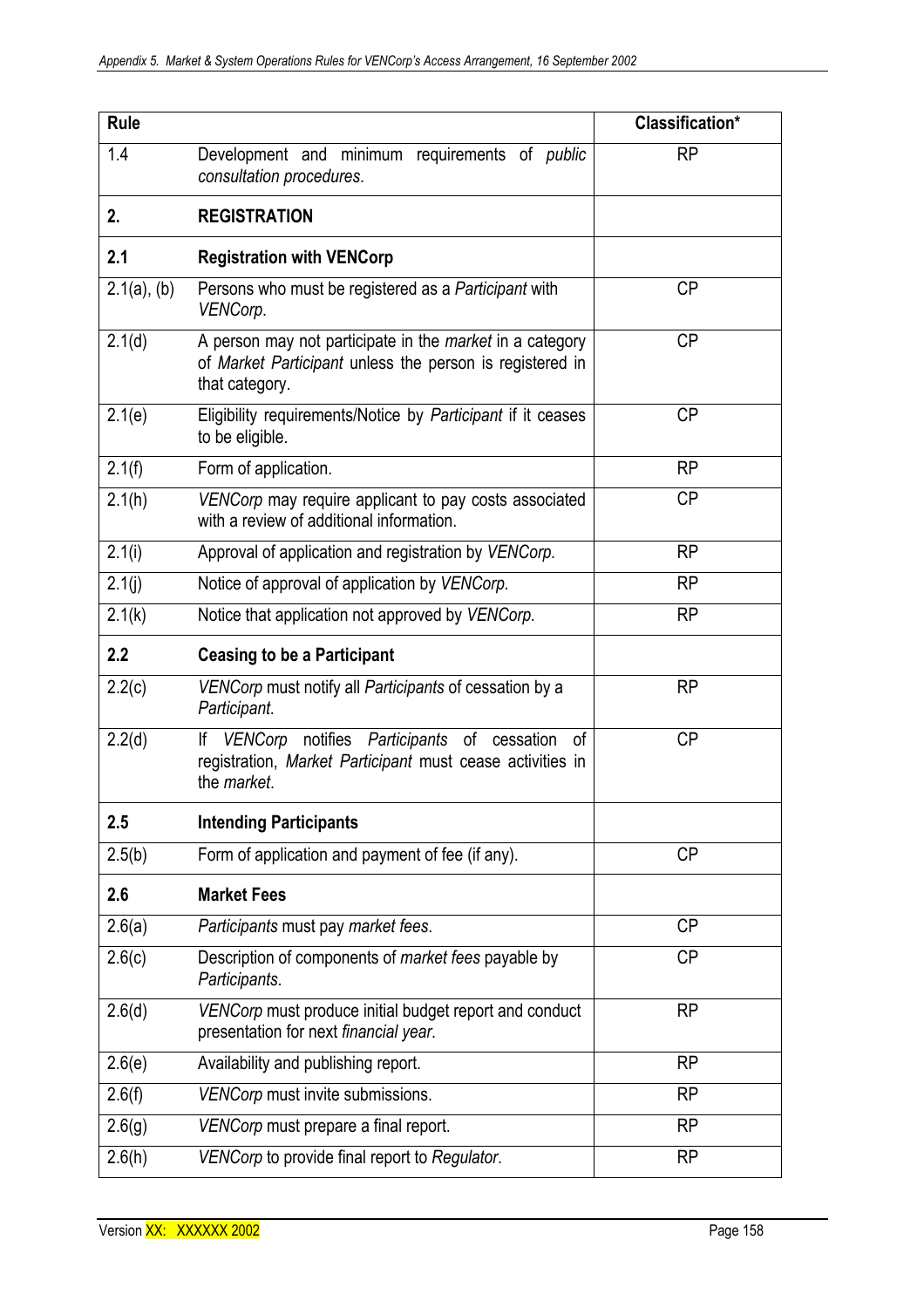| <b>Rule</b>                |                                                                                                                                                               | Classification* |
|----------------------------|---------------------------------------------------------------------------------------------------------------------------------------------------------------|-----------------|
| 2.7                        | <b>Previous Financial Year Report</b>                                                                                                                         |                 |
| 2.7(a)                     | VENCorp must produce report for previous financial year<br>containing certain matters.                                                                        | <b>RP</b>       |
| 2.7(b)                     | Availability of report.                                                                                                                                       | <b>RP</b>       |
| 3.                         | <b>MARKET OPERATION AND ADMINISTRATION</b>                                                                                                                    |                 |
| 3.1                        | <b>Nominations, Gas Scheduling and Market Operations</b>                                                                                                      |                 |
| 3.1.1                      | Operation and scheduling of gas by VENCorp.                                                                                                                   | <b>RP</b>       |
| 3.1.2                      | Submission of nominations and optional inc/dec offers by<br><b>Market Participants</b>                                                                        | <b>CP</b>       |
| 3.1.3(a)                   | Submission by Market Participants of a separate<br>injection nomination for each system injection point.                                                      | <b>CP</b>       |
| 3.1.3(b)                   | Information which must be included in an injection<br>nomination.                                                                                             | <b>CP</b>       |
| 3.1.4(a)                   | Submission<br>by Market Participants of separate<br>withdrawal nomination for each system withdrawal zone.                                                    | <b>CP</b>       |
| 3.1.4(b)                   | Information which must be included in a withdrawal<br>nomination.                                                                                             | <b>CP</b>       |
| 3.1.5(g)                   | Market Participants must not submit inc/dec offers<br>without VENCorp permission.                                                                             | <b>CP</b>       |
| $3.1.7(a)$ , (b), (c), (d) |                                                                                                                                                               | <b>CP</b>       |
|                            | Timing of <i>nominations</i> .                                                                                                                                |                 |
| 3.1.9(a)                   | Market Participants responsible for verifying information<br>posted on market information bulletin board correct.                                             | <b>CP</b>       |
| 3.1.9(c)                   | VENCorp must acknowledge receipt of inc/dec offers,<br>nominations and EoD linepack bids.                                                                     | <b>RP</b>       |
| 3.1.9(d)                   | VENCorp must use information on market information<br>bulletin board for scheduling.                                                                          | <b>RP</b>       |
| 3.1.9(e)                   | If a nomination, inc/dec offer or EoD linepack bid is<br>invalid, VENCorp must not schedule it, but must notify<br>Market Participant.                        | <b>RP</b>       |
| 3.1.10(a)                  | Market Participants must submit nominations, inc/dec<br>offers and EoD linepack bids in accordance with<br>electronic communications procedures.              | <b>CP</b>       |
| 3.1.10(e)                  | Variations and revocations of standing nominations and<br>standing inc/dec offers must be made in accordance with<br>the electronic communication procedures. | <b>CP</b>       |
| 3.1.10(f)                  | Market Participants' warranties.                                                                                                                              | <b>CP</b>       |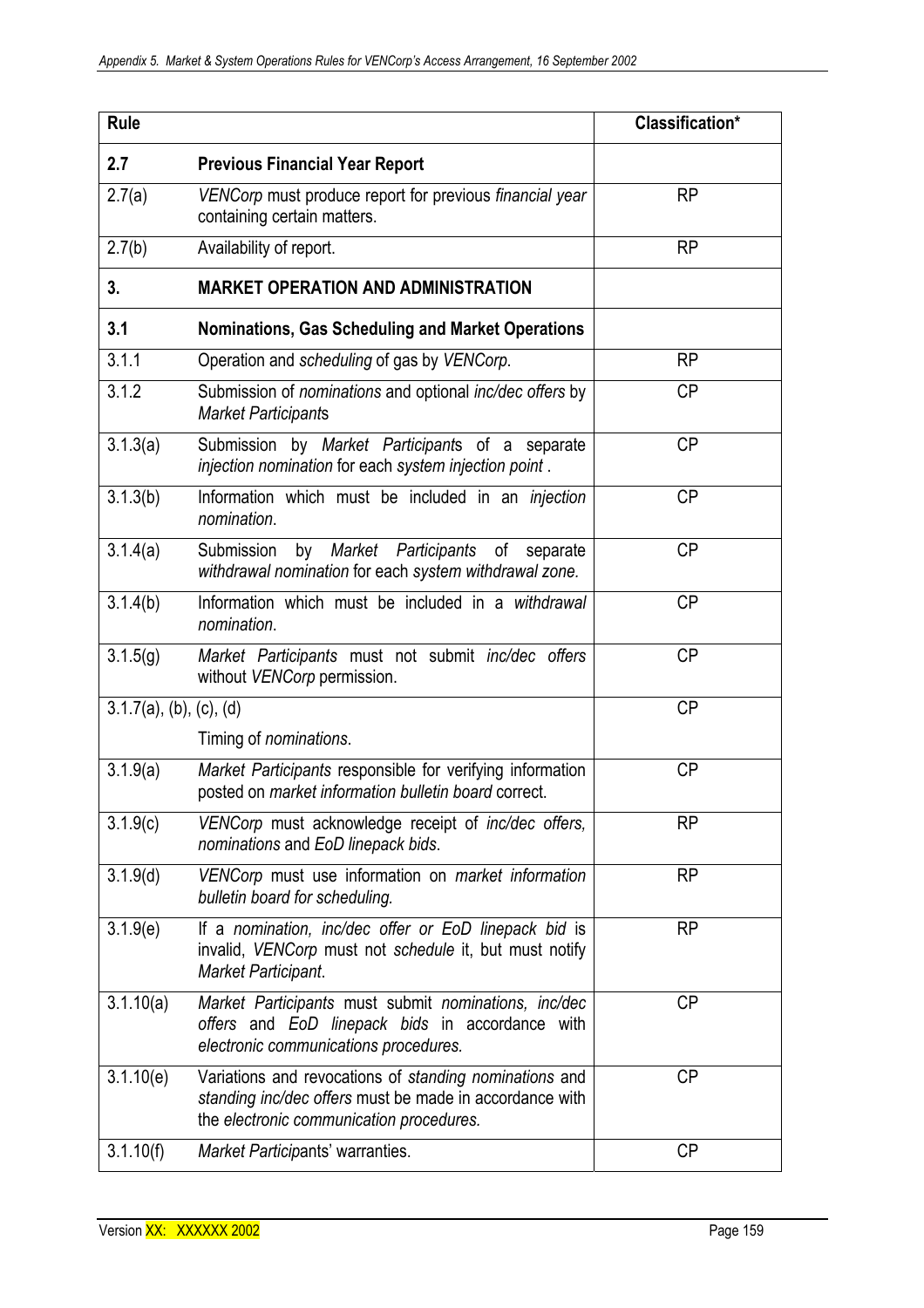| <b>Rule</b> |                                                                                                                                                               | Classification* |
|-------------|---------------------------------------------------------------------------------------------------------------------------------------------------------------|-----------------|
| 3.1.10(h)   | Notification by Market Participant of inability to comply<br>with final nomination.                                                                           | <b>CP</b>       |
| 3.1.11      | Application by VENCorp of principles to schedule equal<br>priced inc/dec offers.                                                                              | <b>RP</b>       |
| 3.1.12(a)   | Inputs and assumptions to be used by VENCorp for<br>producing preliminary operating schedules and final<br>operating schedules.                               | <b>RP</b>       |
| 3.1.12(b)   | VENCorp must apply the inputs and assumptions in an<br>optimisation program to produce <i>preliminary</i> operating<br>schedule and final operating schedule. | <b>RP</b>       |
| 3.1.12(c)   | Publication of preliminary operating schedules and final<br>operating schedules.                                                                              | <b>RP</b>       |
| 3.1.12(d)   | VENCorp must publish a revised preliminary operating<br>schedule or final operating schedule if there is a material<br>change to circumstances.               | <b>RP</b>       |
| 3.1.12(e)   | Each preliminary operating schedule and final operating<br>schedule must include information in clause 5.1.4(b).                                              | <b>RP</b>       |
| 3.1.12(f)   | All material factors taken into account by VENCorp in<br>producing a <i>preliminary</i> operating schedule or final<br>operating schedule must be recorded.   | <b>RP</b>       |
| 3.1.12(g)   | VENCorp must maintain records relating<br>to<br>the<br>scheduling process.                                                                                    | <b>RP</b>       |
| 3.1.12(h)   | VENCorp must issue scheduling instructions by 9am<br>each day.                                                                                                | <b>RP</b>       |
| 3.1.12(i)   | VENCorp may issue further scheduling instructions in<br>accordance with the gas scheduling procedures.                                                        | <b>RP</b>       |
| 3.1.12(j)   | VENCorp must log or record scheduling instructions.                                                                                                           | <b>RP</b>       |
| 3.1.13(a)   | Market Participant must comply with scheduling<br>instruction (subject to clause 3.1.13(b) and (d)).                                                          | <b>CP</b>       |
| 3.1.13(b)   | Notification by Market Participant of inability to comply<br>with scheduled inc/dec offer.                                                                    | <b>CP</b>       |
| 3.1.13(c)   | Notification by VENCorp if Market Participant unable to<br>comply with scheduling instruction.                                                                | <b>RP</b>       |
| 3.1.13(e)   | VENCorp may declare non-conforming<br>if<br>Market<br>Participant fails to comply with scheduling instructions,<br>(subject to $3.1.13(b)$ and $(d)$ ).       | <b>RP</b>       |
| 3.1.13(f)   | Notification by VENCorp that injections/withdrawals do<br>not conform, (and if certain matters satisfied, VENCorp<br>may intervene).                          | <b>RP</b>       |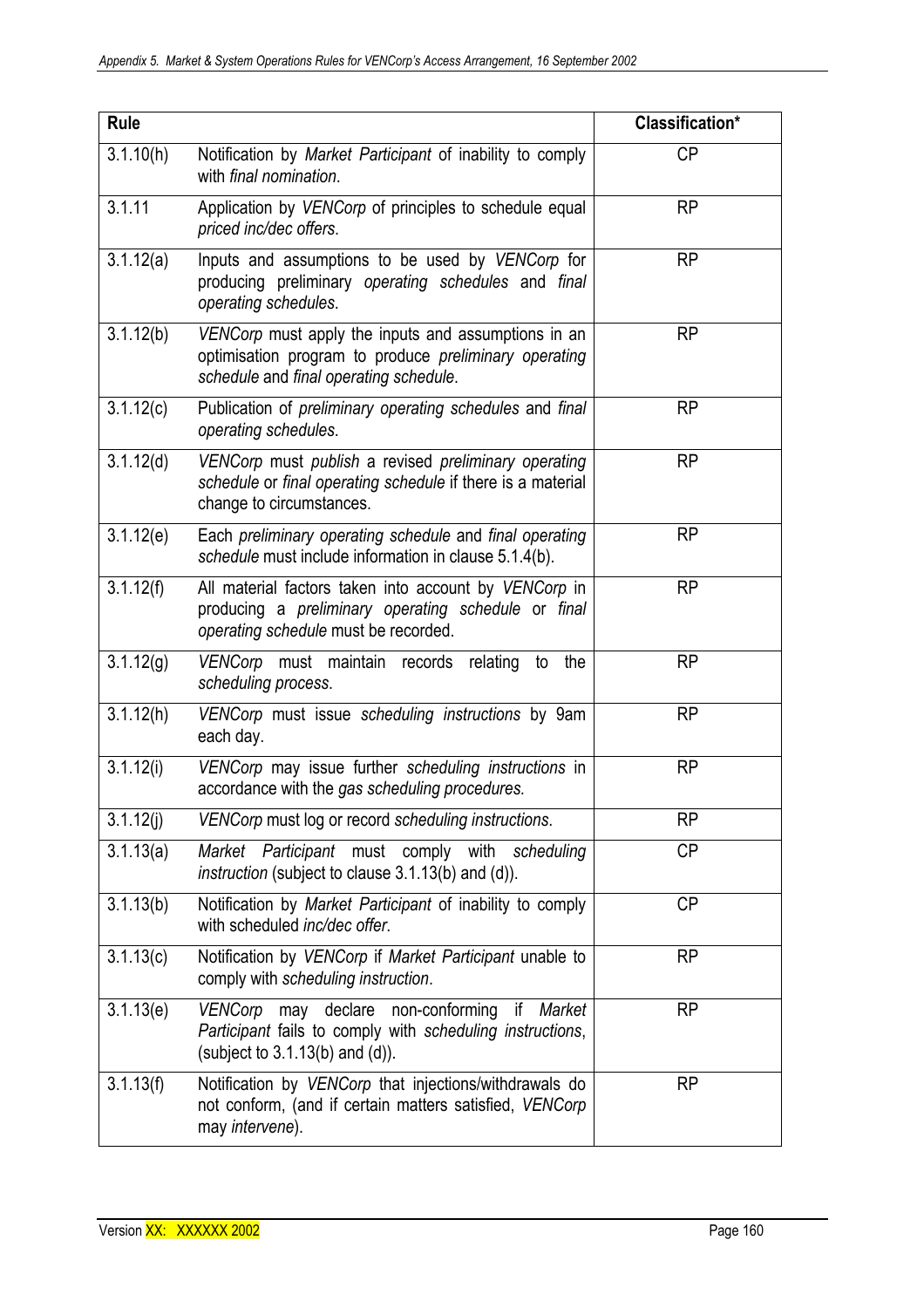| <b>Rule</b>             |                                                                                                                                                   | Classification* |
|-------------------------|---------------------------------------------------------------------------------------------------------------------------------------------------|-----------------|
| 3.1.15(a)               | Storage Providers and Producers must verify quantities<br>of gas intended to be injected into and withdrawn from<br>the transmission system.      | <b>CP</b>       |
| 3.1.15(b)               | Storage Providers and Producers must notify VENCorp<br>of a material change to the quantity of gas intended to be<br>injected or withdrawn.       | <b>CP</b>       |
| 3.1.16(b)               | VENCorp must establish rules for determining ownership<br>of gas in the transmission system.                                                      | <b>RP</b>       |
| 3.1.16(c)               | VENCorp must resolve any dispute relating to ownership<br>of gas in the transmission system.                                                      | <b>RP</b>       |
| 3.1.16(d)               | Warranties by Market Participants to VENCorp relating to<br>title of gas.                                                                         | <b>CP</b>       |
| 3.1.16(e)               | Unconditional and irrevocable authorisation by each<br>Market Participant to VENCorp to effect transfers of title<br>to gas.                      | <b>CP</b>       |
| $\overline{3.1.16}$ (f) | Indemnification by Market Participants of VENCorp<br>against loss, liability, damage, claim, etc for breach of<br>warranties in clause 3.1.16(d). | <b>CP</b>       |
| 3.2                     | Determination of market price                                                                                                                     |                 |
| 3.2.1(a)                | Determination of market price by VENCorp                                                                                                          | <b>RP</b>       |
| 3.2.1(b)                | VENCorp must produce a pricing schedule at the end of<br>each gas day.                                                                            | <b>RP</b>       |
| 3.2.1(c)                | Inputs to be used by VENCorp in producing pricing<br>schedule.                                                                                    | <b>RP</b>       |
| 3.2.1(e)                | Inputs and assumptions to be applied by VENCorp in an<br>optimisation program to produce pricing schedule.                                        | <b>RP</b>       |
| 3.2.1(g)                | VENCorp must publish the market price.                                                                                                            | <b>RP</b>       |
| 3.2.2                   | Obligations of VENCorp to set market price if force<br>majeure event or market suspension.                                                        | <b>RP</b>       |
| 3.2.3                   | Obligations of VENCorp to set market price if no force<br>majeure event and/or no market suspension.                                              | <b>RP</b>       |
| 3.2.4(c)                | VENCorp must conduct regular reviews of the value of<br>VoLL                                                                                      | <b>RP</b>       |
| 3.2.4(d)                | VENCorp must conduct a review of the value of VoLL<br>every two years.                                                                            | <b>RP</b>       |
| 3.3                     | <b>Participant Compensation Fund</b>                                                                                                              |                 |
| 3.3.1                   | Establishment and maintenance of the participant<br>compensation fund by VENCorp.                                                                 | <b>RP</b>       |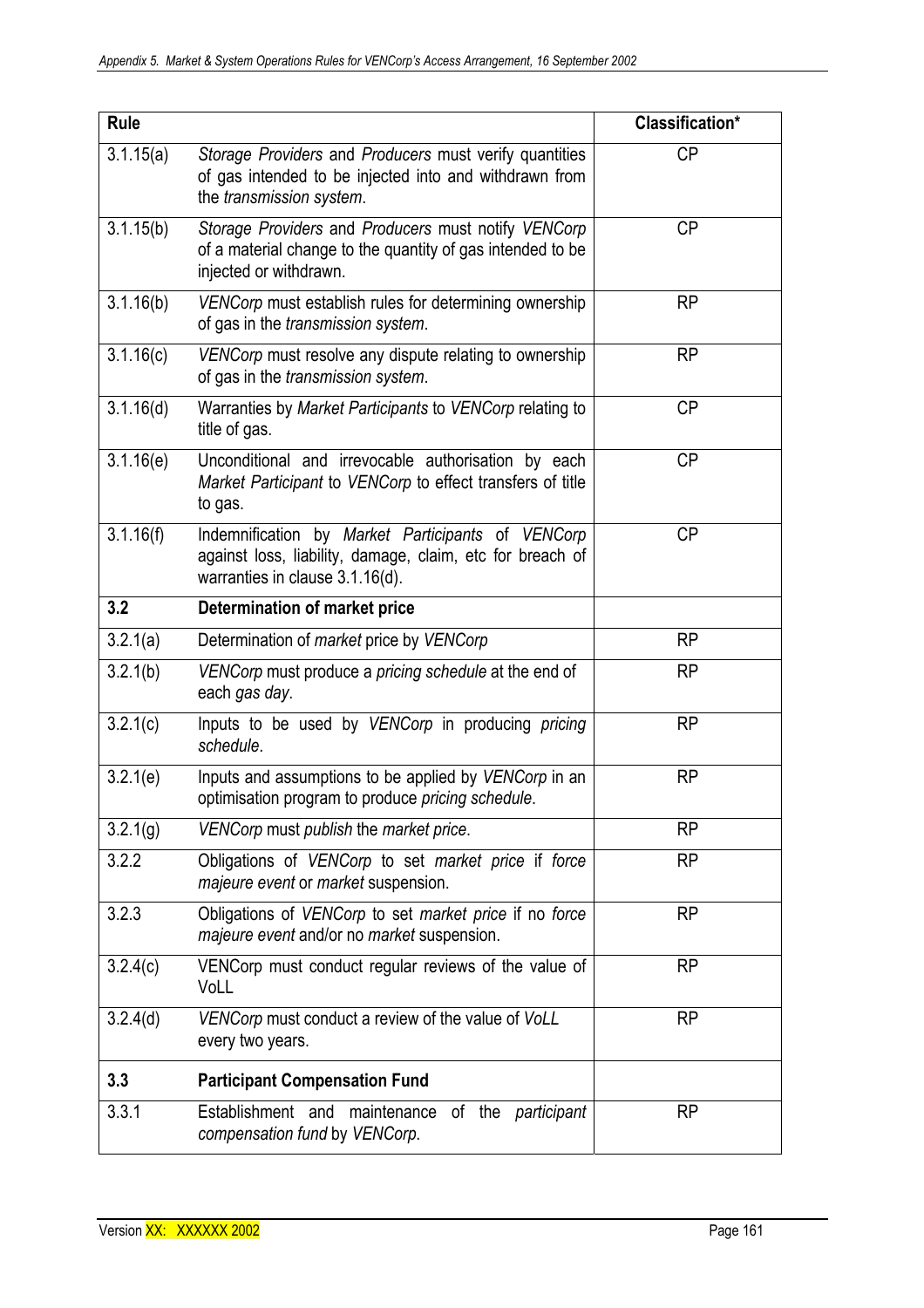| <b>Rule</b>                |                                                                                                                                                                    | Classification* |
|----------------------------|--------------------------------------------------------------------------------------------------------------------------------------------------------------------|-----------------|
| 3.3.2(a)                   | Collection by VENCorp of amount from<br>Market<br>Participants and payment by Market Participants of<br>contribution to participant compensation fund.             | <b>CP</b>       |
| 3.3.2(c)                   | Variation and review of funding requirement<br>by<br>VENCorp.                                                                                                      | <b>RP</b>       |
| 3.3.2(d)                   | VENCorp to determine contribution rate of participant<br>compensation fund.                                                                                        | <b>RP</b>       |
| 3.3.2(e)                   | VENCorp must publish funding requirement<br>for<br>participant compensation fund.                                                                                  | <b>RP</b>       |
| 3.3.2(f)                   | Payment by Market Participants of a proportion of the<br>funding requirement.                                                                                      | <b>CP</b>       |
| 3.3.2(g)                   | Component of settlement amount payable by Market<br>Participants must be paid into participant compensation<br>fund.                                               | <b>CP</b>       |
| 3.3.2(i)                   | Maintenance of fund by VENCorp.                                                                                                                                    | <b>RP</b>       |
| 3.3.2(k)                   | Payment of tax on interest, fees and compensation<br>payments by VENCorp.                                                                                          | <b>CP</b>       |
| 3.4                        | Linepack and settlement linepack                                                                                                                                   |                 |
| $3.4.2(b)$ , (c), (d)      |                                                                                                                                                                    | <b>RP</b>       |
|                            | VENCorp must allocate EoD linepack.                                                                                                                                |                 |
| $3.4.2(e)$ , $(f)$ , $(g)$ |                                                                                                                                                                    | <b>RP</b>       |
|                            | Determination of price of EoD linepack.                                                                                                                            |                 |
| 3.4.2(h)                   | Notification by VENCorp of EoD linepack allocation and<br>price.                                                                                                   | <b>RP</b>       |
| 3.4.4(a)                   | VENCorp must determine linepack capacity to be made<br>available<br>Market<br>Participants<br>to<br>applicable<br>on<br>commencement date and publish allocations. | <b>RP</b>       |
| 3.4.4(b)                   | If there is a material change in EoD linepack capacity,<br>VENCorp must determine and publish the amount of new<br>EoD linepack capacity.                          | <b>RP</b>       |
| 3.5                        | <b>Allocation and Reconciliation</b>                                                                                                                               |                 |
| 3.5.2(a)                   | Market Participants must appoint Allocation Agents at<br>injection points.                                                                                         | <b>CP</b>       |
| 3.5.2(b)                   | Market Participants must not submit nomination unless<br>conditions satisfied.                                                                                     | <b>CP</b>       |
| 3.5.2(c)                   | Only one Allocation Agent shall be appointed for each<br>system injection point.                                                                                   | <b>CP</b>       |
| 3.5.2(d)                   | Notification by Market Participant if Allocation Agent<br>ceases to be approved.                                                                                   | <b>CP</b>       |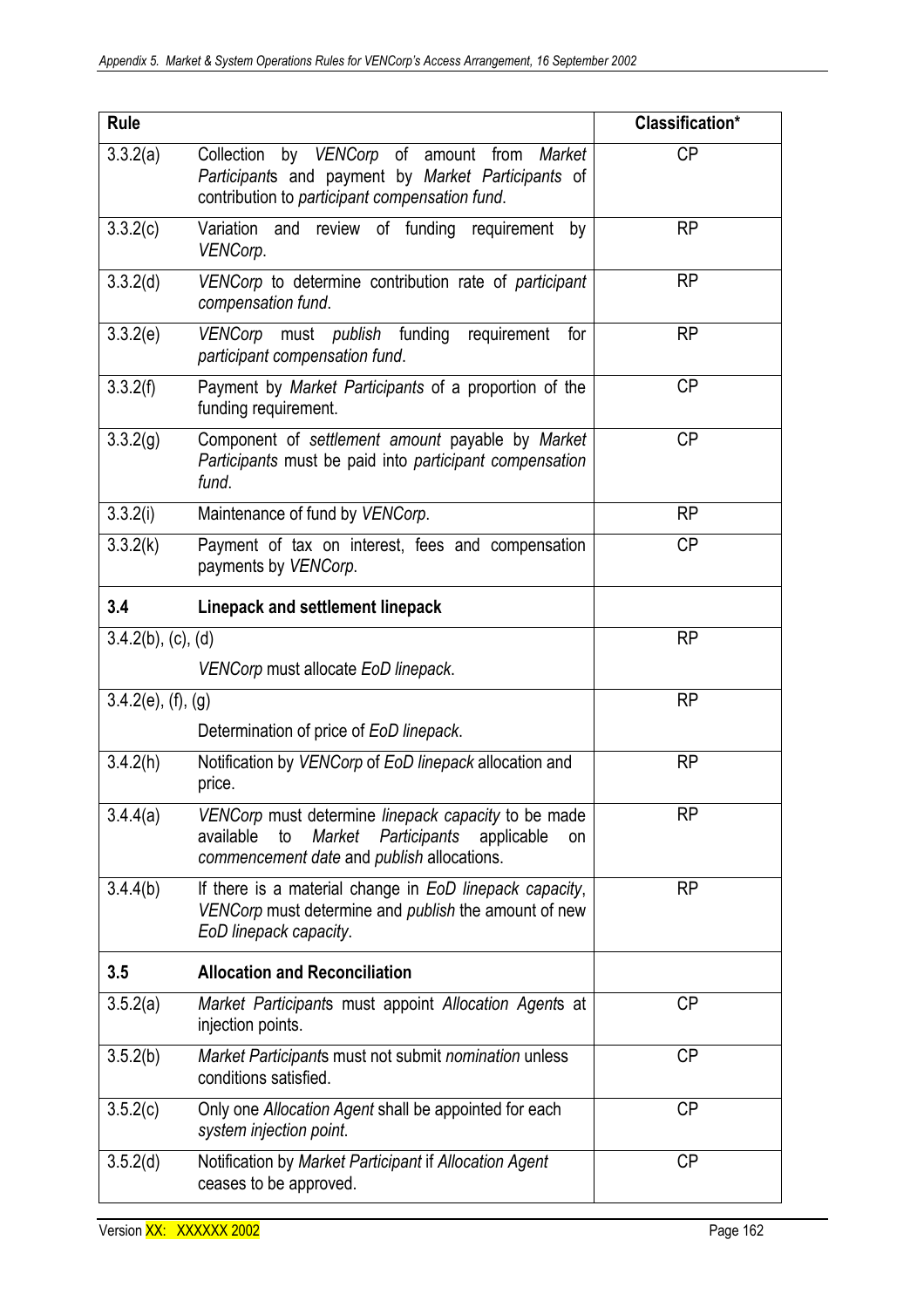| <b>Rule</b>    |                                                                                                               | Classification* |
|----------------|---------------------------------------------------------------------------------------------------------------|-----------------|
| 3.5.2(e)       | Market Participant must ensure Allocation Agent<br>complies with clause 3.5.                                  | СP              |
| 3.5.2(g)       | Allocation Agents must give statement to VENCorp.                                                             | <b>CP</b>       |
| 3.5.2(h)       | Amount of total quantity of gas allocated by each<br>Allocation Agent must equal total gas injected.          | <b>CP</b>       |
| 3.5.2(l)       | VENCorp must determine quantities of gas which are to<br>be treated as injected.                              | <b>RP</b>       |
| 3.5.2(m)       | VENCorp must determine quantities of gas treated as<br>injected according to formula.                         | <b>RP</b>       |
| 3.5.3(a)       | Market Participant must appoint an Allocation Agent at<br>delivery points.                                    | <b>CP</b>       |
| 3.5.3(b)       | Market Participant must not submit nominations unless<br>Allocation Agent appointed and confirmed to VENCorp. | <b>CP</b>       |
| 3.5.3(c)       | Only one Allocation Agent shall be appointed for each<br>delivery point.                                      | <b>CP</b>       |
| 3.5.3(d)       | Notification by Market Participant if Allocation Agent<br>ceases to be appointed by it.                       | <b>CP</b>       |
| 3.5.3(e)       | Market Participant must ensure Allocation<br>Agent<br>complies with clause 3.5.                               | <b>CP</b>       |
| 3.5.3(g)       | Allocation Agents must provide statement to VENCorp.                                                          | <b>CP</b>       |
| 3.5.3(h)       | Amount of gas allocated by Allocation Agent must equal<br>total quantity withdrawn.                           | СP              |
| 3.5.3(l)       | VENCorp must determine quantities of gas to be treated<br>as withdrawn, if no Allocation Agent.               | <b>RP</b>       |
| 3.5.3(m)       | VENCorp must determine quantity of gas treated as<br>withdrawn according to formula.                          | <b>RP</b>       |
| 3.5.4          | Deleted by notice placed in the Government<br>Gazette dated XXXXX                                             |                 |
| $3.5.5(a)-(f)$ | Deleted by notice placed in the Government<br>Gazette dated XXXXX                                             |                 |
| 3.5.5(g)       | Deleted by notice placed in the Government<br>Gazette dated <b>XXXXX</b>                                      |                 |
| 3.6            | <b>Settlements</b>                                                                                            |                 |
| 3.6.1(a)       | VENCorp must determine market fees and facilitate<br>billing and settlement of transactions by VENCorp.       | <b>RP</b>       |
| 3.6.1(b)       | Market Participants must pay market fees.                                                                     | <b>CP</b>       |
| 3.6.2(a)       | VENCorp must ensure EFT facility is provided.                                                                 | <b>RP</b>       |
| 3.6.2(b)       | Market Participants must use the EFT facility.                                                                | <b>CP</b>       |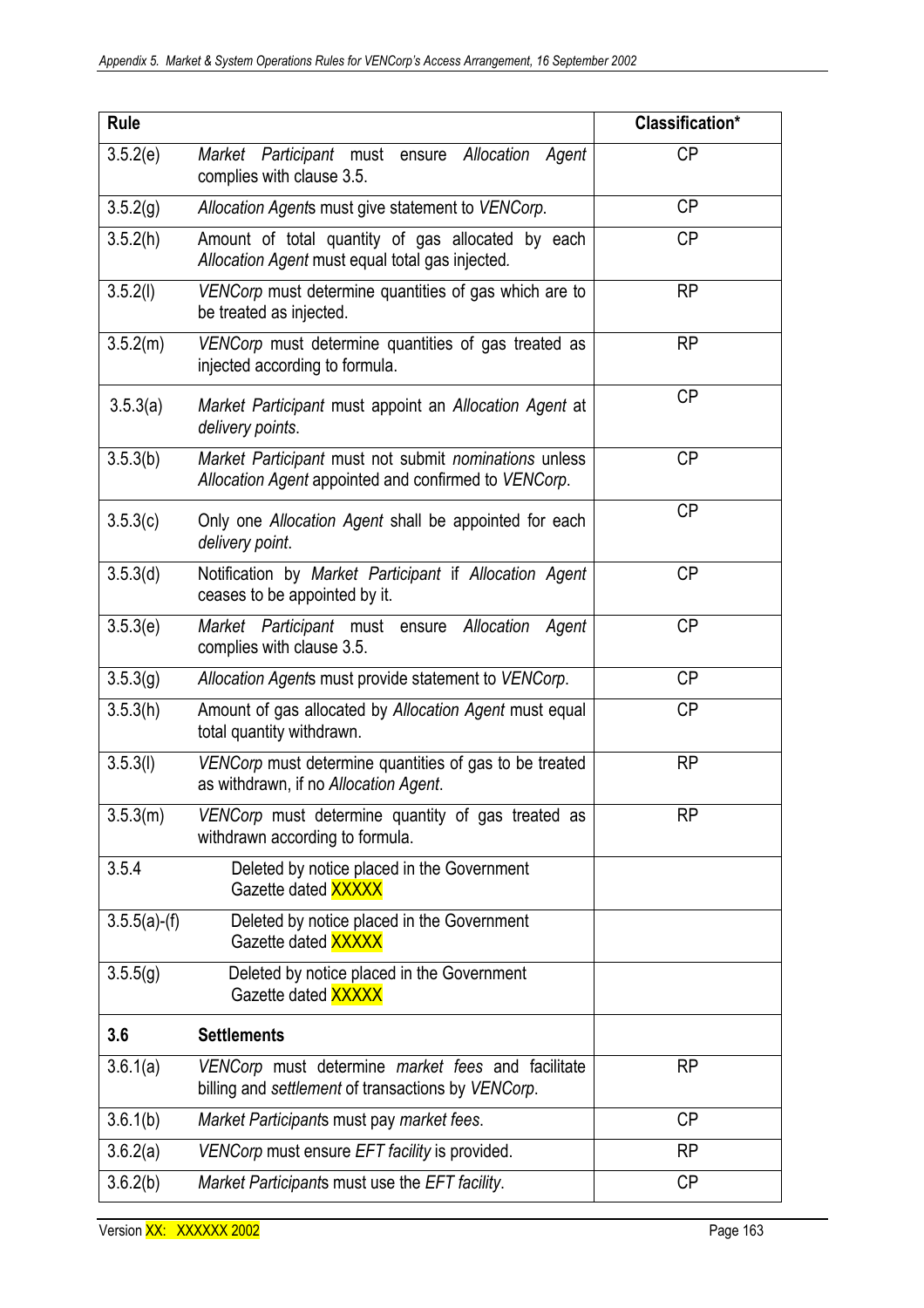| <b>Rule</b>    |                                                                                                                                                                                                                            | Classification* |
|----------------|----------------------------------------------------------------------------------------------------------------------------------------------------------------------------------------------------------------------------|-----------------|
| 3.6.3          | VENCorp must determine trading amounts for each<br>Market Participant.                                                                                                                                                     | <b>RP</b>       |
| 3.6.4          | Method by which the trading imbalance of a Market<br>Participant shall be calculated.                                                                                                                                      | <b>RP</b>       |
| 3.6.5          | VENCorp must determine settlement amounts for each<br>Market Participant in accordance with this clause.                                                                                                                   | <b>RP</b>       |
| 3.6.6(a)       | Payment by Market Participants of amount determined in<br>accordance with clause 3.6.6(b).                                                                                                                                 | <b>CP</b>       |
| 3.6.6(b)       | VENCorp must determine amount of compensation<br>payments payable by Market Participants in accordance<br>with this clause.                                                                                                | <b>RP</b>       |
| 3.6.6(d)       | Inclusion of amounts and details by VENCorp in<br>settlement statement.                                                                                                                                                    | <b>RP</b>       |
| 3.6.7          | VENCorp to determine and pay ancillary payments in<br>accordance with clause 3.6.7.                                                                                                                                        | <b>CP</b>       |
| 3.6.8(a)       | VENCorp must establish and publish procedures for<br>determining uplift payments in consultation<br>with<br>Transmission Pipeline Owners and Market Participants.                                                          | <b>RP</b>       |
| $3.6.8$ (aa)   | VENCorp may modify uplift payment procedures in<br>consultation with Transmission Pipeline Owners and<br><b>Market Participants</b>                                                                                        | <b>RP</b>       |
| 3.6.8(c)       | A Retailer who sells gas to Customers must pay uplift<br>payments in respect of withdrawals of gas by those<br>Customers.                                                                                                  | <b>CP</b>       |
| $3.6.8$ $(da)$ | Transmission Pipeline Owners must pay uplift payments.                                                                                                                                                                     | <b>CP</b>       |
| $3.6.8$ (db)   | Market Participants must pay uplift payments in excess of<br>the uplift payments obligations placed on Transmission<br>Pipeline Owners under their respective service envelope<br>agreements.                              | <b>CP</b>       |
| 3.6.8(e)       | VENCorp must publish details of ancillary payments due.                                                                                                                                                                    | <b>RP</b>       |
| 3.6.8(f)       | VENCorp<br>determines<br>ancillary payments<br>lf<br>are<br>attributable to <i>transmission constraints</i> , VENCorp must<br>determine and <i>publish</i> certain information relating to the<br>transmission constraint. | <b>RP</b>       |
| 3.6.9          | Determination by VENCorp of EoD linepack credits and<br>EoD linepack debits.                                                                                                                                               | <b>RP</b>       |
| 3.6.10(a)      | VENCorp must maintain a linepack account.                                                                                                                                                                                  | <b>RP</b>       |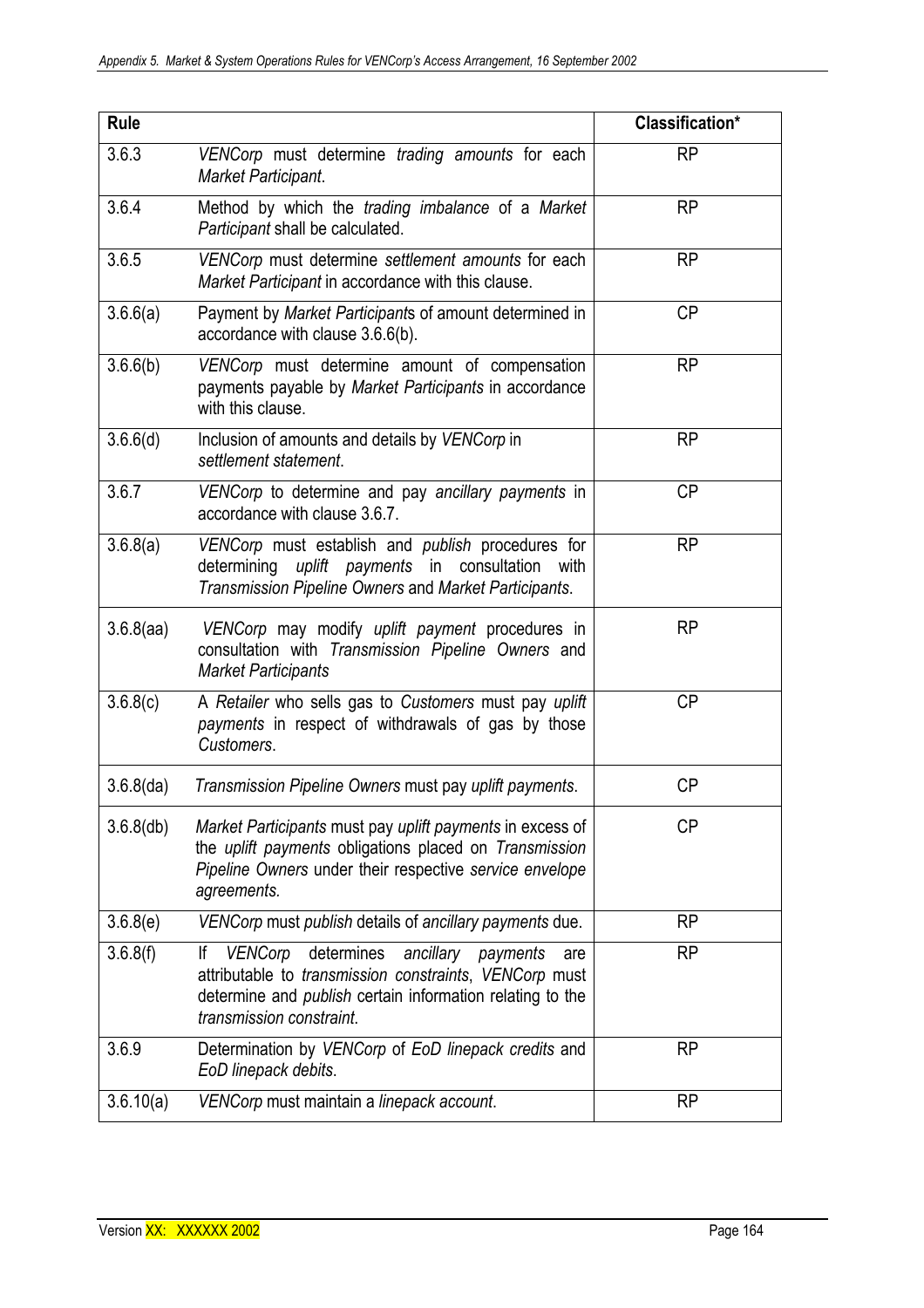| <b>Rule</b> |                                                                                                                                 | <b>Classification*</b> |
|-------------|---------------------------------------------------------------------------------------------------------------------------------|------------------------|
| 3.6.10(b)   | VENCorp must record linepack credits and linepack<br>debits in linepack account.                                                | <b>RP</b>              |
| 3.6.10(c)   | Formula for VENCorp to determine the amount of any<br>linepack credit or linepack debit.                                        | <b>RP</b>              |
| 3.6.11      | VENCorp must establish, document and make available<br>to Market Participants procedures for review of the<br>linepack account. | <b>RP</b>              |
| 3.6.12(a)   | VENCorp must clear the balance of the linepack account<br>each month.                                                           | <b>RP</b>              |
| 3.6.12(b)   | Payments by Market Participants.                                                                                                | <b>CP</b>              |
| 3.6.12(c)   | Payments by VENCorp to Market Participants.                                                                                     | <b>CP</b>              |
| 3.6.13(a)   | Payment of settlement amounts by Market Participants.                                                                           | <b>CP</b>              |
| 3.6.13(b)   | Payment of settlement amounts by VENCorp.                                                                                       | <b>CP</b>              |
| 3.6.14(a)   | Provision of preliminary statement by VENCorp.                                                                                  | <b>RP</b>              |
| 3.6.14(c)   |                                                                                                                                 |                        |
|             | Notification of errors in preliminary statements by<br>$\bullet$<br>Market Participants;                                        | <b>RP</b>              |
|             | review of preliminary statement by VENCorp.                                                                                     |                        |
| 3.6.14(d)   | Notification and correction by VENCorp of errors in<br>preliminary statements.                                                  | <b>CP</b>              |
| 3.6.15      | Provision of final statements by VENCorp.                                                                                       | <b>RP</b>              |
| 3.6.16      | Payment by Market Participants of settlement amounts.                                                                           | <b>CP</b>              |
| 3.6.17      | Payment by VENCorp of settlement amounts.                                                                                       | <b>CP</b>              |
| 3.6.18      | Settlement disputes must be resolved in accordance with<br>the dispute resolution procedures.                                   | <b>RP</b>              |
| 3.6.19      | VENCorp must issue revised statements.                                                                                          | <b>CP</b>              |
| 3.6.20(a)   | VENCorp must specify time by which and date on which<br>payment under a revised statement is due.                               | <b>RP</b>              |
| 3.6.20(b)   | Payment by Market Participants of the revised amount<br>payable.                                                                | <b>CP</b>              |
| 3.6.20(c)   | Payment by VENCorp of the revised amount payable.                                                                               | <b>CP</b>              |
| 3.6.23(a)   | Payment of<br>interest by<br>VENCorp and<br>Market<br>Participants.                                                             | <b>CP</b>              |
| 3.7         | <b>Prudential Requirements</b>                                                                                                  |                        |
| 3.7.2(a)    | Provision and<br>maintenance of security by Market<br>Participants.                                                             | <b>CP</b>              |
| 3.7.3       | The form of security which must be provided by a Market<br>Participant.                                                         | <b>CP</b>              |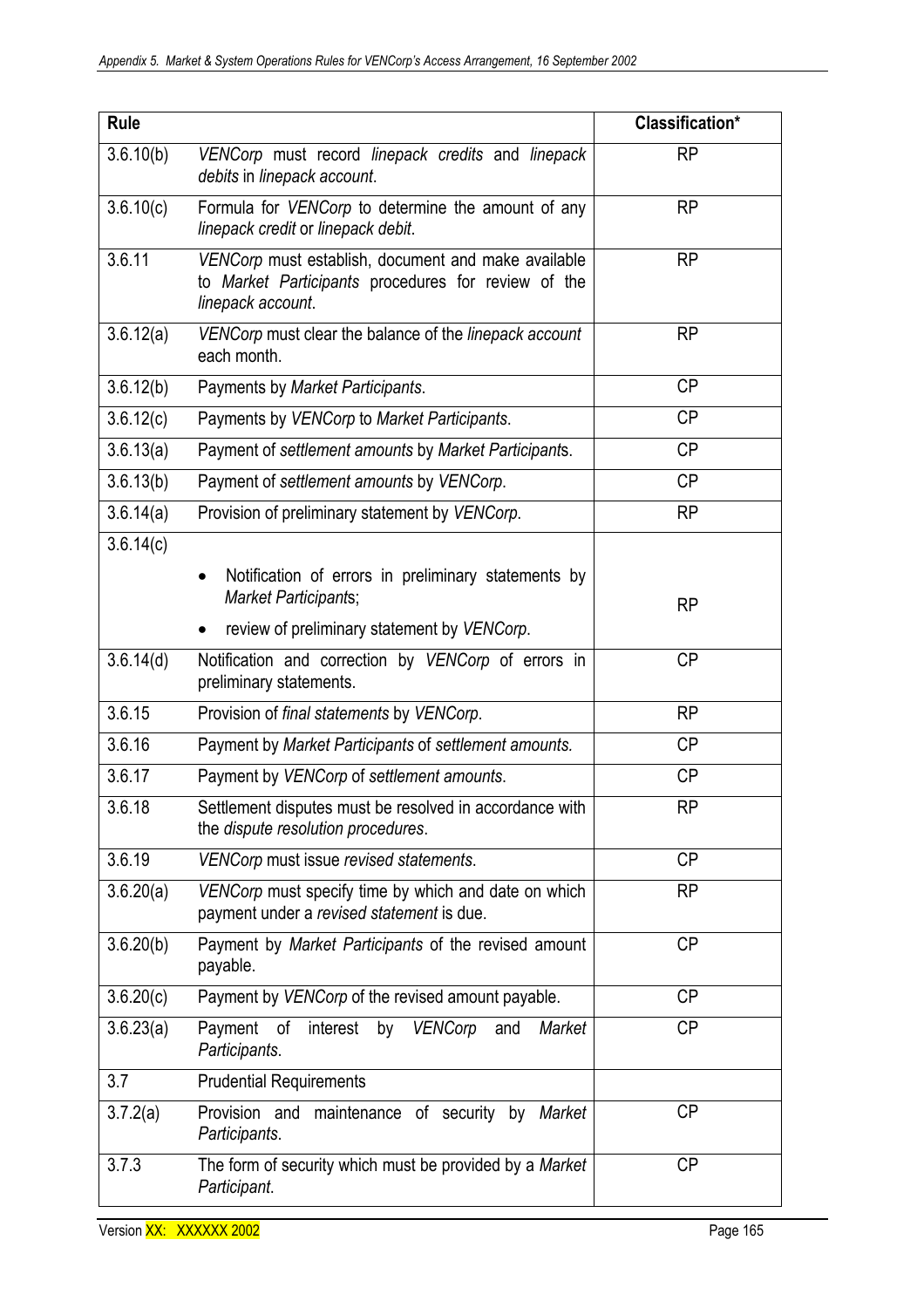| <b>Rule</b>           |                                                                                                                                        | Classification* |
|-----------------------|----------------------------------------------------------------------------------------------------------------------------------------|-----------------|
| 3.7.4(a)              | VENCorp must determine and confirm each Market<br>Participant's minimum exposure.                                                      | <b>RP</b>       |
| 3.7.4(c)              | Market Participants must procure that at all times<br>security held by VENCorp is not less than their minimum<br>exposure.             | <b>CP</b>       |
| 3.7.5(a)              | Provision of replacement security by Market Participant.                                                                               | <b>CP</b>       |
| 3.7.5(b)              | If Market Participant fails to comply, VENCorp must give<br>an Market Participant a suspension notice.                                 | <b>RP</b>       |
| 3.7.6(a)              | VENCorp must notify Market Participant if it exercises<br>rights in accordance with clause 3.6.21 (issue of default<br>notice).        | <b>RP</b>       |
| 3.7.6(b)              | Market Participant must provide additional security.                                                                                   | <b>CP</b>       |
| 3.7.6(c)              | VENCorp must give Market Participant a suspension<br>notice if it fails to comply.                                                     | <b>RP</b>       |
| $3.7.7(a)$ , (b), (c) |                                                                                                                                        | <b>RP</b>       |
|                       | Publication of suspension notices and revocation by<br>VENCorp.                                                                        |                 |
| 3.7.7(e)              | Market Participants must comply with suspension<br>notices.                                                                            | <b>CP</b>       |
| 3.7.7(g)              | Publication of notices by VENCorp.                                                                                                     | <b>RP</b>       |
| 3.7.7(h)              | deregister<br>suspended<br><b>VENCorp</b><br>must<br>Market<br>Participants where incapable of rectifying default event or<br>failure. | <b>RP</b>       |
| 3.7.8                 | Setting of trading limits by VENCorp.                                                                                                  | <b>RP</b>       |
| 3.7.9                 | Monitoring of exposures by VENCorp and notification by<br>VENCorp.                                                                     | RP              |
| 3.7.10(a)             | Making of margin calls by VENCorp.                                                                                                     | <b>RP</b>       |
| 3.7.10(b)             | Satisfaction of margin calls by Market Participants.                                                                                   | <b>CP</b>       |
| 3.7.10(e)             | VENCorp must give Market Participant a suspension<br>notice if Market Participant fails to satisfy a margin call.                      | <b>RP</b>       |
| 3.7.11                | Information to be treated as confidential by VENCorp.                                                                                  | <b>RP</b>       |
| 3.8                   | <b>VENCorp to apply GST</b>                                                                                                            | <b>CP</b>       |
| 4.                    | <b>TECHNICAL MATTERS</b>                                                                                                               |                 |
| 4.1                   | Connection to the Transmission System                                                                                                  |                 |
| 4.1.3                 | Obligations of Transmission Pipeline Owner.                                                                                            | <b>CP</b>       |
| 4.1.4                 | Obligations of VENCorp.                                                                                                                | <b>RP</b>       |
| 4.1.5                 | Obligations of Connected Parties.                                                                                                      | <b>CP</b>       |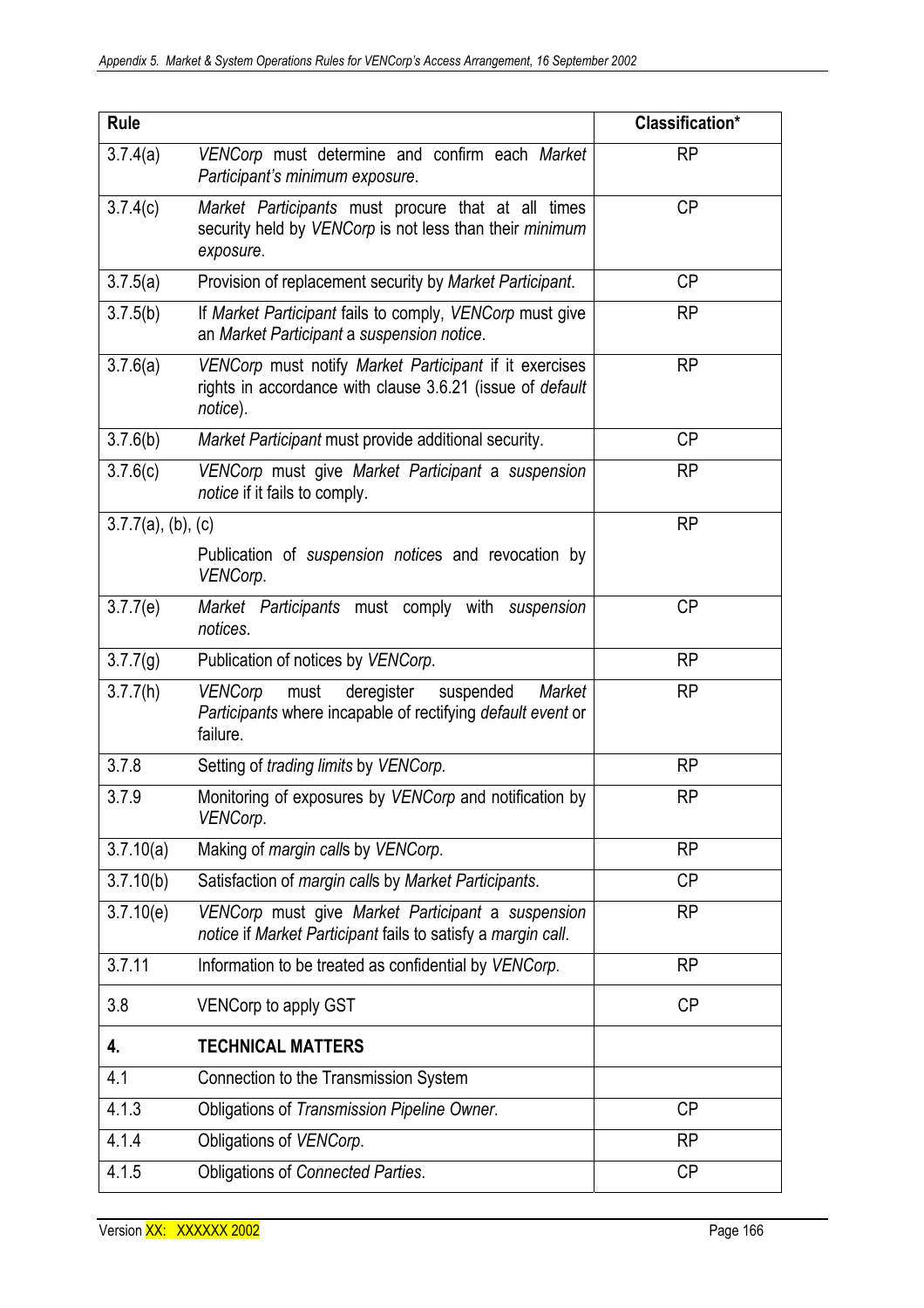| <b>Rule</b> |                                                                                                                               | Classification* |
|-------------|-------------------------------------------------------------------------------------------------------------------------------|-----------------|
| 4.1.6(d)    | VENCorp must determine application fee for connection.                                                                        | <b>RP</b>       |
| 4.1.7(a)    | Submission of information by Transmission Pipeline<br>Owner to VENCorp.                                                       | <b>CP</b>       |
|             | 4.1.7(b) & (d) VENCorp obligations in relation to approval/rejection of<br>connection.                                        | <b>RP</b>       |
| 4.1.7(e)    | Provision of information by Transmission Pipeline Owner<br>and Connection Applicant.                                          | <b>CP</b>       |
| 4.1.7(f)    | VENCorp must determine connection principles and<br>procedures and incorporate into these Rules.                              | <b>RP</b>       |
| 4.1.7(g)    | VENCorp must <i>publish</i> connection guidelines.                                                                            | <b>RP</b>       |
| 4.1.8(a)    | Transmission Pipeline Owner must prepare and make<br>offer to connect.                                                        | <b>CP</b>       |
| 4.1.8(b)    | The offer to <i>connect</i> must contain the proposed terms<br>and conditions for connection to the transmission<br>system.   | <b>CP</b>       |
| 4.1.8(c)    | Offer to connect must satisfy certain conditions.                                                                             | <b>CP</b>       |
| 4.1.8(d)    | Transmission Pipeline Owner must use reasonable<br>endeavours to provide an offer in accordance with<br>certain requirements. | <b>CP</b>       |
| 4.1.8(e)    | Conduct of negotiations between Transmission Pipeline<br>Owner and Connection Applicant must be in good faith.                | <b>CP</b>       |
| 4.1.8(f)    | Offer to <i>connect</i> must define the basis for determining<br>charges.                                                     | <b>CP</b>       |
| 4.1.9(a)    | Obligations of Connection Applicant if Connection<br>Applicant accepts offer.                                                 | <b>CP</b>       |
| 4.1.9(c)    | Connection agreement must be based on the offer to<br>connect.                                                                | <b>CP</b>       |
| 4.1.10(a)   | Connection agreement must not be entered unless<br>approved by VENCorp.                                                       | <b>CP</b>       |
| 4.1.10(b)   | Submission of connection agreement by Transmission<br>Pipeline Owner to VENCorp.                                              | <b>CP</b>       |
| 4.1.10(c)   | Provision of information by Transmission Pipeline Owner<br>to VENCorp.                                                        | <b>CP</b>       |
| 4.1.10(d)   | Approval or rejection of connection agreement by<br>VENCorp within ten business days.                                         | <b>RP</b>       |
| 4.1.10(f)   | Provision of information by Transmission Pipeline Owner<br>and Connection Applicant.                                          | <b>CP</b>       |
| 4.1.11      | Transmission Pipeline Owner must consult<br>with<br>VENCorp in relation to proposed connection.                               | <b>CP</b>       |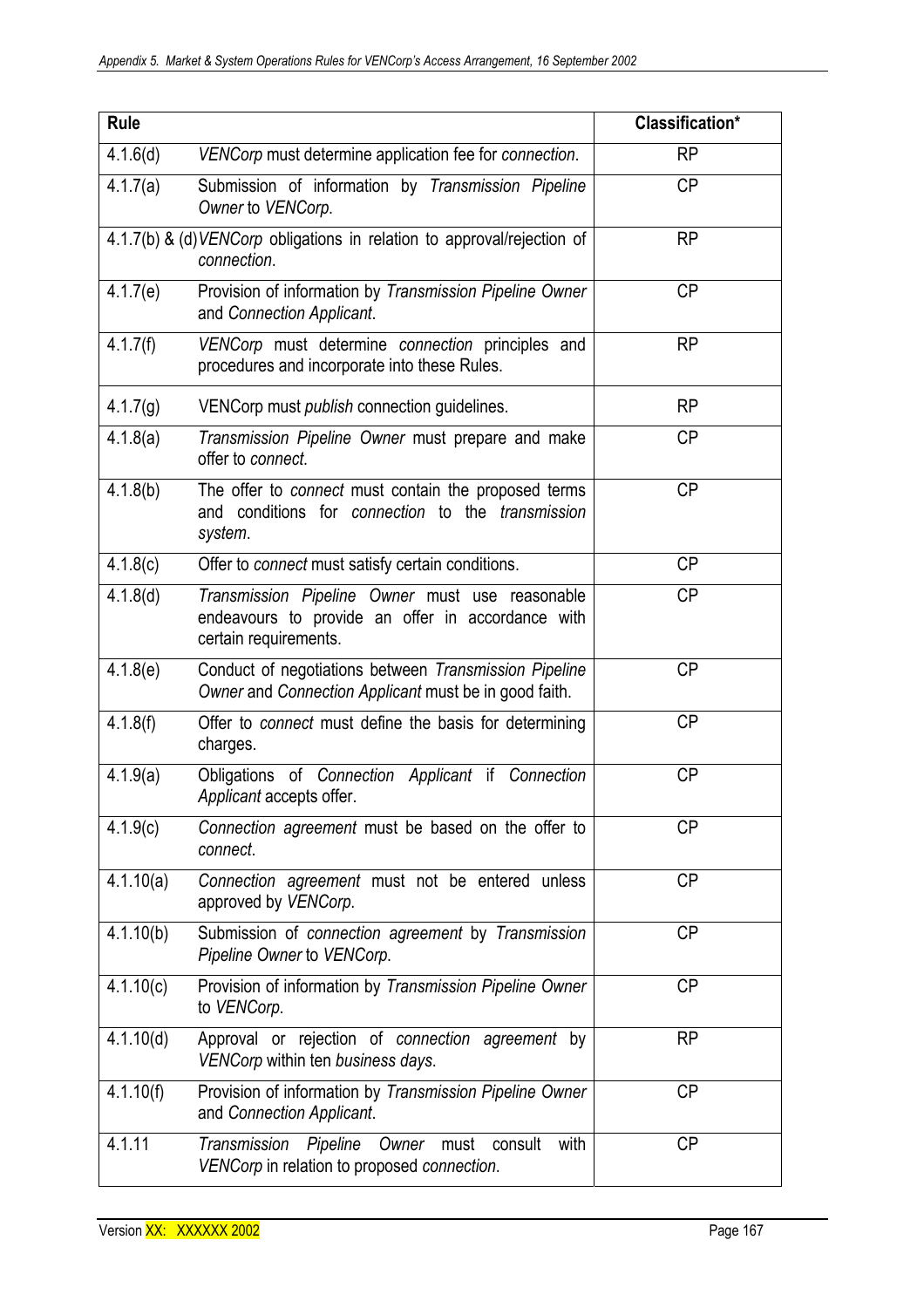| <b>Rule</b>      |                                                                                                                                             | Classification* |
|------------------|---------------------------------------------------------------------------------------------------------------------------------------------|-----------------|
| 4.1.12(a)        | Information must be prepared, given and used in<br>$\bullet$<br>good faith.<br>Information must be treated as confidential and<br>$\bullet$ | <b>CP</b>       |
|                  | protected from disclosure.                                                                                                                  |                 |
| 4.1.12(b)        | Notification of change to information by Transmission<br><b>Pipeline Owner/Connection Applicant.</b>                                        | <b>CP</b>       |
| 4.1.13           | Interconnecting Pipeline<br>Owner must enter<br>into<br>connection agreement.                                                               | <b>CP</b>       |
| 4.2              | <b>LNG Storage</b>                                                                                                                          |                 |
| 4.2.2(a)         | VENCorp is responsible for scheduling of LNG injection<br>offers and managing LNG reserve.                                                  | <b>RP</b>       |
| 4.2.2(b)         | VENCorp must establish committee to review VENCorp's<br>entitlement to LNG reserve.                                                         | <b>RP</b>       |
| 4.2.3            | Obligations of the LNG Storage Provider.                                                                                                    | <b>CP</b>       |
|                  | 4.2.4(a), (b) Provision of information by LNG Storage Provider to<br>VENCorp in relation to BOC Agreement.                                  | <b>CP</b>       |
| 4.2.4(d)         | LNG Storage Provider must not terminate/vary BOC<br>Agreement without consent of VENCorp.                                                   | <b>CP</b>       |
| 4.2.5(a)         | VENCorp must not adversely affect BOC's LNG storage<br>entitlement.                                                                         | <b>RP</b>       |
| 4.2.5(b)         | Provision of LNG storage capacity by LNG Storage<br>Provider.                                                                               | <b>CP</b>       |
| 4.2.5(c)         | LNG storage capacity must be made available to<br>VENCorp.                                                                                  | <b>CP</b>       |
| 4.2.5(d)         | Market Participant must hold LNG storage capacity in<br>order to use LNG storage facility.                                                  | <b>CP</b>       |
| 4.2.5(e)         | LNG Storage Provider must maintain register.                                                                                                | <b>CP</b>       |
| 4.2.6(b)         | Market Participant may not transfer LNG storage/stock<br>under certain conditions.                                                          | <b>CP</b>       |
| 4.2.6(d)         | LNG Storage Provider must not reject transfer which<br>satisfies requirements.                                                              | <b>CP</b>       |
| $4.2.6(e)$ , (f) | Notification of proposed LNG storage transfer by<br>transferor and transferee.                                                              | <b>CP</b>       |
| 4.2.6(g)         | Registration of LNG storage transfer by LNG Storage<br>Provider and notification to VENCorp.                                                | <b>CP</b>       |
| 4.2.6(i)         | Registration by LNG Storage Provider of cessation of<br>entitlement to LNG storage capacity.                                                | <b>CP</b>       |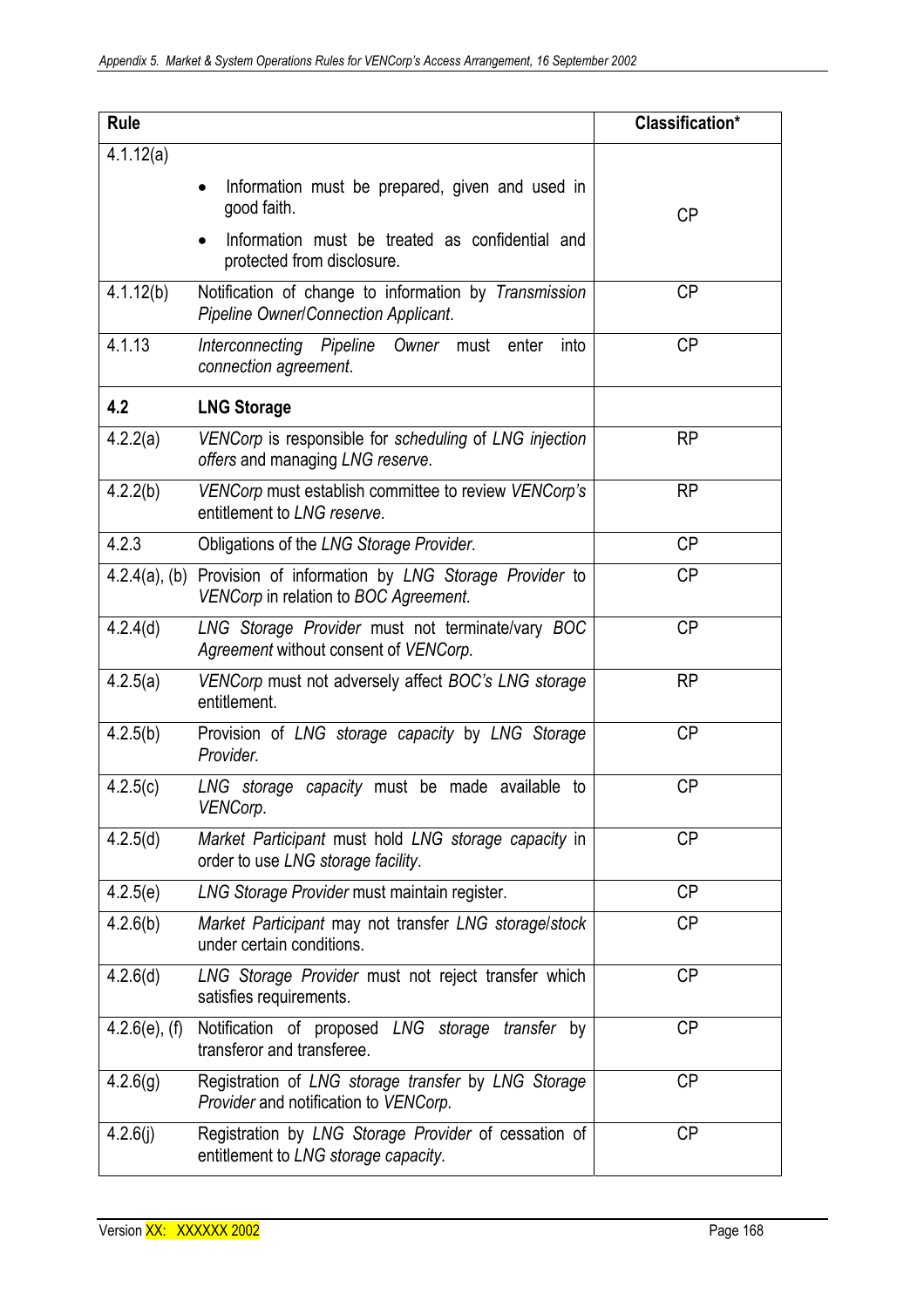| <b>Rule</b>    |                                                                                                                                                                                                                                                | Classification* |
|----------------|------------------------------------------------------------------------------------------------------------------------------------------------------------------------------------------------------------------------------------------------|-----------------|
| 4.2.7(a)       | LNG Storage Provider must order maximum quantity of<br>gas.                                                                                                                                                                                    | <b>CP</b>       |
| 4.2.7(c)       | Determination of quantity of gas by LNG Storage<br>Provider and notification to VENCorp.                                                                                                                                                       | <b>CP</b>       |
| 4.2.8(a)       | Market Participants must submit LNG injection offers.                                                                                                                                                                                          | <b>CP</b>       |
| $4.2.8(b)-(d)$ | VENCorp's obligations in relation to the acceptance and<br>scheduling of LNG injection offers.                                                                                                                                                 | <b>RP</b>       |
| 4.2.9(a)       | VENCorp may utilise LNG Reserve in accordance with<br>this clause.                                                                                                                                                                             | <b>RP</b>       |
| 4.2.9(b)       | Compliance by LNG Storage Provider with VENCorp<br>directions.                                                                                                                                                                                 | <b>CP</b>       |
| 4.2.9(c)       | Review of LNG Reserve by VENCorp.                                                                                                                                                                                                              | <b>RP</b>       |
| 4.2.9(d)       | Consultation by VENCorp with Market Participants and<br>LNG Storage Provider for the purpose of carrying out<br>review of LNG reserve.                                                                                                         | <b>RP</b>       |
| 4.2.9(e)       | Action which must be taken by LNG Storage Provider<br>and Market Participants.                                                                                                                                                                 | <b>CP</b>       |
| 4.2.10(a)      | Establishment and operation of information exchange<br>system by LNG Storage Provider and VENCorp.                                                                                                                                             | <b>RP</b>       |
| 4.2.10(d)      | Provision of information referred to in clause 4.2.7(d) by<br>VENCorp on request.                                                                                                                                                              | <b>RP</b>       |
| 4.3            | <b>Gas Quality</b>                                                                                                                                                                                                                             |                 |
| 4.3.1(b)       | VENCorp is responsible for ensuring gas complies with<br>prescribed specifications.                                                                                                                                                            | <b>RP</b>       |
| 4.3.1(d)       | Participants must comply with gas quality specifications.                                                                                                                                                                                      | CP              |
| 4.3.1(e)       | Requirement of gas quality monitoring at all system<br>injection points.                                                                                                                                                                       | <b>CP</b>       |
| 4.3.2(b)(1)    | If VENCorp considers contract not being complied with or<br>that conditions can no longer be satisfied, VENCorp must<br>notify Market Participants that gas quality standards no<br>longer approved (and VENCorp may refuse to accept<br>gas). | <b>RP</b>       |
| 4.3.2(b)(2)    | Market Participant must not inject any further gas.                                                                                                                                                                                            | <b>CP</b>       |
| 4.3.3(a)       | Provision<br>of<br>quality monitoring<br>gas<br>system<br>by<br><b>Transmission Pipeline Owner.</b>                                                                                                                                            | <b>CP</b>       |
| 4.3.3(b)       | Gas quality monitoring system must be approved by<br>VENCorp.                                                                                                                                                                                  | <b>CP</b>       |
| 4.3.3(c)       | Gas quality monitoring system must perform certain<br>functions.                                                                                                                                                                               | <b>CP</b>       |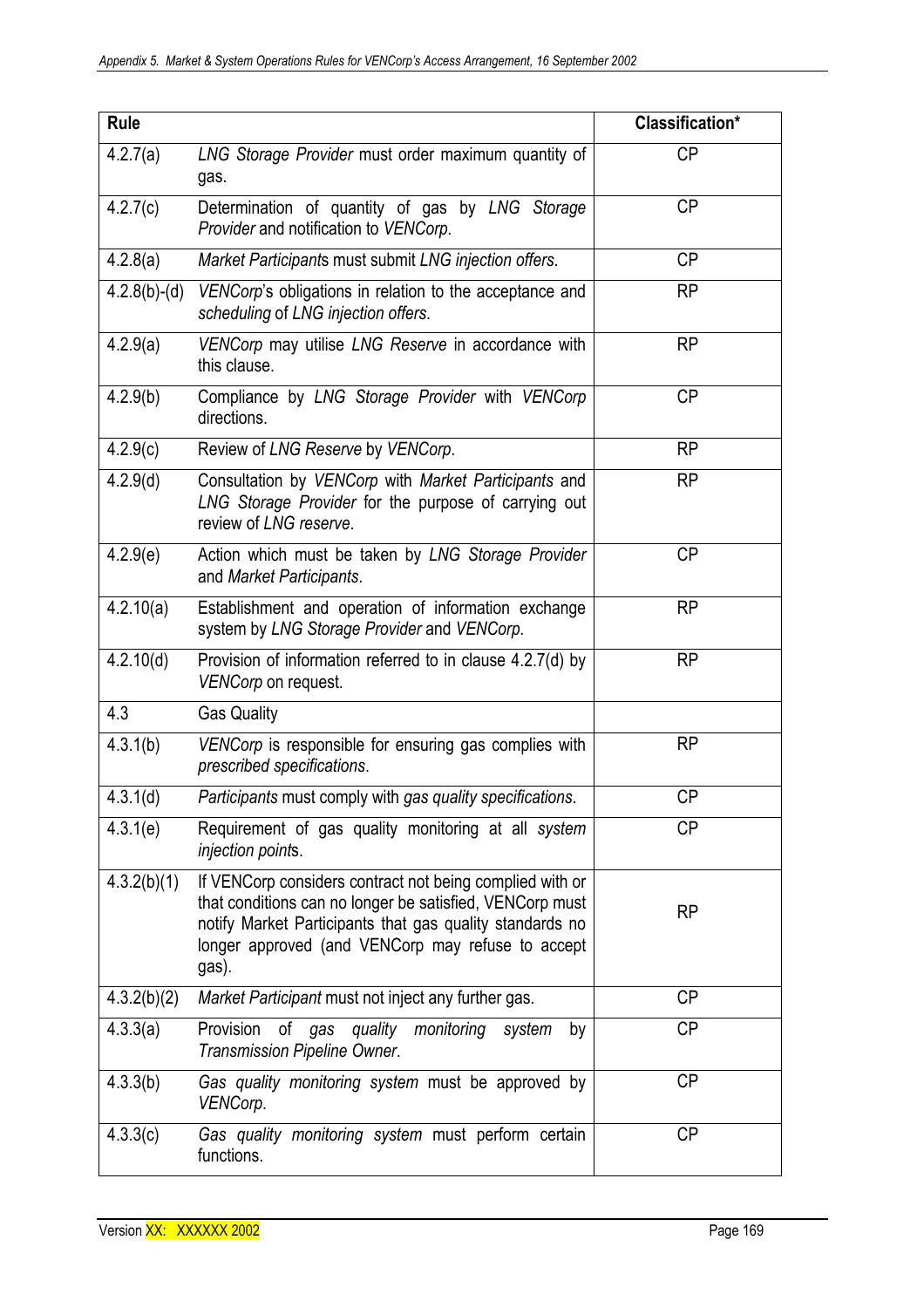| <b>Rule</b> |                                                                                                                                                                                              | Classification* |
|-------------|----------------------------------------------------------------------------------------------------------------------------------------------------------------------------------------------|-----------------|
| 4.3.3(d)    | Gas quality monitoring system must include certain<br>equipment.                                                                                                                             | <b>CP</b>       |
| 4.3.3(e)    | Provider of gas quality monitoring system must ensure<br>data transmitted in form and manner compatible with<br>database.                                                                    | <b>CP</b>       |
| 4.3.3(f)    | Submission of plan to VENCorp by provider of gas<br>quality monitoring system.                                                                                                               | <b>CP</b>       |
| 4.3.3(g)    | Provision of information by provider of the gas quality<br>monitoring system and payment of costs by party<br>requesting information.                                                        | <b>CP</b>       |
| 4.3.4(a)    | Participant must use reasonable endeavours to ensure<br>that any gas complies with the gas quality specifications.                                                                           | <b>CP</b>       |
| 4.3.4(c)    | VENCorp must not refuse to accept gas which complies<br>with gas quality specifications.                                                                                                     | <b>RP</b>       |
| 4.3.4(d)    | Notification by Participants if aware gas does not comply<br>with gas quality specifications.                                                                                                | <b>CP</b>       |
| 4.3.4(f)    | Notification by VENCorp if it intends to accept off-<br>specification gas.                                                                                                                   | <b>RP</b>       |
| 4.4         | Metering                                                                                                                                                                                     |                 |
| 4.4.1(e)(3) | Costs of new metering installations, modifications to<br>existing metering installations and decommissioning to<br>be borne by affected Participant.                                         | <b>CP</b>       |
| 4.4.3(c)    | Agreement by Participants under this clause must not be<br>unreasonably withheld.                                                                                                            | <b>CP</b>       |
| 4.4.3(d)    | A person who is not a <i>Participant</i> may only be a<br>responsible person if it agrees with VENCorp to be<br>bound by this clause and other conditions VENCorp may<br>reasonably require. | <b>CP</b>       |
| 4.4.3(e)    | Notification by person who would otherwise be the<br>responsible person.                                                                                                                     | <b>CP</b>       |
| 4.4.4       | Obligations of responsible person.                                                                                                                                                           | <b>CP</b>       |
| 4.4.5       | Affected Participant may provide additional equipment<br>provided<br>such equipment complies with<br>certain<br>requirements.                                                                | <b>CP</b>       |
| 4.4.6       | Metering<br>installation<br>with<br>comply<br>certain<br>must<br>requirements.                                                                                                               | <b>CP</b>       |
| 4.4.7       | Responsible person must ensure metering installation is<br>located as close as practicable to relevant point.                                                                                | <b>CP</b>       |
| 4.4.8       | Accuracy requirements for metering installation.                                                                                                                                             | <b>CP</b>       |
| 4.4.9(b)    | Responsible person must ensure metering installation is<br>calibrated in accordance with schedule.                                                                                           | <b>CP</b>       |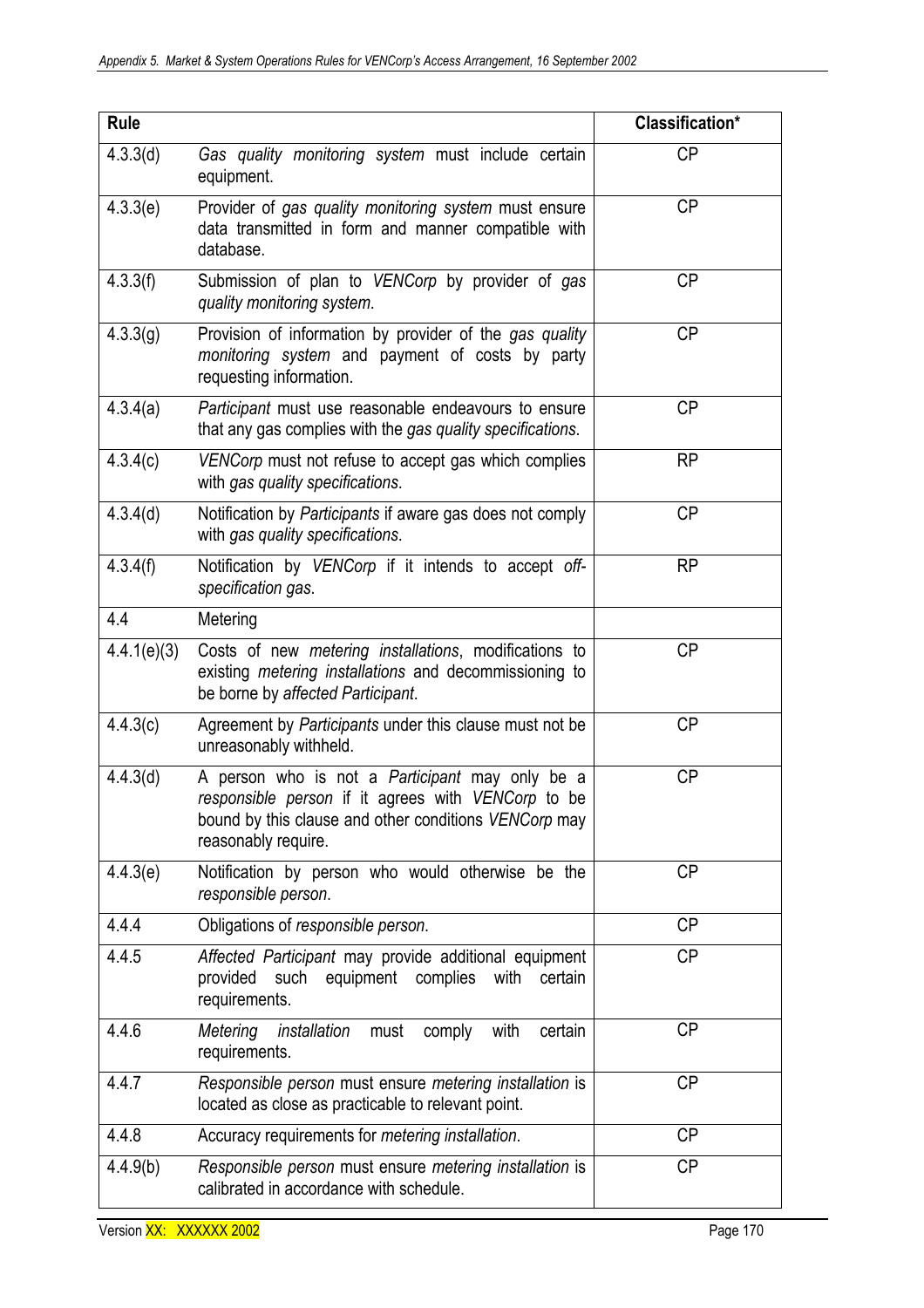| <b>Rule</b>       |                                                                                                                                                                      | Classification* |
|-------------------|----------------------------------------------------------------------------------------------------------------------------------------------------------------------|-----------------|
| 4.4.9(c)          | VENCorp must review calibration requirements and<br>publish changes.                                                                                                 | <b>RP</b>       |
| 4.4.9(d)          | Establishment of calibration procedures by responsible<br>person.                                                                                                    | <b>CP</b>       |
| 4.4.9(f)          | Making of results of tests available by responsible<br>person.                                                                                                       | <b>CP</b>       |
| 4.4.9(h)          | Responsible person must permit representatives to be<br>present at calibration.                                                                                      | <b>CP</b>       |
| 4.4.9(i)          | Responsible person must give notice of calibration.                                                                                                                  | <b>CP</b>       |
| 4.4.9(i)          | Notification by affected Participants who wish to have<br>representative present. Parties must use reasonable<br>endeavours to agree time and date.                  | <b>CP</b>       |
| 4.4.9(m)          | Cost of calibration must be borne by person requiring<br>calibration or responsible person.                                                                          | <b>CP</b>       |
| 4.4.9(n)          | Monitoring of metering installations by responsible<br>person on regular basis.                                                                                      | <b>CP</b>       |
| 4.4.9(0)          | Obligations of responsible person if it becomes aware<br>that the accuracy of a metering installation does not<br>comply with clause 4.4.                            | <b>CP</b>       |
| 4.4.9(p)          | Obligation of responsible person to provide report and<br>estimate quantity of gas transferred after it becomes<br>aware of any matter described in clause 4.4.9(o). | <b>CP</b>       |
| 4.4.9(q)          | Notification by responsible person of modification,<br>adjustment, etc, of metering installations.                                                                   | <b>CP</b>       |
| 4.4.10(a)         | Protection of <i>metering installation</i> by <i>responsible</i> person.                                                                                             | <b>CP</b>       |
| 4.4.10(b)         | Notification by Participant if evidence of tampering found.                                                                                                          | <b>CP</b>       |
| 4.4.10(c)         | Testing by responsible person if evidence that accuracy<br>might have been affected by tampering.                                                                    | <b>CP</b>       |
| 4.4.10(d)         | Payment of costs by a Participant who interferes with a<br>metering installation without approval.                                                                   | <b>CP</b>       |
| 4.4.11            | Protection of metering data by responsible person.                                                                                                                   | <b>CP</b>       |
| $4.4.12(a)$ , (b) |                                                                                                                                                                      | <b>CP</b>       |
|                   | confirmation<br><b>Notification</b><br>and<br>to<br>VENCorp<br>by<br>a<br>responsible person of changes to parameters or settings.                                   |                 |
| 4.4.12(c)         | Recording of changes to parameters or settings by<br>VENCorp in metering register.                                                                                   | <b>RP</b>       |
| 4.4.13(a)         | Responsible person must ensure that the metering<br>installation complies with this clause 4.4.13.                                                                   | <b>CP</b>       |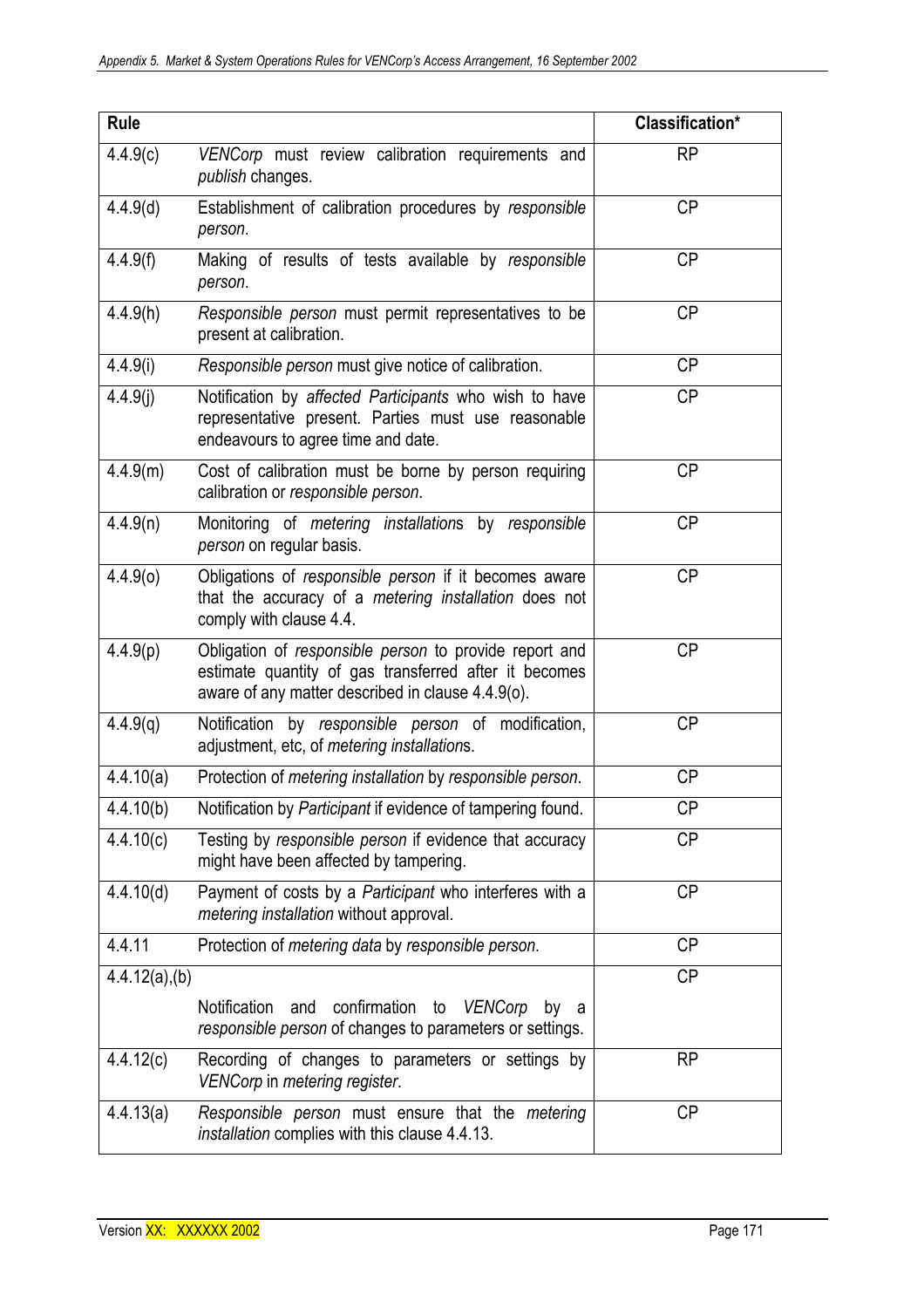| <b>Rule</b>             |                                                                                                                                  | Classification* |
|-------------------------|----------------------------------------------------------------------------------------------------------------------------------|-----------------|
| $4.4.13(b)$ , (c) & (e) |                                                                                                                                  | <b>CP</b>       |
|                         | Metering installations must be capable of determining the<br>energy content.                                                     |                 |
| 4.4.13(g)               | Determination by VENCorp of the source of data used for<br>determining the energy content of gas.                                | <b>RP</b>       |
| 4.4.13(h)               | VENCorp's obligations associated with determining<br>appropriate source of data.                                                 | <b>RP</b>       |
| 4.4.13(i)               | VENCorp to ensure heating values are to be applied.                                                                              | <b>RP</b>       |
| 4.4.13(j)               | Data must be averaged and applied by responsible<br>person for the purpose of measuring energy content of<br>gas.                | <b>CP</b>       |
| 4.4.13(k)               | Metering installation must be capable of recording<br>metering data transmitted to metering database.                            | <b>CP</b>       |
| 4.4.14(a)               | Responsible person must procure that metering data is<br>transmitted to metering database.                                       | <b>CP</b>       |
| 4.4.14(b)               | Responsible person to procure repairs are made to<br>metering installations.                                                     | <b>CP</b>       |
| 4.4.14(c)               | Advice by Participant to VENCorp of metering installation<br>malfunction or defect.                                              | <b>CP</b>       |
| 4.4.15(a)               | Meter clocks must be referenced to Australian Eastern<br>Standard Time.                                                          | <b>CP</b>       |
| 4.4.15(b)               | Metering data must be set within specified accuracy<br>limits.                                                                   | <b>CP</b>       |
| 4.4.16(a)               | Provision of pulse outputs by responsible person.                                                                                | <b>CP</b>       |
| 4.4.16(b)               | Payment of costs by person requesting the pulse output.                                                                          | <b>CP</b>       |
| 4.4.17                  | Protection of data in <i>metering installation</i> by <i>responsible</i><br>person.                                              | <b>CP</b>       |
| 4.4.18(a)               | VENCorp must collect metering data so as to determine<br>certain matters.                                                        | <b>RP</b>       |
| 4.4.18(b)               | Participants to use reasonable endeavours to provide<br>metering data.                                                           | <b>CP</b>       |
|                         | 4.4.18(c), (d) Obligation of responsible person to ensure data capable<br>of transmission/accessible by VENCorp.                 | <b>CP</b>       |
| 4.4.19                  | Creation of <i>installation</i> database by responsible person<br>and ensuring VENCorp and affected Participants have<br>access. | <b>CP</b>       |
| 4.4.20                  | Creation and maintenance of metering database and<br>granting of access to metering database by VENCorp.                         | <b>RP</b>       |
|                         | 4.4.21(a),(b) Maintenance of metering register by VENCorp.                                                                       | <b>RP</b>       |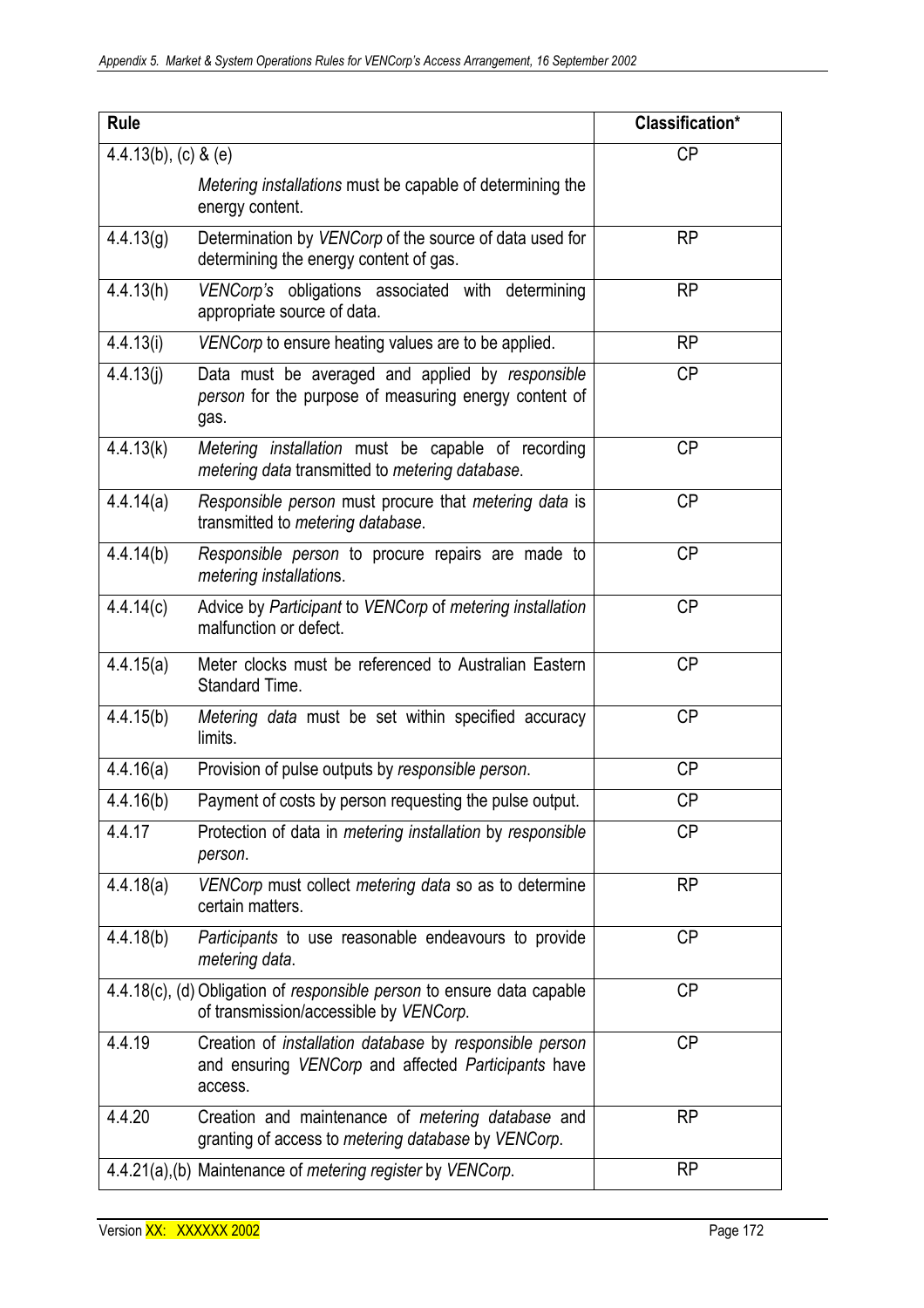| <b>Rule</b>                 |                                                                                                                                                   | Classification* |
|-----------------------------|---------------------------------------------------------------------------------------------------------------------------------------------------|-----------------|
|                             | 4.4.21(c)(1) Advice by VENCorp if information in metering register<br>indicates that a metering installation does not comply<br>with this clause. | <b>RP</b>       |
|                             | $4.4.21(c)(2)$ Obligation of responsible person to procure that the<br>metering installation does comply.                                         | <b>CP</b>       |
| $4.4.21$ (ca), $4.4.21$ (d) |                                                                                                                                                   |                 |
|                             | Deleted by notice placed in the Government Gazette<br>dated XXXXX                                                                                 |                 |
| 4.4.22(e)                   | Responsible person to ensure congestion does not<br>occur.                                                                                        | <b>CP</b>       |
| 4.4.22(f)                   | Responsibility of responsible person to ensure that<br>persons have access.                                                                       | <b>CP</b>       |
| 4.4.22(g)                   | Obligation of responsible person to provide local reading.                                                                                        | <b>CP</b>       |
| 4.4.23                      | Payment for access to metering data by Participant to<br>whom access provided.                                                                    | <b>CP</b>       |
| $4.4.24(a)-(f), (h)$        |                                                                                                                                                   | <b>RP</b>       |
|                             | Validation and substitution of <i>metering data</i> by VENCorp.                                                                                   |                 |
| 4.4.24(g)                   | Obligations of affected Participant and VENCorp if an<br>affected Participant disputes a substitution made by<br>VENCorp.                         | <b>RP</b>       |
| 4.4.25                      | Obligation of Participants to ensure passwords and<br>metering data are treated as confidential information.                                      | <b>CP</b>       |
| 4.4.26(a)                   | Metering data must be used by VENCorp as the primary<br>source of data for settlements.                                                           | <b>RP</b>       |
| 4.4.26(c)                   |                                                                                                                                                   |                 |
|                             | Where metering installation used for additional<br>purpose, must not be inconsistent with, or cause                                               | <b>CP</b>       |
|                             | Participant to breach Rules or laws;                                                                                                              | <b>CP</b>       |
|                             | Responsible person must co-ordinate with persons<br>who use metering installation for other purposes.                                             |                 |
| 4.4.27(2), 4.4.28           |                                                                                                                                                   |                 |
|                             | VENCorp must undertake review of the metering<br>provisions.                                                                                      | <b>RP</b>       |
| 5.                          | <b>MARKET INFORMATION AND SYSTEM PLANNING</b>                                                                                                     |                 |
| 5.1                         | <b>Market Information</b>                                                                                                                         |                 |
| 5.1.1(b)                    | Information concerning the operation of the <i>market</i> must<br>be made available by VENCorp. VENCorp may charge a<br>fee.                      | <b>RP</b>       |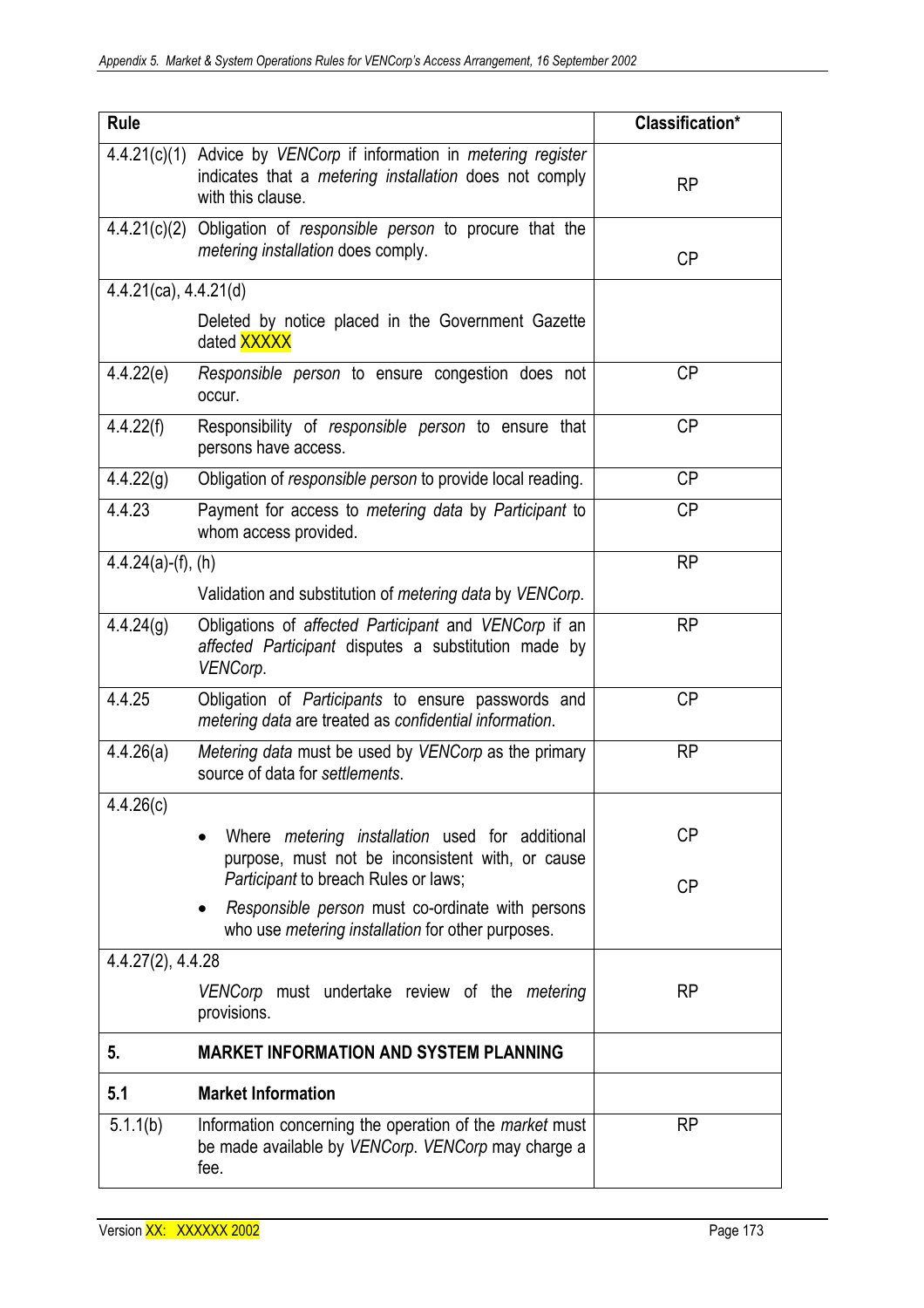| <b>Rule</b>           |                                                                                                                                                                   | Classification* |
|-----------------------|-------------------------------------------------------------------------------------------------------------------------------------------------------------------|-----------------|
| 5.1.1(c)              | Information in relation to the <i>market price</i> must be made<br>available by VENCorp.                                                                          | <b>RP</b>       |
| 5.1.2(a)              | All information by Participants to VENCorp must be<br>provided by means of the electronic communication<br>system.                                                | <b>CP</b>       |
| $\overline{5}.1.2(b)$ | Information must be provided using templates.                                                                                                                     | <b>CP</b>       |
| 5.1.2(c)              | Information must be time stamped by VENCorp.                                                                                                                      | <b>RP</b>       |
| 5.1.2(e)              | Development of electronic communication procedures by<br>VENCorp.                                                                                                 | <b>RP</b>       |
| 5.1.3                 | publication<br>Establishment,<br>maintenance<br>of<br>and<br>Participant data by VENCorp.                                                                         | <b>RP</b>       |
| 5.1.4                 | Publication of schedules by VENCorp.                                                                                                                              | <b>RP</b>       |
| 5.1.5                 | Market information must be made available by VENCorp.                                                                                                             | <b>RP</b>       |
| 5.1.6                 | VENCorp must retain records for seven years.                                                                                                                      | <b>RP</b>       |
| 5.1.7                 | VENCorp must arrange for a Review.                                                                                                                                | <b>RP</b>       |
| $5.2.1(b)$ , (c), (d) |                                                                                                                                                                   |                 |
|                       | VENCorp must provide planning reviews and use<br>reasonable endeavours to ensure that planning reviews<br>accurately reflect the information provided to VENCorp. | <b>RP</b>       |
| 5.2.2                 | Preparation and provision of annual planning reviews by<br>VENCorp.                                                                                               | <b>RP</b>       |
| 5.2.3(a)              | Preparation and provision of biannual planning reviews<br>by VENCorp.                                                                                             | <b>RP</b>       |
| $5.2.3(b)$ , (c), (d) |                                                                                                                                                                   |                 |
|                       | Information which must be included by VENCorp in the<br>biannual planning reviews.                                                                                | <b>RP</b>       |
| 5.2.3(e)              | VENCorp must update biannual planning review if<br>previous review becomes materially inaccurate.                                                                 | <b>RP</b>       |
| $5.2.4(a)-(e)$        | Provision of forecasts by Participants.                                                                                                                           | <b>CP</b>       |
| 5.2.4(f)              | Confidentiality obligations of VENCorp.                                                                                                                           | RP              |
| 5.2.4(h)              | Obligations of Participants to provide information in good<br>faith and to ensure the information is accurate.                                                    | <b>CP</b>       |
| 5.2.6(a)              | Co-ordination of maintenance by VENCorp to ensure<br>system security.                                                                                             | <b>RP</b>       |
| 5.2.6(b)              | Development of operating procedures by VENCorp.                                                                                                                   | <b>RP</b>       |
| 5.2.6(c)              | Obligation of Transmission Pipeline Owner to act in<br>accordance with forecasts.                                                                                 | <b>CP</b>       |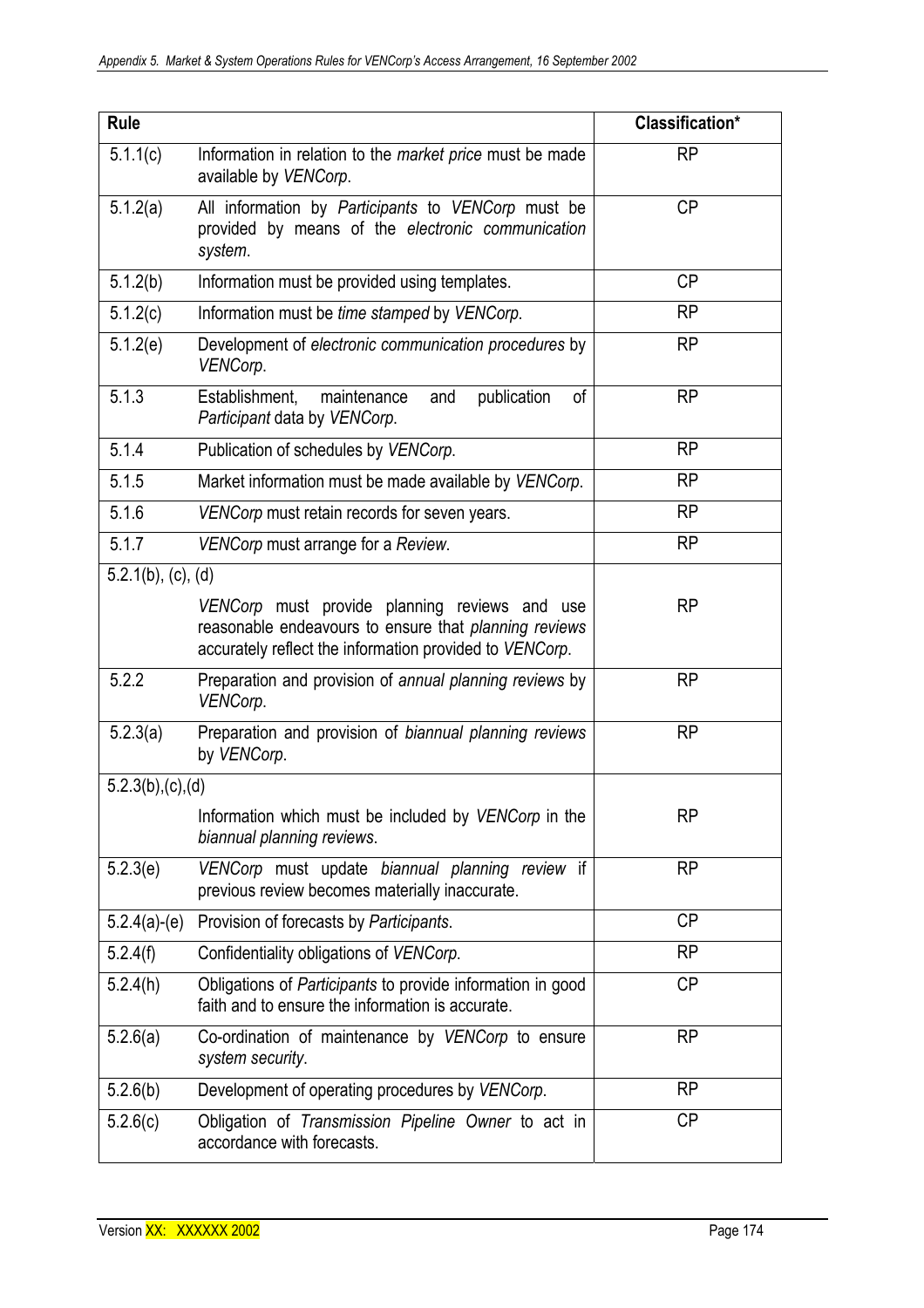| <b>Rule</b>                                                                                                                                                               |                                                                                                                                                              | Classification* |  |
|---------------------------------------------------------------------------------------------------------------------------------------------------------------------------|--------------------------------------------------------------------------------------------------------------------------------------------------------------|-----------------|--|
| 5.2.6(d)                                                                                                                                                                  |                                                                                                                                                              |                 |  |
|                                                                                                                                                                           | Obligation of Pipeline Owner/Storage Providers to                                                                                                            | <b>CP</b>       |  |
|                                                                                                                                                                           | act in accordance with forecasts.                                                                                                                            | <b>CP</b>       |  |
|                                                                                                                                                                           | Co-operation by Pipeline Owners/Storage Providers.                                                                                                           |                 |  |
| 5.2.6(f)                                                                                                                                                                  | Provision of information by Pipeline Owners/Storage<br>Providers if breakdown or potential breakdown of<br>equipment.                                        | <b>CP</b>       |  |
| 5.2.6(g)                                                                                                                                                                  | Provision of details of defect in equipment by VENCorp.                                                                                                      | <b>RP</b>       |  |
| 5.3                                                                                                                                                                       | <b>MDQ</b> authorisation                                                                                                                                     |                 |  |
|                                                                                                                                                                           | 5.3.1(a), (b) VENCorp and a Transmission Pipeline Owner must enter<br>into a service envelope agreement.                                                     | <b>CP</b>       |  |
| 5.3.1(d)                                                                                                                                                                  | VENCorp and Transmission Pipeline Owner must supply<br>information requested by independent person.                                                          | <b>RP</b>       |  |
| 5.3.1(f)                                                                                                                                                                  | VENCorp and Transmission Pipeline Owner must ensure<br>resolution of disagreement reflected in service envelope<br>agreement.                                | <b>CP</b>       |  |
| 5.3.2(a)<br><b>RP</b><br>VENCorp must allocate authorised MDQ.                                                                                                            |                                                                                                                                                              |                 |  |
| [5.3.2(b) deleted: Order in Council dated 10 March, published<br>in the Government Gazette dated 11 March 1999]                                                           |                                                                                                                                                              |                 |  |
| 5.3.2(c)                                                                                                                                                                  | VENCorp must notify Market Participants to whom<br>authorised MDQ is allocated.                                                                              | <b>RP</b>       |  |
| 5.3.2(d)                                                                                                                                                                  | A Retailer must notify its Customers of the Customer's<br>authorised MDQ.                                                                                    | <b>CP</b>       |  |
| 5.3.2(e)                                                                                                                                                                  | VENCorp must advise a Customer of the Customer's<br>authorised MDQ.                                                                                          | <b>RP</b>       |  |
| 5.3.2(h)                                                                                                                                                                  | VENCorp must prepare a report on authorised MDQ<br>allocated under clause 5.3.2.                                                                             | <b>RP</b>       |  |
| 5.3.3(a)                                                                                                                                                                  | A Transmission Pipeline Owner who extends or expands<br>its pipeline must consult with VENCorp.                                                              | <b>CP</b>       |  |
| $5.3.3(b)$ , $5.3.3(ba)$<br>VENCorp must allocate additional authorised<br>MDQ and AMDQ credit certificates according to the<br>direction of Transmission Pipeline Owner. |                                                                                                                                                              | <b>RP</b>       |  |
| 5.3.3(c)                                                                                                                                                                  | VENCorp must not allocate authorised MDQ and AMDQ<br>credit certificates except in accordance with the direction<br>of relevant Transmission Pipeline Owner. | <b>RP</b>       |  |
|                                                                                                                                                                           | <b>CP</b><br>5.3.3(d) VENCorp and Transmission Pipeline Owner must<br>modify existing service envelope agreement.                                            |                 |  |
| [5.3.3(e) reference deleted by notice published<br>in<br>the<br>Government Gazette dated 28 February 2002]                                                                |                                                                                                                                                              |                 |  |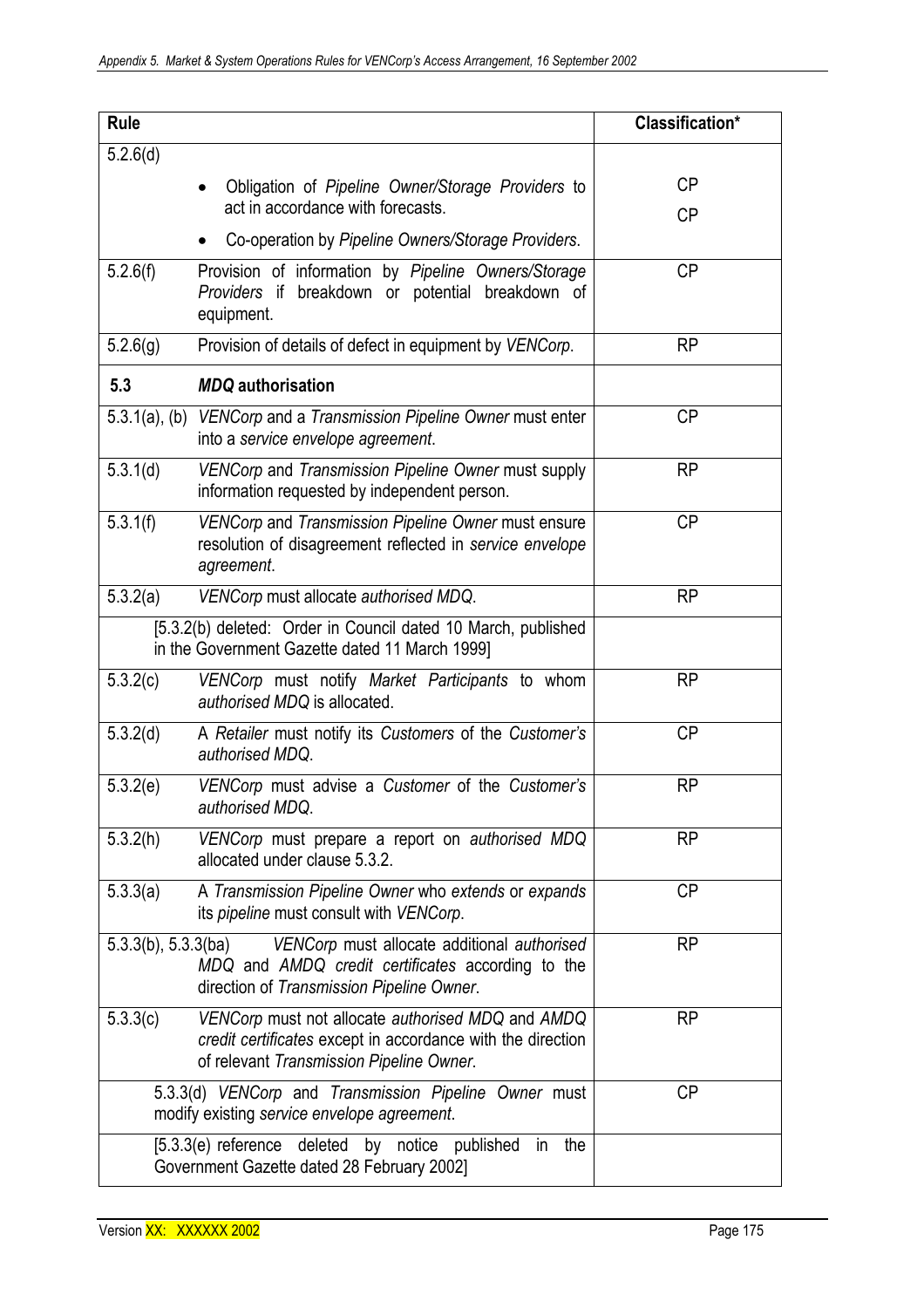| <b>Rule</b> |                                                                                                                                                                                  | Classification* |
|-------------|----------------------------------------------------------------------------------------------------------------------------------------------------------------------------------|-----------------|
|             | [5.3.3(f) reference deleted by notice published<br>the<br>in<br>Government Gazette dated 28 February 2002]                                                                       |                 |
| 5.3.4(a)    | VENCorp must allocate spare authorised MDQ.                                                                                                                                      | <b>RP</b>       |
| 5.3.4(b)    | VENCorp must develop and publish procedures for the<br>transfer of authorised MDQ                                                                                                | <b>RP</b>       |
| 1999]       | [5.3.4(c) and (d) deleted: Order in Council dated 10 March<br>1999, published in the Government Gazette dated 11 March                                                           |                 |
| 5.3.4(e)    | Requirements to be observed by VENCorp in allocating<br>spare authorised MDQ.                                                                                                    | <b>RP</b>       |
| 5.3.4(g)    | VENCorp must use monies received from auctioning<br>authorised MDQ to offset its costs.                                                                                          | <b>RP</b>       |
| 5.3.5(a)    | Persons may transfer Authorised MDQ in accordance<br>with procedures developed and <i>published</i> by VENCorp                                                                   | <b>CP</b>       |
| 5.3.5(b)    | VENCorp must develop and publish procedures for the<br>transfer of <i>authorised MD</i> .                                                                                        | <b>RP</b>       |
| 5.3.6(a)    | Authorised MDQ of a person disconnected from the<br>transmission system reverts to VENCorp.                                                                                      | <b>CP</b>       |
| 5.3.6(b)    | Authorised MDQ and AMDQ credit certificates of a<br>person disconnected from the <i>transmission</i> system<br>reverts to the originally issuing Transmission Pipeline<br>Owner. | <b>CP</b>       |
| 5.4         | <b>Confidentiality</b>                                                                                                                                                           |                 |
| 5.4.1       | Obligation of VENCorp/Participants to keep information<br>confidential.                                                                                                          | <b>RP</b>       |
| 5.4.3       | <b>VENCorp/Participants</b><br>Precautions<br>by<br>to<br>ensure<br>recipients keep information confidential if information<br>disclosed.                                        | <b>RP</b>       |
| 5.4.4       | Indemnification of VENCorp by Participants.                                                                                                                                      | <b>CP</b>       |
| 5.4.5       | Obligation of Participants to comply for three years after<br>ceasing to be a Participant.                                                                                       | <b>CP</b>       |
| 5.4.6       | Development and implementation of confidentiality policy<br>by VENCorp.                                                                                                          | <b>RP</b>       |
| 6.          | <b>INTERVENTION AND MARKET SUSPENSION</b>                                                                                                                                        |                 |
| 6.1         | <b>Overview</b>                                                                                                                                                                  |                 |
| 6.1.2       | Responsibility of VENCorp (and acknowledgments by<br>Participants).                                                                                                              | <b>RP</b>       |
| 6.2         | <b>Emergencies</b>                                                                                                                                                               |                 |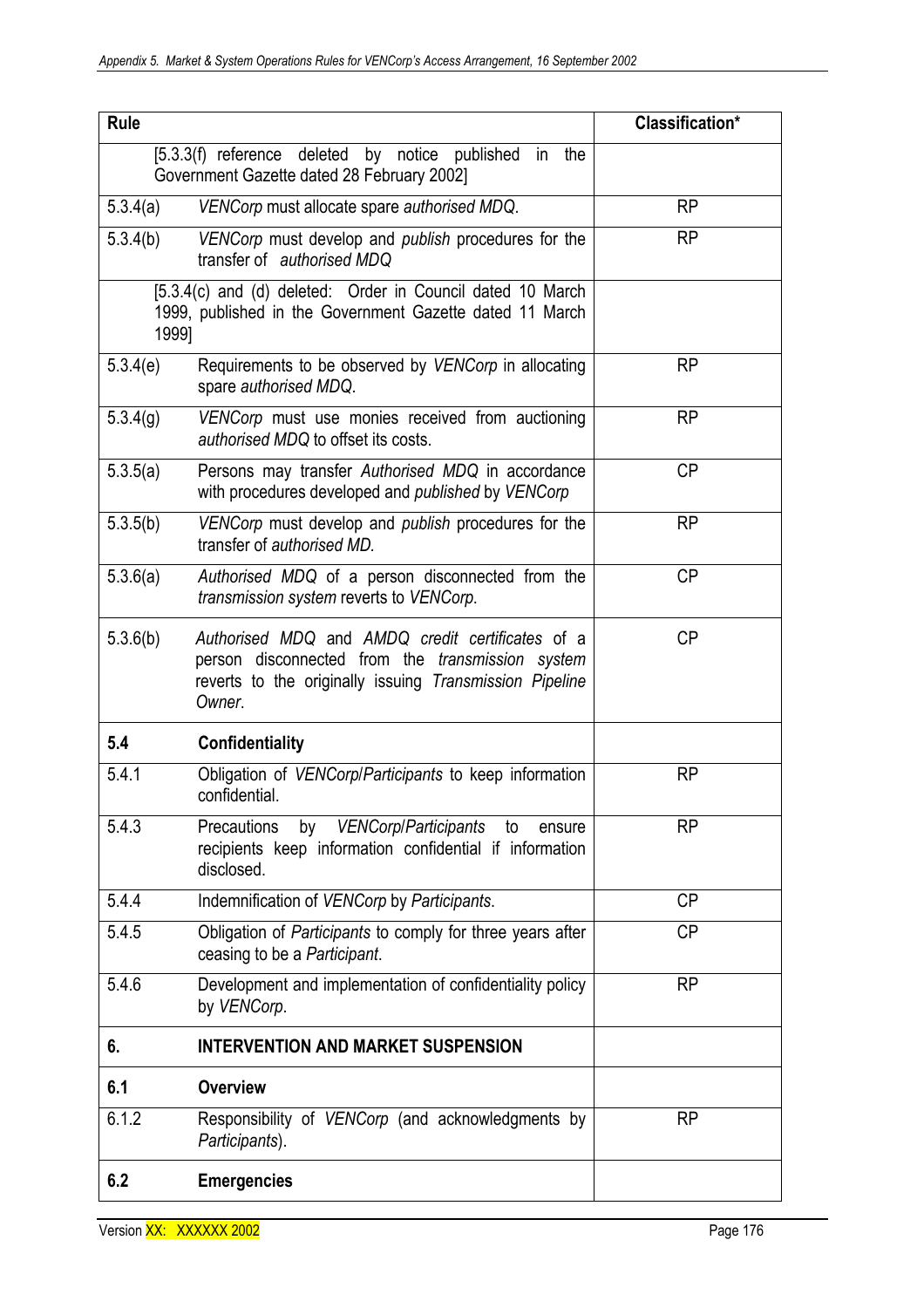| <b>Rule</b>    |                                                                                                                                                                           | Classification* |
|----------------|---------------------------------------------------------------------------------------------------------------------------------------------------------------------------|-----------------|
| 6.2.1(c)       | Participant must notify VENCorp of emergencies/action<br><b>CP</b><br>taken.                                                                                              |                 |
| 6.2.1(g)       | <b>CP</b><br>Participants must ensure its safety plan permits it to<br>comply with emergency directions.                                                                  |                 |
| 6.2.1(i)       | Notification by VENCorp of end of emergency.                                                                                                                              | <b>RP</b>       |
| $6.2.2(c)-(e)$ | Obligation of VENCorp to<br>prepare<br>emergency<br>procedures and make available emergency procedures<br>to each Participant.                                            | <b>RP</b>       |
| 6.3            | <b>Emergency Planning by Participants</b>                                                                                                                                 |                 |
| 6.3.1          | Provision<br>оf<br>information<br>contact<br>emergency<br>by<br>Participants.                                                                                             | <b>CP</b>       |
| 6.3.2          | <b>CP</b><br>Establishment and maintenance of internal safety<br>procedures by Participants.                                                                              |                 |
| 6.3.3          | <b>CP</b><br>Participants<br>Obligation<br>of<br>to<br>ensure<br>officers/staff/customers familiar with procedures.                                                       |                 |
| 6.4            | <b>Emergency Curtailment of Customers</b>                                                                                                                                 |                 |
| 6.4.1          | Provision of curtailment information by Distributors.<br><b>CP</b>                                                                                                        |                 |
| 6.4.2          | Provision of curtailment information by Transmission<br><b>CP</b><br>Customers.                                                                                           |                 |
| 6.4.3          | Preparation of emergency curtailment list and notification<br><b>RP</b><br>by VENCorp.                                                                                    |                 |
| 6.5            | <b>Response to Emergency</b>                                                                                                                                              |                 |
| 6.5.1(a)       | Obligation of VENCorp to provide information when an<br><b>RP</b><br>emergency arises.                                                                                    |                 |
| 6.5.1(b)       | Obligation of each Participant to advise officers/staff of<br><b>RP</b><br>the nature and existence of an emergency.                                                      |                 |
| 6.5.1(c)(1)    | <b>RP</b><br>VENCorp may issue such emergency directions as it<br>reasonably considers necessary.                                                                         |                 |
| 6.5.1(c)(2)    | Obligations of each Participant during an emergency.<br><b>CP</b>                                                                                                         |                 |
| 6.5.1(d)       | Participants must use reasonable endeavours to ensure<br><b>RP</b><br>that its Customers act in a manner which enables the<br>Participant to comply with its obligations. |                 |
| 6.5.1(e)       | <b>RP</b><br>VENCorp must decide which requirements are to prevail<br>in the event of conflict between procedures, chapter 6<br>and an emergency direction.               |                 |
| 6.5.2(b)       | Obligation of each <i>Participant</i> to comply with all such<br>emergency directions.                                                                                    | <b>CP</b>       |
| 6.5.2(e)       | Shortfall to be paid to VENCorp by Market Participants.                                                                                                                   | <b>CP</b>       |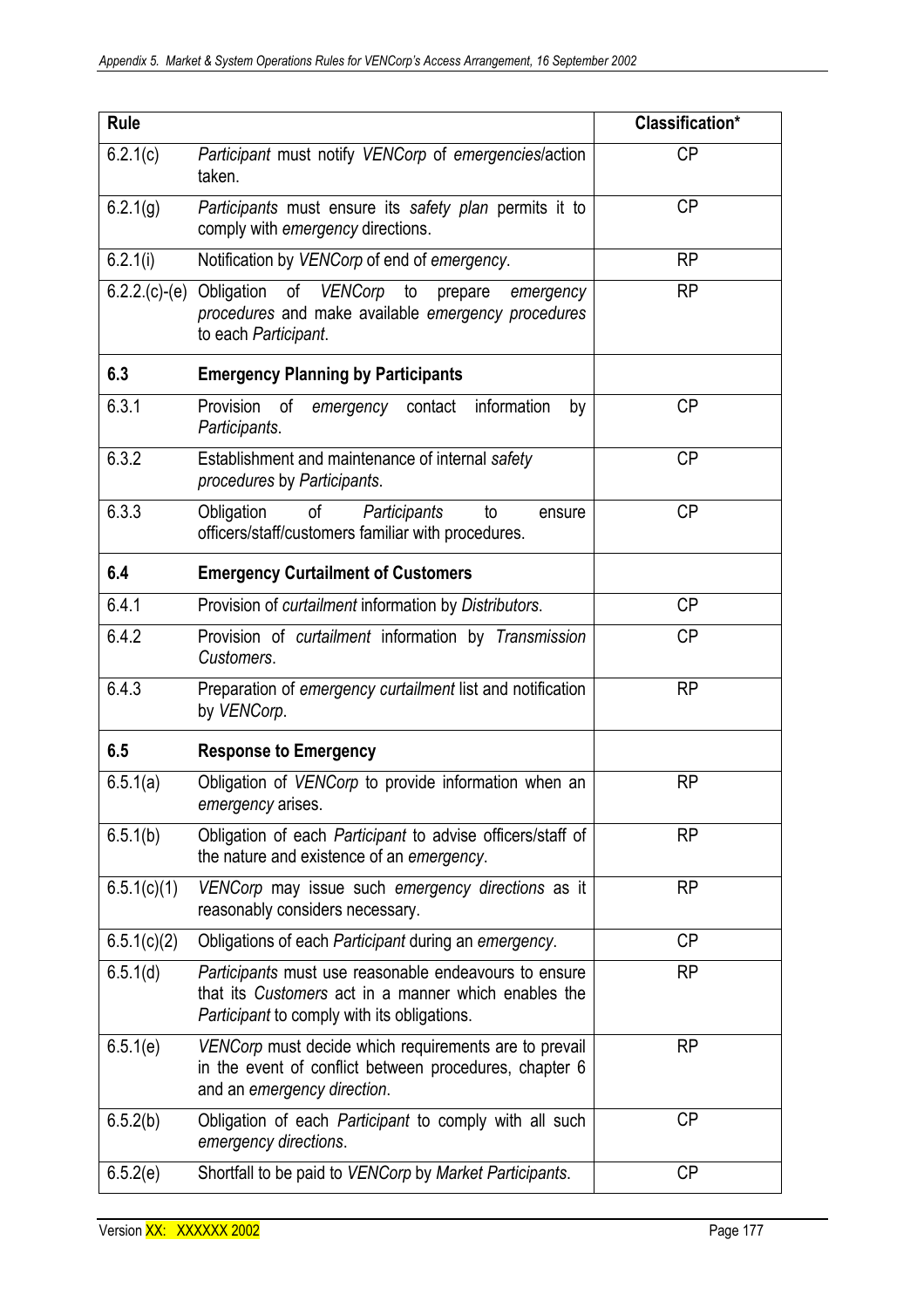| <b>Rule</b> |                                                                                                                                                          | Classification* |
|-------------|----------------------------------------------------------------------------------------------------------------------------------------------------------|-----------------|
| 6.5.3(b)    | Obligation of Participants to comply with such emergency<br>directions.                                                                                  | <b>CP</b>       |
| 6.5.3(e)    | Shortfall to be paid to VENCorp by Market Participants.                                                                                                  | <b>CP</b>       |
| 6.6         | <b>System Security Threat</b>                                                                                                                            |                 |
| 6.6.1(a)    | Provision of details of threat to system security to<br>Participants by VENCorp.                                                                         | <b>RP</b>       |
| 6.6.1(c)    | Obligation of Participants to provide information to<br>VENCorp.                                                                                         | <b>CP</b>       |
| 6.6.1(d)    | VENCorp must treat information as confidential and only<br>use it for certain purposes.                                                                  | <b>RP</b>       |
| 6.6.1(e)    | Obligation of VENCorp to inform to Participants when<br>threat to system security at an end.                                                             | <b>RP</b>       |
| 6.6.2(a)    | Facilitation of response to system security threat by<br>VENCorp.                                                                                        | <b>RP</b>       |
| 6.6.2(b)    | Obligations on VENCorp to take certain action if<br>insufficient time for a threat to system security to<br>subside.                                     | <b>RP</b>       |
| 6.6.3(a)    | If VENCorp believes that sufficient time exists for a threat<br>to system security to subside without intervention,<br>VENCorp must take certain action. | RP              |
| 6.6.3(b)    | Obligation of Participants to comply with all requests and<br>directions issued by VENCorp.                                                              | <b>CP</b>       |
| 6.6.4       | If VENCorp believes insufficient time exists for threat to<br>system security to subside without intervention,<br>VENCorp must intervene.                | <b>RP</b>       |
| 6.6.5(c)    | Obligation of VENCorp to request the Adviser to<br>establish a compensation panel and to refer the claim to<br>the Adviser.                              | <b>RP</b>       |
| 6.6.5(d)    | Obligation of Adviser to establish compensation panel.                                                                                                   | RP              |
| 6.6.5(e)    | Determination of issues by compensation panel.                                                                                                           | <b>RP</b>       |
| 6.6.5(f)    | Conduct and bases of determination by compensation<br>panel.                                                                                             | <b>CP</b>       |
| 6.6.5(g)    | Compensation of Market Participant by VENCorp.                                                                                                           | <b>CP</b>       |
| 6.7         | <b>Force Majeure and Market Suspension</b>                                                                                                               |                 |
| 6.7.1       | publication<br><b>VENCorp</b><br>Development<br>by<br>of<br>and<br>administered price cap.                                                               | <b>RP</b>       |
| 6.7.2(c)    | Notification by VENCorp of force majeure event.                                                                                                          | <b>RP</b>       |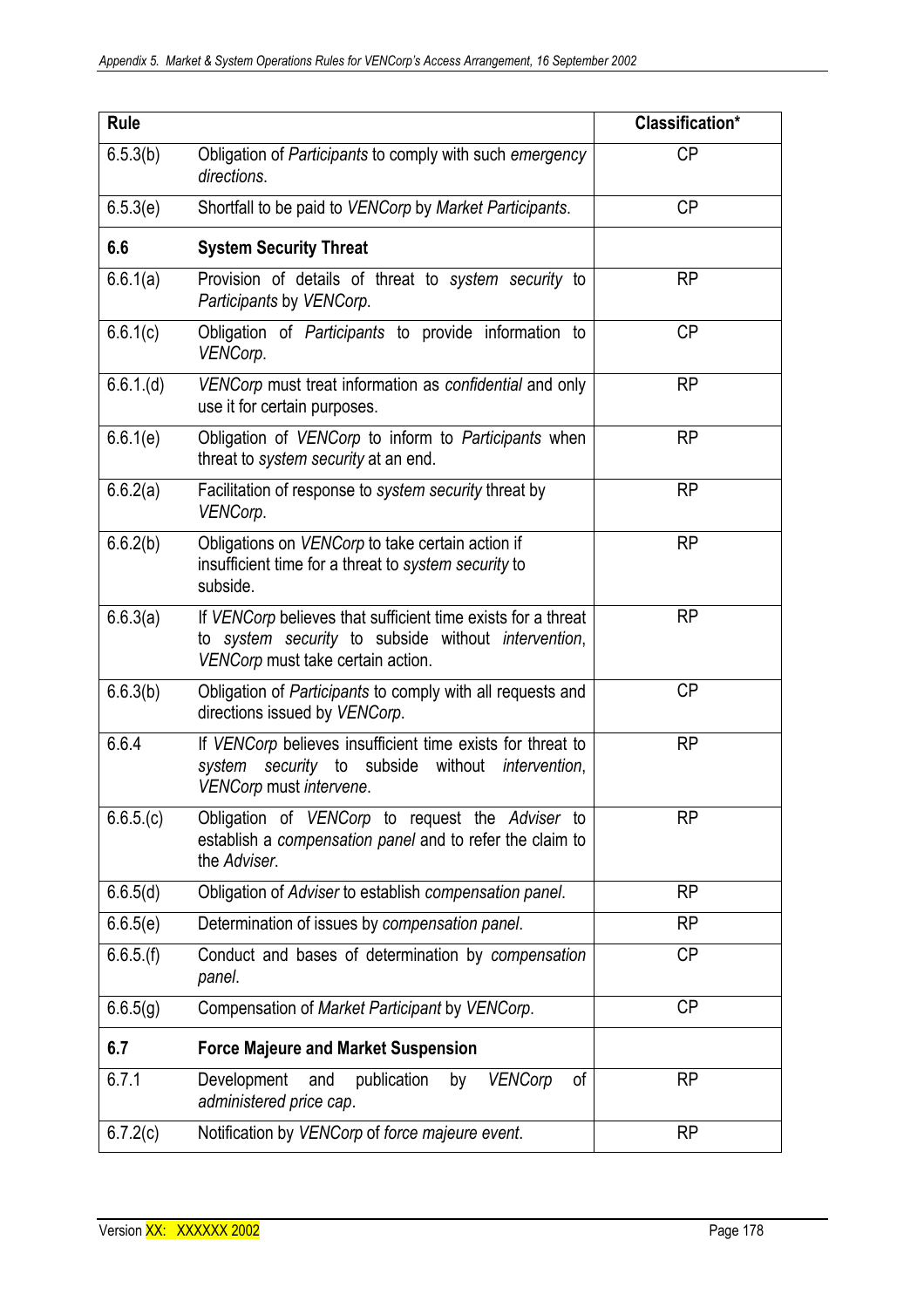| <b>Rule</b> |                                                                                                                                   | Classification* |
|-------------|-----------------------------------------------------------------------------------------------------------------------------------|-----------------|
| 6.7.2(d)    | Participants must use reasonable endeavours not to<br>exacerbate and must mitigate effects of force majeure<br>event.             | <b>CP</b>       |
| 6.7.2(e)    | If any force majeure event occurs VENCorp must declare<br>administered price period.                                              | <b>RP</b>       |
| 6.7.3(b)    | VENCorp must not declare the market to be suspended<br>solely because of certain factors.                                         | <b>RP</b>       |
| 6.7.4       | Declaration and notification of <i>market</i> suspension by<br>VENCorp.                                                           | <b>RP</b>       |
| 6.7.5(a)    | Market price during market suspension must be<br>determined by VENCorp in accordance with clause 3.2.2.                           | <b>RP</b>       |
| 6.7.6(c)    | VENCorp must request the Adviser to establish a<br>compensation panel and to refer the claim to the Adviser<br>for determination. | <b>RP</b>       |
| 6.7.6(d)    | Adviser must establish compensation panel.                                                                                        | <b>RP</b>       |
| 6.7.6(e)    | Compensation panel must make determination and notify<br>VENCorp.                                                                 | <b>RP</b>       |
| 6.7.6(f)    | Conduct and bases of determination of compensation<br>panel.                                                                      | <b>RP</b>       |
| 6.7.6(g)    | VENCorp must compensate the Market Participant in<br>accordance with determination.                                               | <b>CP</b>       |
| 6.7.7       | VENCorp must publish intervention report.                                                                                         | <b>RP</b>       |
| 6.8         | <b>Review of Chapter 6</b>                                                                                                        |                 |
| 6.8.1       | Timing of review.                                                                                                                 | <b>RP</b>       |
| 6.8.2       | Terms of reference.                                                                                                               | <b>RP</b>       |
| 6.8.3       | Process of review.                                                                                                                | <b>RP</b>       |
| 7.          | <b>ENFORCEMENT AND DISPUTES</b>                                                                                                   |                 |
| 7.1         | <b>Enforcement</b>                                                                                                                |                 |
| 7.1.1(b)    | If VENCorp requests information from Participants,<br>VENCorp must provide reasons.                                               | <b>RP</b>       |
| 7.1.1(c)    | Participants must comply with a request made by<br>VENCorp.                                                                       | <b>CP</b>       |
| 7.1.1(e)    | Provision of assistance to investigator by Participants.                                                                          | <b>CP</b>       |
| 7.1.1(f)    | Cost of investigation to be met by Participants.                                                                                  | <b>CP</b>       |
| 7.1.2       | VENCorp obligations concerning alleged breaches of<br>Rules.                                                                      | <b>RP</b>       |
| 7.1.5       | Publication by VENCorp of report summarising decisions<br>of VENCorp in relation to enforcement.                                  | <b>RP</b>       |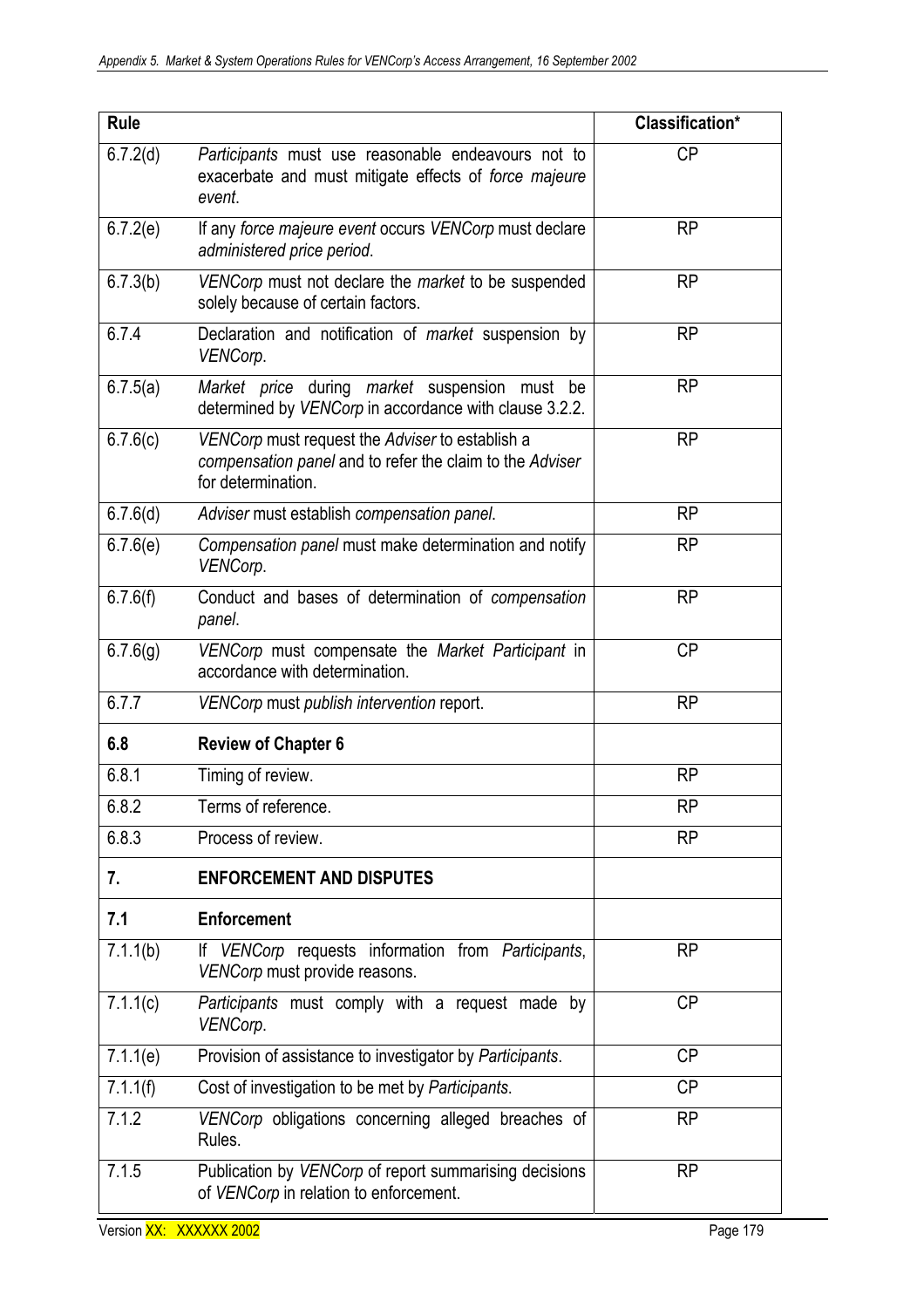| <b>Rule</b>    |                                                                                                                                                                 | Classification* |
|----------------|-----------------------------------------------------------------------------------------------------------------------------------------------------------------|-----------------|
| 7.2            | <b>Dispute Resolution</b>                                                                                                                                       |                 |
| 7.2.1(b)       | Obligation of parties to comply with the procedures.                                                                                                            | <b>RP</b>       |
| 7.2.1(c)       | Party must apply to the Regulator if parties cannot agree<br>on procedures.                                                                                     | <b>RP</b>       |
| 7.2.1(d)       | Regulator must decide and direct the parties.                                                                                                                   | <b>RP</b>       |
| 7.2.1(g)       | Parties must comply with the decision of the Regulator.                                                                                                         | <b>RP</b>       |
| $7.2.2(a)-(c)$ | <b>RP</b><br>VENCorp must appoint Adviser, having regard to certain<br>matters.                                                                                 |                 |
| 7.2.2(d)       | VENCorp may terminate appointment if, in its reasonable<br>opinion, the Adviser does not meet the requirements.                                                 | <b>RP</b>       |
| $7.2.2(e)-(h)$ | VENCorp, in consultation with the Adviser, must select<br>group to constitute dispute resolution panel, having<br>regard to certain matters.                    | <b>RP</b>       |
| 7.2.3(c)       |                                                                                                                                                                 |                 |
|                | Adviser must notify all other parties of the dispute;                                                                                                           | <b>RP</b>       |
|                | Provision of information by parties if requested by<br>Adviser.                                                                                                 |                 |
| 7.2.3(f)       | Appointment of dispute resolution panel and reference of<br>dispute to <i>dispute resolution panel</i> by the Adviser.                                          | <b>RP</b>       |
| 7.2.4(a)       | Adviser must establish dispute resolution panel.                                                                                                                | <b>RP</b>       |
| 7.2.4(c)       | Dispute resolution panel must select procedures to apply<br>to the dispute resolution process.                                                                  | <b>RP</b>       |
| 7.2.4(d)       | Venue to be determined by the dispute resolution panel.                                                                                                         | <b>RP</b>       |
| 7.2.4(e)       | Compliance by parties with any procedural requirements<br>imposed by the dispute resolution panel.                                                              | <b>CP</b>       |
| 7.2.4(f)       | Period within which the dispute resolution panel must<br>give notice of its determination.                                                                      | <b>RP</b>       |
| 7.2.4(g)       | Provision of written notice to <i>dispute resolution panel</i> by<br>the parties describing action taken following dispute<br>resolution panel's determination. | <b>RP</b>       |
| 7.2.5(d)       | Adviser must notify all Participants who may be affected.                                                                                                       | <b>RP</b>       |
| 7.2.5(e)       | Monies must be paid on the date specified for payment in<br>the settlement statement.                                                                           | <b>CP</b>       |
| 7.2.6(a)       | Issue of revised settlement statement by VENCorp.                                                                                                               | <b>RP</b>       |
| 7.2.6(b)       | Payment by relevant Participant of the amount specified.                                                                                                        | <b>CP</b>       |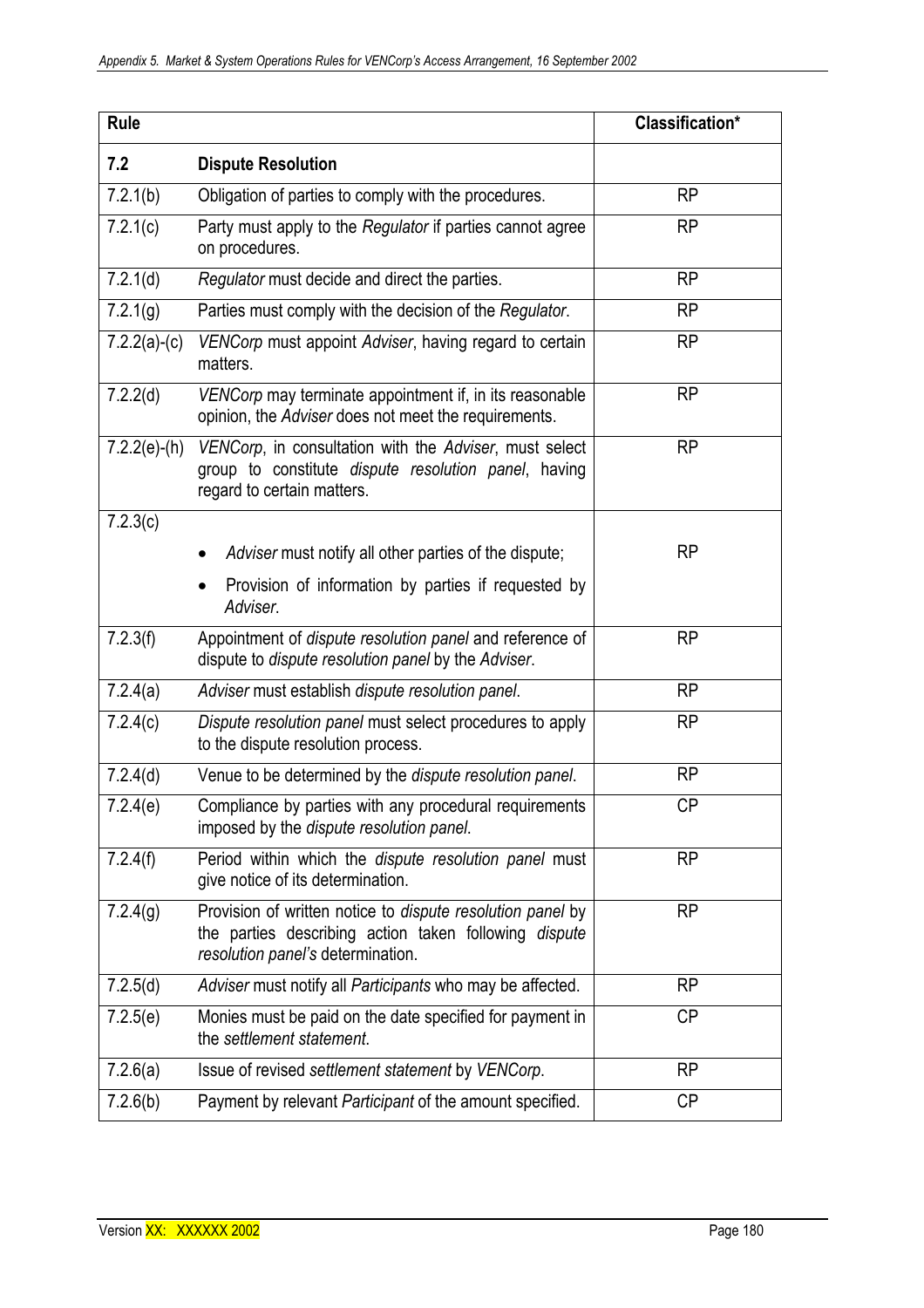| <b>Rule</b> |                                                                                                                                                                                        | Classification* |
|-------------|----------------------------------------------------------------------------------------------------------------------------------------------------------------------------------------|-----------------|
| 7.2.9       | Determination is binding on the parties and the parties<br>are obliged to comply with a determination.                                                                                 | <b>CP</b>       |
| 7.2.10(a)   | Written details of the resolution must be sent to the<br>Adviser by the chairman of the dispute resolution panel.                                                                      | <b>RP</b>       |
| 7.2.10(b)   | Summary of resolution to be sent by Adviser to VENCorp<br>and the parties.                                                                                                             | <b>RP</b>       |
| 7.2.10(d)   | Results of dispute resolutions must be made available by<br>VENCorp to certain persons.                                                                                                | <b>RP</b>       |
| 7.2.13      | <b>CP</b><br>Indemnification by VENCorp of Adviser and members of<br>dispute resolution panel.                                                                                         |                 |
| 8.          | <b>RULES CHANGES</b>                                                                                                                                                                   |                 |
| 8.1(a)      | Rules may only be changed by the board of directors of<br>VENCorp if certain matters are satisfied.                                                                                    | <b>RP</b>       |
| 8.1(b)      | Implementation of rule change by VENCorp on effective<br>date.                                                                                                                         | <b>RP</b>       |
| 8.1(c)      | Rule change report must be developed and made<br>available by VENCorp to Participants.                                                                                                 | <b>RP</b>       |
| 8.3         | VENCorp must consider certain matters in assessing a<br>proposed Rule change.                                                                                                          | <b>RP</b>       |
| 8.4(a)      | Decision by VENCorp on Rule change proposed by other<br>person as soon as possible unless VENCorp reasonably<br>considers it has insufficient information or it is not<br>practicable. | <b>RP</b>       |
| 8.4(b)      | VENCorp Board must not approve Rule change unless<br>satisfied of certain matters.                                                                                                     | <b>RP</b>       |
| 8.4(c)      | If VENCorp Board rejects proposed Rule change,<br>VENCorp must give notice.                                                                                                            | <b>RP</b>       |
| 8.5         | Submission of proposed change by VENCorp to<br>Regulator.                                                                                                                              | <b>RP</b>       |
| 8.6         | Assessment and notification by Regulator of proposed<br>Rule change.                                                                                                                   | <b>RP</b>       |
| 8.7         | VENCorp must take certain action following Regulator's<br>decision.                                                                                                                    | <b>RP</b>       |
| 8.8(a)      | Notification by Regulator of approval of Rule change to<br>VENCorp.                                                                                                                    | <b>RP</b>       |
| 8.8(b)      | Written notice of rule change by VENCorp to all<br>Participants.                                                                                                                       | <b>RP</b>       |
| 8.8(c)      | Notification to Participants by VENCorp of the date on<br>which the rule change is to take effect.                                                                                     | <b>RP</b>       |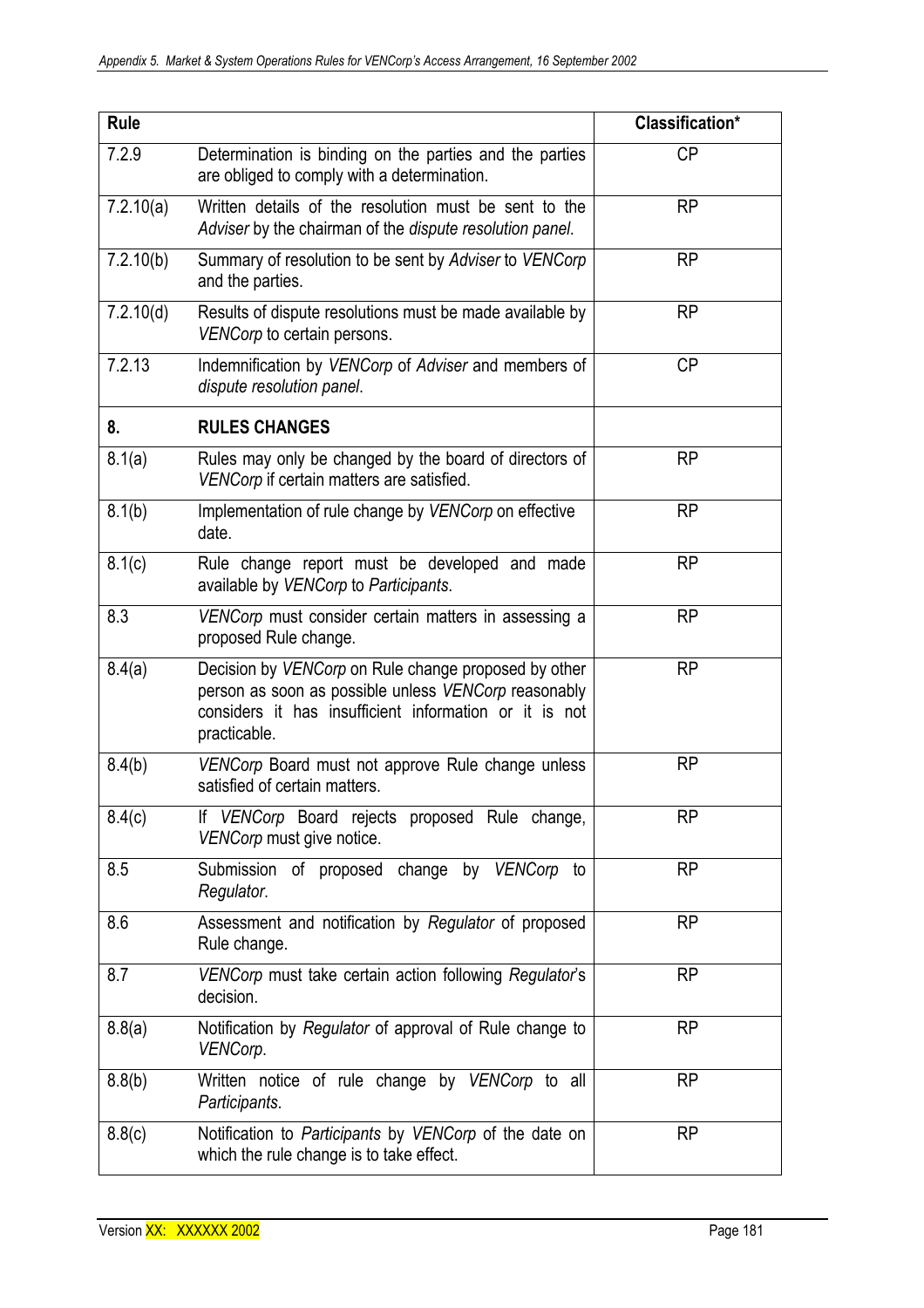| <b>Rule</b> |                                                                                                                                                                                                               | Classification* |
|-------------|---------------------------------------------------------------------------------------------------------------------------------------------------------------------------------------------------------------|-----------------|
| 9.          | <b>TRANSITIONAL ARRANGEMENTS</b>                                                                                                                                                                              |                 |
| 9.1.1(a)    | VENCorp must establish a gas market review committee<br>by 1 September 1999.                                                                                                                                  | <b>RP</b>       |
| 9.1.1(b)    | Gas market review committee to consist of certain<br>members.                                                                                                                                                 | <b>RP</b>       |
| 9.1.1(c)    | VENCorp must appoint one member of the gas market<br>review committee to act as Chairman.                                                                                                                     | <b>RP</b>       |
| 9.1.1(d)    | VENCorp must provide administrative support.                                                                                                                                                                  | <b>RP</b>       |
| 9.1.1(e)    | The gas market review committee must prepare<br>procedures for governing its operation and review the<br>need for a change to locational and hourly pricing.                                                  | <b>RP</b>       |
| 9.1.1(f)    | The gas market review committee must undertake a<br>review in accordance with public consultation procedures<br>and may engage suitably qualified external consultants.                                       | <b>RP</b>       |
| 9.1.1(g)    | VENCorp is to fund the costs of engaging consultants<br>from <i>market</i> fees.                                                                                                                              | <b>RP</b>       |
| 9.1.1(h)    | The gas market review committee must take into account<br>certain factors.                                                                                                                                    | <b>RP</b>       |
| 9.1.1(i)    | The gas market review committee must prepare and<br>submit a report by 1 December 1999.                                                                                                                       | <b>RP</b>       |
| 9.1.1(j)    | The report submitted by the gas market review<br>committee must include certain information (if the<br>committee endorses the change to hourly and locational<br>pricing).                                    | <b>RP</b>       |
| 9.1.1(k)    | If the gas market review committee concludes that<br>hourly, locational pricing should not be introduced, the<br>report (submitted under clause 9.1.1(i)) must contain a<br>recommendation for Rules changes. | <b>RP</b>       |
| 9.1.1(1)    | VENCorp must establish procedures for transition to<br>locational and hourly pricing if recommended by gas<br>market review committee.                                                                        | <b>RP</b>       |
| 9.1.1(m)    | If gas market review committee does not reach a<br>conclusion, VENCorp must proceed with transition to<br>hourly and locational pricing.                                                                      | <b>RP</b>       |
| 9.1.2       | VENCorp must give effect to contract for Interconnect<br>between Victoria and New South Wales and amend<br>these Rules.                                                                                       | <b>RP</b>       |
| 10.         | <b>INTERPRETATION</b>                                                                                                                                                                                         |                 |
| 10.5        | Participants must not assign rights or obligations under<br>these Rules.                                                                                                                                      | СP              |
| 10.7        | Method of payment under Rules.                                                                                                                                                                                | СP              |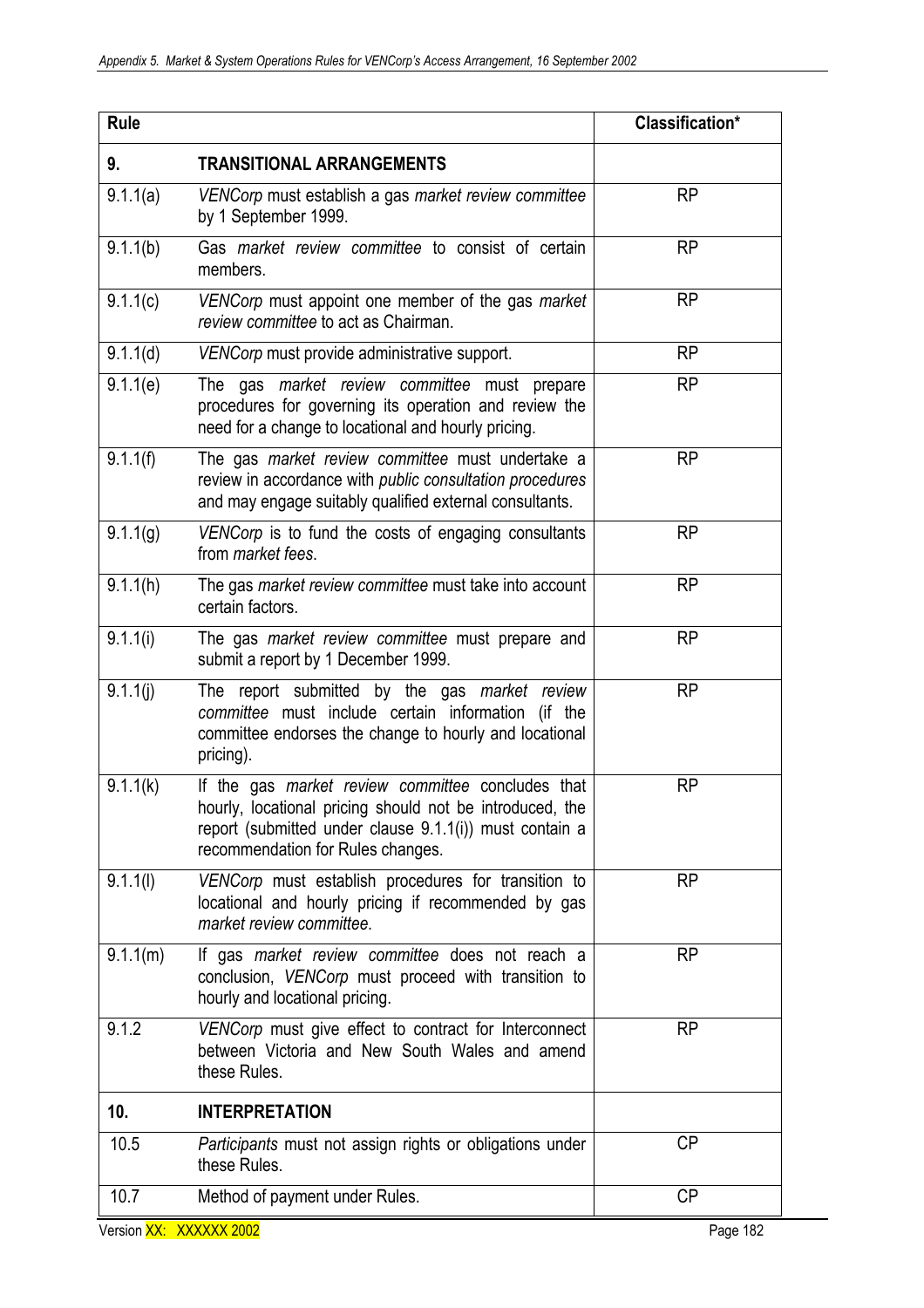| Rule |                                                            | Classification* |
|------|------------------------------------------------------------|-----------------|
| 10.9 | Records and documents must be retained for seven<br>vears. | <b>RP</b>       |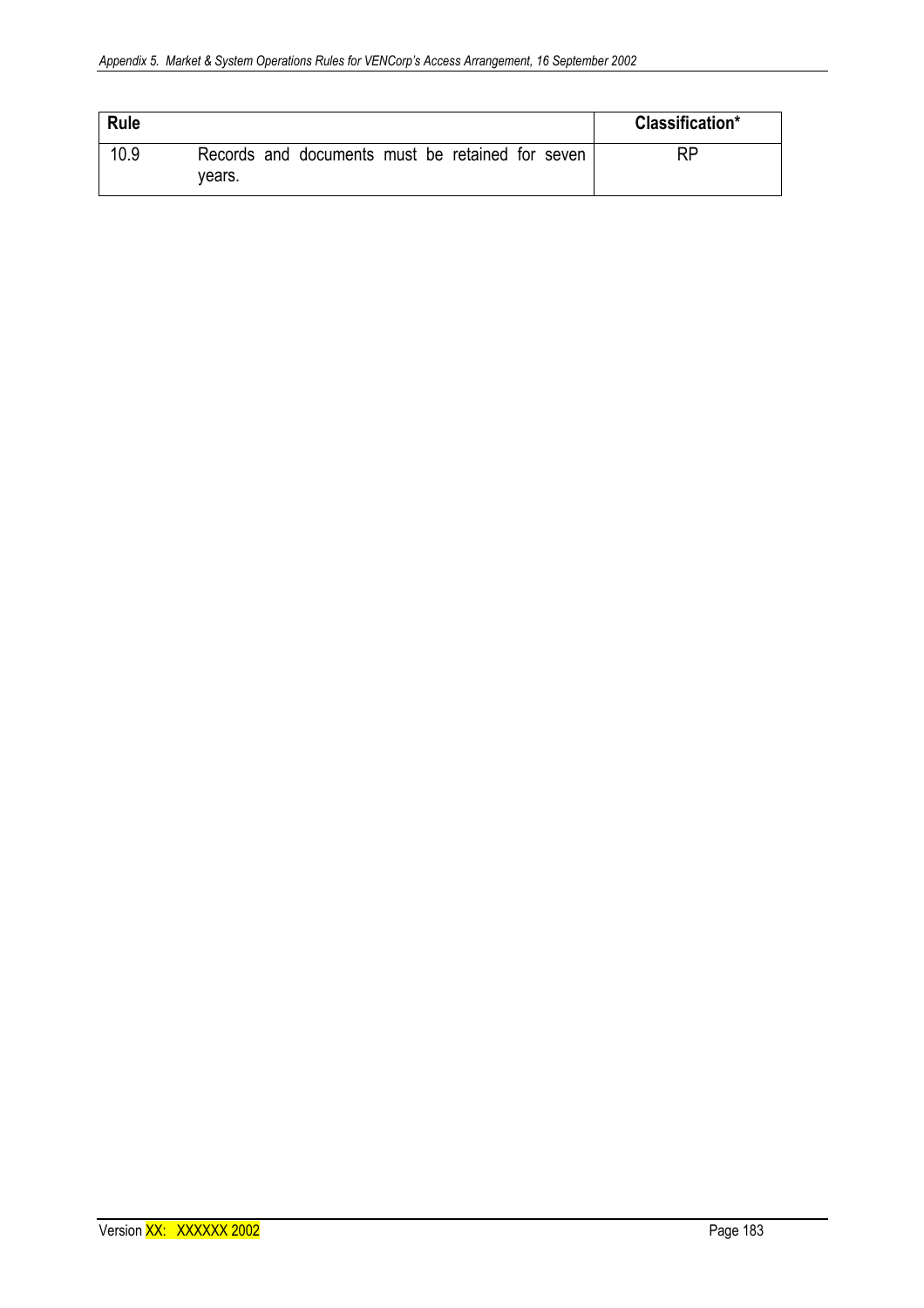## **CHAPTER 8. RULES CHANGES**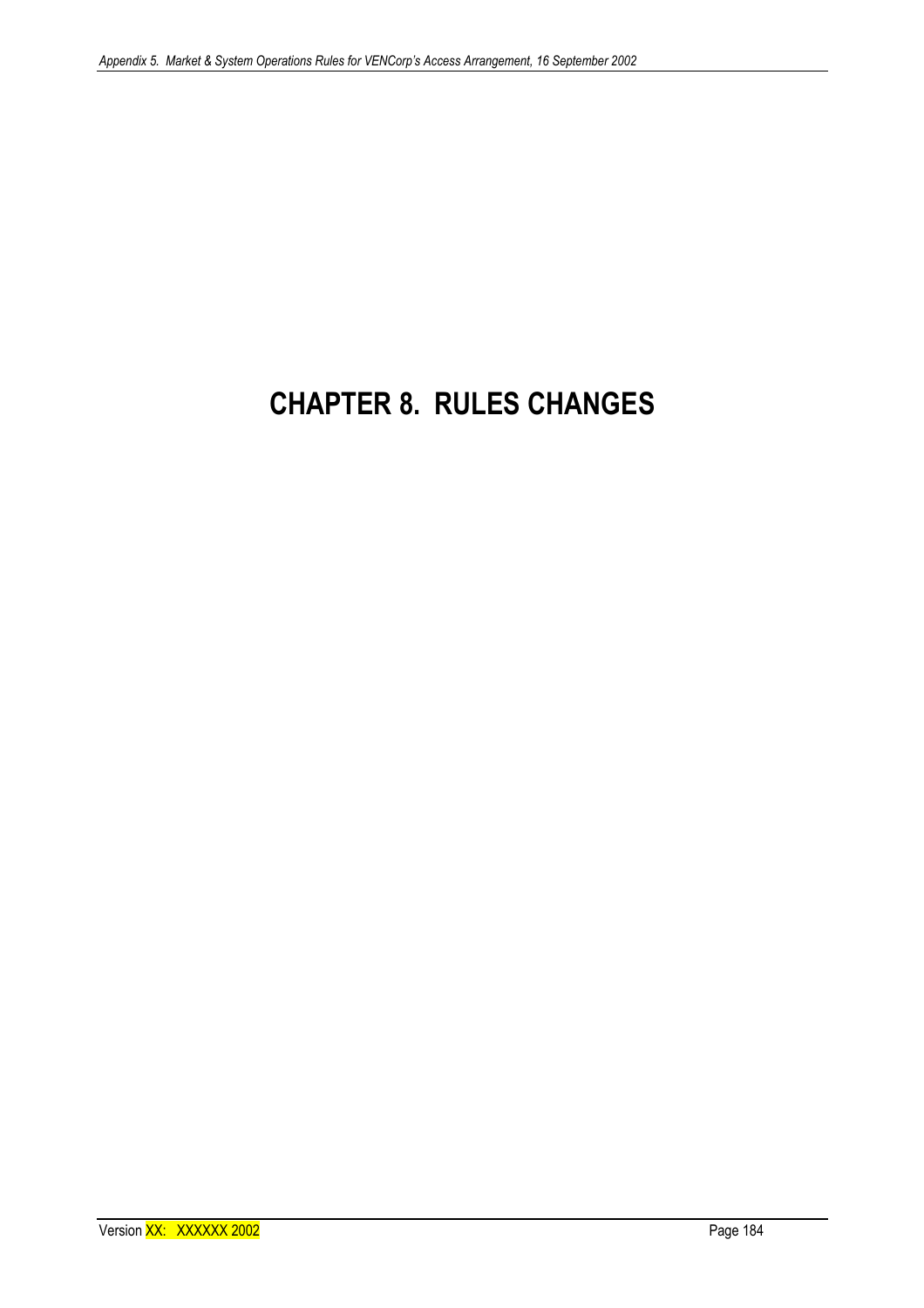## **8.1 CHANGING THESE RULES**

- (a) These Rules may only be changed by the Board of Directors of *VENCorp* in accordance with clause 8.1(b) if:
	- (1) any person including *VENCorp* proposes a Rule change; and
	- (2) where the Rule change is proposed:
		- (A) by a person other than *VENCorp*, the Board of Directors of *VENCorp*  approves the proposed Rule change under clauses 8.3 and 8.4; or
		- (B) by *VENCorp*, *VENCorp* has complied with clause 8.3 and the Board of Directors of *VENCorp* is satisfied that the Rule change satisfies the provisions of clause 8.2(b)(3) and is consistent with the performance by *VENCorp* of the *VENCorp functions*; and
	- (3) when clause 8.1(a)(2) is satisfied, the *Regulator* has considered the proposed Rule change and if necessary, grants an authorisation in respect of these Rules as amended by the proposed Rule change in accordance with clauses 8.5 and 8.8.
- (b) A Rule change will become effective on the date specified in a notice sent to *Participants* by *VENCorp* in accordance with clause 8.8 and *VENCorp* must do all things necessary to implement the Rule change on that date.
- (c) *VENCorp* must develop and, during March each year, make available to *Participants* a report which sets out:
	- (1) all Rule change proposals which have been made in the previous twelve month period and any decisions (but not the reasons for those decisions) and any requests for further information made by *VENCorp* under clause 8.4 in relation to those Rule change proposals;
	- (2) the progress of those Rule change proposals in accordance with the procedures prescribed in this chapter 8;
	- (3) the reason for any delays in relation to the progress of those Rule change proposals and any action *VENCorp* has taken to overcome those delays; and
	- (4) any other matter which *VENCorp* reasonably considers to be relevant to the progress of Rule change proposals, including but not limited to any policies developed by *VENCorp* in relation to:
		- (A) the way in which it intends to deal with any procedure specified in this chapter 8; and
		- (B) the facts, matters or circumstances which *VENCorp* may take into account in making a decision and otherwise discharging its functions and obligations under this chapter 8,

providing that nothing in this clause  $8.1(c)(4)$  is to be taken to limit the exercise by *VENCorp* of its discretion under this chapter 8.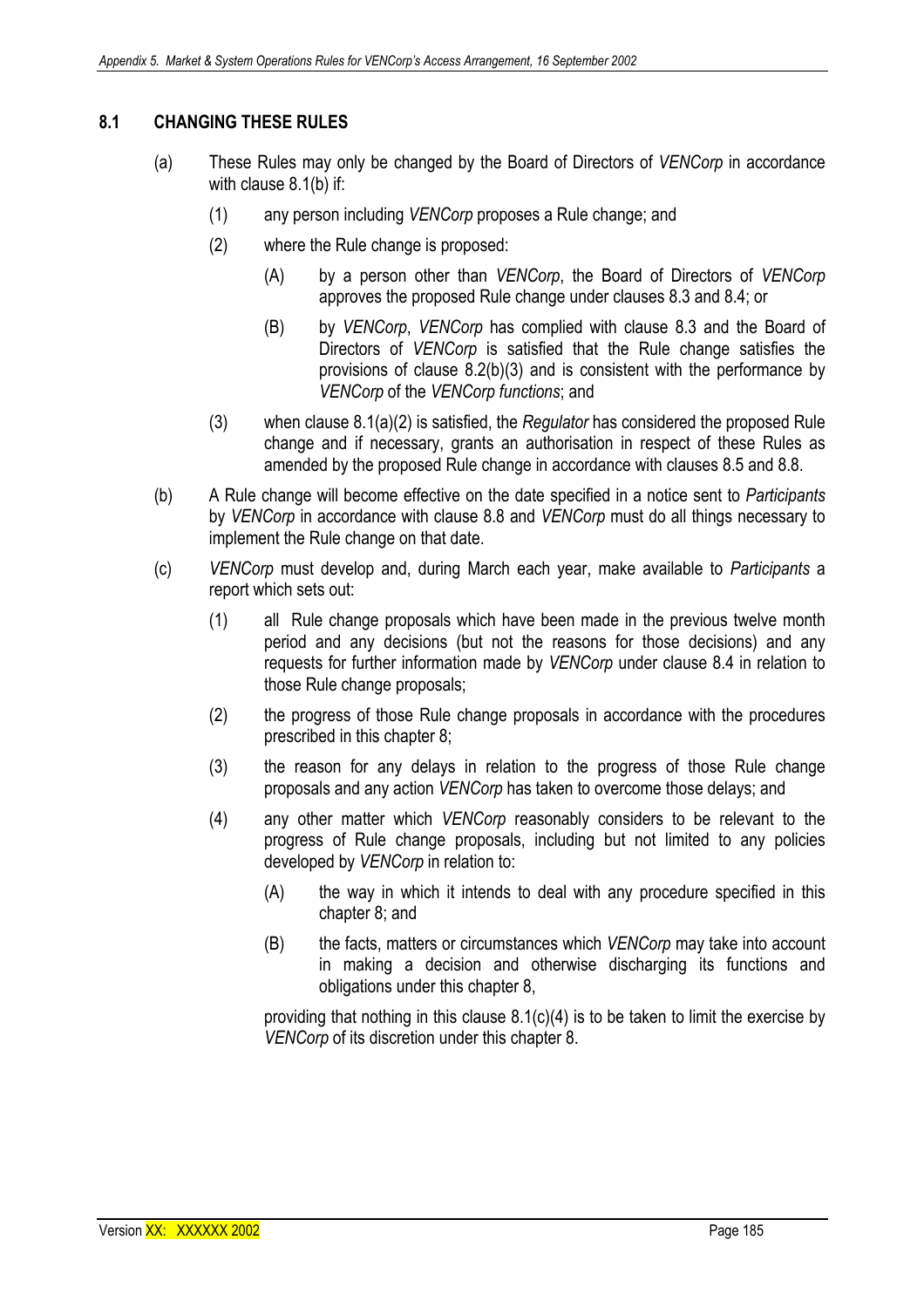## **8.2 PROPOSALS BY PERSONS OTHER THAN VENCORP**

- (a) If a person other than *VENCorp* proposes a Rule change, that person must submit the proposed Rule change to *VENCorp*.
- (b) A submission made under clause 8.2(a) must:
	- (1) be in writing;
	- (2) include the name and address of the applicant;
	- (3) demonstrate that the Rule change is:
		- (A) consistent with the *market objectives*;
		- (B) feasible;
		- (C) not unreasonably costly to implement; and
		- (D) a more appropriate or better means of achieving the criteria set out in clauses 8.2(b)(3)(A) to (C), where the effect of the Rule change will be to replace an existing Rule;
	- (4) include a brief statement of the reasons why a Rule change is necessary or desirable; and
	- (5) contain sufficient information to permit a proper consideration by *VENCorp* of those reasons, including the public benefit (if any) of making the Rule change.
- (c) A submission made under clause 8.2(a) may include a draft of the relevant Rule change.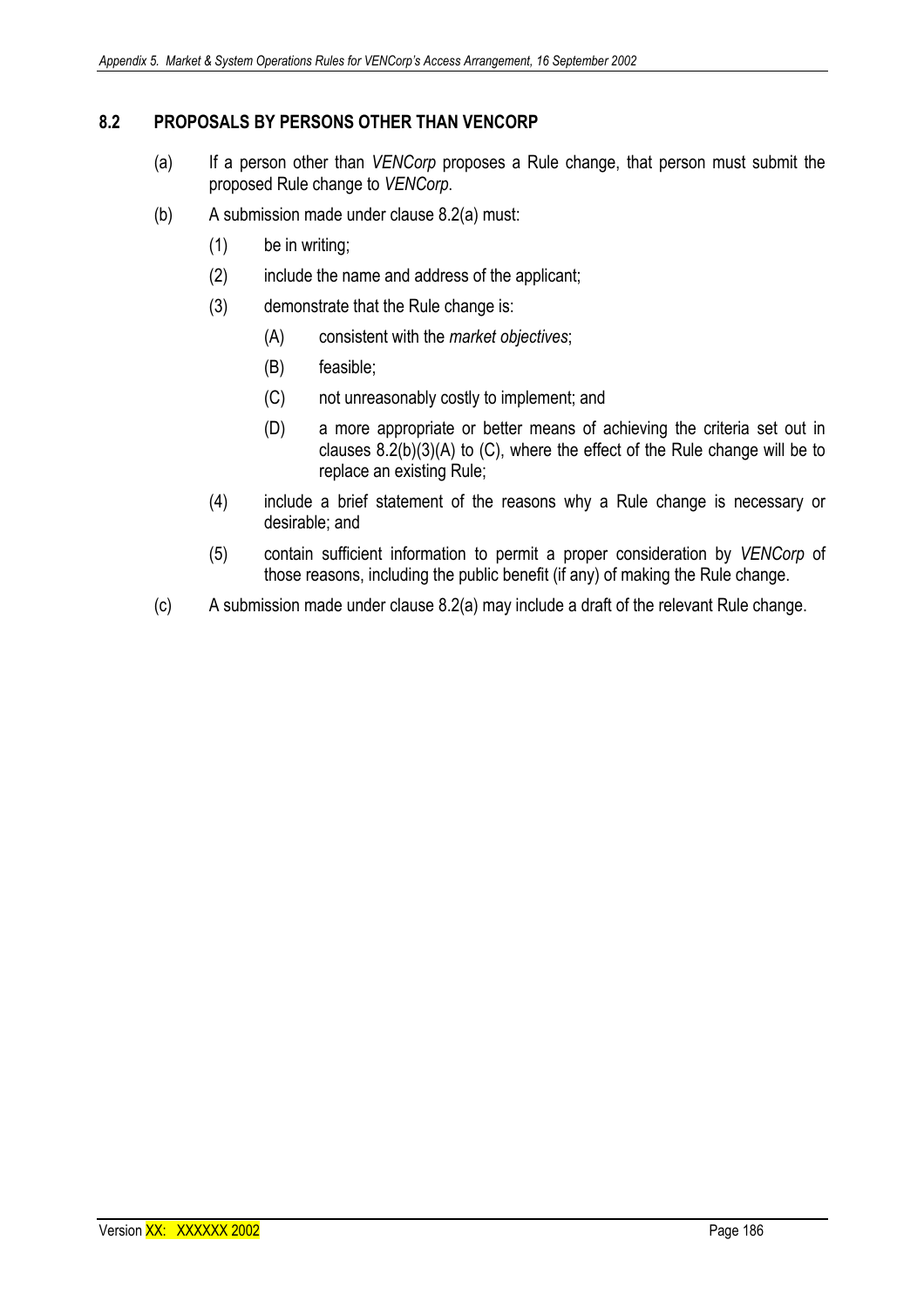## **8.3 VENCORP'S CONSIDERATION OF PROPOSED RULE CHANGE**

In considering a Rule change proposed by a person other than *VENCorp*, or before itself proposing a Rule change, *VENCorp*:

- (a) must take into account any information and documents which *VENCorp* reasonably considers to be relevant to its consideration of the proposed Rule change;
- (b) must consult with persons who *VENCorp* reasonably considers will be likely to be affected by the proposed Rule change; and
- (c) may seek such information and views from any person in relation to the submission as may be practicable in the circumstances, having regard to the nature of the proposed Rule change.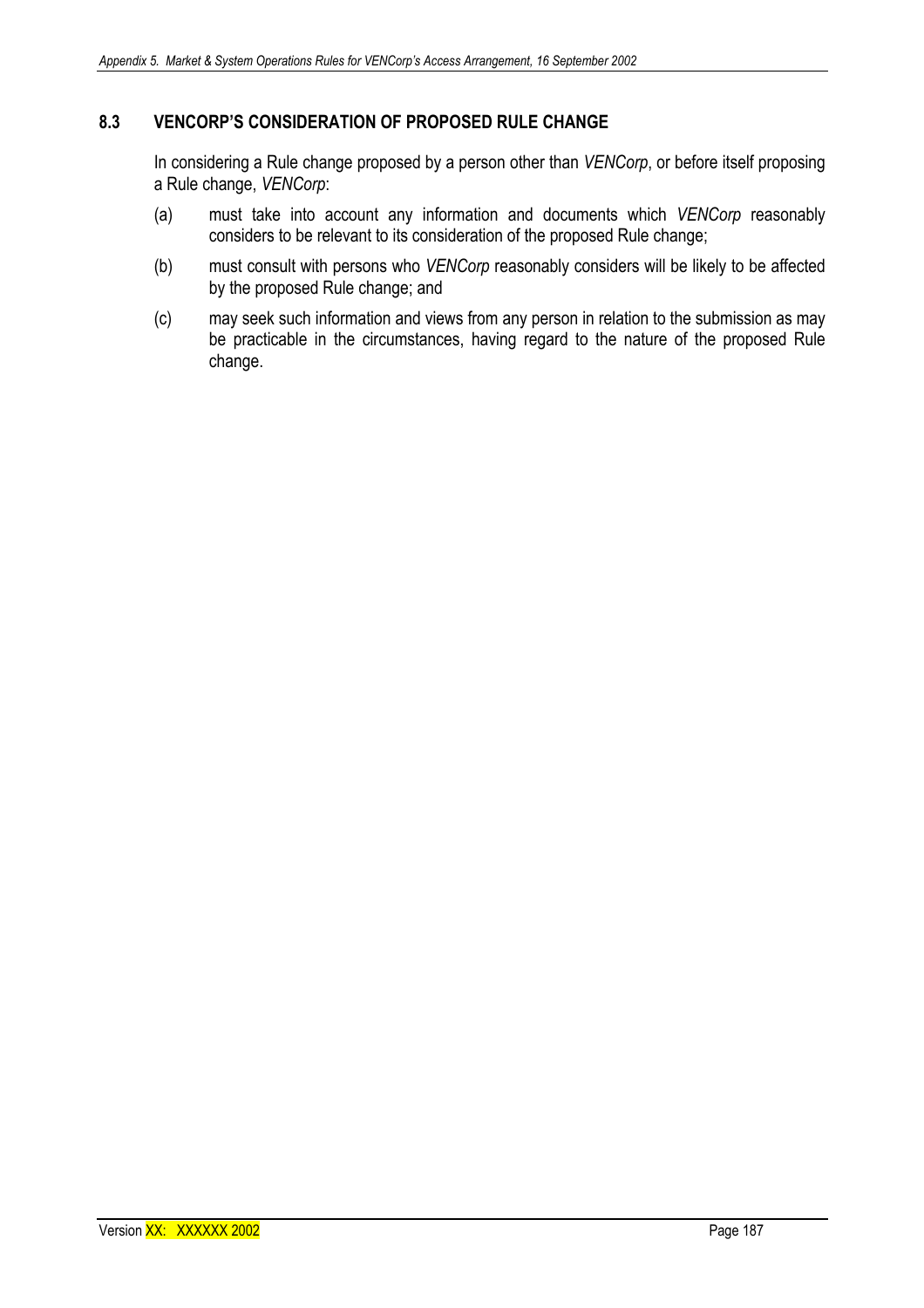## **8.4 VENCORP DECISION ON RULE CHANGE PROPOSED BY OTHER PERSON**

- (a) Subject to clauses 8.4(b) and (c), the Board of Directors of *VENCorp* must make a decision to approve or reject a Rule change proposed in accordance with clause 8.2 as soon as practicable but in any event within sixty days of *VENCorp* receiving a proposal for a Rule change unless:
	- (1) *VENCorp* reasonably considers that it has insufficient information to enable it to make a decision under this clause 8.4 in which case *VENCorp* may request the person who made the submission under clause 8.2(a) to provide to *VENCorp* that further information and the sixty day period within which *VENCorp* is otherwise required to make a decision under this clause 8.4 is then to be extended by the number of days in the period commencing on the day of *VENCorp's* request for further information to and including the day on which *VENCorp* received that information; or
	- (2) *VENCorp* reasonably considers that due to the nature of the proposed Rule change and the supporting information to be assessed by the Board of Directors of *VENCorp* in making its decision under this clause 8.4, it is not practicable for *VENCorp* to make a decision within sixty days in which case *VENCorp* may extend the period within which it must make a decision under this clause 8.4 by a maximum further period of thirty days, resulting in a total maximum period of ninety days.
- (b) The Board of Directors of *VENCorp* must not decide to approve a Rule change proposed in accordance with clause 8.2 unless satisfied that the Rule change is consistent with the performance by *VENCorp* of the *VENCorp functions*.
- (c) If the Board of Directors of *VENCorp* decides to reject a Rule change proposed in accordance with clause 8.2:
	- (1) *VENCorp* must give notice of its decision to the person or persons who made the submission; and
	- (2) that decision is final.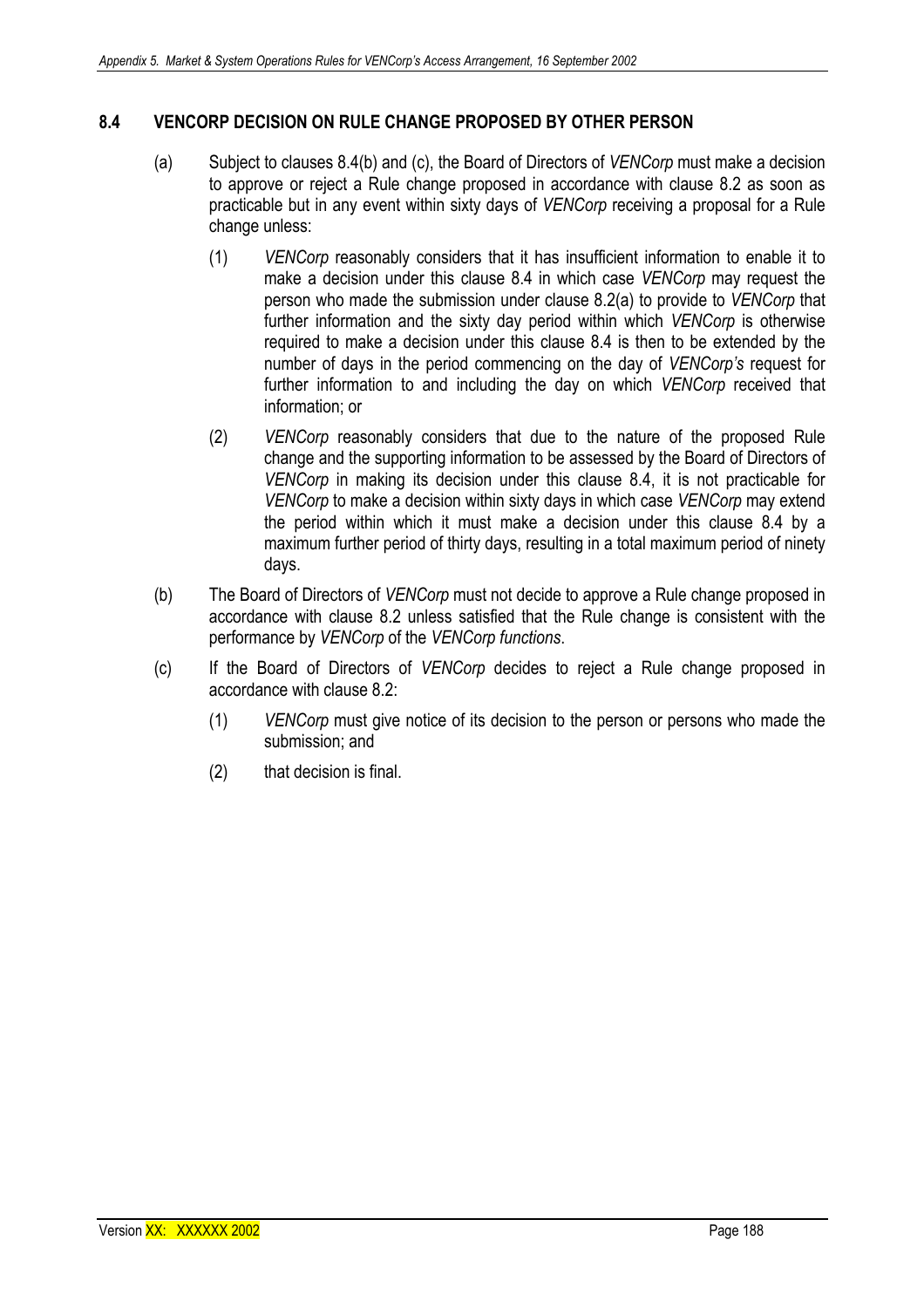## **8.5 APPLICATION TO THE REGULATOR**

- (a) If a Rule change is:
	- (1) proposed by *VENCorp*; or
	- (2) proposed by a person other than *VENCorp*,

and approved by the Board of Directors of *VENCorp* in accordance with clauses 8.3 and 8.4, then *VENCorp* must as soon as practicable make application to the *Regulator* for the granting of authorisation of that Rule change under the Trade Practices Act 1974 (Cth).

- (b) A proposed Rule change which is submitted to the *Regulator* under clause 8.5(a) must be accompanied by:
	- (1) any supporting information that *VENCorp*:
		- (A) considers relevant and appropriate; and
		- (B) is able to provide to the *Regulator*,

to enable the *Regulator* properly to assess the merits of the Rule change;

- (2) a description of the possible effect (if any) of the Rule change on *access arrangements* given under the *Access Code*;
- (3) a description of the possible effect (if any) of the Rule change on any authorisations granted by the *Regulator* in respect of these Rules or whether the Rule change otherwise requires authorisation by the *Regulator*;
- (4) a statement from *VENCorp* confirming that the procedures set out in this chapter 8 have been followed in relation to the proposed Rule change;
- (5) the date on which the proposed Rule change is to take effect.

Sub-clause 8.5(b)(6) deleted by notice published in the Government Gazette dated 28 February 2002.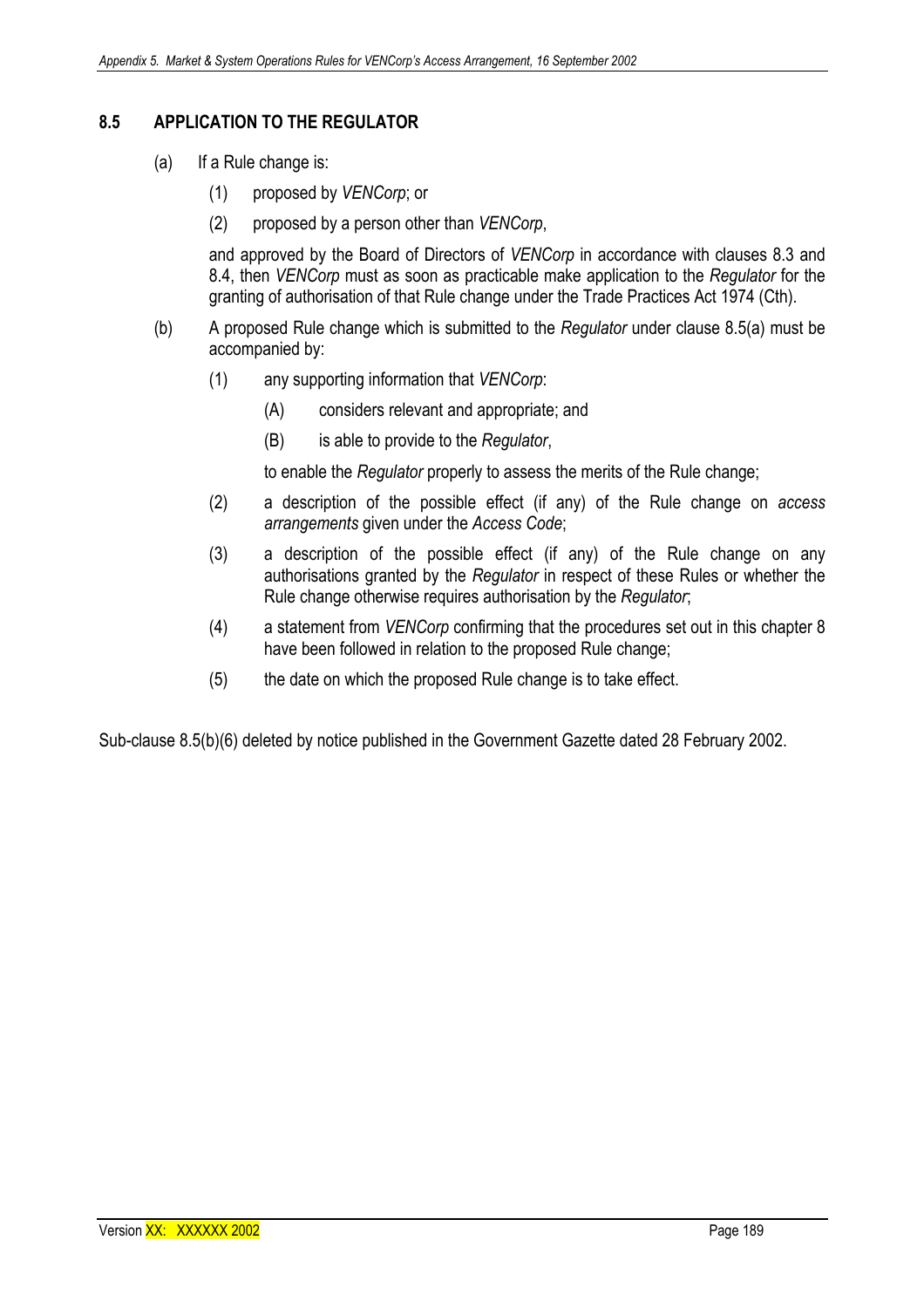## **8.6 THE REGULATOR'S ASSESSMENT OF RULE CHANGE**

- (a) When a proposed Rule change is submitted to the *Regulator* under clause 8.5, the *Regulator* must assess the proposed Rule change as to whether:
	- (1) the proposed Rule change would or would be likely to:
		- (A) materially change the circumstances or conditions of any authorisation granted by the *Regulator* in respect of these Rules; or
		- (B) materially change the circumstances of any *access arrangement* given to the *Regulator* under the *Access Code*; or
		- (C) result in a contravention of a provision of the Trade Practices Act 1974 (Comm) for which no authorisation granted by the *Regulator* exists; or
	- (2) the procedures in this chapter 8 were not substantially followed in relation to the proposed Rule change; or
	- (3) any combination of these matters applies.
- (b) The *Regulator* may, before providing its determination, require *VENCorp* to provide more information in relation to the proposed Rule change.
- (c) For the avoidance of doubt:
	- (1) the functions and powers conferred on the *Regulator* under this clause 8.6 are conferred pursuant to section 19 of the *Gas Industry Act* and not pursuant to any other Act or law; and
	- (2) authorisation, if granted by the *Regulator* will in no way bind the *Regulator* nor constrain or fetter the *Regulator's* functions, powers or discretions under the Trade Practices Act 1974 (Comm), the *Access Code*, the *Gas Industry Act* or any other applicable Act or law.
	- (d) If the *Regulator* declines jurisdiction to grant an authorisation in response to an application made to the *Regulator* for an authorisation (including a variation of an existing authorisation) then *VENCorp* may implement the Rule change in accordance with clause 8.8(a) as if the *Regulator* had granted the authorisation (or the variation).

Clause 8.7 deleted by notice published in the Government Gazette dated 28 February 2002.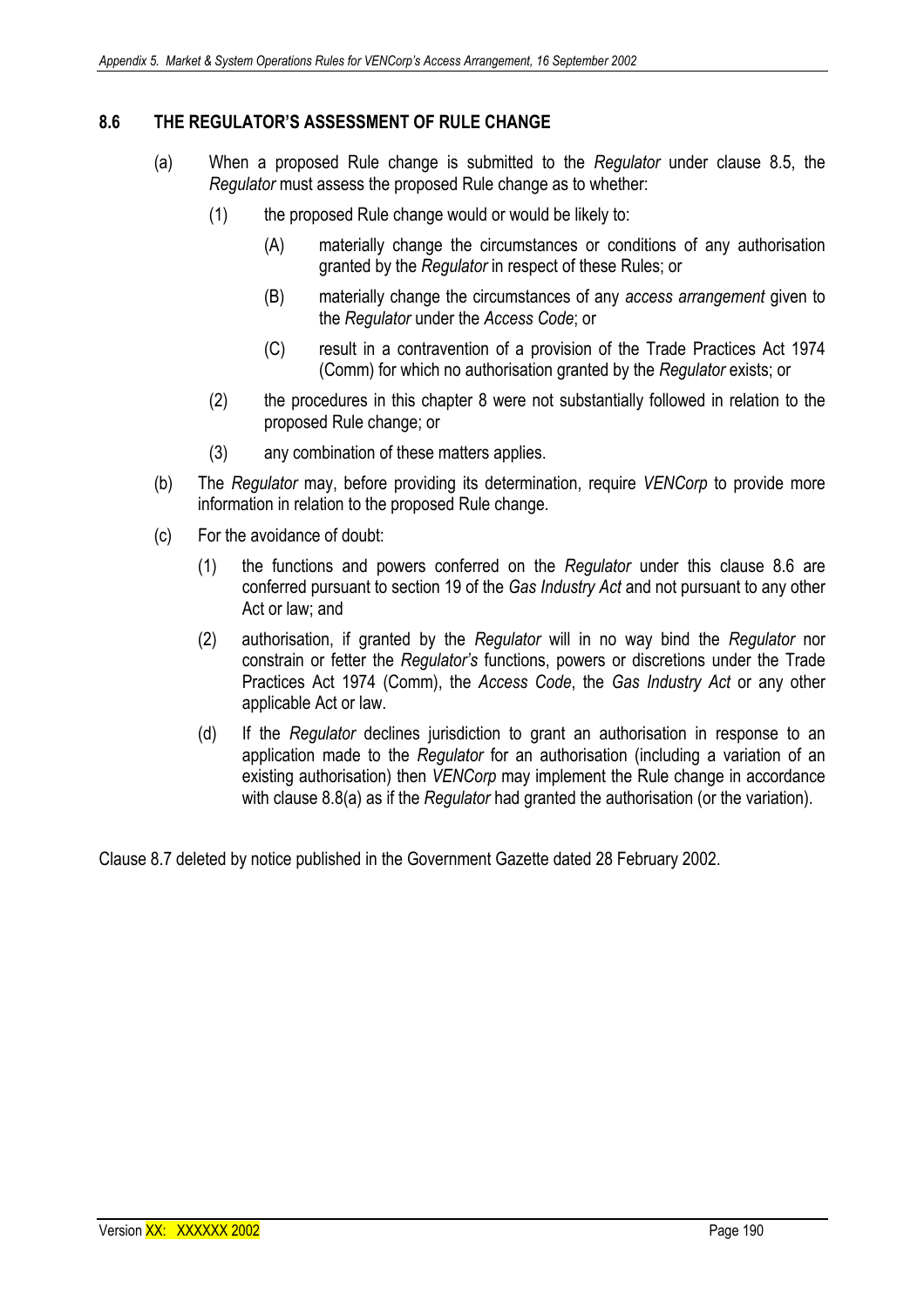## **8.8 IMPLEMENTATION OF RULE CHANGE**

- (a) If the *Regulator* has granted an authorisation (including a variation of an existing authorisation) or approved an *access arrangement* (including amendment of an existing *access arrangement*) as contemplated by clause 8.7, *VENCorp* must provide written notice of the Rule change to all *Participants* as soon as practicable and in any event within ten *business days* of receiving notification of the *Regulator's* approval.
- (b) A notice to *Participants* provided by *VENCorp* under clause 8.8(a) must specify the date on which the Rule change is to take effect which, subject to clause 8.8(d), must be a date no more than seven days after that notice is sent to *Participants* by *VENCorp*, unless:
	- (1) *VENCorp* in its absolute discretion considers there to be justification for implementing the Rule change with effect from a date more than seven days after that notice is sent to *Participants*; or
	- (2) these Rules require the Rule change to take effect after or within a particular period which is more than seven days after that notice is sent to *Participants*,

in which case the Rule change will take effect on the date specified in that notice.

(c) A Rule change may be made with retrospective effect, if the Board of Directors of *VENCorp* considers that it is necessary to do so in the circumstances, including but not limited to where these Rules contain a manifest error or where procedural requirements in these Rules produce unintended consequences.

Clauses 8.8(d) and 8.8(e) deleted by notice published in the Government Gazette dated 28 February 2002.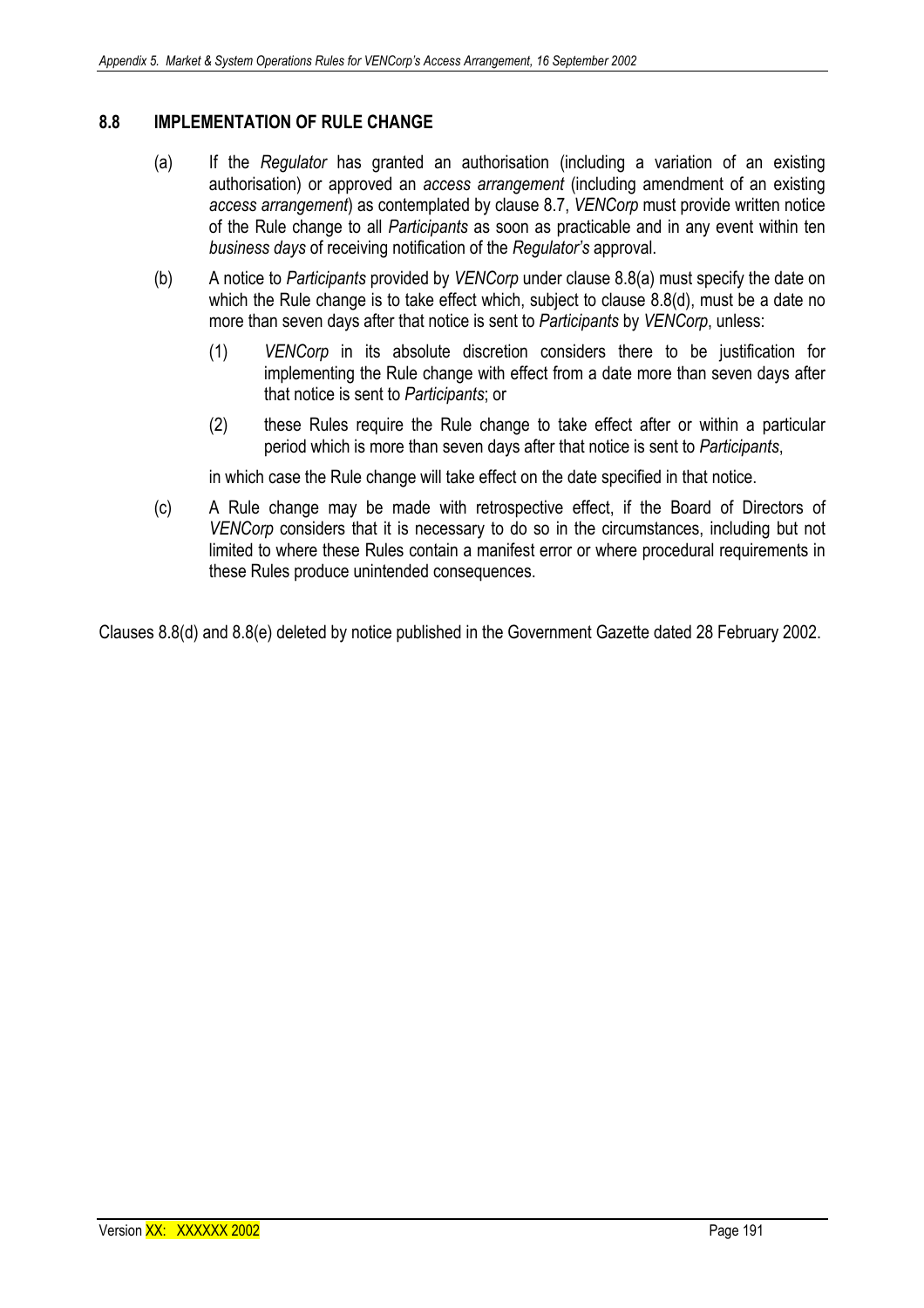## **CHAPTER 9. TRANSITIONAL ARRANGEMENTS AND DEROGATIONS**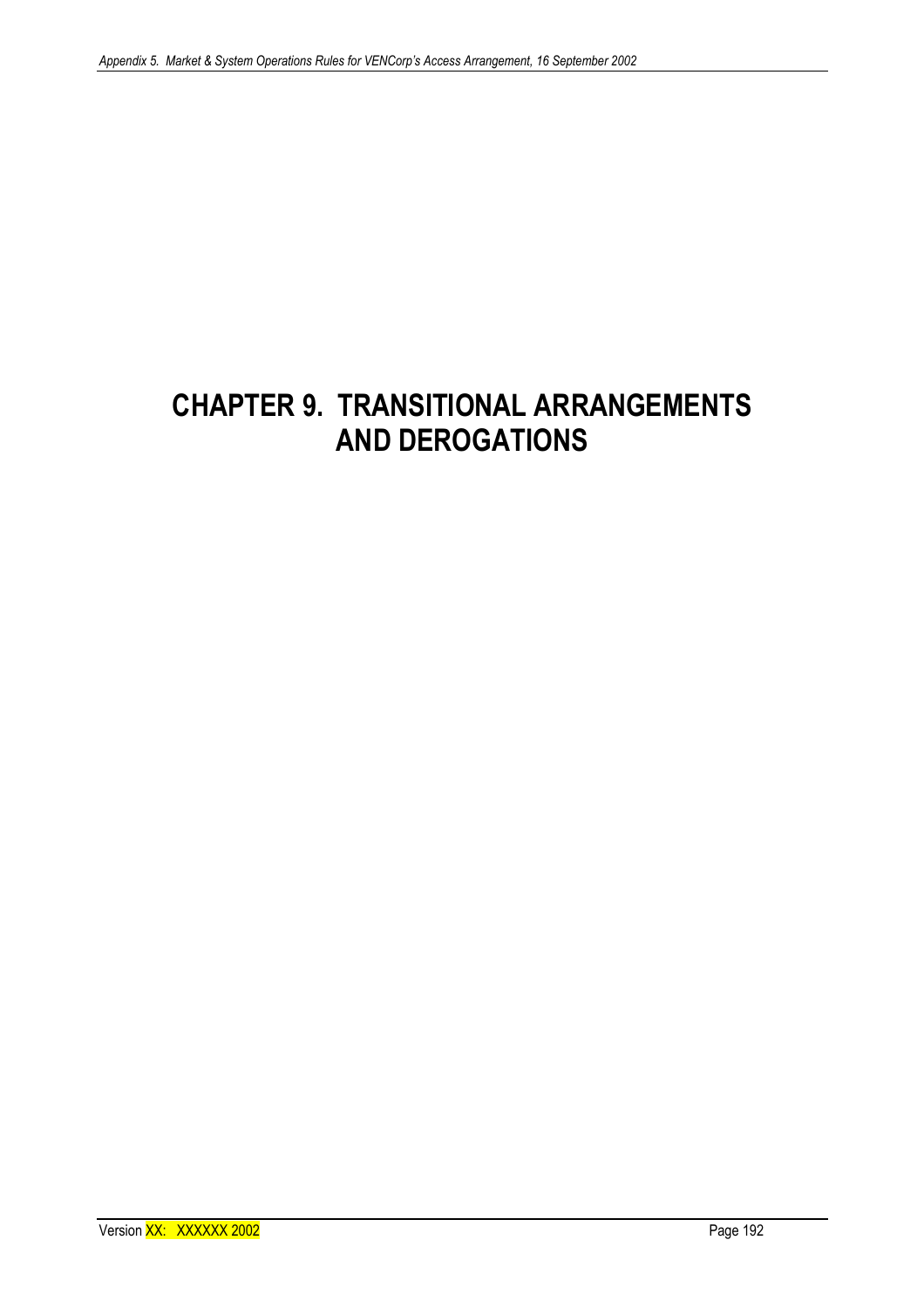Clause 9.1 deleted by notice published in the Government Gazette dated 28 February 2002.

## **9.2 DEROGATIONS**

### **9.2.1 Longford measuring station**

- (a) The provisions of clause 4.4 (other than the provisions of clauses 4.4.2(a)(1) and (3), 4.4.3, 4.4.5, 4.4.6(b) and (e), 4.4.12, 4.4.14 (a)(2) and (3), (b) and (c), 4.4.15(a), 4.4.17, 4.4.18, 4.4.19, 4.4.20, 4.4.21(a), (b), (d) and (e), 4.4.22, 4.4.23, 4.4.24, 4.4.25, 4.4.26 and 4.4.27) do not apply to the *metering installation* which is adjacent to the *system injection point* at Longford and which is the subject of the gas sales agreement dated 20 November 1996 between Esso Australia Resources Ltd, BHP Petroleum (Bass Strait) Pty Ltd and Gascor.
- (b) The derogation contained in clause 9.2.1(a) ceases when the *metering installation* referred to in that clause is replaced, upgraded or materially modified.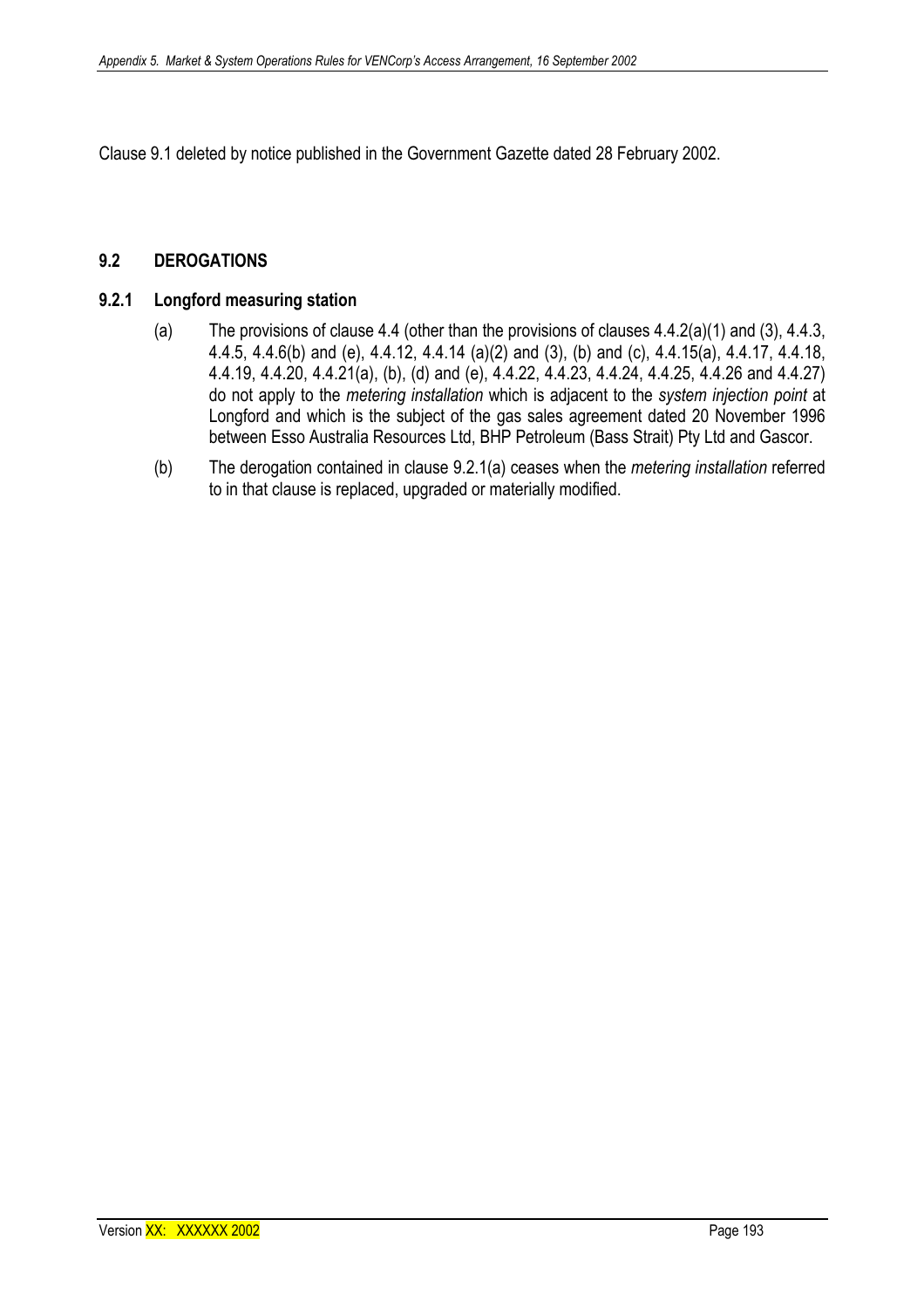## **CHAPTER 10 INTERPRETATION**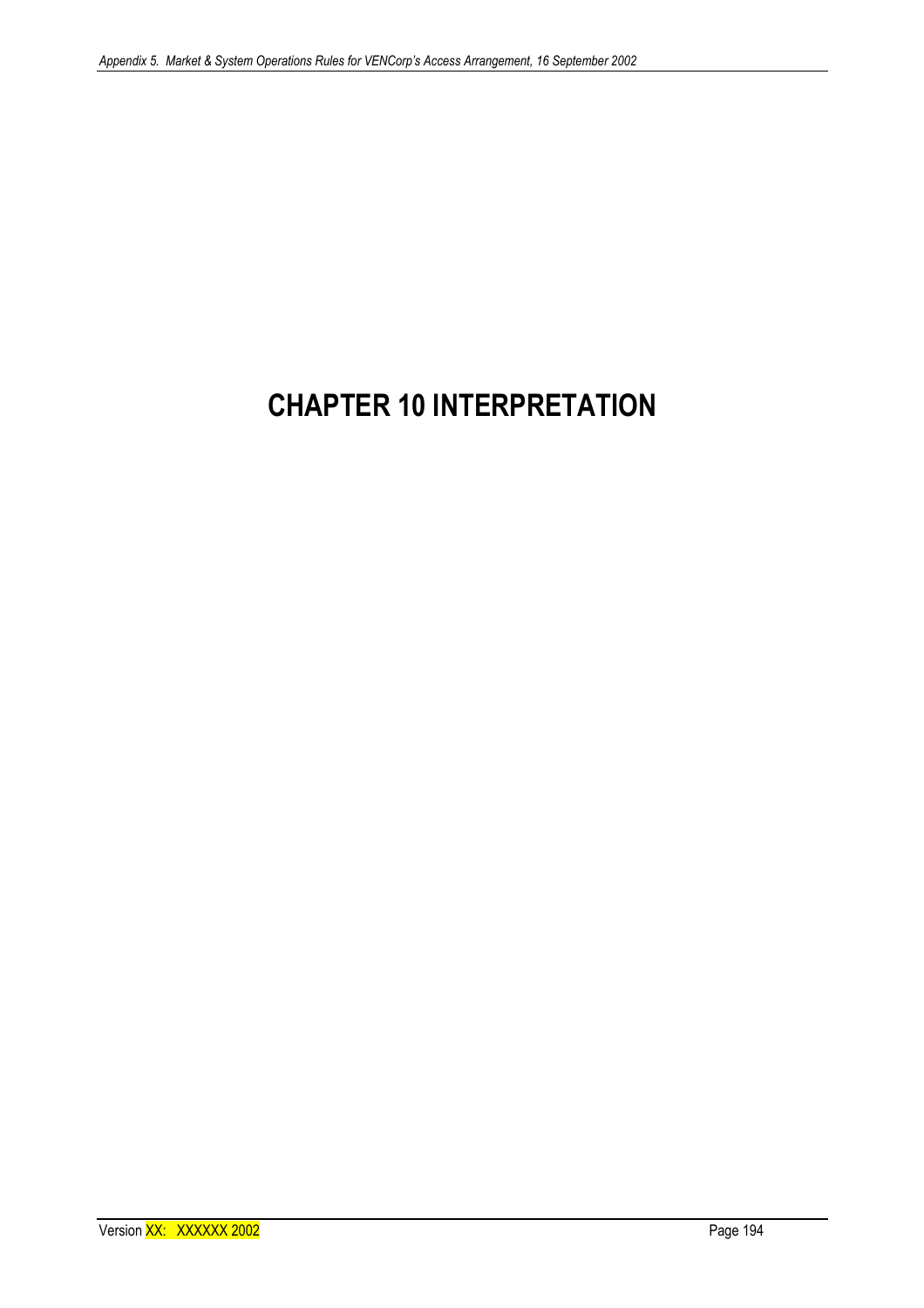### **10 INTERPRETATION**

#### **10.1 INTERPRETATION**

In interpreting or applying any provision of these Rules, such fair large and liberal interpretation shall be given as will best achieve the intent and object of these Rules both generally and in any specific case.

#### **10.2 GENERAL**

In these Rules, unless the context otherwise requires:

- (a) headings are for convenience only and do not affect the interpretation of these Rules;
- (b) words importing the singular include the plural and vice versa;
- (c) words importing a gender include any gender;
- (d) where italicised, a word or phrase has the definition given to that word or phrase in chapter 11;
- (e) other parts of speech and grammatical forms of a word or phrase defined in these Rules have a corresponding meaning;
- (f) an expression importing a natural person includes any company, partnership, joint venture, association, corporation or other body corporate and any government agency;
- (g) a reference to any thing (including, but not limited to, any right) includes a part of that thing;
- (h) a reference to a clause, paragraph, part, annexure, exhibit or schedule is a reference to a clause and paragraph and part of, and an annexure, exhibit and schedule to these Rules and a reference to these Rules includes any annexure, exhibit and schedule;
- (i) a reference to a statute, regulation, proclamation, order in council, ordinance or by-law includes all statutes, regulations, proclamations, orders in council, ordinances or by-laws amending, consolidating or replacing it, and a reference to a statute includes all regulations, proclamations, orders in council, ordinances, and by-laws issued under that statute;
- (j) a reference to these Rules or to a document or a provision of a document includes an amendment or supplement to, or replacement or novation of, these Rules or that document or that provision of that document;
- (k) a reference to a person includes that person's executors, administrators, successors, substitutes (including, without limitation, persons taking by novation) and permitted assignees;
- (l) a reference to a body other than a *Participant* or *VENCorp* (including, without limitation, an institute, association or authority), whether statutory or not:
	- (1) which ceases to exist; or
	- (2) whose powers or functions are transferred to another body,

is a reference to the body which replaces it or which substantially succeeds to its powers or functions;

(m) a reference in the context of any provision of these Rules to a "representative" of any person is a reference to any director, officer or employee of that person or any agent,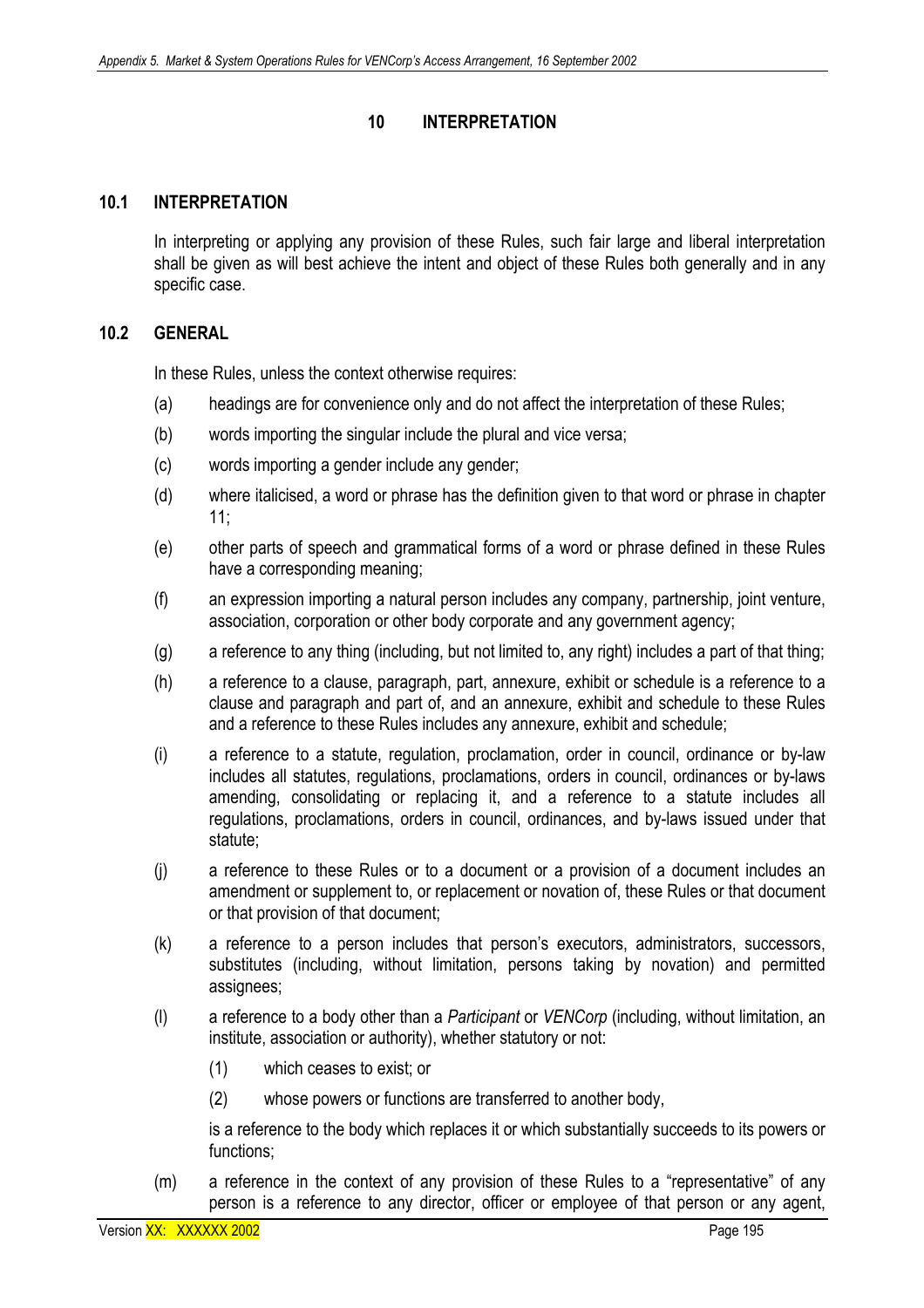consultant or contractor appointed or engaged by that person for purposes connected with the subject matter of the relevant provision of these Rules; and

- (n) nothing contained in a document referred to in these Rules, beyond what is expressly contemplated by these Rules as being contained in such document or is necessary for the purposes of giving effect to a provision of these Rules, shall modify or have any effect for the purposes of these Rules or be construed as relevant to the interpretation of these Rules.
- (o) italicisation is used as a guide only to the fact that a word or phrase is defined in Chapter 11.

## **10.3 TIMES AND DATES**

- (a) Unless the context otherwise requires, or except where these Rules expressly provide to the contrary, a reference in these Rules:
	- (1) to a calendar day (such as 1 January) or a day of the week (such as Sunday) is to the day which begins at 00:00 hours on that day;
	- (2) to a week is to the period from 00:00 hours on a day until 00:00 hours on the seventh day following;
	- (3) to a month (or a number of months) or a calendar month is to the period from 00:00 hours on a day in one month until 00:00 hours on the same day of the month which follows (or follows by the relevant number of months), or if there is no such day in that month, 00:00 hours on the first day of the next following month;
	- (4) to a year is to the period from 00:00 hours on a day in one year until 00:00 hours on the same day (or where the day in the first year was 29 February, on 1 March) in the following year, and a reference to a calendar year (such as 1997) is to be construed accordingly; and
	- (5) to times of the day is to Eastern Standard Time.
- (b) Unless the context otherwise requires, a period of time:
	- (1) which dates from a given day or the day of an act or event is to be calculated exclusive of that day; or
	- (2) which commences on a given day or the day of an act or event is to be calculated inclusive of that day.
- (c) Where under any provision of these Rules a person is required to provide any information by a certain date or time, the relevant provision is to be taken to include a requirement that that information must be provided not earlier than is reasonable before that date or time.
- (d) Notwithstanding any other provision of these Rules, *VENCorp* may with the prior agreement of all *affected Participants* amend any amount, date, time or period of time specified in these Rules in any particular case or generally, whether before or after the expiry of that date, time or period of time as the case may be, provided that if such agreement is not obtained, *VENCorp* may, on notice given to all *affected Participants* and with the approval of the *Regulator*, amend any such amount, date, time or period of time in any particular case or generally, whether before or after the expiry of that date, time or period of time, as the case may be.
- (e) In these Rules, where after any time of the day "(Local Melbourne Time)" appears, that is to be taken to mean that that time of the day is: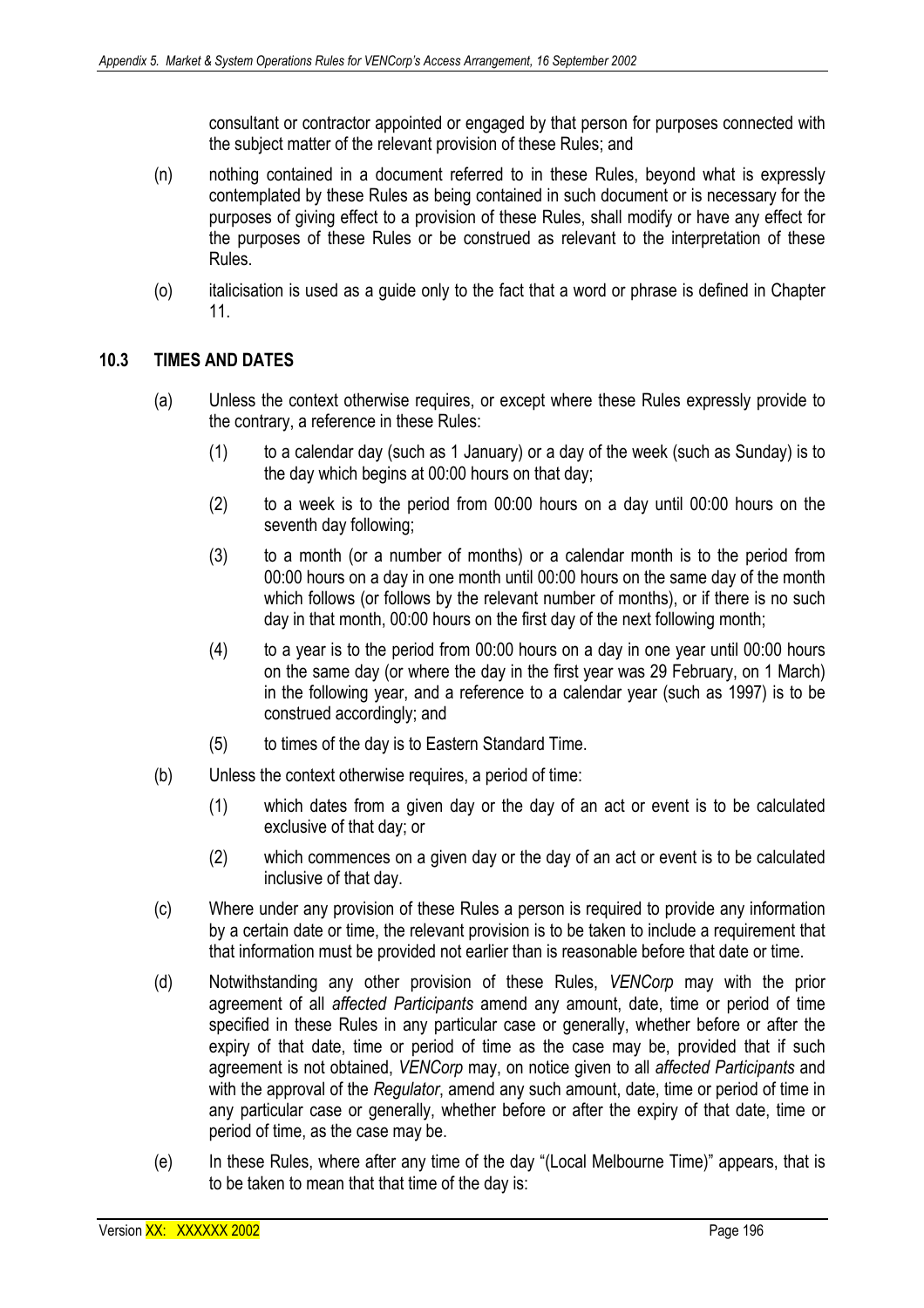- (i) Summer Time if Summer Time is in force in Victoria; and
- (ii) Eastern Standard Time if Summer Time is not in force in Victoria.
- (f) In these Rules:

 "Eastern Standard Time" means standard time as defined in the **Summer Time Act 1972** (Vic)."; and

"Summer Time" means summer time as defined in the **Summer Time Act 1972** (Vic).".

## **10.4 TECHNICAL INTERPRETATION**

- (a) Unless the context otherwise requires, for the purposes of these Rules:
	- (1) a "quantity" of gas is a quantity in joules; and
	- (2) a "volume" of gas is a volume in standard cubic metres.
- (b) The following terms have the following meanings in these Rules:
	- (1) "gas" means any naturally occurring:
		- (A) hydrocarbon in a gaseous state consisting principally of methane; or
		- (B) mixture of hydrocarbons in a gaseous state consisting principally of methane which may contain other gases (including the residue resulting from the treatment of processing of natural gas),

and includes gas that has been injected into and stored in a *storage facility;*

- (2) "gigajoule" or "GJ" means 1,000 megajoules;
- (3) "joule" means the joule as defined in AS1000-1979 "The International Systems of Units (SI) and its Application";
- (4) "kPa" or "kilopascal" means 1,000 pascals as defined in AS1000-1979 "The International System of Units (SI) and its Application";
- (5) "megajoule" or "MJ" means 1,000,000 joules;
- $(6)$  "standard cubic metre" or "m<sup>3</sup>" means the quantity of dry gas at a temperature of 15 degrees celsius and an absolute pressure of 101.325 kPa enclosed in a volume of one cubic metre; and
- (7) "terajoule" or "TJ" means 1,000 gigajoules.
- (c) Unless otherwise expressly defined, all reference to units of measurements in these Rules are references to the units of measurement defined in or for the purposes of the National Measurement Act 1960 (Commonwealth).
- (d) Gas measured and stated for the purposes of these Rules is to be measured and stated by reference to its energy content.
- (e) Where to give effect to any provision of these Rules it is necessary to do so, a rate of injection or withdrawal of gas, or any amount of capacity or storage capacity, expressed in quantity or volume units per day, or per hour, must be treated as expressed in any other such units on the basis of the appropriate conversion.
- (f) Unless the context otherwise requires, a reference to an injection of gas into, or a withdrawal of gas from, the *transmission system* by a person (or any obligation, right, intention or undertaking by or of a person in respect of such an injection or withdrawal)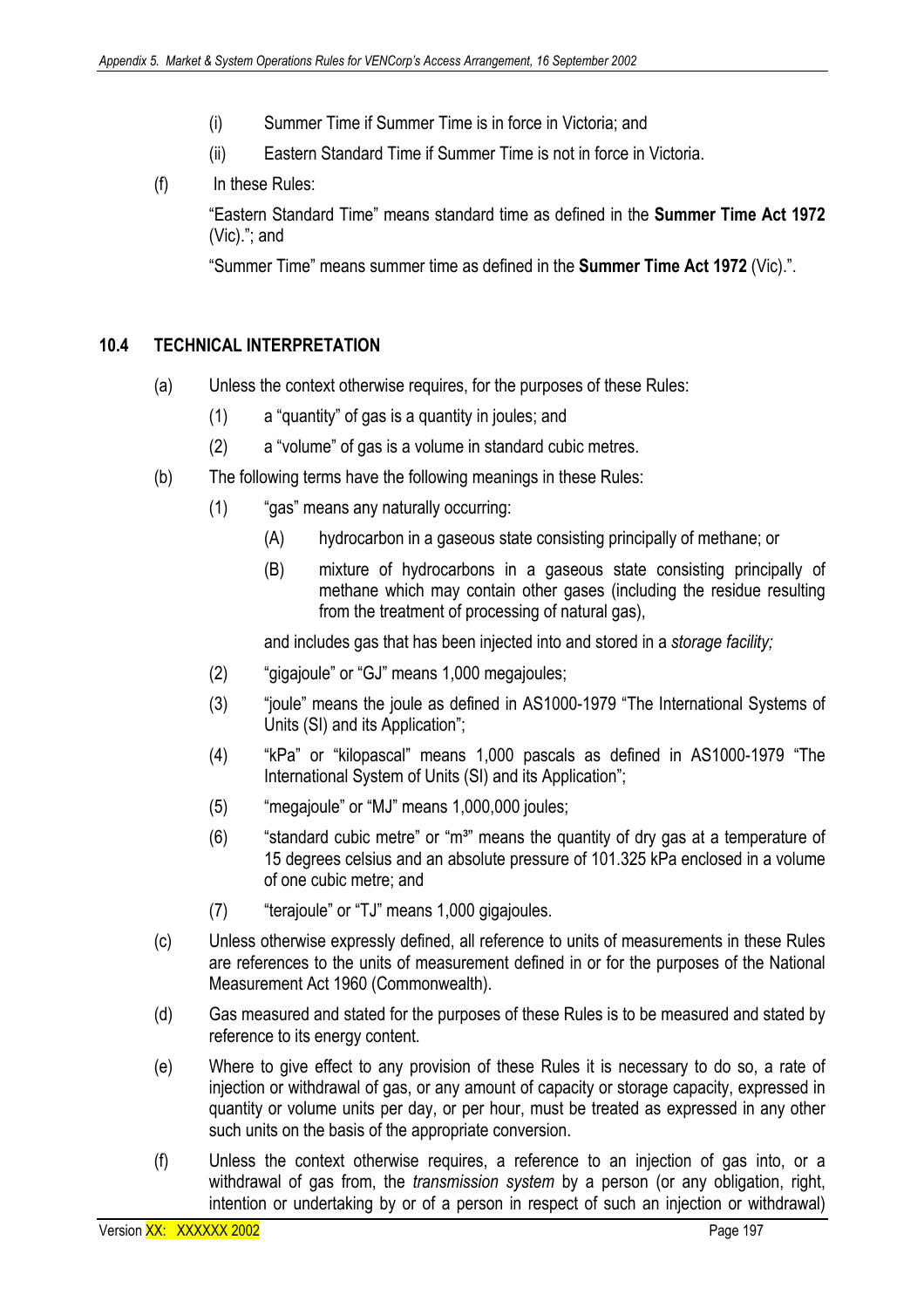includes an injection or withdrawal of gas by another person on behalf of that person and a person is to be taken as having injected or withdrawn gas if it arranges for another person to inject or withdraw gas on its behalf.

#### **10.5 ASSIGNMENT**

Unless otherwise expressly permitted by these Rules, a *Participant* must not assign or transfer and must not purport to assign or transfer any of its rights or obligations under these Rules.

#### **10.6 WAIVER**

A person does not waive its rights, powers and discretions under these Rules by:

- (a) failing to exercise its rights;
- (b) only exercising part of its rights; or
- (c) delaying the exercise of its rights.

#### **10.7 PAYMENT**

- (a) Unless otherwise provided in these Rules, any payment to be made under these Rules must be made either by the *EFT facility* or in cash or by a draft or cheque drawn by a bank as defined in the Banking Act 1959 (Comm).
- (b) Unless the context otherwise requires, a reference in these Rules to an *interest rate*  published in respect of a specified day must, if that *interest rate* is not published, authorised or otherwise available in respect of that day, be taken to be the relevant *interest rate* published immediately prior to that day; and if that *interest rate* is suspended, modified, discontinued, or its method of calculation substantially alters or if the relevant publication ceases to publish that *interest rate* for more than seven consecutive days, *VENCorp* must provide a substitute rate of interest that in *VENCorp's* reasonable opinion is the nearest equivalent to the *interest rate* and that substitute rate of interest must be taken to be the applicable *interest rate*.

## **10.8 NOTICES**

- (a) A notice is properly given under these Rules to a person if:
	- (1) it is personally served;
	- (2) a letter containing the notice is prepaid and posted to the person at an address (if any) supplied by the person to the sender for service of notices or, where the person is a *Participant*, an address shown for that person in the register of *Participants* maintained by *VENCorp*, or, where the addressee is *VENCorp*, the registered office of *VENCorp*;
	- (3) it is sent to the person by facsimile or electronic mail to a number or reference which corresponds with the address referred to in clause 10.8(a)(2) or which is supplied by the person to *VENCorp* for service of notices and, if sent by electronic mail, the person sending the notice also sends a copy of the notice by letter or facsimile to the person on the same day; or
	- (4) the person receives the notice.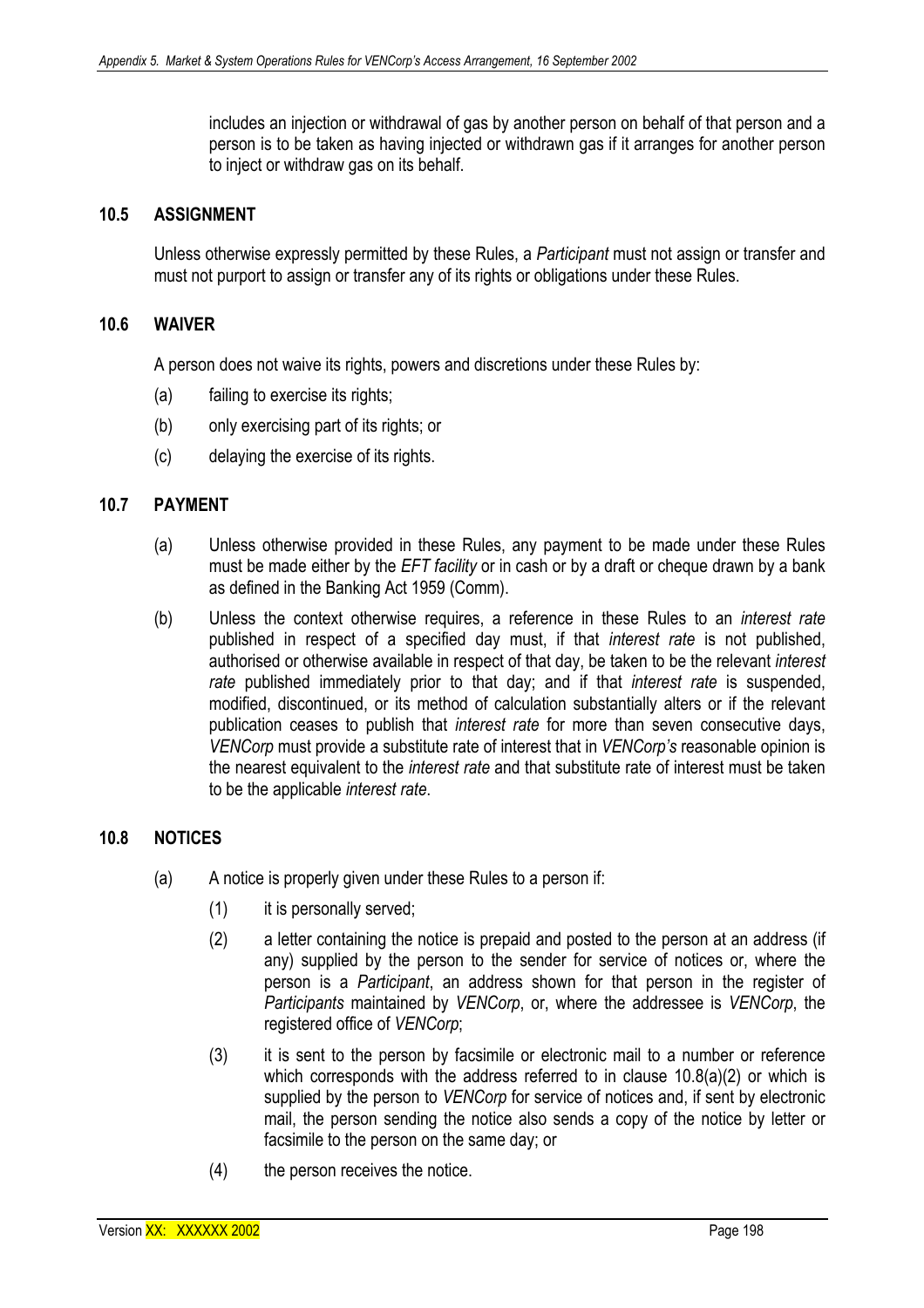- (b) A notice is treated as being given to a person by the sender:
	- (1) where sent by post in accordance with clause 10.8(a)(2) to an address in the central business district of a capital city of Australia, on the second *business day* after the day on which it is posted; and
	- (2) where sent by post in accordance with clause 10.8(a)(2) to any other address, on the third *business day* after the day on which it is posted;
	- (3) where sent by facsimile in accordance with clause 10.8(a)(3) and a complete and correct transmission report is received:
		- (A) where the notice is of the type in relation to which the addressee is obliged under these Rules to monitor the receipt by facsimile outside of, as well as during, business hours, on the day of transmission; and
		- (B) in all other cases, on the day of transmission if a *business day* or, if the transmission is on a day which is not a *business day* or is after 4.00 pm (addressee's time), at 9.00 am on the following *business day*;
	- (4) where sent by electronic mail in accordance with clause  $10.8(a)(3)$ :
		- (A) where the notice is of a type in relation to which the addressee is obliged under these Rules to monitor receipt by electronic mail outside of, as well as during, business hours, on the day when the notice is recorded as having been first received at the electronic mail destination; and
		- (B) in all other cases, on the day when the notice is recorded as having been first received at the electronic mail destination, if a *business day* or if that time is after 4.00 pm (addressee's time), or the day is not a *business day*, at 9.00 am on the following *business day*; or
	- (5) in any other case, when the person actually receives the notice.
- (c) Any notice to or by a person under these Rules:
	- (1) must be in legible writing and in English; and
	- (2) where the sender is a company, must be signed by a director or secretary of that company or under the common seal of the sender (except where the notice is sent by electronic mail).
- (d) Where a specified period (including, without limitation, a particular number of days) must elapse or expire from or after the giving of a notice before an action may be taken neither the day on which the notice is given nor the day on which the action is to be taken may be counted in reckoning the period.
- (e) In this clause 10.8, a reference to:
	- (1) an addressee includes a reference to an addressee's officers, agents, or employees or any person reasonably believed by the sender to be an officer, agent or employee of the addressee; and
	- (2) a notice includes any request, demand, consent or approval or other communication to or by a person under these Rules*.*

## **10.9 RETENTION OF RECORDS AND DOCUMENTS**

Unless otherwise specified in these Rules, all records and documents prepared for or in connection with these Rules must be retained for a period of at least seven years.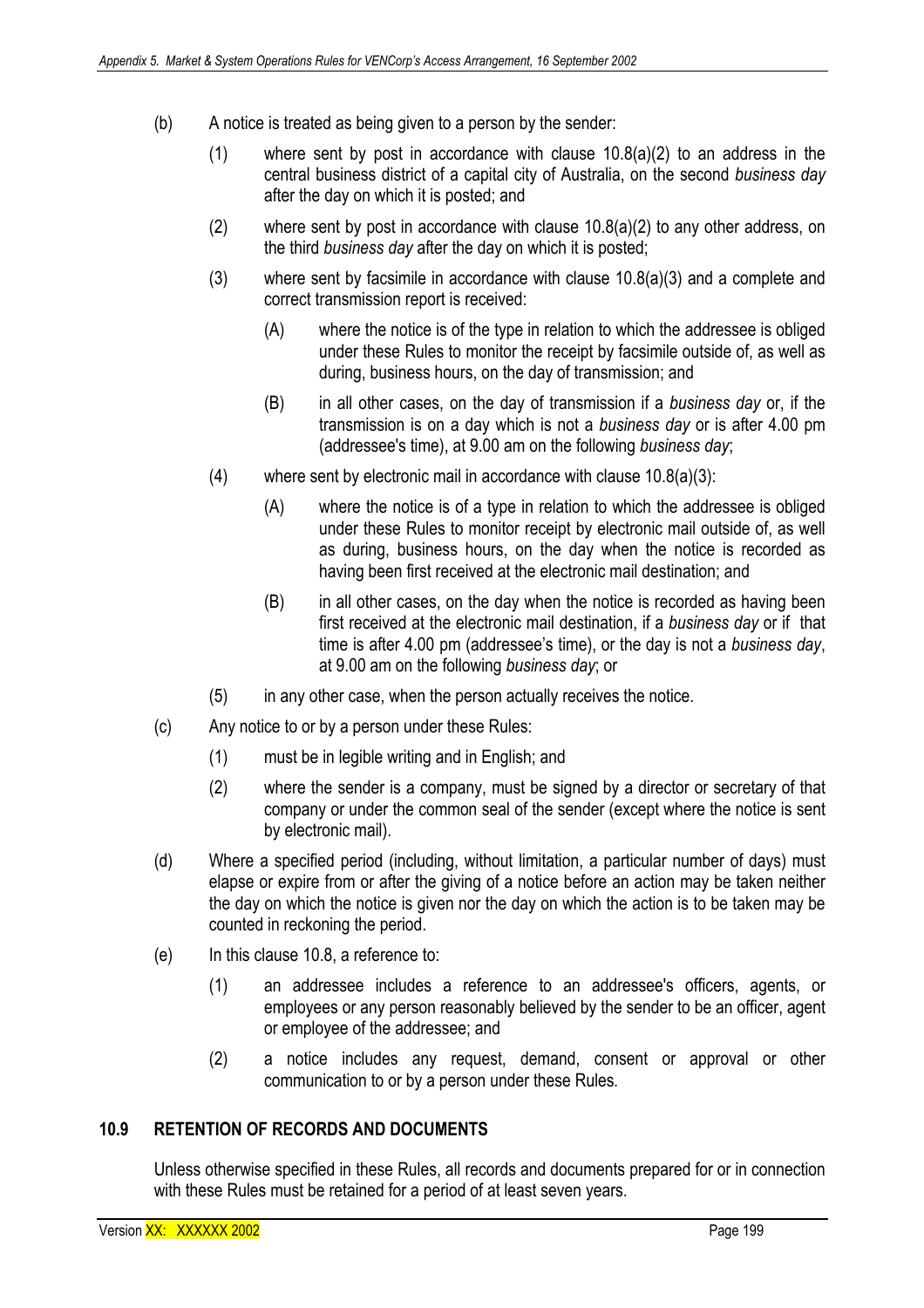#### **10.10 SEVERABILITY**

Each part or all of a provision of these Rules:

- (a) will be construed so as to be valid and enforceable to the greatest extent possible; and
- (b) may be so construed (or deleted if necessary) regardless of the effect which that may have on the provision in question or any other provision or these Rules as a whole.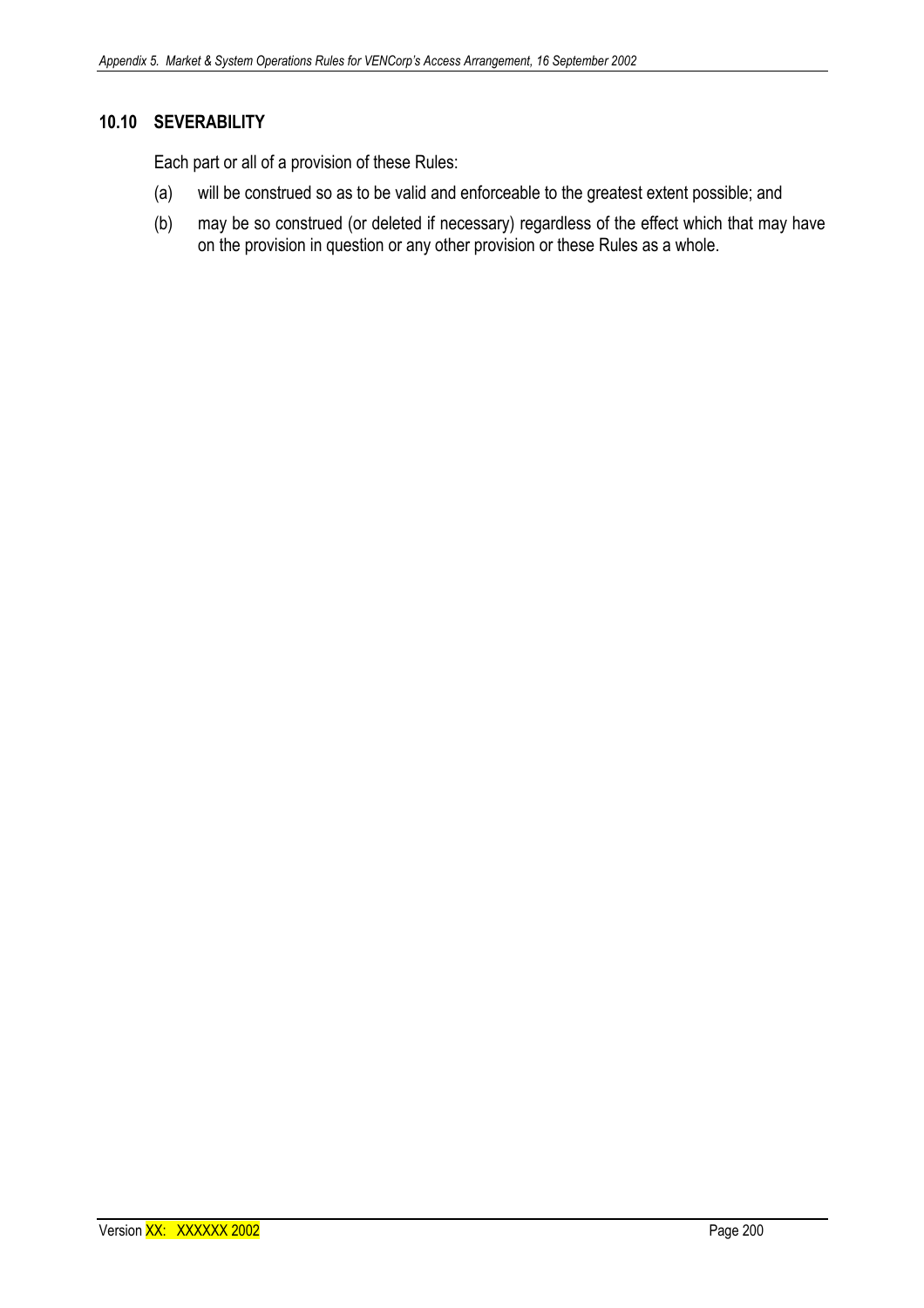# **CHAPTER 11. GLOSSARY**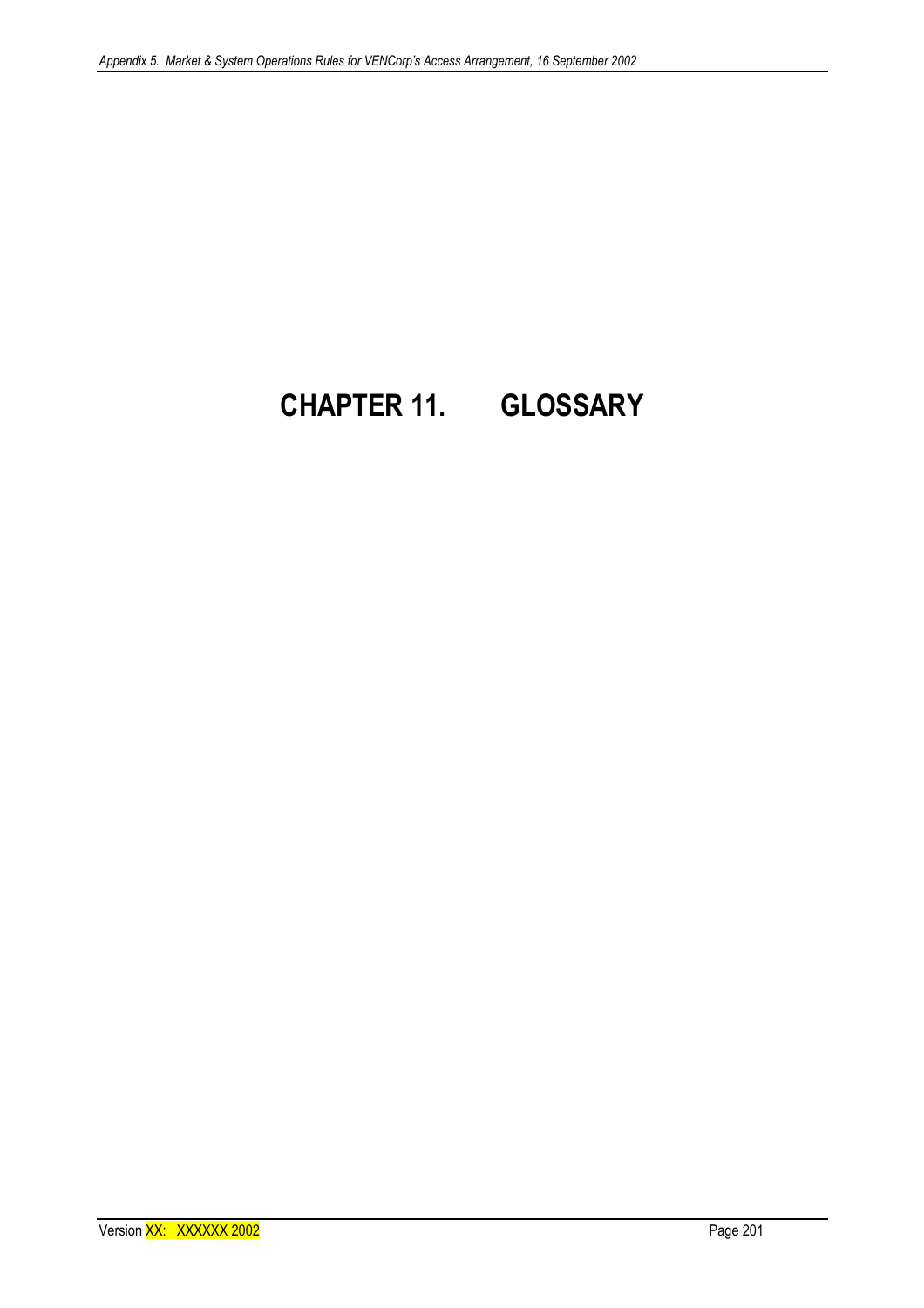## **11. GLOSSARY**

| access arrangement          | An arrangement for access to a <i>pipeline</i> or part of a <i>pipeline</i> , including the<br>associated access arrangement information, that has been approved by the<br>Regulator or the ORG pursuant to sections 2.16, 2.19 or 2.23 of the Access<br>Code.                                                                                                                                                                                                                 |
|-----------------------------|--------------------------------------------------------------------------------------------------------------------------------------------------------------------------------------------------------------------------------------------------------------------------------------------------------------------------------------------------------------------------------------------------------------------------------------------------------------------------------|
| <b>Access Code</b>          | The National Third Party Access Code for Natural Gas Pipeline Systems, as<br>in force in Victoria pursuant to the Gas Pipelines Access (Victoria) Act 1998<br>(Vic). Victorian Third Party Access Code for Natural Gas Pipeline Systems<br>established under the Gas Industry Act, and where applicable, subject to<br>sections 24A and 24B of the Gas Pipelines Access (Victoria) Act 1998, the<br>new Access Code as more particularly described in section 24A of that Act. |
| actual deviation            | The positive or negative amount by which the actual injection or withdrawal<br>of gas (as the case may be) for the gas day exceeds the injection or<br>withdrawal (as the case may be) specified in the pricing schedule for that gas<br>day.                                                                                                                                                                                                                                  |
| adjusted withdrawals        | The adjusted quantities of gas withdrawn as determined in accordance with<br>clause $3.6.4(d)$ .                                                                                                                                                                                                                                                                                                                                                                               |
| administered price cap      | A price cap determined in accordance with clause 6.7.1 which will apply<br>during an administered price period.                                                                                                                                                                                                                                                                                                                                                                |
| administered price period   | A period declared by VENCorp in accordance with clause 6.7.2, during which<br>an administered price cap will apply.                                                                                                                                                                                                                                                                                                                                                            |
| <b>Adviser</b>              | A person appointed by VENCorp under clause 7.2.2(a).                                                                                                                                                                                                                                                                                                                                                                                                                           |
| affected Participant        | In relation to a <i>metering installation</i> , a <i>Participant</i> who is entitled to access to<br>metering data from that metering installation in accordance with clause<br>4.4.22.                                                                                                                                                                                                                                                                                        |
| allocate                    | The process of determining an allocation.                                                                                                                                                                                                                                                                                                                                                                                                                                      |
| allocation                  | The quantity of gas treated as having been injected or withdrawn by a Market<br>Participant at a system point in a trading interval as determined in<br>accordance with clause 3.5.                                                                                                                                                                                                                                                                                            |
| <b>Allocation Agent</b>     | A person who has been appointed by a Market Participant to submit injection<br>allocation statements or withdrawal allocation statements under clauses<br>3.5.2 or 3.5.3.                                                                                                                                                                                                                                                                                                      |
| <b>ALLOCATION ALGORITHM</b> | [Deleted by notice published in the Government Gazette dated<br>XXXXX.                                                                                                                                                                                                                                                                                                                                                                                                         |
| supplier surplus            |                                                                                                                                                                                                                                                                                                                                                                                                                                                                                |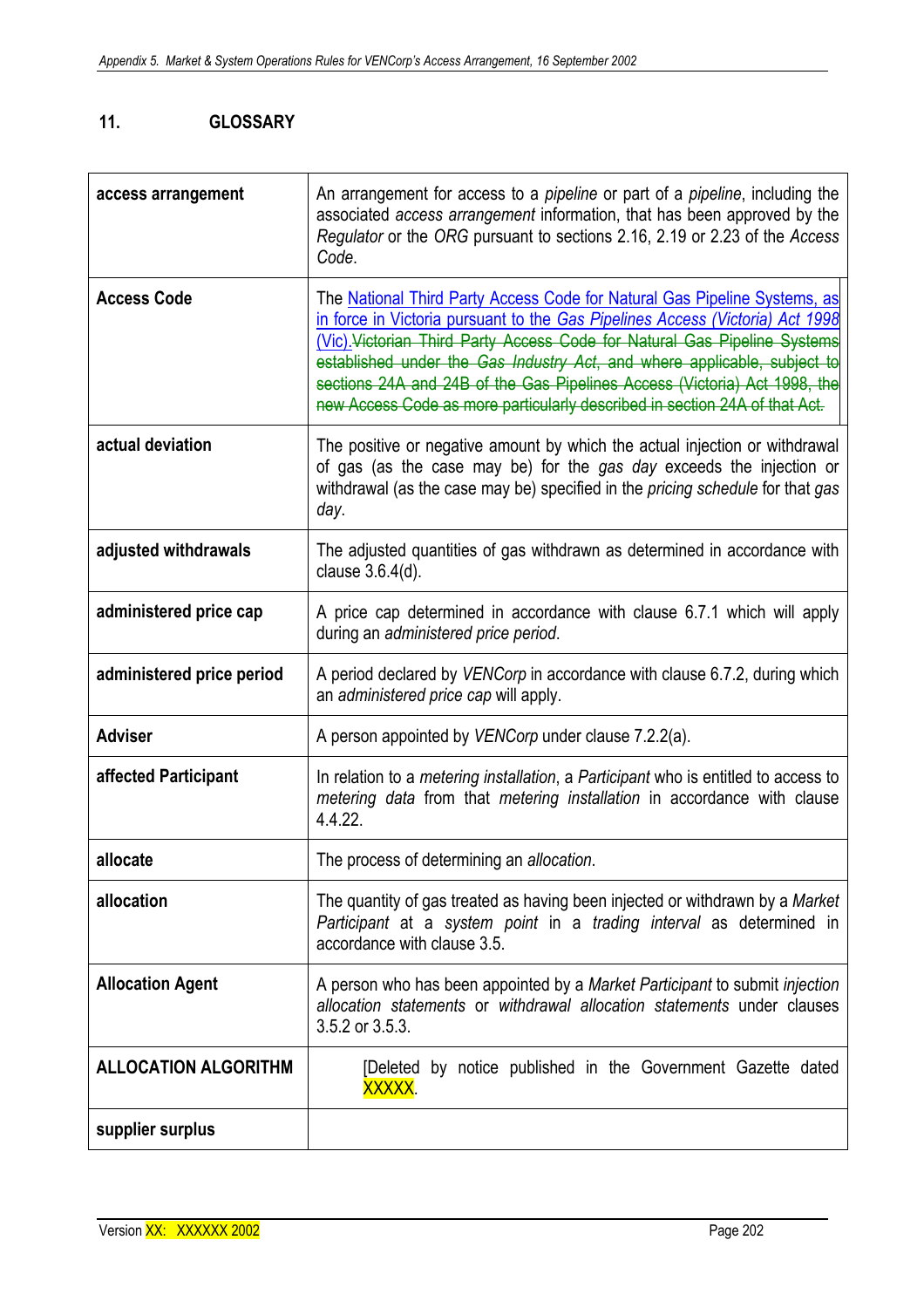| <b>AMDQ credit certificate</b> | A certificated right to a quantity measured in GJ and issued under clause 5.3                                                                                                                                                                              |
|--------------------------------|------------------------------------------------------------------------------------------------------------------------------------------------------------------------------------------------------------------------------------------------------------|
| <b>AMDQ credit nomination</b>  | A quantity, being the whole or part of an AMDQ credit certificate, nominated<br>by the registered holder of that AMDQ credit certificate that may be used as<br>an AMDQ credit.                                                                            |
| <b>AMDQ credit</b>             | The whole or part of an AMDQ credit nomination that may be applied by the<br>registered holder of the AMDQ credit certificate for the purpose of:                                                                                                          |
|                                | reducing the amount of <i>uplift payments</i> determined in accordance with<br>(a)<br>clause $3.6.8$ ; or                                                                                                                                                  |
|                                | establishing a priority of <i>curtailment</i> of customers in accordance with<br>(b)<br>clause $6.6.4(b)$ .                                                                                                                                                |
| ancillary payment              | A payment made to a Market Participant under clause 3.6.7.                                                                                                                                                                                                 |
| annual planning review         | The forecasts to be provided by VENCorp under clause 5.2.2.                                                                                                                                                                                                |
| authorised MDQ                 | In respect of a Customer, the maximum daily quantity of gas, expressed in<br>GJ/day, which is authorised by VENCorp to be withdrawn by or on behalf of<br>that Customer, in accordance with the allocation of MDQ under clauses<br>5.3.2, 5.3.3 and 5.3.4. |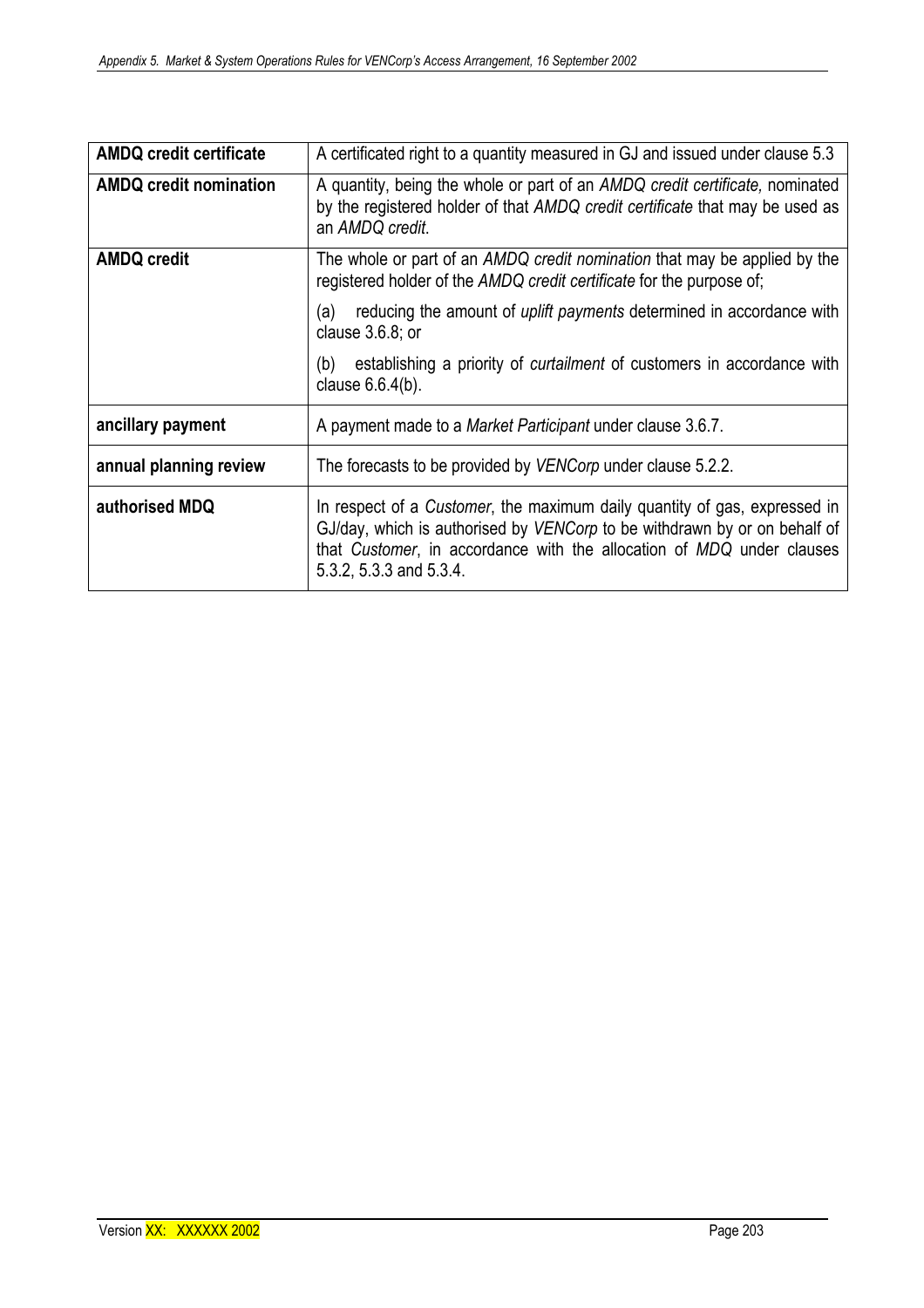| available LNG capacity      | The amount of LNG storage capacity which a person holds at any time on a<br>gas day less the amount of that person's LNG stock at that time.                                                                                                                                                                                                                     |
|-----------------------------|------------------------------------------------------------------------------------------------------------------------------------------------------------------------------------------------------------------------------------------------------------------------------------------------------------------------------------------------------------------|
| biannual planning reviews   | The forecasts to be provided by VENCorp under clause 5.2.3.                                                                                                                                                                                                                                                                                                      |
| billing period              | The period of one calendar month commencing on 9.00 am on the first day<br>of each calendar month.                                                                                                                                                                                                                                                               |
| <b>BOC</b>                  | <b>BOC Gases Australia Limited.</b>                                                                                                                                                                                                                                                                                                                              |
| <b>BOC Agreement</b>        | The agreement dated 17 May 1995 between BOC and TPA relating to the<br>LNG storage facility and any amendments or variations to that agreement.                                                                                                                                                                                                                  |
| business day                | A day other than Saturday, Sunday or a day which has been proclaimed to<br>be a public holiday in the Melbourne metropolitan area.                                                                                                                                                                                                                               |
| commencement date           | The date on which these Rules first apply in accordance with clause 1.1.4.                                                                                                                                                                                                                                                                                       |
| communication link          | All communication equipment and arrangements that lie between the meter<br>or data logger and the metering database.                                                                                                                                                                                                                                             |
| compensation panel          | A panel selected by the Adviser under clauses 6.6.5 and 6.7.6 to make<br>determinations relating to compensation during administered price periods<br>and periods of intervention and market suspension.                                                                                                                                                         |
| confidential information    | Information which is or has been provided to or by a Participant or VENCorp<br>under or in connection with these Rules and is stated under these Rules to<br>be, or is classified by VENCorp as, confidential information or is otherwise<br>confidential or commercially sensitive information or is information which is<br>derived from any such information. |
| connect                     | To connect a pipeline or pipeline equipment to the transmission system or<br>modify an existing connection.                                                                                                                                                                                                                                                      |
| <b>Connected Party</b>      | A person (other than a Transmission Pipeline Owner) who is party to a<br>connection agreement or who owns, operates or controls a pipeline or<br>pipeline equipment which is connected to the transmission system.                                                                                                                                               |
| connection                  | A physical connection between a pipeline or pipeline equipment and the<br>transmission system or a modification of such a connection.                                                                                                                                                                                                                            |
| connection agreement        | An agreement between a Transmission Pipeline Owner and another person<br>pursuant to which a <i>pipeline</i> or <i>pipeline</i> equipment owned, operated or<br>controlled by that other person is connected to the transmission system.                                                                                                                         |
| <b>Connection Applicant</b> | A person who wants to establish a connection to the transmission system<br>and who makes a <i>connection</i> application pursuant to clause 4.1.6.                                                                                                                                                                                                               |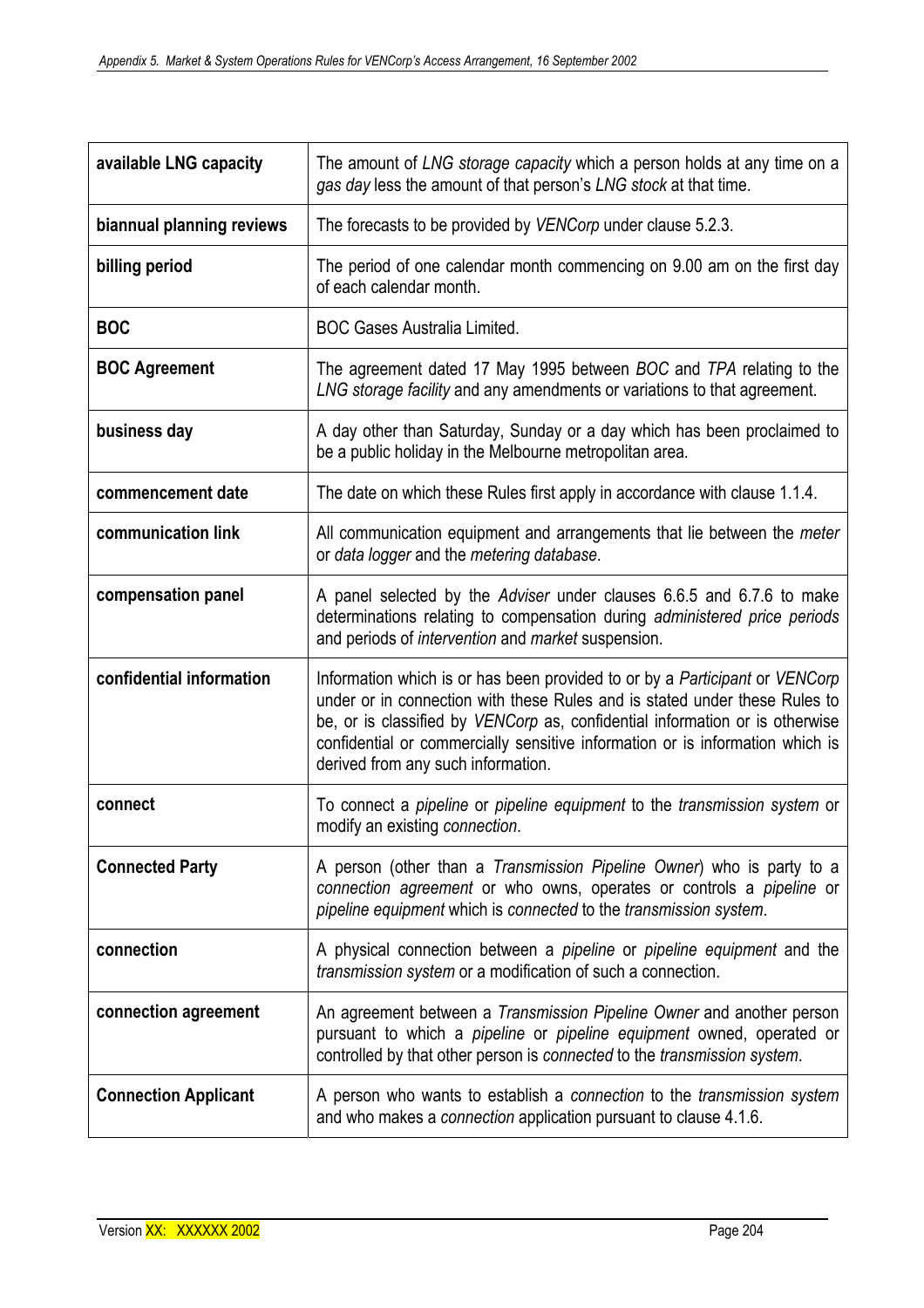| connection equipment           | Any pipeline equipment which, in the reasonable opinion of VENCorp, is<br>associated with a connection point, including valves, pressure regulators and<br>metering equipment.                                                                                                                                                                                                                |  |  |
|--------------------------------|-----------------------------------------------------------------------------------------------------------------------------------------------------------------------------------------------------------------------------------------------------------------------------------------------------------------------------------------------------------------------------------------------|--|--|
| connection point               | A delivery point, a transfer point or a receipt point.                                                                                                                                                                                                                                                                                                                                        |  |  |
| consumer surplus               | [Deleted: Order in Council dated 10 March, published in the Government<br>Gazette dated 11 March 1999]                                                                                                                                                                                                                                                                                        |  |  |
| controllable quantity          | A quantity of gas which may be withdrawn at a <i>delivery point</i> and modified on<br>a gas day in accordance with a withdrawal inc/dec offer which has been<br>accredited by VENCorp, or a quantity of gas which may be injected at a<br>receipt point and modified on a gas day in accordance with an injection<br>inc/dec offer which has been accredited by VENCorp, as the case may be. |  |  |
| credit support                 | An obligation owed to VENCorp by a third party supporting the obligations of<br>a Market Participant under clause 3.7.2.                                                                                                                                                                                                                                                                      |  |  |
| <b>Credit Support Provider</b> | The party which assumes credit support obligations to VENCorp under<br>clause 3.7.2.                                                                                                                                                                                                                                                                                                          |  |  |
| curtailment                    | The curtailment or interruption of a Customer's supply of gas at its delivery<br>point which occurs when VENCorp intervenes or issues an emergency<br>direction.                                                                                                                                                                                                                              |  |  |
| <b>Customer</b>                | A person who purchases gas and consumes that gas at particular premises.                                                                                                                                                                                                                                                                                                                      |  |  |
| daily EoD linepack credit      | An amount determined in respect of each gas day for each Market<br>Participant in accordance with clause 3.6.9(a).                                                                                                                                                                                                                                                                            |  |  |
| daily EoD linepack debit       | An amount determined in respect of each gas day for each Market<br>Participant in accordance with clause 3.6.9(a).                                                                                                                                                                                                                                                                            |  |  |
| data collection system         | All equipment and arrangements that lie between the metering database and<br>the point where the <i>metering data</i> enters the public telecommunications<br>network.                                                                                                                                                                                                                        |  |  |
| data logger                    | A device that collects and stores energy data or volume data and is capable<br>of either:                                                                                                                                                                                                                                                                                                     |  |  |
|                                | transfer of recorded data to a portable reading device; or<br>(a)                                                                                                                                                                                                                                                                                                                             |  |  |
|                                | being accessed electronically by VENCorp via the data collection<br>(b)<br>system,                                                                                                                                                                                                                                                                                                            |  |  |
|                                | as required for <i>metering installations</i> in accordance with clause 4.4.18.                                                                                                                                                                                                                                                                                                               |  |  |
| default event                  | Any one or more of the events listed in clause 3.6.21.                                                                                                                                                                                                                                                                                                                                        |  |  |
| default interest rate          | An interest rate of 2% above the <i>interest rate</i> .                                                                                                                                                                                                                                                                                                                                       |  |  |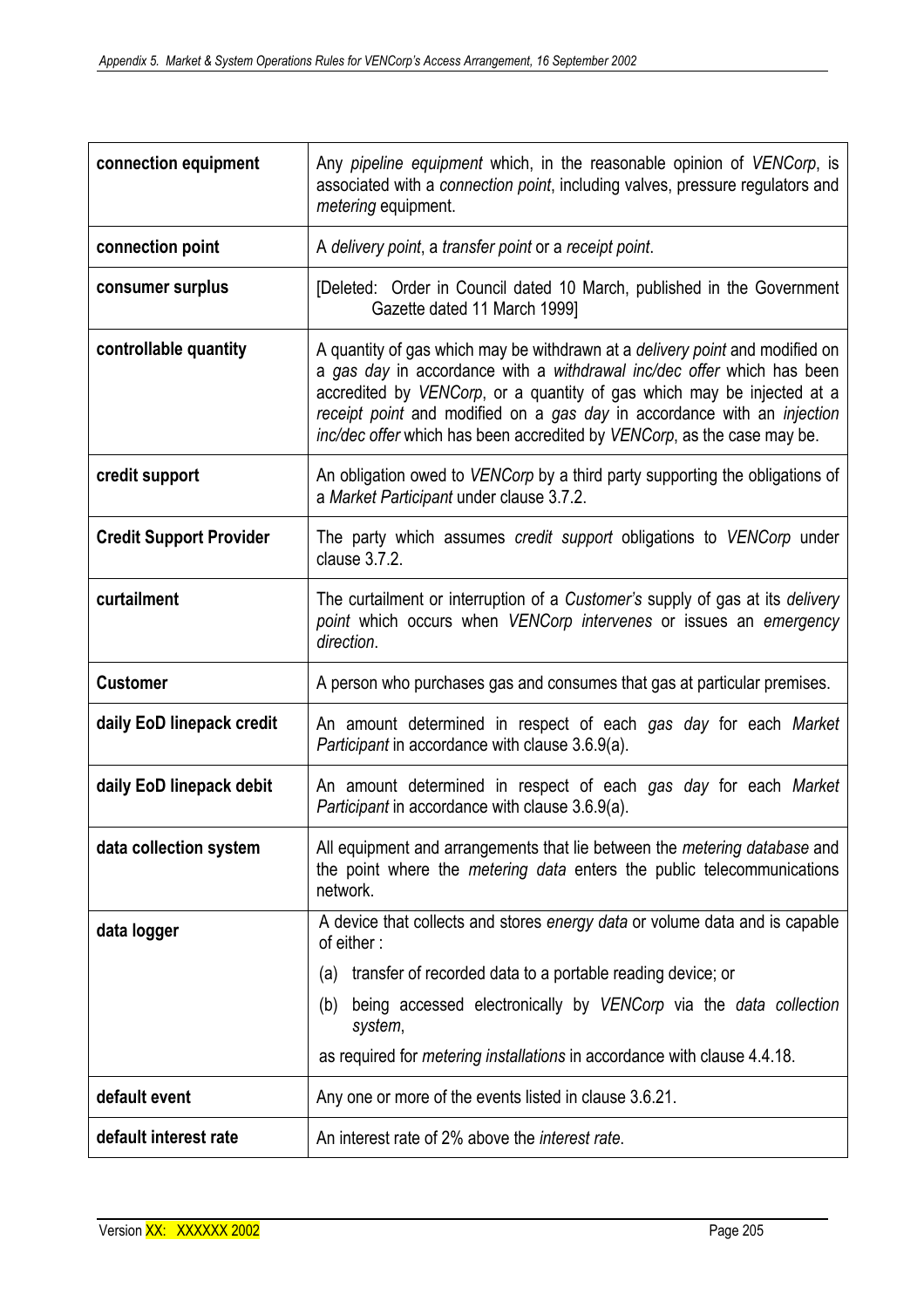| default notice                  | A notice issued by VENCorp under clause 3.6.21(b).                                                                                                                                                                                                                                                                                                                                |            |                                                                                                                  |
|---------------------------------|-----------------------------------------------------------------------------------------------------------------------------------------------------------------------------------------------------------------------------------------------------------------------------------------------------------------------------------------------------------------------------------|------------|------------------------------------------------------------------------------------------------------------------|
| delivery point                  | A point on a <i>pipeline</i> at which gas is withdrawn from the <i>pipeline</i> and<br>delivered to a Customer or injected into a storage facility.                                                                                                                                                                                                                               |            |                                                                                                                  |
| dispute resolution panel        | A panel of persons or person appointed by the Adviser under clause 7.2.4(a)<br>to resolve a dispute or disputes under or in connection with these Rules.                                                                                                                                                                                                                          |            |                                                                                                                  |
| <b>Distribution Customer</b>    | A Customer who withdraws gas at a distribution delivery point.                                                                                                                                                                                                                                                                                                                    |            |                                                                                                                  |
| distribution delivery point     | A point on a <i>distribution pipeline</i> at which gas is withdrawn from that<br>distribution pipeline and delivered to a Customer or injected into a storage<br>facility.                                                                                                                                                                                                        |            |                                                                                                                  |
| distribution pipeline           | A pipeline for the conveyance of gas:                                                                                                                                                                                                                                                                                                                                             |            |                                                                                                                  |
|                                 | (a)                                                                                                                                                                                                                                                                                                                                                                               | kPa; or    | which has a maximum allowable operating pressure of up to 1050                                                   |
|                                 | (b)                                                                                                                                                                                                                                                                                                                                                                               | which:     |                                                                                                                  |
|                                 |                                                                                                                                                                                                                                                                                                                                                                                   | (1)        | has a maximum allowable operating pressure greater than<br>1050 kPa;                                             |
|                                 |                                                                                                                                                                                                                                                                                                                                                                                   | (2)        | is functionally distribution in nature (ie few inputs and many<br>outputs); and                                  |
|                                 |                                                                                                                                                                                                                                                                                                                                                                                   | (3)        | is individually and uniquely identified by a pipeline licence<br>number in the Distributor's access arrangement. |
| <b>Distribution System Code</b> |                                                                                                                                                                                                                                                                                                                                                                                   |            | The Distribution System Code which:                                                                              |
|                                 | (a)                                                                                                                                                                                                                                                                                                                                                                               | regulates: |                                                                                                                  |
|                                 |                                                                                                                                                                                                                                                                                                                                                                                   | (1)        | the supply of gas to or from a Distributor's distribution<br>pipeline.                                           |
|                                 |                                                                                                                                                                                                                                                                                                                                                                                   | (2)        | The way in which Customers' gas installations affect the<br>distribution pipeline to which they are connected    |
|                                 | (b)                                                                                                                                                                                                                                                                                                                                                                               |            | is certified by the ORG.                                                                                         |
| <b>Distributor</b>              | A person who owns (whether legally or equitably) or operates the whole or<br>any part of a distribution pipeline."                                                                                                                                                                                                                                                                |            |                                                                                                                  |
| <b>EFT</b> facility             | The Reserve Bank real time gross settlement facility which is made available<br>to all Market Participants in accordance with clause 3.6.2 or where a Reserve<br>Bank real time gross settlement facility is not available, an electronic funds<br>transfer facility to be arranged by VENCorp and made available for all Market<br>Participants in accordance with clause 3.6.2. |            |                                                                                                                  |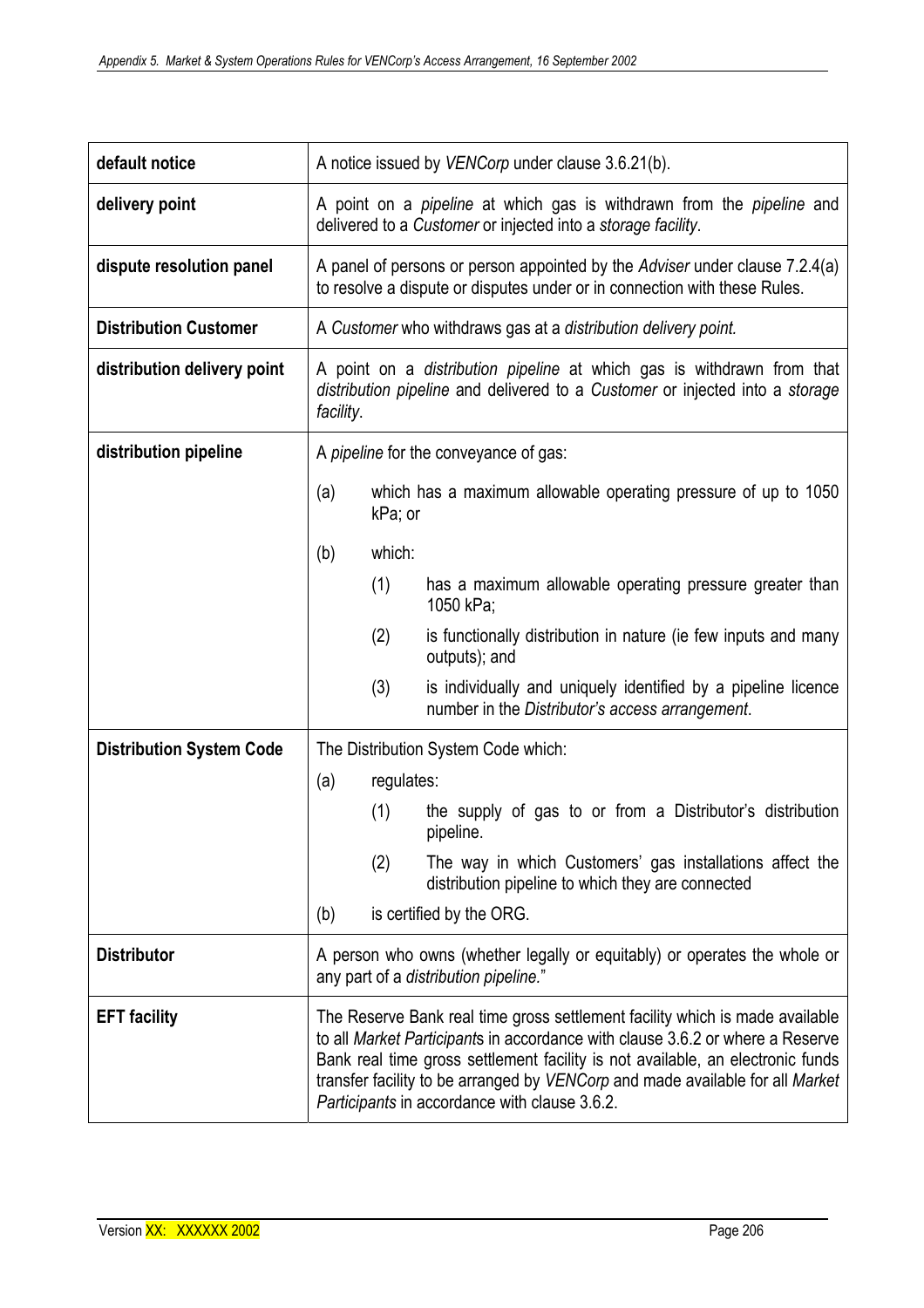| electronic communication<br>system     | A system used by Participants and VENCorp for exchange of information in<br>accordance with clause $5.1.2(a)$ .                                                                         |
|----------------------------------------|-----------------------------------------------------------------------------------------------------------------------------------------------------------------------------------------|
| electronic communication<br>procedures | The procedures established by VENCorp and updated from time to time in<br>accordance with clause $5.1.2(e)$ .                                                                           |
| emergency                              | An event or situation described in clause 6.2.1(a).                                                                                                                                     |
| emergency curtailment list             | The list to be prepared by VENCorp under clause 6.4.3.                                                                                                                                  |
| emergency directions                   | Directions issued by VENCorp in an emergency under clause 6.5.                                                                                                                          |
| emergency procedures                   | The procedures described in clause $6.2.2(a)$ and set out in the document<br>described in clause $6.2.2(c)$ .                                                                           |
| energy calculation                     | The calculation of the energy content of a quantity of gas in accordance with<br>clause 4.4.13.                                                                                         |
| energy data                            | Data relating to the volume, pressure and temperature of gas.                                                                                                                           |
| <b>EoD linepack</b>                    | [deleted by notice published in the Government Gazette dated 28 February<br>2002]                                                                                                       |
| EoD linepack bid                       | [deleted by notice published in the Government Gazette dated 28 February<br>2002]                                                                                                       |
| <b>EoD linepack capacity</b>           | [deleted by notice published in the Government Gazette dated 28 February<br>2002]                                                                                                       |
| EoD linepack price step                | Ideleted by notice published in the Government Gazette dated 28 February<br>2002]                                                                                                       |
| <b>Exempt Person</b>                   | GASCOR, being the body established by Division 2 of Part 2 of the Gas<br>Industry (Residual Provisions) Act 1994, and any other person who VENCorp<br>agrees to be exempt.              |
| expansion or extension                 | An expansion or extension as defined in the Tariff Order.                                                                                                                               |
| final nomination                       | In respect of a gas day, the last nomination received by VENCorp from a<br>Market Participant prior to the time specified in clause 3.1.7(b)(2).                                        |
| final operating schedule               | The schedule which VENCorp is required to <i>publish</i> pursuant to clause<br>3.1.12(c)(3) in respect of each trading interval and each injection point and<br>system withdrawal zone. |
| final statement                        | A statement issued by VENCorp under clause 3.6.15.                                                                                                                                      |
| financial year                         | A period commencing on 1 July in a calendar year and terminating on 30<br>June in the following calendar year.                                                                          |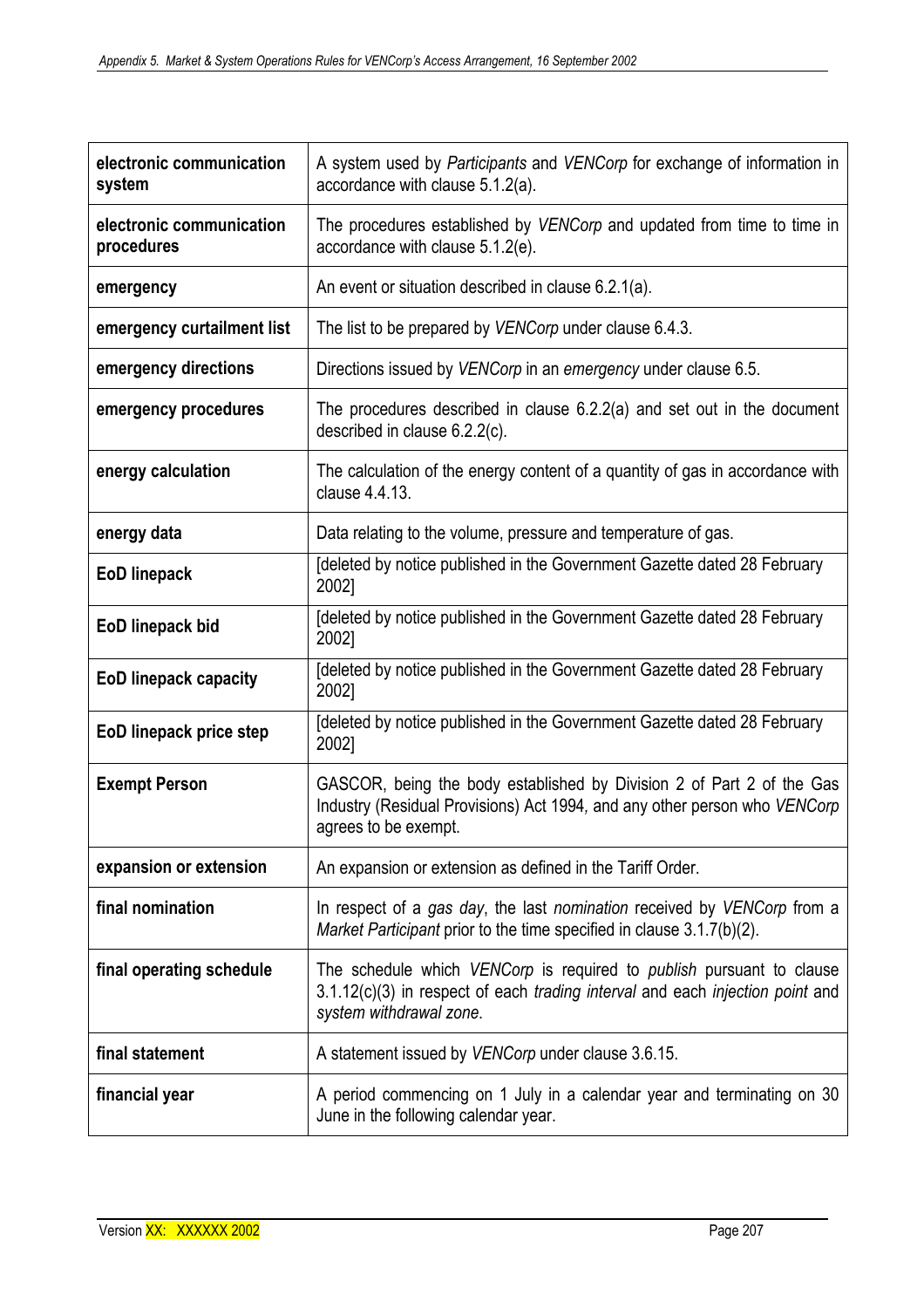| flow rate                        | The rate at which gas flows passes a point on the <i>transmission system</i> in an<br>hour, expressed in GJ/hour.                                               |  |  |  |
|----------------------------------|-----------------------------------------------------------------------------------------------------------------------------------------------------------------|--|--|--|
| force majeure event              | An event which satisfies the requirements of clause 6.7.2.                                                                                                      |  |  |  |
| <b>Franchise Customer</b>        | Deleted by notice published in the Government Gazette dated<br>XXXXX.                                                                                           |  |  |  |
| gas day                          | A period of 24 consecutive hours beginning at 9.00am.                                                                                                           |  |  |  |
| <b>Gas Industry Act</b>          | The Gas Industry Act 2001 (Vic).                                                                                                                                |  |  |  |
| gas production facility          | Any gas processing plant and associated facilities, excluding any LNG<br>processing or storage facility.                                                        |  |  |  |
| gas quality monitoring<br>system | A system for monitoring gas quality which a Participant is required to provide<br>at a system injection point pursuant to clause 4.3.3.                         |  |  |  |
| <b>Gas Quality Regulations</b>   | Regulations made under sections 33 and 118 of the Gas Safety Act 1997<br>(Vic) relating to standards of quality of gas.                                         |  |  |  |
| gas quality specifications       | In respect of a system injection point:                                                                                                                         |  |  |  |
|                                  | the <i>prescribed</i> specifications; or<br>(a)                                                                                                                 |  |  |  |
|                                  | (b)<br>such other gas quality standard as VENCorp may approve in respect<br>of that system injection point pursuant to clause 4.3.2(a).                         |  |  |  |
| gas scheduling procedures        | The scheduling procedures which VENCorp is required to develop, document<br>and make available to Market Participants in accordance with clause<br>$3.1.1(d)$ . |  |  |  |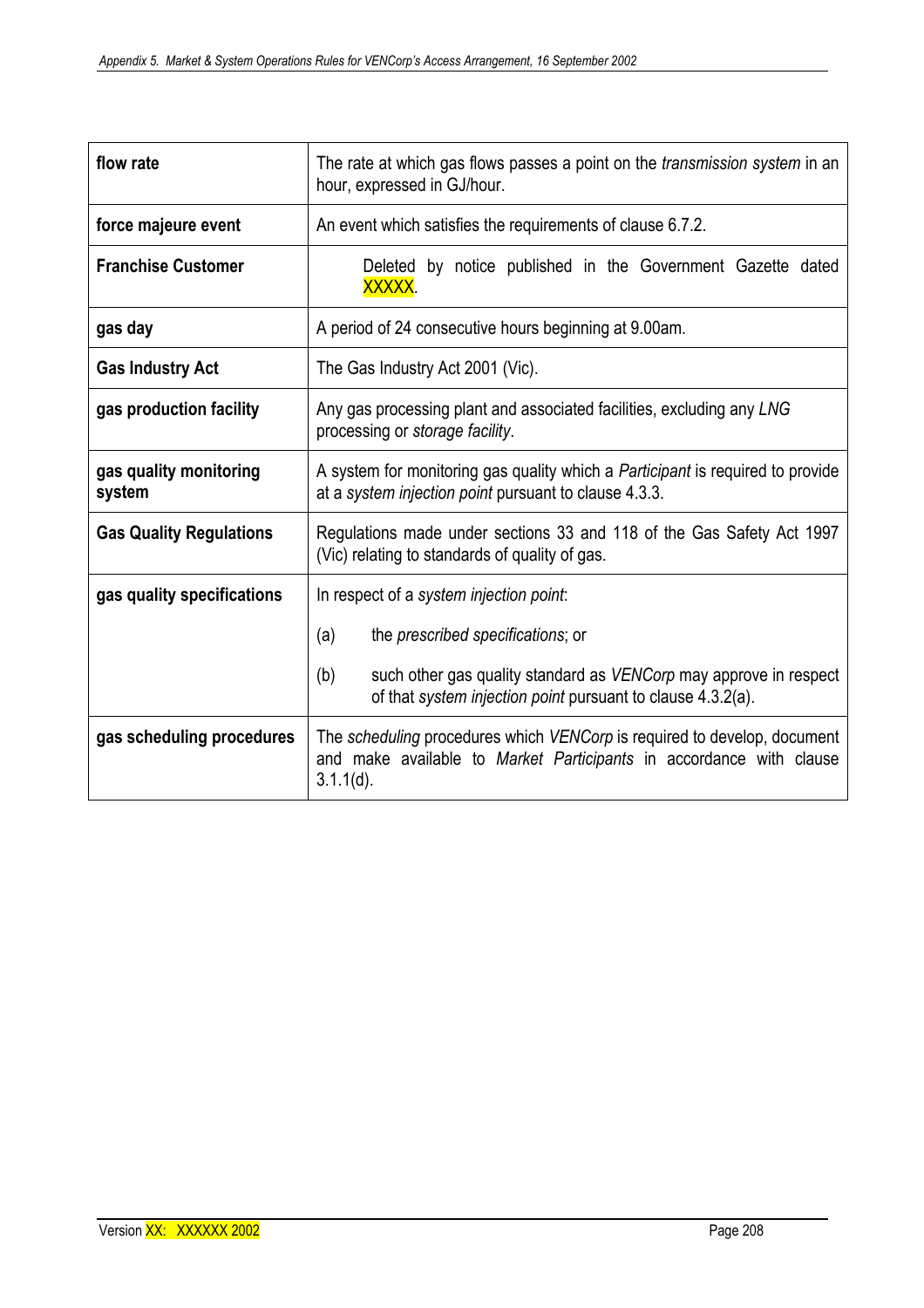| <b>GST</b>                              | Includes the Goods and Services Tax described in the GST Act and any<br>replacement or similar tax.                                                                                            |
|-----------------------------------------|------------------------------------------------------------------------------------------------------------------------------------------------------------------------------------------------|
| <b>GST Act</b>                          | Means A New Tax System (Goods and Services Tax) Act 1999 (Cth).                                                                                                                                |
| government authority                    | Any government or governmental, semi-governmental, administrative or<br>judicial body, department, commission, authority, tribunal, agency or entity.                                          |
| inc/dec offer                           | An offer made by a Market Participant in accordance with clause 3.1.5 to<br>modify the quantities of gas which it will inject into, or withdraw from, the<br>transmission system on a gas day. |
| injection allocation<br>statement       | A statement which an Allocation Agent is required to give pursuant to clause<br>$3.5.2(g)$ .                                                                                                   |
| injection inc/dec offer                 | An inc/dec offer made in respect of a system injection point.                                                                                                                                  |
| injection nomination                    | A nomination in respect of a quantity of gas to be injected into the<br>transmission system.                                                                                                   |
| installation database                   | The database of calibration data which a responsible person is required to<br>keep in respect of its metering installations pursuant to clause 4.4.19.                                         |
| <b>Intending Participant</b>            | A person who registers with VENCorp as an Intending Participant under<br>clause 2.5 of these Rules.                                                                                            |
| <b>Interconnected Pipeline</b><br>Owner | The owner or operator of a <i>transmission pipeline</i> that is <i>connected</i> to the<br>transmission system.                                                                                |
| interest rate                           | The ninety day Bloomberg Bank Bill Swap Reference Rate as published in<br>the Australian Financial Review from time to time.                                                                   |
| intervene/intervention                  | Measures taken by VENCorp where there is a threat to system security<br>under clause 6.6.4.                                                                                                    |
| linepack account                        | The account recording linepack credits and linepack debits which VENCorp<br>must maintain in accordance with clause 3.6.10(a).                                                                 |
| linepack credit                         | A credit which VENCorp is required to record in the linepack account as<br>determined in accordance with clause 3.6.10(c).                                                                     |
| linepack debit                          | A debit which VENCorp is required to record in the linepack account as<br>determined in accordance with clause 3.6.10(c).                                                                      |
| linepack transactions                   | Sales and disposals of linepack by VENCorp which are required to be<br>reflected by linepack credits and linepack debits in the daily linepack<br>account.                                     |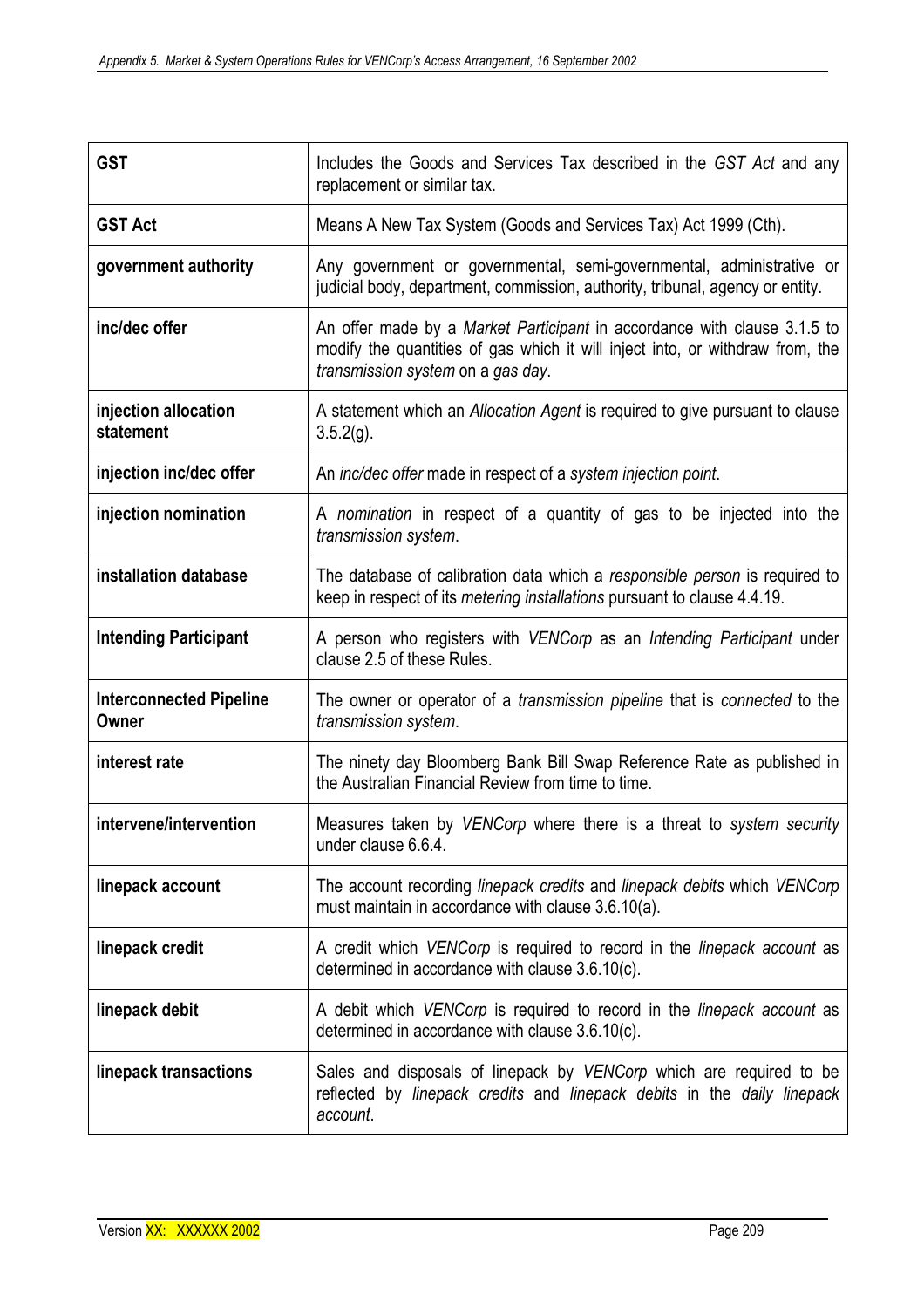| <b>LNG</b>                   | Liquefied natural gas.                                                                                                                                                                     |
|------------------------------|--------------------------------------------------------------------------------------------------------------------------------------------------------------------------------------------|
| <b>LNG connection point</b>  | The point on the <i>transmission system</i> at which gas is permitted to flow into or<br>out of the LNG storage facility.                                                                  |
| <b>LNG injection offer</b>   | An offer by a Market Participant to VENCorp to withdraw LNG stock from the<br>LNG storage facility and inject gas into the transmission system at the LNG<br>connection point.             |
| <b>LNG</b> reserve           | The LNG storage capacity to which VENCorp is entitled under its LNG<br>storage agreement.                                                                                                  |
| <b>LNG stock</b>             | The amount of LNG in the LNG storage facility held on behalf of VENCorp, a<br>Market Participant or any other person.                                                                      |
| <b>LNG storage agreement</b> | An agreement between the LNG Storage Provider and VENCorp, a Market<br>Participant or any other person relating to the provision of LNG storage<br>capacity (including the BOC Agreement). |
| <b>LNG storage facility</b>  | The LNG storage facility owned by TPA located at Dandenong.                                                                                                                                |
| LNG storage capacity         | Rights to hold capacity in the LNG storage facility granted by the LNG<br>Storage Provider to a Market Participant, VENCorp or any other person<br>pursuant to an LNG storage agreement.   |
| <b>LNG Storage Provider</b>  | TPA or any person who, as a successor of TPA, operates the LNG storage<br>facility.                                                                                                        |
| <b>LNG storage transfer</b>  | A transfer of LNG storage capacity or LNG stock in accordance with clause<br>4.2.6.                                                                                                        |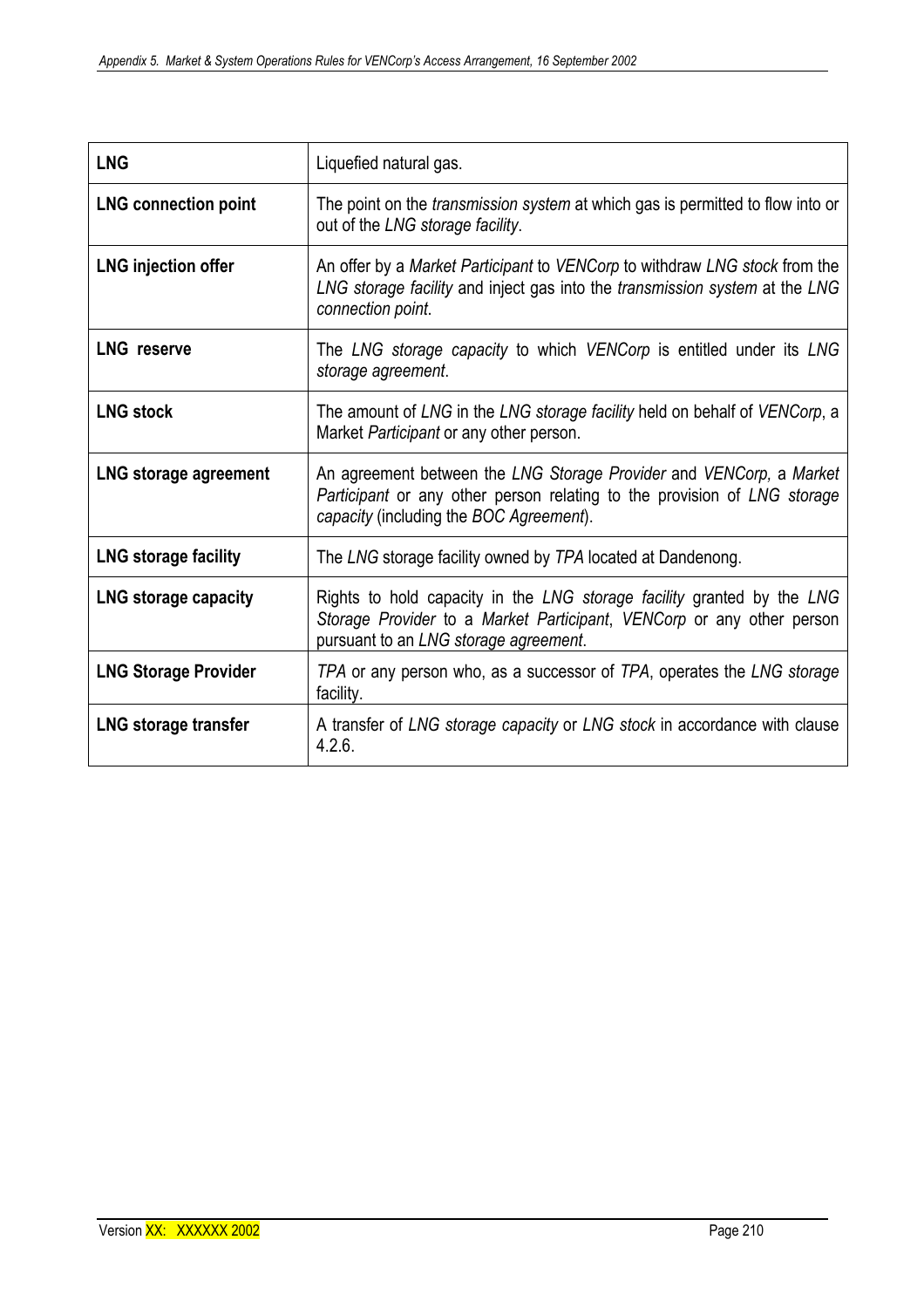| <b>Host Retailer</b> | For the distribution system operated by TXU Networks (Gas) Pty Ltd (ACN<br>086 015 036) and its successors the Host Retailer is Pulse Energy Pty Ltd<br>(ACN 090 538 337) and its successors.<br>For the distribution system operated by Vic Gas Distribution Pty Ltd (ACN<br>085 899 001) and its successors the Host Retailer is TXU Pty Ltd (ACN 086<br>014 968) and its successors. |
|----------------------|-----------------------------------------------------------------------------------------------------------------------------------------------------------------------------------------------------------------------------------------------------------------------------------------------------------------------------------------------------------------------------------------|
|                      | For the distribution system operated by Multinet Gas (DB N0 1) Pty Ltd<br>(ACN 086 026 986) and Multinet Gas (DB N0 2) Pty Ltd (ACN 086 230 122)<br>(trading as "Multinet Partnership") and its successors the Host Retailer is<br>Origin Energy (Vic) Pty Ltd (ACN 086 013 283) and its successors.                                                                                    |
| maintenance          | Works conducted by Pipeline Owners and Storage Providers which, in<br>VENCorp's opinion, may impact on:                                                                                                                                                                                                                                                                                 |
|                      | (a)<br>VENCorp's ability to supply gas through the transmission system;                                                                                                                                                                                                                                                                                                                 |
|                      | (b)<br>VENCorp's ability to operate the transmission system;                                                                                                                                                                                                                                                                                                                            |
|                      | (c)<br>transmission system capacity;                                                                                                                                                                                                                                                                                                                                                    |
|                      | (d)<br>system security; or                                                                                                                                                                                                                                                                                                                                                              |
|                      | (e)<br>the efficient operation of the <i>transmission system</i> generally,                                                                                                                                                                                                                                                                                                             |
|                      | and includes, but is not limited to, work conducted on <i>pipeline equipment</i> but<br>does not include maintenance required to avert or reduce the impact of an<br>emergency.                                                                                                                                                                                                         |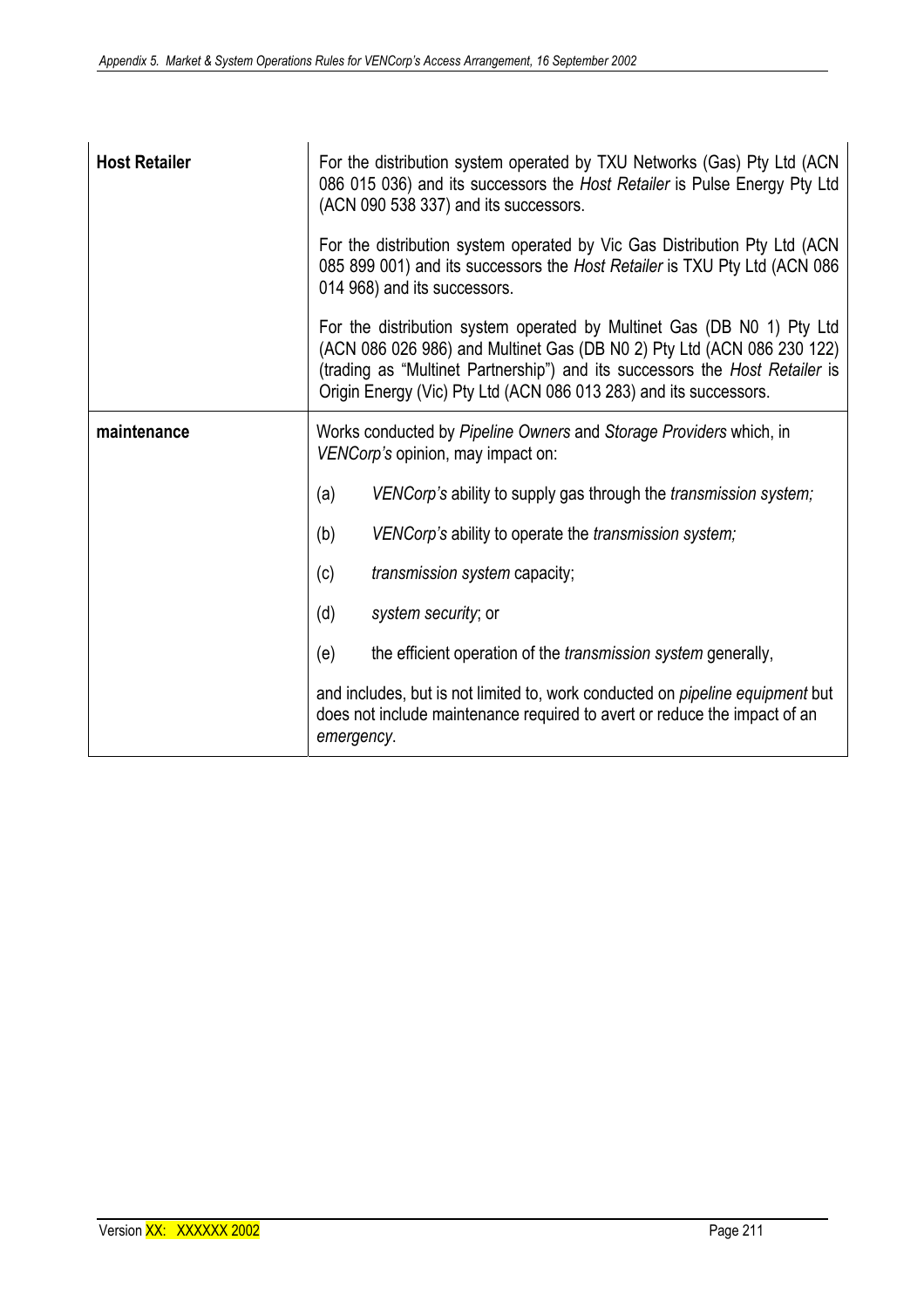| margin call                           | An amount which VENCorp calls to be made by a Market Participant in<br>accordance with clause 3.7.10(b) to make up any anticipated shortfall<br>between that Market Participant's trading limit and VENCorp's exposure in<br>respect of that Market Participant. |
|---------------------------------------|------------------------------------------------------------------------------------------------------------------------------------------------------------------------------------------------------------------------------------------------------------------|
| market                                | A market administered by VENCorp for the injection of gas into, and the<br>withdrawal of gas from, the transmission system and the balancing of gas<br>flows in or through the transmission system.                                                              |
| <b>Market Auditor</b>                 | A person appointed by VENCorp to carry out a Review under clause 5.1.7.                                                                                                                                                                                          |
| <b>Market Customer</b>                | A Customer who is a Market Participant.                                                                                                                                                                                                                          |
| market fees                           | The fees payable by a Market Participant determined in accordance with<br>clause 2.6 being the tariffs for tariffed VENCorp services.                                                                                                                            |
| market information bulletin<br>board  | A facility to be established by VENCorp on the electronic communication<br>system on which it may publish information which is then available to and<br>may be accessed by Market Participants.                                                                  |
| market objectives                     | The market objectives specified in section 52 of the Gas Industry Act.                                                                                                                                                                                           |
| <b>Market Participant</b>             | A Participant who is entitled to participate in the market by submitting<br>nominations and inc/dec offers in accordance with these Rules.                                                                                                                       |
| market price                          | The price for gas set by VENCorp for each <i>trading interval</i> as determined in<br>accordance with clause 3.2.                                                                                                                                                |
| market transaction                    | A sale or purchase of gas which occurs when a Market Participant has a<br>trading imbalance in a trading interval.                                                                                                                                               |
| maximum total payment                 | The maximum amount payable by VENCorp in respect of a billing period as<br>determined by clause 3.6.22.                                                                                                                                                          |
| meter                                 | A device which measures and records volumes and/or quantities of gas.                                                                                                                                                                                            |
| metering communications<br>procedures | The procedures determined and <i>published</i> by VENCorp from time to time<br>relating to the transfer of energy data from metering installations to the<br>metering database.                                                                                  |
| metering                              | Recording the volume and quantity of gas.                                                                                                                                                                                                                        |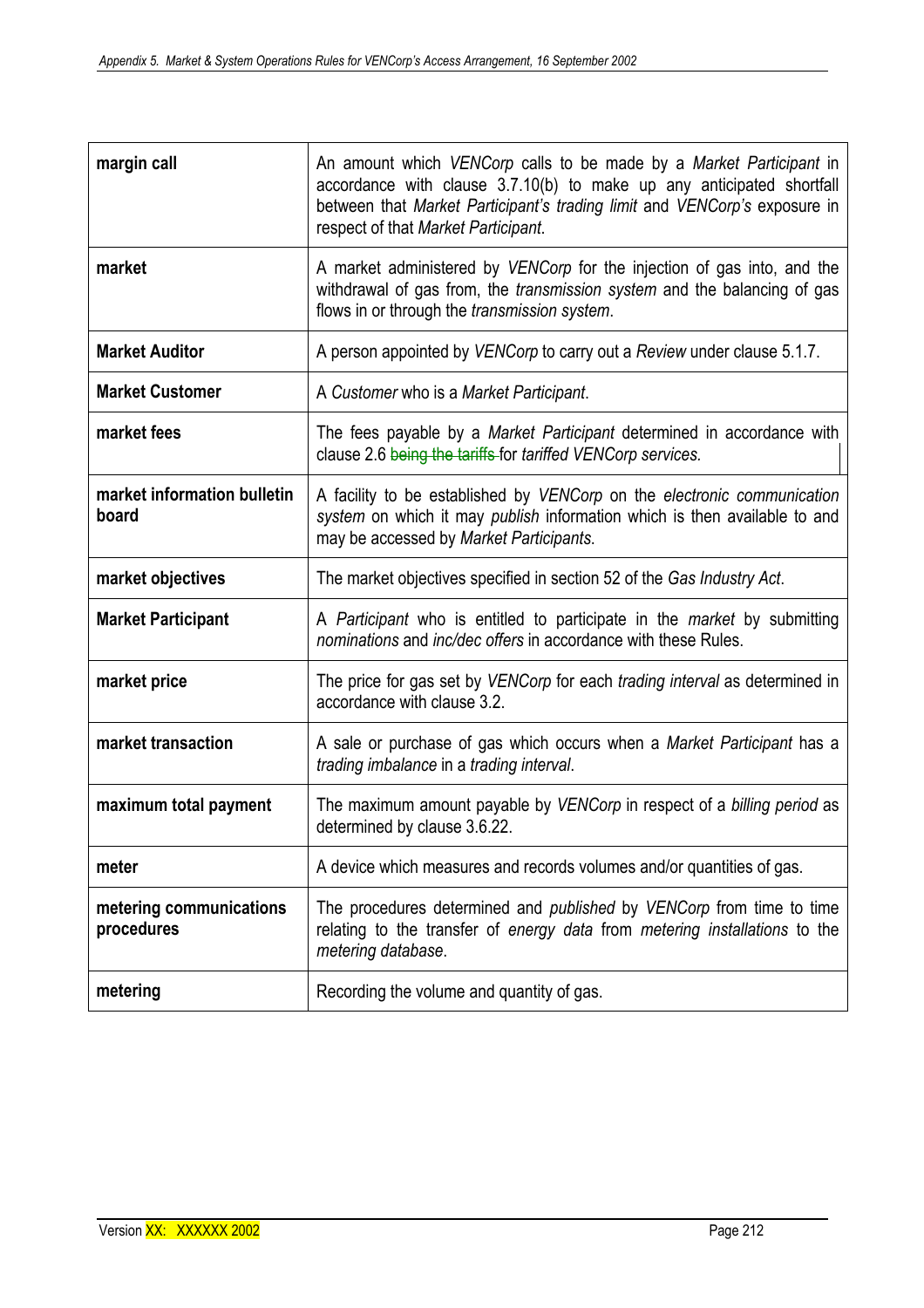| metering data                      | The data obtained or derived from a <i>metering installation</i> .                                                                                                                                                                                                        |
|------------------------------------|---------------------------------------------------------------------------------------------------------------------------------------------------------------------------------------------------------------------------------------------------------------------------|
| metering database                  | The database kept by VENCorp pursuant to clause 4.4.20.                                                                                                                                                                                                                   |
| metering installation              | The <i>meter</i> and associated equipment and installations installed as required<br>under clause 4.4 for connection points, distribution delivery points and<br>receipt points.                                                                                          |
| metering point                     | The point of physical connection of a meter to a pipeline.                                                                                                                                                                                                                |
| metering register                  | A register of information relating to metering installations kept by VENCorp<br>pursuant to clause 4.4.21 and forming part of the metering database.                                                                                                                      |
| metering substitution<br>threshold | The threshold <i>metering</i> error equal to twice the uncertainty limit (energy) set<br>out in clause 3 of schedule 4.1 and which if exceeded requires substitution of<br>readings in accordance with clause 4.4.24.                                                     |
| minimum exposure                   | VENCorp's estimate of a Market Participant's market fees in respect of which<br>that Market Participant is required to provide a bank guarantee under clause<br>$3.7.4(a)$ .                                                                                              |
| <b>Minister</b>                    | The Minister referred to in Part 9 of the Gas Industry Act.                                                                                                                                                                                                               |
| monitoring point                   | A system injection point or any other point on the transmission system at<br>which VENCorp requires a gas quality monitoring system to be installed in<br>accordance with clause 4.3.3.                                                                                   |
| <b>NDM</b> meter                   | A meter at a distribution delivery point which is not read daily.                                                                                                                                                                                                         |
| negative reconciliation<br>amount  | Deleted by notice published in the Government Gazette dated<br>XXXXX.                                                                                                                                                                                                     |
| negative trading imbalance         | A trading imbalance where the aggregate injections of gas at all system<br>injection points in a trading interval is less than the aggregate adjusted<br>withdrawals of gas as determined in accordance with clauses 3.6.4(b), (c),<br>and (d) for that trading interval. |
| nomination                         | A nomination by a Market Participant in respect of a quantity of gas to be<br>injected into or withdrawn from the transmission system on a gas day.                                                                                                                       |
| <b>Non-Franchise Customer</b>      | Deleted by notice published in the Government Gazette dated<br>XXXXX.                                                                                                                                                                                                     |
| non-SAW point                      | Deleted by notice published in the Government Gazette dated<br>XXXXX.                                                                                                                                                                                                     |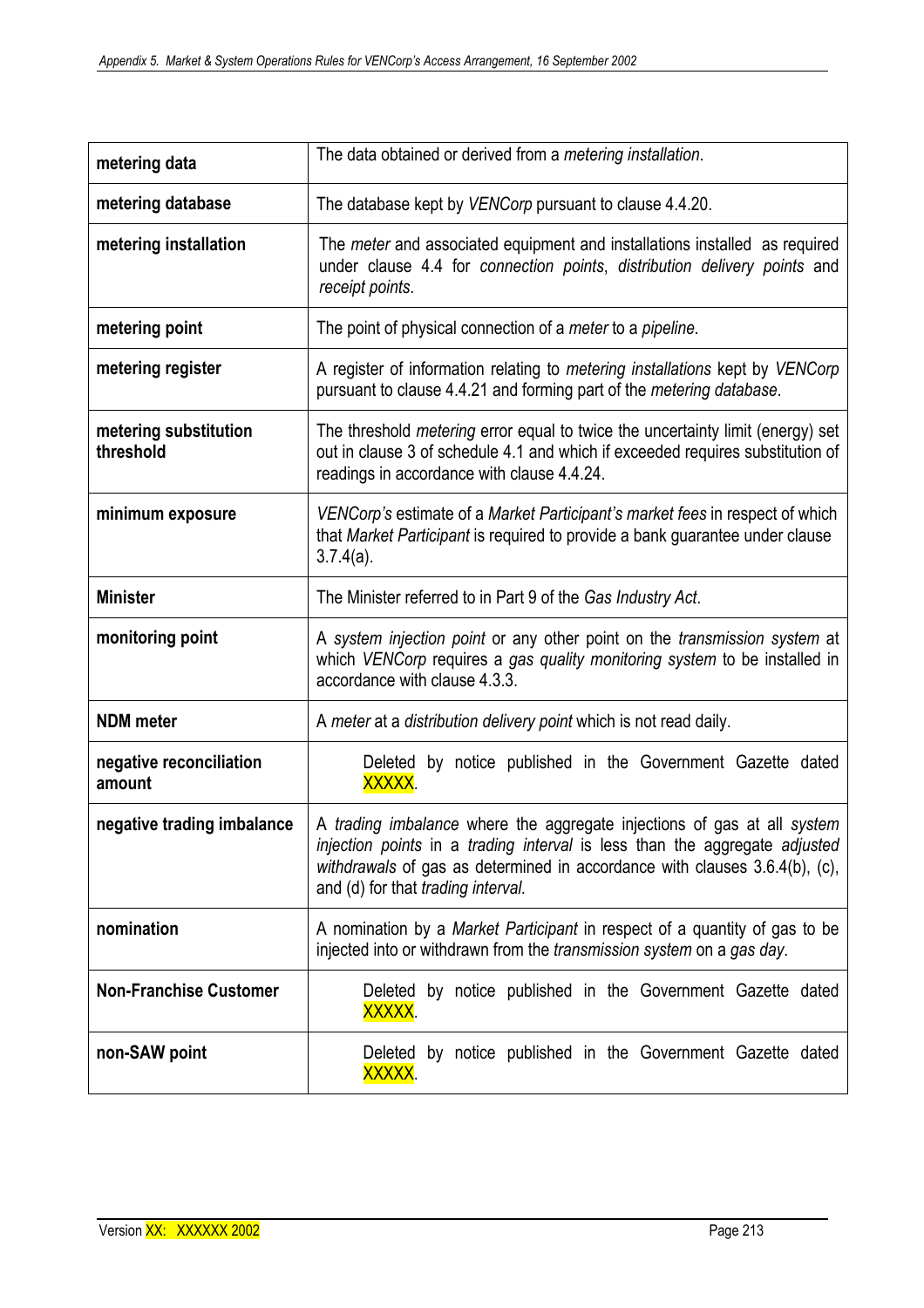| off-specification gas             | Gas which is injected into the transmission system at a system injection point<br>which does not comply with the gas quality specifications for that system<br>injection point.                                                                                                                                                                                                                                                                       |
|-----------------------------------|-------------------------------------------------------------------------------------------------------------------------------------------------------------------------------------------------------------------------------------------------------------------------------------------------------------------------------------------------------------------------------------------------------------------------------------------------------|
| <b>Office of Gas Safety</b>       | The Office of Gas Safety established under Part 2 of the Gas Safety Act<br>1997.                                                                                                                                                                                                                                                                                                                                                                      |
| <b>ORG</b>                        | The Office of the Regulator-General established under section 6 of the Office<br>of the Regulator-General Act 1994 (Vic).                                                                                                                                                                                                                                                                                                                             |
| Participant                       | A person who is registered with VENCorp in accordance with clause 2.1(a),<br>(b) and/or (c) and clause 2.5.                                                                                                                                                                                                                                                                                                                                           |
| participant compensation<br>fund  | The fund established under clause 3.3.1.                                                                                                                                                                                                                                                                                                                                                                                                              |
| payment date                      | The date on which payment is due in respect of a billing period as<br>determined by clauses 3.6.12 and 3.6.13.                                                                                                                                                                                                                                                                                                                                        |
| peak flow rate                    | The highest hourly flow rate of gas passing a system point under normal<br>conditions (as determined by VENCorp) in the immediately preceding twelve<br>month period or, if gas has passed a system point for a period of less than<br>twelve months, the highest hourly flow rate which in the reasonable opinion<br>of VENCorp is likely to occur in respect of that system point under normal<br>conditions for the following twelve month period. |
| pipeline                          | A pipe or system of pipes for or incidental to the conveyance of gas and<br>includes a part of such a pipe or system.                                                                                                                                                                                                                                                                                                                                 |
| pipeline equipment                | In relation to a <i>pipeline</i> :                                                                                                                                                                                                                                                                                                                                                                                                                    |
|                                   | all structures for protecting or supporting the <i>pipeline</i> ;<br>(a)                                                                                                                                                                                                                                                                                                                                                                              |
|                                   | facilities for the compression of gas, the maintenance of the pipeline<br>(b)<br>or the injection or withdrawal of gas;                                                                                                                                                                                                                                                                                                                               |
|                                   | all fittings, appurtenances, compressor stations, odorisation plants,<br>(c)<br>telemetry<br>stations,<br>valves,<br>systems<br>(including)<br>scraper<br>communications towers) and works and buildings used in connection<br>with the pipeline.                                                                                                                                                                                                     |
| <b>Pipeline Owner</b>             | A person who owns (either legally or equitably) the whole or any part of a<br>pipeline.                                                                                                                                                                                                                                                                                                                                                               |
| planning review                   | An annual planning review or a biannual planning review.                                                                                                                                                                                                                                                                                                                                                                                              |
| positive reconciliation<br>amount | Deleted by notice published in the Government Gazette dated<br>XXXXX.                                                                                                                                                                                                                                                                                                                                                                                 |
| preliminary operating<br>schedule | A schedule which VENCorp is required to publish pursuant to clauses<br>$3.1.12(c)(1)$ or $(2)$ .                                                                                                                                                                                                                                                                                                                                                      |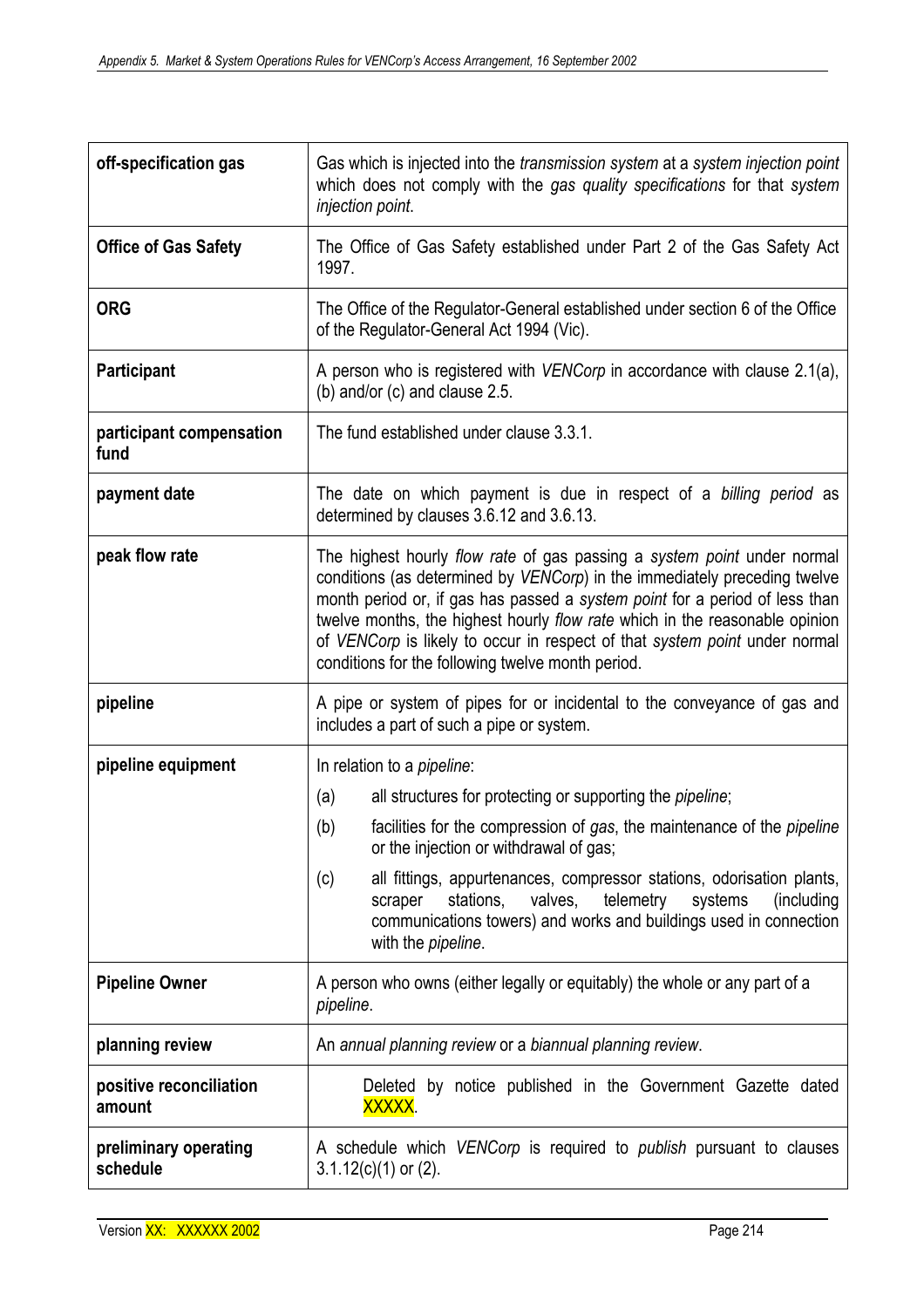| prescribed specifications         | The uniform gas quality specifications prescribed by the Gas Quality<br>Regulations.                                                                                                                                                                  |
|-----------------------------------|-------------------------------------------------------------------------------------------------------------------------------------------------------------------------------------------------------------------------------------------------------|
| price step                        | An offer by a Market Participant to inject quantities of gas into, or withdraw<br>quantities of gas from, the transmission system on a gas day at a specified<br>price as specified in an <i>inc/dec offer</i> in accordance with clause 3.1.5(b)(4). |
| pricing schedule                  | A schedule which VENCorp is required to produce pursuant to clause<br>$3.2.1(b)$ .                                                                                                                                                                    |
| pricing zone                      | A geographical area within which the market price in any trading interval is<br>the same.                                                                                                                                                             |
| <b>Producer</b>                   | A person who owns or operates a gas production facility or is engaged in the<br>production and processing of gas.                                                                                                                                     |
| prudential requirements           | The requirements imposed on a Market Participant to provide and maintain a<br>security in accordance with clause 3.7.                                                                                                                                 |
| public consultation<br>procedures | The procedures set out in clause 1.4.                                                                                                                                                                                                                 |
| publish                           | The posting of information on the market information bulletin board.                                                                                                                                                                                  |
| quarterly planning reviews        | Deleted: by Notice published in the Government Gazette dated 4 November<br>1999                                                                                                                                                                       |
| receipt point                     | A point at which gas is received into a <i>pipeline</i> , other than a <i>transfer point</i> ,<br>including a point at which gas is received into the <i>pipeline</i> from a <i>storage</i><br>facility or a gas production facility.                 |
| reconciliation amount             | Deleted by notice published in the Government Gazette dated<br>XXXXX.                                                                                                                                                                                 |
| reconciliation procedures         | Deleted by notice published in the Government Gazette dated<br>XXXXX.                                                                                                                                                                                 |
| Regulator                         | The Australian Competition and Consumer Commission established by<br>section 6A of the Trade Practices Act 1974 (Cth).                                                                                                                                |
| regulatory instrument             | Any law, statute, regulation, code, rule, order, guideline, or sub-code,<br>regulating the gas industry in Victoria from time to time.                                                                                                                |
| related body corporate            | In relation to a body corporate, a body corporate that is related to the first-<br>mentioned body in accordance with the Corporations Law.                                                                                                            |
| responsible person                | The person who is responsible for providing a <i>metering installation</i> for a<br>particular system point or a distribution delivery point in accordance with<br>clause 4.4.3.                                                                      |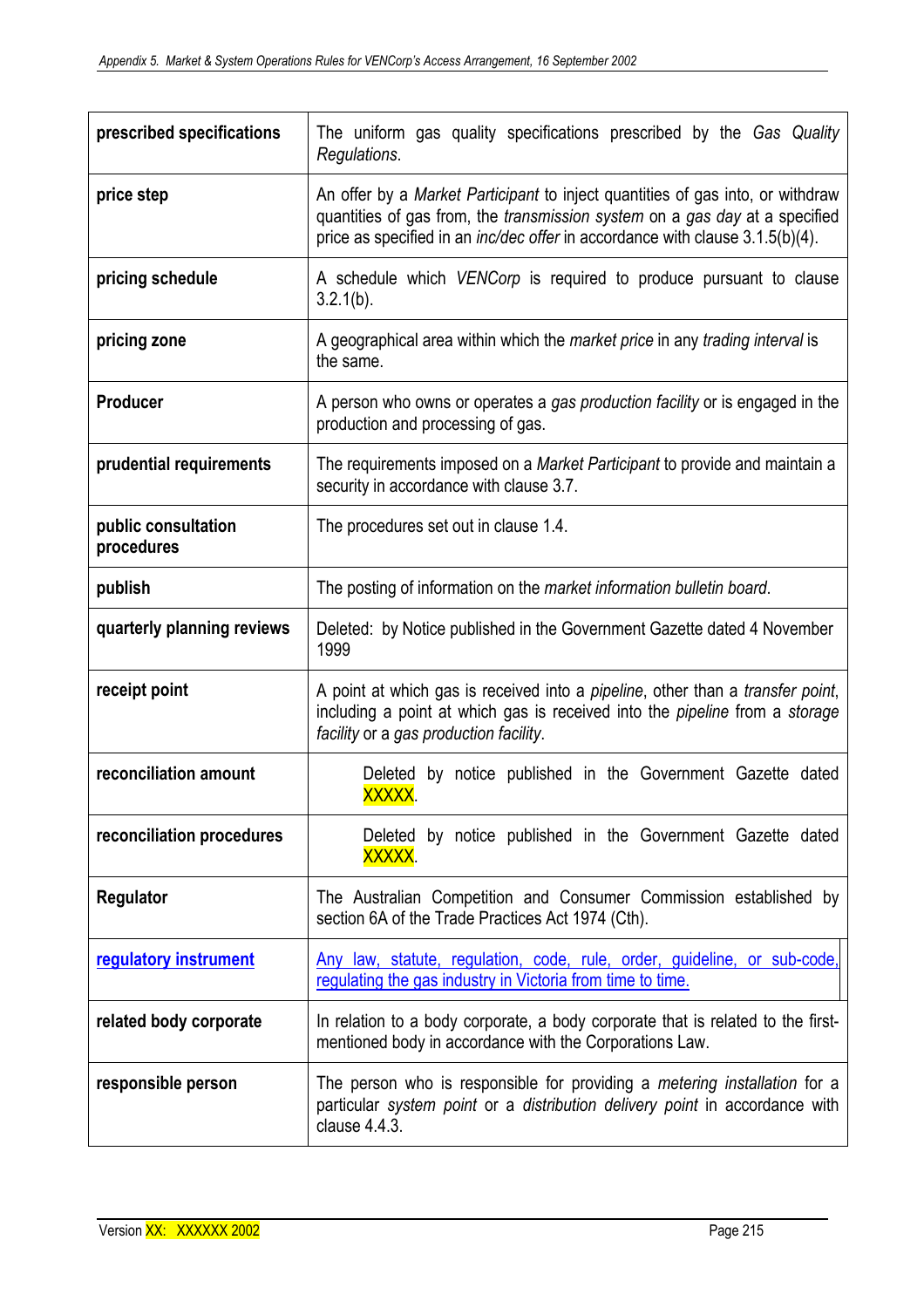| <b>Retailer</b>                                 | A person who holds a retail licence under the Gas Industry (Residual<br>Provisions) Act 1994 or Gas Industry Act and is registered under<br>clause $2.1(b)$ .                                                                                                                                                                                                                                                                                                                      |
|-------------------------------------------------|------------------------------------------------------------------------------------------------------------------------------------------------------------------------------------------------------------------------------------------------------------------------------------------------------------------------------------------------------------------------------------------------------------------------------------------------------------------------------------|
| <b>Retail Gas Market Rules</b>                  | Rules made under the Gas Industry Act                                                                                                                                                                                                                                                                                                                                                                                                                                              |
| <b>Review</b>                                   | An examination in accordance with the standard specified for a "review" in<br>Auditing Standard AUS106: "Explanatory Framework for standards on Audit<br>and Audit Related Services" prepared by the Auditing Standards Board of the<br>Australian Accounting Research Foundation, as varied from time to time.                                                                                                                                                                    |
| revised statement                               | A statement issued by VENCorp under clause 3.6.19 following the resolution<br>of a dispute or correction of an error relating to a final statement or a revision<br>determined for the 118 <sup>th</sup> business day after the billing period.                                                                                                                                                                                                                                    |
| safety plan                                     | A plan which must be developed by certain Participants in accordance with<br>the Gas Safety Act 1997 (Vic).                                                                                                                                                                                                                                                                                                                                                                        |
| safety procedures                               | The procedures established and maintained by each Participant in<br>accordance with clause 6.3.2.                                                                                                                                                                                                                                                                                                                                                                                  |
| <b>SAW point</b>                                | Deleted by notice published in the Government Gazette dated<br>XXXXX.                                                                                                                                                                                                                                                                                                                                                                                                              |
| scheduled deviation                             | The positive or negative amount by which the injection or withdrawal of gas<br>(as the case may be) for the gas day specified in the scheduling instruction<br>exceeds the injection or withdrawal (as the case may be) for the gas day<br>specified in the <i>pricing</i> schedule.                                                                                                                                                                                               |
| schedule, scheduling                            | The process of scheduling nominations and inc/dec offers which VENCorp is<br>required to carry out in accordance with these Rules for the purpose of<br>balancing gas flows in the <i>transmission system</i> and maintaining the security<br>of the transmission system.                                                                                                                                                                                                          |
| scheduling error                                | An error made in scheduling, as determined in accordance with clause<br>3.1.14, which results in a scheduling instruction that differs from the<br>scheduling instruction that would have been issued if VENCorp had complied<br>with the gas scheduling procedures, which (for the avoidance of doubt) does<br>not include an error made in determining the market price.                                                                                                         |
| scheduling instruction                          | An instruction given by VENCorp to a Market Participant or, in the case of an<br>LNG injection offer, to the LNG Storage Provider, pursuant to clauses<br>$3.1.12(h)$ and (i).                                                                                                                                                                                                                                                                                                     |
| <b>SERVICE ENVELOPE</b><br><b>AGREEMEN</b><br>Т | An agreement entered between VENCorp and a Transmission Pipeline<br>Owner, as required under clause 5.3.1, pursuant to which the Transmission<br>Pipeline Owner agrees to provide to VENCorp gas transportation services<br>and pipeline capacity in respect of that Transmission Pipeline Owner's<br>pipelines and, which, for the avoidance of doubt, may be part of an<br>agreement between VENCorp and the Transmission Pipeline Owner which<br>relates also to other matters. |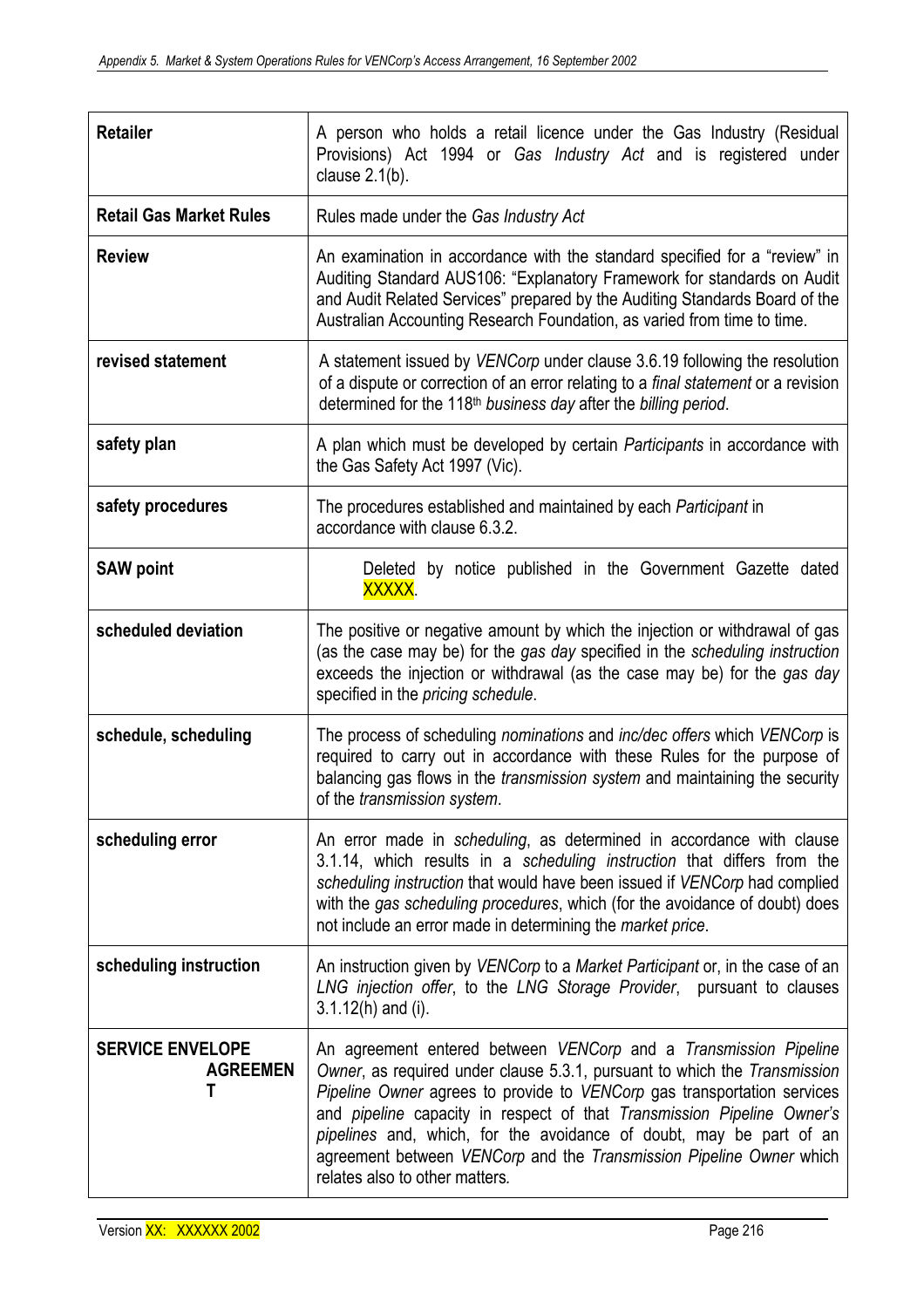| settlement                  | The determination of trading imbalances, trading amounts and settlement<br>amounts in respect of Market Participants who trade in the market.                                                                                          |
|-----------------------------|----------------------------------------------------------------------------------------------------------------------------------------------------------------------------------------------------------------------------------------|
| settlement amount           | The amount payable by or to a Market Participant in respect of a billing<br>period as determined by VENCorp under clause 3.6.5.                                                                                                        |
| settlement statement        | A statement issued by VENCorp in the form of a final statement under clause<br>3.6.15.                                                                                                                                                 |
| significant price variation | A significant variation in the market price as determined by VENCorp in<br>accordance with guidelines developed under clause 1.2.1(h).                                                                                                 |
| standing EoD linepack bid   | An EoD linepack bid that is expressed to apply in respect of each<br>consecutive gas day until a future specified date or until revoked or deemed<br>to be revoked.                                                                    |
| standing inc/dec offer      | An inc/dec offer that is expressed to apply in respect of each consecutive gas<br>day until a future specified date or until revoked or deemed to be revoked.                                                                          |
| standing nomination         | A nomination that is expressed to apply in respect of each consecutive gas<br>day until a future specified date or until revoked or deemed to be revoked.                                                                              |
| storage facility            | A facility for the storage of gas, including the LNG storage facility and<br>underground storage.                                                                                                                                      |
| <b>Storage Provider</b>     | A person who owns or operates a storage facility.                                                                                                                                                                                      |
| storage space               | In relation to LNG storage capacity, the right of a Market Participant,<br>expressed in tonnes, to store gas in the LNG storage facility in accordance<br>with its LNG storage agreement and these Rules.                              |
| <b>Sub-allocation Agent</b> | A person who has been appointed by a Market Participant or other person to<br>submit sub-allocation statements under clauses 3.5.2(i) or 3.5.3(i).                                                                                     |
| sub-allocation statement    | A statement which a Sub-allocation Agent may submit under clauses 3.5.2(i)<br>or $3.5.3(i)$ .                                                                                                                                          |
| supplier surplus            | [Deleted: Order in Council dated 10 March 1999, published in the<br>Government Gazette dated 11 March 1999]                                                                                                                            |
| suspension notice           | A notice issued by VENCorp under clause 3.7.7.                                                                                                                                                                                         |
| system injection point      | A connection point on the transmission system which is designed to permit<br>gas to flow through a single pipe into the <i>transmission system</i> , which may<br>also be, in the case of a transfer point, a system withdrawal point. |
| system point                | A system injection point, a system withdrawal point or a system withdrawal<br>zone.                                                                                                                                                    |
| system security             | The operation of the <i>transmission system</i> in a safe and reliable manner and<br>in accordance with the system security guidelines.                                                                                                |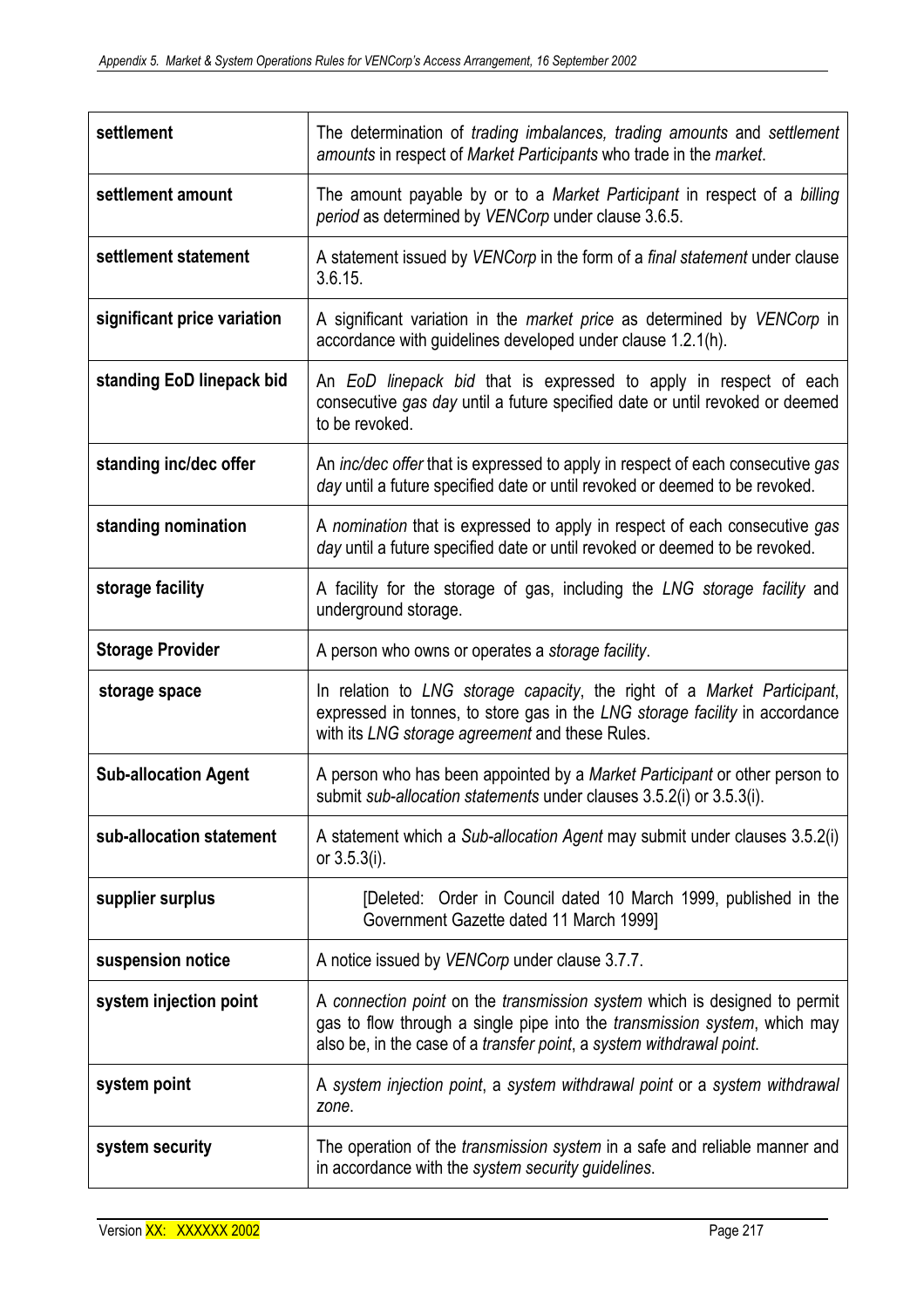| system security guidelines | The guidelines developed by VENCorp under clause 1.2.1(c).                                                                                                                                                                                                                     |
|----------------------------|--------------------------------------------------------------------------------------------------------------------------------------------------------------------------------------------------------------------------------------------------------------------------------|
| system withdrawal point    | A connection point on the transmission system which is designed to permit<br>gas to flow through a single pipe out of the transmission system, which may<br>also be, in the case of a transfer point, a system injection point.                                                |
| system withdrawal zone     | Part of the <i>transmission</i> system which contains one or more system<br>withdrawal points and in respect of which VENCorp has determined that a<br>single withdrawal nomination or a single withdrawal inc/dec offer must be<br>made.                                      |
| tariff D withdrawal point  | A system withdrawal point to which transmission delivery tariff D is assigned<br>or a distribution delivery point to which distribution tariff D is assigned under<br>an applicable regulatory instrument under the Tariff Order.                                              |
| <b>Tariff Order</b>        | The Victorian Gas Industry Tariff Order made under section 48A of the Gas<br>Industry (Residual Provisions) Act 1994, as amended from time to time under<br>section 20 of the Gas Industry Act, and any tariffs and charges which are<br>approved under an access arrangement. |
| tariff V withdrawal point  | A system withdrawal point to which transmission delivery tariff V is assigned<br>or a distribution delivery point to which distribution tariff V is assigned under<br>an applicable regulatory instrument. under the Tariff Order.                                             |
| tariffed VENCorp services  | The services provided by VENCorp under these Rules as described in clause<br>1.2.1.                                                                                                                                                                                            |
| time stamp                 | The means of identifying the time and date at which data is transmitted or<br>received.                                                                                                                                                                                        |
| <b>TPA</b>                 | Transmission Pipelines Australia Pty Ltd ACN 079 089 268                                                                                                                                                                                                                       |
| <b>Trader</b>              | A person, other than a Retailer, Customer or Producer, who injects gas, or<br>tenders gas for injection, into the <i>transmission system</i> and/or withdraws gas,<br>or tenders gas for withdrawal, from the <i>transmission system</i> .                                     |
| trading amount             | The sum calculated in accordance with clause 3.6.3(b).                                                                                                                                                                                                                         |
| trading limit              | In respect of a Market Participant at any time means the last trading limit set<br>by VENCorp for the Market Participant under clause 3.7.8(a).                                                                                                                                |
| trading imbalance          | The quantity of gas determined in respect of each Market Participant for<br>each trading interval in accordance with clause 3.6.4.                                                                                                                                             |
| trading interval           | A period of one gas day.                                                                                                                                                                                                                                                       |
| transfer point             | A point at which gas is transferred from the <i>transmission system</i> to a<br>transmission pipeline; from a transmission pipeline to a transmission pipeline;<br>or from the transmission system to a distribution pipeline.                                                 |